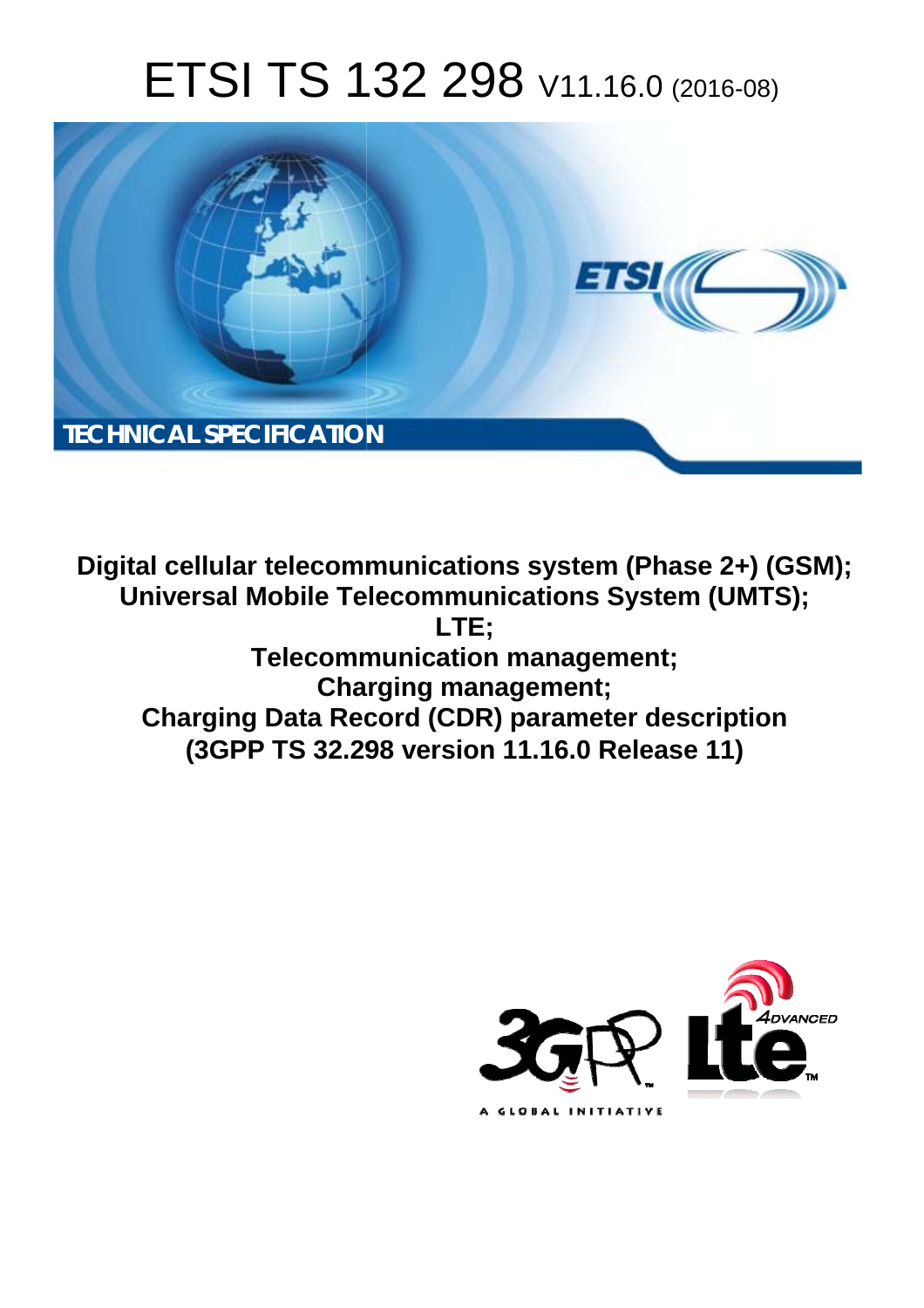Reference RTS/TSGS-0532298vbg0

> Keywords GSM,LTE,UMTS

#### *ETSI*

#### 650 Route des Lucioles F-06921 Sophia Antipolis Cedex - FRANCE

Tel.: +33 4 92 94 42 00 Fax: +33 4 93 65 47 16

Siret N° 348 623 562 00017 - NAF 742 C Association à but non lucratif enregistrée à la Sous-Préfecture de Grasse (06) N° 7803/88

#### *Important notice*

The present document can be downloaded from: <http://www.etsi.org/standards-search>

The present document may be made available in electronic versions and/or in print. The content of any electronic and/or print versions of the present document shall not be modified without the prior written authorization of ETSI. In case of any existing or perceived difference in contents between such versions and/or in print, the only prevailing document is the print of the Portable Document Format (PDF) version kept on a specific network drive within ETSI Secretariat.

Users of the present document should be aware that the document may be subject to revision or change of status. Information on the current status of this and other ETSI documents is available at <https://portal.etsi.org/TB/ETSIDeliverableStatus.aspx>

If you find errors in the present document, please send your comment to one of the following services: <https://portal.etsi.org/People/CommiteeSupportStaff.aspx>

#### *Copyright Notification*

No part may be reproduced or utilized in any form or by any means, electronic or mechanical, including photocopying and microfilm except as authorized by written permission of ETSI.

The content of the PDF version shall not be modified without the written authorization of ETSI. The copyright and the foregoing restriction extend to reproduction in all media.

> © European Telecommunications Standards Institute 2016. All rights reserved.

**DECT**TM, **PLUGTESTS**TM, **UMTS**TM and the ETSI logo are Trade Marks of ETSI registered for the benefit of its Members. **3GPP**TM and **LTE**™ are Trade Marks of ETSI registered for the benefit of its Members and of the 3GPP Organizational Partners.

**GSM**® and the GSM logo are Trade Marks registered and owned by the GSM Association.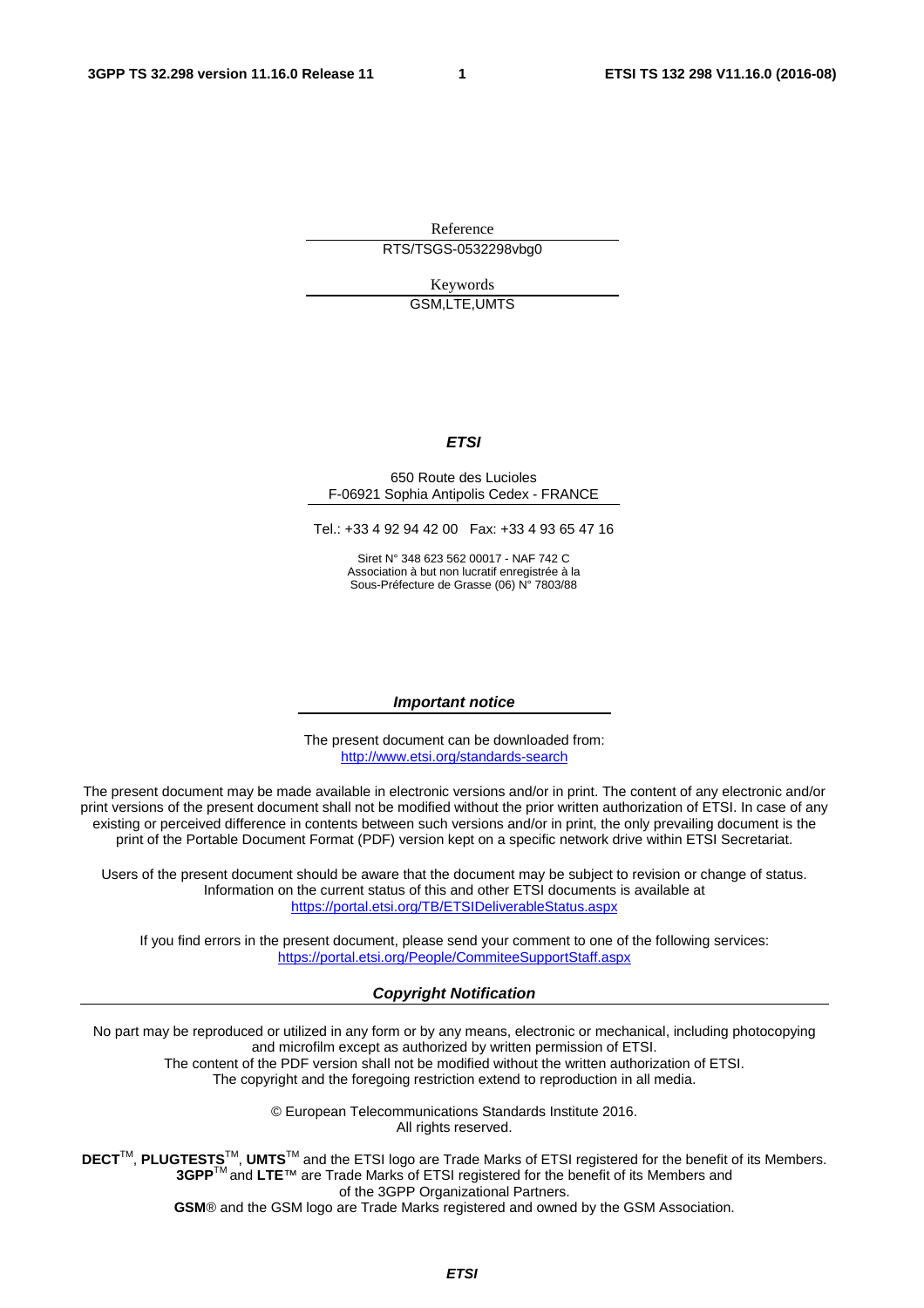### Intellectual Property Rights

IPRs essential or potentially essential to the present document may have been declared to ETSI. The information pertaining to these essential IPRs, if any, is publicly available for **ETSI members and non-members**, and can be found in ETSI SR 000 314: *"Intellectual Property Rights (IPRs); Essential, or potentially Essential, IPRs notified to ETSI in respect of ETSI standards"*, which is available from the ETSI Secretariat. Latest updates are available on the ETSI Web server [\(https://ipr.etsi.org/](https://ipr.etsi.org/)).

Pursuant to the ETSI IPR Policy, no investigation, including IPR searches, has been carried out by ETSI. No guarantee can be given as to the existence of other IPRs not referenced in ETSI SR 000 314 (or the updates on the ETSI Web server) which are, or may be, or may become, essential to the present document.

### Foreword

This Technical Specification (TS) has been produced by ETSI 3rd Generation Partnership Project (3GPP).

The present document may refer to technical specifications or reports using their 3GPP identities, UMTS identities or GSM identities. These should be interpreted as being references to the corresponding ETSI deliverables.

The cross reference between GSM, UMTS, 3GPP and ETSI identities can be found under [http://webapp.etsi.org/key/queryform.asp.](http://webapp.etsi.org/key/queryform.asp)

### Modal verbs terminology

In the present document "**shall**", "**shall not**", "**should**", "**should not**", "**may**", "**need not**", "**will**", "**will not**", "**can**" and "**cannot**" are to be interpreted as described in clause 3.2 of the [ETSI Drafting Rules](https://portal.etsi.org/Services/editHelp!/Howtostart/ETSIDraftingRules.aspx) (Verbal forms for the expression of provisions).

"**must**" and "**must not**" are **NOT** allowed in ETSI deliverables except when used in direct citation.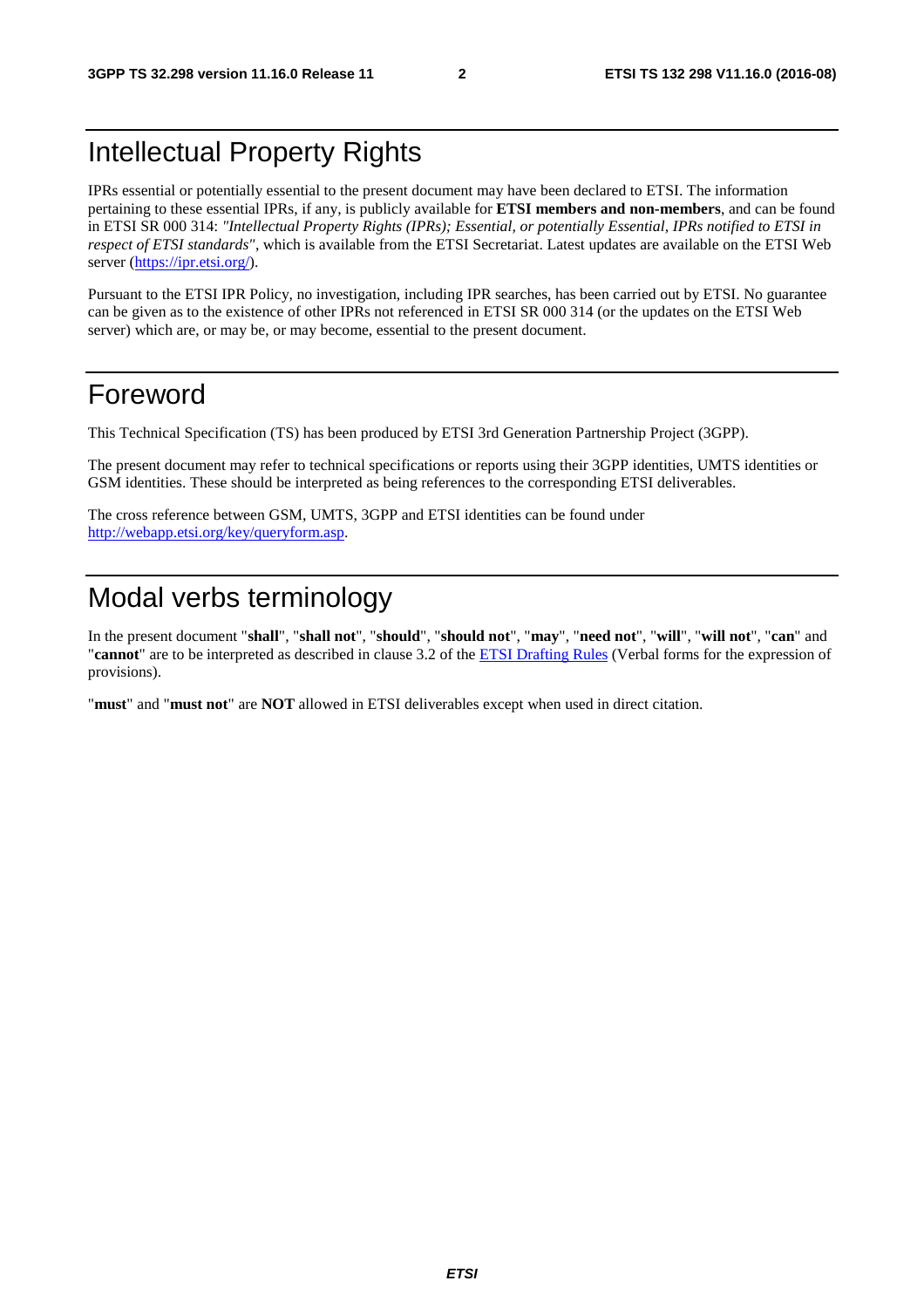$\mathbf{3}$ 

## Contents

| 1                        |  |      |  |
|--------------------------|--|------|--|
| 2                        |  |      |  |
| 3                        |  |      |  |
| 3.1<br>3.2               |  |      |  |
| 3.3                      |  |      |  |
| 4                        |  |      |  |
|                          |  |      |  |
| 5                        |  |      |  |
| 5.1<br>5.1.1             |  |      |  |
| 5.1.1.1                  |  |      |  |
| 5.1.1.2                  |  |      |  |
| 5.1.1.3                  |  |      |  |
| 5.1.1.4                  |  |      |  |
| 5.1.1.5                  |  |      |  |
| 5.1.1.6                  |  |      |  |
| 5.1.2                    |  |      |  |
| 5.1.2.1                  |  |      |  |
| 5.1.2.1.1                |  |      |  |
| 5.1.2.1.2                |  |      |  |
| 5.1.2.1.3                |  |      |  |
| 5.1.2.1.4                |  |      |  |
| 5.1.2.1.5                |  |      |  |
| 5.1.2.1.6                |  |      |  |
| 5.1.2.1.7                |  |      |  |
| 5.1.2.1.8                |  |      |  |
| 5.1.2.1.9                |  |      |  |
| 5.1.2.1.10               |  |      |  |
| 5.1.2.1.11               |  |      |  |
| 5.1.2.1.12               |  |      |  |
| 5.1.2.1.13               |  |      |  |
| 5.1.2.1.14<br>5.1.2.1.15 |  |      |  |
| 5.1.2.1.16               |  |      |  |
| 5.1.2.1.17               |  |      |  |
| 5.1.2.1.18               |  |      |  |
| 5.1.2.1.19               |  |      |  |
| 5.1.2.1.20               |  |      |  |
| 5.1.2.1.21               |  |      |  |
| 5.1.2.1.22               |  |      |  |
| 5.1.2.1.23               |  |      |  |
| 5.1.2.1.24               |  | 25   |  |
| 5.1.2.1.25               |  | . 26 |  |
| 5.1.2.1.26               |  |      |  |
| 5.1.2.1.27               |  |      |  |
| 5.1.2.1.28               |  |      |  |
| 5.1.2.1.29               |  |      |  |
| 5.1.2.1.30               |  |      |  |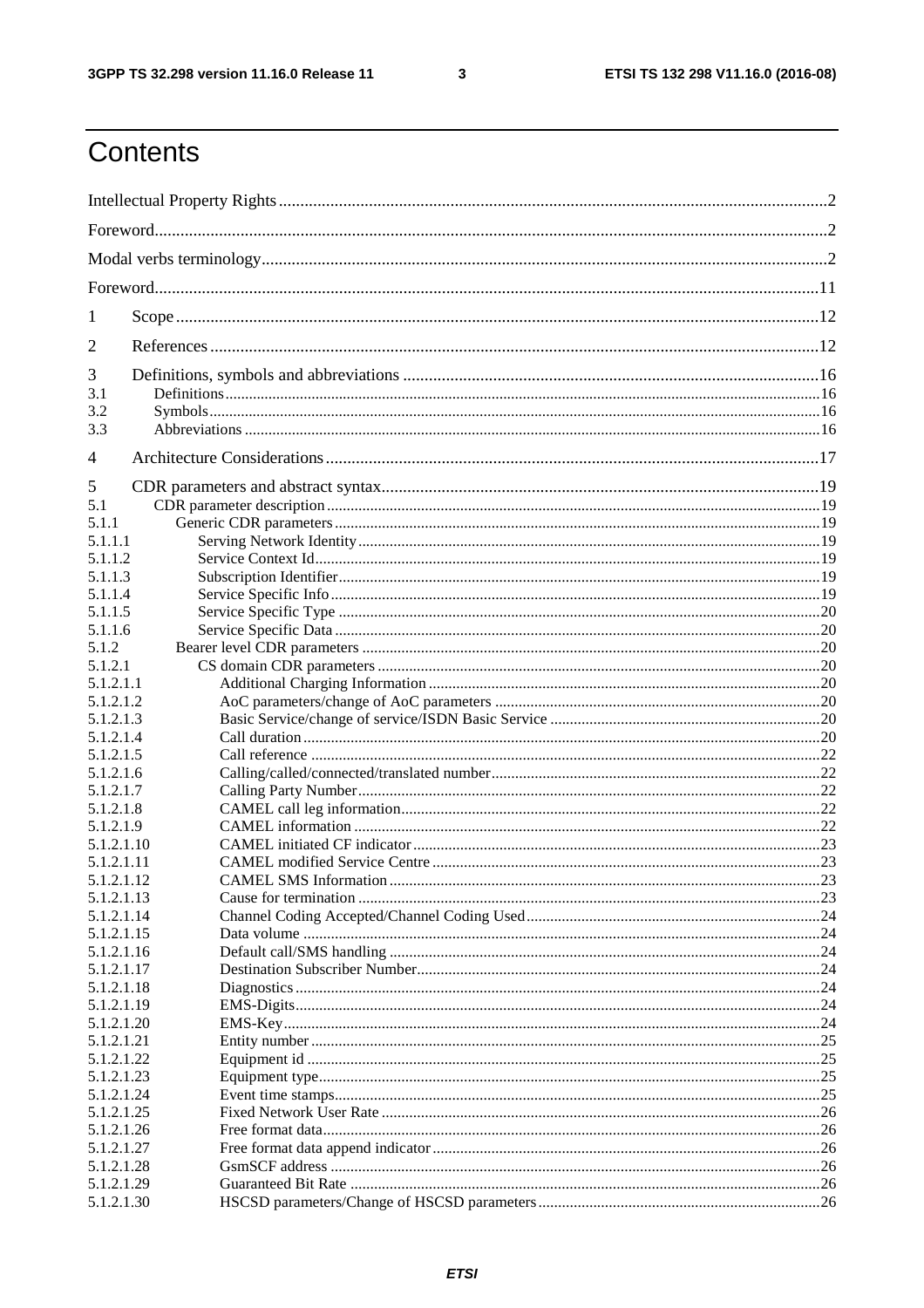$\overline{\mathbf{4}}$ 

| 5.1.2.1.31                |  |
|---------------------------|--|
| 5.1.2.1.32                |  |
| 5.1.2.1.33                |  |
| 5.1.2.1.34                |  |
| 5.1.2.1.35                |  |
| 5.1.2.1.36                |  |
| 5.1.2.1.37                |  |
| 5.1.2.1.38                |  |
| 5.1.2.1.39                |  |
| 5.1.2.1.40                |  |
| 5.1.2.1.41                |  |
| 5.1.2.1.42                |  |
| 5.1.2.1.43                |  |
| 5.1.2.1.44                |  |
| 5.1.2.1.45<br>5.1.2.1.46  |  |
| 5.1.2.1.47                |  |
| 5.1.2.1.48                |  |
| 5.1.2.1.49                |  |
| 5.1.2.1.50                |  |
| 5.1.2.1.51                |  |
| 5.1.2.1.52                |  |
| 5.1.2.1.53                |  |
| 5.1.2.1.54                |  |
| 5.1.2.1.55                |  |
| 5.1.2.1.56                |  |
| 5.1.2.1.57                |  |
| 5.1.2.1.58                |  |
| 5.1.2.1.59                |  |
| 5.1.2.1.60                |  |
| 5.1.2.1.61                |  |
| 5.1.2.1.62                |  |
| 5.1.2.1.63                |  |
| 5.1.2.1.64                |  |
| 5.1.2.1.65                |  |
| 5.1.2.1.66                |  |
| 5.1.2.1.67                |  |
| 5.1.2.1.68                |  |
| 5.1.2.1.69                |  |
| 5.1.2.1.70                |  |
| 5.1.2.1.71                |  |
| 5.1.2.1.72                |  |
| 5.1.2.1.73                |  |
| 5.1.2.1.74<br>5.1.2.1.74a |  |
|                           |  |
| 5.1.2.1.75<br>5.1.2.1.76  |  |
| 5.1.2.1.77                |  |
| 5.1.2.1.78                |  |
| 5.1.2.1.79                |  |
| 5.1.2.1.80                |  |
| 5.1.2.1.81                |  |
| 5.1.2.1.82                |  |
| 5.1.2.1.83                |  |
| 5.1.2.1.84                |  |
| 5.1.2.1.85                |  |
| 5.1.2.1.86                |  |
| 5.1.2.1.87                |  |
| 5.1.2.1.88                |  |
| 5.1.2.1.89                |  |
| 5.1.2.1.90                |  |
| 5.1.2.1.91                |  |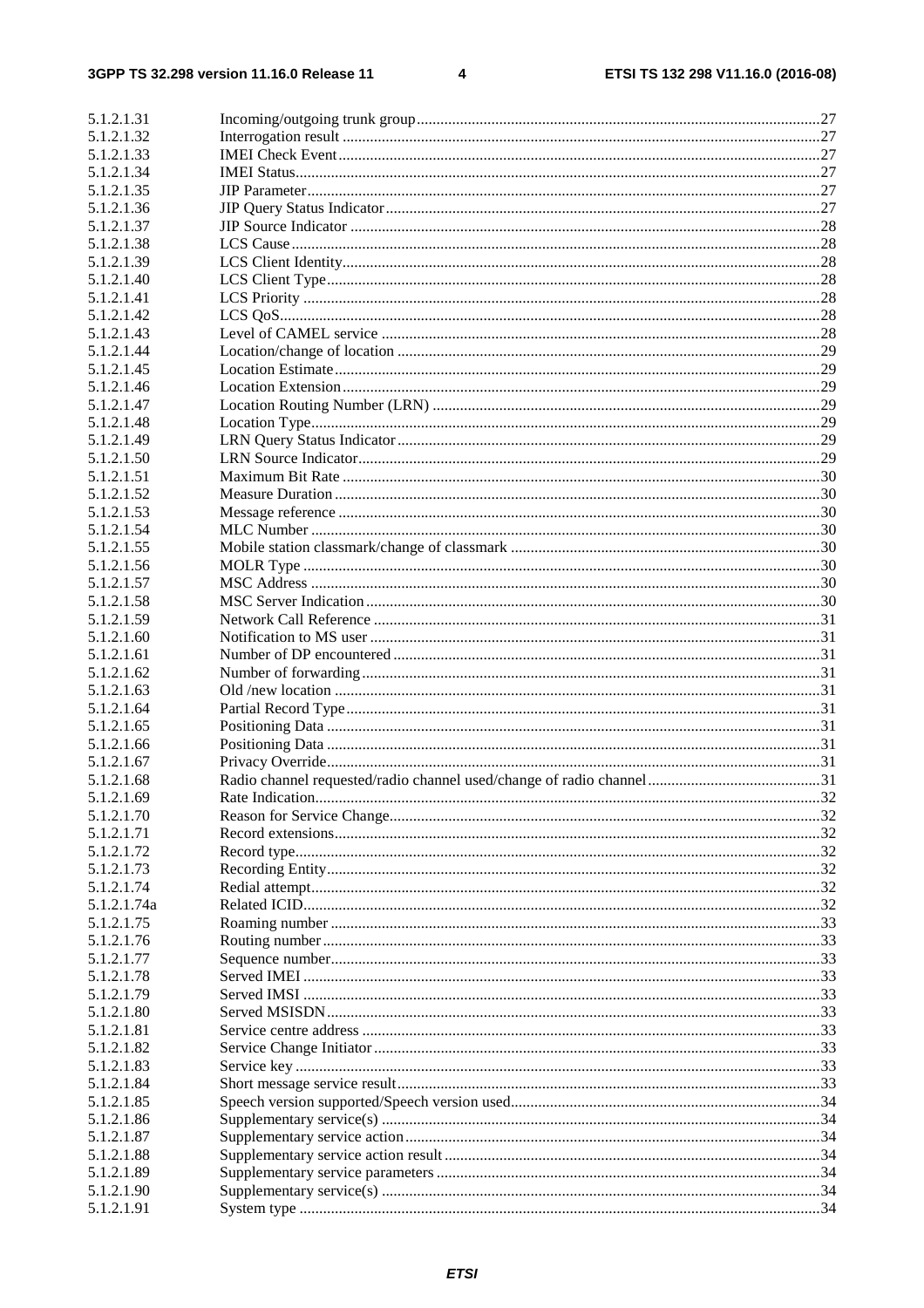#### $5\phantom{a}$

| 5.1.2.1.92  |  |
|-------------|--|
|             |  |
| 5.1.2.1.93  |  |
| 5.1.2.2     |  |
| 5.1.2.2.0   |  |
| 5.1.2.2.1   |  |
| 5.1.2.2.2   |  |
| 5.1.2.2.3   |  |
| 5.1.2.2.4   |  |
| 5.1.2.2.5   |  |
| 5.1.2.2.6   |  |
| 5.1.2.2.7   |  |
| 5.1.2.2.8   |  |
| 5.1.2.2.9   |  |
| 5.1.2.2.10  |  |
|             |  |
| 5.1.2.2.11  |  |
| 5.1.2.2.12  |  |
| 5.1.2.2.13  |  |
| 5.1.2.2.13a |  |
| 5.1.2.2.14  |  |
| 5.1.2.2.15  |  |
| 5.1.2.2.16  |  |
| 5.1.2.2.16A |  |
| 5.1.2.2.17  |  |
| 5.1.2.2.18  |  |
| 5.1.2.2.19  |  |
| 5.1.2.2.20  |  |
| 5.1.2.2.21  |  |
| 5.1.2.2.22  |  |
| 5.1.2.2.23  |  |
| 5.1.2.2.24  |  |
| 5.1.2.2.25  |  |
| 5.1.2.2.26  |  |
|             |  |
| 5.1.2.2.27  |  |
| 5.1.2.2.28  |  |
| 5.1.2.2.29  |  |
| 5.1.2.2.29A |  |
| 5.1.2.2.30  |  |
| 5.1.2.2.31  |  |
| 5.1.2.2.32  |  |
| 5.1.2.2.32A |  |
| 5.1.2.2.32B |  |
| 5.1.2.2.33  |  |
| 5.1.2.2.34  |  |
| 5.1.2.2.35  |  |
| 5.1.2.2.36  |  |
| 5.1.2.2.37  |  |
| 5.1.2.2.38  |  |
| 5.1.2.2.38A |  |
| 5.1.2.2.39  |  |
|             |  |
| 5.1.2.2.40  |  |
| 5.1.2.2.41  |  |
| 5.1.2.2.42  |  |
| 5.1.2.2.43  |  |
| 5.1.2.2.44  |  |
| 5.1.2.2.45  |  |
| 5.1.2.2.46  |  |
| 5.1.2.2.47  |  |
| 5.1.2.2.48  |  |
| 5.1.2.2.49  |  |
| 5.1.2.2.50  |  |
| 5.1.2.2.51  |  |
| 5.1.2.2.52  |  |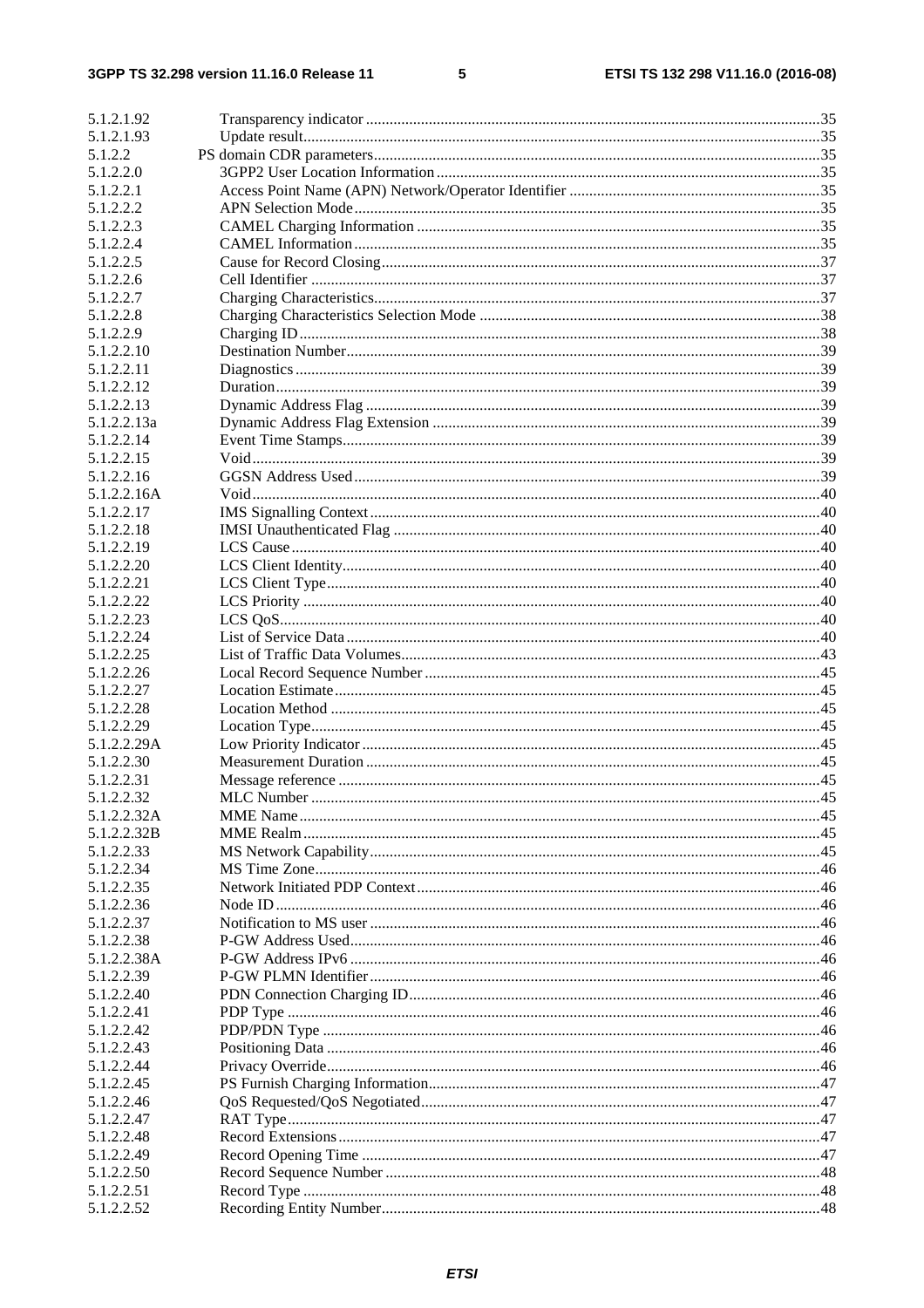$\bf 6$ 

| 5.1.2.2.53  |                                     |  |
|-------------|-------------------------------------|--|
| 5.1.2.2.54  |                                     |  |
| 5.1.2.2.55  |                                     |  |
| 5.1.2.2.55A |                                     |  |
| 5.1.2.2.56  |                                     |  |
|             |                                     |  |
| 5.1.2.2.57  |                                     |  |
| 5.1.2.2.58  |                                     |  |
| 5.1.2.2.59  |                                     |  |
| 5.1.2.2.60  |                                     |  |
| 5.1.2.2.61  |                                     |  |
| 5.1.2.2.62  |                                     |  |
| 5.1.2.2.63  |                                     |  |
| 5.1.2.2.64  |                                     |  |
|             |                                     |  |
| 5.1.2.2.64A |                                     |  |
| 5.1.2.2.64B |                                     |  |
| 5.1.2.2.65  |                                     |  |
| 5.1.2.2.66  |                                     |  |
| 5.1.2.2.66A |                                     |  |
| 5.1.2.2.67  |                                     |  |
| 5.1.2.2.68  |                                     |  |
| 5.1.2.2.69  |                                     |  |
| 5.1.2.2.69A |                                     |  |
|             |                                     |  |
| 5.1.2.2.70  |                                     |  |
| 5.1.2.2.71  |                                     |  |
| 5.1.2.2.72  |                                     |  |
| 5.1.2.2.73  |                                     |  |
| 5.1.2.2.73A |                                     |  |
| 5.1.2.2.74  |                                     |  |
| 5.1.2.2.75  |                                     |  |
| 5.1.2.2.75A |                                     |  |
|             |                                     |  |
| 5.1.2.2.76  |                                     |  |
| 5.1.2.3     |                                     |  |
| 5.1.3       |                                     |  |
| 5.1.3.1     |                                     |  |
| 5.1.3.1.1   |                                     |  |
| 5.1.3.1.2   |                                     |  |
| 5.1.3.1.3   |                                     |  |
| 5.1.3.1.3A  |                                     |  |
| 5.1.3.1.4   | Application Provided Called Parties |  |
|             |                                     |  |
| 5.1.3.1.5   |                                     |  |
| 5.1.3.1.6   |                                     |  |
| 5.1.3.1.7   |                                     |  |
| 5.1.3.1.8   |                                     |  |
| 5.1.3.1.9   |                                     |  |
| 5.1.3.1.10  |                                     |  |
| 5.1.3.1.11  |                                     |  |
| 5.1.3.1.12  |                                     |  |
| 5.1.3.1.13  |                                     |  |
|             |                                     |  |
| 5.1.3.1.14  |                                     |  |
| 5.1.3.1.15  |                                     |  |
| 5.1.3.1.16  |                                     |  |
| 5.1.3.1.16A |                                     |  |
| 5.1.3.1.17  |                                     |  |
| 5.1.3.1.18  |                                     |  |
| 5.1.3.1.18a |                                     |  |
| 5.1.3.1.19  |                                     |  |
| 5.1.3.1.20  |                                     |  |
|             |                                     |  |
| 5.1.3.1.20A |                                     |  |
|             |                                     |  |
| 5.1.3.1.20B |                                     |  |
| 5.1.3.1.21  |                                     |  |
| 5.1.3.1.21A |                                     |  |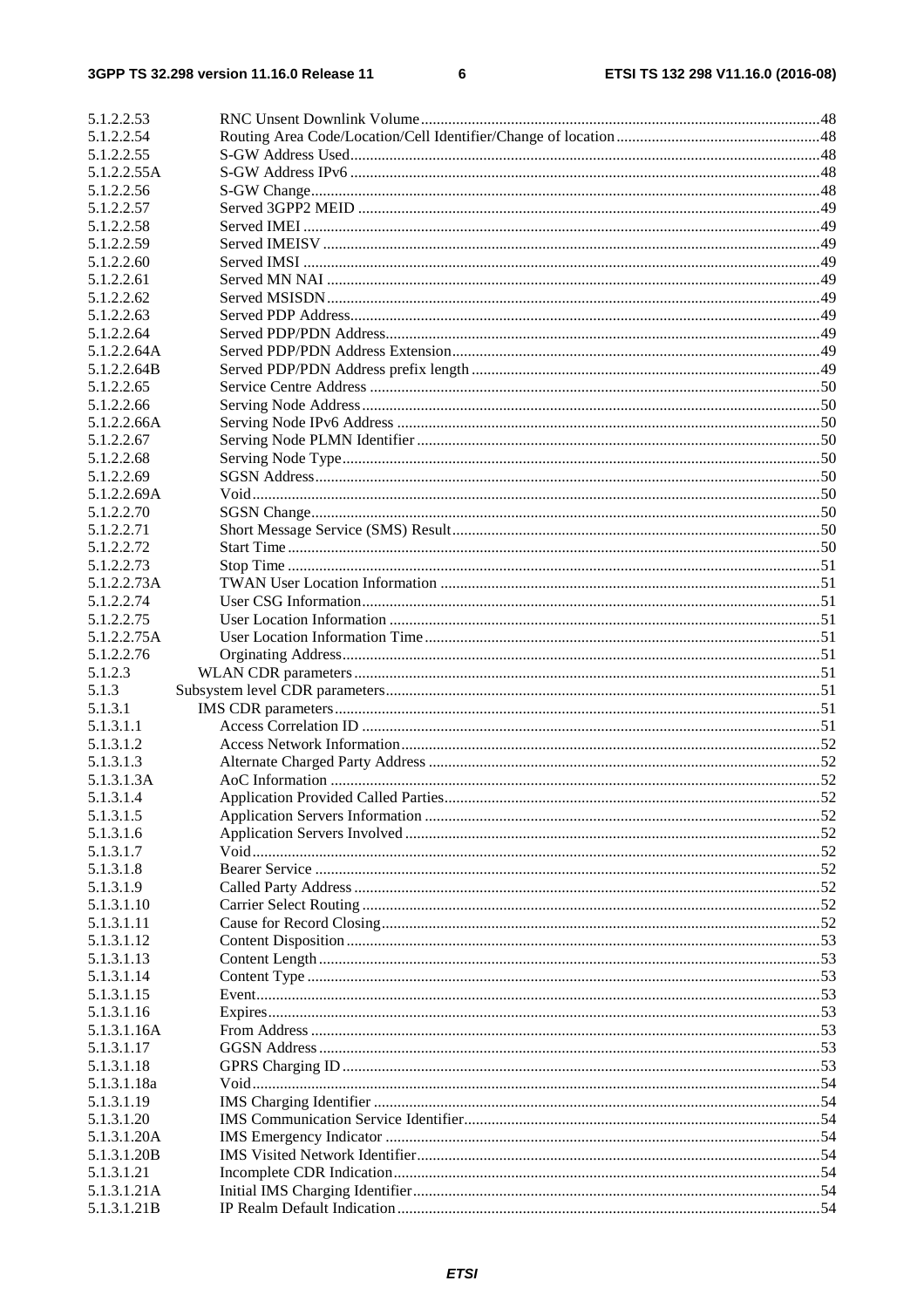$\overline{7}$ 

| 5.1.3.1.22               |  |
|--------------------------|--|
| 5.1.3.1.23               |  |
| 5.1.3.1.24               |  |
| 5.1.3.1.25               |  |
| 5.1.2.2.25A              |  |
| 5.1.3.1.26               |  |
| 5.1.3.1.27               |  |
| 5.1.3.1.28               |  |
| 5.1.3.1.29               |  |
| 5.1.3.1.30               |  |
| 5.1.3.1.31               |  |
| 5.1.3.1.31A              |  |
| 5.1.3.1.31B              |  |
| 5.1.3.1.31C              |  |
| 5.1.3.1.32               |  |
| 5.1.3.1.33               |  |
| 5.1.3.1.33A              |  |
| 5.1.3.1.34               |  |
| 5.1.3.1.35               |  |
| 5.1.3.1.35A              |  |
| 5.1.3.1.36               |  |
| 5.1.3.1.37               |  |
| 5.1.3.1.38               |  |
| 5.1.3.1.39               |  |
| 5.1.3.1.40               |  |
| 5.1.3.1.41               |  |
| 5.1.3.1.42               |  |
| 5.1.3.1.42A              |  |
| 5.1.3.1.42B              |  |
| 5.1.3.1.42A              |  |
| 5.1.3.1.43               |  |
| 5.1.3.1.44               |  |
| 5.1.3.1.45               |  |
| 5.1.3.1.45A              |  |
| 5.1.3.1.45B              |  |
| 5.1.3.1.46               |  |
| 5.1.3.1.47               |  |
| 5.1.3.1.48               |  |
| 5.1.3.1.49<br>5.1.3.1.50 |  |
| 5.1.3.1.51               |  |
| 5.1.3.1.52               |  |
| 5.1.3.1.53               |  |
| 5.1.3.1.54               |  |
| 5.1.3.1.54A              |  |
| 5.1.3.1.55               |  |
| 5.1.3.1.55A              |  |
| 5.1.3.1.56               |  |
| 5.1.3.1.57               |  |
| 5.1.3.1.58               |  |
| 5.1.3.1.58A              |  |
| 5.1.3.1.58B              |  |
| 5.1.3.1.59               |  |
| 5.1.3.1.60               |  |
| 5.1.3.1.61               |  |
| 5.1.3.1.62               |  |
| 5.1.3.1.63               |  |
| 5.1.3.1.64               |  |
| 5.1.3.1.65               |  |
| 5.1.3.1.66               |  |
| 5.1.3.1.66A              |  |
| 5.1.3.1.66B              |  |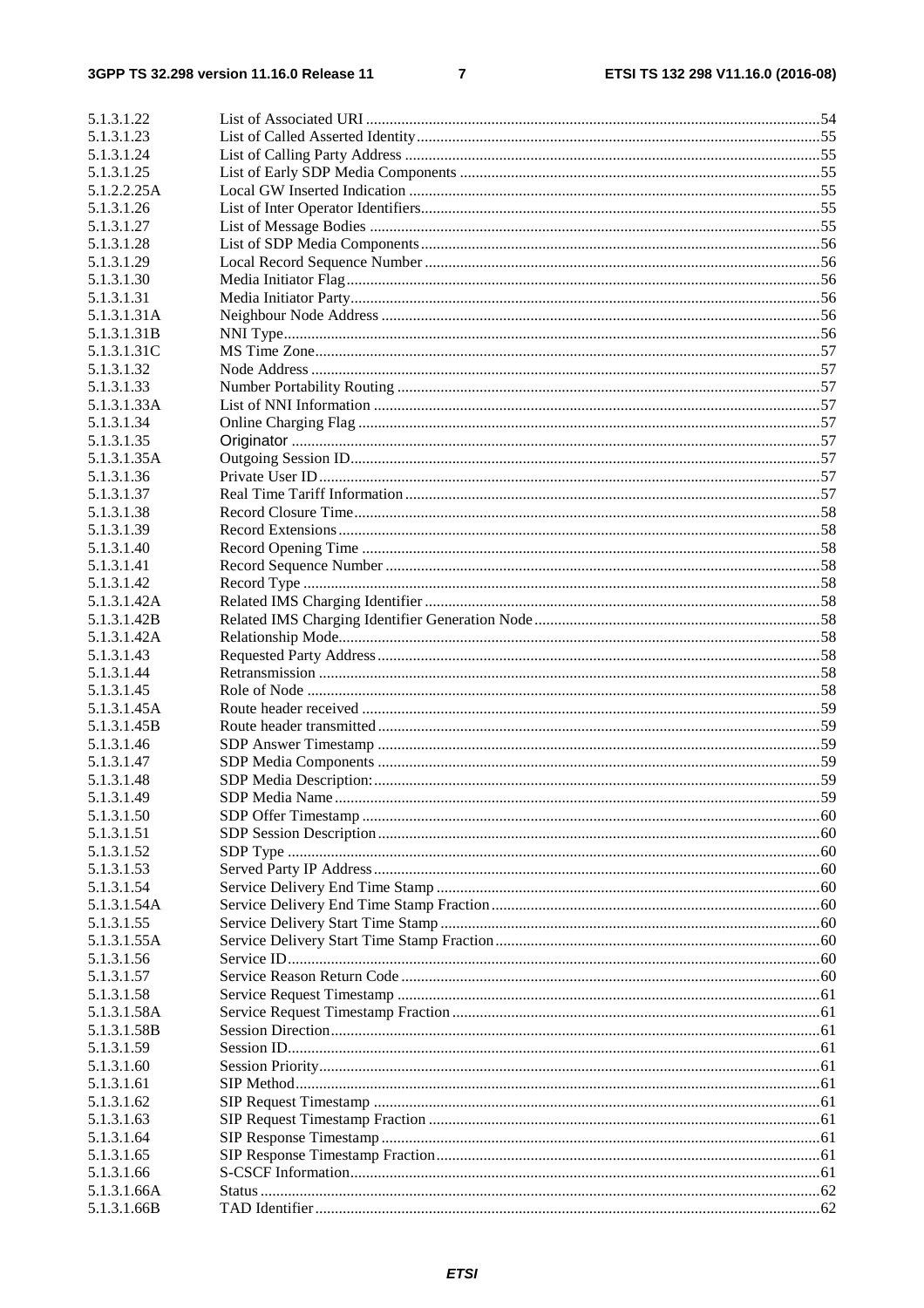#### $\bf{8}$

| 5.1.3.1.67  |  |
|-------------|--|
| 5.1.3.1.68  |  |
| 5.1.3.1.68A |  |
| 5.1.3.1.68B |  |
| 5.1.3.1.69  |  |
| 5.1.3.1.69A |  |
|             |  |
| 5.1.4       |  |
| 5.1.4.1     |  |
| 5.1.4.1.1   |  |
| 5.1.4.1.2   |  |
| 5.1.4.1.3   |  |
| 5.1.4.1.4   |  |
| 5.1.4.1.5   |  |
|             |  |
| 5.1.4.1.6   |  |
| 5.1.4.1.7   |  |
| 5.1.4.1.8   |  |
| 5.1.4.1.9   |  |
| 5.1.4.1.10  |  |
| 5.1.4.1.11  |  |
| 5.1.4.1.12  |  |
|             |  |
| 5.1.4.1.13  |  |
| 5.1.4.1.14  |  |
| 5.1.4.1.15  |  |
| 5.1.4.1.16  |  |
| 5.1.4.1.17  |  |
| 5.1.4.1.18  |  |
|             |  |
| 5.1.4.1.19  |  |
| 5.1.4.1.20  |  |
| 5.1.4.1.21  |  |
| 5.1.4.1.22  |  |
| 5.1.4.1.23  |  |
| 5.1.4.1.24  |  |
| 5.1.4.1.25  |  |
| 5.1.4.1.26  |  |
|             |  |
| 5.1.4.1.27  |  |
| 5.1.4.1.28  |  |
| 5.1.4.1.28A |  |
| 5.1.4.1.29  |  |
| 5.1.4.1.30  |  |
| 5.1.4.1.31  |  |
| 5.1.4.1.32  |  |
|             |  |
| 5.1.4.1.33  |  |
| 5.1.4.1.34  |  |
| 5.1.4.1.35  |  |
| 5.1.4.1.36  |  |
| 5.1.4.1.37  |  |
| 5.1.4.1.38  |  |
| 5.1.4.1.39  |  |
|             |  |
| 5.1.4.1.40  |  |
| 5.1.4.1.41  |  |
| 5.1.4.1.42  |  |
| 5.1.4.1.43  |  |
| 5.1.4.1.44  |  |
| 5.1.4.1.45  |  |
| 5.1.4.1.46  |  |
|             |  |
| 5.1.4.1.47  |  |
| 5.1.4.1.48  |  |
| 5.1.4.1.49  |  |
| 5.1.4.1.50  |  |
| 5.1.4.1.51  |  |
| 5.1.4.1.52  |  |
| 5.1.4.1.53  |  |
|             |  |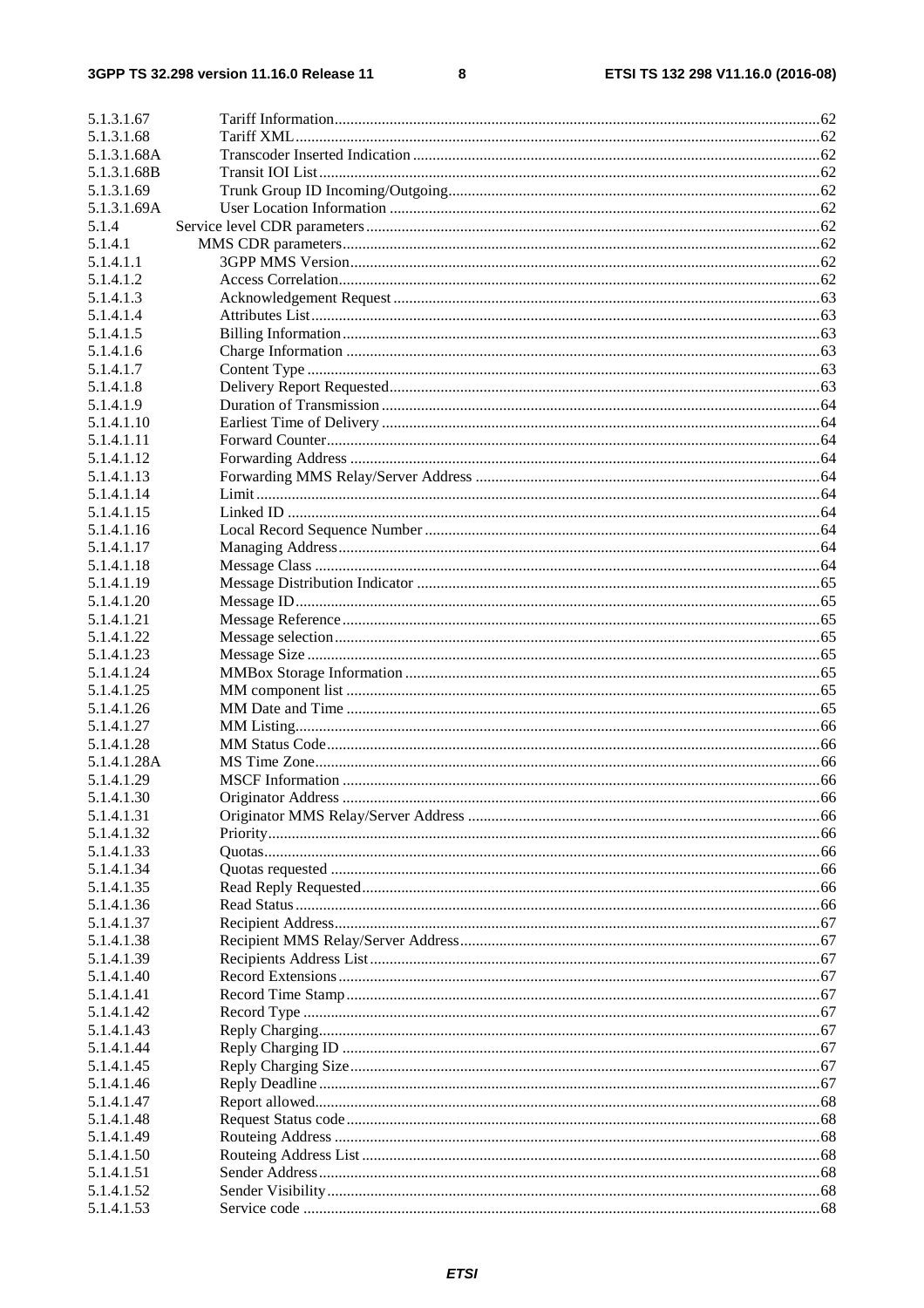$\boldsymbol{9}$ 

| 5.1.4.1.54 |  |
|------------|--|
| 5.1.4.1.55 |  |
|            |  |
| 5.1.4.1.56 |  |
| 5.1.4.1.57 |  |
| 5.1.4.1.58 |  |
| 5.1.4.1.59 |  |
| 5.1.4.1.60 |  |
| 5.1.4.1.61 |  |
| 5.1.4.1.62 |  |
|            |  |
| 5.1.4.2    |  |
| 5.1.4.2.1  |  |
| 5.1.4.2.2  |  |
| 5.1.4.2.3  |  |
| 5.1.4.2.4  |  |
| 5.1.4.2.5  |  |
| 5.1.4.2.6  |  |
| 5.1.4.2.7  |  |
|            |  |
| 5.1.4.2.8  |  |
| 5.1.4.2.9  |  |
| 5.1.4.2.10 |  |
| 5.1.4.2.11 |  |
| 5.1.4.2.12 |  |
| 5.1.4.2.13 |  |
| 5.1.4.2.14 |  |
|            |  |
| 5.1.4.3    |  |
| 5.1.4.3.1  |  |
| 5.1.4.3.2  |  |
| 5.1.4.3.3  |  |
| 5.1.4.3.4  |  |
| 5.1.4.3.5  |  |
| 5.1.4.3.6  |  |
| 5.1.4.3.7  |  |
|            |  |
| 5.1.4.3.8  |  |
| 5.1.4.3.9  |  |
| 5.1.4.3.10 |  |
| 5.1.4.3.11 |  |
| 5.1.4.3.12 |  |
| 5.1.4.3.13 |  |
| 5.1.4.3.14 |  |
| 5.1.4.4    |  |
| 5.1.4.4.1  |  |
|            |  |
| 5.1.4.4.2  |  |
| 5.1.4.4.2A |  |
| 5.1.4.4.2B |  |
| 5.1.4.4.3  |  |
| 5.1.4.4.4  |  |
| 5.1.4.4.5  |  |
| 5.1.4.4.6  |  |
| 5.1.4.4.7  |  |
|            |  |
| 5.1.4.4.8  |  |
| 5.1.4.5    |  |
| 5.1.4.5.1  |  |
| 5.1.4.5.2  |  |
| 5.1.4.5.3  |  |
| 5.1.4.5.4  |  |
| 5.1.4.5.5  |  |
| 5.1.4.5.6  |  |
|            |  |
| 5.1.4.5.7  |  |
| 5.2        |  |
| 5.2.1      |  |
| 5.2.2      |  |
| 5.2.2.1    |  |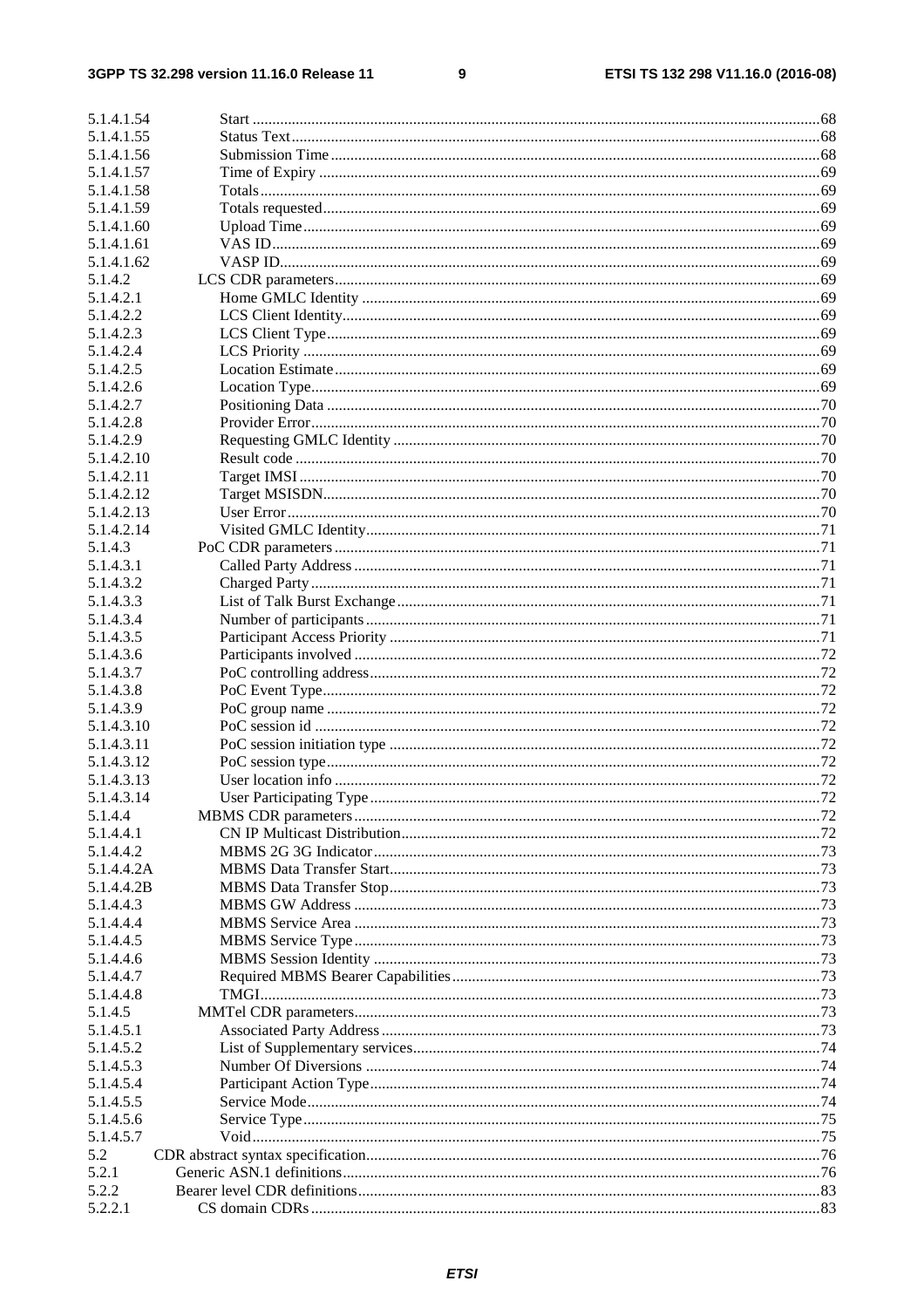$10$ 

| 5.2.2.2 |                               |  |
|---------|-------------------------------|--|
| 5.2.2.3 |                               |  |
| 5.2.3   |                               |  |
| 5.2.3.1 |                               |  |
| 5.2.4   |                               |  |
| 5.2.4.1 |                               |  |
| 5.2.4.2 |                               |  |
| 5.2.4.3 |                               |  |
| 5.2.4.4 |                               |  |
| 5.2.4.5 |                               |  |
| 6.1     |                               |  |
| 6.2     |                               |  |
|         | <b>Annex A (informative):</b> |  |
|         | <b>Annex B (informative):</b> |  |
|         | <b>Annex C</b> (informative): |  |
|         |                               |  |
|         |                               |  |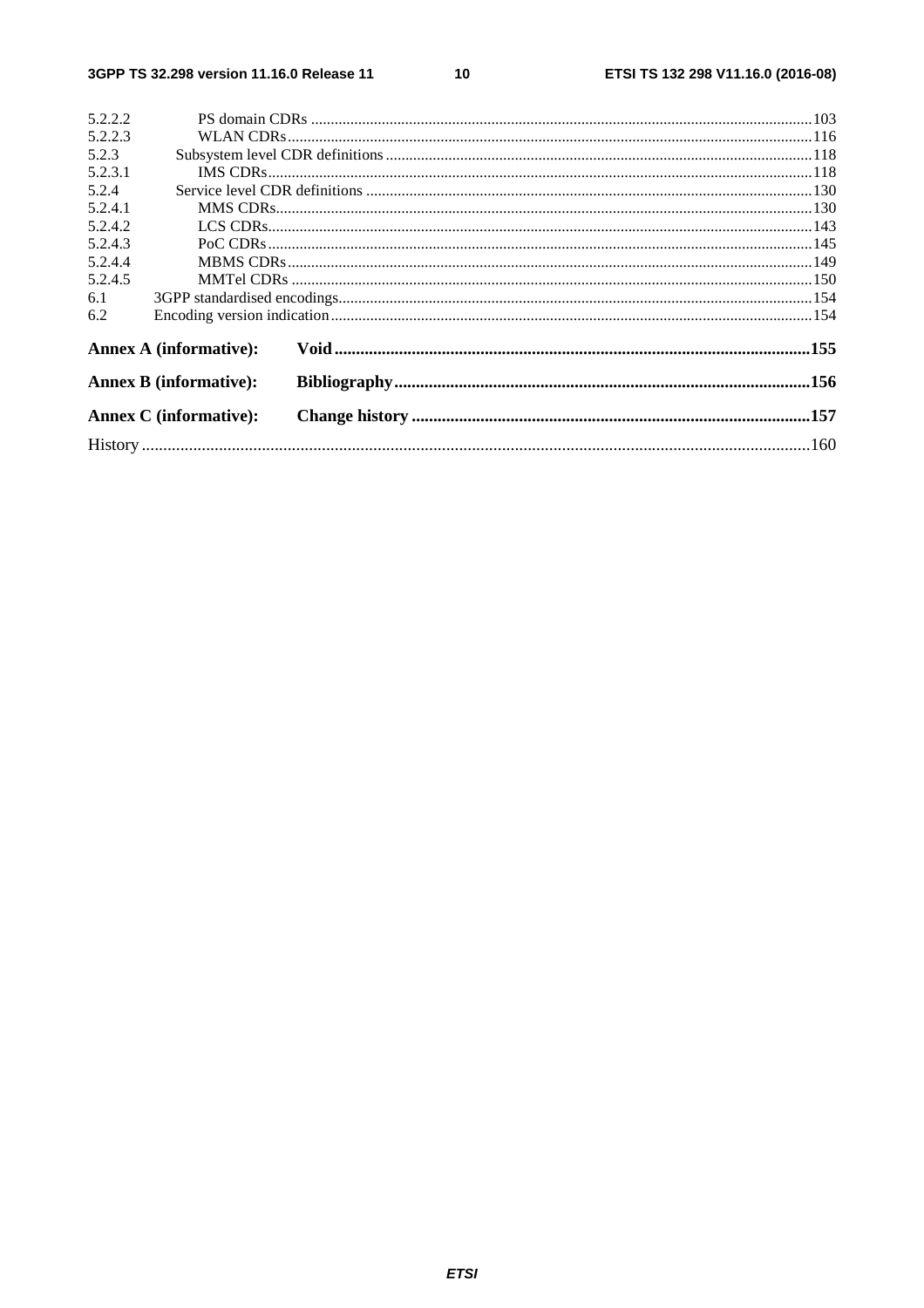### Foreword

This Technical Specification has been produced by the 3<sup>rd</sup> Generation Partnership Project (3GPP).

The contents of the present document are subject to continuing work within the TSG and may change following formal TSG approval. Should the TSG modify the contents of the present document, it will be re-released by the TSG with an identifying change of release date and an increase in version number as follows:

Version x.y.z

where:

- x the first digit:
	- 1 presented to TSG for information;
	- 2 presented to TSG for approval;
	- 3 or greater indicates TSG approved document under change control.
- y the second digit is incremented for all changes of substance, i.e. technical enhancements, corrections, updates, etc.
- z the third digit is incremented when editorial only changes have been incorporated in the document.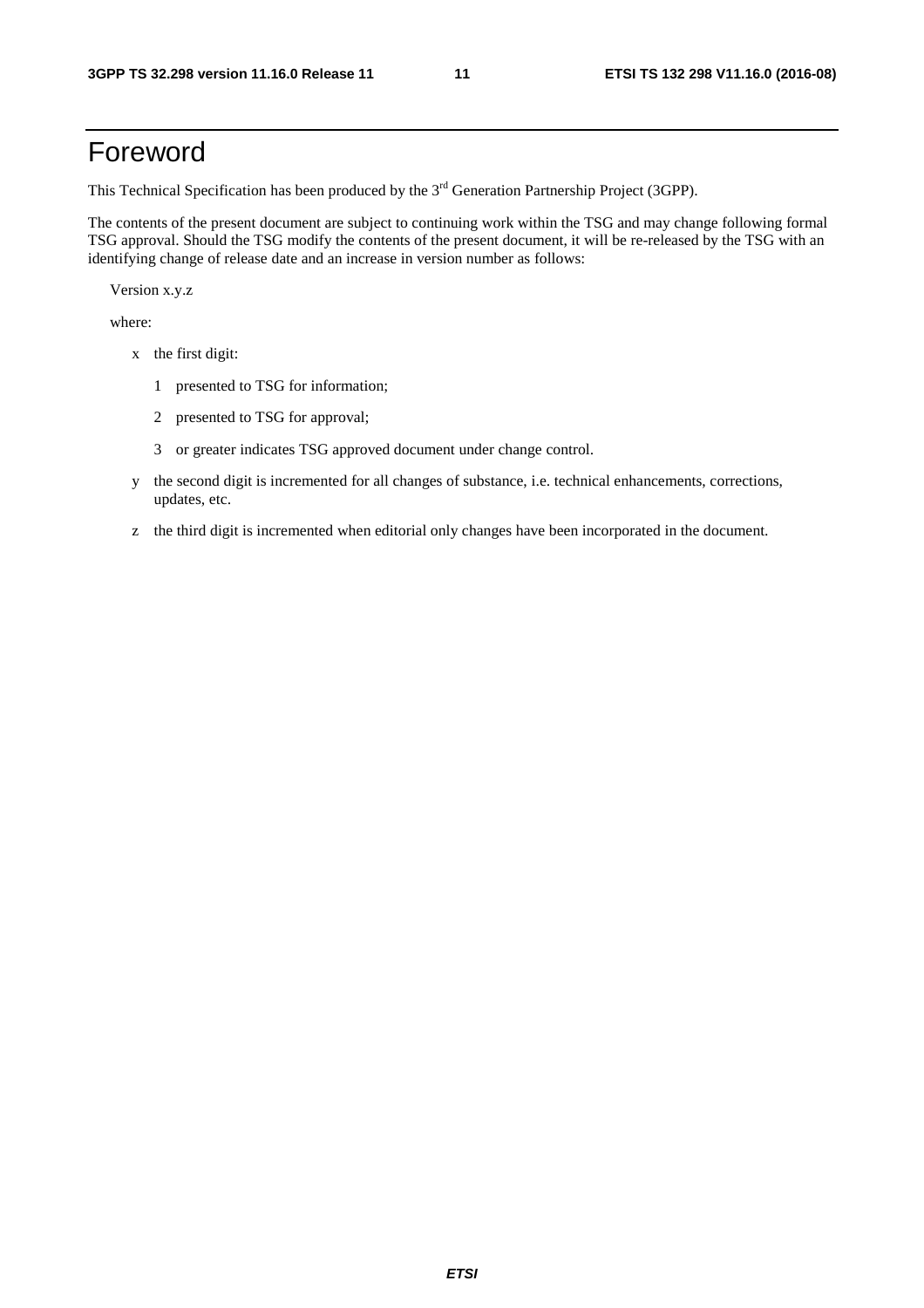### 1 Scope

The present document is part of a series of documents that specify charging functionality and charging management in 3GPP networks (GSM/UMTS/EPS). The 3GPP core network charging architecture and principles are specified in document TS 32.240 [1], which provides an umbrella for other charging management documents that specify:

- the content of the CDRs per domain and subsystem (offline charging);
- the content of real-time charging events per domain/subsystem (online charging);
- the functionality of online and offline charging for those domains and subsystems;
- the interfaces that are used in the charging framework to transfer the charging information (i.e. CDRs or charging events).

The complete document structure for these TSs is defined in TS 32.240 [1].

The present document specifies the CDR parameters, the abstract syntax and encoding rules for all the CDR types that are defined in the charging management TSs described above. Therefore, it is only applicable to offline charging. The mechanisms used to transfer the CDRs from the generating node to the operator"s billing domain (e.g. the billing system or a mediation device) are specified in TS 32.297 [42]. Further details with respect to the operator"s billing domain for offline charging are out of scope of 3GPP standardisation.

Note that a generic Diameter application for online charging in 3GPP networks is specified in TS 32.299 [50]. Furthermore, 3GPP TSs are being created to standardise some technical aspects of the operator"s billing domain for online charging, i.e. the Online Charging System (OCS).

All terms, definitions and abbreviations used in the present document, that are common across 3GPP TSs, are defined in the 3GPP Vocabulary, TR 21.905 [100]. Those that are common across charging management in 3GPP domains or subsystems are provided in the umbrella document TS 32.240 [1] and are copied into clause 3 of the present document for ease of reading. Finally, those items that are specific to the present document are defined exclusively in the present document.

Furthermore, requirements that govern the charging work are specified in TS 22.115 [101].

### 2 References

The following documents contain provisions which, through reference in this text, constitute provisions of the present document.

- References are either specific (identified by date of publication, edition number, version number, etc.) or non-specific.
- For a specific reference, subsequent revisions do not apply.
- For a non-specific reference, the latest version applies. In the case of a reference to a 3GPP document (including a GSM document), a non-specific reference implicitly refers to the latest version of that document *in the same Release as the present document*.
- [1] 3GPP TS 32.240: "Telecommunication management; Charging management; Charging Architecture and Principles".
- [2]- [9] Void.
- [10] 3GPP TS 32.250: "Telecommunication management; Charging management; Circuit Switched (CS) domain charging".
- [11] 3GPP TS 32.251: "Telecommunication management; Charging management; Packet Switched (PS) domain charging".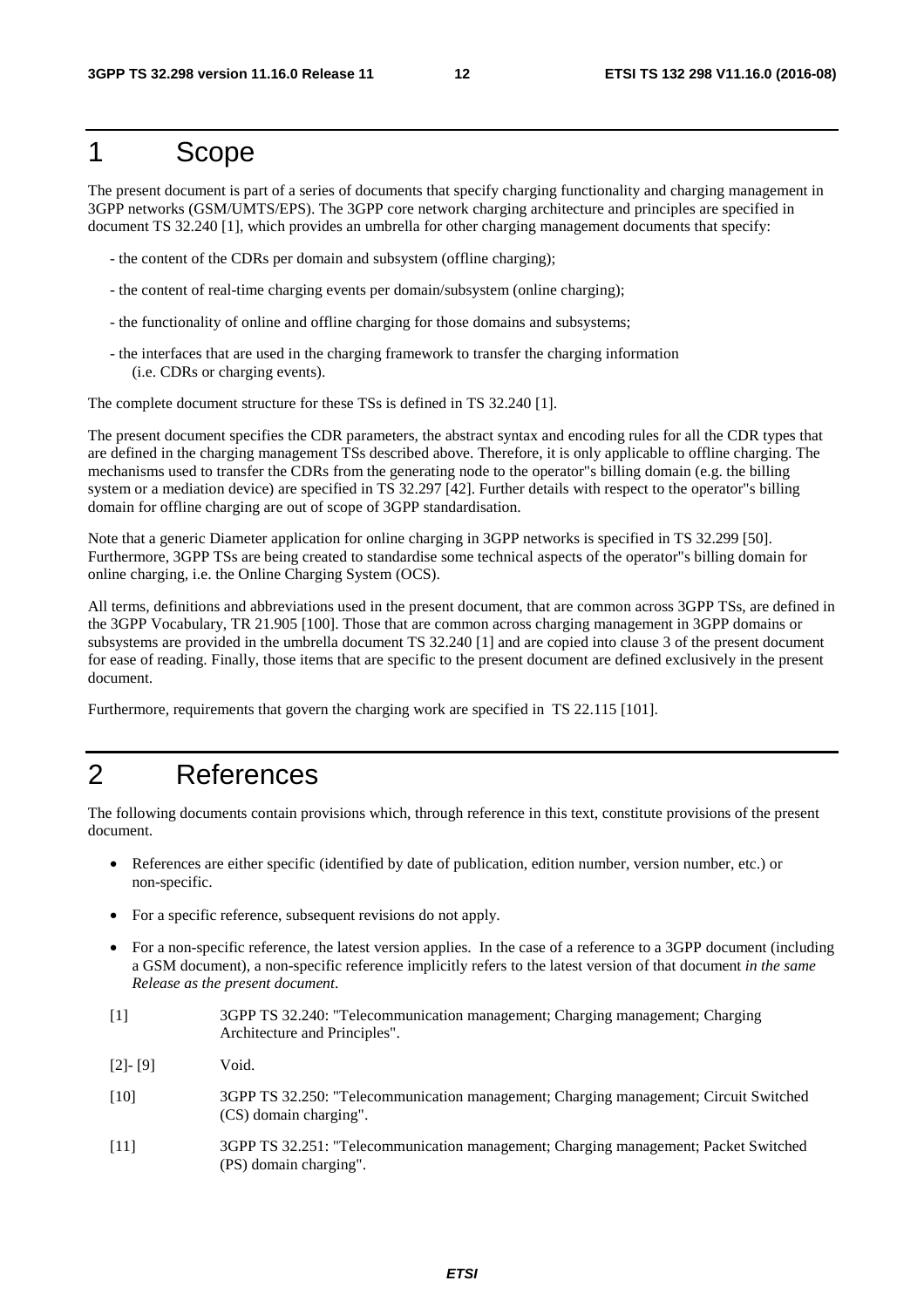| $[12]$          | 3GPP TS 32.252: "Telecommunication management; Charging management; Wireless Local Area<br>Network (WLAN) charging".                |
|-----------------|-------------------------------------------------------------------------------------------------------------------------------------|
| $[13] - [19]$   | Void.                                                                                                                               |
| $[20]$          | 3GPP TS 32.260: "Telecommunication management; Charging management; IP Multimedia<br>Subsystem (IMS) charging".                     |
| $[21] - [29]$   | Void.                                                                                                                               |
| $[30]$          | 3GPP TS 32.270: "Telecommunication management; Charging management; Multimedia<br>Messaging Service (MMS) charging".                |
| $[31]$          | 3GPP TS 32.271: "Telecommunication management; Charging management; Location Services<br>(LCS) charging".                           |
| $[32]$          | 3GPP TS 32.272: "Telecommunication management; Charging management; Push-to-talk over<br>Cellular (PoC) charging".                  |
| $[33]$          | 3GPP TS 32.273: "Telecommunication management; Charging management; Multimedia<br>Broadcast and Multicast Service (MBMS) charging". |
| $[34]$          | Void.                                                                                                                               |
| $[35]$          | 3GPP TS 32.275: "Telecommunication management; Charging management; MultiMedia<br>Telephony (MMTel) charging".                      |
| $[36] - [39]$   | void                                                                                                                                |
| $[40]$          | 3GPP TS 32.280: "Telecommunication management; Charging management; Advice of Charge<br>(AoC) service"                              |
| $[41] - [49]$   | Void.                                                                                                                               |
| $[50]$          | 3GPP TS 32.299: "Telecommunication management; Charging management; Diameter charging<br>application".                              |
| $[51]$          | Void.                                                                                                                               |
| $[52]$          | 3GPP TS 32.297: "Telecommunication management; Charging management; Charging Data<br>Records (CDR) file format and transfer".       |
| $[53]$ - $[99]$ | Void.                                                                                                                               |
| $[100]$         | 3GPP TR 21.905: "Vocabulary for 3GPP Specifications".                                                                               |
| $[101]$         | 3GPP TS 22.115: "Service aspects; Charging and billing".                                                                            |
| [102]           | 3GPP TS 22.002: "Circuit Bearer Services (BS) supported by a Public Land Mobile Network<br>$(PLMN)$ ".                              |
| $[103]$         | 3GPP TS 22.004: "General on supplementary services".                                                                                |
| [104]           | 3GPP TS 22.024: "Description of Charge Advice Information (CAI)".                                                                   |
| $[105] - [199]$ | void                                                                                                                                |
| $[200]$         | 3GPP TS 23.003: "Numbering, Addressing and Identification".                                                                         |
| $[201]$         | 3GPP TS 23.040: "Technical realization of Short Message Service (SMS)".                                                             |
| $[202]$         | 3GPP TS 23.060: "General Packet Radio Service (GPRS) Service description; Stage 2".                                                 |
| $[203]$         | 3GPP TS 23.203: "Policy and Charging control architecture".                                                                         |
| [204]           | 3GPP TS 23.207: "End-to-end Quality of Service (QoS) concept and architecture".                                                     |
| $[205]$         | Void.                                                                                                                               |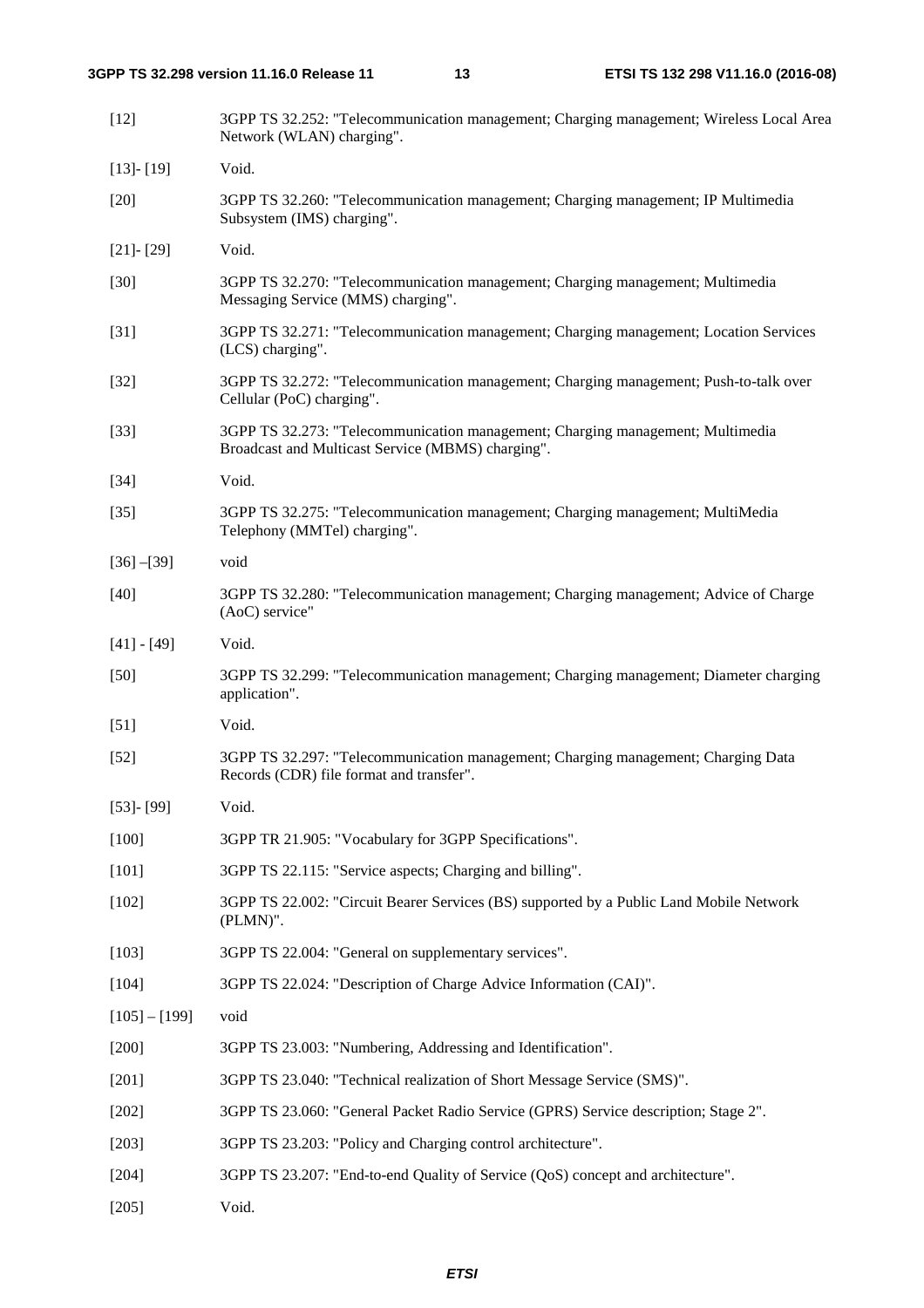- [206] 3GPP TS 23.140: "Multimedia Messaging Service (MMS); Functional description; Stage 2".
- [207] 3GPP TS 23.172: "Technical realization of Circuit Switched (CS) multimedia service; UDI/RDI fallback and service modification; Stage 2".
- [208] 3GPP TS 24.008: "Mobile radio interface Layer 3 specification; Core network protocols; Stage 3".
- [209] 3GPP TS 24.080: "Mobile radio Layer 3 supplementary service specification; Formats and coding".
- [210] 3GPP TS 24.229: "Internet Protocol (IP) multimedia call control protocol based on Session Initiation Protocol (SIP) and Session Description Protocol (SDP); Stage 3".
- [211] 3GPP TS 24.604: "Communication Diversion (CDIV) using IP Multimedia (IM); Protocol specification"
- [212] 3GPP TS 25.413: "UTRAN Iu interface Radio Access Network Application Part (RANAP) signalling".
- [213] 3GPP TS 27.001: "General on Terminal Adaptation Functions (TAF) for Mobile Stations (MS)".
- [214] 3GPP TS 29.002: "Mobile Application Part (MAP) specification".
- [215] 3GPP TS 29.060: "General Packet Radio Service (GPRS); GPRS Tunnelling Protocol (GTP) across the Gn and Gp interface".
- [216] 3GPP TS 29.061: "Interworking between the Public Land Mobile Network (PLMN) supporting packet based services and Packet Data Networks (PDN)".
- [217] 3GPP TS 29.078: "Customised Applications for Mobile network Enhanced Logic (CAMEL); CAMEL Application Part (CAP) specification".
- [218] 3GPP TS 29.140: "Multimedia Messaging Service (MMS); MM10 interface Diameter based protocol; Stage 3".
- [219] 3GPP TS 29.207: "Policy control over Go interface".
- [220] 3GPP TS 29.212: "Policy and Charging control over Gx reference point".
- [221] 3GPP TS 29.214: "Policy and Charging Control; Reference points".
- [222] 3GPP TS 29.272: "Mobility Management Entity (MME) and Serving GPRS Support Node (SGSN) related interfaces based on Diameter protocol".
- [223] 3GPP TS 29.274: "Evolved GPRS Tunnelling Protocol for Control Plane (GTPv2-C); Stage 3".
- [224] 3GPP TS 29.275: " Proxy Mobile IPv6 (PMIPv6) based Mobility and Tunnelling protocols; Stage 3".
- [225] 3GPP TS 29.658: "SIP Transfer of IP Multimedia Service Tariff Information".
- [226] 3GPP TS 36.413 "Evolved Universal Terrestrial Radio Access (E-UTRA) ; S1 Application Protocol (S1AP)".
- [227] 3GPP TS 49.031: "Location Services (LCS); Base Station System Application Part LCS Extension (BSSAP-LE)".
- [228] 3GPP TS 32.015: "Telecommunication management; Charging management; Charging data description for the Packet Switched (PS) domain".
- [229] 3GPP TS 23.292: "IP Multimedia Subsystem (IMS) Centralized Services".
- [230] 3GPP TS 29.338: "Diameter based protocols to support SMS capable MMEs ".
- [231]- [299] void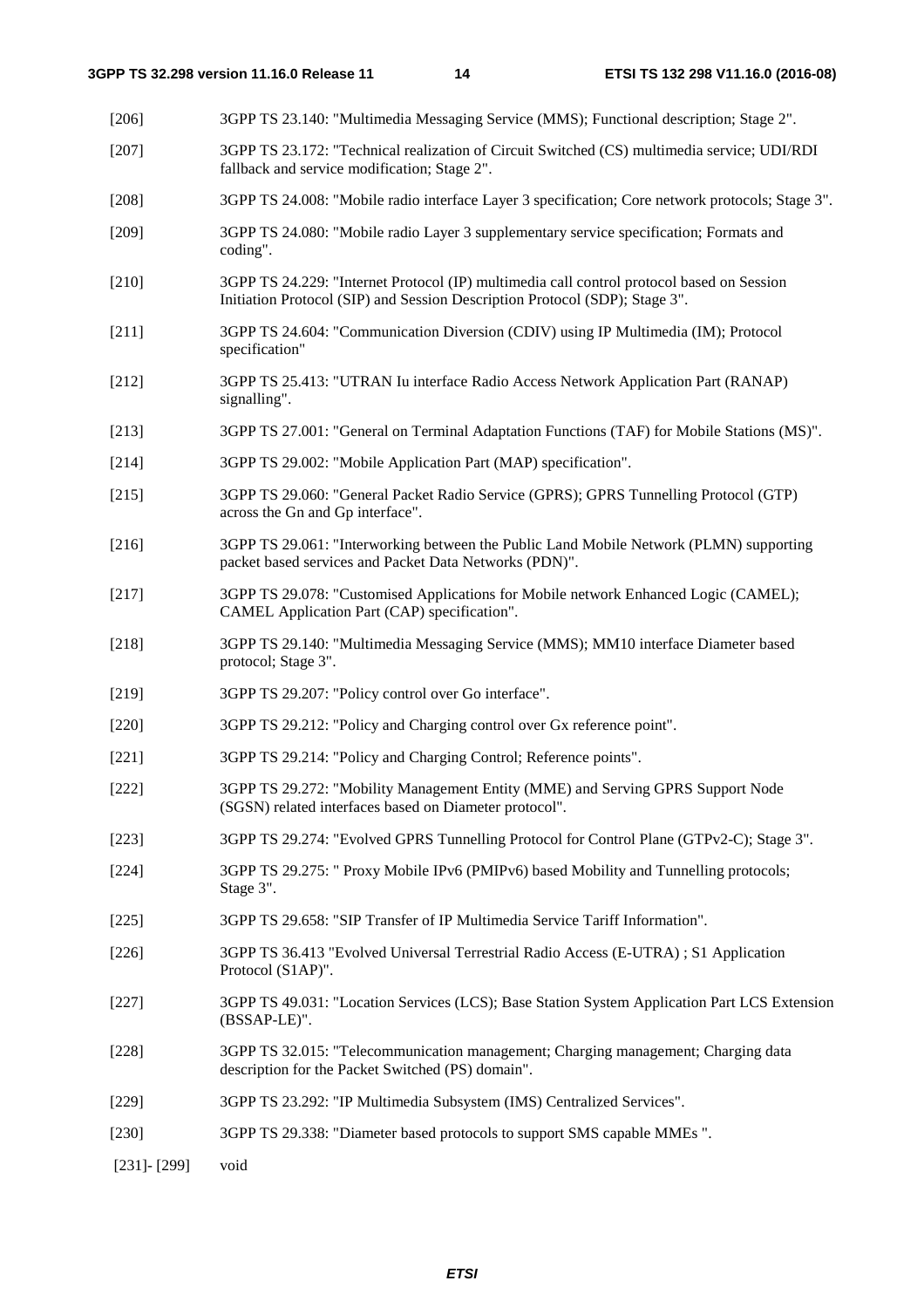| $[300]$         | ITU-T Recommendation X.680   ISO/IEC 8824-1: "Information technology; Abstract Syntax<br>Notation One (ASN.1): Specification of Basic Notation".                                                                                                                                                    |
|-----------------|-----------------------------------------------------------------------------------------------------------------------------------------------------------------------------------------------------------------------------------------------------------------------------------------------------|
| $[301]$         | ITU-T Recommendation X.690   ISO/IEC 8825-1: "Information technology - ASN.1 encoding<br>rules: Specification of Basic Encoding Rules (BER), Canonical Encoding Rules (CER) and<br>Distinguished Encoding Rules (DER)".                                                                             |
| [302]           | ITU-T Recommendation X.691   ISO/IEC 8825-2: "Information technology - ASN.1 encoding<br>rules: Specification of Packed Encoding Rules (PER)".                                                                                                                                                      |
| [303]           | ITU-T Recommendation X.693   ISO/IEC 8825-4: "Information technology - ASN.1 encoding<br>rules: XML encoding rules (XER).                                                                                                                                                                           |
| [304]           | ITU-T Recommendation X.2ab CMIP                                                                                                                                                                                                                                                                     |
| [305]           | ITU-T Recommendation X.721 ISO/IEC 10165-2: "Information technology - Open Systems<br>Interconnection - Structure of management information: Definition of management information".                                                                                                                 |
| $[306]$         | ITU-T Recommendation X.2cd ACSE                                                                                                                                                                                                                                                                     |
| $[307]$         | ITU-T Recommendation Q.773: "Transaction capabilities formats and encoding".                                                                                                                                                                                                                        |
| $[308]$         | ITU-T Recommendation E.164: The international public telecommunication numbering plan                                                                                                                                                                                                               |
| [309]           | ITU-T Recommendation Q.767: Application of the ISDN user part of CCITT signalling system<br>No. 7 for international ISDN interconnections                                                                                                                                                           |
| $[310]$         | ETS 300 196: "Digital Subscriber Signalling System No. one (DSS1) protocol".                                                                                                                                                                                                                        |
| $[311]$         | OMA Location Working Group "Mobile Location Protocol Specification",<br>[http://www.openmobilealliance.org].                                                                                                                                                                                        |
| $[312]$         | ETSI GSM 05.01: "Digital Cellular Telecommunications System (Phase 2+); Physical Layer on<br>the Radio Path; General Description".                                                                                                                                                                  |
| [313]           | ETSI GSM 08.08: "European Digital Cellular Telecommunication System (Phase 2); Mobile-<br>Services Switching Centre - Base Station System (MSC - BSS) Interface Layer 3 Specification".                                                                                                             |
| $[314] - [399]$ | void                                                                                                                                                                                                                                                                                                |
| [400]           | IETF RFC 822 (1982): "Standard for the format of arpa internet text messages".                                                                                                                                                                                                                      |
| [401]           | IETF RFC 3261 (2002): "SIP: Session Initiation Protocol".                                                                                                                                                                                                                                           |
| [402]           | IETF RFC 3966 (2004): "The tel URI for Telephone Numbers".                                                                                                                                                                                                                                          |
| [403]           | IETF RFC 3265 (2002): "Session Initiation Protocol (SIP)-Specific Event Notification".                                                                                                                                                                                                              |
| [404]           | IETF RFC 7315 (2014): "Private Header (P-Header) Extensions to the Session Initiation Protocol<br>(SIP) for the 3rd-Generation Partnership Project (3GPP)".                                                                                                                                         |
| [405]           | IETF RFC 2486 (1999): "The Network Access Identifier".                                                                                                                                                                                                                                              |
| [406]           | IETF RFC 4566 (2006): "SDP: Session Description Protocol".                                                                                                                                                                                                                                          |
| [407]           | IETF RFC 5031 (2008): "A Uniform Resource Name (URN) for Emergency and Other Well-<br>Known Services"                                                                                                                                                                                               |
| [408]           | IEEE Std 802.11-2012: "IEEE Standard for Information technology - Telecommunications and<br>information exchange between systems - Local and metropolitan area networks - Specific<br>requirements - Part 11: Wireless LAN Medium Access Control (MAC) and Physical Layer (PHY)<br>Specifications". |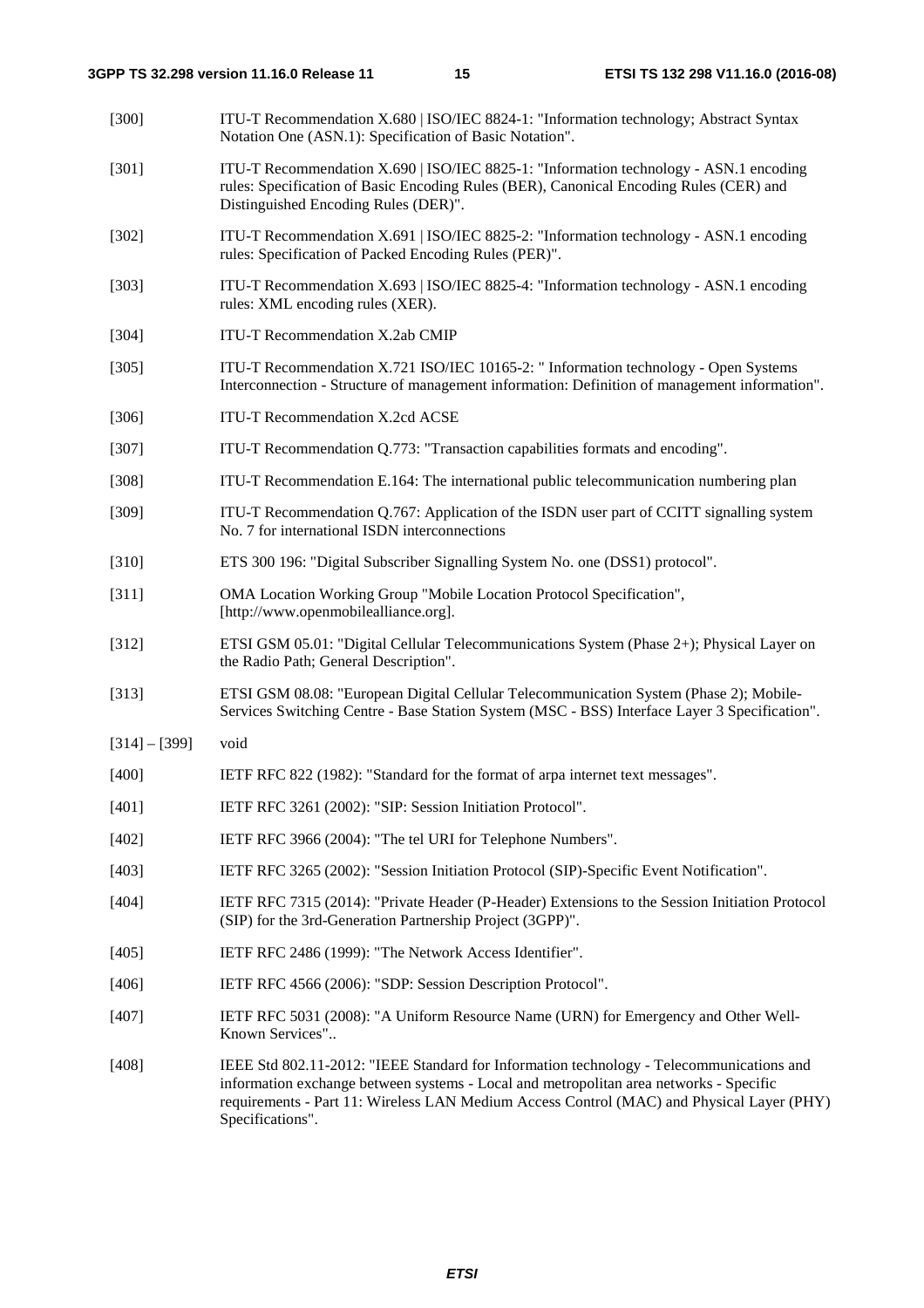### 3 Definitions, symbols and abbreviations

### 3.1 Definitions

For the purposes of the present document, the terms and definitions given in TS 32.240 [1] and TS 32.297 [42] as well as the following apply:

**Billing Domain:** part of the operator network, which is outside the core network, which receives and processes CDR files from the core network charging functions. It includes functions that can provide billing mediation and billing or other (e.g. statistical) end applications. It is only applicable to offline charging (see "Online Charging System" for equivalent functionality in online charging).

**Charging Data Record (CDR):** formatted collection of information about a chargeable event (e.g. time of call set-up, duration of the call, amount of data transferred, etc) for use in billing and accounting. For each party to be charged for parts of or all charges of a chargeable event a separate CDR is generated, i.e. more than one CDR may be generated for a single chargeable event, e.g. because of its long duration, or because more than one charged party is to be charged.

**offline charging:** charging mechanism where charging information **does not** affect, in real-time, the service rendered.

**online charging:** charging mechanism where charging information can affect, in real-time, the service rendered and therefore a direct interaction of the charging mechanism with bearer/session/service control is required.

Editor"s Note: to be completed based on definitions in TS 32.240 [1] and 32.297 [42].

### 3.2 Symbols

For the purposes of the present document, the following symbols as specified in TS 32.240 [1], TS 32.297 [42], TS 23.060 [202] and the following apply:

| Bx | The Interface between a Charging Gateway Function (CGF) and the Billing Domain (BD)           |
|----|-----------------------------------------------------------------------------------------------|
| Ga | Interface between a node transmitting CDRs (i.e. CDF) and a CDR receiving functionality (CGF) |
| Gn | Interface between two GSNs within the same PLMN.                                              |
| Gp | Interface between two GSNs in different PLMNs. The Gp interface allows support of GPRS        |
|    | network services across areas served by the co-operating GPRS PLMNs.                          |
| Rf | Offline Charging Reference Point between a Charging Trigger Function (CTF) and the Charging   |
|    | Data Function (CDF)                                                                           |

### 3.3 Abbreviations

For the purposes of the present document, the following abbreviations apply:

| 3GPP           | 3 <sup>rd</sup> Generation Partnership Project |
|----------------|------------------------------------------------|
| ASN.1          | <b>Abstract Syntax Notation One</b>            |
| <b>BD</b>      | <b>Billing Domain</b>                          |
| <b>BER</b>     | <b>Basic Encoding Rules</b>                    |
| CS.            | Circuit Switched                               |
| <b>CDF</b>     | <b>Charging Data Function</b>                  |
| <b>CDIV</b>    | <b>Communication Diversion</b>                 |
| <b>CDR</b>     | Charging Data Record                           |
| CGF            | <b>Charging Gateway Function</b>               |
| CSG            | Closed Subscriber Group                        |
| CSG ID         | Closed Subscriber Group Identity               |
| <b>CTF</b>     | <b>Charging Trigger Function</b>               |
| <b>GPRS</b>    | General Packet Radio Service                   |
| <b>ISC</b>     | <b>IMS</b> Service Control                     |
| IM             | IP Multimedia                                  |
| <b>IMS</b>     | <b>IM</b> Subsystem                            |
| <b>IMS-AGW</b> | <b>IMS</b> Access Media Gateway                |
| <b>ISO</b>     | International Organisation for Standardisation |
| ITU            | <b>International Telecommunication Union</b>   |
|                |                                                |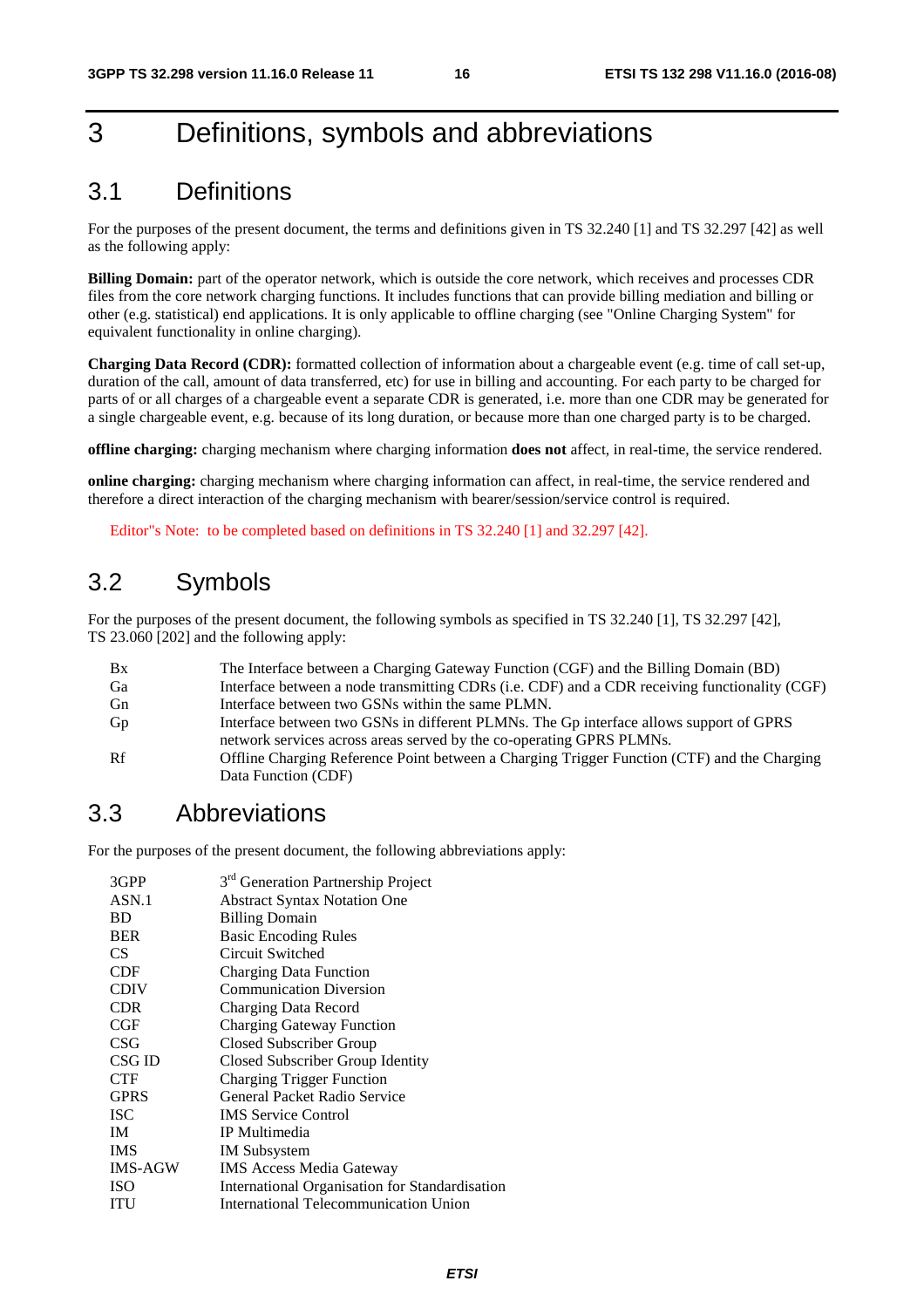| <b>IP</b>     | <b>Internet Protocol</b>                              |
|---------------|-------------------------------------------------------|
| LAN           | Local Area Network                                    |
| <b>LCS</b>    | <b>LoCation Service</b>                               |
| <b>MME</b>    | <b>Mobility Management Entity</b>                     |
| <b>MMS</b>    | Multimedia Messaging Service                          |
| <b>MMTEL</b>  | MultiMedia Telephony                                  |
| <b>NetLoc</b> | Network provided Location information                 |
| <b>NNI</b>    | Network to Network Interface                          |
| <b>PCN</b>    | Packet switched Core network Node (SGSN, S–GW, P–GW)  |
| <b>PER</b>    | Packed Encoding Rules                                 |
| P-GW          | PDN GateWay                                           |
| <b>PLMN</b>   | <b>Public Land Mobile Network</b>                     |
| PS.           | Packet Switched                                       |
| RDI.          | <b>Restricted Digital Information</b>                 |
| S-GW          | Serving GateWay                                       |
| <b>SCUDIF</b> | Service Change and UDI/RDI Fallback                   |
| <b>TrGW</b>   | Transition GateWayUDIUnrestricted Digital Information |
| <b>TWAG</b>   | Trusted WLAN Access Gateway                           |
| <b>TWAN</b>   | <b>Trusted WLAN Access Network</b>                    |
| <b>UMTS</b>   | Universal Mobile Telecommunications System            |
| <b>WLAN</b>   | Wireless LAN                                          |
| <b>XER</b>    | <b>XML</b> Encoding Rules                             |
| XML           | eXtensible Mark-up Language                           |
|               |                                                       |

### 4 Architecture Considerations

The following diagram provides a high level view of the parts of the charging architecture that are relevant for the present document. The arrows depict the direction of the charging information flow, where  $R_f$  carries charging events,  $G_a$  carries CDRs and  $B_x$  carries CDR files.



#### **Figure 4.1: Logical offline charging architecture**

The present document specifies the parameters, abstract syntax and encoding rules for all 3GPP defined CDR types as applicable to the Bx interface, i.e. the CDR files.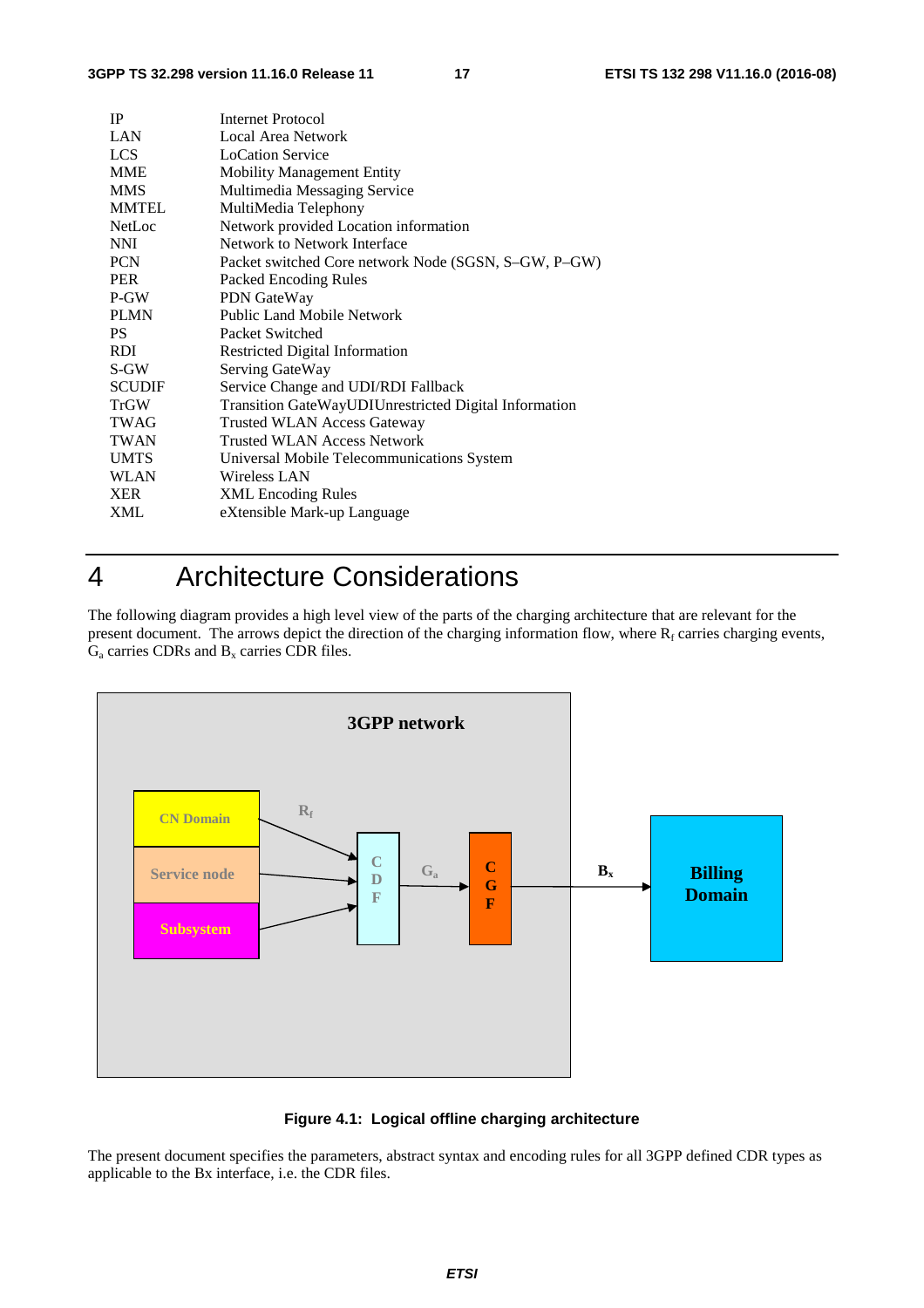CDF and CGF may or may not be integrated with each others, the core network or service nodes, or the BD. The possibilities for integration or distribution of these functions are described for each domain, subsystem or service in the respective domain/subsystem/service specific charging TS. In the distributed case, the 3GPP standardised reference points/interfaces depicted above, shall be used.

Refer to TS 32.240 [1] for a complete description of the charging architecture. Refer to TS 32.297 [42] for the description of the CGF"s file based interface to the BD.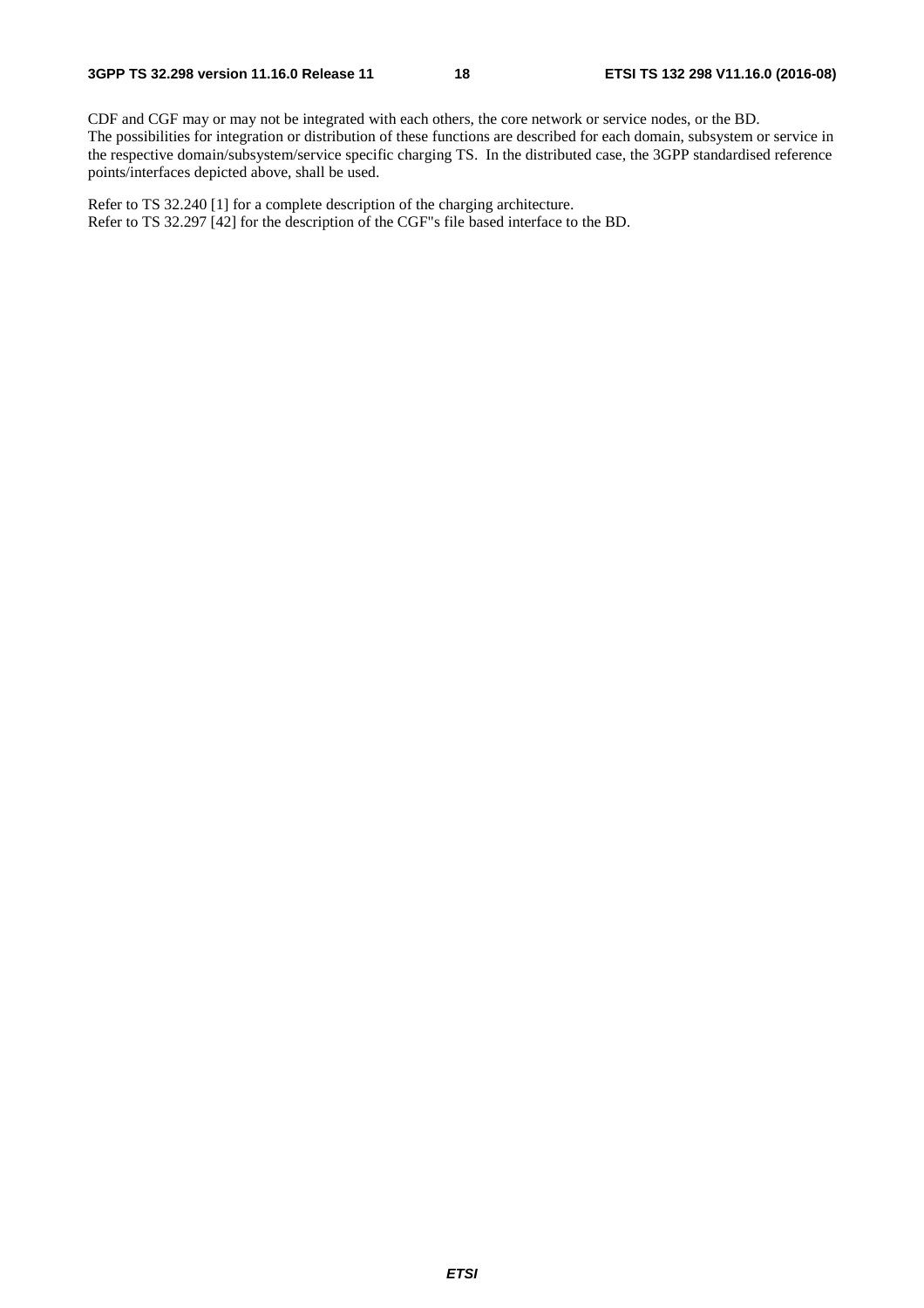### 5 CDR parameters and abstract syntax

This clause specifies the parameters and the abstract syntax of the CDRs defined for 3GPP charging management in references TS 32.250 [10] to TS 32.275 [35]. In doing this, the ASN.1 specified by the X.680 [300] is utilised as the notational tool.

This clause is organised in two parts:

- the first part describes the CDR parameters;
- the second part specifies the abstract syntax of the CDRs as seen in the CDR files transferred across the Bx interface.

Each part is further subdivided into a number of subclauses that contain generic, bearer level, service level, and subsystem level CDR parameters and abstract syntax definitions. Word processing features, such as formatting options, have also been used to enhance human readability.

The complete set of all CDR syntax definitions is replicated in annex A in a machine processable format. Technically, the contents of this clause and annex A are completely identical. In case of deviations between this clause and annex A due to errors in the present document, the annex shall prevail.

Note that the encoding rules for the abstract syntax specified in this clause, are detailed in clause 6.

### 5.1 CDR parameter description

Editor"s note: this subclause needs to be aligned with subclause 5.2 concerning the allocation of parameters to the domains versus making them generic.

### 5.1.1 Generic CDR parameters

This subclause contains the description of generic CDR parameters, where the term "generic" implies that these parameters are applicable to CDR types of more than one domain/service/subsystem.

#### 5.1.1.1 Serving Network Identity

This field contains a SGSN PLMN Identifier (Mobile Country Code and Mobile Network Code), of the SGSN that was used during the Location request. In case the SGSN changes during the transaction, only the ID of the SGSN that was used at the beginning of the transaction is included in the CDR.

The MCC and MNC are coded as described for "Routing Area Identity" in TS 29.060 [215].

#### 5.1.1.2 Service Context Id

This field contains the Service Context Id from Diameter Accounting, if Diameter Accounting was used and the field included. It identifies the service, sub-system or domain and release that the CDR is applicable to. The contents are described in TS 32.299 [50].

#### 5.1.1.3 Subscription Identifier

This field identifies the charged party . The contents are coded in a similar fashion as for the Subscription-Id AVP in TS 32.299 [50].

#### 5.1.1.4 Service Specific Info

This grouped field holds the sub-fields "service specific data" and "service specific type" if and as provided by an Application Server or PCEF only for pre-defined PCC rules.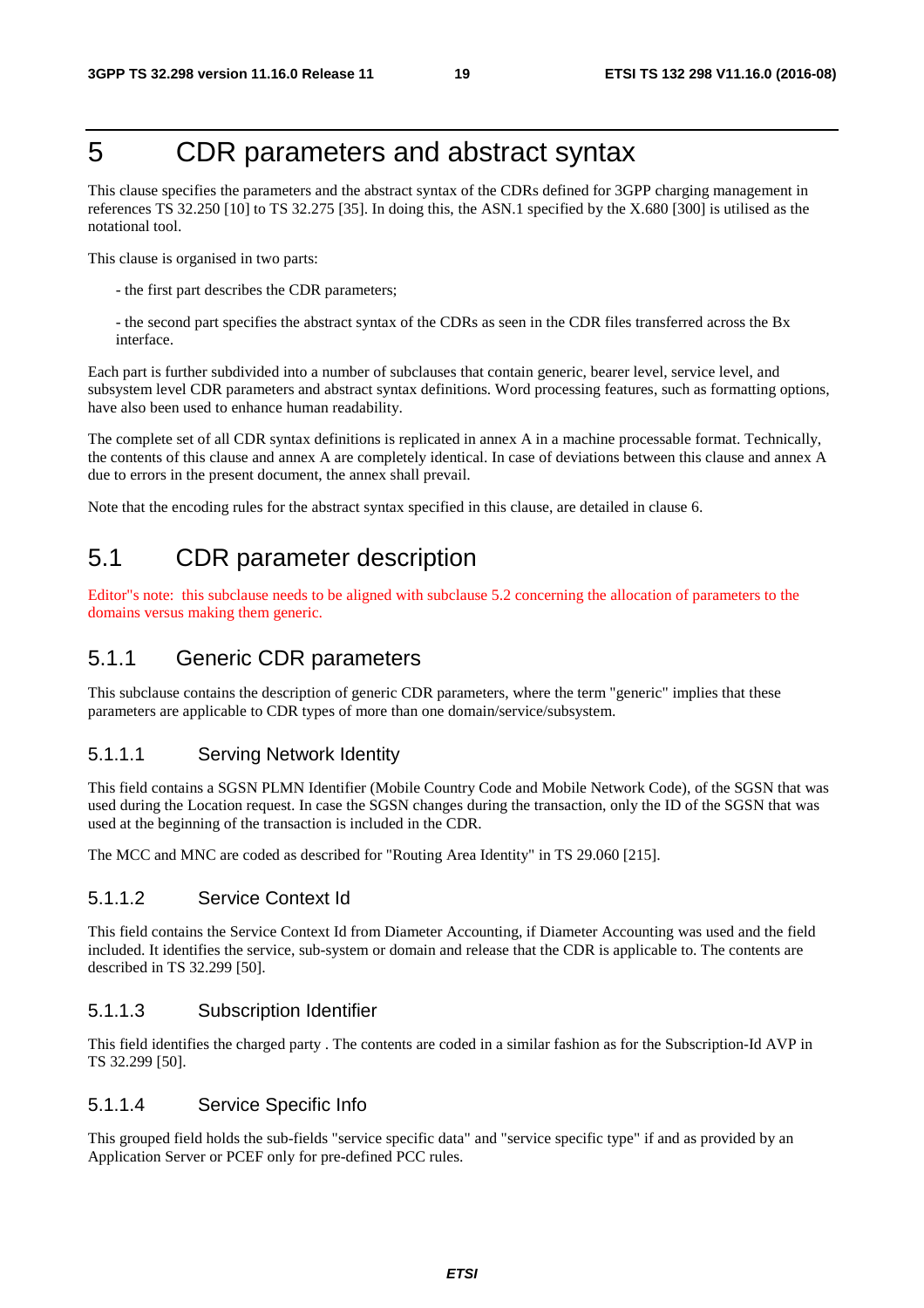#### 5.1.1.5 Service Specific Type

This field holds the type of the Service Specific Data parameter.

#### 5.1.1.6 Service Specific Data

This field contains the value of service specific data.

#### 5.1.2 Bearer level CDR parameters

This subclause contains the description of the CDR parameters that are specific to the bearer level CDR types. This comprises the CDR types from the Circuit Switched (CS) domain (TS 32.250 [10]), the Packet Switched (PS) domain, i.e. GPRS (TS 32.251 [11]), and WLAN (TS 32.252 [12]).

#### 5.1.2.1 CS domain CDR parameters

This subclause contains the description of the CDR parameters that are specific to the CS domain CDR types as specified in TS 32.250 [10].

#### 5.1.2.1.1 Additional Charging Information

This field consists of two parts, a charge indicator and additional charging parameters. The charge indicator is derived from the information contained within the ISUP "backward call indicator" and may be used to store a charge indicator (charge/no charge) received from another network node. The additional charging parameters are non-standard and intended to permit the inclusion of further charging information received from Intelligent Network and/or Value Added Service nodes.

#### 5.1.2.1.2 AoC parameters/change of AoC parameters

The AoC parameter field contains the set of charge advice (AoC) parameters sent to the MS on call set-up. If further sets of parameters are sent during the call, as a result of a tariff switch-over for example, then this may be recorded in the Change of AoC Parameter field including the time at which the change occurred.

It should be noted that the Change of AoC Parms. field is optional and not required if partial records are generated on tariff switch-over.

The AoC parameters are defined in TS 22.024 [104].

#### 5.1.2.1.3 Basic Service/change of service/ISDN Basic Service

The basic service field contains the code of the basic service employed on call set-up. Any alteration to the basic service during the connection may be recorded in the change of service field including the time at which the change took place.

The change of service field is optional and may be omitted if partial records are created whenever the basic service is changed.

The coding of basic services is defined in detail in TS 29.002 [214].

In the case of the transit record the GSM basic service employed is generally not available. However, if the device on which the call originates/terminates is connected via ISDN digital subscriber signalling then the appropriate ISDN basic service code may be recorded in the record. One possible example includes the direct connection of an ISDN PABX to an MSC/VLR.

#### 5.1.2.1.4 Call duration

This field contains the relevant call duration in seconds. For incomplete calls (call attempts) the relevant duration is the call holding time from the seizure to the release of the traffic channel. For complete (answered) calls this is the chargeable duration from answer to release of the traffic channel. For partial records this is the duration of the individual partial record and not the cumulative duration of the call.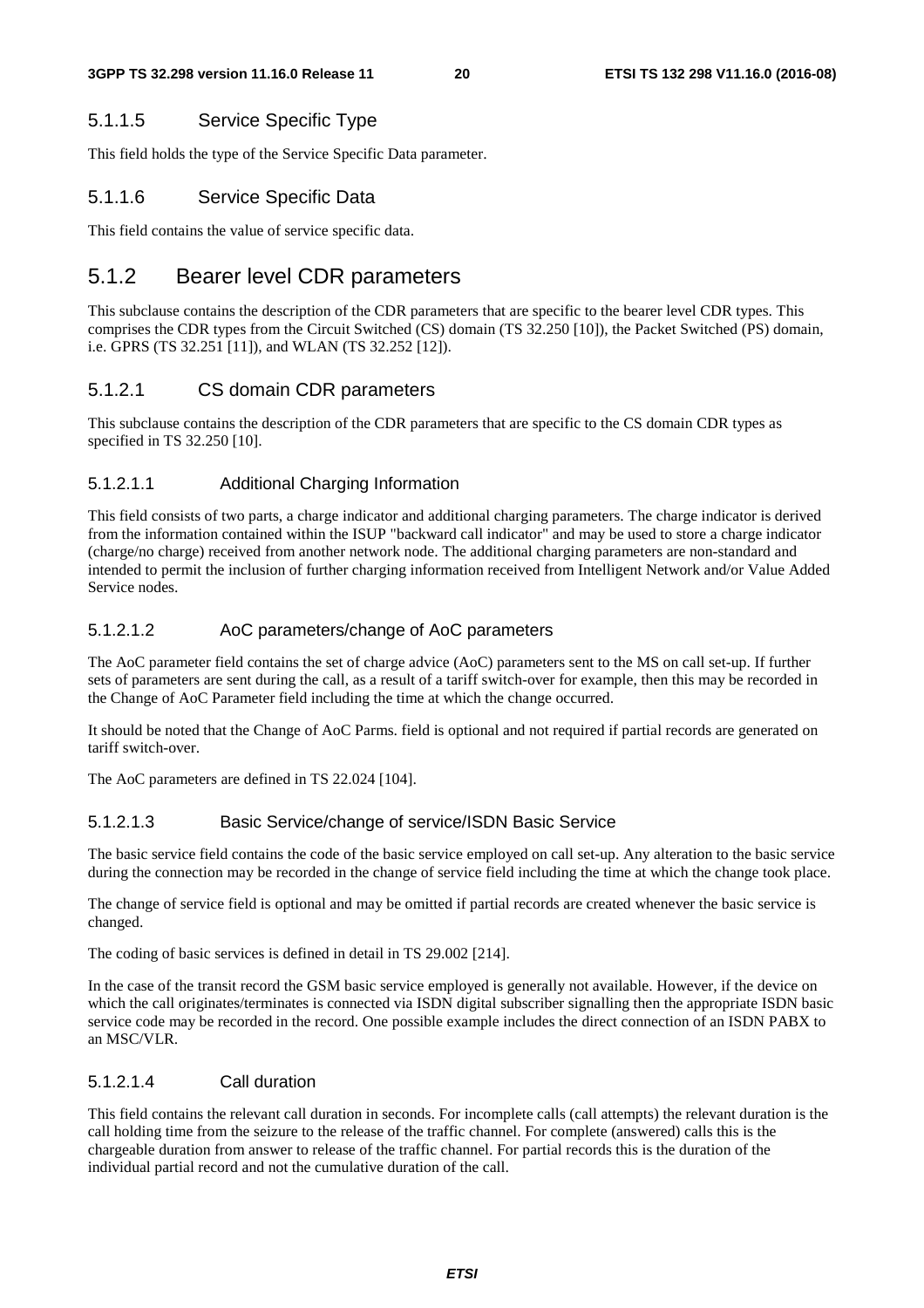It should be noted that the time stamps may be expressed in terms of tenths of seconds or even milliseconds and, as a result, the calculation of the call duration may result in the rounding or truncation of the measured duration to a whole number of seconds.

Whether or not rounding or truncation is to be used is considered to be outside the scope of the present document subject to the following restrictions:

- 1) A call duration of zero seconds shall not be accepted.
- 2) The same method of truncation/rounding shall be applied to both single and partial records.

If CAMEL is invoked for the call and a control relationship is existing, the call might continue after a RELEASE or a DISCONNECT from the called party side received by the gsmSSF. The call duration of the incoming leg is stored in the main body of the call record. For each outgoing leg the call duration is stored in the respective 'CAMELInformation' module. If a call leg does not reach answer status and attempt charging is enabled a 'CAMELInformation' module containing the holding time is generated.

An example of how to use the call duration and the timestamps is given in figure 2. It shows a CAMEL controlled mobile originated follow-on scenario. The uppermost arrow  $\mathbb O$  marks the over all duration of the call that is to be measured and stored in the main body of the respective MOC record. The duration before  $t_5$  (incoming leg) or  $t_4$ (outgoing leg) needs not to be stored since the call is answered later on. The call duration in the first outgoing leg module contains the time interval from  $t_4$  to  $t_6$  (period  $\circled{2}$ ). The call duration measurement of the second outleg is started with the interval  $\circled{3}$ ) with  $t_9$  and ended with  $t_{10}$  (interval  $\circled{3}$ ).

Since the last outgoing leg is not answered, the respective module contains the holding time starting with  $t_{11}$  and ending with  $t_{13}$  (period  $\circled{4}$ ).



(The timestamps  $t_1$ ,  $t_2$ ,  $t_3$ ,  $t_7$ ,  $t_8$  and  $t_{12}$  are mentioned for completion reasons only.)

**Figure 5.1: Call duration measurement in follow-on scenarios**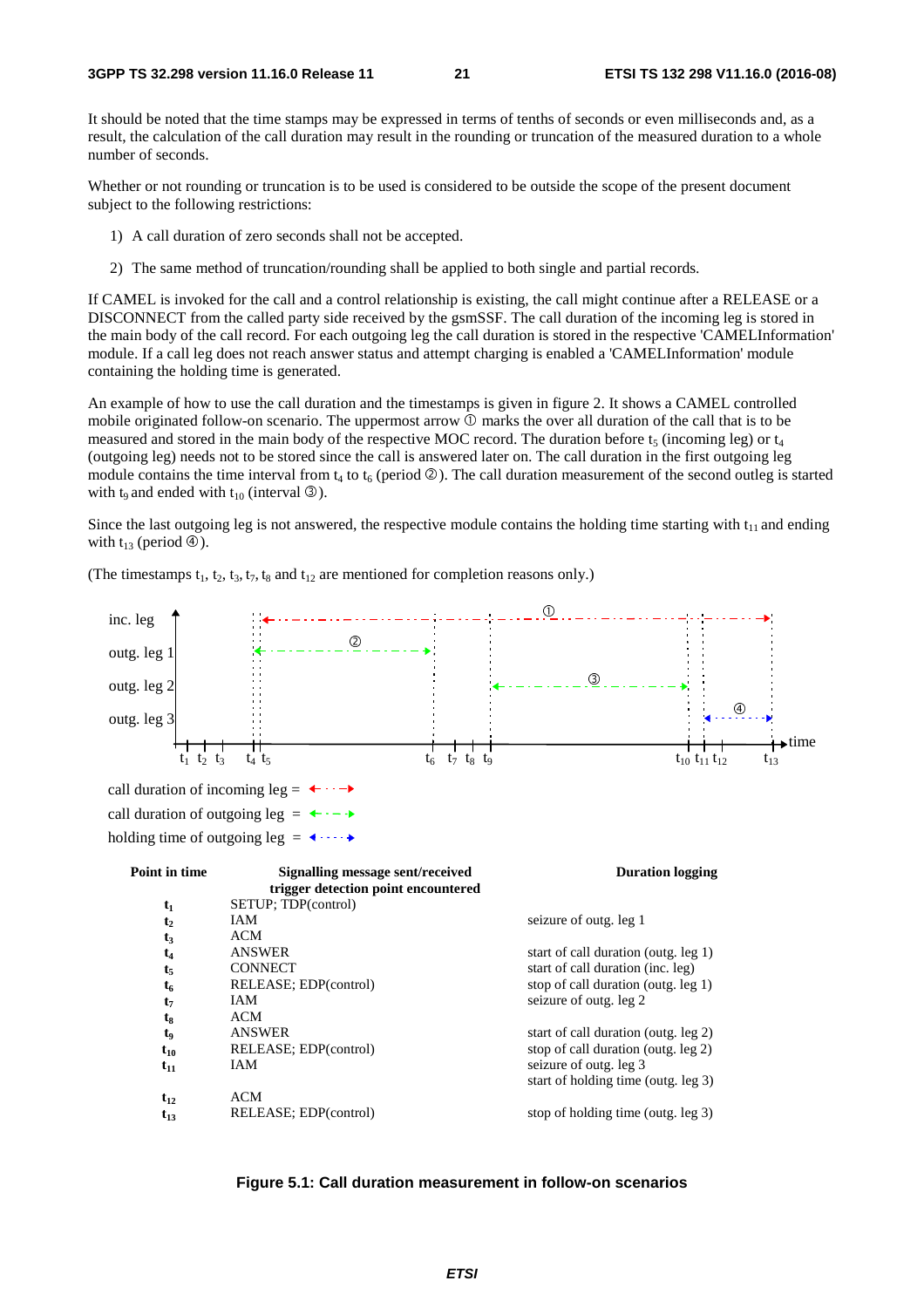#### 5.1.2.1.5 Call reference

This field uniquely identifies a call or transaction on one side of the interface (i.e. 'A' or 'B' side) and is derived from the transaction identifier of TS 24.008 [208]. It is also used to identify all partial records and transactions belonging to the same connection.

For the avoidance of doubt, there is **no** global call reference defined within GSM and the call reference field **cannot** be used to combine, for example, the MOC and MTC records of a mobile-to-mobile connection.

#### 5.1.2.1.6 Calling/called/connected/translated number

In general an Recommendation E.164 [308] number but may also include other numbering plans e.g. Recommendation X.121. Each of these fields includes the type of number and number plan as specified in detail in TS 24.008 [208]. Where appropriate, these fields may also contain the presentation and screening information also specified in TS 24.008 [208].

The called number is the number received from the mobile station on mobile originated call set-up as defined in TS 24.008 [208]. Similarly, the calling number is the number received from the network on mobile terminated call setup. In case of CAMEL initiated Call Forward (CF), the called (forwarded-to) number is returned by CAMEL.

The translated number is the result of any digit translation performed by the MSC on the called number received from the mobile station on mobile originated call set-up. This parameter is not included in the CDR if no digit translation has taken place.

The connected number is the number of the actual party reached as defined in TS 24.008 [208]. Although this is normally identical to the called number it may differ. This parameter is not included if identical to the called number.

The following examples are intended to explain the use of these fields:

| EXAMPLE 1:        | Called Number = Connected Number                                                                                                                                                                                                                                                                                        |
|-------------------|-------------------------------------------------------------------------------------------------------------------------------------------------------------------------------------------------------------------------------------------------------------------------------------------------------------------------|
|                   | Normal call from a mobile subscriber to a mobile subscriber or to a PSTN subscriber.                                                                                                                                                                                                                                    |
| EXAMPLE 2:        | Called Number $!=$ Connected Number                                                                                                                                                                                                                                                                                     |
|                   | In case of routing to a PABX with Automatic Call Distribution or to an ISDN Basic Access with<br>several devices attached. The connected number is that of the party actually reached. N.B. The<br>recording of the actual number connected may be limited by the capability of intermediate<br>signalling connections. |
| EXAMPLE 3.        | MTC record for Call Forwarding ("A" -> "B" -> "C")                                                                                                                                                                                                                                                                      |
|                   | In case of call forwarding, the connected number recorded in the MTC record of the "B"<br>subscriber is that of the forwarded-to party or "C" subscriber. The calling party field contains the<br>number of the "A" subscriber.                                                                                         |
| <b>EXAMPLE 4:</b> | <b>Translated Number</b>                                                                                                                                                                                                                                                                                                |
|                   | This field is only present if digit translation is applied by the MSC to the called number received                                                                                                                                                                                                                     |

from the mobile station. Examples include abbreviated dialling codes and service numbers.

5.1.2.1.7 Calling Party Number

This field contains Calling Party Number modified by CAMEL service.

#### 5.1.2.1.8 CAMEL call leg information

This field contains a set of CAMEL information IEs according to the number of outgoing CAMEL call legs.

#### 5.1.2.1.9 CAMEL information

This field contains a list of parameters with information related to one CAMEL outgoing call leg. This parameter list is an Information Element (IE) used in the CAMEL Call Leg Information field.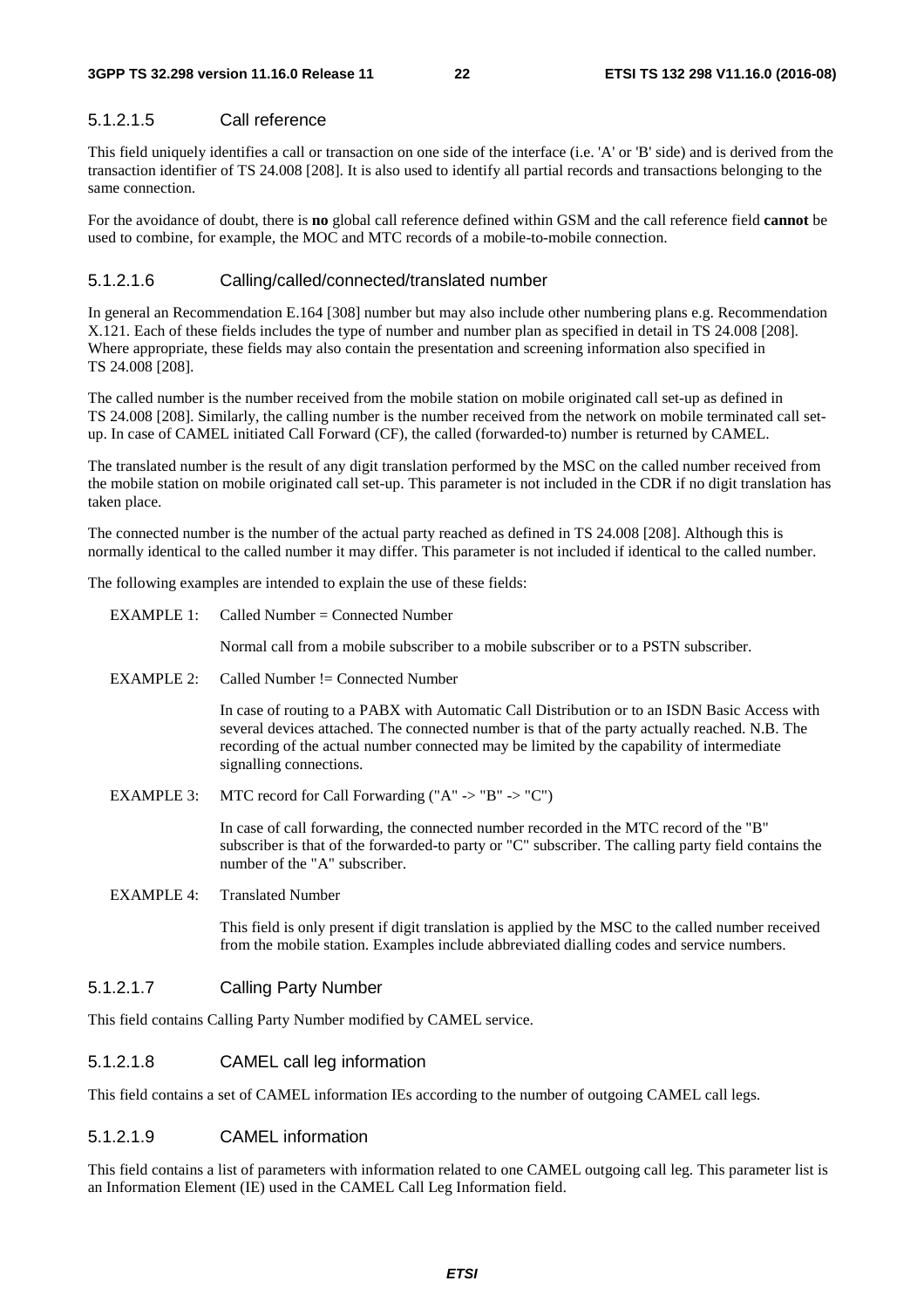As a network option, parameters that are identical to the corresponding values in the top level structure of the record are not recorded again. That means whenever a value is not mentioned in this set the value provided in the basic record is valid instead. This might lead to an empty or even absent structure, if no parameter was modified.

#### 5.1.2.1.10 CAMEL initiated CF indicator

The purpose of this field is to distinguish CAMEL call forwarding service scenarios from standard GSM call forwarding scenarios.

From the Basic Call State Model (BCSM)'s point of view this field is set to 'CF' whenever the Originating CAMEL Subscription Information (O\_CSI) was applied after terminating CAMEL call processing had been taken place changing the call destination. For the avoidance of doubt: this flag does not depend on other modified call parameter(s) (e.g.: redirection information, etc.) received in the CAP\_CONNECT message of the Terminating CAMEL Subscription Information (T\_CSI) service.

This flag also indicates that another record might be generated, one containing the charging information related to the terminating CAMEL service and one containing the charging information related to the originating CAMEL service.

#### 5.1.2.1.11 CAMEL modified Service Centre

This field contains SMS-C address modified by CAMEL service. If this field is present the field Service Centre contain SMS-C address before CAMEL modification.

#### 5.1.2.1.12 CAMEL SMS Information

This field contains following CAMEL information for mobile originated and terminated SMS:

• Default SMS handling:

 This field indicates whether or not a CAMEL encounters default SMS handling. This field shall be present only if default SMS handling has been applied.

• Free format data:

See clause 5.1.2.1.26.

• Calling Party Number:

This field contains Calling Party Number modified by CAMEL service.

• CAMEL modified Service Centre:

This field contains SMS-C address modified by CAMEL service.

NOTE 1: This field is only applicable for originated SMS.

• CAMEL Destination Subscriber Number

This field contains short message Destination Number modified by CAMEL service.

NOTE 2: This field is only applicable for originated SMS.

• SMS Reference Number:

This field contains the SMS Reference Number assigned to the Short Message by the MSC.

#### 5.1.2.1.13 Cause for termination

This field contains a generalised reason for the release of the connection including the following:

- normal release:
- CAMEL initiated call release;
- partial record generation;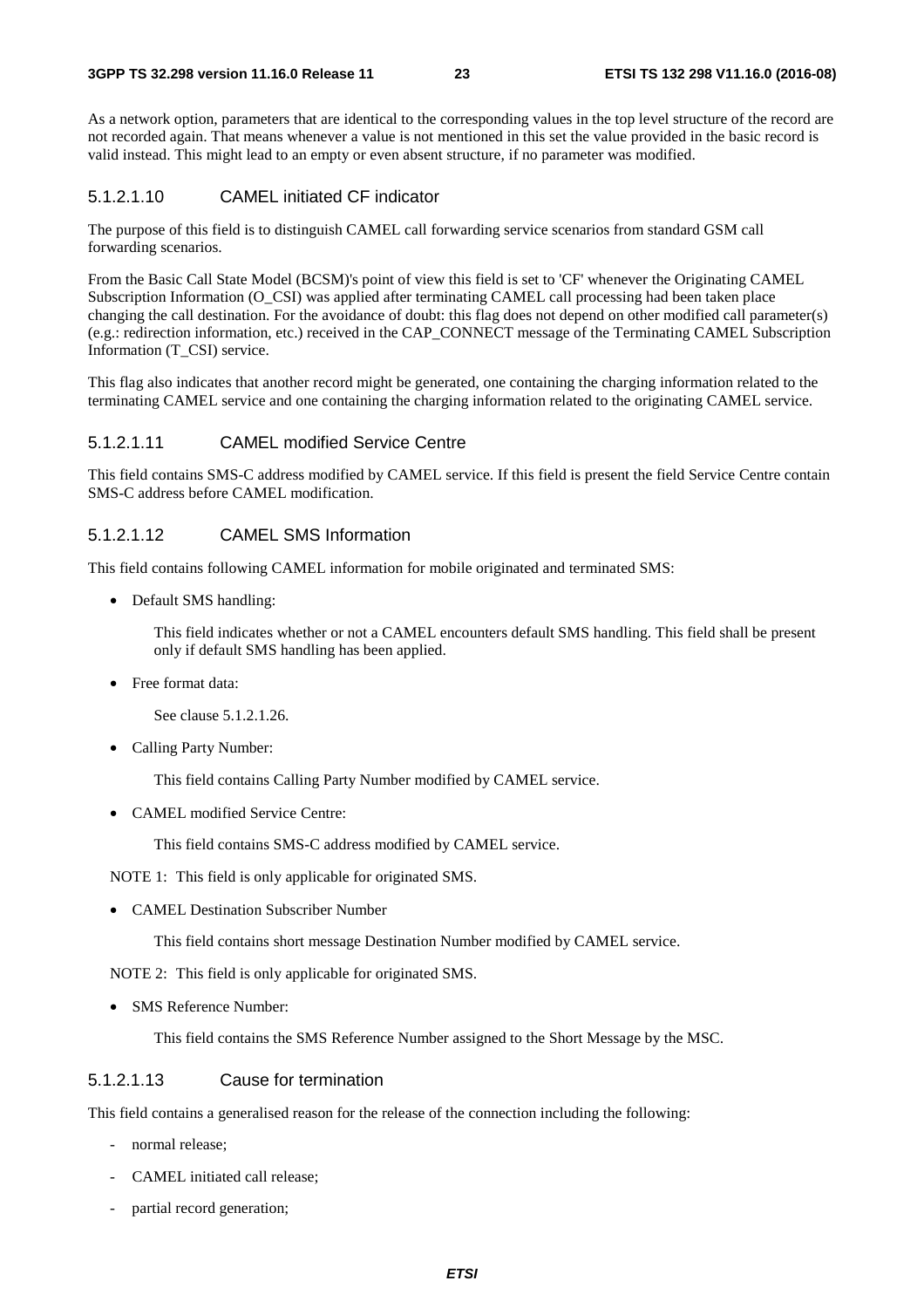- partial record call re-establishment;
- unsuccessful call attempt;
- abnormal termination during the stable phase;
- unauthorized network originating a location service request;
- unauthorized client requesting a location service;
- position method failure at a location service execution;
- unknown or unreachable LCS client at a location service request.

A more detailed reason may be found in the diagnostics field.

#### 5.1.2.1.14 Channel Coding Accepted/Channel Coding Used

A list of traffic channel codings for HSCSD connections accepted/negotiated by the MS.

These parameters are only present in the CDRs for HSCSD connections.

#### 5.1.2.1.15 Data volume

This field includes the number of 64 octet segments transmitted during the use of data services if known.

#### 5.1.2.1.16 Default call/SMS handling

This field indicates whether or not a CAMEL encountered default call/SMS handling. This field shall be present only if default call/SMS handling has been applied. Parameter is defined in HLR as part of CAMEL subscription information.

#### 5.1.2.1.17 Destination Subscriber Number

This field contains Destination/Called Subscriber Number modified by CAMEL service. If not modified then this field may contain original Destination Number also when CAMEL is not active.

#### 5.1.2.1.18 Diagnostics

This field includes a more detailed technical reason for the release of the connection and may contain one of the following:

- a MAP error from TS 29.002 [214];
- a Cause from TS 24.008 [208];
- a Cause from TS 29.078 [217];
- a Cause from Recommendation Q.767 [309];
- a LCS diagnostics according TS 29.002 [214].

The diagnostics may also be extended to include manufacturer and network specific information.

#### 5.1.2.1.19 EMS-Digits

This parameter only applies to location for an emergency services call in North America and gives the North American Emergency Services Routing Digits as defined in TS 29.002 [214].

#### 5.1.2.1.20 EMS-Key

This parameter only applies to location for an emergency services call in North America and gives the North American Emergency Services Routing Key as defined in TS 29.002 [214].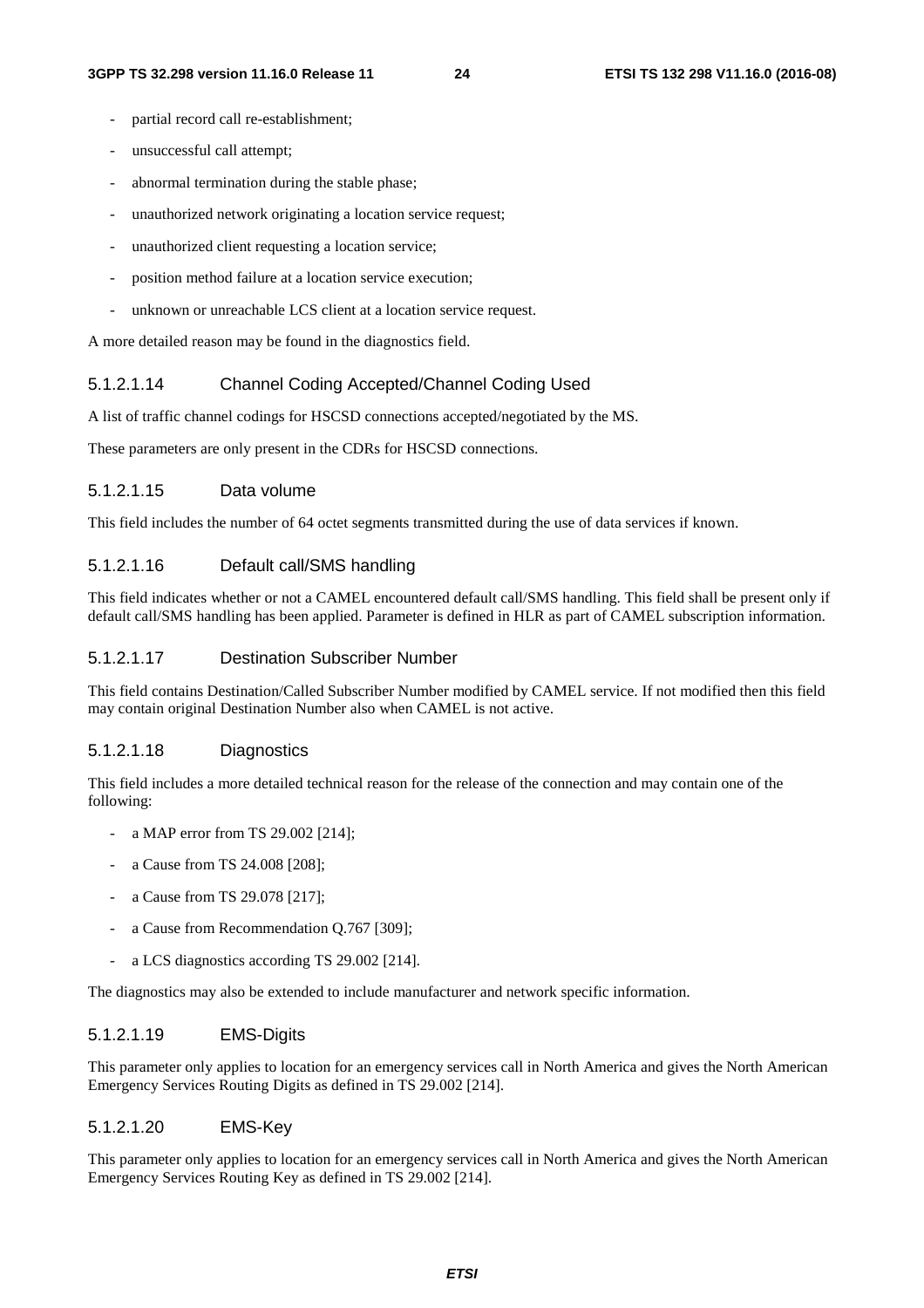#### 5.1.2.1.21 Entity number

This field contains the Recommendation E.164 [308] number assigned to the entity (MSC, VLR, HLR etc.) that produced the record. For further details concerning the structure of MSC and location register numbers see TS 23.003 [200].

#### 5.1.2.1.22 Equipment id

This field contains a local identifier used to distinguish between equipment of the same equipment type e.g. the number of the conference circuit employed if more than one is available.

#### 5.1.2.1.23 Equipment type

This field contains the type of common equipment employed e.g. conference circuit for multi-party service.

#### 5.1.2.1.24 Event time stamps

These fields contain the event time stamps relevant for each of the individual record types.

The call records may contain three significant call handling time stamps:

| - the time at which the resource in question was seized                  | (Seizure time); |
|--------------------------------------------------------------------------|-----------------|
| - the time at which the call was answered or at which charging commences | (Answer time);  |
| - the time at which the resource was released                            | (Release time). |

For both Mobile Originated and Mobile Terminated calls, the Seizure time is the time at which the traffic channel is allocated i.e. the time at which the ASSIGN COMMAND message is sent to the MS.

For Mobile Originated calls the Answer time is the time at which the CONNECT message is sent to the calling party. For Mobile Terminated calls the time at which the CONNECT message is received from the called party. However, if the subscriber has subscribed to the advice of charge charging level service, then the answer time shall be derived from the time at which the FACILITY message is received from the MS containing the acknowledgement of receipt of the AOC parameters. Similarly, if the AOC parameters are changed during the call then the change time recorded for a subscriber with AOC charging level is the receipt of the FACILITY message from the MS. For a subscriber with AOC information level the change time recorded is the time at which the FACILITY is sent to the MS. Finally, in case of call re-establishment the answer time is the time at which the new traffic channel is allocated by the MSC i.e. when the ASSIGN COMMAND is sent to the MS.

The Release time is the time at which the connection is released by either party i.e. a DISCONNECT or RELEASE is sent by the network or a DISCONNECT is received from the MS. In the case of a radio link failure, the release time is the time at which the failure was detected by the MSC.

For unsuccessful call attempts the Seizure time is mandatory. The Release time is optional and the call duration recorded is the call holding time i.e. the difference between the two.

For successful calls the Answer time is mandatory and both the Seizure and Release times are optional. The call duration recorded is the chargeable duration i.e. the difference between the Answer and Release time stamps.

The event records include the following time stamps:

- HLR-int time: The receipt of a MAP\_SEND\_ROUTING\_INFO request by the HLR;
- Loc.Upd. time: The receipt of a MAP\_UPDATE\_LOCATION\_AREA request by the VLR or the receipt of a MAP\_UPDATE\_LOCATION request by the HLR;
- SS-Action: The receipt of a supplementary service request by the VLR;

e.g. MAP\_REGISTER\_SS, MAP\_INVOKE\_SS

- SMS-MO: The receipt of an RP\_DATA message from the MS containing an SMS\_SUBMIT PDU;
- SMS-MT: The transmission of an RP\_DATA message to the MS containing an SMS\_DELIVER PDU;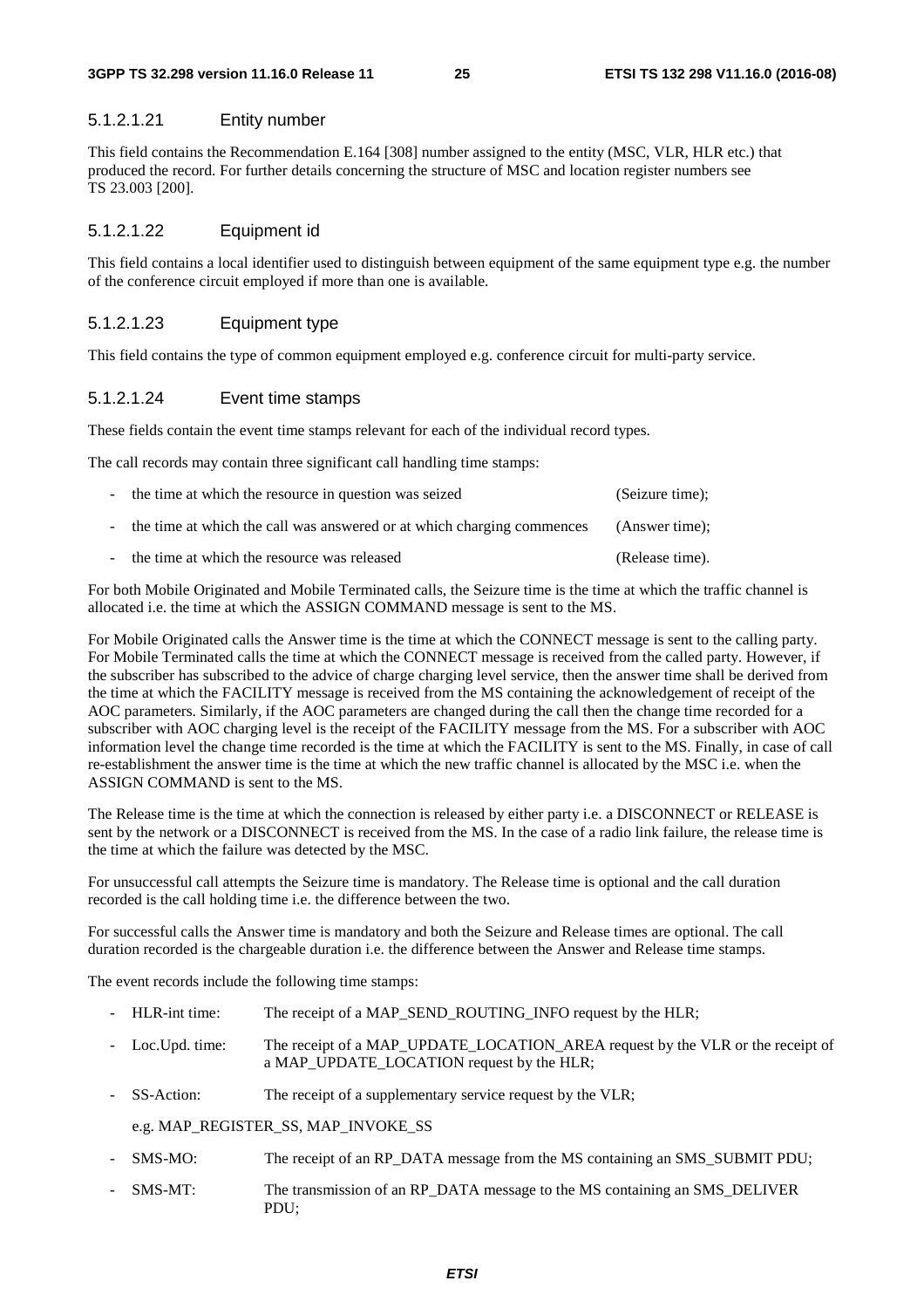LCS: The time the LR was processed.

It should be noted that the events listed above are only examples in order to demonstrate the principles and that the list is by no means exhaustive.

All time-stamps include a minimum of date, hour, minute and second.

#### 5.1.2.1.25 Fixed Network User Rate

This field indicates the user data rate applied for the connection in the fixed network. In UMTS, it shall be present for all bearer services as specified in TS 22.002 [102]. In GSM, this parameter is part of the HSCSD connection parameters, see clause 5.1.2.1. 30.

#### 5.1.2.1.26 Free format data

This field contains charging information sent by the gsmSCF in the Furnish Charging Information (FCI) messages as defined in TS 29.078 [217]. The data can be sent either in one FCI message or several FCI messages with append indicator. This data is transferred transparently in the CAMEL clauses of the relevant call records. 'Free format data' sent to the legID=1 is always stored in the top level of the respective record. 'Free format data' sent to the legID >1 is stored in the appropriate CAMEL call leg information field.

If the FCI is received more then once during one continuing incoming/outgoing CAMEL call leg, the append indicator defines whether the FCI information is appended to previous FCI and stored in the relevant record or the information of the last FCI received is stored in the relevant record (the previous FCI information shall be overwritten).

In the event of partial output the currently valid 'Free format data' is stored in the partial record.

#### 5.1.2.1.27 Free format data append indicator

This field contains an indicator whether free format data is to be appended to free format data stored in previous partial CDR. This field is needed in CDR post-processing to sort out valid free format data for that call leg from sequence of partial records. Creation of partial records is independent on received FCIs and thus valid free format data may be divided to different partial records.

If field is missing then free format data in this CDR replaces all received free format data in previous CDRs. Append indicator is not needed in the first partial record. In following partial records indicator shall get value true if all FCIs received during that partial record have append indicator. If one or more of the received FCIs for that call leg during the partial record do not have append indicator then this field shall be missing.

#### 5.1.2.1.28 GsmSCF address

This field identifies the CAMEL server serving the subscriber. Address is defined in HLR as part of CAMEL subscription information.

#### 5.1.2.1.29 Guaranteed Bit Rate

This field contains the Guaranteed Bit Rate based on the FNUR for transparent and Wanted AIUR for non-transparent CS data services based on the described mapping in TS 27.001 [213]. The Guaranteed Bit Rate may be used to facilitate admission control based on available resources, and for resource allocation within UMTS. The bit-rate of the UMTS bearer service shall guarantee to the user or applications refer TS 22.002 [102].

Operator may choose any of the possible values less or equal to wanted AIUR (Air Interface User Rate). (If WAIUR is less or equal to 14,4 kbit/s then Guaranteed Bit Rate and Maximum Bit Rate shall be set to 14,4 kbit/s).

#### 5.1.2.1.30 HSCSD parameters/Change of HSCSD parameters

The basic HSCSD parameters are negotiated between the MS and the network at call set-up time. They comprise ofthe following parameters:

- the FNUR (Fixed Network User Rate) (optionally);
- the total AIUR (Air Interface User Rate) requested by the MS (for non-transparent HSCSD connections only);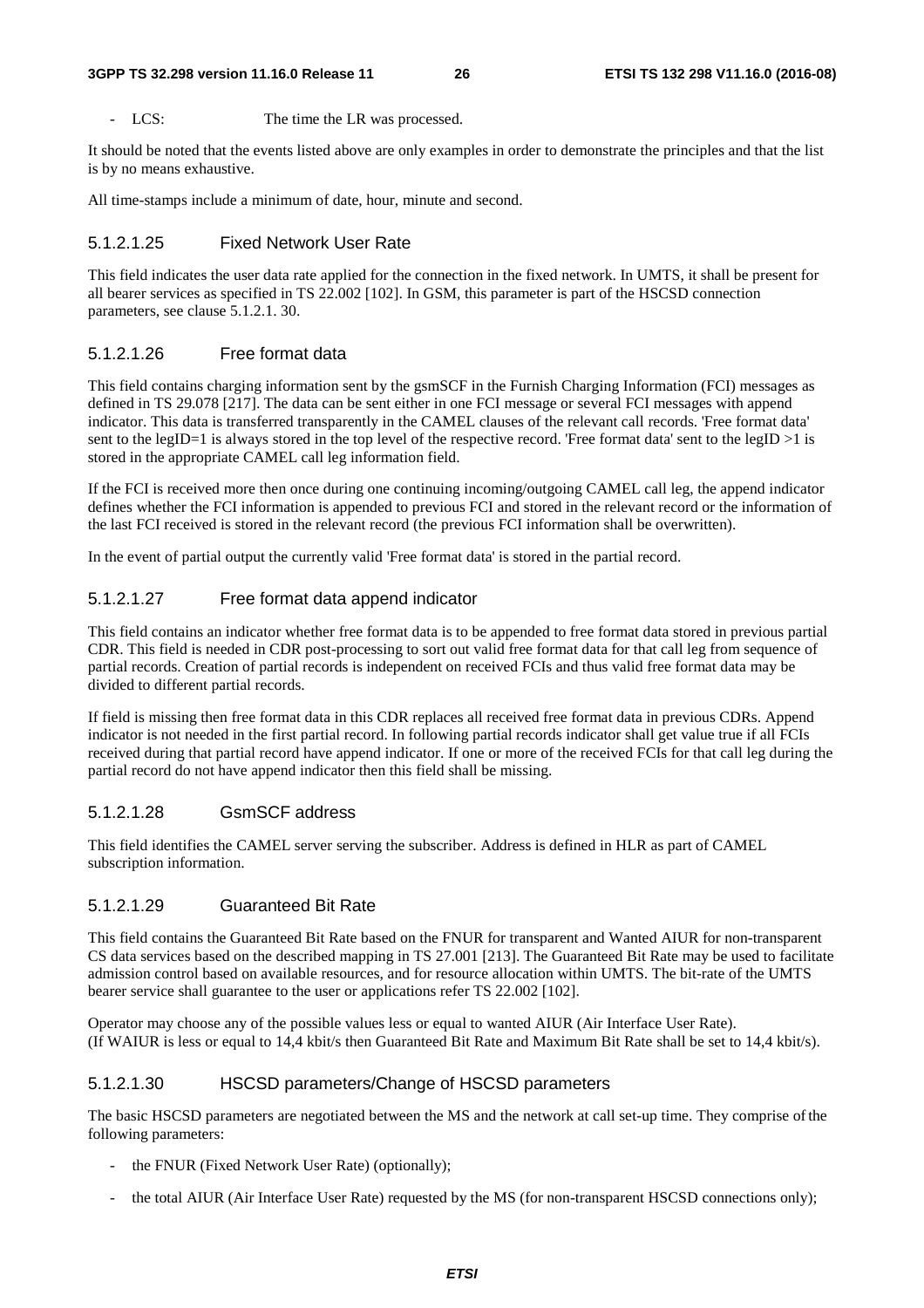- a list of the channel codings accepted by the MS;
- the maximum number of traffic channels accepted by the MS (this is noted in the channels requested field);
- the channel coding and the number of traffic channels actually used for the call.

In case the network or user initiated modification procedure takes place during the call, the AIUR requested, the channel coding used and the number of traffic channel requested/used might be recorded in the Change of HSCSD parameters field including the time at which the change occurred and which entity requested the change.

It should be noted that the Change of HSCSD Parameters field is optional and not required if partial records are generated when a Change of HSCSD Parameters takes place.

#### 5.1.2.1.31 Incoming/outgoing trunk group

The incoming trunk group describes the trunk on which the call originates as seen from the MSC. For mobile originated calls this will generally be a BSS trunk. Similarly, the outgoing trunk group describes the trunk on which the call leaves the MSC.

For 3G, this parameter may not be available. When available, this parameter shall be supplied in the CDRs.

#### 5.1.2.1.32 Interrogation result

This field contains the result of the HLR interrogation attempt as defined in the MAP (TS 29.002 [214]).

NOTE: This field is only provided if the attempted interrogation was unsuccessful.

#### 5.1.2.1.33 IMEI Check Event

This field identifies the type of event that caused the IMEI check to take place:

- Mobile originating call attempt;
- Mobile terminating call attempt;
- Mobile originating SMS;
- Mobile terminating SMS;
- Supplementary service actions performed by the subscriber;
- Location update.

#### 5.1.2.1.34 IMEI Status

This field contains the result of the IMEI checking procedure:

- Grevlisted:
- Blacklisted;
- Non-whitelisted.

#### 5.1.2.1.35 JIP Parameter

This Jurisdiction Information Parameter (JIP) is populated if received via one of the methods listed as JIP Source. The field shall identify the actual originating exchange and may be equal to 6 or 10 digits for North America Region (NAR). Note that this field may not apply for international areas, as it is not currently used. Additionally, it is also possible to use the LRN as the JIP if it properly identifies the originating switch.

#### 5.1.2.1.36 JIP Query Status Indicator

This field indicates the status of Location Routing Number (LRN) query as follows: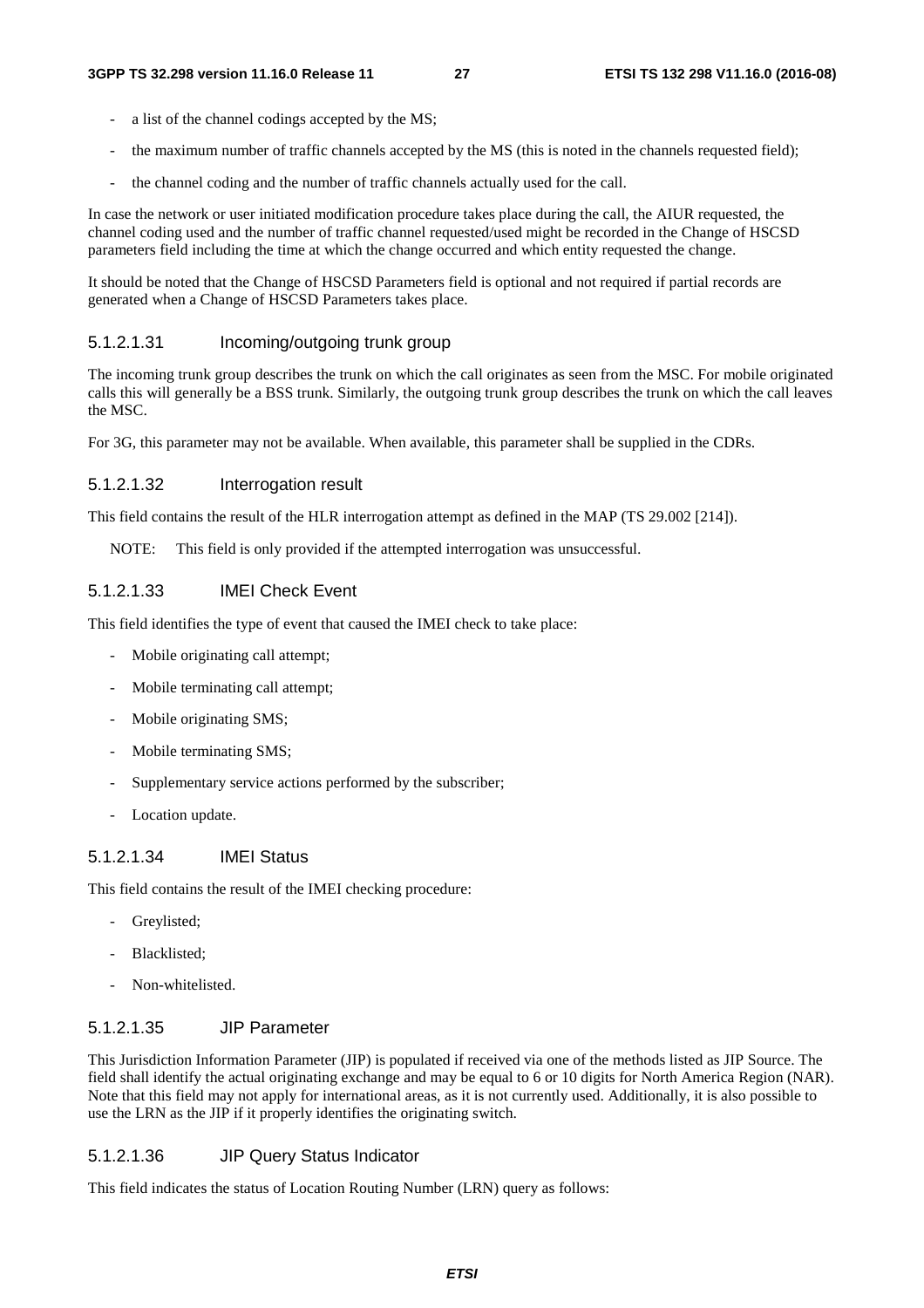- 1. Number Portability Data Base (NPDB) returns LRN or NULL response (free of any error).
- 2. No response was received to the query; the query timed out.
- 4. Protocol error in received response message.
- 5. Error detected in response data.
- 6. Query rejected
- 9. No query performed
- 99. Query unsuccessful, reason unknown

If the JIP is equal to the LRN, then the JIP query status shall be the same as the LRN query status. If not, this field shall be set to one of the values listed above.

#### 5.1.2.1.37 JIP Source Indicator

This indicator shall be populated if the Jurisdiction Information Parameter is derived. Identifies the method in which the value was derived. Shall be set to the values listed in the LRN Source Indicator.

#### 5.1.2.1.38 LCS Cause

The LCS Cause parameter provides the reason for an unsuccessful location request according TS 49.031 [227].

#### 5.1.2.1.39 LCS Client Identity

This field contains further information on the LCS Client identity:

- Client External ID;
- Client Dialled by MS ID;
- Client Internal ID.

#### 5.1.2.1.40 LCS Client Type

This field contains the type of the LCS Client as defined in TS 29.002 [214].

#### 5.1.2.1.41 LCS Priority

This parameter gives the priority of the location request as defined in TS 49.031 [227]

#### 5.1.2.1.42 LCS QoS

This information element defines the Quality of Service for a location request as defined in TS 49.031 [227].

#### 5.1.2.1.43 Level of CAMEL service

This field describes briefly the complexity of CAMEL invocation:

- 'Basic' means that CAMEL feature is invoked during the set-up phase (e.g. to modify the destination) of the call only;
- 'Online charging' means that CAMEL supported AoC parameter were sent to the mobile station (the Send Charging Information message, SCI, is received from the gsmSCF);
- The flag 'call duration supervision' is set whenever the call duration supervision is applied in the gsmSSF of the VPLMN (apply charging message is received from the gsmSCF).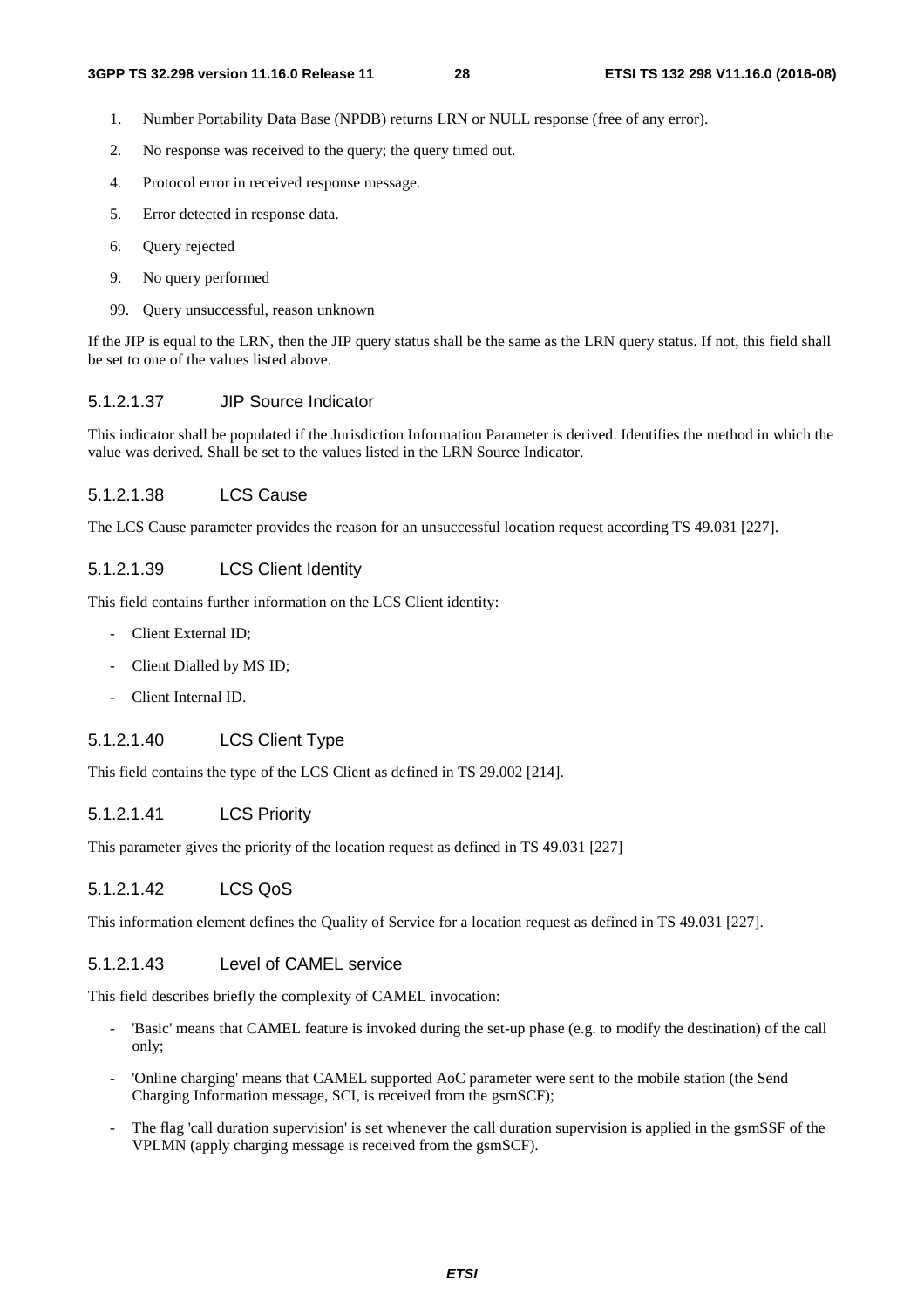#### 5.1.2.1.44 Location/change of location

The location field contains a combination of the Location Area Code (LAC), Cell Identity (CI) and MCC+MNC of the cell in which the served party is currently located. Any change of location may be recorded in the change of location field including the time at which the change took place.

The change of location field is optional and not required if partial records are generated when the location changes.

The LAC and CI are both 2 octet quantities and coded according to TS 24.008 [208].

For SMS over SGs (defined in TS 36.413 [226]), the LAC field contains the Tracking Area Code and the Cell Identity contains the 16 least significant bits.

#### 5.1.2.1.45 Location Estimate

The Location Estimate field is providing an estimate of a geographic location of a target MS according to TS 29.002 [214].

#### 5.1.2.1.46 Location Extension

The Location Externsion field contains the 12 most significant bits from the Cell Identity field. This is used when SMS over SGs (defined in TS 36.413 [226]) is applied and the access is E-UTRAN.

#### 5.1.2.1.47 Location Routing Number (LRN)

This field contains Ten-digit Location Routing Number (LRN) for the Number Portability feature. It is populated if received via one of the methods listed as "LRN Source". It identifies the new location of a ported subscriber. For North America Region (NAR) this may be a 10-digit E.164 number. For Europe, other formats may apply.

If more than 10 digits are received, the first ten digits received are recorded. If fewer than 10 digits are received, the information is left justified in the field and padded with 0xF.

#### 5.1.2.1.48 Location Type

This field contains the type of the location as defined in TS 29.002 [214].

#### 5.1.2.1.49 LRN Query Status Indicator

This field indicates the status of Location Routing Number (LRN) query as follows:

- 1. Number Portability Data Base (NPDB) returns LRN or NULL response (free of any error);
- 2. No response was received to the query; the query timed out;
- 4. Protocol error in received response message;
- 5. Error detected in response data;
- 5. Query rejected;
- 9. No query performed;
- 99. Query unsuccessful, reason unknown.

It is populated if an NP query was performed.

#### 5.1.2.1.50 LRN Source Indicator

This field indicates whether the Location Routing Number is obtained from LRN NP database or it came in incoming signalling or switching system data.

It is populated if routing information for a ported subscriber is received from one of the methods listed below. It shall be equal to one of the following enumerated values: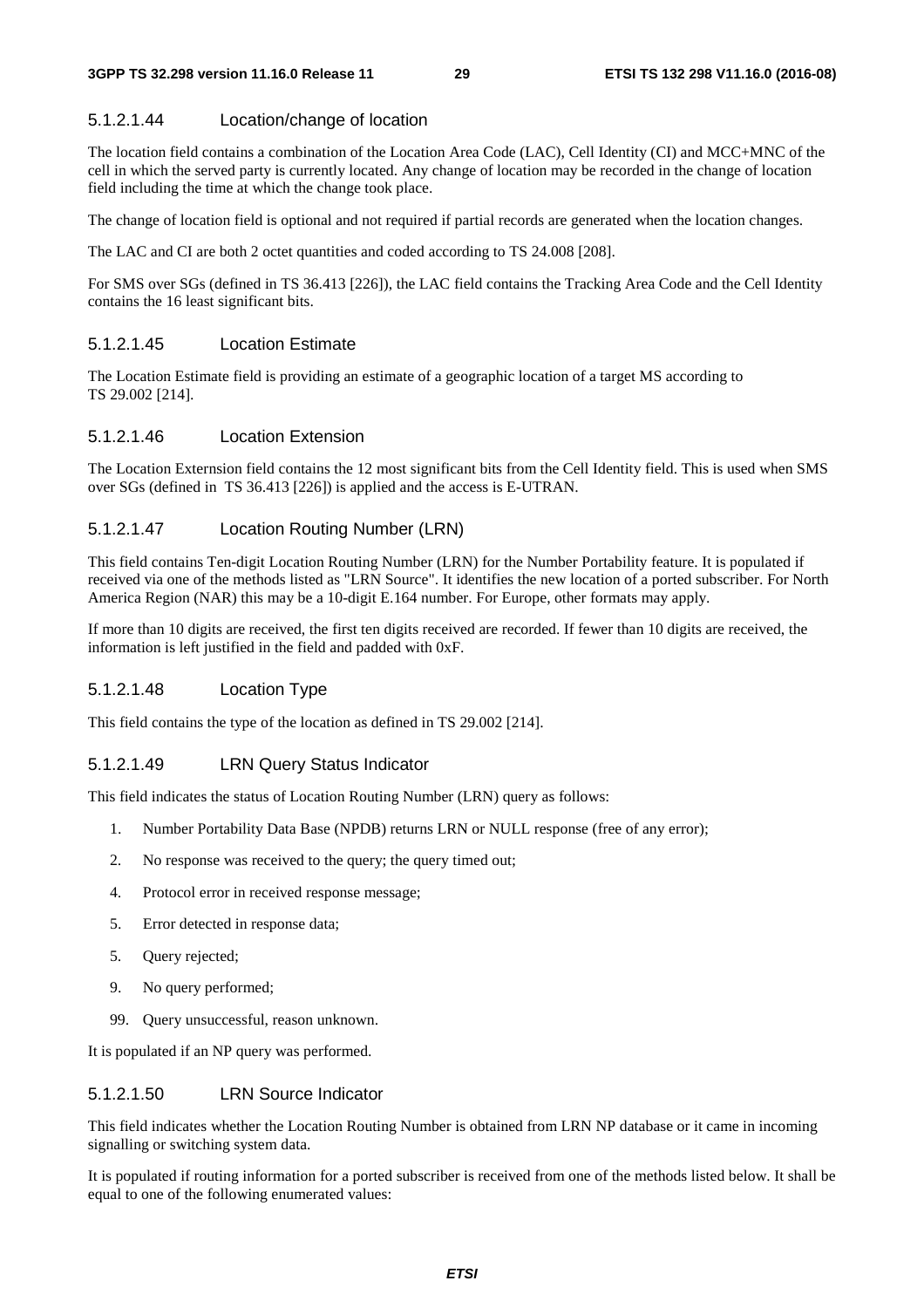- 1. LRN NP Database;
- 2. SwitchingSystemData;
- 3. Incomingsignaling;
- 9. Unknown.

#### 5.1.2.1.51 Maximum Bit Rate

This field contains the Maximum Bit Rate based on the FNUR (Fixed Network User Rate) for transparent and WAIUR( Wanted Air Interface User Rate) for non-transparent CS data services based on the described mapping in TS 27.001 [213]. The parameter can be used to make code reservations in the downlink of the radio interface for the UMTS bearer service (BS20 and BS30) refer TS 22.002 [102]. Its purpose is

- to limit the delivered bit-rate to applications or external networks with such limitations,
- to allow maximum wanted user bit-rate to be defined for applications able to operate with different rates (e.g. applications with adapting codecs).]

Maximum bit rate is set to the highest value ≤ WAIUR (If WAIUR is less or equal to 14.4 kbit/s then Guaranteed Bit Rate and Maximum Bit Rate shall be set to 14.4 kbit/s)

#### 5.1.2.1.52 Measure Duration

This field contains the duration for the section of the location measurement corresponding to the location request and the location report messages.

#### 5.1.2.1.53 Message reference

This field contains a unique message reference number allocated by the mobile station when transmitting a short message to the service centre. This field corresponds to the TP-Message-Reference element of the SMS\_SUBMIT PDU defined in TS 23.040 [201].

#### 5.1.2.1.54 MLC Number

This parameter refers to the ISDN (E.164[308]) number of an MLC.

#### 5.1.2.1.55 Mobile station classmark/change of classmark

This MS classmark field contains the mobile station classmark employed by the served MS on call set-up as defined in TS 24.008 [208] (see mobile station classmark 2, mobile station classmark 3). Any alteration in the classmark during the connection may be recorded in the change of classmark field and will include the time at which the change took place.

It should be noted that the change of classmark field is optional and not required if partial records are created when the classmark is altered.

#### 5.1.2.1.56 MOLR Type

The MOLR-Type identifier refers to the type of MO-LR that was invoked as defined in TS 24.080 [209].

#### 5.1.2.1.57 MSC Address

This field contains the Recommendation E.164 [308] number assigned to the MSC that produced the record. For further details concerning the structure of MSC numbers see TS 23.003 [200].

#### 5.1.2.1.58 MSC Server Indication

This field contains an indicator whether the CAMEL subscription information is active. The parameter is present for the VT-CSI in the VMSC and not present for the T-CSI in the GMSC.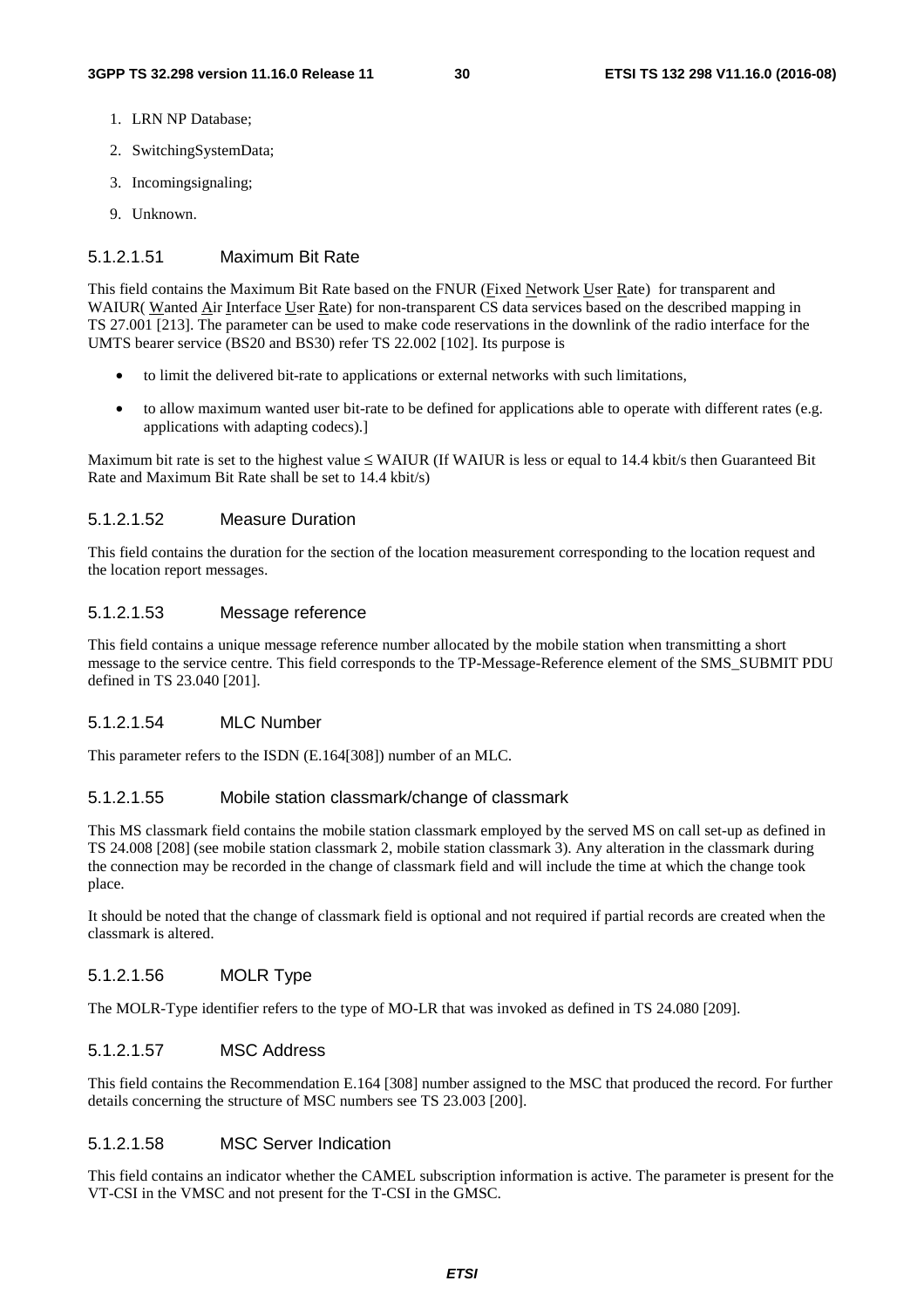This indication should be used for differentiation between the validity of the record content for T-CSI in the GMSC and VT-CSI in the VMSC.

#### 5.1.2.1.59 Network Call Reference

Whenever CAMEL is applied, this field is used for correlation of call records outputted from the originating MSC (when applicable), the GMSC and the terminating MSC, and a network optional call record from the gsmSCF.

#### 5.1.2.1.60 Notification to MS user

This field contains the privacy notification to MS user that was applicable when the LR was invoked as defined in TS 29.002 [214].

#### 5.1.2.1.61 Number of DP encountered

This field indicates how often CAMEL armed detection points (TDP and EDP) were encountered and is a measure of signalling between serving network and CAMEL service and complements 'Level of CAMEL service' field. Detection points from all applied CAMEL services for a single call leg and processed in the same gsmSSF shall be counted together.

#### 5.1.2.1.62 Number of forwarding

This field, if provided via ISUP signalling, contains the number of times a call has been forwarded prior to the interrogation of the HLR and is defined in TS 29.002 [214].

#### 5.1.2.1.63 Old /new location

These fields contain the location of a mobile subscriber before and after a location update. In case of VLR location update the location information consists of a VMSC number and location area code and MCC+MNC, with identity of the cell or the SAC for new location. In case of HLR location update the field contains the VMSC number and the VLR number.

#### 5.1.2.1.64 Partial Record Type

This field indicates the event that caused the generation of a partial record.

#### 5.1.2.1.65 Positioning Data

This information element is providing positioning data associated with a successful or unsuccessful location attempt for a target MS according TS 49.031 [227].

#### 5.1.2.1.66 Positioning Data

This information element is providing positioning data associated with a successful or unsuccessful location attempt for a target MS according TS 49.031 [227].

#### 5.1.2.1.67 Privacy Override

This parameter indicates if MS privacy is overridden by the LCS client when the GMLC and VMSC/SGSN for an MT-LR are in the same country as defined in TS 29.002 [214].

#### 5.1.2.1.68 Radio channel requested/radio channel used/change of radio channel

The radio channel requested field contains the type of channel requested by the user. The following values are permitted:

- full rate:
- half rate;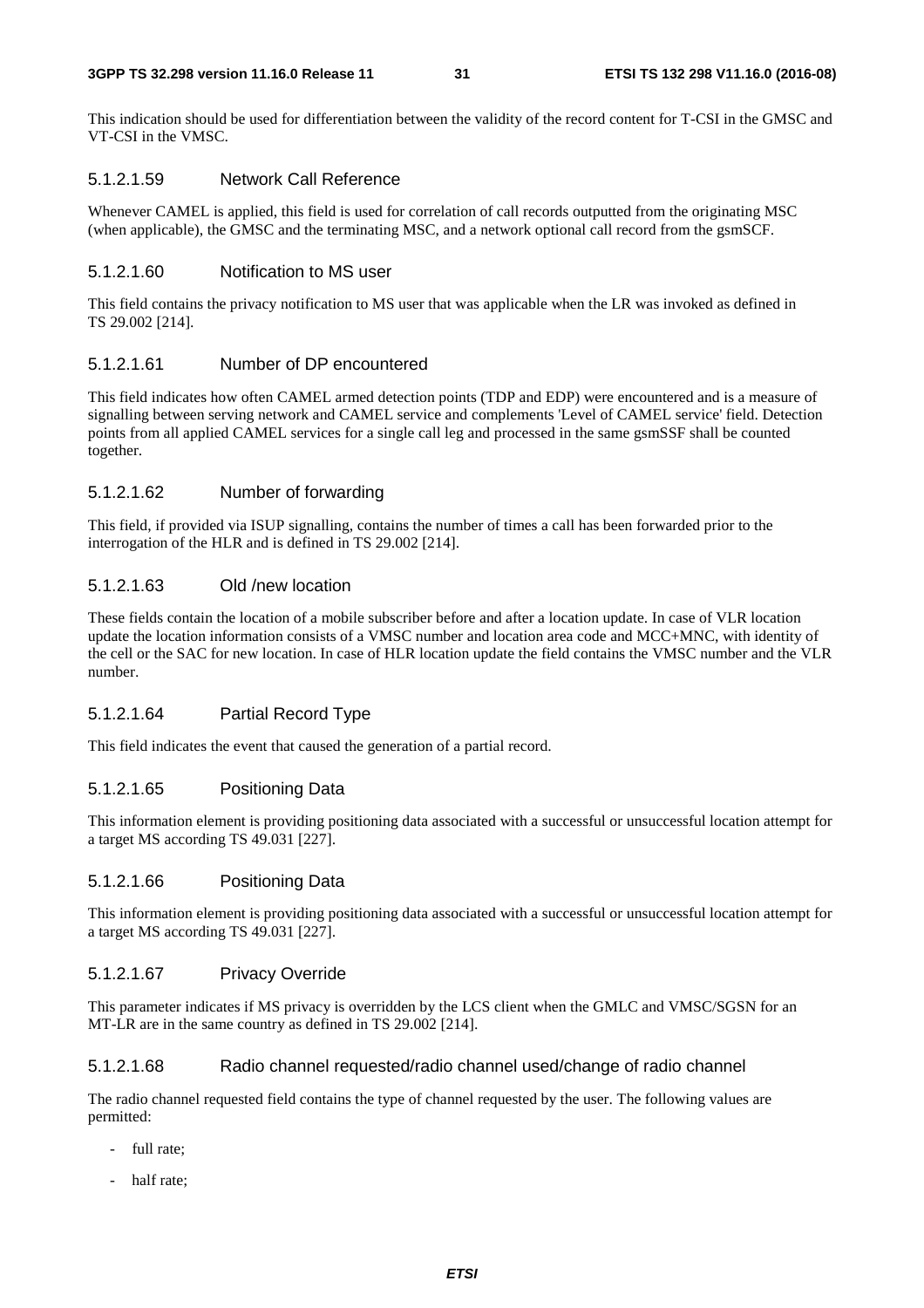- dual mode half rate preferred;
- dual mode full rate preferred.

The radio channel used field indicates the type of traffic channel actually employed for the connection i.e. either full rate (Bm) or half rate (Lm) as described in GSM 05.01 [312]. Any change in the type of channel used may be recorded in the change of radio channel used field including the time at which the change occurred and the speech version used after the change of radio channel.

#### 5.1.2.1.69 Rate Indication

This parameter specifies the rate adaptation that was used for the connection. The field is constructed from the information in the parameters "rate adaptation" and "other rate adaptation" signalled between the MS/UE and the network, see TS 24.008 [208].

The format of this field is a single octet with the following format:

- Bits 0-1: the Rate Adaptation field as defined in TS 24.008 [208];
- Bits 2-3: the Other Rate Adaptation field as defined in TS 24.008 [208];
- Bits 4-7: not used.

#### 5.1.2.1.70 Reason for Service Change

This field contains the type of service change requested by the subscriber or performed by the network. Possible values include:

- subscriber initiated;
- network initiated;
- call setup fallback;
- call setup change order.

For further details see TS 23.172 [207].

#### 5.1.2.1.71 Record extensions

The field enables network operators and/ or manufacturers to add their own extensions to the standard record definitions.

#### 5.1.2.1.72 Record type

The field identifies the type of the record e.g. mobile originated, mobile terminated etc.

#### 5.1.2.1.73 Recording Entity

This field contains the E.164 [308] number assigned to the entity (MSC, VLR, HLR etc.) that produced the record. For further details concerning the structure of MSC and location register numbers see TS 23.003 [200].

#### 5.1.2.1.74 Redial attempt

This field indicates that a call is the result of a redial attempt to switch from speech to multimedia or vice-versa.

#### 5.1.2.1.74a Related ICID

This field contains the related IMS Charging ID for the IMS call leg in case of SRVCC as received from IMS domain.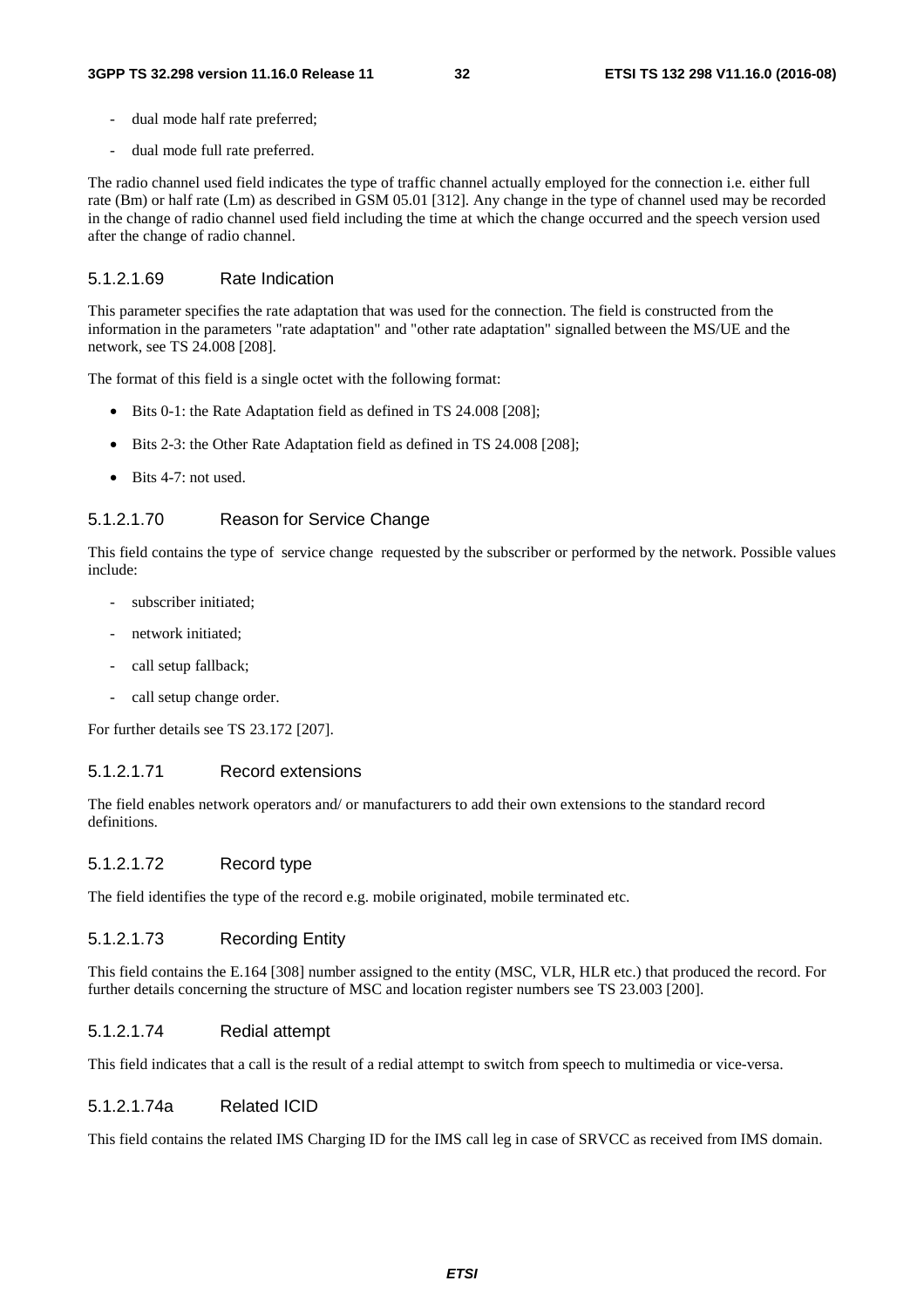#### 5.1.2.1.75 Roaming number

The roaming number field contains the mobile station roaming number as defined in TS 23.003 [200] and coded according to TS 29.002 [214].

#### 5.1.2.1.76 Routing number

The routing number field of the HLR interrogation record contains either a mobile station roaming number or, in case of call forwarding, a forwarded-to number.

#### 5.1.2.1.77 Sequence number

This field contains a running sequence number employed to link the partial records generated for a particular connection.

#### 5.1.2.1.78 Served IMEI

This fields contains the international mobile equipment identity (IMEI) or IMEISV of the equipment served. The term "served" equipment is used to describe the ME involved in the transaction recorded e.g. the called ME in case of an MTC record.

The structure of the IMEI, IMEISV is defined in TS 23.003 [200].

#### 5.1.2.1.79 Served IMSI

This fields contains the international mobile subscriber identity (IMSI) of the served party. The term "served" party is used to describe the mobile subscriber involved in the transaction recorded e.g. the calling subscriber in case of an MOC record.

The structure of the IMSI is defined in TS 23.003 [200].

#### 5.1.2.1.80 Served MSISDN

This fields contains the mobile station ISDN number (MSISDN) of the served party. The term "served" party is used to describe the mobile subscriber involved in the transaction recorded e.g. the called subscriber in case of an MTC record. In case of multi-numbering the MSISDN stored in a MOC record will be the primary MSISDN of the calling party.

The structure of the MSISDN is defined in TS 23.003 [200].

#### 5.1.2.1.81 Service centre address

This field contains a Recommendation E.164 [308] number identifying a particular service centre e.g. short message service centre (see TS 23.040 [201]).

#### 5.1.2.1.82 Service Change Initiator

This field indicates that the owner of this CDR is the initiator of the service change.

#### 5.1.2.1.83 Service key

This field identifies the CAMEL service logic applied. Service key is defined in HLR as part of CAMEL subscription information.

#### 5.1.2.1.84 Short message service result

This field contains the result of an attempt to deliver a short message either to a service centre or to a mobile subscriber (see TS 29.002 [214]). Note that this field is only provided if the attempted delivery was unsuccessful.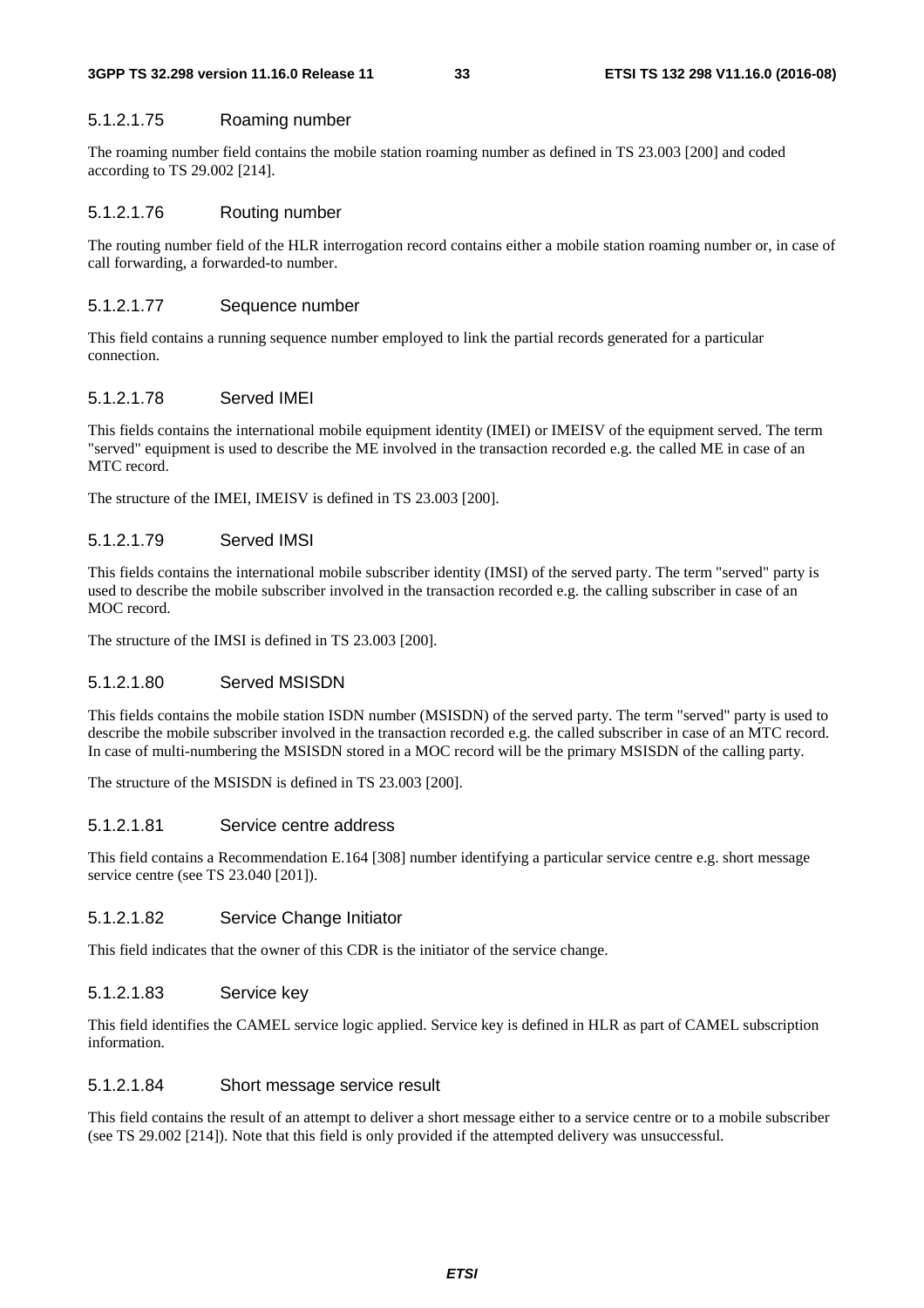#### 5.1.2.1.85 Speech version supported/Speech version used

The speech version supported field contains the speech version supported by the MS with the highest priority. The speech version used field contains the speech codec version assigned for that call. The coding is according GSM 08.08 [313] speech version identifier with the extension bit 8 set to 0.

It should be noted that the change of radio channel field is optional and not required if partial records are generated.

#### 5.1.2.1.86 Supplementary service(s)

The supplementary service field in the Supplementary Service record type contains the code of the supplementary service on which the action was performed.

The supplementary services field in the MOC/MTC records contains the codes of the supplementary services invoked as a result of, or during, a connection.

The coding of supplementary service is described in detail in TS 29.002 [214].

#### 5.1.2.1.87 Supplementary service action

This field contains the type of supplementary service action requested by the subscriber or performed by the network. Possible values include:

- registration;
- erasure:
- activation;
- deactivation;
- interrogation;
- invocation.

For further details see TS 22.004 [103].

#### 5.1.2.1.88 Supplementary service action result

This field contains the result of an attempted supplementary service action (see TS 29.002 [214]). Note that this field is only provided if the SS-action was at least partially unsuccessful.

#### 5.1.2.1.89 Supplementary service parameters

This field contains the parameters associated with a supplementary service action requested by the subscriber. For further details of the parameters involved see the GSM 02.8n series of documents.

#### 5.1.2.1.90 Supplementary service(s)

The supplementary service field in the Supplementary Service record type contains the code of the supplementary service on which the action was performed.

The supplementary services field in the MOC/MTC records contains the codes of the supplementary services invoked as a result of, or during, a connection.

The coding of supplementary service is described in detail in TS 29.002 [214].

#### 5.1.2.1.91 System type

This field indicates the use of GERAN, UTRAN (or a value of unknown). This field is present when either the UTRAN or GERAN air-interface is used on call set-up. For an open CDR in a 2G NE (responsible for the CDR), the field is not present (even if the call is handed off to a 3G air interface). For a CDR in a 3G NE (responsible for the CDR), the value unknown shall be used after handover.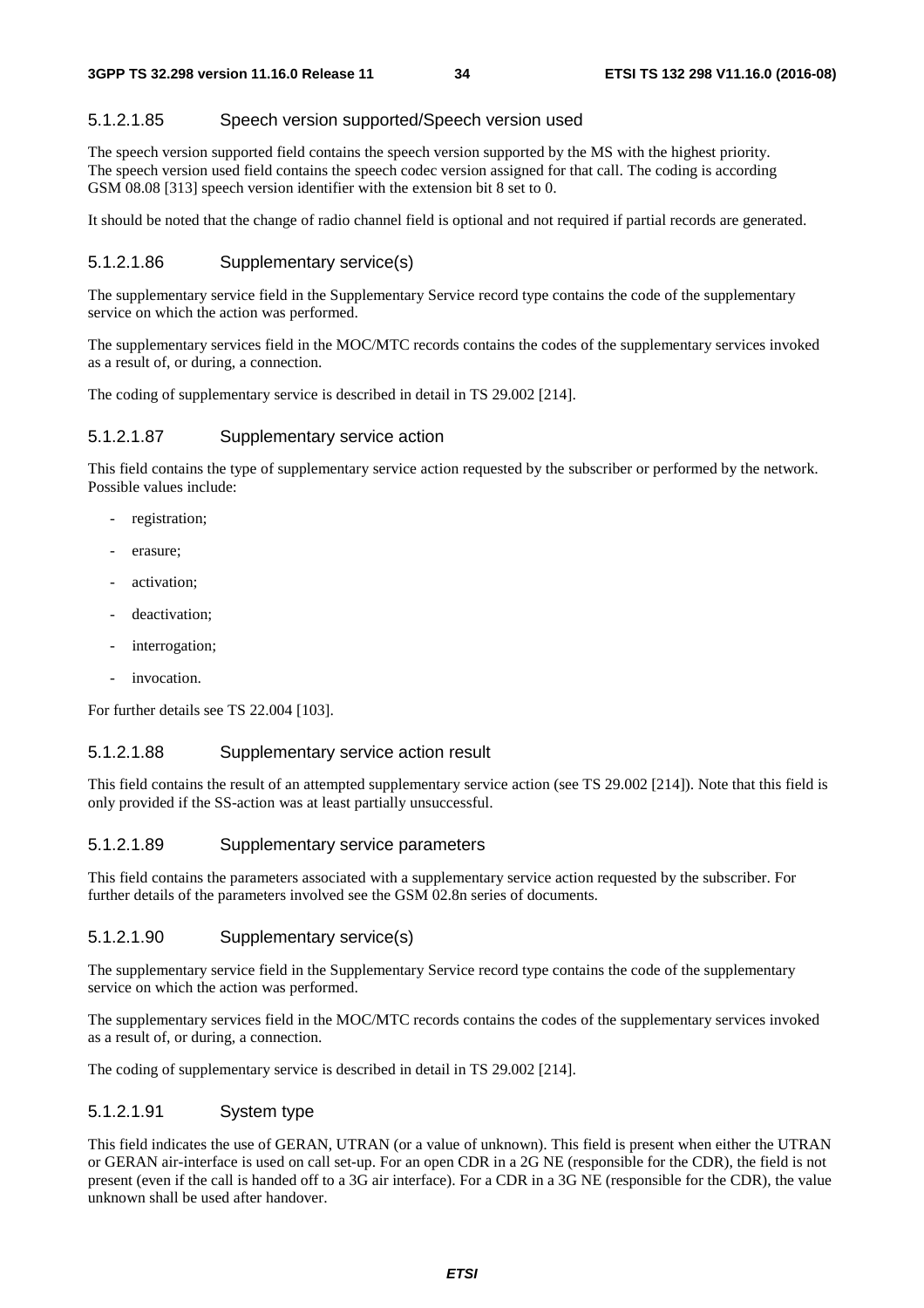#### 5.1.2.1.92 Transparency indicator

This field indicates whether the basic service was employed in transparent or non-transparent mode. It should also be noted that this field is only relevant for those services which may be operated in both transparent and non-transparent modes.

#### 5.1.2.1.93 Update result

This field contains the result of the location update request as defined in the MAP (TS 29.002 [214]). Note that this field is only provided if the attempted update was unsuccessful.

#### 5.1.2.2 PS domain CDR parameters

This subclause contains the description of the CDR parameters that are specific to the PS domain CDR types as specified in TS 32.251 [11].

#### 5.1.2.2.0 3GPP2 User Location Information

This field holds the 3GPP2 User Location Information. It contains the 3GPP2-BSID as described in TS 29.212 [220].

The parameter is provided to the PGW during IP-CAN session establishment/modification, through PCC procedures for non-3GPP Accesses, as defined in TS 23.203 [203].

#### 5.1.2.2.1 Access Point Name (APN) Network/Operator Identifier

These fields contain the actual connected Access Point Name Network/Operator Identifier determined either by MS, SGSN/MME or modified by CAMEL service. An APN can also be a wildcard, in which case the SGSN/MME selects the access point address.

Following TS 23.003 [200], the APN field is specified in the CDR by two variable strings. The first is the APN Network Identifier (NI portion) and the second is the APN Operator Identifier (OI portion). The APN NI may contain one or more label as described in TS 23.003 [200]. The APN OI is composed of three labels. The first and second labels together shall uniquely identify the PLMN operator (e.g. "mnc<operator mnc>.mcc<operator mcc>.gprs").

To represent the APN NI and OI in the PCN CDRs, the "dot" notation shall be used.

See TS 23.003 [200] and TS 23.060 [202] for more information about APN format and access point decision rules.

#### 5.1.2.2.2 APN Selection Mode

This field indicates how the SGSN/MME selected the APN to be used. The values and their meaning are as specified in TS 29.060 [215] for GTP case and in TS 29.274 [223] for eGTP case.

#### 5.1.2.2.3 CAMEL Charging Information

This field contains the CAMEL Information as defined for the PDP context from the SGSN as the copy including Tag and Length from the SGSN's CDR (S-CDR).

#### 5.1.2.2.4 CAMEL Information

This field includes following CAMEL information elements for PDP context (S-CDR), Attach/Detach session (M-CDR), Mobile originated SMS (S-SMO-CDR) and Mobile terminated SMS (S-SMT-CDR) if corresponding CAMEL service is activated.

• CAMEL Access Point Name NI (S-CDR):

This field contains the network identifier part of APN before modification by the CSE.

• CAMEL Access Point Name OI (S-CDR):

This field contains the operator identifier part of APN before modification by the CSE.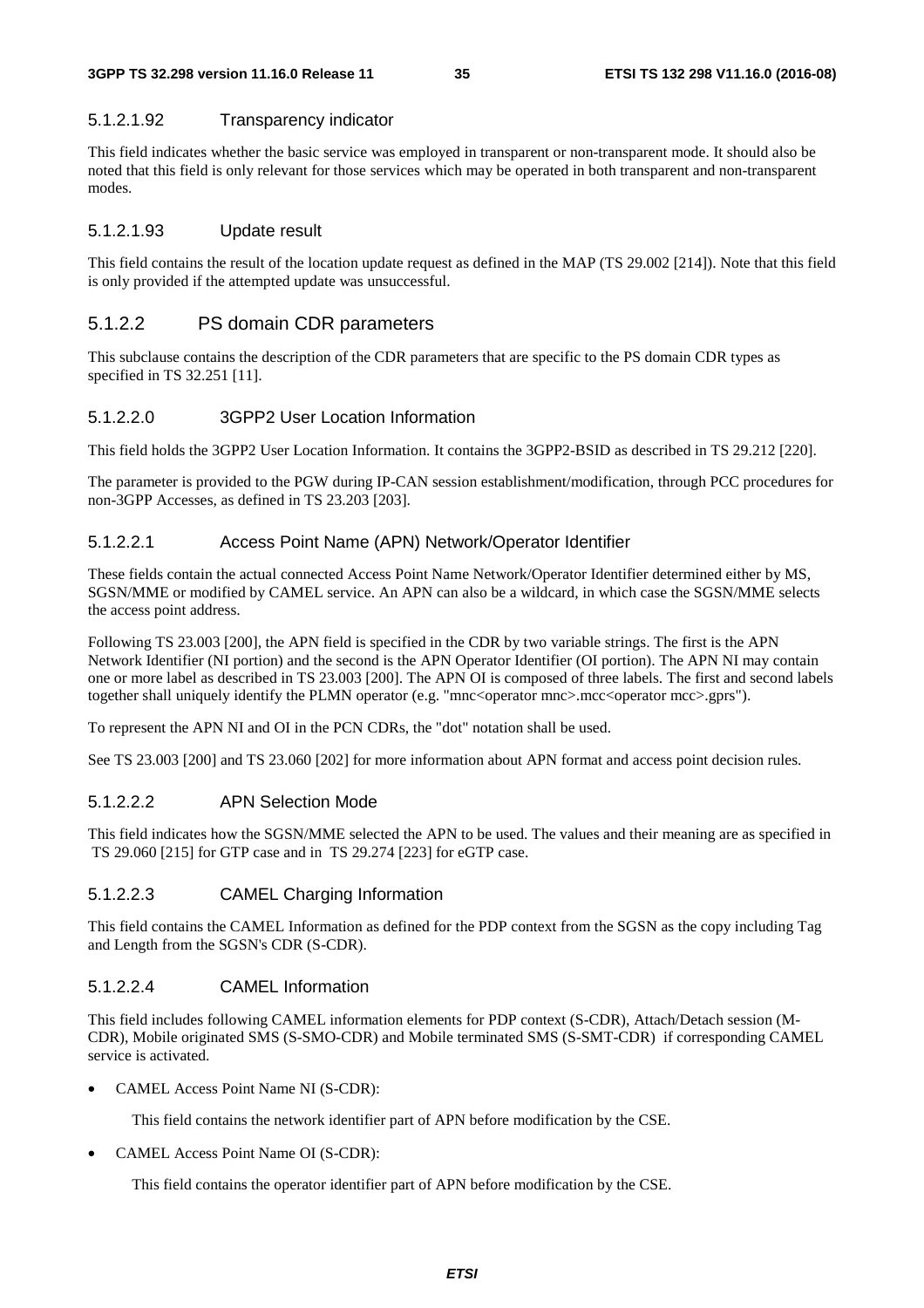• CAMEL Calling Party Number (S-SMO-CDR, S-SMT-CDR):

This field contains the Calling Party Number modified by the CAMEL service.

• CAMEL Destination Subscriber Number (S-SMO-CDR):

This field contains the short message Destination Number modified by the CAMEL service.

• CAMEL SMSC Address (S-SMO-CDR):

This field contains the SMSC address modified by the CAMEL service.

• SCF address (S-CDR, M-CDR, S-SMO-CDR, S-SMT-CDR):

This field identifies the CAMEL server serving the subscriber. Address is defined in HLR as part of CAMEL subscription information.

• Service key (S-CDR, M-CDR, S-SMO-CDR, S-SMT-CDR):

This field identifies the CAMEL service logic applied. Service key is defined in HLR as part of CAMEL subscription information.

• Default Transaction/SMS Handling (S-CDR, M-CDR, S-SMO-CDR, S-SMT-CDR):

This field indicates whether or not a CAMEL encountered default GPRS- or SMS-handling. This field shall be present only if default call handling has been applied. Parameter is defined in HLR as part of CAMEL subscription information.

• Free Format Data (S-CDR, M-CDR, S-SMO-CDR, S-SMT-CDR):

This field contains charging information sent by the gsmSCF in the Furnish Charging Information GPRS messages as defined in TS 29.078 [217]. The data can be sent either in one FCI message or several FCI messages with append indicator. This data is transferred transparently in the CAMEL clauses of the relevant call records.

If the FCI is received more then once during one CAMEL call, the append indicator defines whether the FCI information is appended to previous FCI and stored in the relevant record or the information of the last FCI received is stored in the relevant record (the previous FCI information shall be overwritten).

In the event of partial output the currently valid "Free format data" is stored in the partial record.

• FFD Append Indicator (S-CDR, M-CDR):

This field contains an indicator whether CAMEL free format data is to be appended to free format data stored in previous partial CDR. This field is needed in CDR post processing to sort out valid free format data for that call leg from sequence of partial records. Creation of partial records is independent of received FCIs and thus valid free format data may be divided to different partial records.

- If field is missing then free format data in this CDR replaces all received free format data in previous CDRs. Append indicator is not needed in the first partial record. In following partial records indicator shall get value true if all FCIs received during that partial record have append indicator. If one or more of the received FCIs for that call leg during the partial record do not have append indicator then this field shall be missing.
- Level of CAMEL services (S-CDR, M-CDR):

This field describes briefly the complexity of CAMEL invocation. Categories are the same as in circuit switched services and measure of resource usage in VPLMN requested by HPLMN.

-"Basic" means that CAMEL feature is invoked during the PDP context activation phase only (e.g. to modify APN\_NI/APN\_OI).

-"Call duration supervision" means that PDP context duration or volume supervision is applied in the gprsSSF of the VPLMN (Apply Charging message is received from the gsmSCF).

• Number of DPs encountered (S-CDR, M-CDR):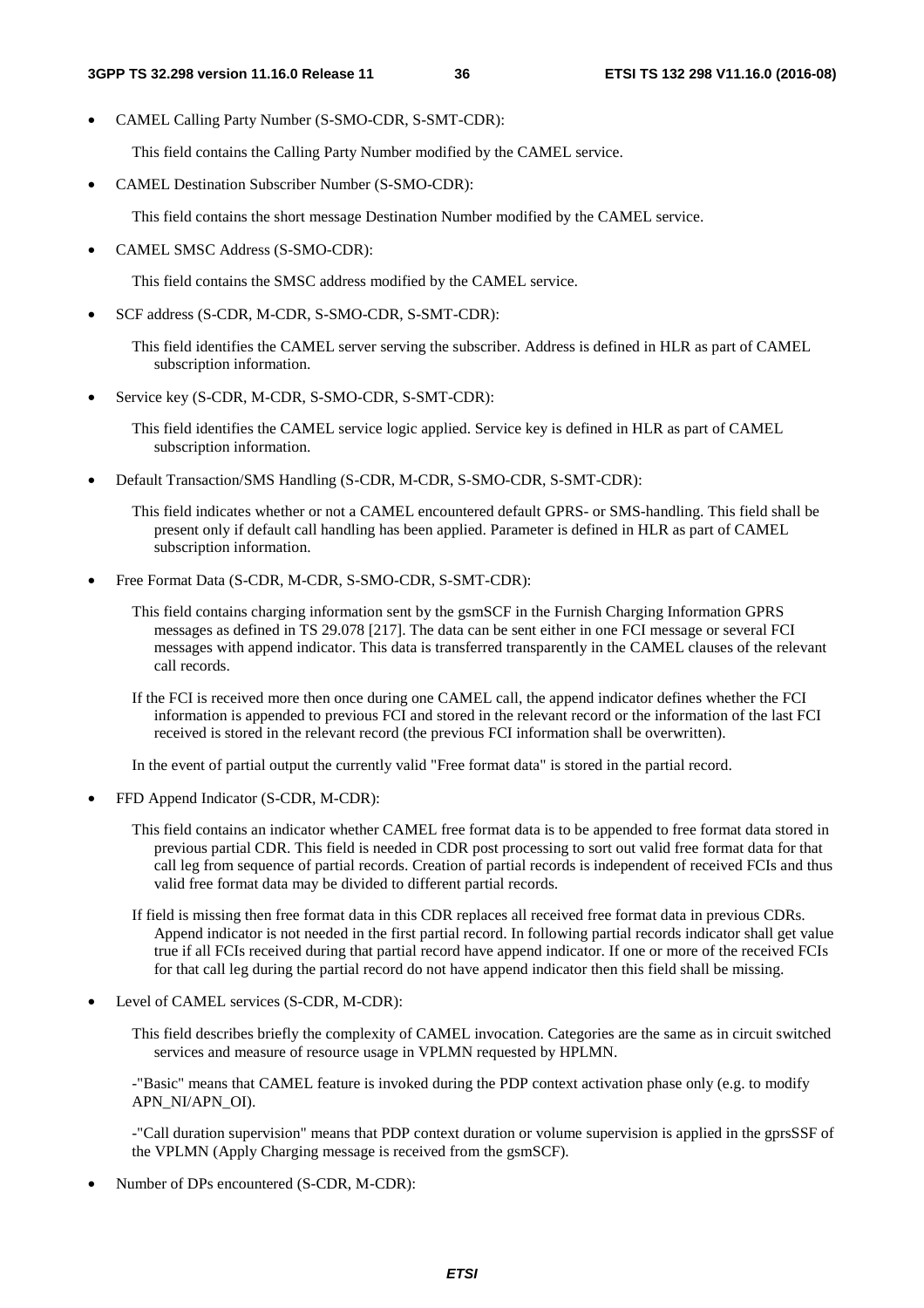This field indicates how many armed CAMEL detection points (TDP and EDP) were encountered and complements "Level of CAMEL service" field.

• smsReferenceNumber (S-SMO-CDR, S-SMT-CDR)

This parameter contains the SMS Reference Number assigned to the Short Message by the SGSN.

#### 5.1.2.2.5 Cause for Record Closing

This field contains a reason for the release of the CDR. In case of Rf interface is used, it is derived from Change-Condition AVP at PS-information AVP level defined in TS 32.299 [40], when received. The following is included:

- normal release: IP-CAN bearer release or detach; It corresponds to "Normal Release" in Change-Condition AVP.
- data volume limit; It corresponds to "Volume Limit" in Change-Condition AVP.
- time (duration) limit; It corresponds to "Time Limit" in Change-Condition AVP.
- maximum number of changes in charging conditions; It corresponds to ""Max Number of Changes in Charging conditions " in Change-Condition AVP.
- For SGSN: intra SGSN intersystem change (change of radio interface from GSM to UMTS or vice versa);
- For P-GW and S-GW: Radio Access Technology (RAT) change; It corresponds to "RAT Change" in Change-Condition AVP.
- abnormal termination (IP-CAN bearer or MM context); It corresponds to "Abnormal Release" in Change-Condition AVP.
- For SGSN: SGSN change;
- For S-GW: S-GW change; It corresponds to "S-GW Change" in Change-Condition AVP.
- Timezone change; It corresponds to " UE TimeZone Change" in Change-Condition AVP.
- SGSN or S-GW PLMN change; It corresponds to "Serving Node PLMN Change" in Change-Condition AVP.
- unauthorized network originating a location service request;
- unauthorized client requesting a location service;
- position method failure at a location service execution;
- unknown or unreachable LCS client at a location service request;
- management intervention (request due to O&M reasons); It corresponds to " Management Intervention" in Change-Condition AVP.

A more detailed reason may be found in the diagnostics field.

#### 5.1.2.2.6 Cell Identifier

For GSM, the Cell Identifier is defined as the Cell Id, reference 24.008 [208], and for UMTS it is defined as the Service Area Code in TS 25.413 [212].

#### 5.1.2.2.7 Charging Characteristics

The Charging Characteristics field allows the operator to apply different kind of charging methods in the CDRs. A subscriber may have Charging Characteristics assigned to his subscription. These characteristics can be supplied by the HLR/HSS to the SGSN/MME as part of the subscription information, and, upon activation of an IP-CAN bearer, the SGSN/MME forwards the charging characteristics to the GGSN/S-GW according to the rules specified in Annex A of TS 32.251 [11]. This information can be used by the PCNs to activate charging generation and e.g. control the closure of the CDR or the traffic volume containers (see clause 5.1.2.2.25) and applied charging characteristics is included in CDRs transmitted to nodes handling the CDRs via the Ga reference point. It can also be used in nodes handling the CDRs (e.g., the CGF or the billing system) to influence the CDR processing priority and routing. These functions are accomplished by specifying the charging characteristics as sets of charging profiles and the expected behaviour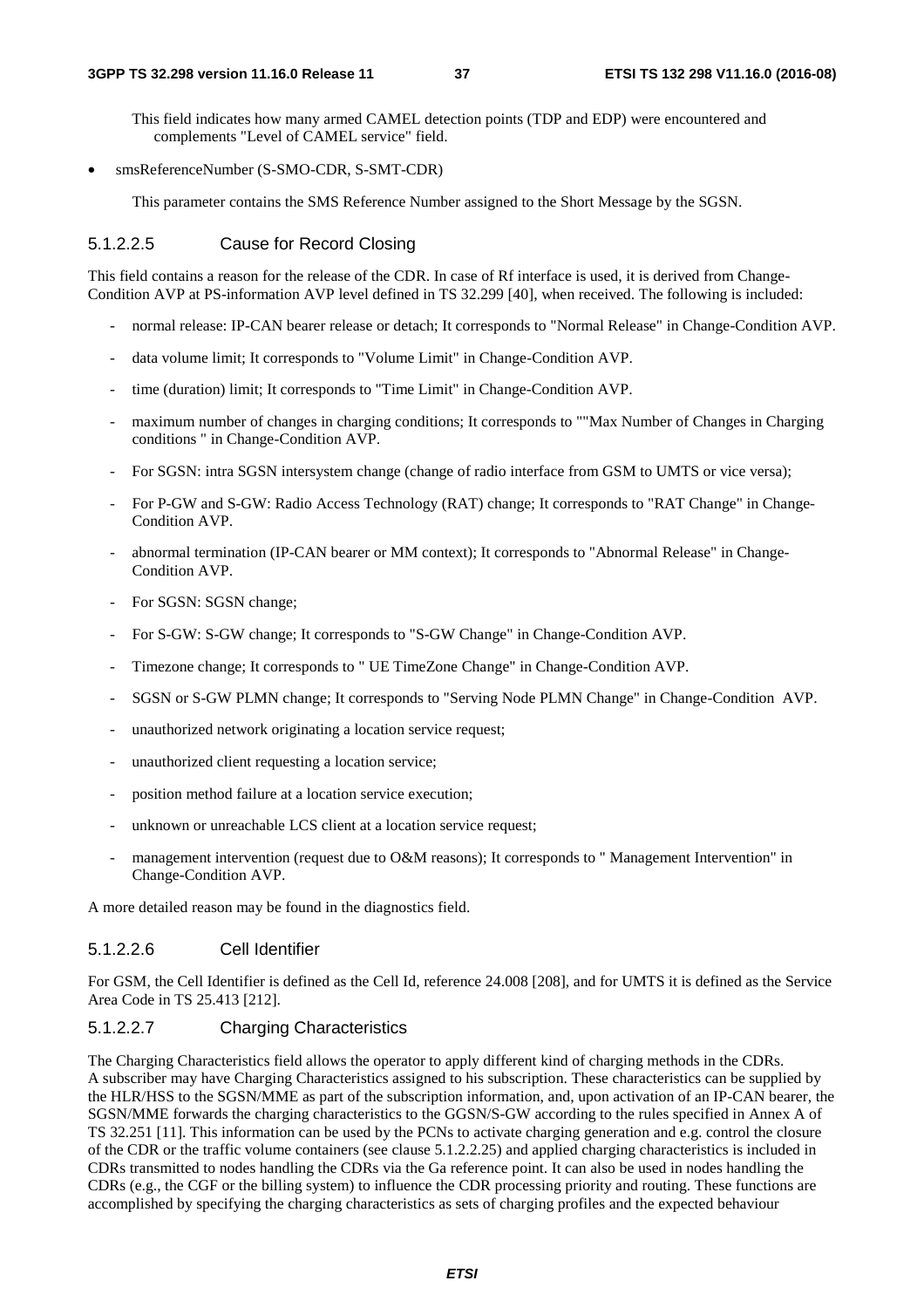associated with each profile.

The interpretations of the profiles and their associated behaviours can be different for each PLMN operator and are not subject to standardisation. In the present document only the charging characteristic formats and selection modes are specified.

The functional requirements for the Charging Characteristics are further defined in normative Annex A of TS 32.251 [11], including an example for the definitions of the trigger profiles associated with each CDR type.

The format of charging characteristics field is depicted in Figure 4. Each Bx  $(x=0.15)$  refers to a specific behaviour defined on a per-Operator basis, indicated as active when set to "1" value. See Annex A of TS 32.251 [11] for guidance on how behaviours could be defined.



**Figure 5.1.2.2.7.1: Charging Characteristics flags** 

### 5.1.2.2.8 Charging Characteristics Selection Mode

This field indicates the charging characteristic type that the PCNs applied to the CDR. In the SGSN the allowed values are:

- Home default;
- Visiting default;
- Roaming default;
- APN specific;
- Subscription specific.

In the S-GW/P-GW the allowed values are:

- Home default:
- Visiting default;
- Roaming default;
- Serving node supplied.

NOTE: The value 'Serving Node Supplied' is used if the CC what was received from e.g. S-GW is used i.e. the one what comes during bearer activation.

Further details are provided in TS 32.251 [11] Annex A.

## 5.1.2.2.9 Charging ID

This field is a charging identifier, which can be used together with P-GW address to identify all records produced in SGSN(s), S-GW and P-GW involved in a single IP-CAN bearer. Charging ID is generated by P-GW at IP-CAN bearer activation and transferred to bearer requesting SGSN/S-GW. At inter-SGSN/S-GW change the charging ID is transferred to the new SGSN/S-GW as part of each active IP-CAN bearer.

In case of PMIP-based connectivity, the Charging Id is generated per PDN connection.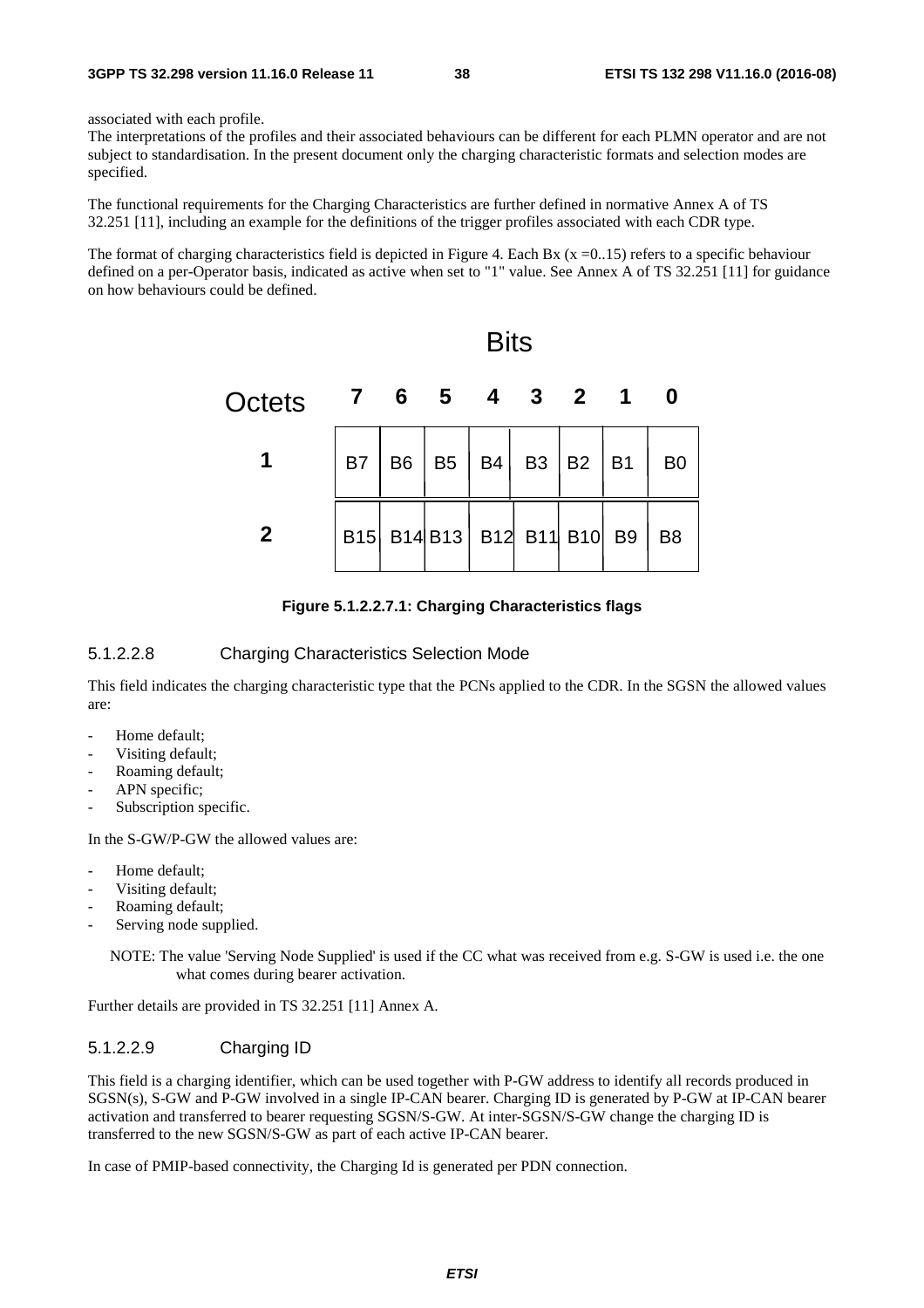#### **3GPP TS 32.298 version 11.16.0 Release 11 39 ETSI TS 132 298 V11.16.0 (2016-08)**

Different P-GWs allocate the charging ID independently of each other and may allocate the same numbers. The CGF and/or BS may check the uniqueness of each charging ID together with the P-GWs address and optionally (if still ambiguous) with the record opening time stamp.

# 5.1.2.2.10 Destination Number

This field contains short message Destination Number requested by the user. See TS 32.250 [10].

# 5.1.2.2.11 Diagnostics

This field includes a more detailed technical reason for the releases of the connection refer TS 32.250 [10]. The diagnostics may also be extended to include manufacturer and network specific information.

# 5.1.2.2.12 Duration

This field contains the relevant duration in seconds for IP-CAN bearer (S-CDR, SGW-CDR, PGW-CDR, and attachment (M-CDR).

It is the duration from Record Opening Time to record closure. For partial records this is the duration of the individual partial record and not the cumulative duration.

It should be noted that the internal time measurements may be expressed in terms of tenths of seconds or even milliseconds and, as a result, the calculation of the duration may result in the rounding or truncation of the measured duration to a whole number of seconds.

Whether or not rounding or truncation is to be used is considered to be outside the scope of the present document subject to the following restrictions:

- 1) A duration of zero seconds shall be accepted providing that the transferred data volume is greater than zero.
- 2) The same method of truncation/rounding shall be applied to both single and partial records.

# 5.1.2.2.13 Dynamic Address Flag

This field indicates that PDN address has been dynamically allocated for that particular IP CAN bearer (PDN connection). This field is missing if address is static. Dynamic address allocation might be relevant for charging e.g. as one resource offered and possible owned by network operator.

# 5.1.2.2.13a Dynamic Address Flag Extension

This field indicates that the IPv4 address has been dynamically allocated for that particular IP CAN bearer (PDN connection) of PDN type IPv4v6, and the dynamic IPv6 prefix is indicated in Dynamic Address Flag. This field is missing if IPv4 address is static. Dynamic address allocation might be relevant for charging e.g. as one resource offered and possible owned by network operator.

# 5.1.2.2.14 Event Time Stamps

These fields contain the event time stamps relevant for each of the individual record types.

All time-stamps include a minimum of date, hour, minute and second.

# 5.1.2.2.15 Void

# 5.1.2.2.16 GGSN Address Used

This field is the current serving GGSN/P-GW IP Address for the Control Plane. If both an IPv4 and an IPv6 address of the GGSN/P-GW are available, the SGSN shall include the IPv4 address in the CDR.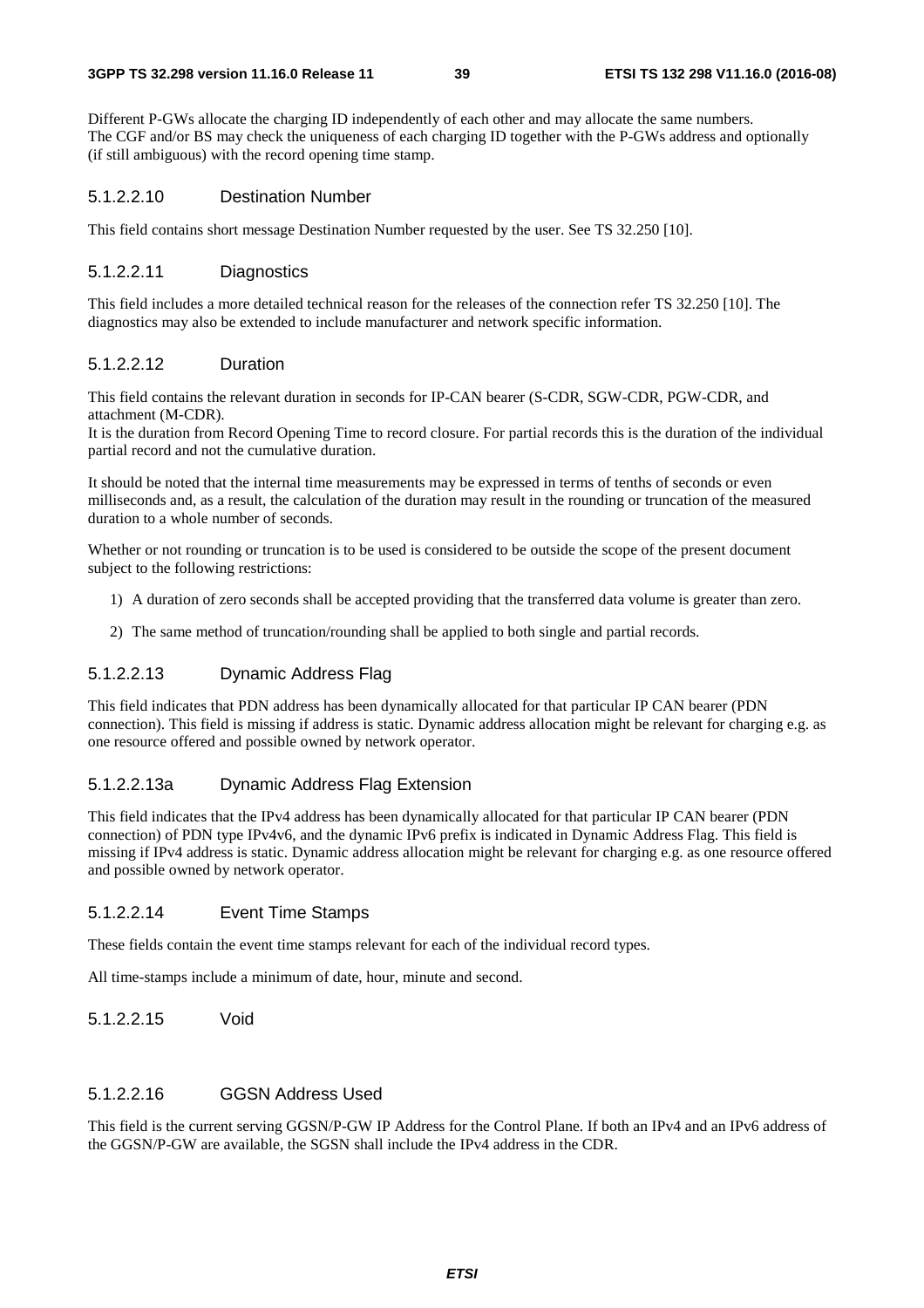# 5.1.2.2.16A Void

(Void)

# 5.1.2.2.17 IMS Signalling Context

Indicates if the IP-CAN bearer is used for IMS signalling. It is only present if the IP-CAN bearer is an IMS signalling bearer. A IP-CAN bearer for IMS signalling is determined via the "IM CN Subsystem Signalling Flag" conveyed via the "Activate PDP context request" message from the MS to the network (refer to TS 24.008 ).

# 5.1.2.2.18 IMSI Unauthenticated Flag

This field indicates that provided "Served IMSI" is not authenticated, and relates to an emergency bearer established with IMSI as identifier (refer to TS 23.060 [202] and TS 29.274 [223]). This field is missing if IMSI is authenticated, or if IMSI is not provided as identifier.

# 5.1.2.2.19 LCS Cause

The LCS Cause parameter provides the reason for an unsuccessful location request according TS 49.031 [227].

# 5.1.2.2.20 LCS Client Identity

This field contains further information on the LCS Client identity:

- Client External ID;
- Client Dialled by MS ID;
- Client Internal ID.

# 5.1.2.2.21 LCS Client Type

This field contains the type of the LCS Client as defined in TS 29.002 [214].

# 5.1.2.2.22 LCS Priority

This parameter gives the priority of the location request as defined in TS 49.031 [227].

# 5.1.2.2.23 LCS QoS

This information element defines the Quality of Service for a location request as defined in TS 49.031 [227].

# 5.1.2.2.24 List of Service Data

This list includes one or more service data containers. Depending the reporting level of PCC rules one service data container either includes charging data for one rating group or for one rating group and service id combination. Each service data container may include the following fields:

- **AF-Record-Information**
- **Charging Rule Base Name**
- **Data Volume Downlink**
- **Data Volume Uplink**
- **Event Based Charging Information**
- **Local Sequence Number**
- **PS Furnish Charging Information**
- **EPC Qos Information**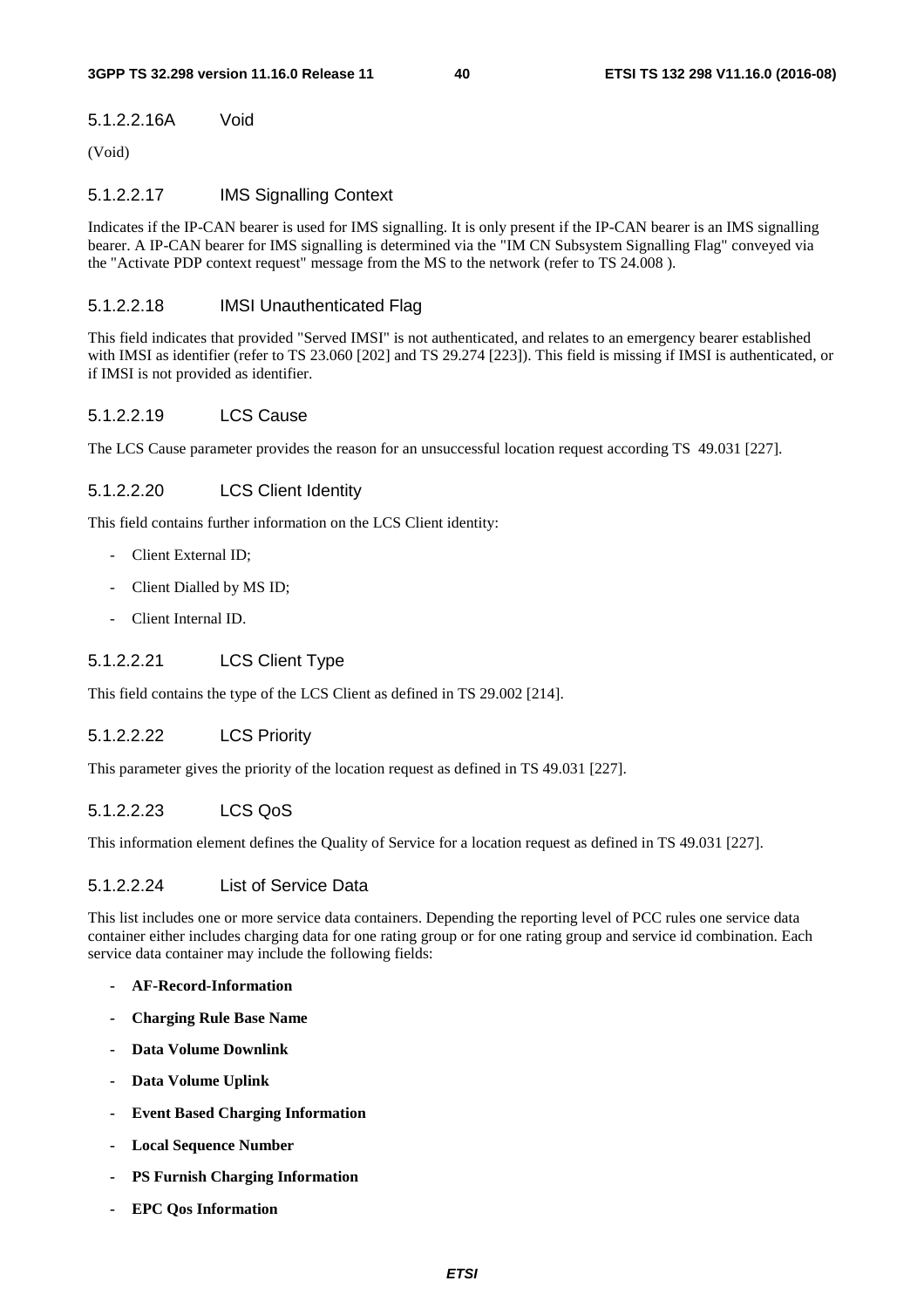- **Rating Group**
- **Report Time**
- **Result Code**
- **Service Condition Change**
- **Service Identifier**
- **Service Specific Info**
- **Serving Node Address**
- **Time of First Usage**
- **Time of Last Usage**
- **Time Quota Mechanism**
- **Time Usage**
- **user location information**
- **3GPP2 User Location Information**
- **Sponsor Identity**
- **Application Service Provider Identity**

#### **- User CSG Information**

**Rating Group** is the identifier of rating group. This field is mandatory. The parameter corresponds to the Charging Key as specified in TS 23.203 [203].

**Charging Rule Base Name** is the reference to group of PCC rules predefined at the PCEF. This field is included if any of the PCC rules, which usage is reported within this service data container, was activated by using the Charging Rule Base Name as specified in TS 29.212 [220]. In case multiple Charging Rule Base Names activate PCC rules, which usage is reported within this service data container, the P-GW shall include only one occurrence to the service data container.

**Result Code** contains the result code after the interconnection with the OCS. This field may be added to the service data container if online and offline charging are both used for same rating group. The result code in service data container is the value of the Result-Code AVP received within last CCA message in corresponding MSCC AVP to this service data container.

**Local Sequence Number** is a service data container sequence number. It starts from 1 and is increased by 1 for each service date container generated within the lifetime of this IP-CAN bearer.

**Time of First Usage** is the time stamp for the first IP packet to be transmitted and mapped to the current service data container. For envelope reporting controlled by the Time Quota Mechanism, this indicates the time stamp for the first IP packet to be transmitted that causes an envelope to be opened – see TS 32.299 [50].

**Time of Last Usage** is the time stamp for the last IP packet to be transmitted and mapped to the current service data container. For envelope reporting, controlled by the Time Quota Mechanism, this indicates the time stamp for an envelope to be closed – see TS 32.299 [50] for conditions for envelope closure.

**Time Usage** contains the effective used time within the service data container recording interval.

**Service Condition Change** defines the reason for closing the service data container (see TS 32.251 [11]), such as tariff time change, IP-CAN bearer modification(e.g. QoS change, S-GW change, user location change, user CSG information change), service usage thresholds, service idled out, termination or failure handling procedure. When one of the "CGI/SAI, ECGI or TAI or RAI Change" are reported as user location change, the dedicated value in service Condition Change is set instead of the generic "user location change" value. This field is specified as bitmask for support of multiple change trigger (e.g. S-GW and QoS change). This field is derived from Change-Condition AVP at Service-Data-Container AVP level defined in TS 32.299 [40] when received on Rf. Each value is mapped to the corresponding value in "ServiceConditionChange" field. When simultaneous change triggers are met, multiple Change-Condition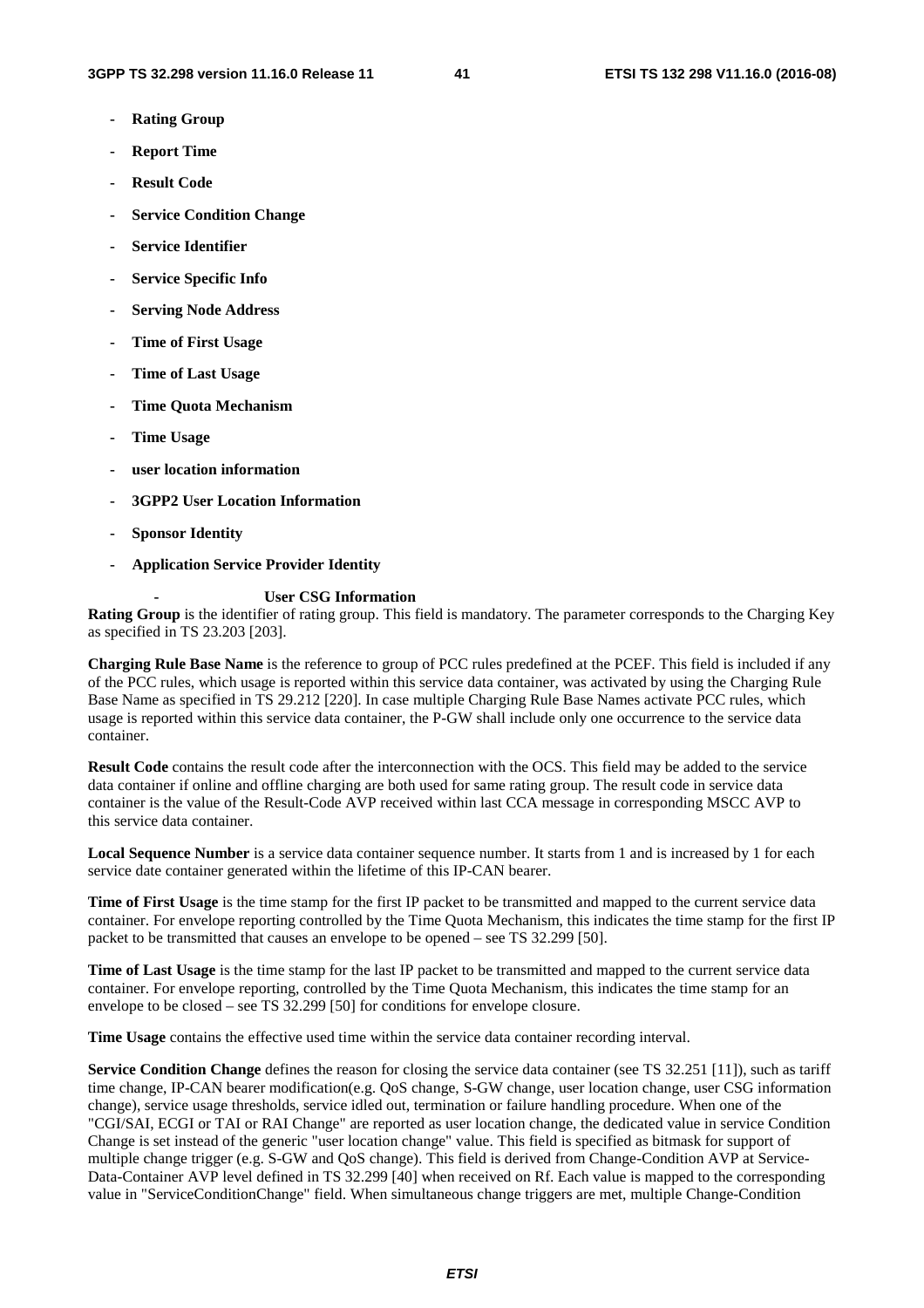values are set in field bitmask.When no Change-Condition AVP is provided, the "recordClosure" value is set for the service data container. For envelope reporting, the Service Condition Change value shall always take the value "envelopeClosure". The mechanism for creating the envelope is identified within the Time Quota Mechanism field.

**EPC Qos Information** in service specific service data containers contains the QoS applied for the service. This is included in the first service data container. In following container EPC QoS information is present if previous change condition is "QoS change". The P-GW shall include only one EPC QoS Information occurrence to one service data container.

**Serving Node Address** contains the valid serving node (e.g.SGSN/S-GW) control plane IP address during the service data container recording interval.

**Data Volume Uplink** and **Downlink,** includes the number of octets transmitted during the service data container recording interval in the uplink and/or downlink direction, respectively. In case of GTP based tunnelling, the amount of data counted in P-GW shall be based on the payload of the GTP-U protocol. In case of PMIP based protocol, the amount of data counted in P-GW shall be based on the payload of the GRE tunnel. In case of DSMIPv6 based protocol, the amount of data counted in P-GW shall be based on the payload of the tunnelling layer. As minimum behaviour, the full payload shall be included.

**Report Time** is a time stamp, which defines the moment when the service data container is closed.

**Service Identifier** is an identifier for a service. The service identifier may designate an end user service, a part of an end user service or an arbitrarily formed group thereof. This field is only included if reporting is per combination of the rating group and service id.

**PS Furnish Charging Information** includes charging information per rating group in case it is sent by OCS.

**User location information** contains the user location (e.g. CGI/SAI, ECGI/TAI or RAI) where the UE was located during the service data container recording interval. This is included in the service data container only if previous container"s change condition is "user location change" or one of the "CGI/SAI, ECGI or TAI or RAI Change". Note the user location information in PGW-CDR main level contains the location where the UE was when PGW-CDR was opened.

**3GPP2 User Location Information** contains the 3GPP2 user location (i.e. 3GPP2-BSID: Cell-Id, SID, NID) where the UE was located during the service data container recording interval. This is included in the service data container only if previous container"s change condition is "user location change". Note the "3GPP2 user location information" in PGW-CDR main level contains the location where the UE was when PGW-CDR was opened.

**User CSG information** contains the status of the user accessing a CSG cell (CSG ID within the PLMN, Access mode and indication on CSG membership) during the service data container recording interval. This is included in the service data container only if previous container"s change condition is "user CSG information change". Note the "user CSG information" in PGW-CDR main level contains the "user CSG information" when PGW-CDR was opened.

**AF-Record-Information** includes the "AF Charging Identifier" (ICID for IMS) and associated flow identifiers generated by the AF and received by the P-GW over Gx interfaces as defined in TS 29.212 [220]. In case usage of PCC rules, which usage is reported within the container, has different AF-Record-Information then the P-GW shall include all occurrences to the service data container.

**Event Based Charging Information** includes the number of events and associated timeStamps (each event is timestamped) during the service data container recording interval.

**Time Quota Mechanism** contains two further subfields and is included if envelope reporting is required:

**Time Quota Type** identifies the mechanism by which time based usage should be reported – as defined in TS 32.299 [50].

**Base Time Interval** identifies the length of the base time interval, for controlling the reporting of time based usage, in seconds.

**Service Specific Info** holds service specific data for a pre-defined PCC rule that is used for enhanced packet filtering.

**Sponsor Identity** identifies the sponsor willing to pay for the operator's charge for connectivity.

**Application Service Provider Identity** identifies application service provider that is delivering a service to an end user.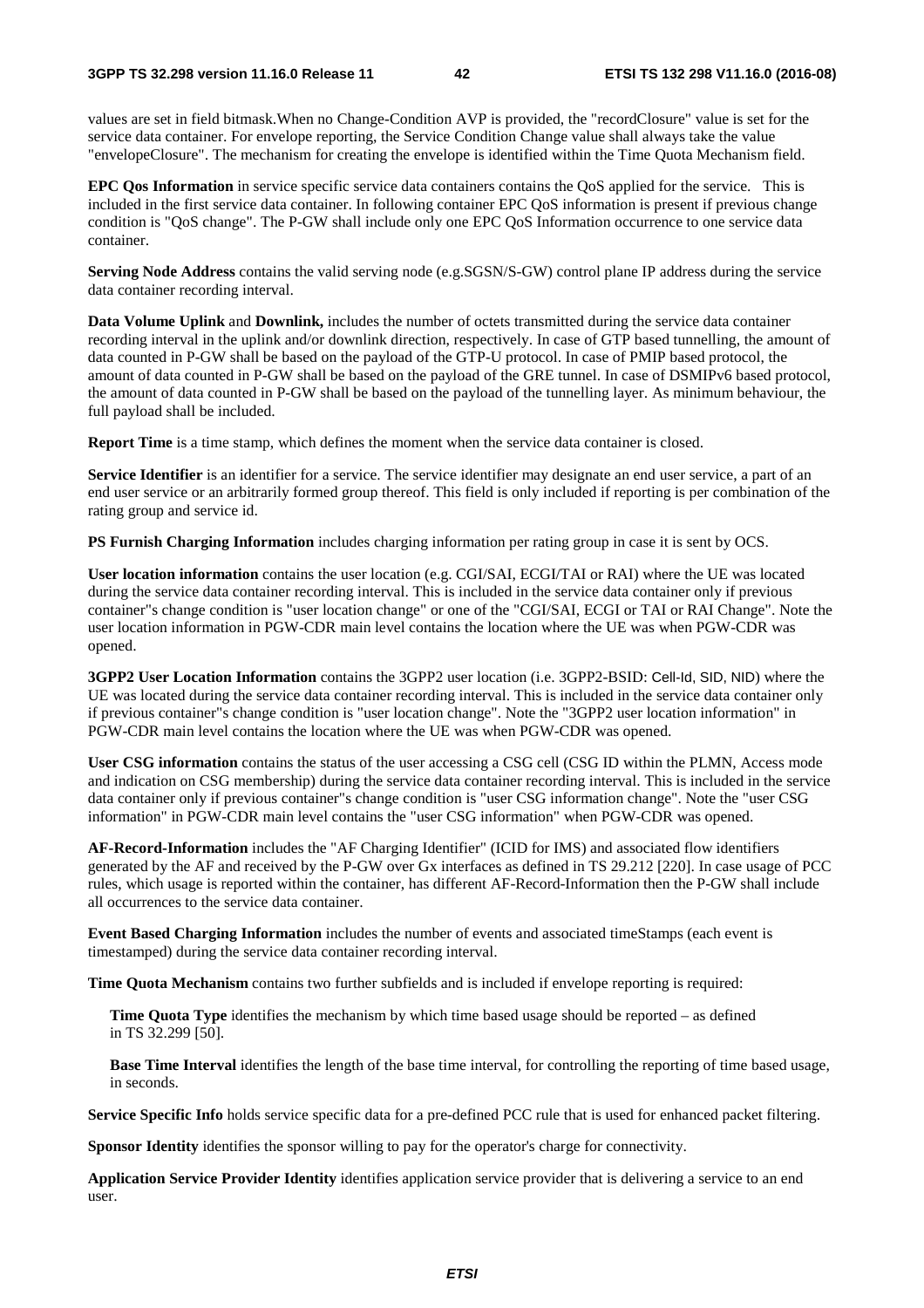NOTE: Sponsor Identity and Application Service Provider Identity are not used together with Service Identification reporting.

# 5.1.2.2.25 List of Traffic Data Volumes

This list applicable in S-CDR and SGW-CDR includes one or more containers.

In SGW-CDR containers are per QCI/ARP pair. This means that if QoS control within one IP-CAN bearer is applicable in S-GW, there can be several containers open at same time one per each applied QCI/ARP pair.

Each container includes the following fields:

#### **Data Volume Uplink, Data Volume Downlink, Change Condition and Change Time**.

**Data Volume Uplink** includes the number of octets transmitted during the use of the packet data services in the uplink direction. In MBMS charging, this field is normally to be set to zero, because MBMS charging is based on the volume of the downlink data. The counting of uplink data volumes is optional. In S-CDR this field is not present when the SGSN has successfully established Direct Tunnel between the RNC and the GGSN.

**Data Volume Downlink** includes the number of octets transmitted during the use of the packet data services in the downlink direction. In S-CDR this field is not present when the SGSN has successfully established Direct Tunnel between the RNC and the GGSN.

**Change Condition** defines the reason for closing the container (see TS 32.251 [11]), such as tariff time change, QoS change or closing of the CDR. . This field is derived from Change-Condition AVP Traffic-Data-Volumes AVP level defined in TS 32.299 [40] when received on Rf. Each value is mapped to the corresponding value in "ChangeCondition" field. When no Change-Condition AVP is provided, the "recordClosure" value is set for the container. For User Location Change, when one of the "CGI/SAI, ECGI or TAI or RAI Change" are reported as user location change, the dedicated value in service Condition Change is set instead of the generic "user location change" value.

**Change Time** is a time stamp, which defines the moment when the volume container is closed or the CDR is closed. All the active IP-CAN bearers do not need to have exactly the same time stamp e.g. due to same tariff time change (variance of the time stamps is implementation and traffic load dependent, and is out of the scope of standardisation).

**User Location Information** contains the location (e.g. CGI/SAI, ECGI/TAI or RAI) where the UE is located and used during the transfer of the data volume captured by the container (applicable only to the SGW-CDR). This is included in the Traffic data container only if previous container"s change condition is "user location change". Note the user location information in SGW-CDR main level contains the location where the UE was when PGW-CDR was opened.

**User CSG information** contains the status of the user accessing a CSG cell (CSG ID within the PLMN, Access mode and indication on CSG membership) during the transfer of the data volume captured by the container. This is included in the Traffic data container only if previous container"s change condition is "user CSG information change". Note the "user CSG information" in S-CDR/SGW-CDR main level contains the "user CSG information" when S-CDR/SGW-CDR was opened.

**EPC QoS Information** In case of IP-CAN bearer specific container this contains authorized QoS for the IP-CAN bearer. First container for each QCI/ARP pair includes this field. In following containers this field is present if previous change condition is "QoS change". This field is applicable only in SGW-CDR.

In S-CDR first container includes following optional fields: QoS Requested and QoS Negotiated. In following containers QoS Negotiated is present if previous change condition is "QoS change". In addition to the QoS Negotiated parameter the QoS Requested parameter is present in following containers if the change condition is "QoS change" and the QoS change was initiated by the MS via a IP-CAN bearer modification procedure.

Table 5.1.2.2.23.1 illustrates an examplefor S-CDR but same principles are applicable also for SGW-CDR. There are five containers (sets of volume counts) caused by one QoS change, one location change, one tariff time change and one Direct Tunnel establishment (direct tunnel change applicable in S-CDR only). When CDR is opened the subscriber is in CGI1.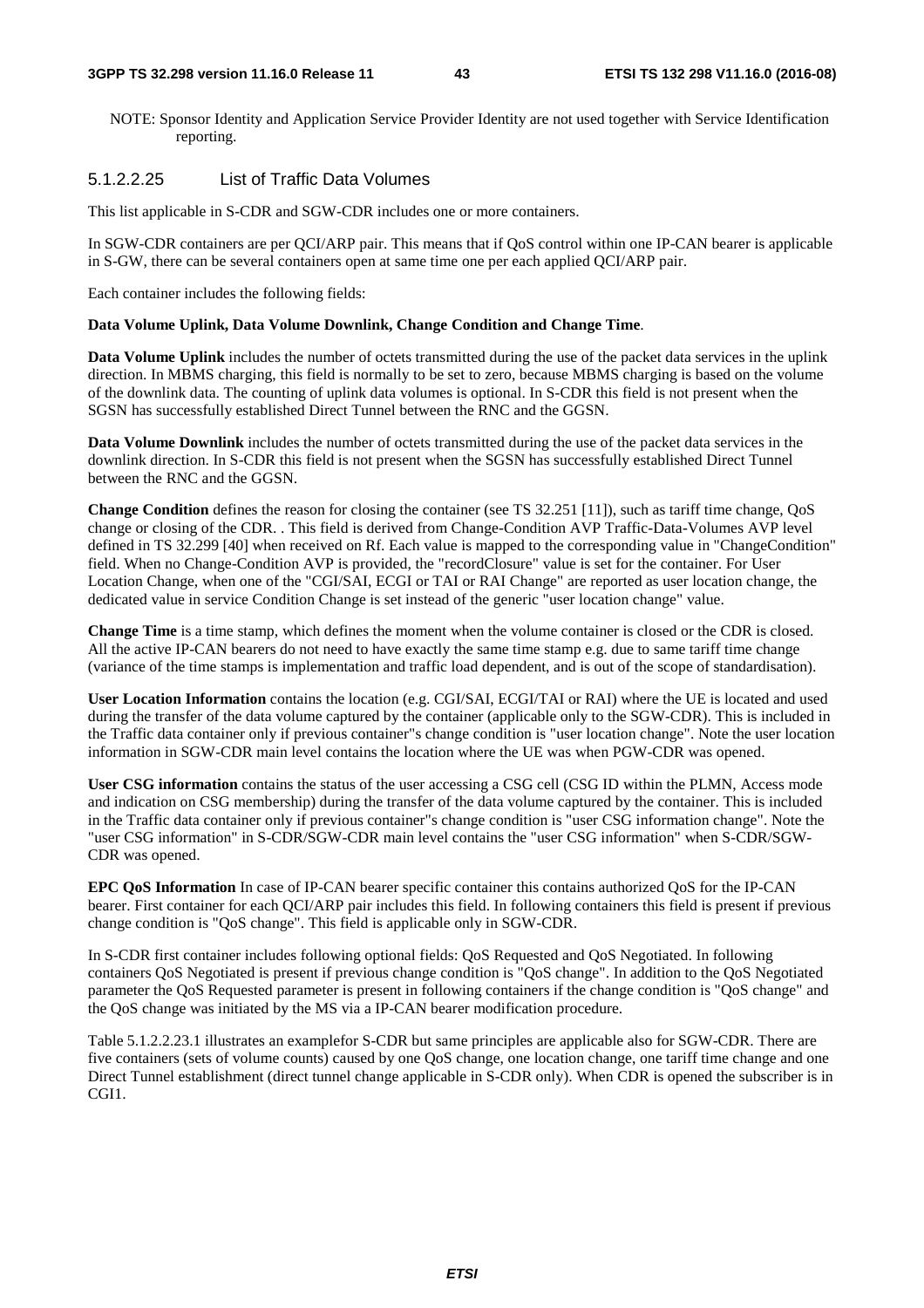| $QoS$ Requested = $QoS1$                           | $QoS$ Requested = $QoS$ 2 (if<br>requested by the MS)  |                                                     |
|----------------------------------------------------|--------------------------------------------------------|-----------------------------------------------------|
| $QoS$ Negotiated = $QoS1$                          | $QoS$ Negotiated = $QoS2$                              |                                                     |
| Data Volume Uplink = 1<br>Data Volume Downlink = 2 | Data Volume Uplink = $5$<br>Data Volume Downlink = $6$ | Data Volume Uplink = 10<br>Data Volume Downlink = 3 |
| Change Condition = $QoS$<br>change                 | Change Condition = Tariff<br>change                    | Change Condition = CGI/SAI<br>Change                |
| $Time$ Stamp = $TIME1$                             | Time Stamp = $TIME2$                                   | $Time$ Stamp = $TIME3$                              |

**Table 5.1.2.2.23.1: Example list of traffic data volumes** 

| Data Volume Uplink = 3                                                                  | Change Condition = Record |
|-----------------------------------------------------------------------------------------|---------------------------|
| Data Volume Downlink = $4$                                                              | closed                    |
| User Location Info = $CGI2$                                                             | $Time$ Stamp = $TIME5$    |
| Change Condition = Direct<br>Tunnel establishment<br>Occurrence<br>$Time$ Stamp = TIME4 |                           |

First container includes initial QoS values and corresponding volume counts. Second container includes new QoS values and corresponding volume counts before tariff time change. Third container includes the indication of location change and corresponding volume counts before the location change and after the tariff time change. Fourth container includes volume counts after the location change and contains the indication of Direct Tunnel establishment. Last container includes no volume count as it refers to Direct Tunnel establishment. The total volume counts can be itemised as shown in Table 5.1.2.2.23.2 (tariff1 is used before and tariff2 after the tariff time change):

|                      |                                 | <b>Container</b> |
|----------------------|---------------------------------|------------------|
| QoS1+Tariff1         | uplink = 1, downlink = $2$      |                  |
| QoS2+Tariff1         | uplink = $5$ , downlink = $6$   | 2                |
| QoS2+Tariff2         | uplink = $13$ , downlink = $7$  | $3+4$            |
| QoS1                 | uplink = 1, downlink = $2$      |                  |
| QoS2                 | uplink = $18$ , downlink = $13$ | $2+3+4$          |
| Tariff1              | uplink = $6$ , downlink = $8$   | $1+2$            |
| Tariff <sub>2</sub>  | uplink = $13$ , downlink = $7$  | $3+4$            |
| CGI <sub>1</sub>     | uplink = $16$ , downlink = $11$ | $1+2+3$          |
| CGI <sub>2</sub>     | uplink = 3, downlink = $4$      | 4                |
| No Direct Tunnel     | uplink = $19$ , downlink = $15$ | $1+2+3+4$        |
| <b>Direct Tunnel</b> |                                 | 5                |

**Table 5.1.2.2.23.2: Itemised list of total volume count corresponding to Table 5.1.2.2.23.1** 

The amount of data counted in the S-GW shall be the payload of the user plane at the S1-U/S4/S2interface. Therefore the data counted already includes the IP PDP bearer protocols i.e. IP or PPP.

The data volume counted in the SGSN is dependent on the system. For GSM SGSN the data volume is the payload of the SNDCP PDUs at the Gb interface. For UMTS-SGSN it is the GTP-U PDUs at the Iu-PS interface. Therefore, in both systems, the data counted already includes the overheads of any PDP bearer protocols.

In GSM, in order to avoid that downstream packets transmitted from the old SGSN to the new SGSN at inter SGSN RA update induce the increase of the PDP CDR downstream volume counters in both SGSN the following rules must be followed:

- For PDP contexts using LLC in unacknowledged mode: an SGSN shall update the PDP CDR when the packet has been sent by the SGSN towards the MS;

 For PDP contexts using LLC in acknowledged mode, a GSM-SGSN shall only update the PDP CDR at the reception of the acknowledgement by the MS of the correct reception of a downstream packet. In other worlds, for inter SGSN RA update, the new SGSN shall update the PDP CDR record when a downstream packet sent by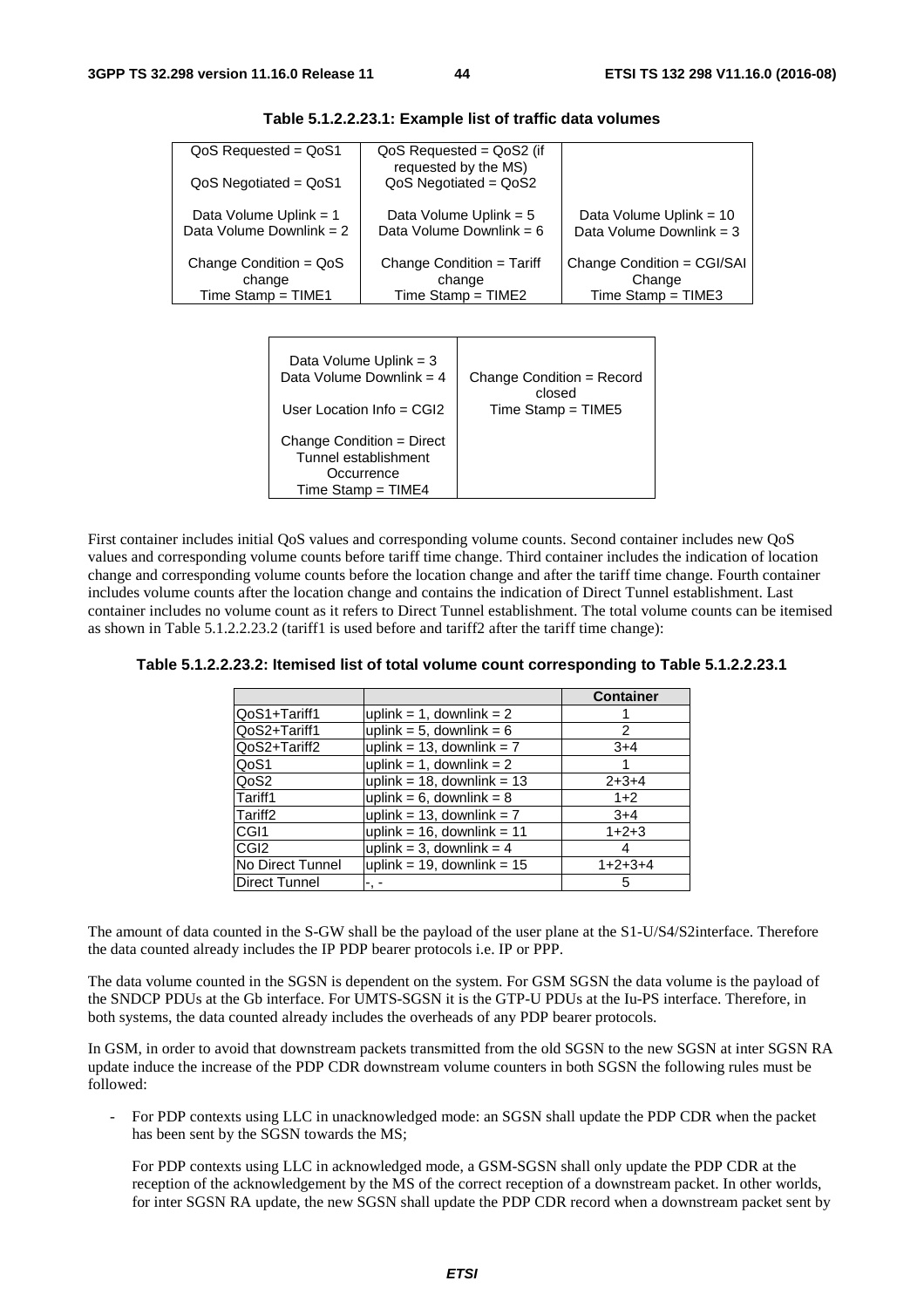the old SGSN is received by the MS and acknowledged by the MS towards the new SGSN through the RA update complete message.

In UMTS, the not transferred downlink data can be accounted for in the S-CDR with "RNC Unsent Downlink Volume" field, which is the data that the RNC has either discarded or forwarded during handover. Data volumes retransmitted (by RLC or LLC) due to poor radio link conditions shall not be counted.

#### 5.1.2.2.26 Local Record Sequence Number

This field includes a unique record number created by this node. The number is allocated sequentially for each partial CDR (or whole CDR) including all CDR types. The number is unique within one node, which is identified either by field Node ID or by record-dependent node address (SGSN address, S-/P-GW address, Recording Entity).

The field can be used e.g. to identify missing records in post processing system.

#### 5.1.2.2.27 Location Estimate

The Location Estimate field is providing an estimate of a geographic location of a target MS according to TS 29.002 [214].

#### 5.1.2.2.28 Location Method

The Location Method identifier refers to the argument of LCS-MOLR that was invoked as defined in 24.080 [209].

#### 5.1.2.2.29 Location Type

This field contains the type of the location as defined in TS 29.002 [214].

#### 5.1.2.2.29A Low Priority Indicator

This field indicates if the PDN connection has a low priority, i.e. for Machine Type Communication.

#### 5.1.2.2.30 Measurement Duration

This field contains the duration for the section of the location measurement corresponding to the Perform\_Location\_Request and Perform\_Location\_Response by the SGSN.

### 5.1.2.2.31 Message reference

This field contains a unique message reference number allocated by the Mobile Station (MS) when transmitting a short message to the service centre. This field corresponds to the TP-Message-Reference element of the SMS\_SUBMIT PDU defined in TS 23.040 [201].

## 5.1.2.2.32 MLC Number

This parameter refers to the ISDN (E.164[308]) number of a GMLC.

# 5.1.2.2.32A MME Name

This field contains the Diameter Identity of the serving MME.

#### 5.1.2.2.32B MME Realm

This field contains the Diameter Realm Identity of the serving MME.

# 5.1.2.2.33 MS Network Capability

This MS Network Capability field contains the MS network capability value of the MS network capability information element of the served MS on PDP context activation or on GPRS attachment as defined in TS 24.008 [208].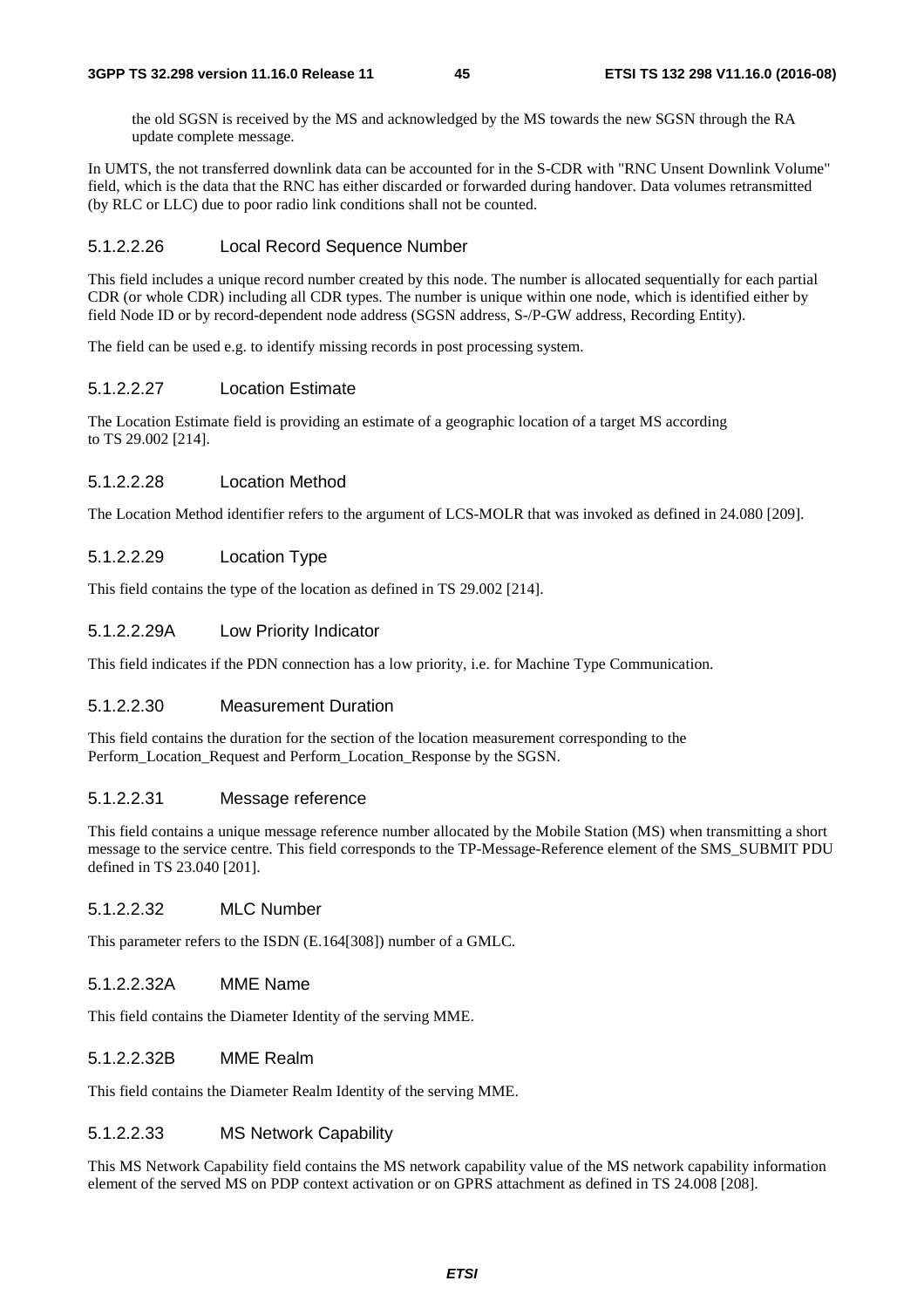### 5.1.2.2.34 MS Time Zone

This field contains the 'Time Zone' IE provided by the SGSN/MME and transferred to the S-GW/P-GW during the IP-CAN bearer activation/modification procedure as specified in TS 29.060 [215].

#### 5.1.2.2.35 Network Initiated PDP Context

This field in S-CDR indicates that PDP context is network initiated. The field is missing in case of mobile activated PDP context.

### 5.1.2.2.36 Node ID

This field contains an optional, operator configurable, identifier string for the node that had generated the CDR. The Node ID may or may not be the DNS host name of the node.

### 5.1.2.2.37 Notification to MS user

This field contains the privacy notification to MS user that was applicable when the LR was invoked as defined in TS 29.002 [214].

#### 5.1.2.2.38 P-GW Address Used

These field is the serving P-GW IP Address for the Control Plane. If both an IPv4 and an IPv6 address of the P-GW is available, the P-GW shall include the IPv4 address in the CDR.

# 5.1.2.2.38A P-GW Address IPv6

This field is the P-GW IPv6 Address used for the Control Plane, when both IPv4 and IPv6 addresses of the P-GW are available.

#### 5.1.2.2.39 P-GW PLMN Identifier

This field is the P-GW PMLN Identifier (Mobile Country Code and Mobile Network Code).

The MCC and MNC are coded as described for "User Location Info" in TS 29.274 [223].

# 5.1.2.2.40 PDN Connection Charging ID

This field defines the PDN connection (IP-CAN session) Charging identifier to identify different records belonging to same PDN connection. This field includes Charging Id of first IP-CAN bearer activated within the PDN connection. Together with P-GW address this uniquely identifies the PDN connection.

#### 5.1.2.2.41 PDP Type

This field defines the PDP type, e.g. IP, PPP, or IHOSS:OSP (see TS 29.060 [215] for exact format).

# 5.1.2.2.42 PDP/PDN Type

This field defines the bearer type, e.g. IP, PPP, or IHOSS:OSP. See TS 29.060 [215] for exact format of PDP type.

#### 5.1.2.2.43 Positioning Data

This information element is providing positioning data associated with a successful or unsuccessful location attempt for a target MS according TS 49.031 [227].

#### 5.1.2.2.44 Privacy Override

This parameter indicates if the LCS client overrides MS privacy when the GMLC and VMSC/SGSN for an MT-LR are in the same country as defined in TS 29.002 [214].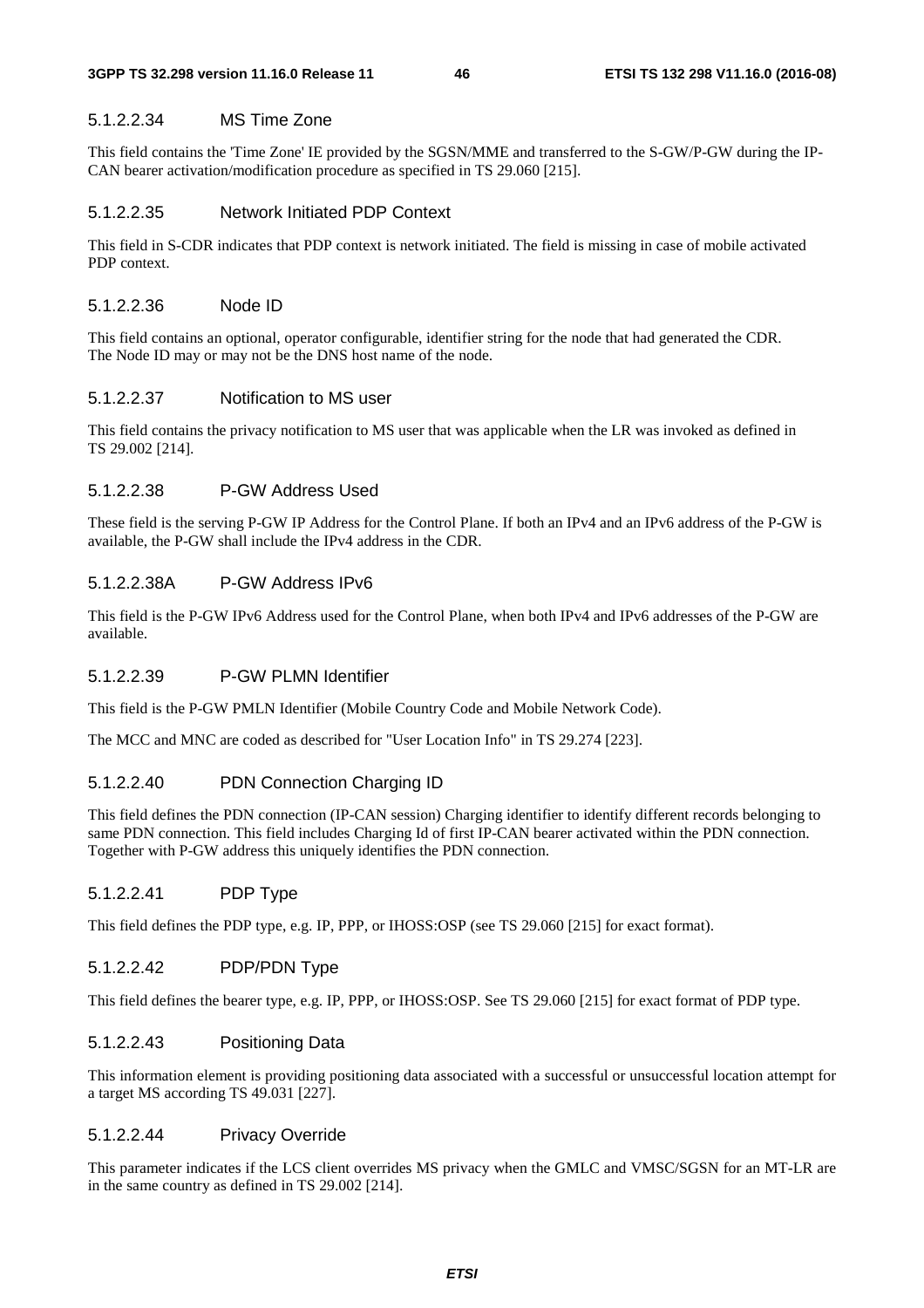# 5.1.2.2.45 PS Furnish Charging Information

This field includes following information elements for IP-CAN bearer (PGW-CDR):

• PS Free Format Data

This field contains charging information sent by the OCS in the Diameter Credit Control *Credit-Control-Answer* messages as defined in TS 32.251 [11]. The data can be sent either in one Diameter Credit Control *Credit-Control-Answer* message or several Diameter Credit Control *Credit-Control-Answer* messages with append indicator. This data is transferred transparently in the PS Furnish Charging Information field of the relevant call records.

If the PS Free Format Data is received more than once during one IP-CAN bearer for which an offline session is established, the append indicator defines whether the PS Free Format Data is appended to previous received PS Free Format Data and stored in the relevant record or the information of the last PS Free Format Data received is stored in the relevant record (the previous PS Free Format Data information shall be overwritten).

In the event of partial output the currently valid "PS Free format data" is stored in the partial record.

• PS FFD Append Indicator:

This field contains an indicator whether PS free format data is to be appended to the PS free format data stored in previous partial CDR. This field is needed in CDR post processing to sort out valid PS free format data for that IP-CAN bearer from sequence of partial records. Creation of partial records is independent of received PS Free Format Data and thus valid PS free format data may be divided to different partial records.

 If field is missing then the PS free format data in this CDR replaces all received PS free format data in previous CDRs. Append indicator is not needed in the first partial record. In following partial records indicator shall get value true if all PS Free Format Data received during that partial record have append indicator. If one or more of the received PS Free Format Data for that PDP Context during the partial record do not have append indicator then this field shall be missing.

# 5.1.2.2.46 QoS Requested/QoS Negotiated

Quality of Service Requested contains the QoS desired by MS at IP-CAN bearer activation. QoS Negotiated indicates the applied QoS accepted by the network.

If a pre-Release '99 only capable terminal is served, the applicable QoS parameters and their encoding in the CDRs are specified in TS 32.015 [228].

In all other cases, the applicable QoS attributes are defined in the "Quality of Service profile" in TS 23.060 [202], and their encoding in the CDR corresponds to the "Quality of Service profile" specified in TS 29.060 [215].

## 5.1.2.2.47 RAT Type

Holds the value of RAT Type, as provided to S-GW and P-GW, specified in TS 29.061 [216].

The field is provided by the SGSN/MME and transferred to the S-GW/P-GW during the IP-CAN bearer activation/modification.

#### 5.1.2.2.48 Record Extensions

This field enables network operators and/or manufacturers to add their own recommended extensions to the standard record definitions. This field contains a set of "management extensions" as defined in X.721 [305]. This is conditioned upon the existence of an extension.

#### 5.1.2.2.49 Record Opening Time

This field contains the time stamp when the MS is attached to a SGSN (M-CDR) or IP-CAN bearer is activated in SGSN/S-GW/P-GW (S-CDR, SGW-CDR, PGW-CDR) or record opening time on subsequent partial records (see TS 32.250 [4] for exact format).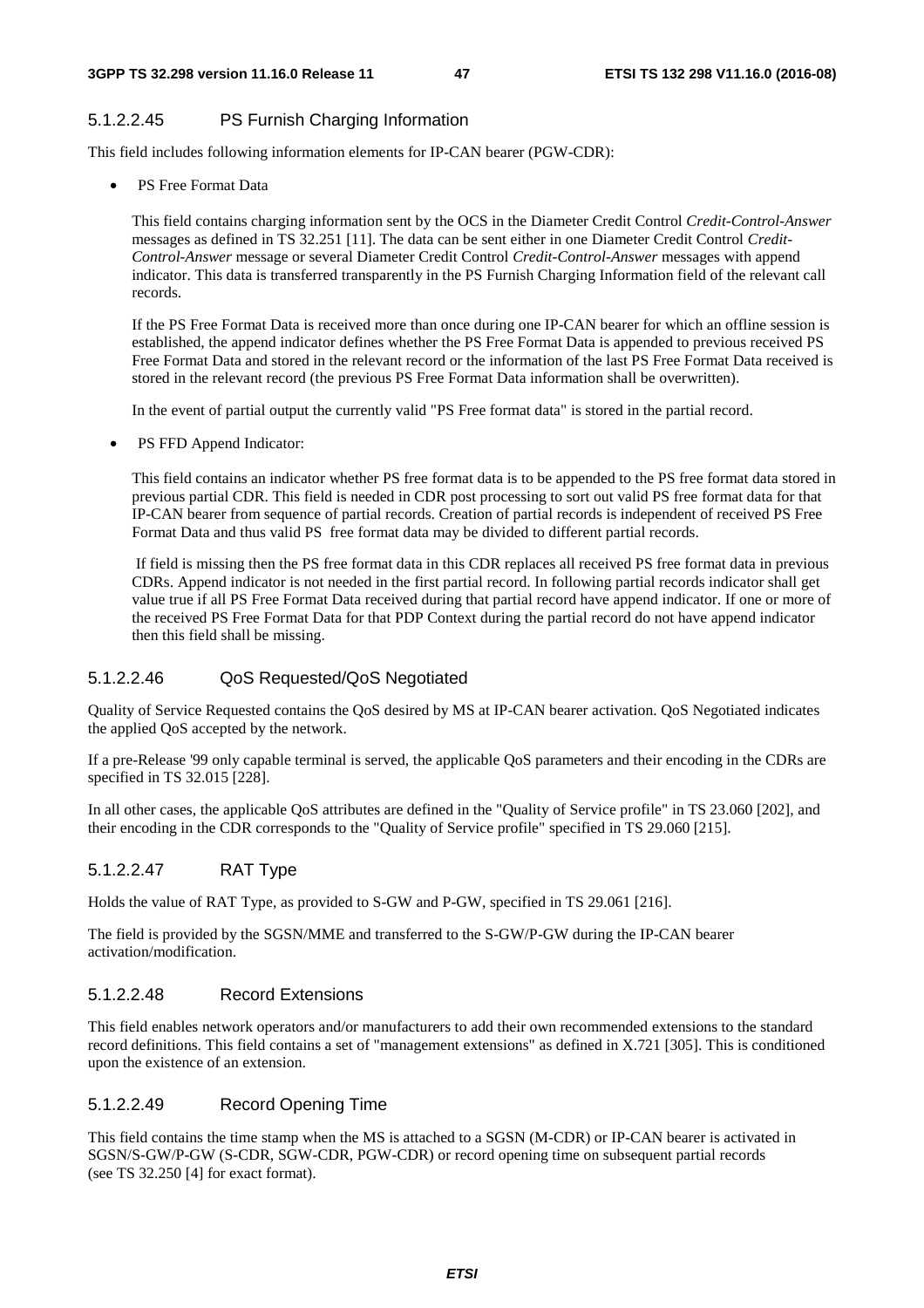Record opening reason does not have a separate field. For SGW/PGW-CDRs and M-CDR it can be derived from the field "Sequence number"; i.e. either a missing field or a value one (1) means activation of IP-CAN bearer (SGW/PGW-CDR) or GPRS attachment (M-CDR). For the S-CDR the field "SGSN change" also needs to be taken into account.

### 5.1.2.2.50 Record Sequence Number

This field contains a running sequence number employed to link the partial records generated in the SGSN/SGW/PGW for a particular MM context or IP-CAN bearer (characterised with the same Charging ID and PGW address pair). For M-CDR or S-CDR the sequence number always restarts from one (1) after an inter-SGSN routing area update, see field "SGSN change". The Record Sequence Number is missing if the record is the only one produced in the SGSN/SGW/PGW (e.g. inter-SGSN routing area update can result to two M-CDR or two S-CDRs without sequence number and field "SGSN change" present in the second record).

### 5.1.2.2.51 Record Type

The field identifies the type of the record e.g. S-CDR, SGW-CDR, PGW-CDR, M-CDR, S-SMO-CDR and S-SMT-CDR.

### 5.1.2.2.52 Recording Entity Number

This field contains the E.164 number assigned to the entity that produced the record. For further details see TS 23.003 [200].

## 5.1.2.2.53 RNC Unsent Downlink Volume

This field contains the unsent downlink volume that the RNC has either discarded or forwarded to 2G-SGSN and already included in S-CDR. This field is present when RNC has provided unsent downlink volume count at RAB release and can be used by a downstream system to apply proper charging for this PDP context.

#### 5.1.2.2.54 Routing Area Code/Location/Cell Identifier/Change of location

These fields can occur only in SGSN generated CDRs. The location information contains a combination of the Routing Area Code (RAC) and an optional Cell Identifier of the routing area and cell in which the served party is currently located. In GSM the Cell Identifier is defined by the Cell Identity (CI) and in UMTS by the Service Area Code (SAC). Any change of location (i.e. Routing Area change) may be recorded in the change of location field including the time at which the change took place.

The location field contains a combination of the location area code (LAC), cell identity (CI) and MCC+MNC of the cell in which the served party is currently located.

The change of location field is optional and not required if partial records are generated when the location changes.

The RAC and (optionally) CI are coded according to 3G TS 24.008 [208] and the SAC according TS 25.413 [212].

# 5.1.2.2.55 S-GW Address Used

These field is the serving S-GW IP Address for the Control Plane. If both an IPv4 and an IPv6 address of the S-GW is available, the S-GW shall include the IPv4 address in the CDR.

#### 5.1.2.2.55A S-GW Address IPv6

This field is the S-GW IPv6 Address used for the Control Plane, when both IPv4 and IPv6 addresses of the S-GW are available.

#### 5.1.2.2.56 S-GW Change

This field is present only in the SGW-CDR to indicate that this is the first record after an S-GW change.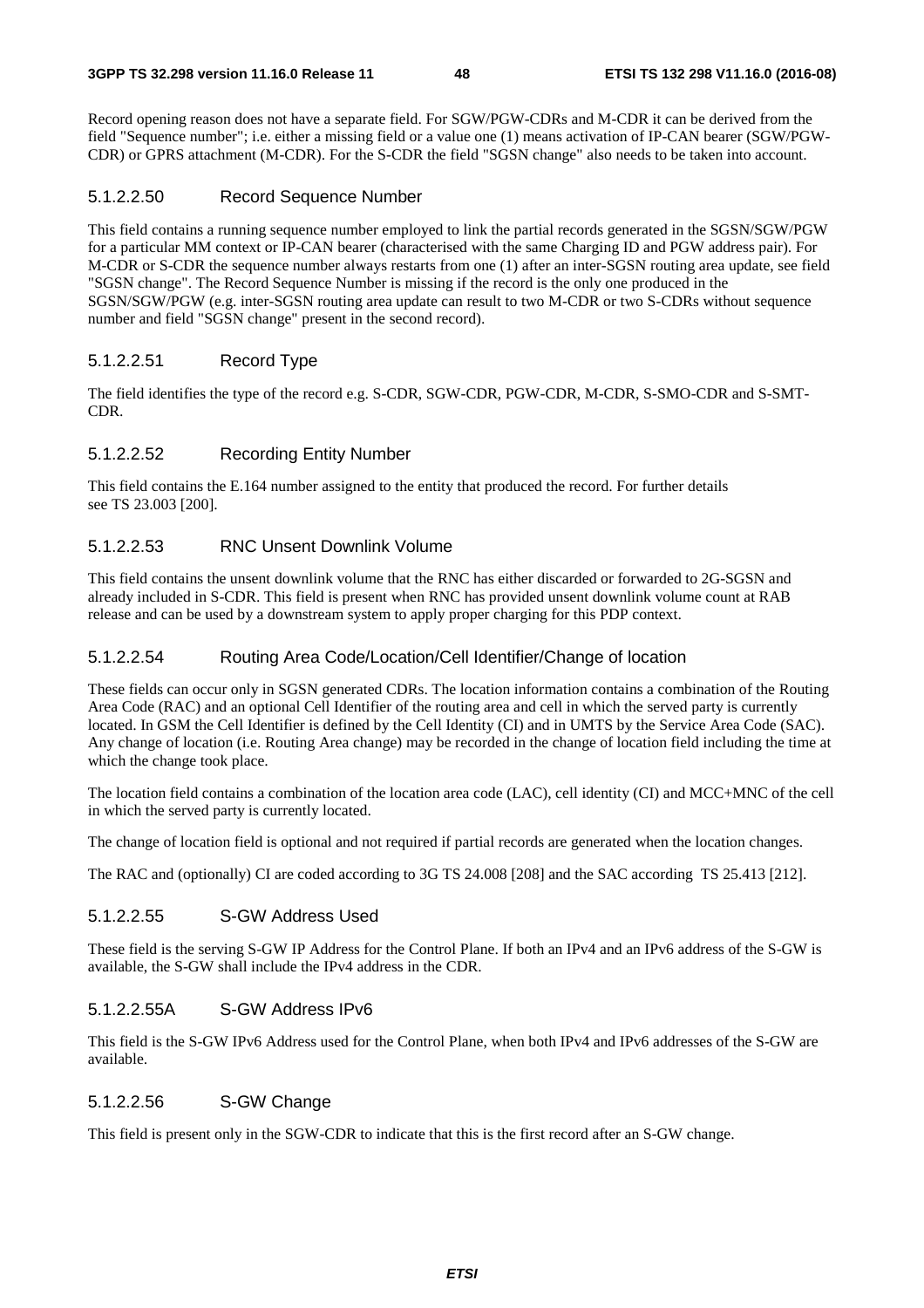# 5.1.2.2.57 Served 3GPP2 MEID

This field contains the Mobile Equipment Identity of the user's terminal in 3GPP2 access, and the content is defined in TS 29.272 [222].

# 5.1.2.2.58 Served IMEI

This field contains the International Mobile Equipment Identity (IMEI) of the equipment served, if available. The term "served" equipment is used to describe the ME involved in the transaction recorded e.g. the called ME in the case of a network initiated PDP context.

The structure of the IMEI is defined in TS 23.003 [200].

# 5.1.2.2.59 Served IMEISV

This field contains the International Mobile Equipment Identity and Software Version Number (IMEISV) and is defined in TS 23.003 [200].

# 5.1.2.2.60 Served IMSI

This field contains the International Mobile Subscriber Identity (IMSI) of the served party. The term "served" party is used to describe the mobile subscriber involved in the transaction recorded e.g. the calling subscriber in case of a mobile initiated PDP context.

The structure of the IMSI is defined in TS 23.003 [200].

# 5.1.2.2.61 Served MN NAI

This field contains the Mobile identifier of the served user, in NAI format based on IMSI, as defined TS 23.003 [200].

# 5.1.2.2.62 Served MSISDN

This field contains the Mobile Station (MS) ISDN number (MSISDN) of the served party. The term "served" party is used to describe the mobile subscriber involved in the transaction recorded. In case of multi-numbering the MSISDN stored in a CDR will be the primary MSISDN of the calling party.

The structure of the MSISDN is defined in TS 23.003 [200].

# 5.1.2.2.63 Served PDP Address

This field contains the PDP address of the served IMSI. This is a network layer address i.e. of type IPv4 address or IPv6 prefix. The address for each PDP type is allocated either temporarily or permanently (see "Dynamic Address Flag"). This parameter shall be present except when both the PDP type is PPP and dynamic PDP address assignment is used.

# 5.1.2.2.64 Served PDP/PDN Address

This field contains the IP address for the PDN connection (PDP context, IP-CAN bearer). This is a network layer address i.e. of type IPv4 address or IPv6 prefix. The address for each Bearer type is allocated either temporarily or permanently (see "Dynamic Address Flag"). This parameter shall be present except when both the Bearer type is PPP and dynamic address assignment is used.

# 5.1.2.2.64A Served PDP/PDN Address Extension

This field contains the IPv4 address for the PDN connection (PDP context, IP-CAN bearer) when dual-stack IPv4 IPv6 is used, and the IPv6 prefix is included in Served PDP Address or Served PDP/PDN Address.

# 5.1.2.2.64B Served PDP/PDN Address prefix length

This field contains the prefix length of an IPv6 typed Served PDP/PDN Address. The field needs not available for prefix length of 64 bits, as in this case the 64 bit prefix length default shall be assumed.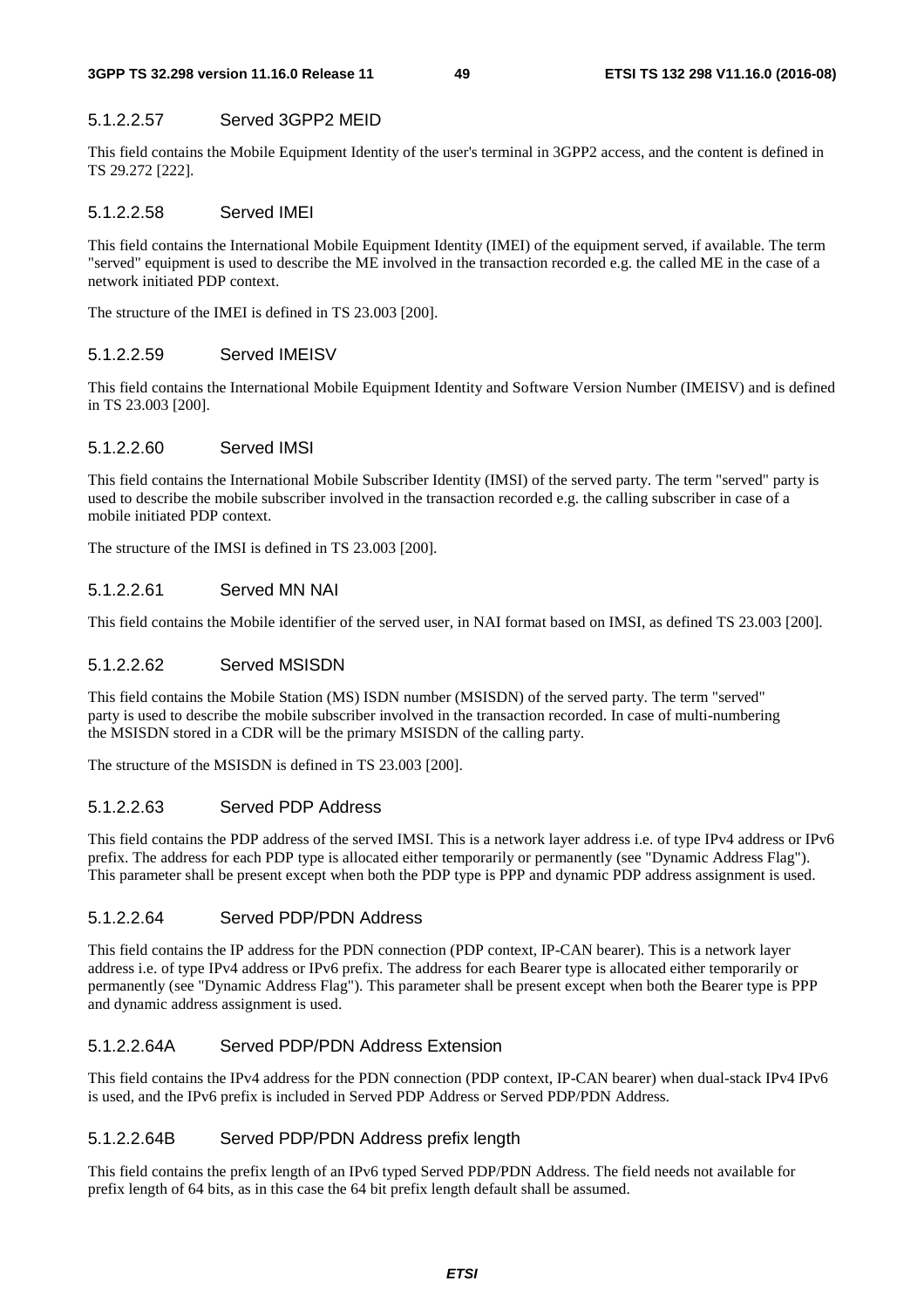# 5.1.2.2.65 Service Centre Address

This field contains a E.164 number identifying a particular service centre e.g. Short Message Service (SMS) centre (see TS 23.040 [201]).

# 5.1.2.2.66 Serving Node Address

These fields contain one or several control plane IP addresses of SGSN, MME, ePDG, HSGW, TWAG or S-GW, which have been connected during the record.

If both an IPv4 and an IPv6 address of the SGSN/S-GW/MME/ePDG/HSGW/TWAG are available, the S-GW/P-GW shall include the IPv4 address in the CDR.

# 5.1.2.2.66A Serving Node IPv6 Address

These fields contain one or several control plane IPv6 addresses, in case of IPv4v6 dual stack, of SGSN, MME, ePDG, HSGW, TWAG or S-GW, which have been connected during the record, when both IPv4 and IPv6 addresses of the node are available.

# 5.1.2.2.67 Serving Node PLMN Identifier

This field contains the PLMN Identifier (Mobile Country Code and Mobile Network Code) serving the UE.The MCC and MNC are coded as described for "Routing Area Identity" in TS 29.060 [75].

# 5.1.2.2.68 Serving Node Type

These fields contain one or several serving node types in control plane of S-GW or P-GW, which have been connected during the record. The serving node types listed here map to the serving node addresses listed in the field "Serving node Address" in sequence.

For Originated and Terminated SMS CDRs, this field contains the Node Type which generates the CDRs, i.e SGSN or MME.

# 5.1.2.2.69 SGSN Address

These fields contain one or several IP addresses of SGSN. The IP address of the SGSN can be either control plane address or user plane address.

The S-CDR fields contain single address of current SGSN.

The M-CDR fields only contain the address of the current SGSN.

If both an IPv4 and an IPv6 address of the SGSN are available, the SGSNs shall include the IPv4 address in the CDR.

# 5.1.2.2.69A Void

(Void)

# 5.1.2.2.70 SGSN Change

This field is present only in the S-CDR to indicate that this is the first record after an inter-SGSN routing area update.

# 5.1.2.2.71 Short Message Service (SMS) Result

This field contains the result of an attempt to deliver a short message either to a service centre or to a mobile subscriber (see TS 29.002 [214]). Note that this field is only provided if the attempted delivery was unsuccessful.

#### 5.1.2.2.72 Start Time

This field contains the time when the IP-CAN session starts at the S-GW/P-GW, available in the CDR for the first bearer in an IP-CAN session.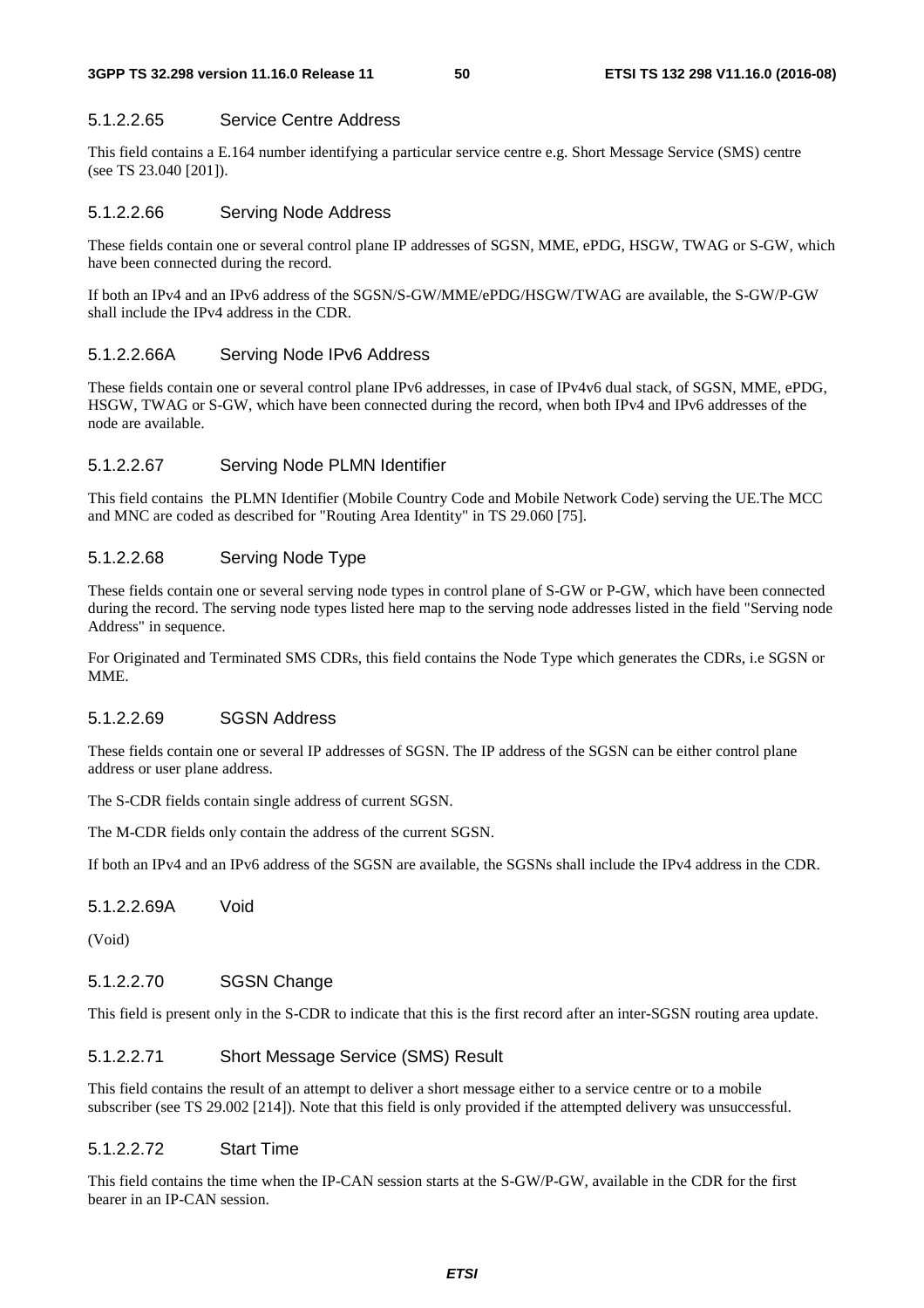#### 5.1.2.2.73 Stop Time

This field contains the time when the IP-CAN session is terminated at the S-GW/P-GW, available in the CDR for the last bearer in an IP-CAN session..

### 5.1.2.2.73A TWAN User Location Information

This field holds the UE location in a Trusted WLAN Access Network (TWAN), i.e BSSID and SSID of the access point.

# 5.1.2.2.74 User CSG Information

This field contains the "User CSG Information" status of the user accessing a CSG cell: it comprises CSG ID within the PLMN, Access mode and indication on CSG membership for the user when hybrid access applies, as defined in TS 29.060 [215] for GPRS case, and in TS 29.274 [223] for EPC case.

### 5.1.2.2.75 User Location Information

This field contains the User Location Information as described in

- TS 29.060 [215] for GTP case (e.g. CGI, SAI, RAI),
- TS 29.274 [223] for eGTP case (e.g. CGI, SAI, RAI TAI and ECGI) and
- TS 29.275 [224] for PMIP case.

The field is provided by the SGSN/MME and transferred to the S-GW/P-GW during the IP-CAN bearer activation/modification.

# 5.1.2.2.75A User Location Information Time

This field contains the time at which the UE was last known to be in the location which is reported during bearer deactivation or UE detach procedure.

# 5.1.2.2.76 Orginating Address

This field is the Originating Address of the SME as defined in TS 23.040 [201].

# 5.1.2.3 WLAN CDR parameters

This subclause contains the description of the CDR parameters that are specific to the PS domain CDR types as specified in TS 32.252 [12].

# 5.1.3 Subsystem level CDR parameters

This subclause contains the description of the CDR parameters that are specific to the subsystem level CDR types. This comprises the CDR types from the CN IM subsystem (TS 32.260 [20]).

# 5.1.3.1 IMS CDR parameters

This clause contains the description of each field of the IMS CDRs specified in TS 32.260 [20].

# 5.1.3.1.1 Access Correlation ID

This field holds the charging identifier of the access network. For GPRS and I-WLAN access, this shall be the GPRS Charging ID, for EPS, this shall be the charging ID and for other access networks this shall be the Access Network Charging Identifier Value.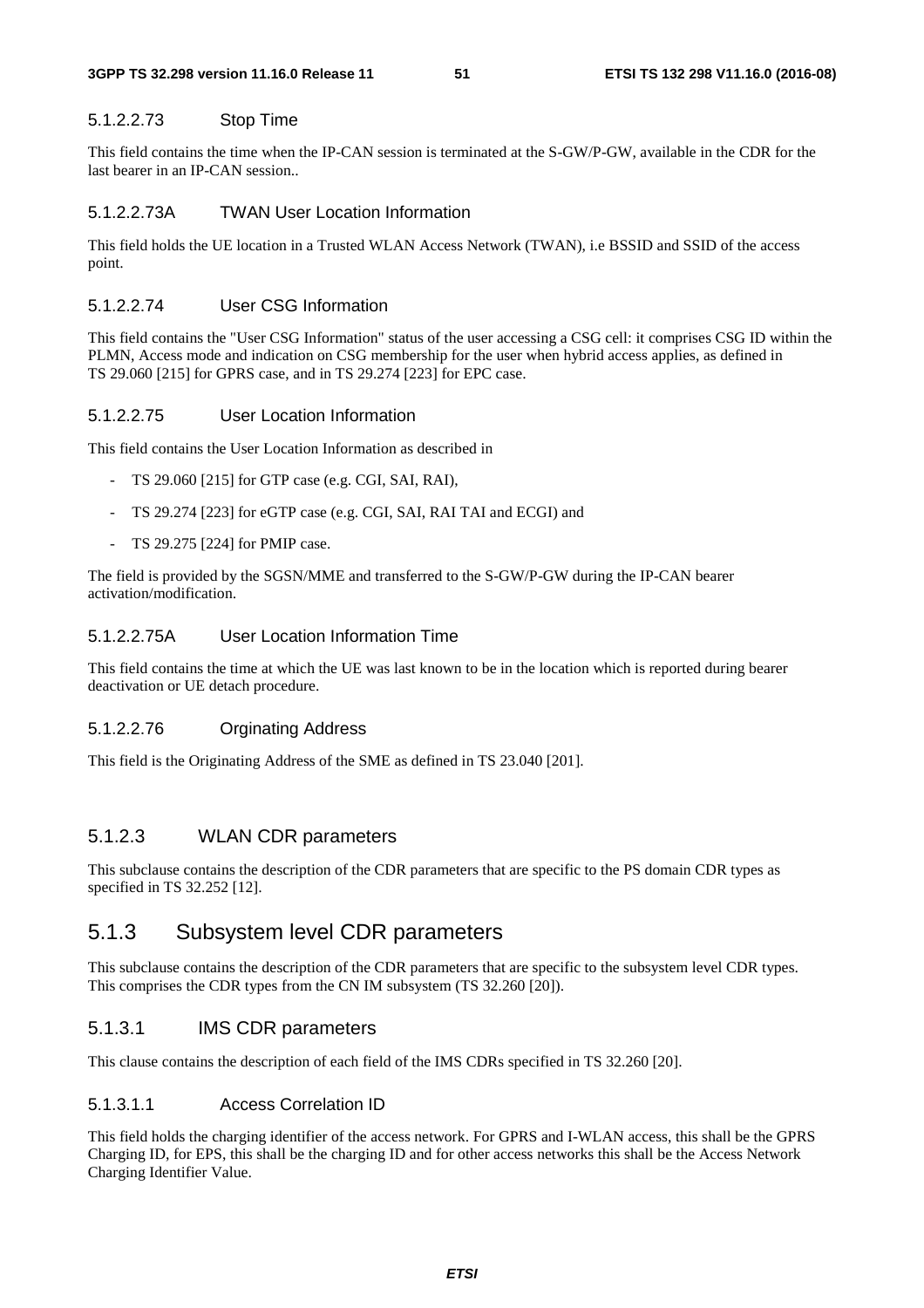# 5.1.3.1.2 Access Network Information

Holds the content of one of the SIP P-header "P-Access-Network-Info". In SIP, as per RFC 7315 [404], the content of the "P-Access-Network-Info" header is known as the access-net-spec. When multiple access-net-spec values are transported in a single P-Access-Network-Info header in comma-separated format, then only one access-net-spec value is included.

# 5.1.3.1.3 Alternate Charged Party Address

Holds the address of an alternate charged party determined by an AS at IMS session initiation.

# 5.1.3.1.3A AoC Information

AoC information is the AoC related Charging information transfered to the CDF, as defined in TS 32.280 [21].

# 5.1.3.1.4 Application Provided Called Parties

Holds a list of the Called Party Address(es), if the address(es) are determined by an AS (SIP URL, E.164…).

# 5.1.3.1.5 Application Servers Information

This is a grouped CDR field containing the fields: "Application Server Involved", "Application Provided Called Parties" and 'Status'.

# 5.1.3.1.6 Application Servers Involved

Holds the ASs (if any) identified by the SIP URLs.

- 5.1.3.1.7 Void
- 5.1.3.1.8 Bearer Service

Holds the used bearer service for the PSTN leg.

# 5.1.3.1.9 Called Party Address

In the context of an end-to-end SIP transaction (except for SIP REGISTER and SIP SUBSCRIBE transactions) this field holds the address of the party (Public User ID or Public Service ID) to whom the SIP transaction is posted. The Called Party Address shall be populated with the SIP URI (according to RFC3261 [401]) or TEL URI (according to RFC3966 [402]) contained in the outgoing Request-URI of the request (e.g. after ENUM query or after AS interaction). Called Party Address could also be populated with an URN (according to RFC5031 [407]) for an emergency SIP session.

For a registration procedure this field holds the party (Public User ID) to be registered. In this case, the Called Party Address field is obtained from the "To" SIP header of the SIP Request. For a subscription procedure this field holds the address of the resource for which the originator wants to receive notifications of change of states. In this case, the Called Party Address field is obtained from the outgoing Request-URI of the SIP Request.

# 5.1.3.1.10 Carrier Select Routing

This item holds information on carrier select routing, received by S-CSCF during ENUM/DNS processes. The parameter corresponds to the *CarrierSelectRoutingInformation* AVP.

# 5.1.3.1.11 Cause for Record Closing

This field contains a reason for the release of the CDR including the following:

normal release: end of session: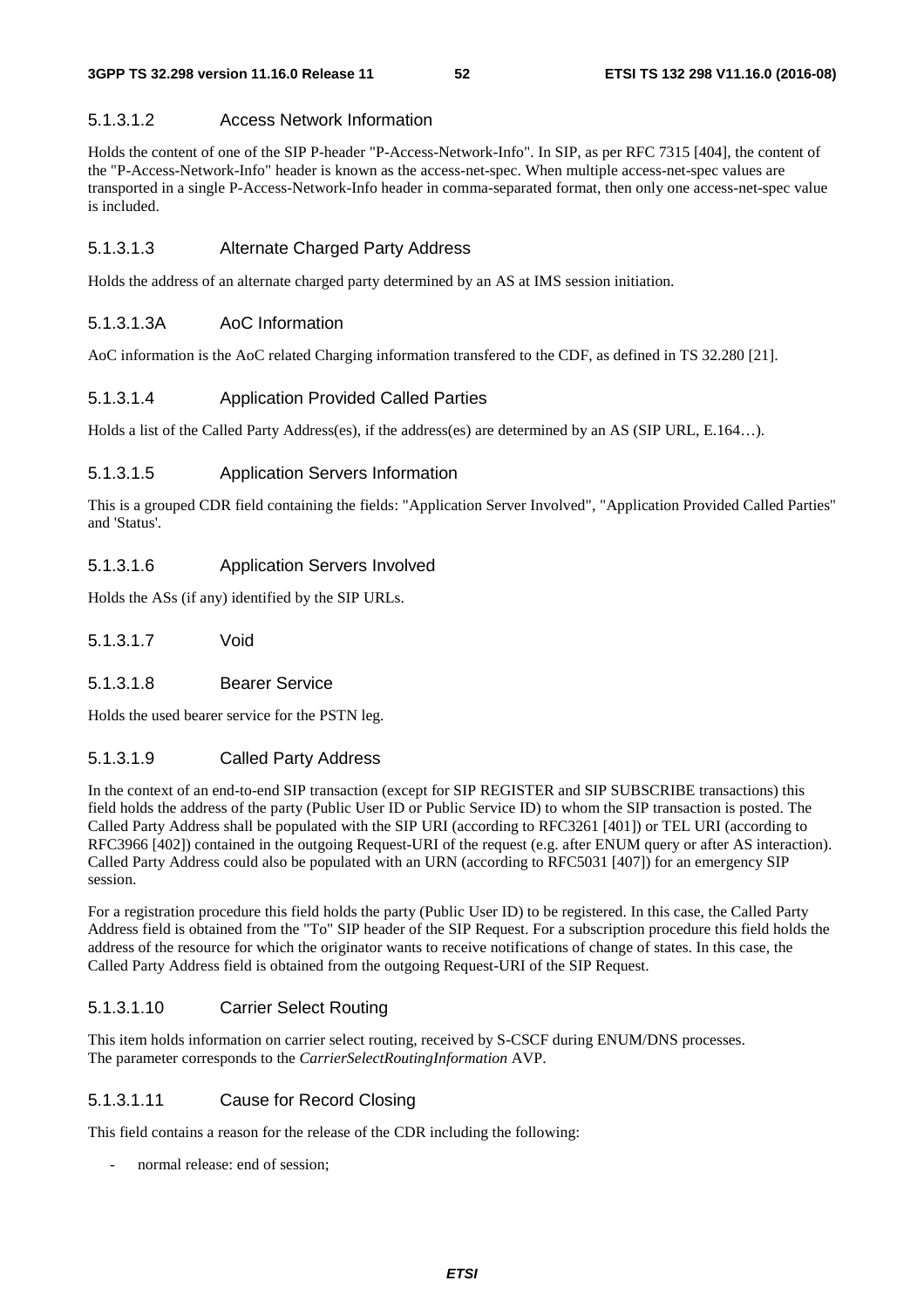- partial record generation: time (duration) limit, maximum number of changes in charging conditions (e.g. maximum number in 'List of Message Bodies' exceeded) or service change (e.g. change in media components);
- abnormal termination;
- management intervention (request due to  $O&M$  reasons).
- CCF initiated record closure:

A more detailed reason may be found in the Service Reason Return Code field.

### 5.1.3.1.12 Content Disposition

This sub-field of Message Bodies holds the content disposition of the message body inside the SIP signalling, Contentdisposition header field equal to "render", indicates that "the body part should be displayed or otherwise rendered to the user". Content disposition values are: session, render, inline, icon, alert, attachment, etc.

### 5.1.3.1.13 Content Length

This sub-field of Message Bodies holds the size of the data of a message body in bytes.

### 5.1.3.1.14 Content Type

This sub-field of Message Bodies holds the MIME type of the message body, Examples are: application/zip, image/gif, audio/mpeg, etc.

## 5.1.3.1.15 Event

The *Event* parameter holds the content of the "Event" header defined in RFC 3265 [403],

### 5.1.3.1.16 Expires

The *Expires* parameter holds the content of the "Expires" header.

#### 5.1.3.1.16A From Address

This field holds the information from the SIP From Header.

# 5.1.3.1.17 GGSN Address

This parameter holds the control plane IP address of the GGSN that handles one or more media component(s) of a IMS session. If GPRS is used to access the IMS, the GGSN address is used together with the GPRS charging ID as the access part of the charging correlation vector. The charging correlation vector is comprised of an access part and an IMS part, which is the IMS Charging Identifier. For further information regarding the composition of the charging correlation vector refer to the appropriate clause in TS 32.240 [1].

# 5.1.3.1.18 GPRS Charging ID

This parameter holds the GPRS charging ID (GCID) which is generated by the GGSN for a GPRS PDP context. There is a 1:1 relationship between the GCID and the PDP context. If GPRS is used to access the IMS, the GCID is used together with the GGSN address as the access part of the charging correlation vector that is comprised of an access part and an IMS part, which is the IMS Charging Identifier.

For further information regarding the composition of the charging correlation vector refer to the appropriate clause in TS 32.240 [1].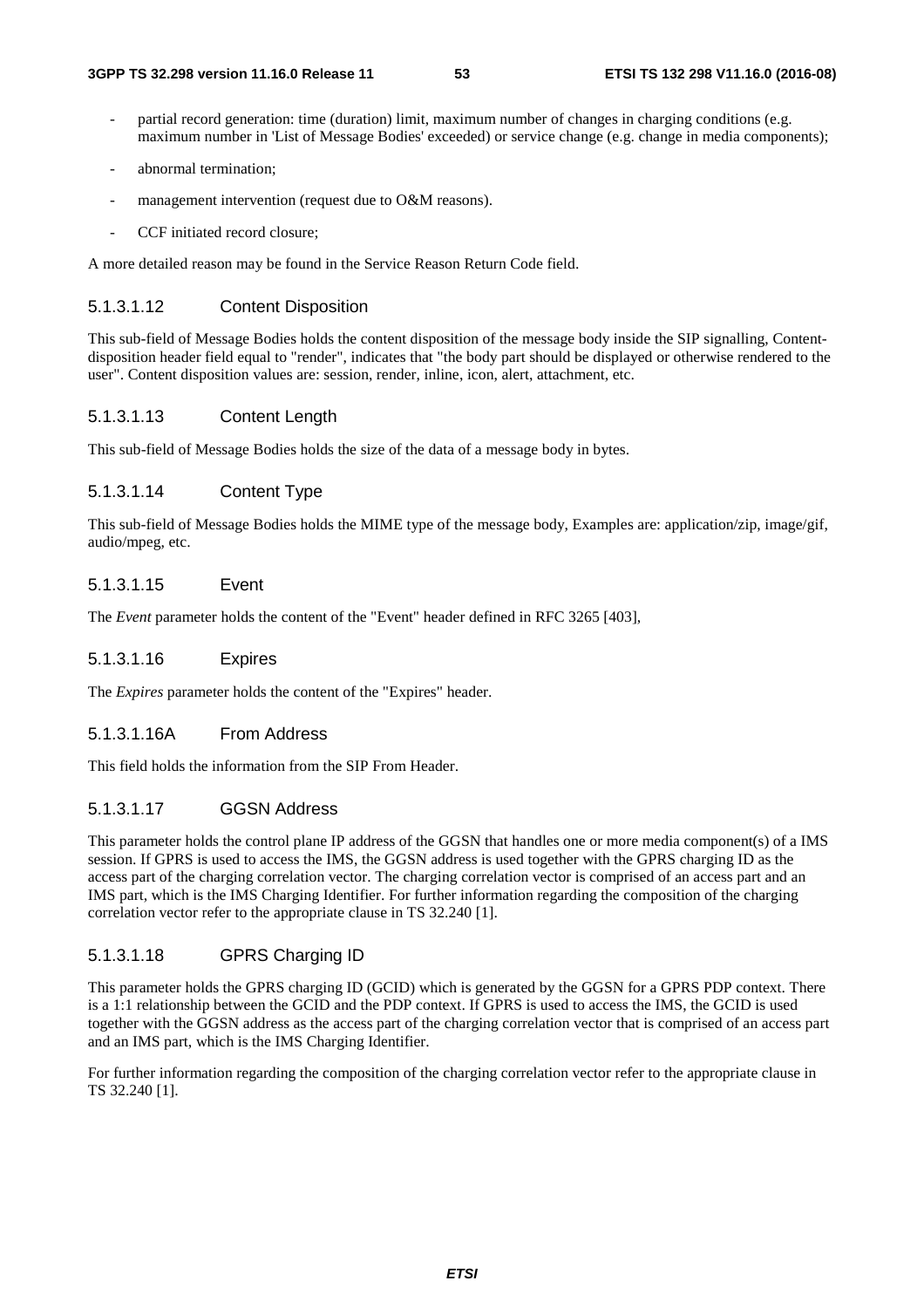# 5.1.3.1.18a Void

### 5.1.3.1.19 IMS Charging Identifier

This parameter holds the IMS charging identifier (ICID) as generated by the IMS node for the SIP session/transaction. The value of the ICID parameter is identical with the 'icid-value' parameter defined in TS 24.229 [210]. The 'icid-value' is a mandatory part of the P-Charging-Vector and coded as a text-based UTF-8 charset (as are all SIP messages). For further information regarding the composition and usage of the P-Charging-Vector refer to TS 32.260 [20], TS 24.229 [210] and RFC 7315 [404].

The ICID value is globally unique across all 3GPP IMS networks for a time period of at least one month, implying that neither the node that generated this ICID nor any other IMS node reuse this value before the uniqueness period expires. The one month minimum uniqueness period counts from the time of release of the ICID, i.e. the ICID value no longer being used. This can be achieved by using node specific information, e.g. high-granularity time information and/or topology/location information. The exact method how to achieve the uniqueness requirement is an implementation issue.

At each SIP session unrelated method, both initial and subsequent (e.g., REGISTER, NOTIFY, MESSAGE etc.), a new, session unrelated ICID is generated at the first IMS network element that processes the method. This ICID value is contained in the SIP request and response of that SIP transaction and must be valid for the duration of the transaction.

At each SIP session establishment a new, session specific ICID is generated at the first IMS network element that processes the session-initiating SIP INVITE message. This ICID is then used in all subsequent SIP messages for that session (e.g., 200 OK, (re-)INVITE, BYE etc.) until the session is terminated.

### 5.1.3.1.20 IMS Communication Service Identifier

This parameter holds the IMS Communication Service Identifier (ICSI) as contained in the P-Asserted-Service header of a SIP request to identify an IMS Communication Service as defined in TS 24.229 [210].

#### 5.1.3.1.20A IMS Emergency Indicator

This field indicates the IMS session or registration is an IMS emergency session or emergency registration.This field is missing if IMS session/registration is not detected as an IMS emergency session/registration.

#### 5.1.3.1.20B IMS Visited Network Identifier

Holds the SIP P-header "P-Visited-Network-ID".

### 5.1.3.1.21 Incomplete CDR Indication

This field provides additional diagnostics when the CCF detects missing ACRs.

#### 5.1.3.1.21A Initial IMS Charging Identifier

This parameter holds the Initial IMS charging identifier (ICID) as generated by the IMS node for the initial SIP session created for IMS service continuity.

# 5.1.3.1.21B IP Realm Default Indication

This field indicates whether the IP realm used for the SDP media component is the Default IP realm or not.

#### 5.1.3.1.22 List of Associated URI

The list of non-barred public user identities (SIP URIs and/or TEL URIs) associated to the public user identity under registration. The list of identities is obtained from the P-Associated-URI header of a 200 OK SIP response to a REGISTER request.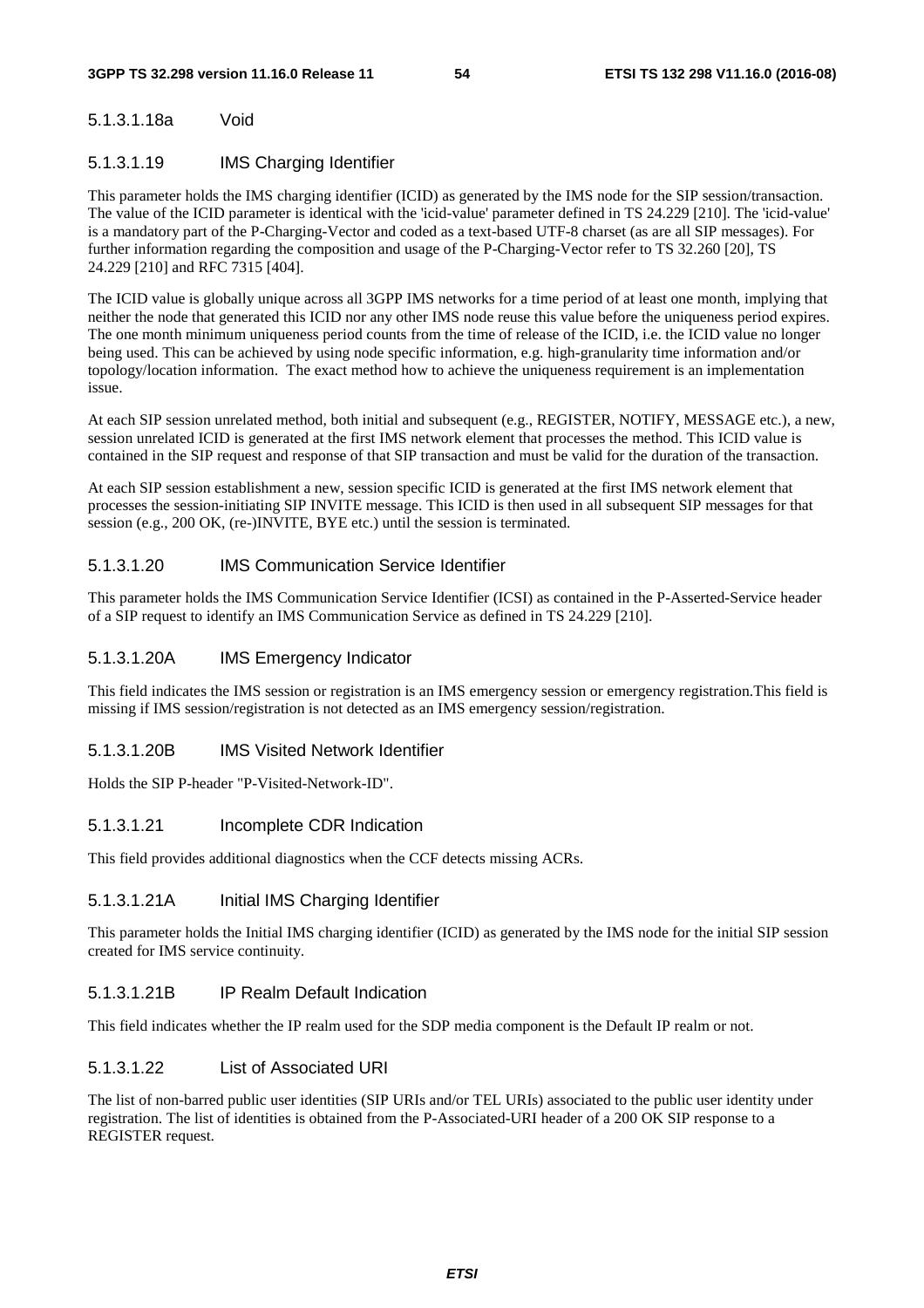# 5.1.3.1.23 List of Called Asserted Identity

This field holds the address or addresses (SIP URI and/or TEL URI according to RFC 3261 [401] and RFC 3966 [402] respectively) of the party (Public User ID or Public Service ID) of the finally asserted called party.

These address/addresses are obtained from the P-Asserted-Identity SIP header field of the 2xx responses corresponding to a SIP request either initiating a dialog or a standalone transaction.

This field shall be present when the P-Asserted-Identity SIP header field is available in the SIP 2xx response. In case no P-Asserted-Identity is known, this list shall include one item (of type SIP URI) with the value 'unknown'.

# 5.1.3.1.24 List of Calling Party Address

The address or addresses (Public User ID or Public Service ID) of the party requesting a service or initiating a session. This field may hold the SIP URI (according to RFC 3261 [401]), the TEL URI (according to RFC 3966 402]) or both the SIP URI and the TEL URI of the calling party. The address is obtained from the P-Asserted-Identity header of a non-REGISTER SIP Request, either initiating a dialog or a standalone transaction.

# 5.1.3.1.25 List of Early SDP Media Components

This is a grouped field which may occur several times in one CDR. This field describes session, media parameters and timestamps related to media components set to active according to SDP signalling exchanged during a SIP session establishment and before the final successful or unsuccessful SIP answer to the initial SIP INVITE message is received. Once a media component has been set to active, subsequent status changes shall also be registered.

This field applies only to SIP session related cases, but it may be present both in event CDRs (unsuccessful session establishment) and session CDRs (successful session establishment).

The List of Early SDP Media Components contains the following elements:

- **SDP** Offer Timestamp;
- **SDP** Answer Timestamp;
- **SDP** Media Components;
- **Media Initiator flag;**
- **SDP** Session Description.

These fields are described in the appropriate subclause.

# 5.1.2.2.25A Local GW Inserted Indication

This field indicates if the local GW (TrGW, IMS-AGW) is inserted or not for the SDP media component.

# 5.1.3.1.26 List of Inter Operator Identifiers

This list holds the identification of the pair of originating network and terminating network if exchanged via SIP signalling, as recorded in the Inter Operator Identifier (IOI) AVP as described in TS 32.299 [50]. It may occur several times in one CDR. For further information on the IOI exchange via SIP signalling please refer to TS 24.229 [210].

# 5.1.3.1.27 List of Message Bodies

This grouped field comprising several sub-fields describing the data that may be conveyed end-to-end in the body of a SIP message. Since several message bodies may be exchanged via SIP-signalling, this grouped field may occur several times.

The List of Message Bodies contains the following elements:

- Content Type;
- Content Disposition;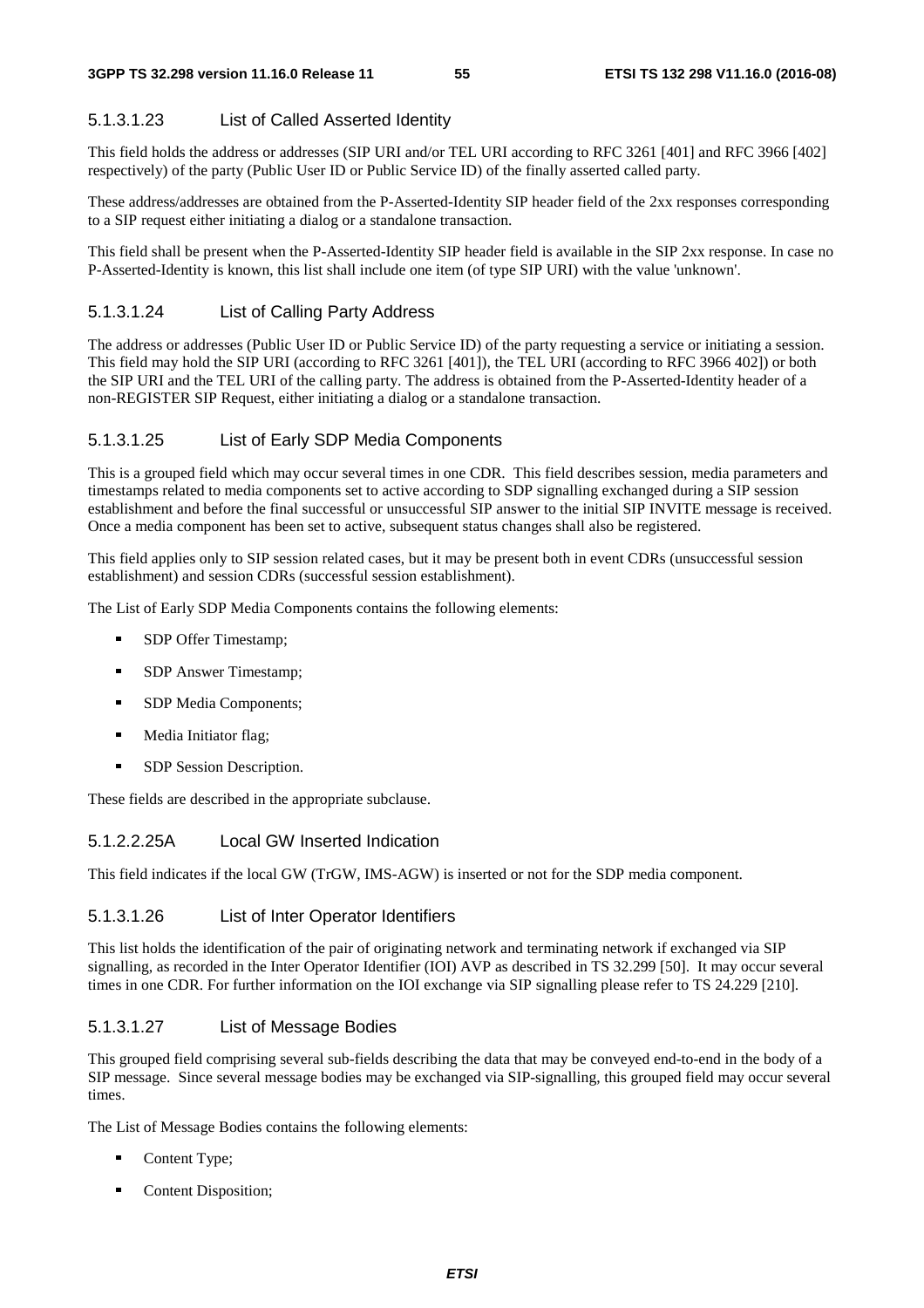- Content Length;
- **•** Originator.

They are described in the appropriate subclause. Message bodies with the "Content-Type" field set to *application/sdp* and the "Content-Disposition" field set to *session* are not included in the "Message Bodies" field.

#### 5.1.3.1.28 List of SDP Media Components

This is a grouped field which may occur several times in one CDR and the content should be filled as described in TS 32.260 [20] clause 5.1.3.

The field is present only in a SIP session related case.

The List of SDP Media Components contains the following elements:

- SIP Request Timestamp;
- SIP Response Timestamp;
- SDP Media Components;
- Media Initiator flag;
- SDP Session Description.
- Media Initiator Party;
- Local GW Inserted indication;
- IP Realm Default indication:
- Transcoder Inserted indication.

The Media Initiator Party is only used for PoC charging.

These field elements are described in the appropriate subclause.

#### 5.1.3.1.29 Local Record Sequence Number

This field includes a unique record number created by this node. The number is allocated sequentially for each partial CDR (or whole CDR) including all CDR types. The number is unique within the CCF.

The field can be used e.g. to identify missing records in post processing system.

### 5.1.3.1.30 Media Initiator Flag

This field indicates if the called party has requested the session modification and it is present only if the initiator was the called party.

#### 5.1.3.1.31 Media Initiator Party

This field indicates initiating party who has requested the session modification in PoC charging.

#### 5.1.3.1.31A Neighbour Node Address

This field holds the control plane IP address of the neighbouring network contact point that handles the service request in case of interconnection and roaming.

## 5.1.3.1.31B NNI Type

This field indicates whether the type of used NNI is non-roaming, roaming with loopback routing, or roaming without loopback routing.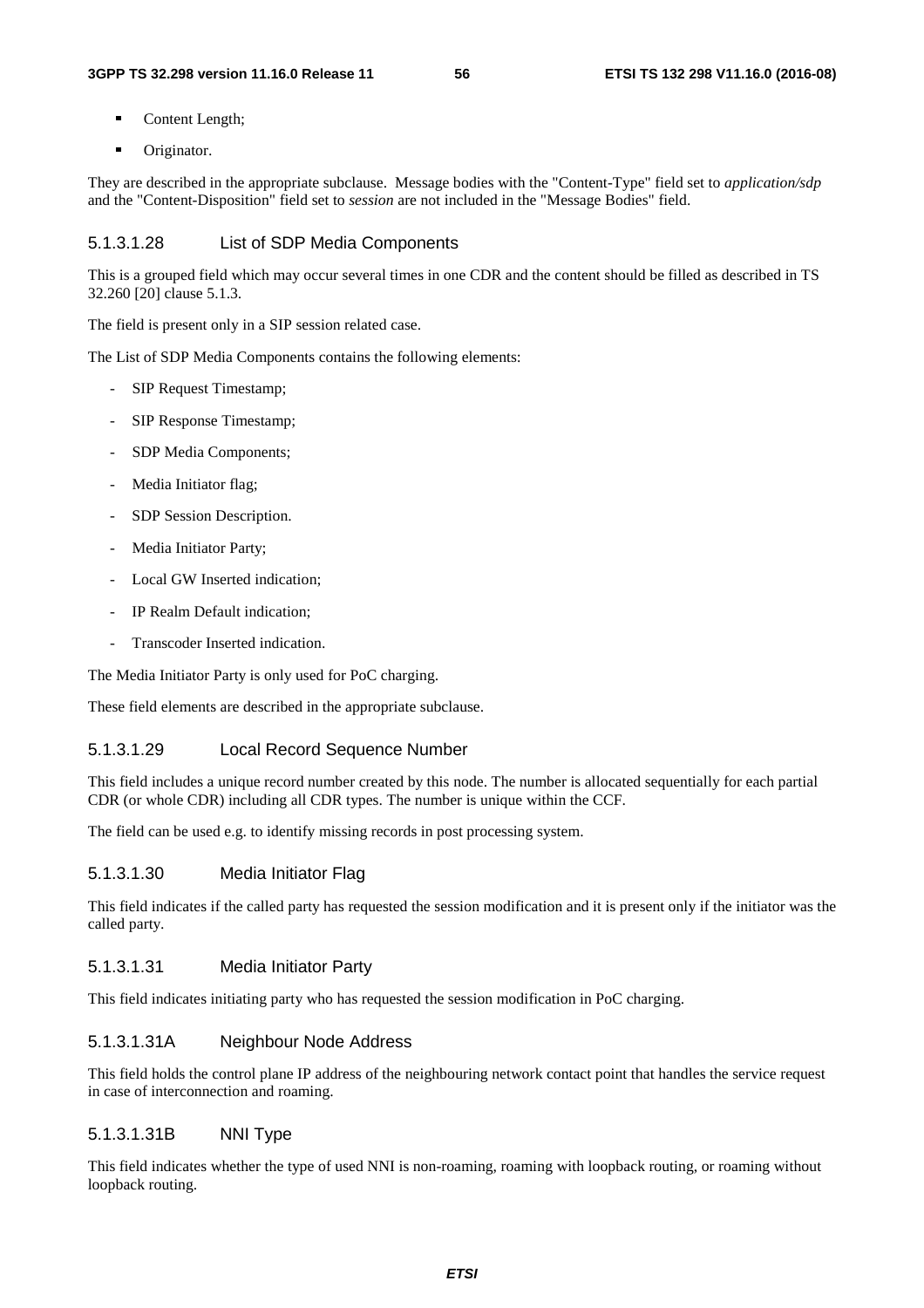#### 5.1.3.1.31C MS Time Zone

This field contains the 'Time Zone' IE provided as part of the NetLoc enhancement for an ICS user as specified in TS 23.292 [229].

## 5.1.3.1.32 Node Address

This item holds the address of the node providing the information for the CDR. This may either be the IP address or the FQDN of the IMS node generating the accounting data. This parameter corresponds to the O*rigin-Host* AVP.

### 5.1.3.1.33 Number Portability Routing

This item holds information on number portability routing, received by S-CSCF during ENUM/DNS processes. The parameter corresponds to the *NumberPortabilityRoutingInformation* AVP.

## 5.1.3.1.33A List of NNI Information

This grouped field comprising several sub-fields holds information about the NNI used for interconnection and roaming. This field may occur more than once in a CDR if more NNI are involved e.g. when support of transit routing is collocated with the IBCF.

The List of NNI Information contains the following elements:

- Session Direction;
- NNI Type;
- Relationship Mode;
- Neighbour Node Address.

These field elements are described in the appropriate subclause.

# 5.1.3.1.34 Online Charging Flag

This field indicates the Online Charging Request was sent based on the provided ECF address from the SIP P-header "P-Charging-Function-Addresses". The parameter corresponds to the Online-Charging-Flag AVP.

NOTE: No proof that online charging action has been taken

## 5.1.3.1.35 Originator

This sub-field of the "List of Message Bodies" indicates the originating party of the message body.

#### 5.1.3.1.35A Outgoing Session ID

For a SIP session the Session-ID contains the SIP Call ID as defined in the Session Initiation Protocol RFC 3261 [401]. When the AS acts as B2BUA, the outgoing session is identified by the Outgoing Session ID which contains the SIP Call ID.

#### 5.1.3.1.36 Private User ID

Holds the used Network Access Identifier of the served party according to RFC 2486 [405]*.* This parameter corresponds to the *User-Name* AVP.

#### 5.1.3.1.37 Real Time Tariff Information

This is a field containing the real time tariff information that may be exchanged in the SIP transaction, encoded in a XML body as described in the TS 29.658 [225]. The RTTI information may be captured in the charging information and it is operator configurable as whether it is used in its original XML format or mapped on a detailed structure of parameters. The RTTI information XML schema in XML format is given in the TS 29.658 [225]. The Tariff Information structure of parameters is provided in the TS 32.280 [40].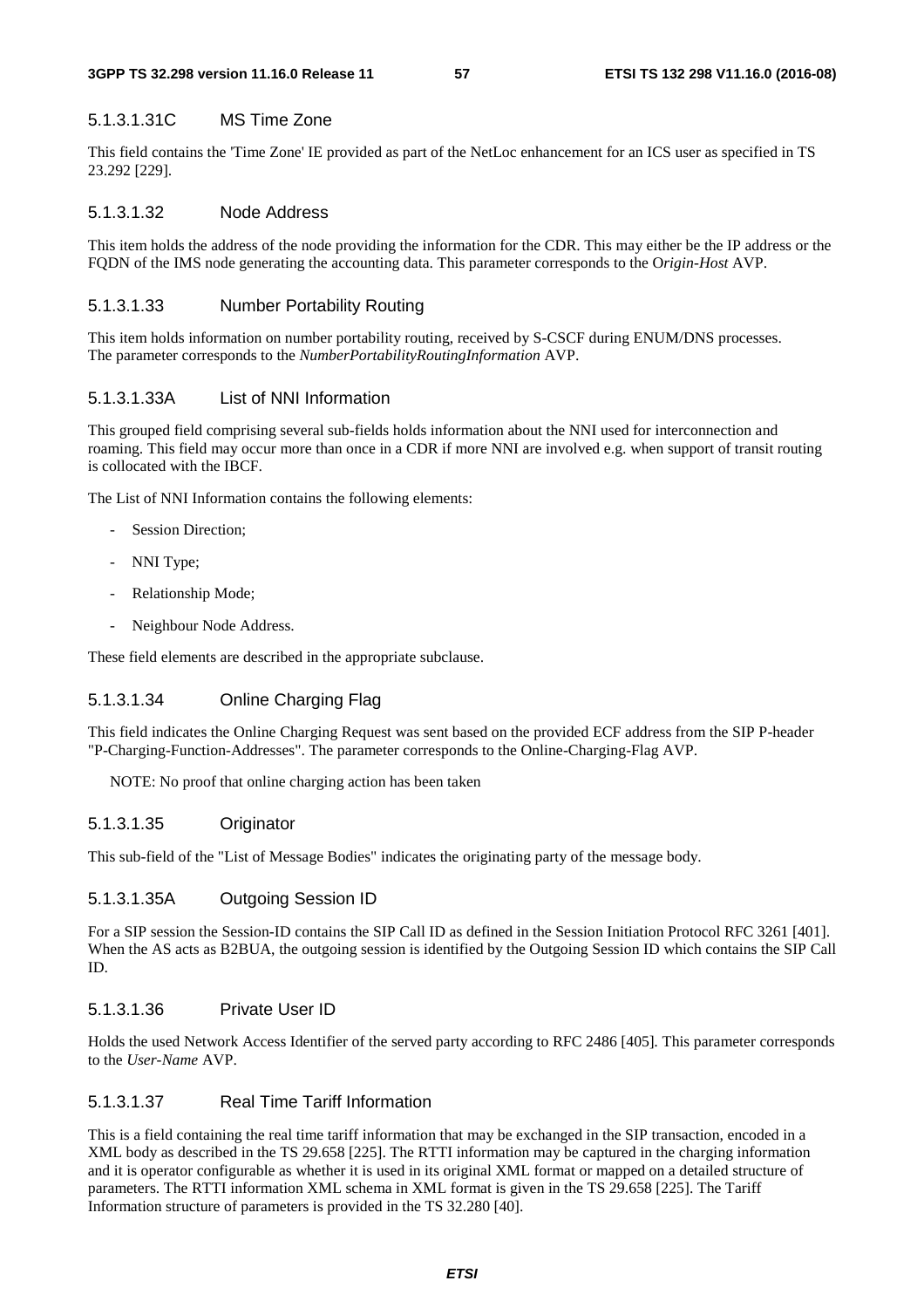The Real Time Tariff Information contains one of the following elements:

- **Tariff XML:**
- **Tariff Information.**

These field elements are described in the appropriate subclause.

# 5.1.3.1.38 Record Closure Time

A Time stamp reflecting the time the CCF closed the record.

# 5.1.3.1.39 Record Extensions

A set of operator/manufacturer specific extensions to the record, conditioned upon existence of an extension.

# 5.1.3.1.40 Record Opening Time

A time stamp reflecting the time the CCF opened this record. Present only in SIP session related case.

# 5.1.3.1.41 Record Sequence Number

This field contains a running sequence number employed to link the partial records generated by the CCF for a particular session (characterised with the same Charging ID and GGSN address pair). The Record Sequence Number is not present if the record is the only one produced in the CCF for a session. The Record Sequence Number starts from one (1).

# 5.1.3.1.42 Record Type

Identifies the type of record. The parameter is derived from the Node-Functionality AVP, defined in TS 32.299 [40].

# 5.1.3.1.42A Related IMS Charging Identifier

This field holds the Related IMS Charging Identifier when the session is the target access leg in an SRVCC handover. The Related IMS Charging Identifier contains the IMS charging identifier generated for the source access leg.

# 5.1.3.1.42B Related IMS Charging Identifier Generation Node

This field holds the identifier of the node that generated the Related IMS charging identifier.

#### 5.1.3.1.42A Relationship Mode

This field indicates whether the other functional entity (e.g. contact point of the neighbouring network) is regarded as part of the same trust domain.

#### 5.1.3.1.43 Requested Party Address

This field holds the address of the party (Public User ID or Public Service ID) to whom the SIP transaction was originally posted. The Requested Party Address shall be populated with the SIP URI or TEL URI (according to RFC 3261 [401] and RFC 3966 [402] respectively) contained in the incoming Request-URI of the request. This field is only present if different from the Called Party Address parameter.

#### 5.1.3.1.44 Retransmission

This parameter, when present, indicates that information from retransmitted Diameter ACRs has been used in this CDR.

#### 5.1.3.1.45 Role of Node

The field indicates whether the IMS node (except MRFC) is serving the Originating or the Terminating party. The role can be: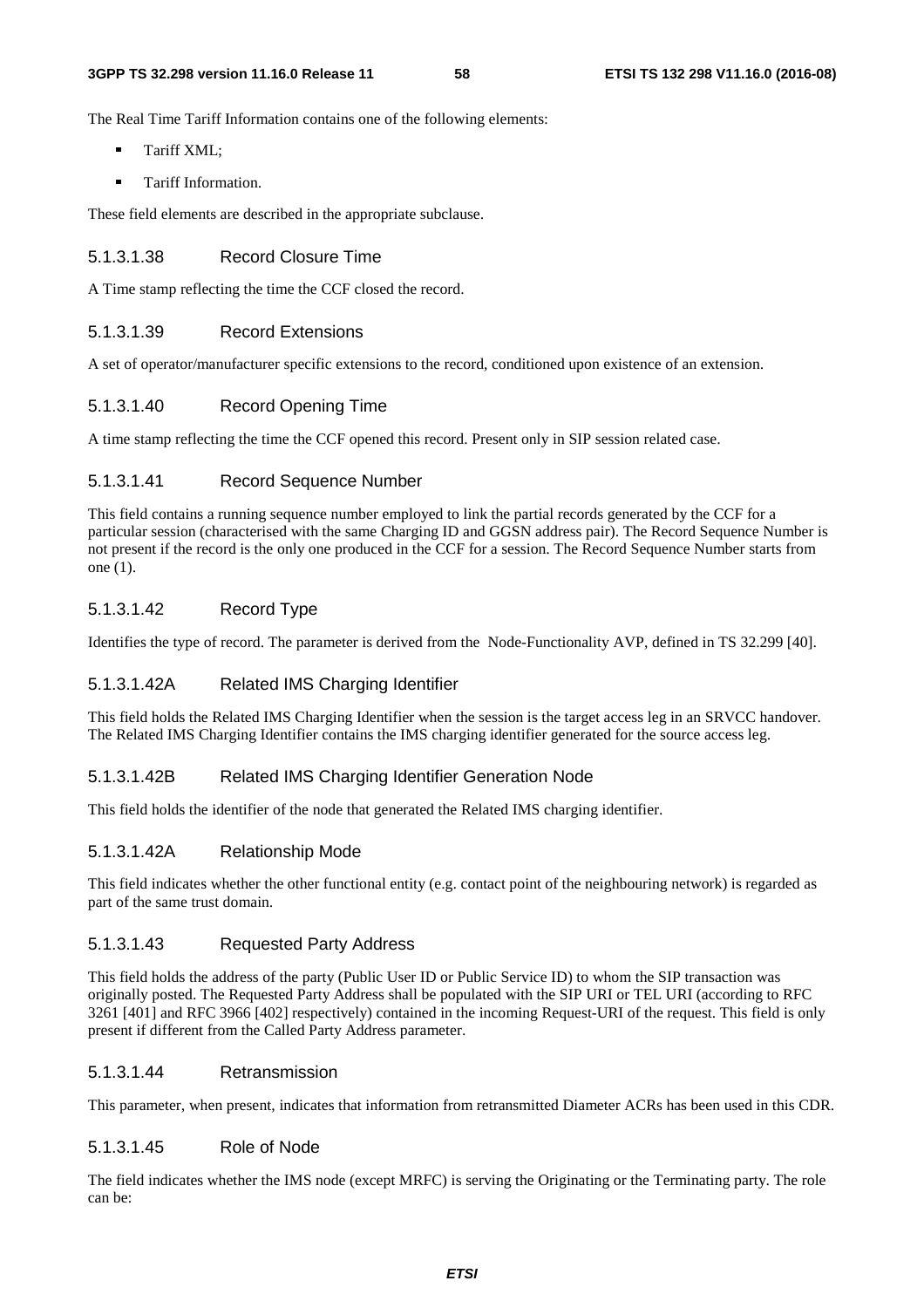- Originating (IMS node serving the calling party);
- Terminating (IMS node serving the called party).

#### 5.1.3.1.45A Route header received

This field contains the information in the topmost route header in a received initial SIP INVITE or non-session related SIP MESSAGE request.

### 5.1.3.1.45B Route header transmitted

This field contains the information in the route header representing the destination in a transmitted SIP INVITE or nonsession related SIP MESSAGE request.

#### 5.1.3.1.46 SDP Answer Timestamp

This parameter contains the time of the response to the SDP Offer.

#### 5.1.3.1.47 SDP Media Components

This is a grouped field comprising several sub-fields associated with one media component. Since several media components may exist for a session in parallel these sub-fields may occur several times (as much times as media are involved in the session). The sub-fields are present if medium (media) is (are) available in the SDP data which is provided in the ACR received from the IMS node.

The SDP media component contains the following elements:

- SDP media name;
- SDP media description;
- GPRS Charging ID;

These field elements are described in the appropriate subclause.

#### 5.1.3.1.48 SDP Media Description:

This field holds the attributes of the media as available in the SDP data tagged with "i=", "c=","b=","k=", "a=". Only the attribute lines relevant for charging are recorded. To be recorded "SDP lines" shall be recorded in separate "SDP Media Description" fields, thus multiple occurrence of this field is possible. Always complete "SDP lines" are recorded per field.

This field corresponds to the *SDP-Media-Description* AVP as defined in Table 5.8.

Example: "c=IN IP4 134.134.157.81"

For further information on SDP please refer to RFC4566 [406].

Note: session unrelated procedures typically do not contain SDP data.

### 5.1.3.1.49 SDP Media Name

This field holds the name of the media as available in the SDP data tagged with "m=". Always the complete "SDP line" is recorded.

This field corresponds to the *SDP-Media-Name* AVP as defined in Table 5.8.

Example: "m=video 51372 RTP/AVP 31"

For further information on SDP please refer to RFC 4566 [406].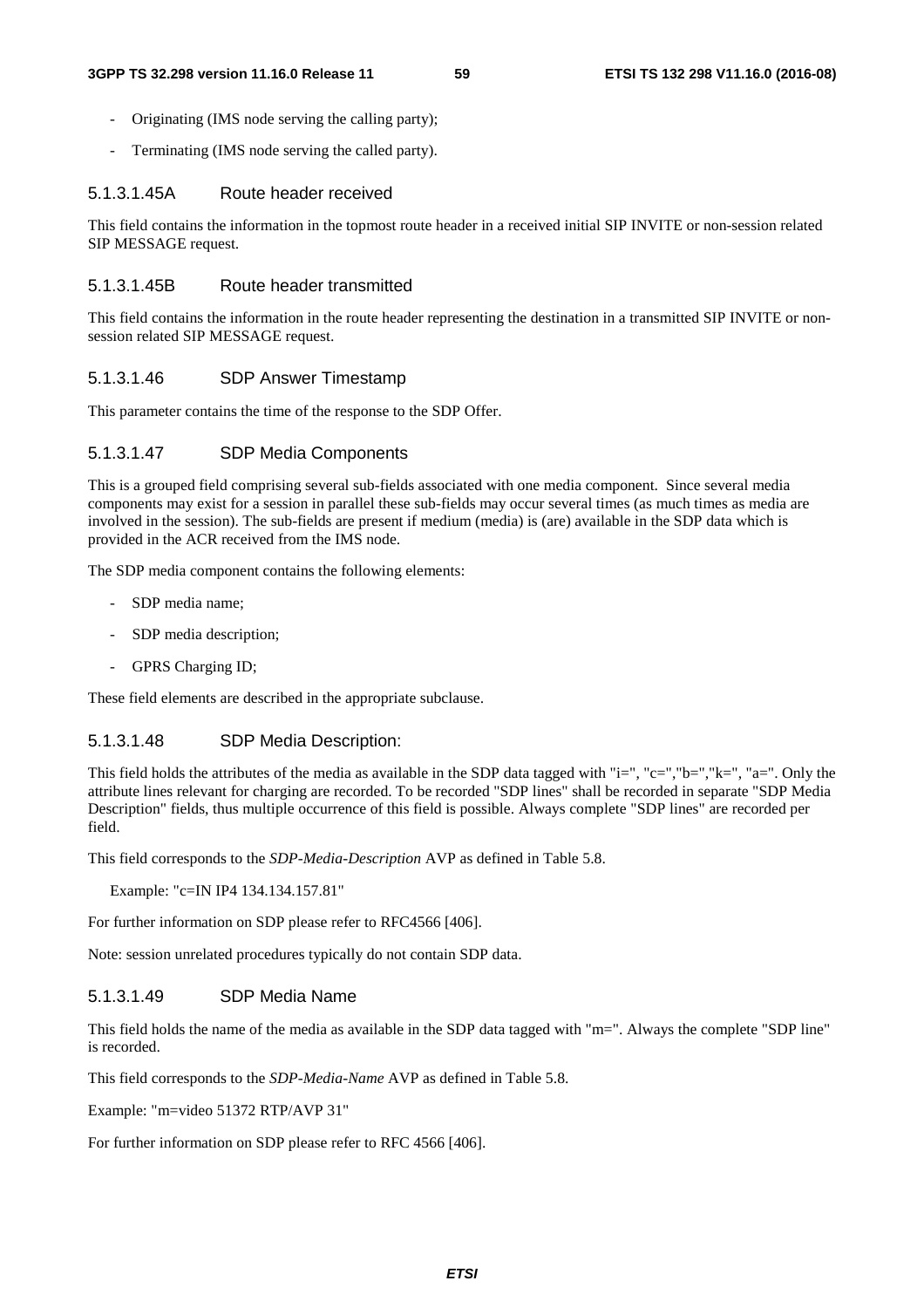# 5.1.3.1.50 SDP Offer Timestamp

This parameter contains the time of the SDP Offer.

## 5.1.3.1.51 SDP Session Description

Holds the Session portion of the SDP data exchanged between the User Agents if available in the SIP transaction.

This field holds the attributes of the media as available in the session related part of the SDP data tagged with "c=" and "a=" (multiple occurrence possible). Only attribute lines relevant for charging are recorded.

The content of this field corresponds to the *SDP-Session-Description* AVP of the ACR message.

Note: session unrelated procedures typically do not contain SDP data.

# 5.1.3.1.52 SDP Type

This field identifies if the SDP media component was an SDP offer or an SDP answer.

### 5.1.3.1.53 Served Party IP Address

This field contains the IP address of either the calling or called party, depending on whether the P-CSCF is in touch with the calling or called network.

# 5.1.3.1.54 Service Delivery End Time Stamp

This field records the time at which the service delivery was terminated. It is Present only in SIP session related case.

The content of this field corresponds to the *SIP-Request-Timestamp* AVP of a received ACR[Stop] message indicating a session termination.

# 5.1.3.1.54A Service Delivery End Time Stamp Fraction

This parameter contains the milliseconds fraction in relation to Service Delivery End Time Stamp.

# 5.1.3.1.55 Service Delivery Start Time Stamp

This field holds the time stamp reflecting either:

- a successful session set-up: this field holds the start time of a service delivery (session related service)
- a delivery of a session unrelated service: the service delivery time stamp
- an unsuccessful session set-up and an unsuccessful session unrelated request: this field holds the time the network entity forwards the unsuccessful indication (SIP "RESPONSE" with error codes 3xx, 4xx, 5xx) towards the requesting User direction.

The content of this field corresponds to the *SIP-Response-Timestamp* AVP as defined in Table 5.8.

For partial CDRs this field remains unchanged.

### 5.1.3.1.55A Service Delivery Start Time Stamp Fraction

This parameter contains the milliseconds fraction in relation to Service Delivery Start Time Stamp.

# 5.1.3.1.56 Service ID

This field identifies the service the MRFC is hosting. For conferences the conference ID is used here.

# 5.1.3.1.57 Service Reason Return Code

Provides the returned cause code for the service request (both successful and failure). This parameter corresponds to the *Cause-Code* AVP.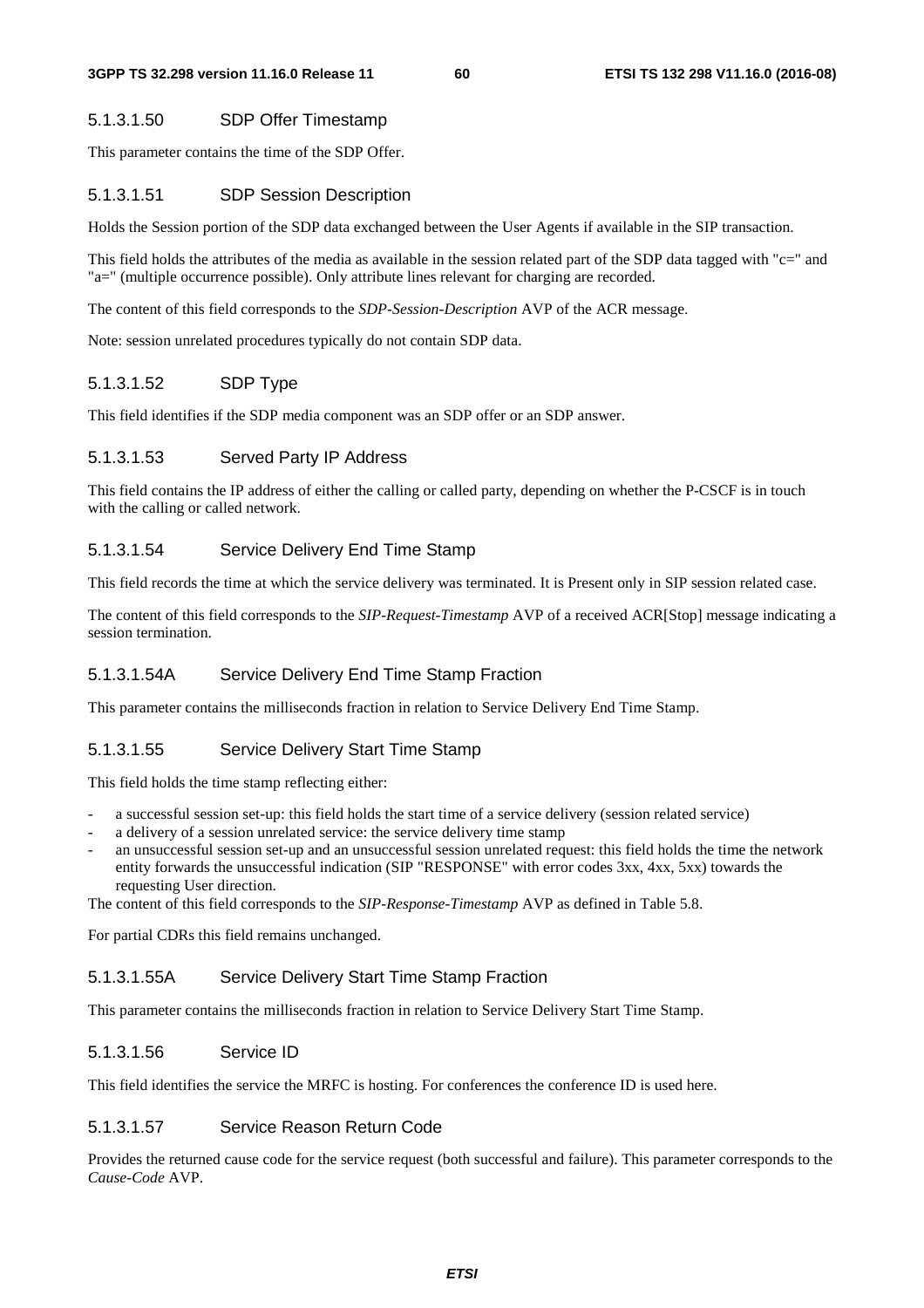## 5.1.3.1.58 Service Request Timestamp

This field contains the time stamp which indicates the time at which the service was requested ("SIP request" message) and is present for session related and session unrelated procedures. The content of this item is derived from the *SIP-Request-Timestamp* AVP as defined in Table 5.8. If the *SIP-Request-Timestamp* AVP is not supplied by the network entity this field is not present.

For partial CDRs this field remains unchanged.

This field is present for unsuccessful service requests if the ACR message includes the *SIP-Request-Timestamp* AVP.

# 5.1.3.1.58A Service Request Timestamp Fraction

This parameter contains the milliseconds fraction in relation to Service Request Timestamp.

### 5.1.3.1.58B Session Direction

This field indicates whether the NNI is used for an inbound or outbound service request on the control plane in case of interconnection and roaming.

### 5.1.3.1.59 Session ID

The Session identification. For a SIP session the Session-ID contains the SIP Call ID as defined in the Session Initiation Protocol RFC 3261 [401]. When the AS acts as B2BUA, the incoming Session-ID leg is covered.

#### 5.1.3.1.60 Session Priority

This field contains the priority level of the session. The value of the parameter is derived from Resource-Priority header field and the rules for the translation depend on operator policy described in TS 24.229[210].

#### 5.1.3.1.61 SIP Method

Specifies the SIP-method for which the CDR is generated. Only available in session unrelated cases.

### 5.1.3.1.62 SIP Request Timestamp

This parameter contains the time of the SIP Request (usually a (Re)Invite).

#### 5.1.3.1.63 SIP Request Timestamp Fraction

This parameter contains the milliseconds fraction in relation to the SIP Request Timestamp.

#### 5.1.3.1.64 SIP Response Timestamp

This parameter contains the time of the response to the SIP Request. If an SDP is exchanged via SIP messages, then this parameter contains appropriately the time of SIP 200 OK acknowledging an SIP INVITE or of SIP ACK including a SDP answer.

# 5.1.3.1.65 SIP Response Timestamp Fraction

This parameter contains the milliseconds fraction in relation to the SIP Response Timestamp.

# 5.1.3.1.66 S-CSCF Information

This field contains Information related to the serving CSCF, e.g. the S-CSCF capabilities upon registration event or the S-CSCF address upon the session establishment event. This field is derived from the *Server-Capabilities* AVP if present in the ACR received from the I-CSCF.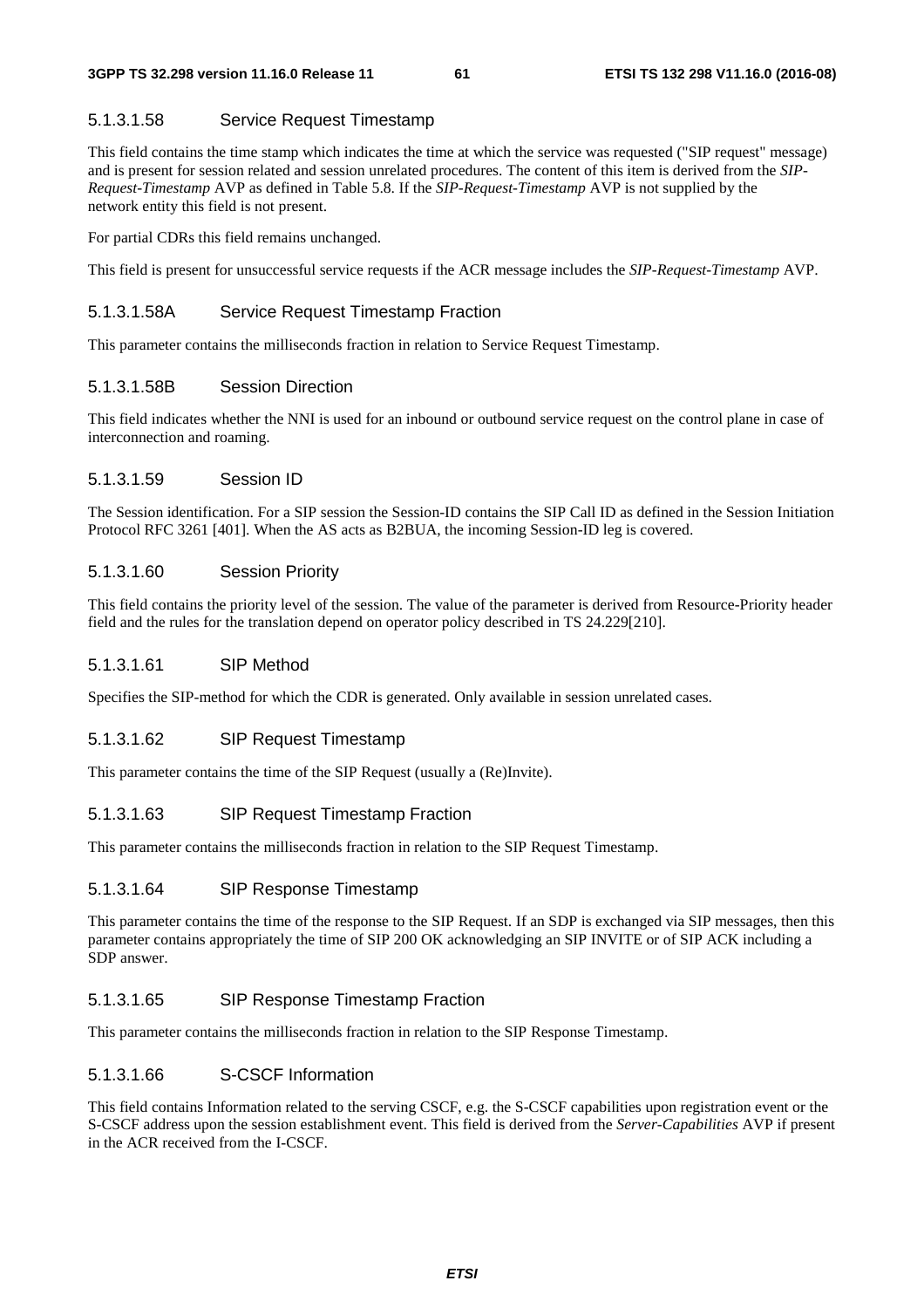# 5.1.3.1.66A Status

Holds the abnormal status information of specific ASs (if any) when AS(s) respond 4xx/5xx or time out to S-CSCF during an IMS session.

# 5.1.3.1.66B TAD Identifier

This field indicates the type of access network (CS or PS) through which the session shall be terminated.

# 5.1.3.1.67 Tariff Information

This field holds the tariff mapped in the Tariff Information structure. The corresponding structure of the Tariff Information can be found in the TS 32.299 [50]. The formatting from real time tariff information to Tariff Information structure is described in TS 32 280 [40].

# 5.1.3.1.68 Tariff XML

This field holds the tariff formatted in the XML schema as specified in the TS 29.658 [225].

# 5.1.3.1.68A Transcoder Inserted Indication

This field indicates if a transcoder is inserted or not for the SDP media component.

# 5.1.3.1.68B Transit IOI List

This parameter holds the Transit-IOI List of the P-Charging-Vector header, as recorded in the Transit-IOI-List AVP as defined in TS 32.299 [50]. Multiple occurrences of this field, shall be in chronological order, i.e. the value in the SIP request is listed first. If only a value for the SIP response is available, the Transit IOI List for the SIP request shall be included with the value " unknown ". For further information on the Transit IOI exchange via SIP signalling please refer to TS 24.229 [210].

# 5.1.3.1.69 Trunk Group ID Incoming/Outgoing

Contains the outgoing trunk group ID for an outgoing session/call or the incoming trunk group ID for an incoming session/call.

# 5.1.3.1.69A User Location Information

This field contains the User Location Information using PCC mechanisms as specified in TS 23.203 [203].

# 5.1.4 Service level CDR parameters

# 5.1.4.1 MMS CDR parameters

This clause contains the description of each field of the MMS CDRs specified in TS 32.270 [30].

# 5.1.4.1.1 3GPP MMS Version

The MMS version of the originator MMS Relay/Server as defined in TS 23.140 [206].

# 5.1.4.1.2 Access Correlation

If the parameter is provided and is not an empty string, it is a unique identifier delivered by the used access network domain of the originator or recipient MMS User Agent. It may be used for correlation of the MMS CDRs with the corresponding MSC server CDRs in CS domain or GSN CDRs in PS domain. It is an empty string if the parameter is not delivered by the access network.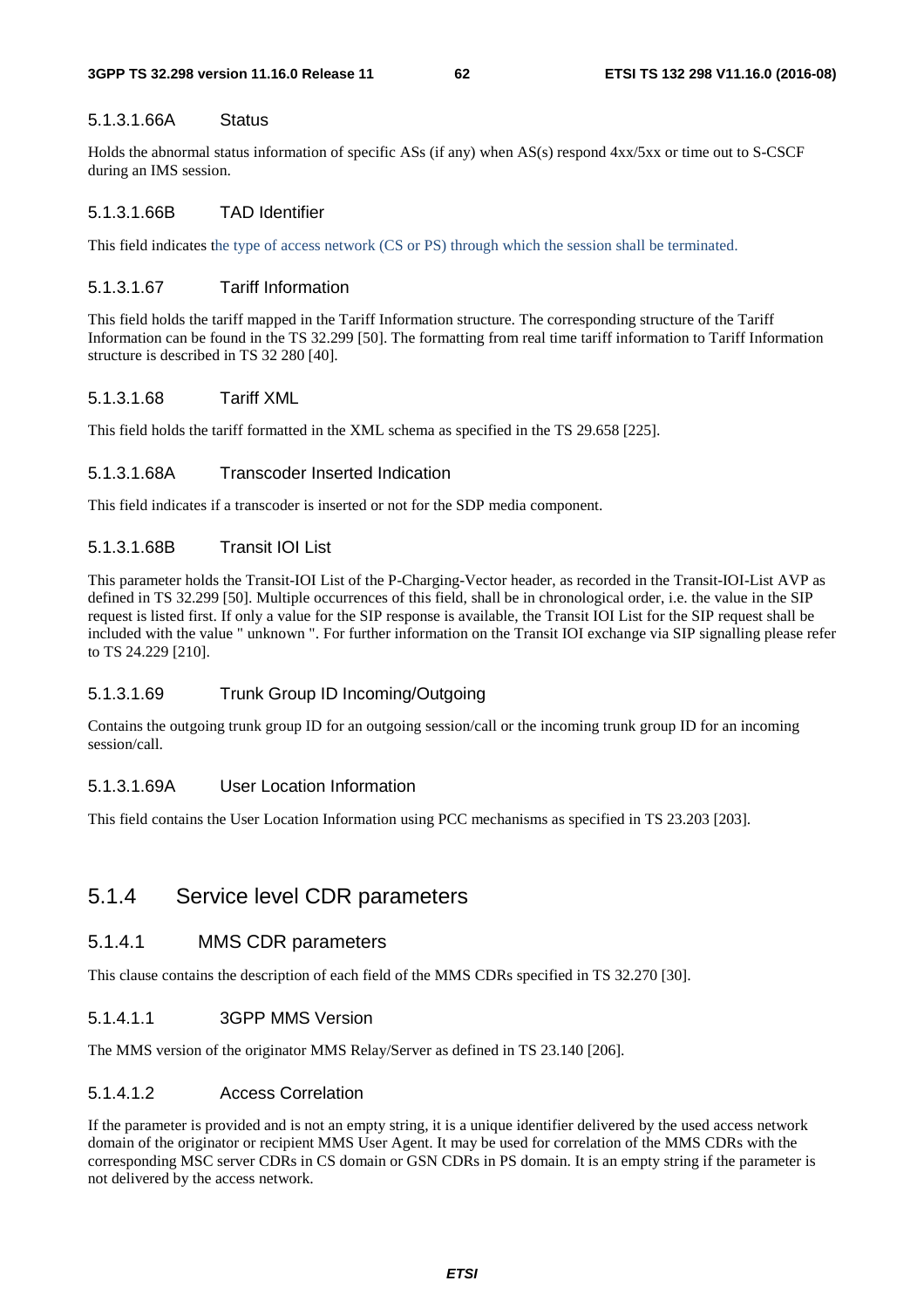# 5.1.4.1.3 Acknowledgement Request

This Boolean value indicates whether (value TRUE) or not (value FALSE) a response has been requested in a request at the MM4 reference point.

# 5.1.4.1.4 Attributes List

This field contains a list of information element names that are used in the MM1\_mmbox\_view.REQ, which request corresponding information elements from the MMs to be conveyed in the MM1\_mmbox\_view.RES. The list of known information element names are those currently defined for the MM1\_retrieve.RES and MM1\_notification.REQ. In the absence of the Attributes list information element, the MMS Relay/Server shall, by default and if available, select these information elements from each viewed MM: Message ID, Date and time, Sender address, Subject, Message size, MM State, and MM Flags.

# 5.1.4.1.5 Billing Information

This field contains transparent charging information provided by the MSCF to the MMS R/S for use by the billing system to properly bill the user for the service being supplied as defined in TS 29.140 [218]. Only the format, but not the content of the "Billing information" field is defined.

# 5.1.4.1.6 Charge Information

This field consists of two parts, the charged party and the charge type.

The Charged Party is an indication on which party is expected to be charged for an MM e.g. the sending, receiving, both parties or neither. This indicator is only applicable to MM7 CDRs (for VASP-originated MMs). It may be provided by the VASP when submitting an MM.

The Charge Type indicates the type of subscription (i.e. postpaid or prepaid). This indicator is derived from the subscription parameters and only applicable to MM1 CDRs.

The Charged Parties are as follows:

- Sender: This indicates the sending party is expected to be charged ('normal' charging model);
- Recipient: This indicates the receiving party is expected to be charged ('reverse' charging model). This model implies there is a commercial agreement between the Recipient and the VASP;
- Both: This indicates both the sending and the receiving parties are expected to be charged ('shared' charging model);
- Neither: This indicates neither the sending nor the receiving parties are expected to be charged ('free of charge' charging model).

The Charge types are as follows:

- Postpaid;
- Prepaid.

# 5.1.4.1.7 Content Type

The Content Type of the MM as defined in TS 23.140 [206].

# 5.1.4.1.8 Delivery Report Requested

This is an indication of type Boolean whether (value TRUE) or not (value FALSE) the originator/forwarding MMS User Agent has requested a delivery report in the MM1\_submit.REQ/MM1\_forward.REQ.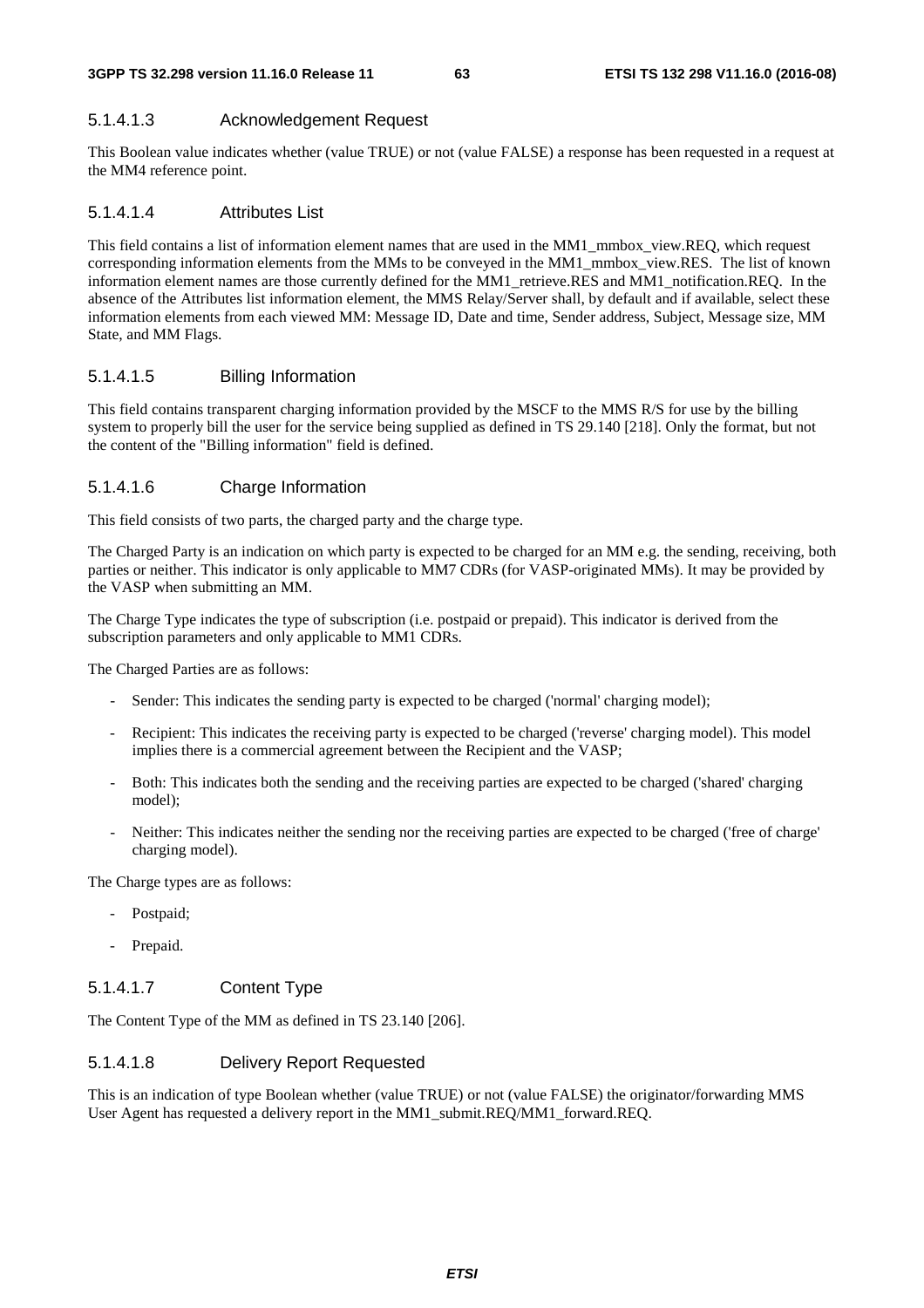### 5.1.4.1.9 Duration of Transmission

This field contains the relevant time in seconds. The Duration of Transmission is the time from the beginning to the end of the MM transfer between the MMS User Agent and the MMS Relay/Server; e.g. for streaming purposes.

Note that the CDRs purposely do not contain any information about the duration of storage on the MMS Relay/Server. If such information is required it can be calculated by post-processing systems from the CDR timestamps. For instance, the total duration of storage on the originator MMS Relay/Server could be calculated by taking the difference between the "Record Time Stamp" of the O1S-CDR and the "Record Time Stamp" of the OMD-CDR.

#### 5.1.4.1.10 Earliest Time of Delivery

This field contains either the earliest time to deliver message or the number of seconds to wait before delivering the message.

### 5.1.4.1.11 Forward Counter

A Counter indicating the number of times the particular MM was forwarded as defined in TS 23.140 [206].

### 5.1.4.1.12 Forwarding Address

This field contains a forwarding MMS User Agent address. The MMS supports the use of E-Mail addresses (RFC 822 [400]), MSISDN (E.164[308]) or IP addresses.

### 5.1.4.1.13 Forwarding MMS Relay/Server Address

This field contains one or more addresses of the forwarding MMS Relay/Server. The address is either an IP address or a domain name.

#### 5.1.4.1.14 Limit

This field contains a number that may be provided in the MM1\_mmbox\_view.REQ to specify a limit for the number of MMs the information elements to which shall be returned in the MM1\_mmbox\_view.RES.

#### 5.1.4.1.15 Linked ID

This field identifies a correspondence to a previous valid message delivered to the VASP

### 5.1.4.1.16 Local Record Sequence Number

This field includes a unique record number created by this node. The number is allocated sequentially including all CDR types. The number is unique within one node, which is identified either by field Node ID or by record-dependent MMS Relay/Server.

The field can be used e.g. to identify missing records in post processing system.

### 5.1.4.1.17 Managing Address

This field contains the managing MMS User Agent address i.e. the MMS User Agent that sends and receives transactions related to the MMBox management . The MMS supports the use of E-Mail addresses (RFC 822) [400], MSISDN (E.164[308]) or IP address.

#### 5.1.4.1.18 Message Class

A class of messages such as personal, advertisement, information service etc. For more information see TS 23.140 [206].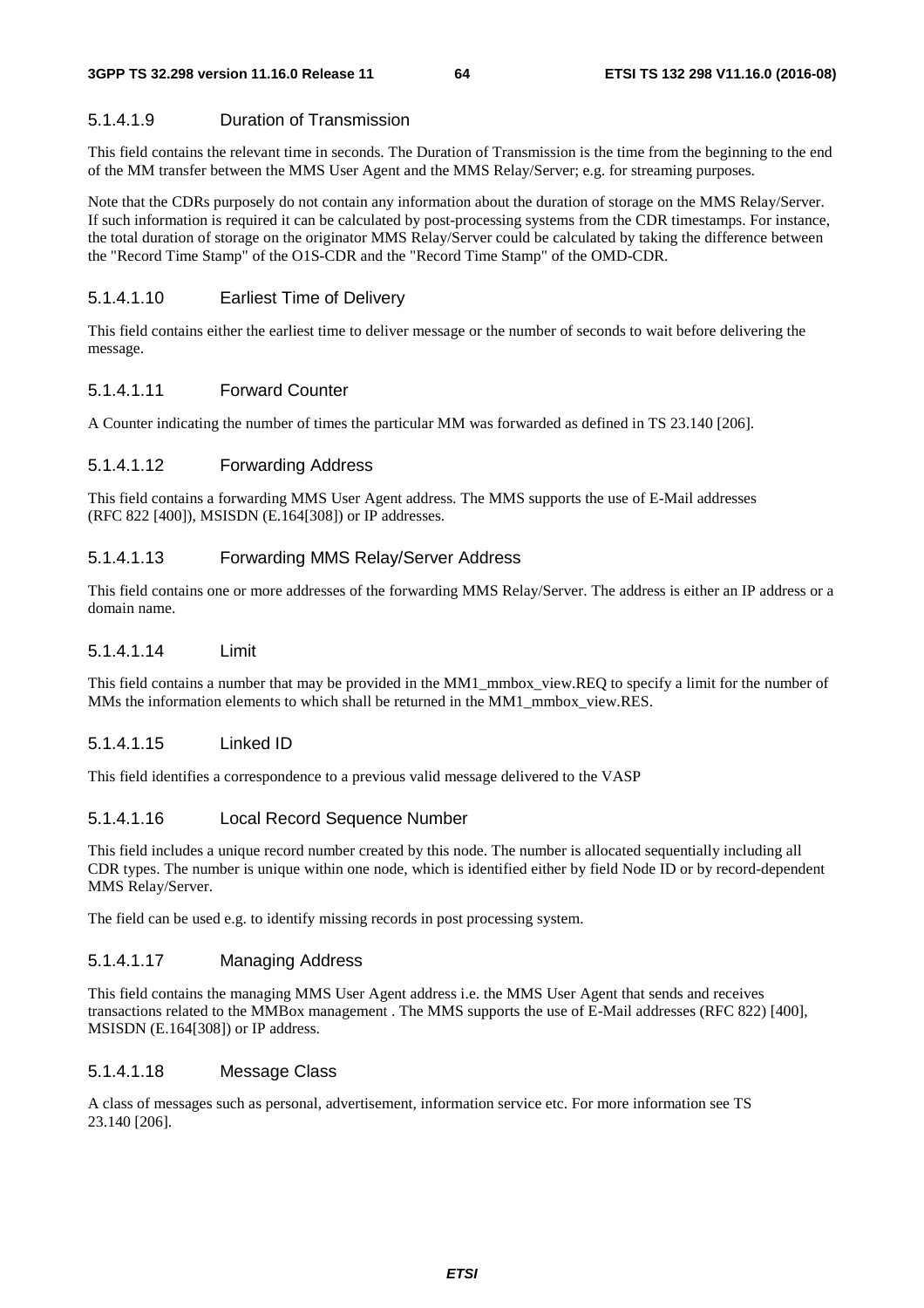## 5.1.4.1.19 Message Distribution Indicator

This is an indication of type Boolean whether (value TRUE) or not (value FALSE) the VASP has indicated the content of the MM is intended for redistribution.

### 5.1.4.1.20 Message ID

This field specifies the MM Message ID of the MM as defined in TS 23.140 [206]. The concrete syntax of this MM Message ID is given by the body of the field introduced by the string "X-Mms-Message-ID:" in the concrete syntax of the message MM4\_Forward.REQ. All CDRs pertaining to the same MM must employ the same value of this parameter, i.e. the value initially assigned by the originator MMS Relay/Server upon submission of the MM by the Originator MMS User Agent.

## 5.1.4.1.21 Message Reference

A reference as specified in TS 23.140 [206], e.g. URI, for the MM that can be used for retrieving the MM from the recipient MMS Relay/Server.

### 5.1.4.1.22 Message selection

Messages which are to be viewed may be selected by a list of Message References or by a selection based on MM State and/or MM Flags keywords.

### 5.1.4.1.23 Message Size

This field contains the number of octets of the MM that is calculated as specified in TS 23.140 [206].

### 5.1.4.1.24 MMBox Storage Information

This field includes following storage information elements for the MMBox containing the MM State, MM Flags, Store Status, Store Status Text and Stored Message Reference.

**MM** State:

This field contains the state of the MM.

MM Flags:

This field contains the keyword flags of the MM.

• Store Status:

This field contains an appropriate status value of the stored MM, e.g. stored, error-transient-mailbox-full,…

Store Status Text:

This field includes a more detailed technical description of the store status at the point in time when the CDR is generated.

Stored Message Reference;

A reference of the newly stored MM.

#### 5.1.4.1.25 MM component list

The MM component list is a set of subject and media components from type of media formats including the size of all elements in octets. For a complete description of media formats that may be supported by MMS, refer to IANA  $[xx]$ .

#### 5.1.4.1.26 MM Date and Time

The date and time field contains the time stamp relevant for the handling of the MM by the recipient MMS Relay/ Server (read, deleted without being read, etc.). The time-stamp includes at a minimum: date, hour, minute and second.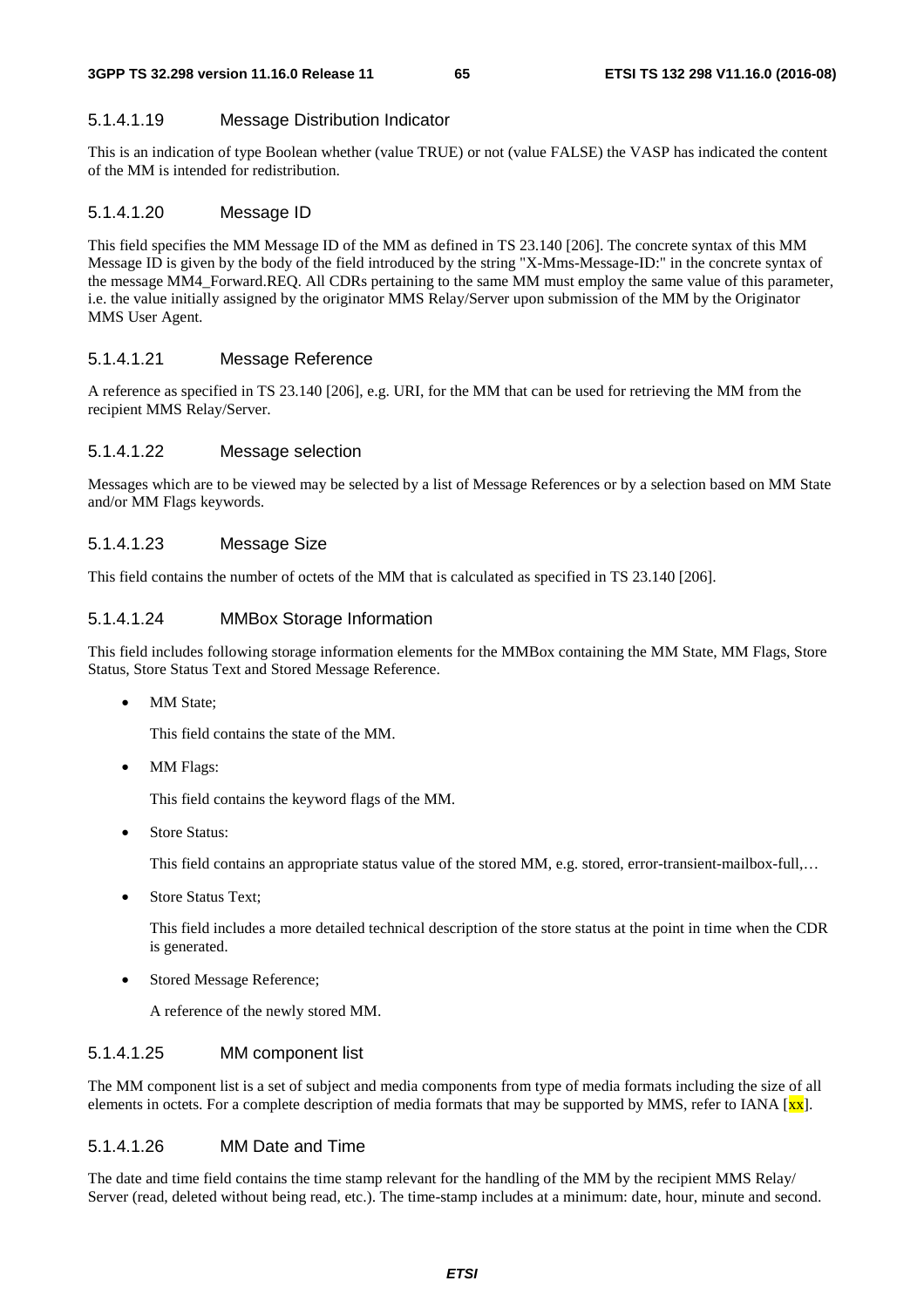### 5.1.4.1.27 MM Listing

This field contains a list of information elements from the MMs returned within the MM1\_mmbox\_view.RES. The listing shall consist of the following information elements, separately grouped for each MM returned in the list:

- Message reference: a unique reference to an MM;
- Information elements corresponding to those requested in the Message Selection information element on the MM1\_mmbox\_view.REQ.

#### 5.1.4.1.28 MM Status Code

This field contains an appropriate status value of the delivered MM (e.g. retrieved, rejected, etc.).

#### 5.1.4.1.28A MS Time Zone

This field contains the 'Time Zone' IE provided for the MMS User Agent as specified in TS 29.060 [215].

#### 5.1.4.1.29 MSCF Information

This is a grouped field comprising several the following sub-fields associated with the invocation of the MSCF for advanced addressing:

- Billing Information;
- Routeing address List.

These field elements are described in the appropriate subclause.

# 5.1.4.1.30 Originator Address

This field contains an originator MMS User Agent address. The MMS supports the use of E-Mail addresses (RFC 822 [400]) or MSISDN (E.164 [308]).

# 5.1.4.1.31 Originator MMS Relay/Server Address

This field contains an address of the originator MMS Relay/Server. This address is composed of a mandatory IP address and/or an optional domain name.

#### 5.1.4.1.32 Priority

The priority (importance) of the message, see TS 23.140 [206].

#### 5.1.4.1.33 Quotas

The quotas of the MMBox in messages and/or octets identified with Messages or Octets

#### 5.1.4.1.34 Quotas requested

This is an indication that the Managing User Agent has requested the current message and/or size quotas.

# 5.1.4.1.35 Read Reply Requested

A Boolean value indicating whether the originator MMS User Agent has requested a read-reply report (value TRUE) or not (value FALSE).

#### 5.1.4.1.36 Read Status

See TS 23.140 [206]: Status of the MM, e.g. Read, Deleted without being read.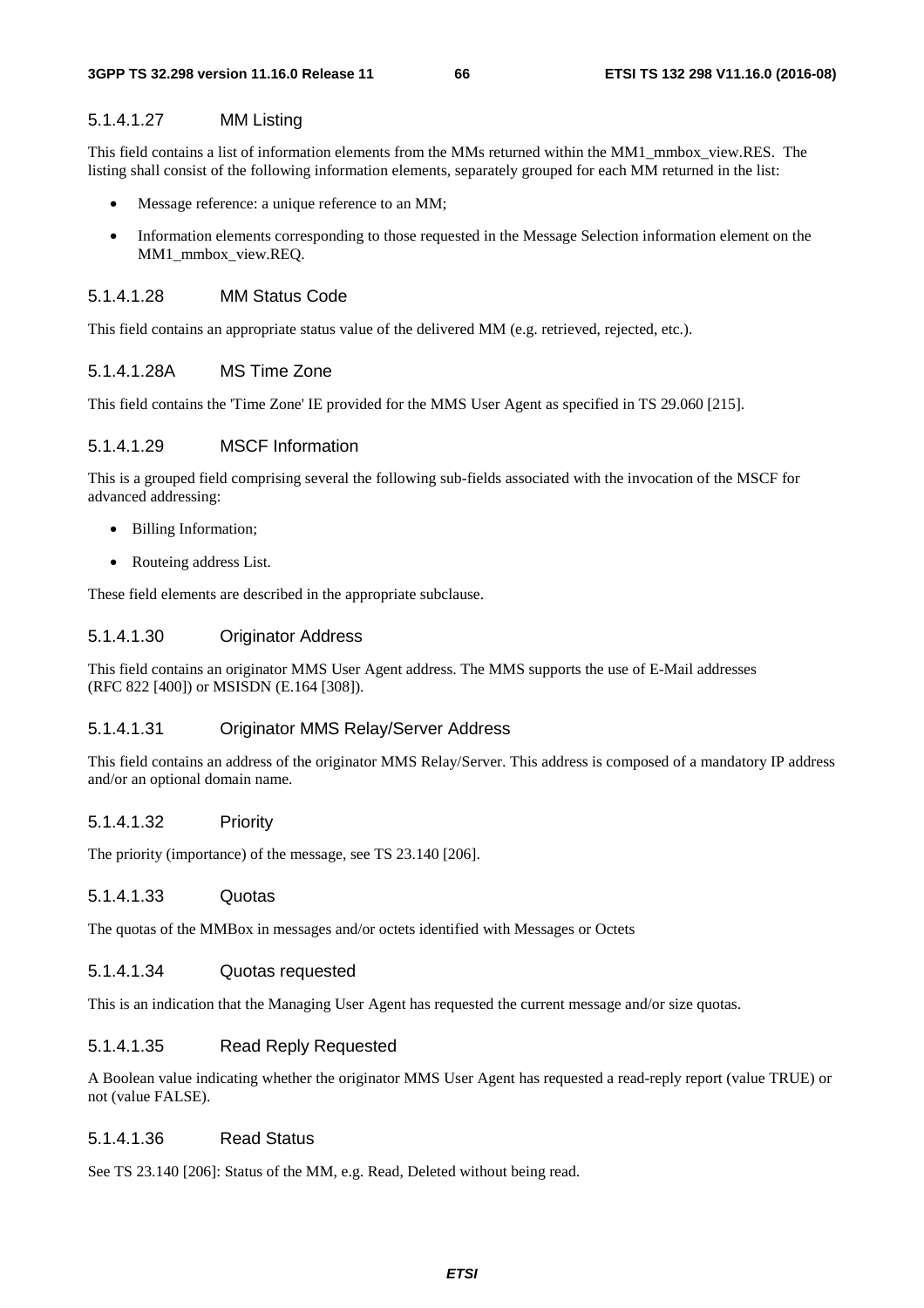### 5.1.4.1.37 Recipient Address

This field contains a recipient MMS User Agent address. The MMS supports the use of E-Mail addresses (RFC 822 [400]), MSISDN (E.164 [308]) or Service provider specific addresses (short code).

### 5.1.4.1.38 Recipient MMS Relay/Server Address

This field contains an address of the recipient MMS Relay/Server. This address is composed of a mandatory IP address and/or an optional domain name.

### 5.1.4.1.39 Recipients Address List

This field contains a list of recipient MMS User Agent addresses.

### 5.1.4.1.40 Record Extensions

The field enables network operators and/or manufacturers to add their own extensions to the standard record definitions.

# 5.1.4.1.41 Record Time Stamp

This field indicates the date and time when the CDR was produced.

# 5.1.4.1.42 Record Type

The field identifies the type of the record, see TS 32.250 [10].

# 5.1.4.1.43 Reply Charging

This field indicates whether the originator of the MM is willing to take over the charge for the sending of a reply-MM to their submitted MM from the recipient(s). In this case the originator MMS Relay/Server marks the MM as no charge (reply-charged).

In the Originator MM1 Submission CDR (O1S-CDR) this parameter indicates whether the originator MMS User Agent has requested reply-charging (value TRUE) or not (value FALSE).

In the Recipient MM1 Notification Request record (R1NRq -CDR) it indicates whether a reply to this particular original MM is free of charge (value TRUE) or not (value FALSE).

In the MM7 Submission CDR (7S-CDR) this parameter indicates whether the originator MMS VASP has requested reply-charging (value TRUE) or not (value FALSE).

# 5.1.4.1.44 Reply Charging ID

This field is present in the CDR only if the MM is a reply-MM to an original MM. The Reply Charging ID is the Message ID of the original MM.

# 5.1.4.1.45 Reply Charging Size

In the Originator MM1 Submission CDR (O1S-CDR), in case of reply-charging, this field indicates the maximum size for reply-MM(s) granted to the recipient(s) as specified by the originator MMS User Agent.

In the Recipient MM1 Notification Request CDR (R1NRq-CDR), in case of reply-charging, this field indicates the maximum size of a reply-MM granted to the recipient as specified in the MM1\_notification.REQ.

In the MM7 Submission CDR (7S-CDR), in case of reply-charging, this field indicates the maximum size for reply-MM(s) granted to the recipient(s) as specified by the originator MMS VASP.

### 5.1.4.1.46 Reply Deadline

In the Originator MM1 Submission CDR (O1S-CDR), in case of reply-charging, this field indicates the latest time of submission of replies granted to the recipient(s) as specified by the originator MMS User Agent.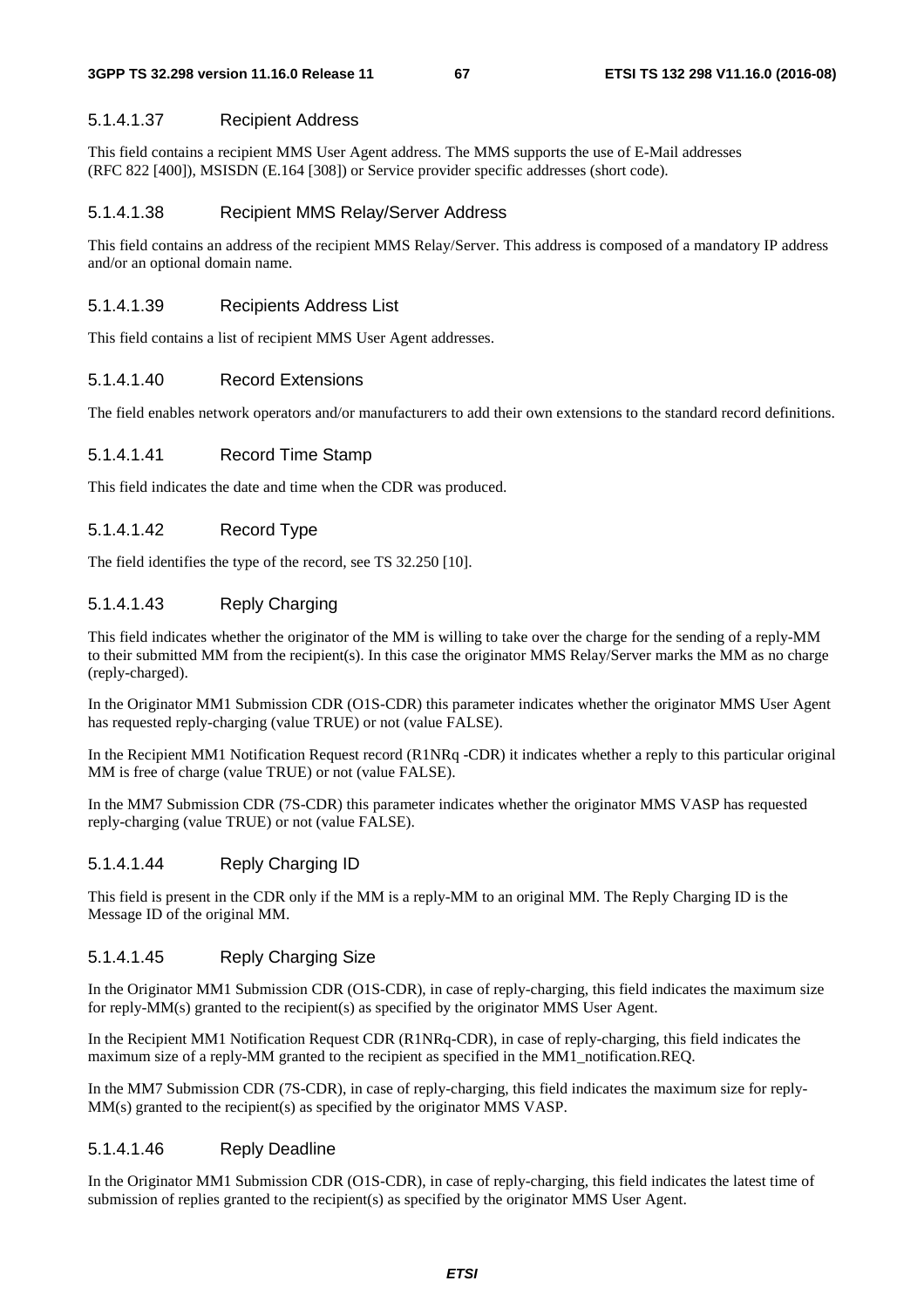In the Recipient MM1 Notification Request CDR (R1NRq-CDR), in case of reply-charging, this field indicates the latest time of submission of a reply granted to the recipient as specified in the MM1\_notification.REQ.

In the MM7 Submission CDR (7S-CDR), in case of reply-charging, this field indicates the latest time of submission of replies granted to the recipient(s) as specified by the originator MMS VASP.

# 5.1.4.1.47 Report allowed

A Boolean value indicating, if present whether sending of a delivery report is permitted (value TRUE) or not (value FALSE).

## 5.1.4.1.48 Request Status code

The status of the MM as reflected in the corresponding MM4 message (e.g. error service denied, error network problem, error unsupported message, etc.). For further details see TS 23.140 [206].

### 5.1.4.1.49 Routeing Address

The field contains a recipient address for routeing of a multimedia message. For a complete description of the routeing address, refer to TS 29.140 [218].

### 5.1.4.1.50 Routeing Address List

This field contains a list of routeing addresses.

## 5.1.4.1.51 Sender Address

The address of the MMS User Agent as used in the MM1 notification REQ/MM1 retrieve.RES. This parameter is present in the CDR even if address hiding was requested, resulting in the sender address is not being included in the above messages.

## 5.1.4.1.52 Sender Visibility

This Boolean value indicates whether the originator MMS User Agent has requested her address to be hidden from the recipient (value TRUE) or not (value FALSE).

#### 5.1.4.1.53 Service code

This field contains charging information provided by the VASP to the MMS R/S for use by the billing system to properly bill the user for the service being supplied. The usage of the "service code" is, in the release, open to any usage envisioned by the operators, service providers or MMS Relay/Server vendors. In this release only the format, but not the content of the "service code" field is defined.

### 5.1.4.1.54 Start

This field contains a number that may be used in the MM1\_mmbox\_view.REQ to index the first MM to be viewed, relative to the selected set of MMs, allowing partial views to be requested

#### 5.1.4.1.55 Status Text

This field includes a more detailed technical status of the message at the point in time when the CDR is generated..

## 5.1.4.1.56 Submission Time

The submission time field contains the time stamps relevant for the submission of the MM. The time-stamp includes a minimum of date, hour, minute and second.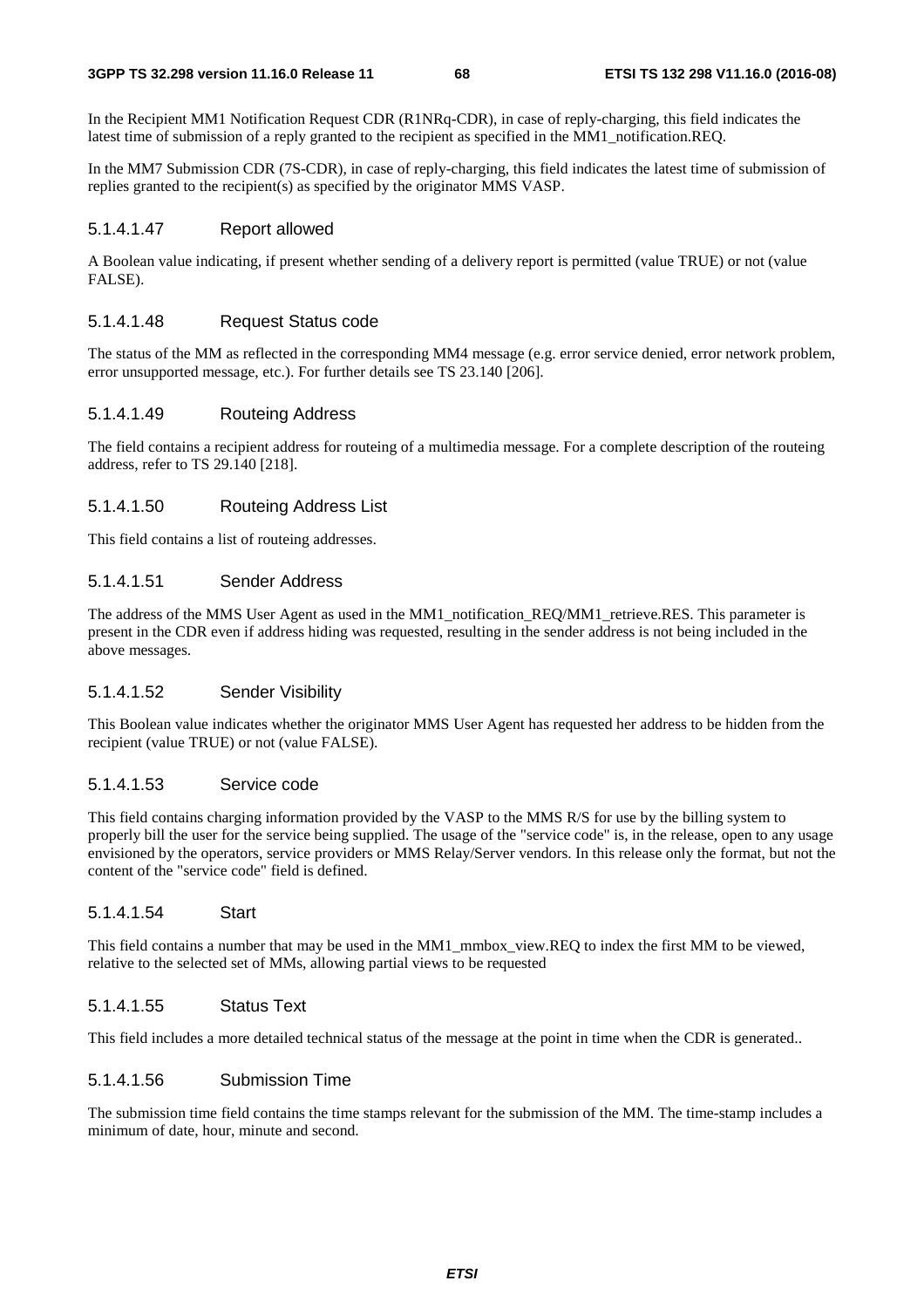#### **3GPP TS 32.298 version 11.16.0 Release 11 69 ETSI TS 132 298 V11.16.0 (2016-08)**

# 5.1.4.1.57 Time of Expiry

This field contains the desired date or the number of seconds to expiry of the MM, if specified by the originator MMS User Agent.

# 5.1.4.1.58 Totals

The total number of messages and/or octets for the MMBox, identified with Messages or Octets

# 5.1.4.1.59 Totals requested

This is an indication that the Managing User Agent has requested the current total number of messages and/or size contained by the MMBox.

# 5.1.4.1.60 Upload Time

The upload time field contains the time stamps relevant for the upload of the MM. The time-stamp includes a minimum of date, hour, minute and second.

# 5.1.4.1.61 VAS ID

This field specifies the identification of the VASP as defined in TS 23.140 [206].

# 5.1.4.1.62 VASP ID

This field specifies the identification of the originating application as defined in TS 23.140 [206].

# 5.1.4.2 LCS CDR parameters

This clause contains the description of each field of the LCS CDRs specified in TS 32.271 [31].

# 5.1.4.2.1 Home GMLC Identity

This field contains the IP address of the Home GMLC (H-GMLC) involved in the location request.

# 5.1.4.2.2 LCS Client Identity

This field contains further information on the LCS Client identity as defined in TS 29.002 [214].

# 5.1.4.2.3 LCS Client Type

This field contains the type of the LCS Client as defined in TS 29.002 [214].

# 5.1.4.2.4 LCS Priority

This parameter gives the priority of the location request as defined in TS 49.031 [227].

# 5.1.4.2.5 Location Estimate

The Location Estimate field is providing an estimate of a geographic location of a target MS according to TS 29.002 [214].

# 5.1.4.2.6 Location Type

This field contains the type of the location as defined in TS 29.002 [214].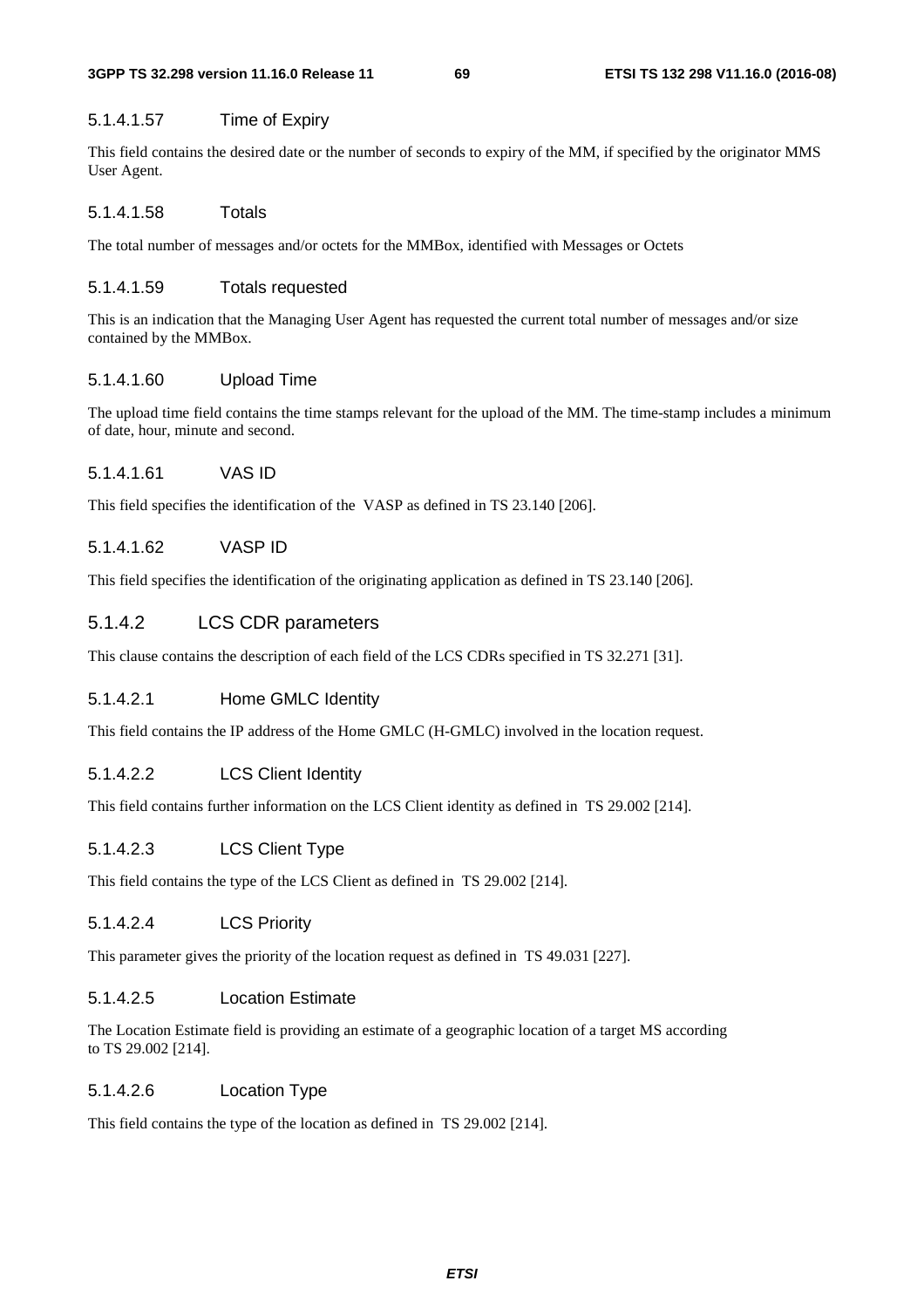## 5.1.4.2.7 Positioning Data

This information element is providing positioning data associated with a successful or unsuccessful location attempt for a target MS according TS 49.031 [227].

## 5.1.4.2.8 Provider Error

This parameter is used to indicate a protocol related type of error as defined in TS 29.002 [214].

## 5.1.4.2.9 Requesting GMLC Identity

This field contains the IP address of the Requesting GMLC (R-GMLC) involved in the location request.

#### 5.1.4.2.10 Result code

This field indicates the result of the request or individual positioning as defined in OMA Mobile Location Protocol [311].

### 5.1.4.2.11 Target IMSI

This field contains the International Mobile Subscriber Identity (IMSI) of the targeted party. The term "targeted" party is used to describe the mobile subscriber involved in the transaction recorded e.g. the subscriber whose location is requested in case of mobile terminated location request.

The structure of the IMSI is defined in TS 23.003 [200].

# 5.1.4.2.12 Target MSISDN

This field contains the mobile station ISDN number (MSISDN) of the targeted party. The term "targeted" party is used to describe the mobile subscriber involved in the transaction recorded e.g. the subscriber whose location is requested in case of mobile terminated location request.

In case of multi-numbering the MSISDN stored in a LCS CDR will be the primary MSISDN of the requesting party.

The structure of the MSISDN is defined in TS 23.003 [200].

# 5.1.4.2.13 User Error

This parameter is sent by the responder when the location request has failed or cannot proceed and if present, takes one of the following values defined in TS 29.002 [214]:

- System Failure;
- Data Missing;
- Unexpected Data Value;
- Facility Not Supported:
- Unidentified Subscriber:
- Illegal Subscriber;
- Illegal Equipment;
- Absent Subscriber (diagnostic information may also be provided);
- Unauthorised requesting network;
- Unauthorised LCS Client with detailed reason;
- Position method failure with detailed reason.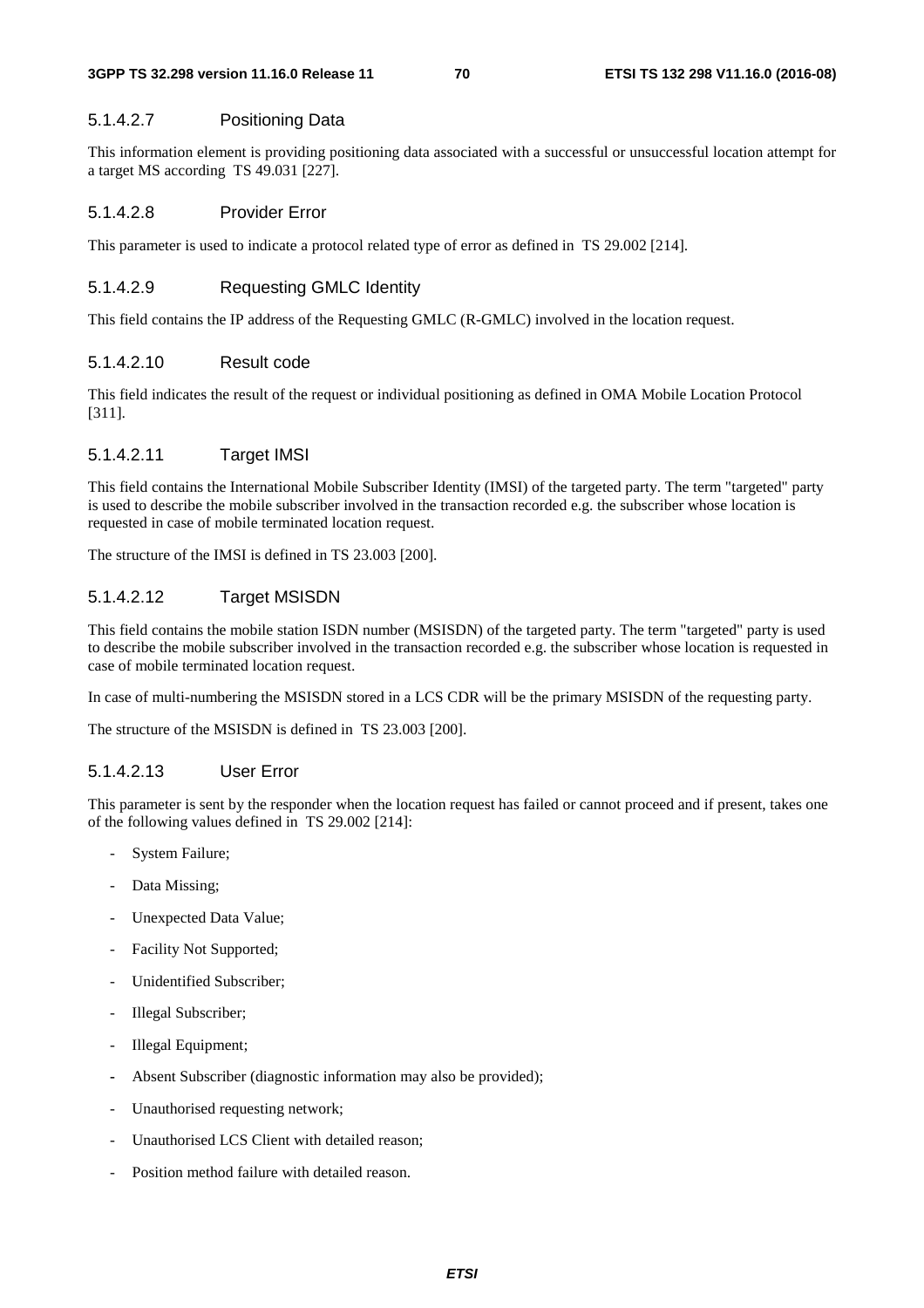# 5.1.4.2.14 Visited GMLC Identity

This field contains the IP address of the Visited GMLC (V-GMLC) involved in the location request.

# 5.1.4.3 PoC CDR parameters

This clause contains the description of each field of the PoC CDRs specified in TS 32.272 [32].

# 5.1.4.3.1 Called Party Address

Called Party Address is of type UTF8String. It indicates address (Public User ID, SIP URL, E.164, etc.) of the participants involved in the PoC session.

# 5.1.4.3.2 Charged Party

This field indicates the party accepting the charge for the session, whether participating in the session or not. The contents are obtained from the Charged-Party AVP in offline charging.

# 5.1.4.3.3 List of Talk Burst Exchange

This list contains a number of containers consisting of the following fields:

**Change Condition Change Time Number of participants Number of received talk bursts Number of talk bursts Received talk burst volume Received talk bursts time Talk burst volume Talk bursts time** 

**Number of talk bursts** and **Number of received talk bursts** indicate the number of talk bursts sent and received respectively by the charged party (for the participating PoC functions) or for the whole session (for the controlling PoC function).

**Talk burst volume** and **Received talk burst volume** indicate the total data volume for talk bursts sent and received respectively by the charged party (for the participating PoC functions) or for the whole session (for the controlling PoC function).

**Talk burst Time** and **Received talk burst time** indicate the total duration of talk bursts sent and received respectively by the charged party (for the participating PoC functions) or for the whole session (for the controlling PoC function).

**Change Time** is a time stamp, which defines the moment when the container is closed or the CDR is closed.

**Change Condition** indicates the reason for closing the container and the addition of a new container.

**Number of participants** indicates the number of attached participants involved in the talk burst exchange within a container.

# 5.1.4.3.4 Number of participants

For PoC, this field indicates the number of active participants within the PoC session. For MMtel Charging, this field indicates the number of active participants attached in the MMTel conference.

# 5.1.4.3.5 Participant Access Priority

This field indicates the access priority for each participant involved in the PoC session.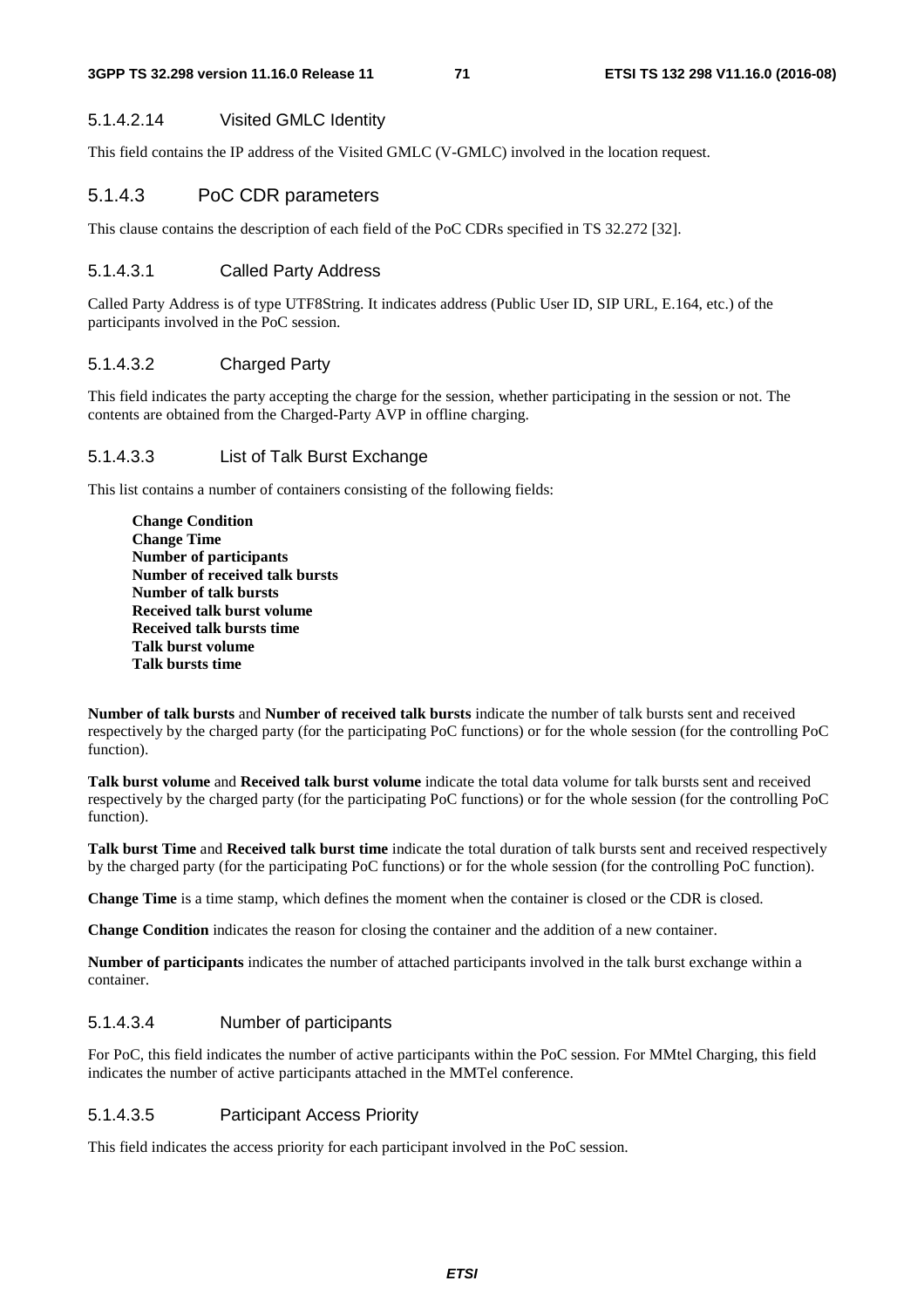#### 5.1.4.3.6 Participants involved

This field indicates the participants involved in the PoC session.

The field is of type grouped. It contains the participant address (Called party address), the participant access priority and User Participating Type.

### 5.1.4.3.7 PoC controlling address

This field contains the address of the server performing the controlling PoC function.

### 5.1.4.3.8 PoC Event Type

This field contains the PoC session unrelated charging event type.

### 5.1.4.3.9 PoC group name

This field indicates the name of a group used for the PoC session.

### 5.1.4.3.10 PoC session id

This field uniquely identifies the overall PoC session.

#### 5.1.4.3.11 PoC session initiation type

The field is of type Enumerated. It identifies the type of the PoC session initiation.

The identifier can be one of the following:

- 0 Pre-established
- 1 On-demand

### 5.1.4.3.12 PoC session type

The field identifies the type of the PoC session.

#### 5.1.4.3.13 User location info

This field contains any available location information for the charged party. The field is coded as per the 3GPP-User-Location-Info RADIUS VSA defined in TS 29.061 [216].

#### 5.1.4.3.14 User Participating Type

Indicates the User Participating Type participating in the PoC session i.e. Normal, NW PoC Box, UE PoC Box.

## 5.1.4.4 MBMS CDR parameters

This clause contains the description of each field of the MBMS CDRs specified in TS 32.273 [33].

#### 5.1.4.4.1 CN IP Multicast Distribution

This field is used to indicate if IP multicast distribution to UTRAN is used for the MBMS user plane data.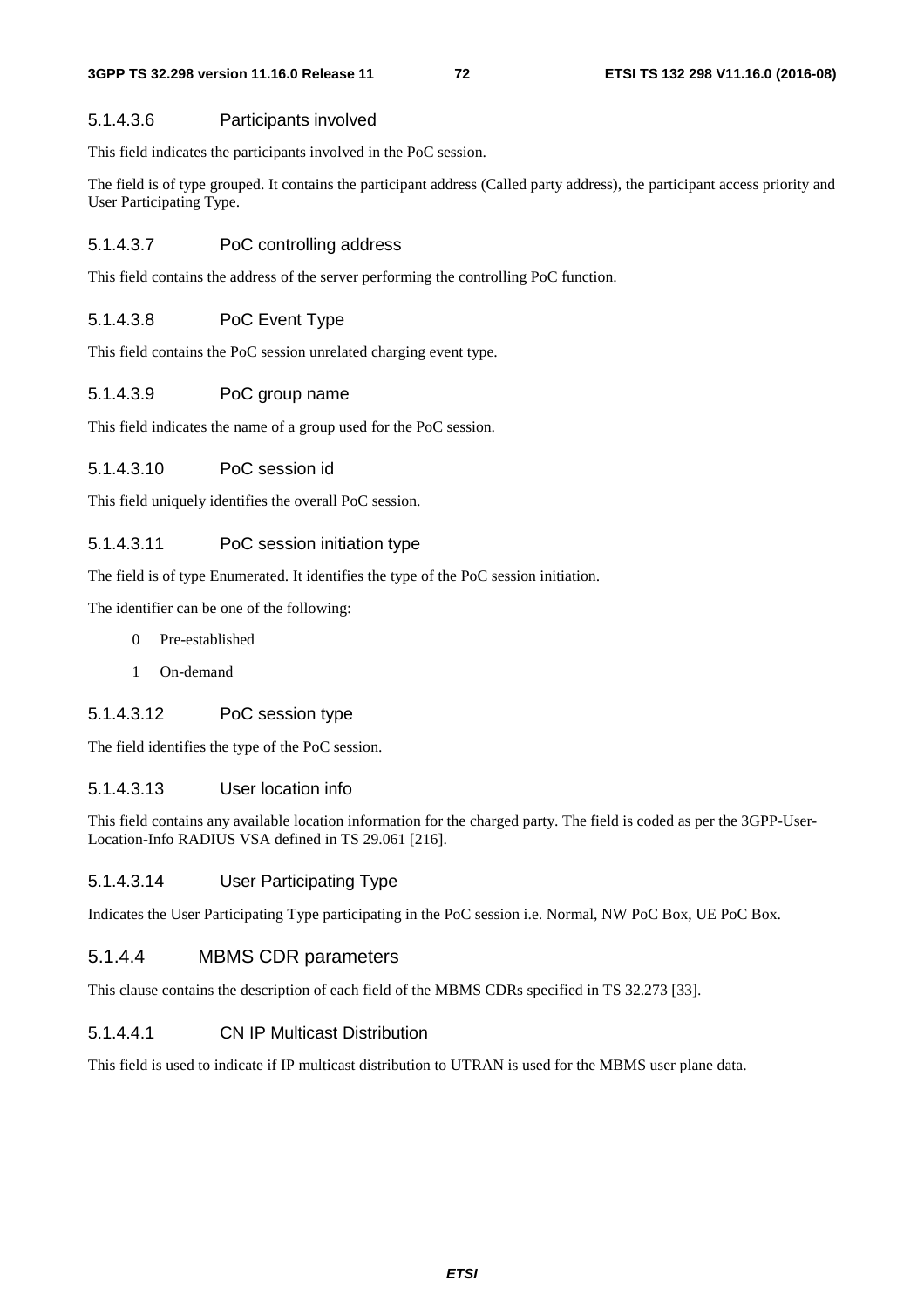### 5.1.4.4.2 MBMS 2G 3G Indicator

The MBMS 2G 3G Indicator is used to indicate the radio access type that can receive the MBMS bearer service.

### 5.1.4.4.2A MBMS Data Transfer Start

The field contains the absolute time stamp of the data delivery start. The value indicates the time in seconds for the radio resources set up relative to 00:00:00 on 1 January 1900 (calculated as continuous time without leap seconds and traceable to a common time reference) where binary encoding of the integer part is in the first 32 bits and binary encoding of the fraction part in the last 32 bits. The fraction part is expressed with a granularity of  $1/2**32$  second.

This field is only valid for E-UTRAN access type.

#### 5.1.4.4.2B MBMS Data Transfer Stop

The field contains the absolute time stamp of the data delivery stop. The value indicates the time in seconds for the release of radio resources relative to 00:00:00 on 1 January 1900 (calculated as continuous time without leap seconds and traceable to a common time reference) where binary encoding of the integer part is in the first 32 bits and binary encoding of the fraction part in the last 32 bits. The fraction part is expressed with a granularity of  $1/2**32$  second.

This field is only valid for E-UTRAN access type.

#### 5.1.4.4.3 MBMS GW Address

This parameter holds the IP-address of the MBMS GW that generated the Charging Id when MBMS GW is stand-alone.

#### 5.1.4.4.4 MBMS Service Area

The field indicates the area over which the MBMS bearer service has to be distributed.

#### 5.1.4.4.5 MBMS Service Type

The field is used to indicate the type of MBMS bearer service: multicast or broadcast.

#### 5.1.4.4.6 MBMS Session Identity

This field together with TMGI identifies a transmission of a specific MBMS session.

#### 5.1.4.4.7 Required MBMS Bearer Capabilities

The field contains the minimum bearer capabilities the UE needs to support.

#### 5.1.4.4.8 TMGI

The field contains the Temporary Mobile Group Identity allocated to a particular MBMS bearer service. TMGI use and structure is specified in TS 23.003 [200].

#### 5.1.4.5 MMTel CDR parameters

This subclause contains the description of each of the CDR fields needed to support the charging of MMTel services as specified in TS 32.275 [35].

#### 5.1.4.5.1 Associated Party Address

This field holds the address (SIP URI or TEL URI) of the user, for MMTel supplementary service this field is used for : the "forwarding party" for CDIV, the "transferor" for ECT, the "Pilot Identity" for FA and the "Initiator party" for 3PTY, as specified in TS 32.275 [35]. The content is obtained from the Associated-Party-Address AVP.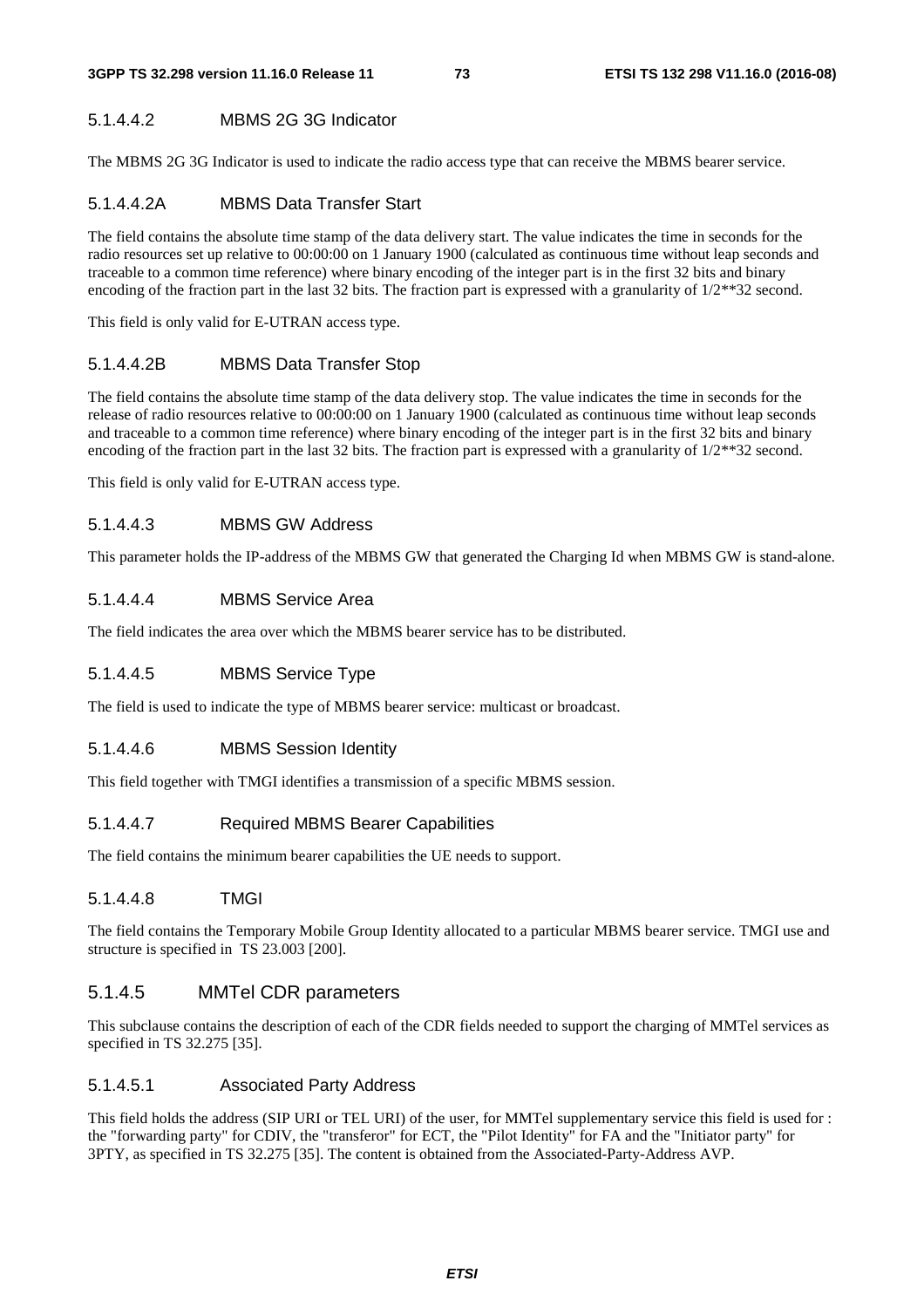#### 5.1.4.5.2 List of Supplementary services

This list includes several MMTel Supplementary services. Each Supplementary Service may contain the following fields as specified in TS 32.275 [35] :

- Service Type;
- **Service Mode:**
- **Number Of Diversions:**
- **Associated Party Address;**
- Service ID
- Change Time
- **Number Of Participants**
- **Participant Action Type**
- **AoC** information

**Service Type** is defined in 5.1.4.5.6

**Service Mode** is defined in 5.1.4.5.5

**Number Of Diversions** is defined in 5.1.4.5.3

**Associated Party Address** is defined in 5.1.4.5.1

**Service ID** is an identifier of the conference.

**Change Time** is a time stamp, which defines the moment when the conference participant has an action (e.g. creating the conference, joining in the conference, being invited into the conference or quiting the conference) triggering the Accounting Request message to CDF in MMTel Charging.

**Number Of Participants** indicates the number of attached participants involved in the conference.

**Participant Action Type** indicates the participant"s action type during the conference. It"s just for Billing Domain"s information in each CDR, e.g. creating the conference, joining in the conference, being invited into the conference and quiting the conference.CUG Information indicates the "CUG interlock code" used during the "Closed User Group" communication.

AoC information is defined in 5.1.3.1.3A.

#### 5.1.4.5.3 Number Of Diversions

This field identifies the number of diversions related to a CDIV service as defined in TS 32.275 [35] and TS 24.604 [211]. When counting the number of diversions, all types of diversion are included.

#### 5.1.4.5.4 Participant Action Type

This field indicates the participant"s action type during the conference. The content is obtained from the Participants-Action-Type AVP in TS 32.299 [50].

#### 5.1.4.5.5 Service Mode

This field of Supplementary service indicates the mode for MMTel supplementary services (e.g CDIV, CB and ECT). The content is obtained from the Service-Mode AVP and described in TS 32.299 [50].

Service Mode values  $\geq 1024$  are reserved for specific Network/Manufacturer variants.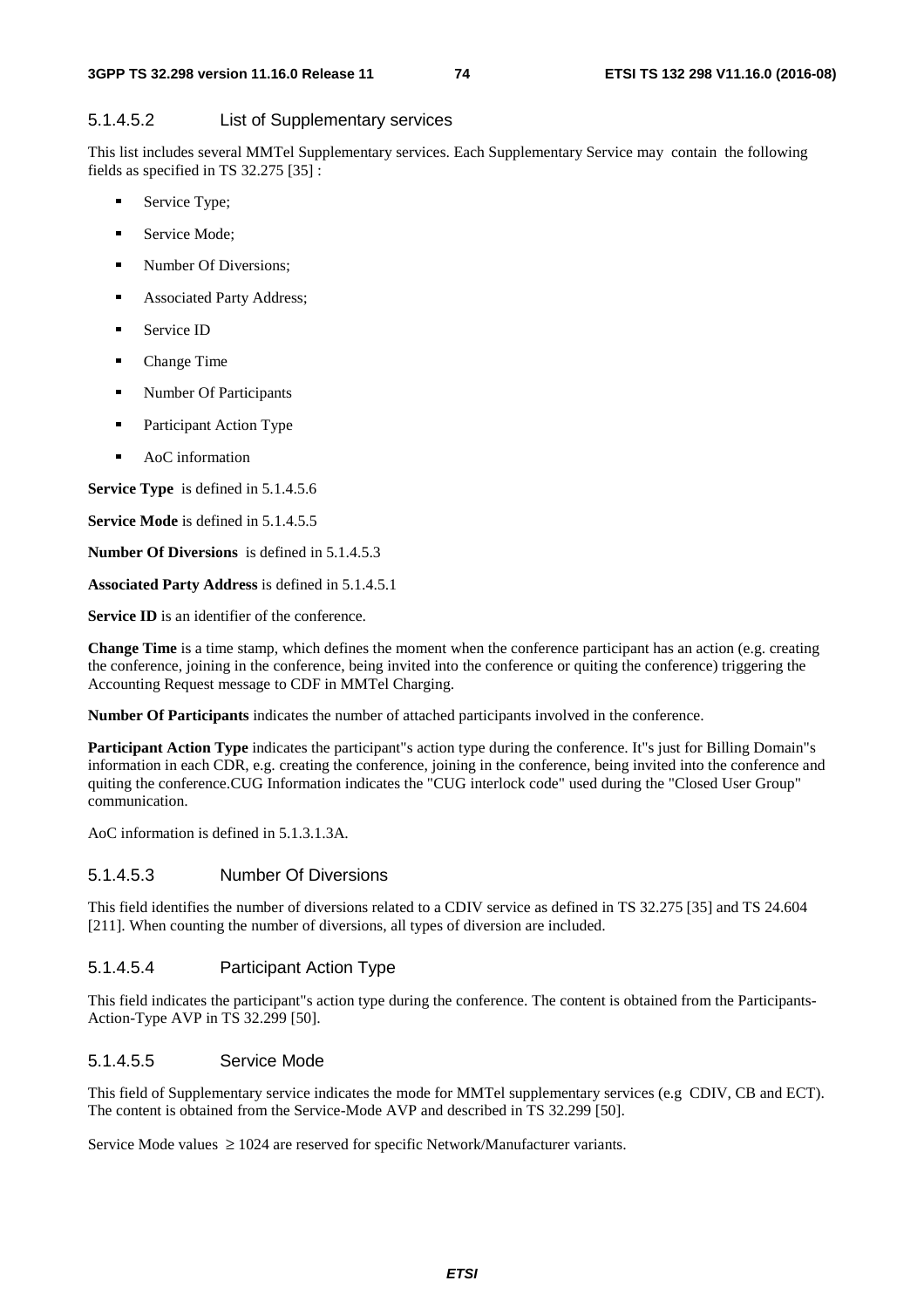### 5.1.4.5.6 Service Type

This field identifies the MMTel supplementary service type as defined in TS 32.275 [35]. . The content is obtained from the MMTel-SService-Type AVP and described in TS 32.299 [50].

Service Type values ≥ 1024 are reserved for specific Network/Manufacturer variants

5.1.4.5.7 Void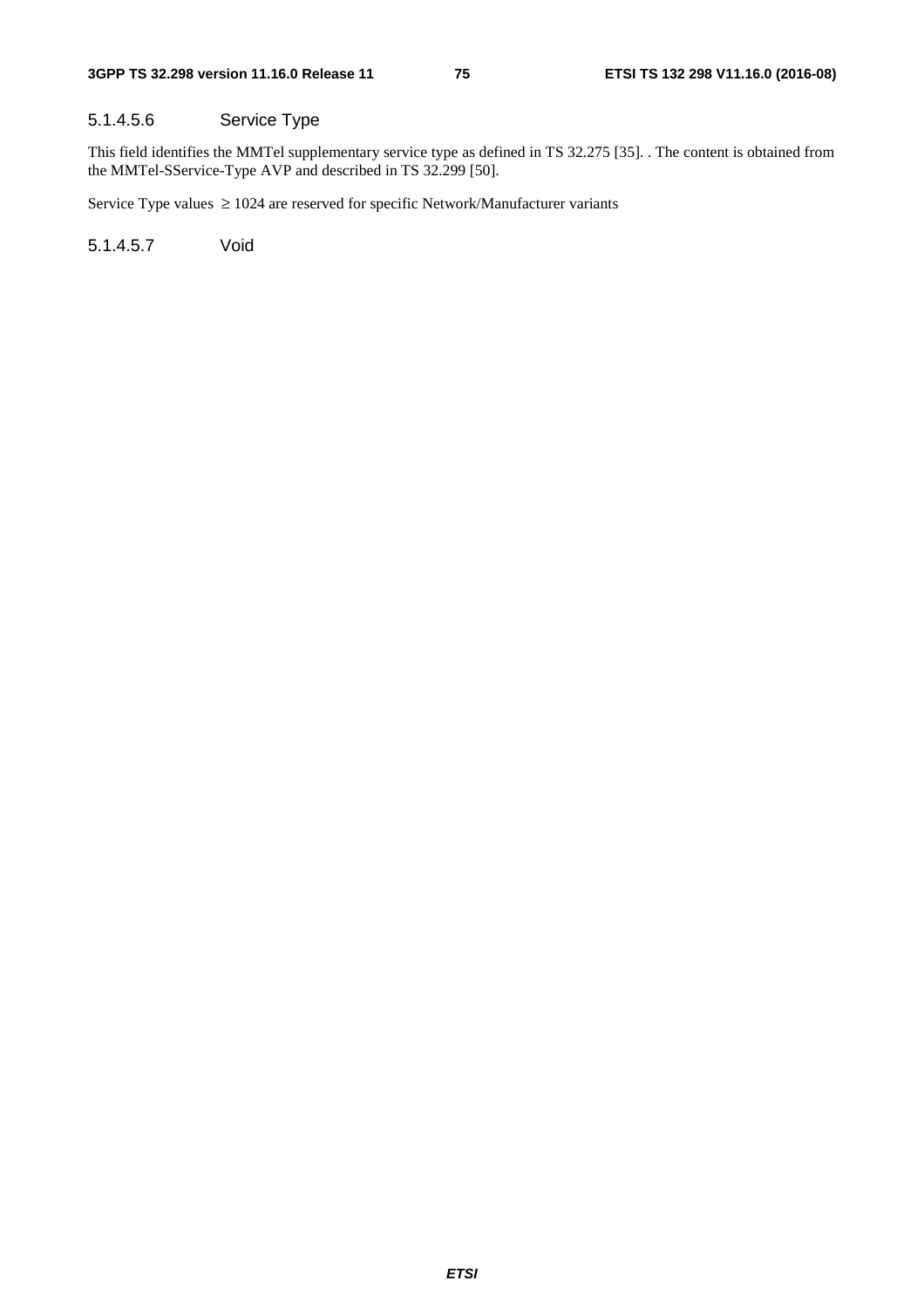$-$ 

# 5.2 CDR abstract syntax specification

# 5.2.1 Generic ASN.1 definitions

This subclause contains generic CDR syntax definitions, where the term "generic" implies that these constructs are applicable for more than one domain/service/subsystem. Examples of this are syntax definitions that are imported from non-charging 3GPP TSs, e.g. TS 29.002 [214].

\$GenericChargingDataTypes {itu-t (0) identified-organization (4) etsi(0) mobileDomain (0) charging

```
(5) genericChargingDataTypes (0) asn1Module (0) version1 (0)} 
DEFINITIONS IMPLICIT TAGS ::= 
BEGIN
-- EXPORTS everything 
IMPORTS 
AddressString, 
ISDN-AddressString, 
LCSClientExternalID, 
LCSClientInternalID 
FROM MAP-CommonDataTypes { itu-t identified-organization (4) etsi (0) mobileDomain (0) gsm-Network 
(1) modules (3) map-CommonDataTypes (18) version13 (13) } 
-- from TS 29.002 [214] 
PositionMethodFailure-Diagnostic, 
UnauthorizedLCSClient-Diagnostic 
FROM MAP-ER-DataTypes { itu-t identified-organization (4) etsi (0) mobileDomain (0) gsm-Network (1) 
modules (3) map-ER-DataTypes (17) version13 (13)} 
 -- from TS 29.002 [214] 
ObjectInstance 
FROM CMIP-1 {joint-iso-itu-t ms (9) cmip (1) modules (0) protocol (3)} 
-- 
-- from Rec. X.2ab[304] 
ManagementExtension 
FROM Attribute-ASN1Module {joint-iso-itu-t ms (9) smi (3) part2 (2) asn1Module (2) 1} 
-- 
-- from Rec. X.721 [305] 
-- 
AE-title 
FROM ACSE-1 {joint-iso-itu-t association-control (2) modules (0) apdus (0) version1 (1) }; 
-- 
-- From Rec. X.2cd[306]. Note that the syntax of AE-title to be used is from 
-- ITU-T Rec. X.227 / ISO 8650 corrigendum and not "ANY" 
-- 
-- 
-- 
-- Generic Data Types 
--BCDDirectoryNumber ::= OCTET STRING 
-- 
-- This type contains the binary coded decimal representation of 
-- a directory number e.g. calling/called/connected/translated number. 
-- The encoding of the octet string is in accordance with the 
-- the elements "Calling party BCD number", "Called party BCD number" 
-- and "Connected number" defined in TS 24.008 [208].
-- This encoding includes type of number and number plan information 
-- together with a BCD encoded digit string. 
-- It may also contain both a presentation and screening indicator 
-- (octet 3a). 
-- For the avoidance of doubt, this field does not include 
     -- octets 1 and 2, the element name and length, as this would be 
-- redundant.
```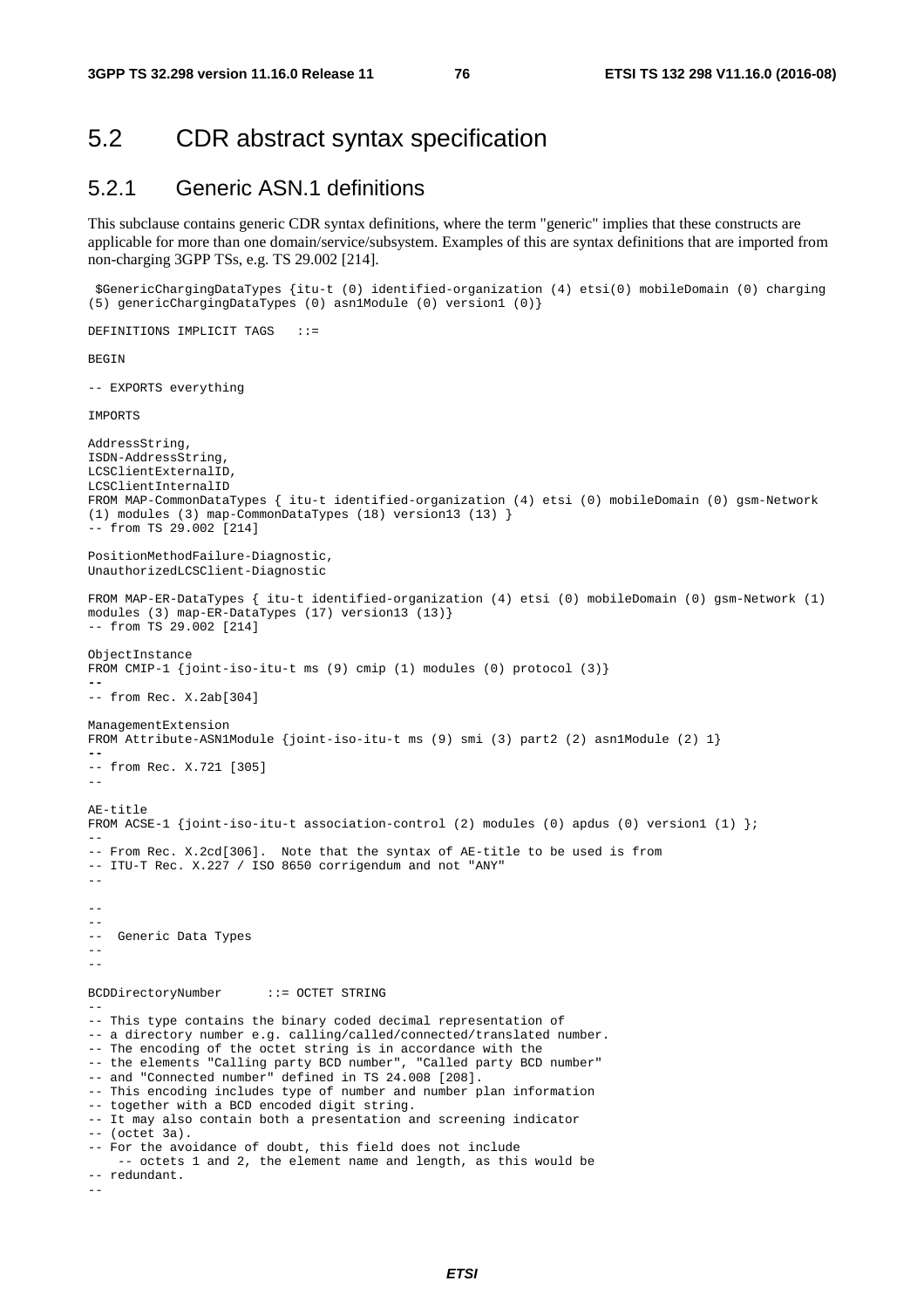#### **3GPP TS 32.298 version 11.16.0 Release 11 77 ETSI TS 132 298 V11.16.0 (2016-08)**

```
CallDuration ::= INTEGER 
-- 
-- The call duration is counted in seconds. 
-- For successful calls /sessions / PDP contexts, this is the chargeable duration. 
-- For call attempts this is the call holding time. 
-- 
CalledNumber ::= BCDDirectoryNumber 
CallingNumber ::= BCDDirectoryNumber 
CellId ::= OCTET STRING (SIZE(2))-- 
-- Coded according to TS 24.008 [208] 
-- 
ChargeIndicator ::= INTEGER 
{ 
    noCharge (0), 
    charge (1) 
} 
CNIPMulticastDistribution ::= ENUMERATED 
{ 
 nO-IP-MULTICAST (0), 
 iP-MULTICAST (1) 
} 
Diagnostics ::= CHOICE 
{ 
    gsm0408Cause [0] INTEGER, 
     -- See TS 24.008 [208] 
   qsm0902MapErrorValue [1] INTEGER,
    -- Note: The value to be stored here corresponds to 
    -- the local values defined in the MAP-Errors and 
    -- MAP-DialogueInformation modules, for full details 
    -- see TS 29.002 [214]. 
    itu-tQ767Cause [2] INTEGER, 
   -- See Q.767 [309]<br>networkSpecificCause
                                           [3] ManagementExtension,
    -- To be defined by network operator 
    manufacturerSpecificCause [4] ManagementExtension, 
    -- To be defined by manufacturer 
    positionMethodFailureCause [5] PositionMethodFailure-Diagnostic, 
   -- see TS 29.002 [214]<br>unauthorizedLCSClientCause
                                          [6] UnauthorizedLCSClient-Diagnostic,
    -- see TS 29.002 [214] 
    diameterResultCodeAndExperimentalResult [7] INTEGER 
    -- See TS 29.338 [230] 
} 
DiameterIdentity ::= OCTET STRING
GSNAddress ::= IPAddress 
IPAddress ::= CHOICE 
{ 
    iPBinaryAddress IPBinaryAddress, 
    iPTextRepresentedAddress IPTextRepresentedAddress 
} 
IPBinaryAddress ::= CHOICE 
{ 
 iPBinV4Address [0] IPBinV4Address, 
 iPBinV6Address IPBinV6AddressWithOrWithoutPrefixLength 
} 
IPBinV4Address :: = OCTET STRING (SIZE(4)) 
IPBinV6Address :: = OCTET STRING (SIZE(16)) 
IPBinV6AddressWithOrWithoutPrefixLength :: = CHOICE 
{
```
#### iPBinV6Address [1] IPBinV6Address,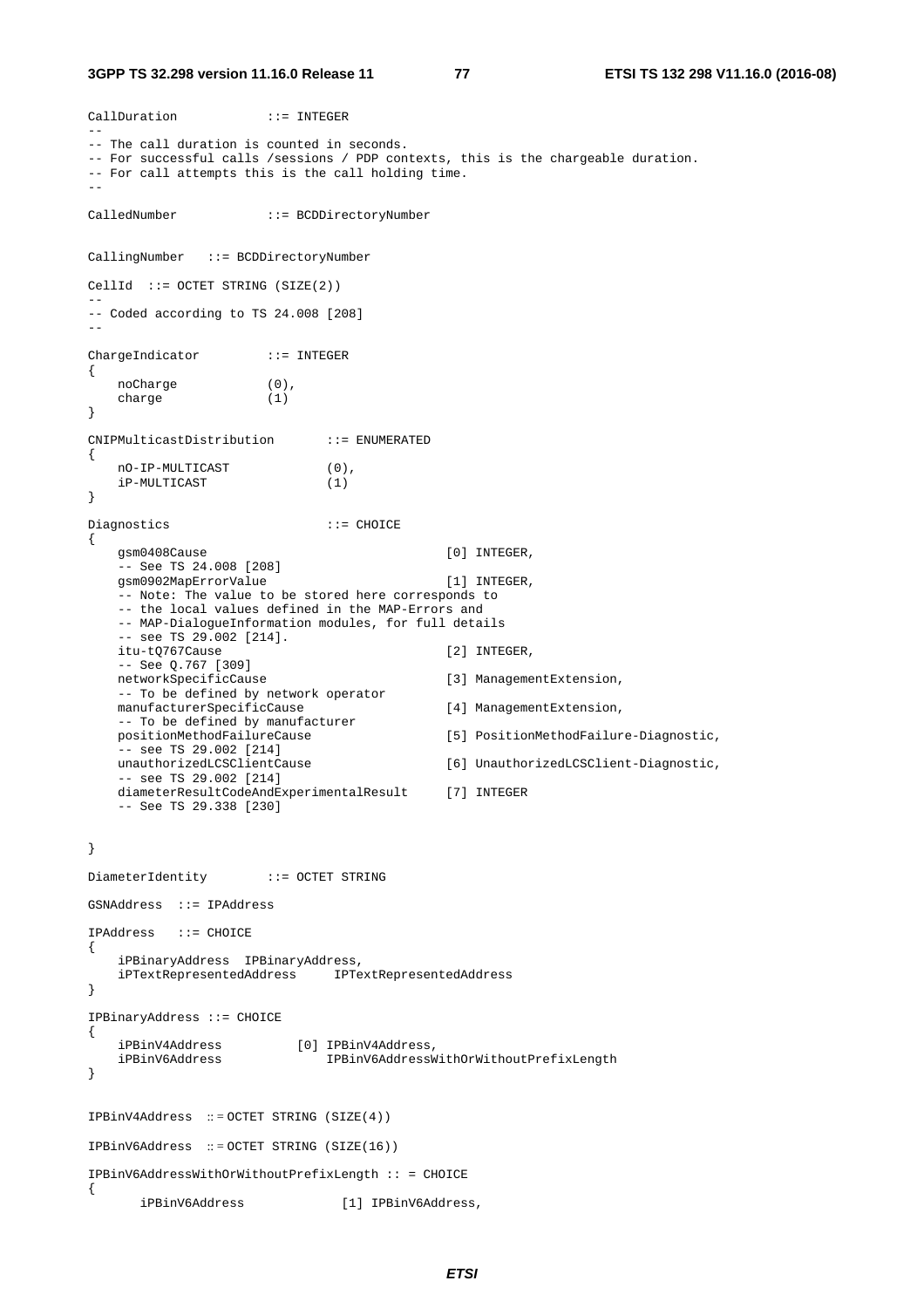```
 iPBinV6AddressWithPrefix [4] IPBinV6AddressWithPrefixLength 
} 
IPBinV6AddressWithPrefixLength ::= SEQUENCE 
{ 
 iPBinV6Address IPBinV6Address, 
 pDPAddressPrefixLength PDPAddressPrefixLength DEFAULT 64 
} 
IPTextRepresentedAddress ::= CHOICE 
\{ --
    -- IP address in the familiar "dot" notation 
 -- 
    iPTextV4Address [2] IA5String (SIZE(7..15)), 
    iPTextV6Address [3] IA5String (SIZE(15..45)) 
} 
LCSCause ::= OCTET STRING (SIZE(1))
-- 
-- See LCS Cause Value, TS 49.031 [227] 
-- 
LCSClientIdentity ::= SEQUENCE 
{ 
    lcsClientExternalID [0] LCSClientExternalID OPTIONAL, 
    lcsClientDialedByMS [1] AddressString OPTIONAL, 
    lcsClientInternalID [2] LCSClientInternalID OPTIONAL 
} 
LCSQoSInfo ::= OCTET STRING (SIZE(4)) 
-- 
-- See LCS QoS IE, TS 49.031 [227] 
-- 
LevelOfCAMELService ::= BIT STRING 
{ 
    basic (0), 
   callDurationSupervision (1), 
    onlineCharging (2) 
} 
LocalSequenceNumber ::= INTEGER (0..4294967295) 
-- 
-- Sequence number of the record in this node 
-- 0.. 4294967295 is equivalent to 0..2**32-1, unsigned integer in four octets 
\simLocationAreaAndCell ::= SEQUENCE 
{ 
    locationAreaCode [0] LocationAreaCode, 
 cellId [1] CellId, 
mCC-MNC [2] MCC-MNC OPTIONAL
} 
LocationAreaCode ::= OCTET STRING (SIZE(2)) 
-- 
-- See TS 24.008 [208] 
-- 
ManagementExtensions ::= SET OF ManagementExtension 
MBMS2G3GIndicator ::= ENUMERATED 
{ 
twoG (0), -- For GERAN access only
 threeG (1), -- For UTRAN access only 
 twoG-AND-threeG (2) -- For both UTRAN and GERAN access 
} 
MBMSInformation ::= SET 
{ 
tMGI [1] TMGI OPTIONAL,
 mBMSSessionIdentity [2] MBMSSessionIdentity OPTIONAL, 
 mBMSServiceType [3] MBMSServiceType OPTIONAL, 
                          [4] MBMSUserServiceType OPTIONAL, -- only supported in the BM-SC
 mBMS2G3GIndicator [5] MBMS2G3GIndicator OPTIONAL, 
 fileRepairSupported [6] BOOLEAN OPTIONAL, -- only supported in the BM-SC 
 rAI [7] RoutingAreaCode OPTIONAL, -- only supported in the BM-SC 
 mBMSServiceArea [8] MBMSServiceArea OPTIONAL,
```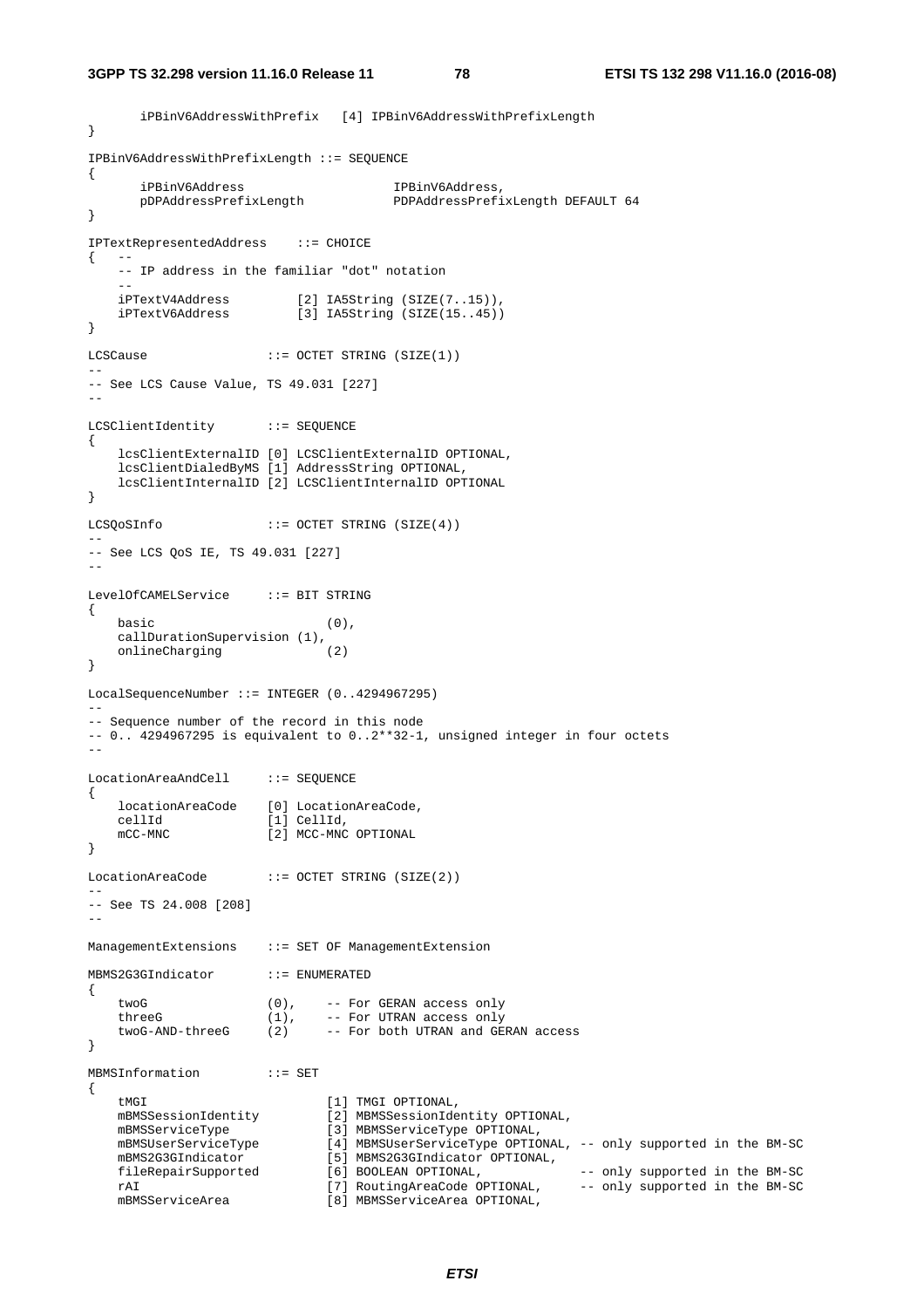```
 requiredMBMSBearerCaps [9] RequiredMBMSBearerCapabilities OPTIONAL, 
    mBMSGWAddress [10] GSNAddress OPTIONAL, 
    cNIPMulticastDistribution [11] CNIPMulticastDistribution OPTIONAL, 
   mBMSDataTransferStart
   mBMSDataTransferStart [12] MBMSTime OPTIONAL,<br>mBMSDataTransferStop [13] MBMSTime OPTIONAL
} 
MBMSServiceArea ::= OCTET STRING 
MBMSServiceType ::= ENUMERATED 
{ 
 mULTICAST (0), 
 bROADCAST (1) 
} 
MBMSSessionIdentity ::= OCTET STRING (SIZE (1)) 
-- 
-- This octet string is a 1:1 copy of the contents of the MBMS-Session-Identity 
-- AVP specified in TS 29.061 [82]
-- 
MBMSTime ::= OCTET STRING (SIZE (8)) 
-- 
-- This value indicates the time in seconds relative to 00:00:00 on 1 January 1900 (calculated as 
-- continuous time without leap seconds and traceable to a common time reference) where binary 
-- encoding of the integer part is in the first 32 bits and binary encoding of the fraction part in 
-- the last 32 bits. The fraction part is expressed with a granularity of 1/2**32 second as
-- specified in TS 29.061 [82]. 
-MBMSUserServiceType ::= ENUMERATED 
{ 
 dOWNLOAD (0), 
 sTREAMING (1) 
} 
MCC-MNC ::= OCTET STRING (SIZE(3))
-- 
-- See TS 24.008 [208] 
-- 
MessageReference ::= OCTET STRING 
MscNo ::= ISDN-AddressString 
-- 
-- See TS 23.003 [200] 
-- 
MSISDN ::= ISDN-AddressString 
-- 
-- See TS 23.003 [200] 
-- 
MSTimeZone ::= OCTET STRING (SIZE (2)) 
-- 
-- 1.Octet: Time Zone and 2. Octet: Daylight saving time, see TS 29.060 [215] 
-- 
NodeAddress ::= CHOICE 
{ 
     iPAddress [0] IPAddress, 
    domainName [1] GraphicString 
} 
PDPAddressPrefixLength :: = INTEGER (1..64) 
-- 
-- This is an interger indicating the leght of the PDP/PDN IPv6 address prefix 
-- and the default value is 64 bits. 
-- 
PositioningData ::= OCTET STRING (SIZE(1..33)) 
-- 
-- See Positioning Data IE (octet 3..n), TS 49.031 [227] 
-- 
RecordingEntity ::= AddressString
```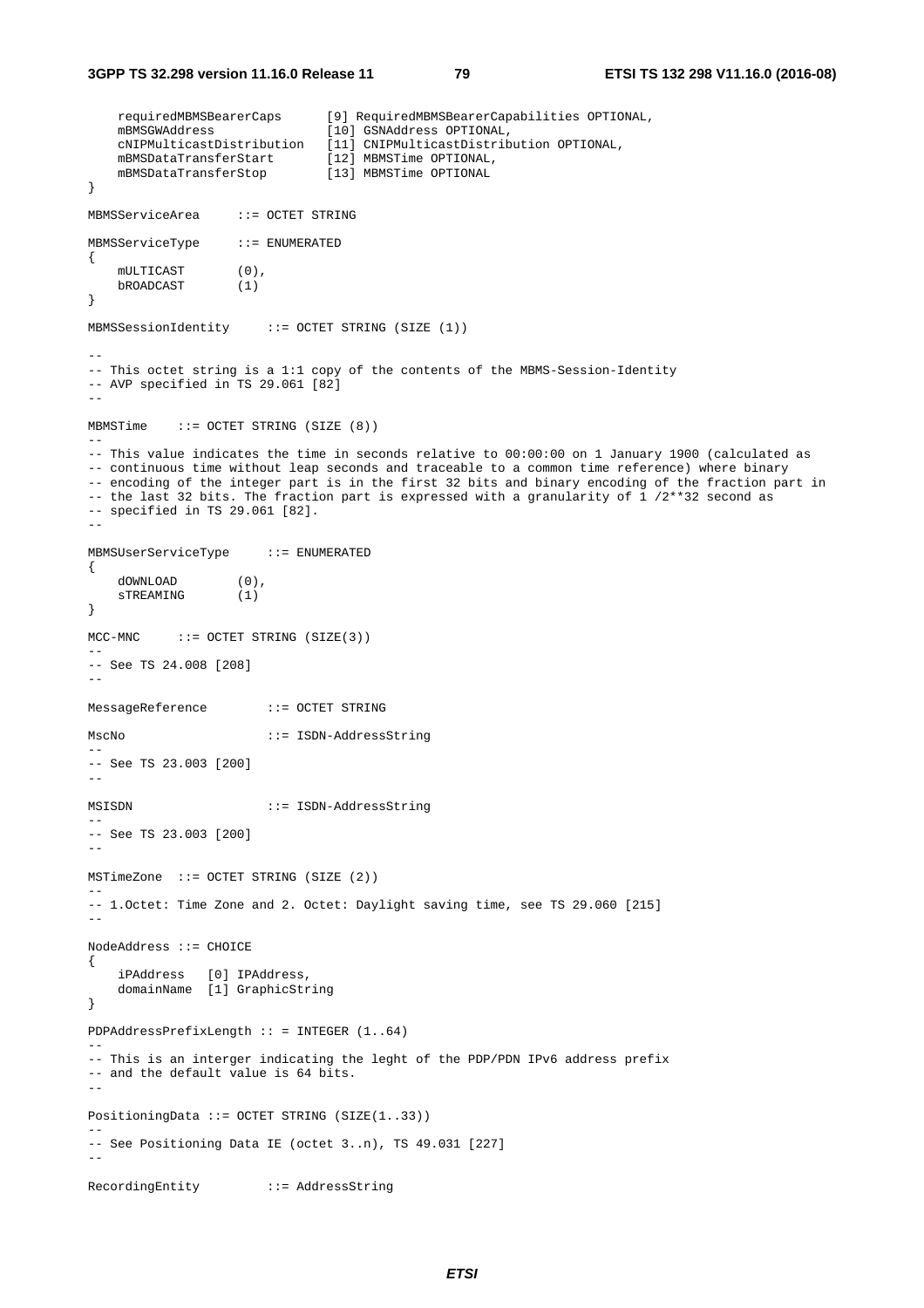```
RecordType ::= INTEGER 
-- 
-- Record values 0..17 and 87,88 are CS specific. 
-- The contents are defined in TS 32.250 [10] 
-{ 
 moCallRecord (0), 
mtCallRecord (1),
 roamingRecord (2), 
     incGatewayRecord (3), 
     outGatewayRecord (4), 
    transitCallRecord (5),
     moSMSRecord (6), 
    mtSMSRecord (7),<br>moSMSIWRecord (8),
     moSMSIWRecord (8), 
mtSMSGWRecord (9),
ssActionRecord (10),
 hlrIntRecord (11), 
 locUpdateHLRRecord (12), 
 locUpdateVLRRecord (13), 
 commonEquipRecord (14), 
    commonEquipRecord (14),<br>moTraceRecord (15), -- used in earlier releases<br>mtTraceRecord (16), -- used in earlier releases
                                   -- used in earlier releases
     termCAMELRecord (17), 
--- Record values 18..22 are GPRS specific. 
-- The contents are defined in TS 32.251 [11] 
-sgsnPDPRecord (18),
    sgsnMMRecord (20),<br>sgsnSMORecord (21),<br>sgsnSMTRecord (22),
                        (21), -- also MME UE originated SMS record<br>(22), -- also MME UE terminated SMS record
                                  -- also MME UE terminated SMS record
-- 
-- Record values 23..25 are CS-LCS specific. 
-- The contents are defined in TS 32.250 [10] 
-- 
     mtLCSRecord (23), 
     moLCSRecord (24), 
    niLCSRecord (25),
-- 
-- Record values 26..28 are GPRS-LCS specific. 
-- The contents are defined in TS 32.251 [11]
-- 
    sgsnMTLCSRecord (26),<br>sqsnMOLCSRecord (27),
    sgsnMOLCSRecord (27),<br>sgsnNILCSRecord (28),
    sgsnNILCSRecord
-- 
-- Record values 30..62 are MMS specific. 
-- The contents are defined in TS 32.270 [30]
-- 
     mMO1SRecord (30), 
mMO4FRqRecord (31),
 mMO4FRsRecord (32), 
    mMO4DRecord (33),<br>mMO1DRecord (34),
mMO1DRecord (34),
mMO4RRecord (35),
    mMO1RRecord (36),
    mMOMDRecord (37),<br>mMR4FRecord (38),
    mMR4FRecord (38),<br>mMR1NRqRecord (39),
    mMR1NRqRecord
    mMR1NRsRecord (40),
    mMR1RtRecord (41),<br>mMR1AFRecord (42),
    mMR1AFRecord (42),<br>
mMR4DRaRecord (43),
    mMR4DRqRecord
    mMR4DRsRecord (44),<br>mMR1RRRecord (45),
    mMR1RRRecord (45),<br>mMR4RRqRecord (46),
    mMR4RRqRecord (46),<br>mMR4RRsRecord (47),
    mMR4RRsRecord (47),<br>
mMRMDRecord (48),
    mMPMDP<sub>er</sub> andmMFRecord (49),
    mMBx1SRecord (50),<br>mMBx1VRecord (51),
    mMBx1VRecord (51),<br>mMBx1URecord (52),<br>mMBx1DRecord (53),
    mMBx1URecord
    mMBx1DRecord (53),<br>mM7SRecord (54),
    mM7SRecord
mM7DRqRecord (55),
mM7DRsRecord (56),
```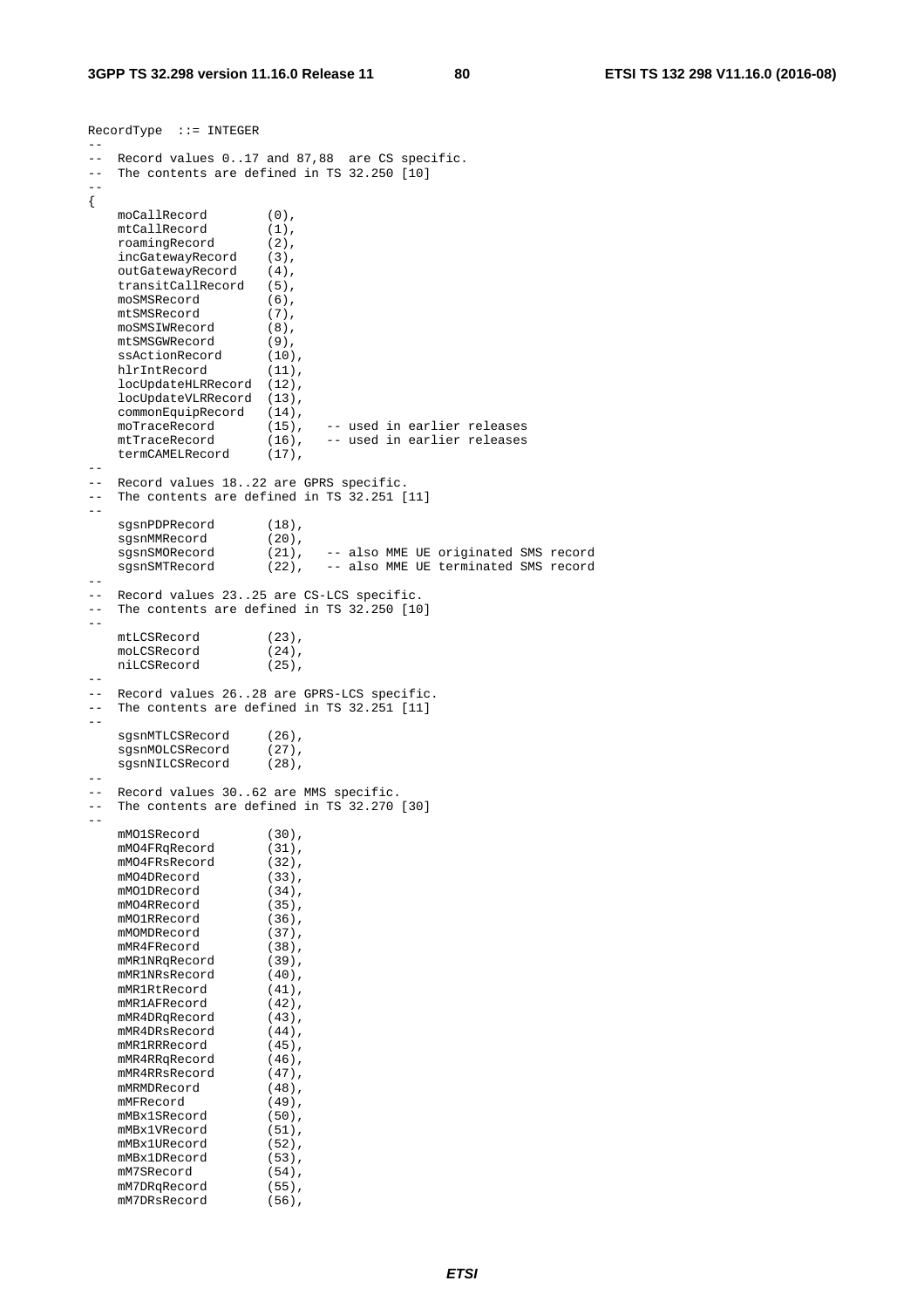```
mM7CRecord (57),
   mM7RRecord (58),<br>mM7DRRqRecord (59),
   mM7DRRqRecord
   mM7DRRsRecord (60),
   mM7RRqRecord (61),<br>mM7RRsRecord (62),
   mM7RRsRecord
-- 
-- Record values 63..69, 70, 82, 89, 90, 91 are IMS specific. 
-- The contents are defined in TS 32.260 [20]
-- 
   sCSCFRecord (63),
    pCSCFRecord (64), 
    iCSCFRecord (65), 
    mRFCRecord (66), 
    mGCFRecord (67), 
    bGCFRecord (68), 
   aSRecord (69),
   eCSCFRecord (70),<br>iBCFRecord (82),
   iBCFRecord (82)<br>tRFRecord (89)
    tRFRecord (89)<br>tFRecord (90),
   tFRecord
    aTCFRecord (91),
-- 
-- Record values 71..75 are LCS specific. 
-- The contents are defined in TS 32.271 [31]
-lCSGMORecord (71),<br>lCSRGMTRecord (72),
    lCSRGMTRecord
   lCSHGMTRecord (73),<br>lCSVGMTRecord (74),
    lCSVGMTRecord
    lCSGNIRecord (75), 
-- 
-- Record values 76..79,86 are MBMS specific. 
-- The contents are defined in TS 32.251 [11]
-- Record values 76,77 and 86 are MBMS bearer context specific 
-- 
   sgsnMBMSRecord (76),
    ggsnMBMSRecord (77), 
    gwMBMSRecord (86), 
--- and TS 32.273 [33] 
-- Record values 78 and 79 are MBMS service specific 
-- and defined in TS 32.273 [33] 
-- 
     sUBBMSCRecord (78), 
    cONTENTBMSCRecord (79), 
-- 
-- Record Values 80..81 are PoC specific. 
-- The contents are defined in TS 32.272 [32] 
-- 
    pPFRecord (80), 
    cPFRecord (81), 
-- Record values 84..85 are EPC specific. 
-- The contents are defined in TS 32.251 [11]
- sGWRecord (84), 
    pGWRecord (85), 
--- Record Value 83 is MMTel specific. 
-- The contents are defined in TS 32.275 [35] 
-- 
   mMTelRecord (83),
--- Record value 87 and 88 are CS specific.
-- The contents are defined in TS 32.250 [10] 
-- 
   mSCsRVCCRecord (87),<br>mMTRFRecord (88)
    mMTRFRecord (88) 
} 
RequiredMBMSBearerCapabilities ::= OCTET STRING (SIZE (3..14)) 
-- 
-- This octet string 
-- is a 1:1 copy of the contents (i.e. starting with octet 5) of the "Quality of 
-- service Profile" information element specified in TS 29.060 [75].
```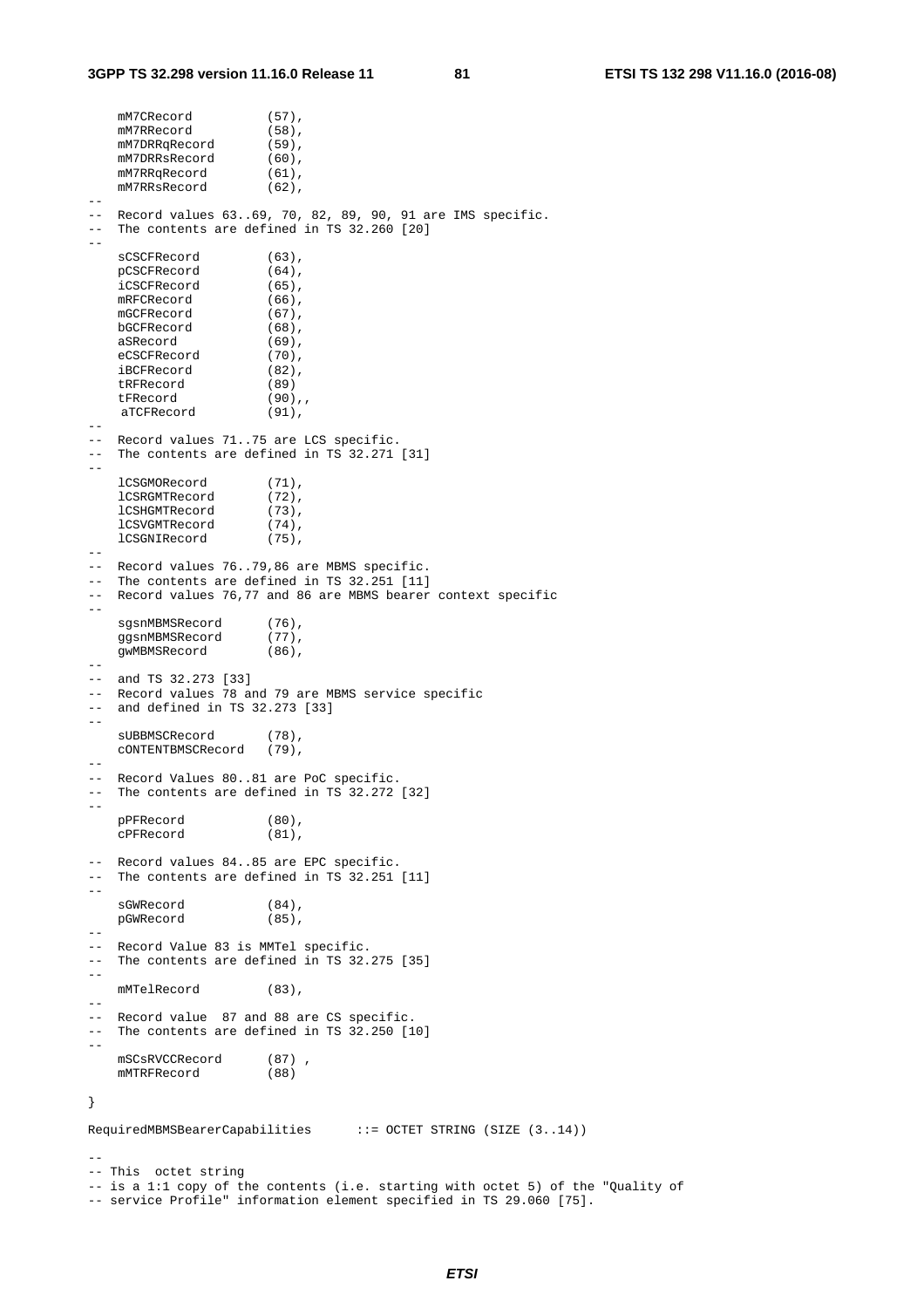$-$ 

```
RoutingAreaCode ::= OCTET STRING (SIZE(1)) 
-- 
-- See TS 24.008 [208] 
-- 
ServiceContextID ::= UTF8String 
ServiceSpecificInfo ::= SEQUENCE 
{ 
 serviceSpecificData [0] GraphicString OPTIONAL, 
 serviceSpecificType [1] INTEGER OPTIONAL 
} 
SMSResult ::= Diagnostics 
SmsTpDestinationNumber ::= OCTET STRING 
-- 
-- This type contains the binary coded decimal representation of 
-- the SMS address field the encoding of the octet string is in
-- accordance with the definition of address fields in TS 23.040 [201]. 
-- This encoding includes type of number and numbering plan indication 
-- together with the address value range. 
-SubscriptionID ::= SET 
{ 
 subscriptionIDType [0] SubscriptionIDType, 
 subscriptionIDData [1] UTF8String 
} 
SubscriptionIDType ::= ENUMERATED 
{ 
    eND-USER-E164 (0), 
    eND-USER-IMSI (1), 
    eND-USER-SIP-URI (2), 
    eND-USER-NAI (3), 
    eND-USER-PRIVATE (4) 
} 
SystemType ::= ENUMERATED 
\{ -- -- "unknown" is not to be used in PS domain. 
-unknown (0), iunknown (1), iiuUTRAN
    gERAN (2) 
} 
TimeStamp ::= OCTET STRING (SIZE(9))
-- 
-- The contents of this field are a compact form of the UTCTime format 
-- containing local time plus an offset to universal time. Binary coded 
-- decimal encoding is employed for the digits to reduce the storage and
-- transmission overhead 
-- e.g. YYMMDDhhmmssShhmm 
-- where 
-- YY = Year 00 to 99 BCD encoded
-- MM = Month 01 to 12 BCD encoded
-- DD = Day 01 to 31 BCD encoded
-- hh = hour 00 to 23 BCD encoded
-- mm = minute 00 to 59 BCD encoded
-- ss = second 00 to 59 BCD encoded
-- S = Sign 0 = "+", "-" ASCII encoded
-- hh = hour 00 to 23 BCD encoded
-- mm = minute 00 to 59 BCD encoded
-- 
TMGI ::= OCTET STRING 
-- 
-- This octet string 
-- is a 1:1 copy of the contents (i.e. starting with octet 4) of the "TMGI"
-- information element specified in TS 29.060 [75]. 
-
```

```
.#END
```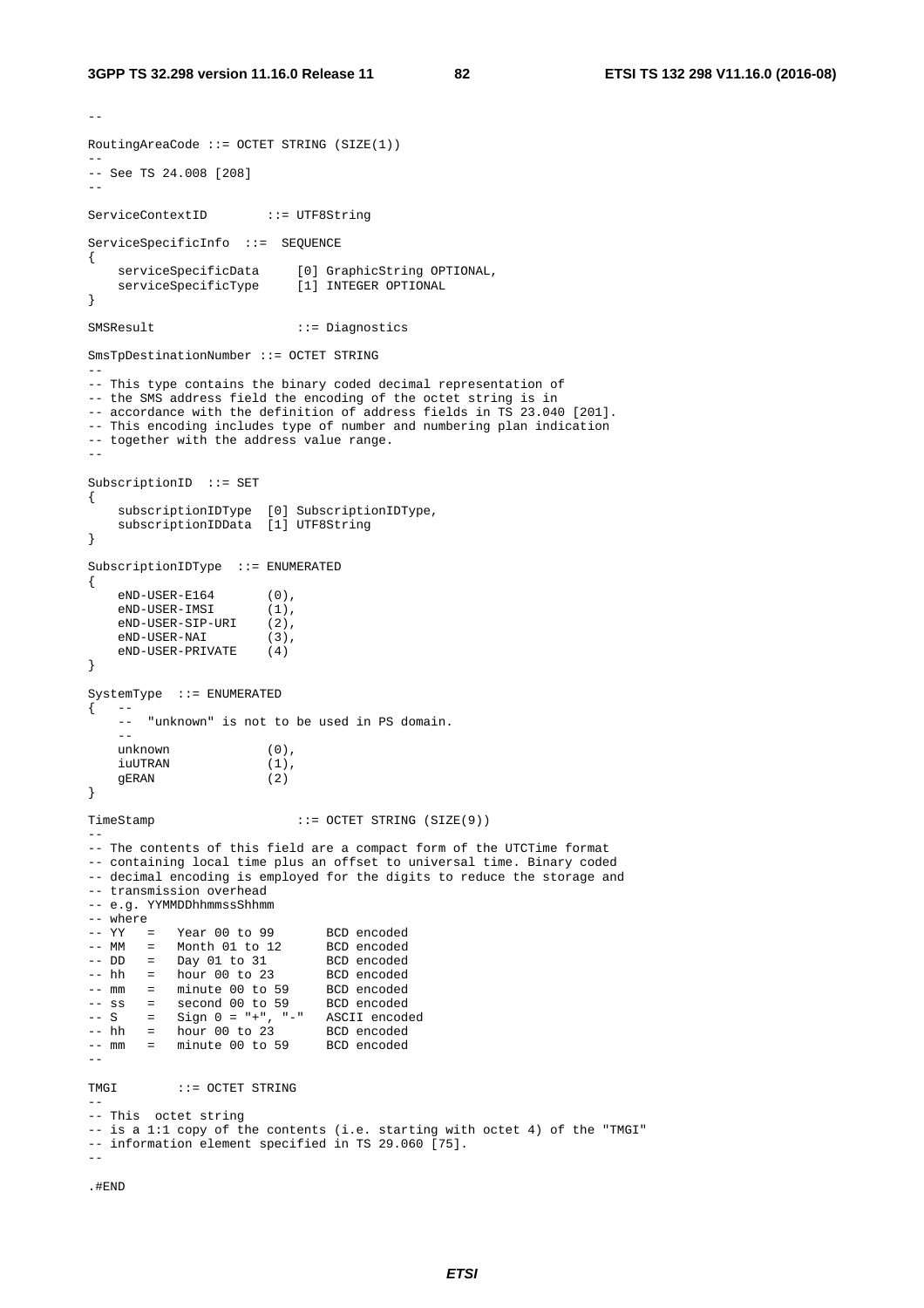# 5.2.2 Bearer level CDR definitions

This subclause contains the syntax definitions of the CDRs on the bearer level. This comprises the CDR types from the Circuit Switched (CS) domain (TS 32.250 [10]), the Packet Switched (PS) domain, i.e. GPRS (TS 32.251 [11]), and WLAN (TS 32.252 [12]).

### 5.2.2.1 CS domain CDRs

This subclause contains the abstract syntax definitions that are specific to the CDR types defined in TS 32.250 [10].

 \$CSChargingDataTypes {itu-t (0) identified-organization (4) etsi(0) mobileDomain (0) charging (5) csChargingDataTypes (1) asn1Module (0) version1 (0)} DEFINITIONS IMPLICIT TAGS ::=

```
BEGIN
```
-- EXPORTS everything

```
IMPORTS
```

```
AE-title, 
BCDDirectoryNumber, 
CallDuration, 
CalledNumber, 
CallingNumber, 
CellId, 
ChargeIndicator, 
Diagnostics, 
LCSCause, 
LCSClientIdentity, 
LCSQoSInfo, 
LevelOfCAMELService, 
LocationAreaAndCell, 
LocationAreaCode, 
ManagementExtensions, 
MCC-MNC, 
MessageReference, 
MscNo, 
MSISDN, 
NodeAddress, 
ObjectInstance,
PositioningData, 
RecordingEntity, 
RecordType, 
SMSResult, 
SmsTpDestinationNumber, 
SystemType, 
TimeStamp 
FROM GenericChargingDataTypes {itu-t (0) identified-organization (4) etsi(0) mobileDomain (0) 
charging (5) genericChargingDataTypes (0) asn1Module (0) version1 (0)} 
BearerServiceCode 
FROM MAP-BS-Code {itu-t identified-organization (4) etsi (0) mobileDomain (0) gsm-Network (1) 
modules (3) map-BS-Code (20) version13 (13) } 
-- from TS 29.002 [214] 
TeleserviceCode 
FROM MAP-TS-Code {itu-t identified-organization (4) etsi (0) mobileDomain (0) gsm-Network (1) 
modules (3) map-TS-Code (19) version13 (13) } 
-- from TS 29.002 [214] 
SS-Code 
FROM MAP-SS-Code {itu-t identified-organization (4) etsi (0) mobileDomain (0) gsm-Network (1) 
modules (3) map-SS-Code (15) version13 (13) } 
-- from TS 29.002 [214] 
MOLR-Type 
FROM SS-DataTypes {itu-t identified-organization (4) etsi (0) mobileDomain (0) gsm-Access (2) 
modules (3) ss-DataTypes (2) version13 (13)} 
-- from TS 24.080 [209] 
DefaultCallHandling, 
DefaultSMS-Handling, 
NotificationToMSUser, 
ServiceKey 
FROM MAP-MS-DataTypes {itu-t identified-organization (4) etsi (0) mobileDomain (0)
```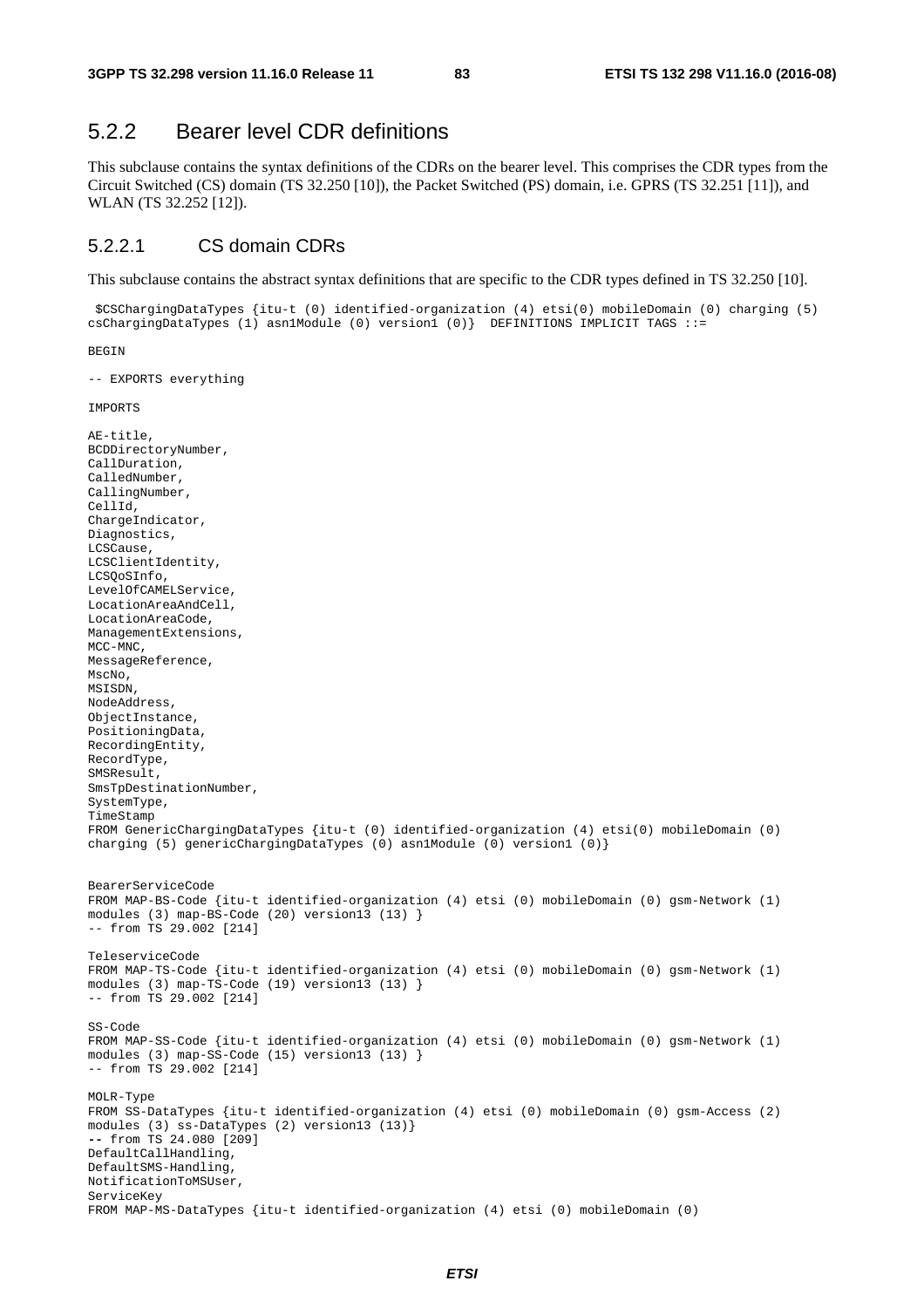gsm-Network (1) modules (3) map-MS-DataTypes (11) version13 (13) } -- from TS 29.002 [214] CallReferenceNumber, NumberOfForwarding FROM MAP-CH-DataTypes {itu-t identified-organization (4) etsi (0) mobileDomain (0) gsm-Network (1) modules (3) map-CH-DataTypes (13) version13 (13) }  $--$  from TS 29.002 [214] AddressString, BasicServiceCode, IMEI, IMSI, ISDN-AddressString FROM MAP-CommonDataTypes { itu-t identified-organization (4) etsi (0) mobileDomain (0) gsm-Network (1) modules (3) map-CommonDataTypes (18) version13 (13) } -- from TS 29.002 [214] Ext-GeographicalInformation, LCSClientType, LCS-Priority, LocationType FROM MAP-LCS-DataTypes {itu-t identified-organization (4) etsi (0) mobileDomain (0) gsm-Network (1) modules (3) map-LCS-DataTypes (25) version13 (13) } -- from TS 29.002 [214] IMS-Charging-Identifier FROM IMSChargingDataTypes {itu-t (0) identified-organization (4) etsi(0) mobileDomain (0) charging (5) imsChargingDataTypes (4) asn1Module (0) version1 (0)} BasicService FROM Basic-Service-Elements {itu-t(0) identified-organization (4) etsi (0) 196 basic-serviceelements (8) } -- from "Digital Subscriber Signalling System No. one (DSS1) protocol" ETS 300 196 [310] DestinationRoutingAddress FROM CAP-datatypes {itu-t(0) identified-organization (4) etsi (0) mobileDomain (0) umts-Network (1) modules (3) cap-datatypes (52) version8 (7) }  $-- from TS 29.078 [217]$ ; -- -- CS CALL AND EVENT RECORDS -- CSRecord ::= CHOICE -- -- Record values 0..21 are circuit switch specific -- { moCallRecord [0] MOCallRecord, mtCallRecord [1] MTCallRecord, roamingRecord [2] RoamingRecord, incGatewayRecord [3] IncGatewayRecord, outGatewayRecord [4] OutGatewayRecord, transitRecord [5] TransitCallRecord, moSMSRecord [6] MOSMSRecord,<br>mtSMSRecord [7] MTSMSRecord, mtSMSRecord [7] MTSMSRecord, moSMSIWRecord [8] MOSMSIWRecord, mtSMSGWRecord [9] MTSMSGWRecord, ssActionRecord [10] SSActionRecord, hlrIntRecord [11] HLRIntRecord, locUpdateHLRRecord [12] LocUpdateHLRRecord, locUpdateVLRRecord [13] LocUpdateVLRRecord, commonEquipRecord [14] CommonEquipRecord, commonEquipRecord [14] CommonEquipRecord,<br>
recTypeExtensions [15] ManagementExtensions,<br>
termCAMELRecord [16] TermCAMELRecord, [16] TermCAMELRecord,  $\begin{array}{ccc}\n \text{tr} & \text{tr} & \text{tr} & \text{tr} \\
 \text{tr} & \text{tr} & \text{tr} & \text{tr} \\
 \text{tr} & \text{tr} & \text{tr} & \text{tr} \\
 \text{tr} & \text{tr} & \text{tr} & \text{tr} \\
 \text{tr} & \text{tr} & \text{tr} & \text{tr} \\
 \text{tr} & \text{tr} & \text{tr} & \text{tr} \\
 \text{tr} & \text{tr} & \text{tr} & \text{tr} \\
 \text{tr} & \text{tr} & \text{tr} & \text{tr} \\
 \text{tr} & \text{tr} & \text{tr} & \text{$ [18] MOLCSRecord,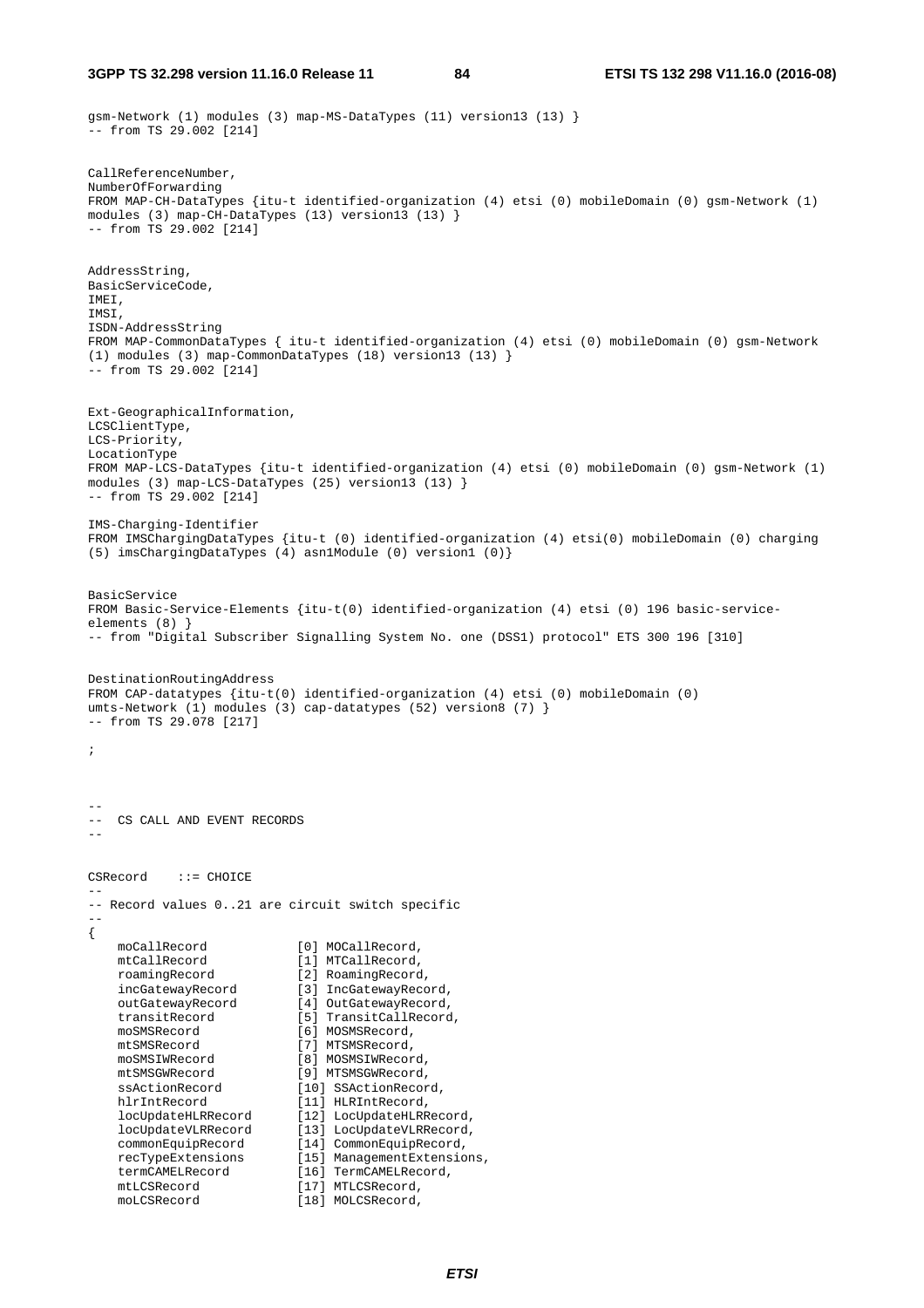}

{

niLCSRecord [19] NILCSRecord, mSCsRVCCRecord [20] MSCsRVCCRecord, mMTRFRecord [21] MTRFRecord MOCallRecord ::= SET recordType [0] RecordType,<br>servedIMSI [1] IMSI OPTION servedIMEI [2] IMEI OPTIONAL, servedMSISDN [3] MSISDN OPTIONAL,<br>callingNumber [4] CallingNumber OF calledNumber [5] CalledNumber OPTIONAL, translatedNumber [6] TranslatedNumber OPTIONAL, connectedNumber [7] ConnectedNumber OPTIONAL, roamingNumber [8] RoamingNumber OPTIONAL, recordingEntity [9] RecordingEntity, mscIncomingTKGP [10] TrunkGroup OPTIONAL, mscOutgoingTKGP [11] TrunkGroup OPTIONAL, transparencyIndicator [15] TransparencyInd OPTIONAL, aocParameters [18] AOCParameters OPTIONAL, msClassmark [20] Classmark OPTIONAL, seizureTime  $[22]$  TimeStamp OPTIONAL, answerTime [23] TimeStamp OPTIONAL, releaseTime [24] TimeStamp OPTIONAL,<br>
callDuration [25] CallDuration. dataVolume [26] DataVolume OPTIONAL, radioChanUsed [28] TrafficChannel OPTIONAL, causeForTerm [30] CauseForTerm, diagnostics [31] Diagnostics OPTIONAL, callReference [32] CallReferenceNumber, sequenceNumber [33] INTEGER OPTIONAL, gsm-SCFAddress [36] Gsm-SCFAddress OPTIONAL, serviceKey (37] ServiceKey OPTIONAL, mSCAddress [39] MSCAddress OPTIONAL, fnur [45] Fnur OPTIONAL, aiurRequested [46] AiurRequested OPTIONAL, chanCodingUsed [48] ChannelCoding OPTIONAL, numberOfDPEncountered [51] INTEGER OPTIONAL, freeFormatData [53] FreeFormatData OPTIONAL, freeFormatDataAppend [55] BOOLEAN OPTIONAL, gsm-SCFAddress-2 [57] Gsm-SCFAddress OPTIONAL, serviceKey-2 [58] ServiceKey OPTIONAL, freeFormatData-2 [59] FreeFormatData OPTIONAL, freeFormatDataAppend-2 [60] BOOLEAN OPTIONAL, systemType [61] SystemType OPTIONAL, rateIndication [62] RateIndication OPTIONAL, jIPPara [66] JurisdictionInformationParameter OPTIONAL, jIPSoInd [67] JurisdictionInformationParameterSourceIndicator OPTIONAL,

[1] IMSI OPTIONAL, eralling<br>[4] CallingNumber OPTIONAL,<br>[5] CalledNumber OPTIONAL, location [12] LocationAreaAndCell OPTIONAL, changeOfLocation [13] SEQUENCE OF LocationChange OPTIONAL, basicService [14] BasicServiceCode OPTIONAL, changeOfService [16] SEQUENCE OF ChangeOfService OPTIONAL, supplServicesUsed [17] SEQUENCE OF SuppServiceUsed OPTIONAL, changeOfAOCParms [19] SEQUENCE OF AOCParmChange OPTIONAL, changeOfClassmark [21] ChangeOfClassmark [21] ChangeOfClassmark OPTIONAL,<br>
seizureTime [22] TimeStamp OPTIONAL, [25] CallDuration,<br>[26] DataVolume OPTIONAL, radioChanRequested [27] RadioChanRequested OPTIONAL, changeOfRadioChan [29] ChangeOfRadioChannel OPTIONAL, additionalChgInfo [34] AdditionalChgInfo OPTIONAL, recordExtensions [35] ManagementExtensions OPTIONAL, networkCallReference [38] NetworkCallReference OPTIONAL, cAMELInitCFIndicator [40] CAMELInitCFIndicator OPTIONAL, defaultCallHandling [41] DefaultCallHandling OPTIONAL, hSCSDChanRequested [42] NumOfHSCSDChanRequested OPTIONAL, hSCSDChanAllocated [43] NumOfHSCSDChanAllocated OPTIONAL, changeOfHSCSDParms [44] SEQUENCE OF HSCSDParmsChange OPTIONAL, chanCodingsAcceptable [47] SEQUENCE OF ChannelCoding OPTIONAL, speechVersionSupported [49] SpeechVersionIdentifier OPTIONAL, speechVersionUsed [50] SpeechVersionIdentifier OPTIONAL, levelOfCAMELService [52] LevelOfCAMELService OPTIONAL, cAMELCallLegInformation [54] SEQUENCE OF CAMELInformation OPTIONAL, defaultCallHandling-2 [56] DefaultCallHandling OPTIONAL, locationRoutNum [63] LocationRoutingNumber OPTIONAL, lrnSoInd [64] LocationRoutingNumberSourceIndicator OPTIONAL, lrnQuryStatus [65] LocationRoutingNumberQueryStatus OPTIONAL,

 jIPQuryStatus [68] JurisdictionInformationParameterQueryStatus OPTIONAL, partialRecordType [69] PartialRecordType OPTIONAL,

guaranteedBitRate [70] GuaranteedBitRate OPTIONAL,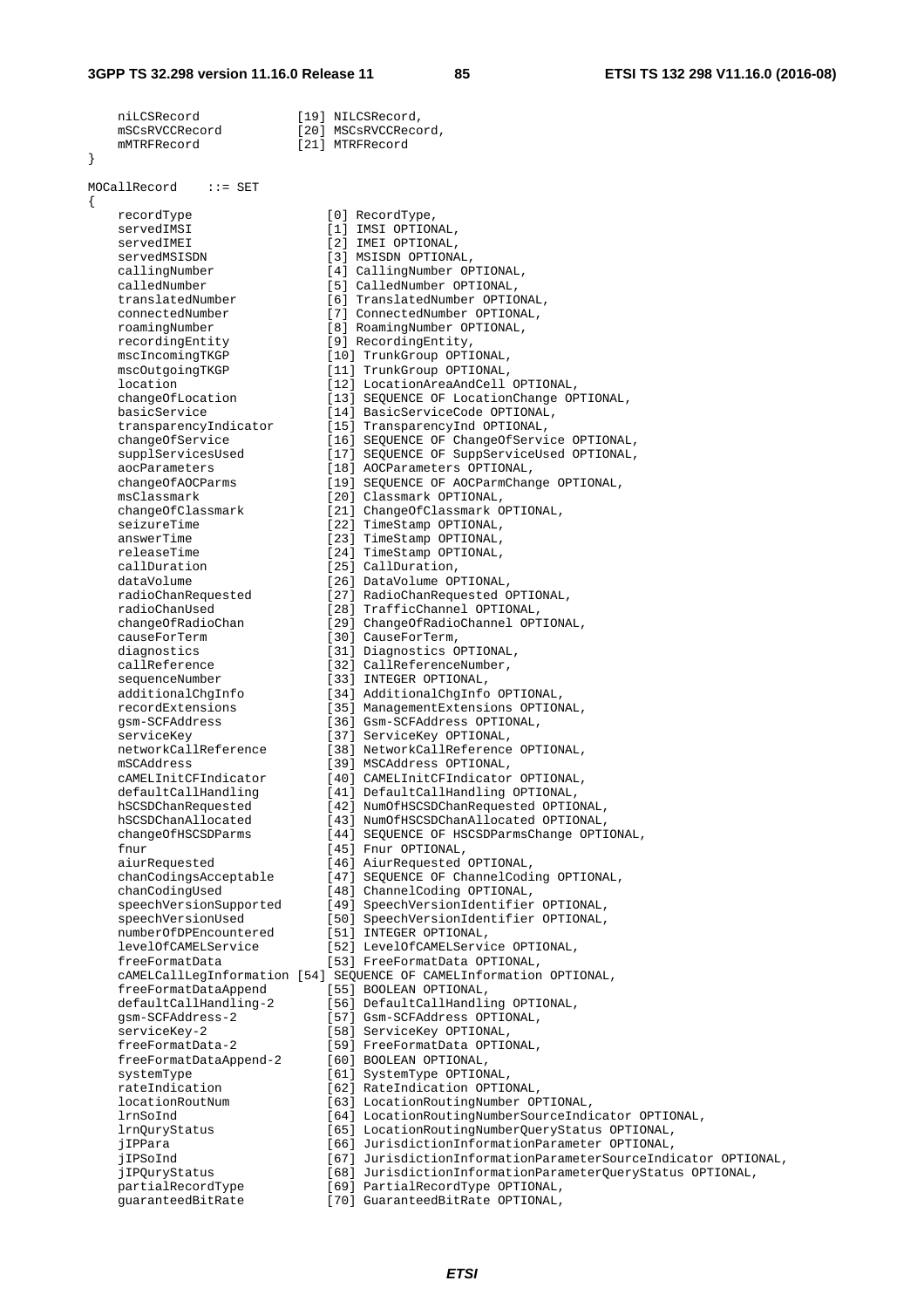```
maximumBitRate [71] MaximumBitRate OPTIONAL,
   redial [72] BOOLEAN OPTIONAL, -- set indicates redial attempt
    reasonForServiceChange [73] ReasonForServiceChange OPTIONAL, 
   serviceChangeInitiator [74] BOOLEAN OPTIONAL
} 
MTCallRecord ::= SET 
{ 
                        [0] RecordType,
   recordType [0] Recor<br>servedIMSI [1] IMSI,
   servedIMEI [2] IMEI OPTIONAL,
   servedMSISDN [3] CalledNumber OPTIONAL,<br>callingNumber [4] CallingNumber OPTIONAL,
 callingNumber [4] CallingNumber OPTIONAL, 
 connectedNumber [5] ConnectedNumber OPTIONAL, 
 recordingEntity [6] RecordingEntity, 
 mscIncomingTKGP [7] TrunkGroup OPTIONAL, 
 mscOutgoingTKGP [8] TrunkGroup OPTIONAL, 
 location [9] LocationAreaAndCell OPTIONAL, 
   location [9] LocationAreaAndCell OPTIONAL,<br>changeOfLocation [10] SEQUENCE OF LocationChange OPTIONAL,<br>basicService [11] BasicServiceCode OPTIONAL,
 basicService [11] BasicServiceCode OPTIONAL, 
 transparencyIndicator [12] TransparencyInd OPTIONAL, 
 changeOfService [13] SEQUENCE OF ChangeOfService OPTIONAL, 
 supplServicesUsed [14] SEQUENCE OF SuppServiceUsed OPTIONAL, 
 aocParameters [15] AOCParameters OPTIONAL, 
 changeOfAOCParms [16] SEQUENCE OF AOCParmChange OPTIONAL, 
 msClassmark [17] Classmark OPTIONAL, 
 changeOfClassmark [18] ChangeOfClassmark OPTIONAL, 
seizureTime [19] TimeStamp OPTIONAL,
   answerTime [19] TimeStamp OPTIONAL,<br>answerTime [20] TimeStamp OPTIONAL,
   releaseTime [21] TimeStamp OPTIONAL,<br>callDuration [22] CallDuration,
 callDuration [22] CallDuration, 
 dataVolume [23] DataVolume OPTIONAL, 
 radioChanRequested [24] RadioChanRequested OPTIONAL, 
 radioChanUsed [25] TrafficChannel OPTIONAL, 
 changeOfRadioChan [26] ChangeOfRadioChannel OPTIONAL, 
 causeForTerm [27] CauseForTerm, 
 diagnostics [28] Diagnostics OPTIONAL, 
 callReference [29] CallReferenceNumber, 
sequenceNumber [30] INTEGER OPTIONAL,
 additionalChgInfo [31] AdditionalChgInfo OPTIONAL, 
 recordExtensions [32] ManagementExtensions OPTIONAL, 
 networkCallReference [33] NetworkCallReference OPTIONAL, 
 mSCAddress [34] MSCAddress OPTIONAL, 
 hSCSDChanRequested [35] NumOfHSCSDChanRequested OPTIONAL, 
 hSCSDChanAllocated [36] NumOfHSCSDChanAllocated OPTIONAL,
 changeOfHSCSDParms [37] SEQUENCE OF HSCSDParmsChange OPTIONAL, 
fnur [38] Fnur OPTIONAL,
 aiurRequested [39] AiurRequested OPTIONAL, 
 chanCodingsAcceptable [40] SEQUENCE OF ChannelCoding OPTIONAL, 
 chanCodingUsed [41] ChannelCoding OPTIONAL, 
    speechVersionSupported [42] SpeechVersionIdentifier OPTIONAL, 
 speechVersionUsed [43] SpeechVersionIdentifier OPTIONAL, 
 gsm-SCFAddress [44] Gsm-SCFAddress OPTIONAL, 
 serviceKey [45] ServiceKey OPTIONAL, 
systemType [46] SystemType OPTIONAL,
 rateIndication [47] RateIndication OPTIONAL, 
 locationRoutNum [48] LocationRoutingNumber OPTIONAL, 
 lrnSoInd [49] LocationRoutingNumberSourceIndicator OPTIONAL, 
 lrnQuryStatus [50] LocationRoutingNumberQueryStatus OPTIONAL, 
 jIPPara [51] JurisdictionInformationParameter OPTIONAL, 
 jIPSoInd [52] JurisdictionInformationParameterSourceIndicator OPTIONAL, 
 jIPQuryStatus [53] JurisdictionInformationParameterQueryStatus OPTIONAL, 
 partialRecordType [54] PartialRecordType OPTIONAL, 
 guaranteedBitRate [55] GuaranteedBitRate OPTIONAL, 
 maximumBitRate [56] MaximumBitRate OPTIONAL, 
 reasonForServiceChange [57] ReasonForServiceChange OPTIONAL, 
 serviceChangeInitiator [58] BOOLEAN OPTIONAL 
} 
RoamingRecord ::= SET 
{ 
   recordType [0] RecordType,<br>servedIMSI [1] IMSI,
   servedIMSI
```
servedMSISDN [2] MSISDN OPTIONAL,

 recordingEntity [5] RecordingEntity, mscIncomingTKGP [6] TrunkGroup OPTIONAL,

callingNumber [3] CallingNumber OPTIONAL,<br>roamingNumber [4] RoamingNumber OPTIONAL, roamingNumber [4] RoamingNumber OPTIONAL,<br>recordingEntity [5] RecordingEntity,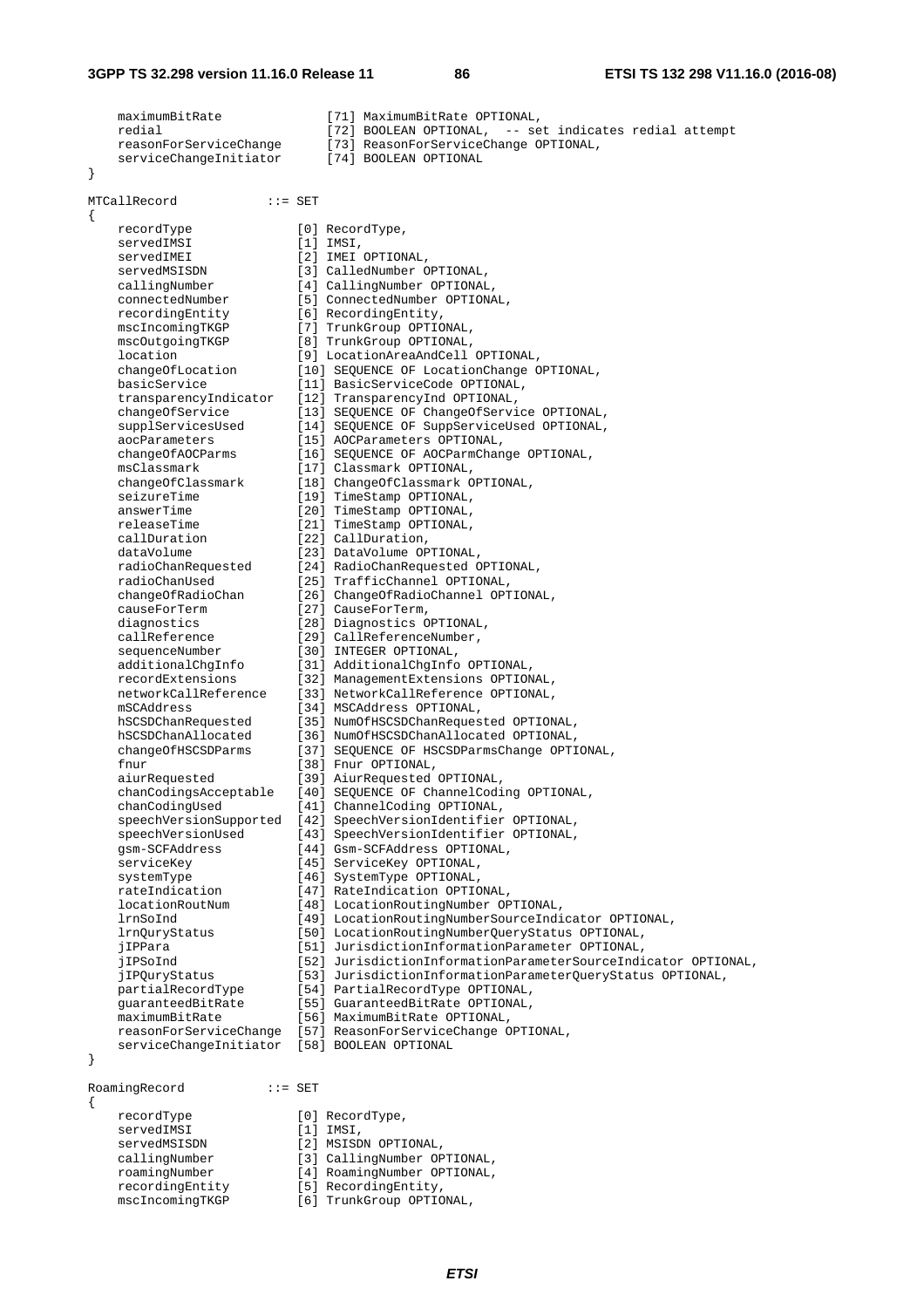mscOutgoingTKGP [7] TrunkGroup OPTIONAL, basicService [8] BasicServiceCode OPTIONAL, transparencyIndicator [9] TransparencyInd OPTIONAL, changeOfService [10] SEQUENCE OF ChangeOfService OPTIONAL, supplServicesUsed [11] SEQUENCE OF SuppServiceUsed OPTIONAL, seizureTime [12] TimeStamp OPTIONAL, answerTime [13] TimeStamp OPTIONAL, releaseTime [14] TimeStamp OPTIONAL, callDuration [15] CallDuration, dataVolume [16] DataVolume OPTIONAL, causeForTerm [17] CauseForTerm, diagnostics [18] Diagnostics OPTIONAL,<br>callReference [19] CallReferenceNumber, callReference [19] CallReferenceNumber, sequenceNumber [20] INTEGER OPTIONAL, recordExtensions [21] ManagementExtensions OPTIONAL, networkCallReference [22] NetworkCallReference OPTIONAL, mSCAddress [23] MSCAddress OPTIONAL, locationRoutNum [24] LocationRoutingNumber OPTIONAL, lrnSoInd [25] LocationRoutingNumberSourceIndicator OPTIONAL, lrnQuryStatus [26] LocationRoutingNumberQueryStatus OPTIONAL, jIPPara [27] JurisdictionInformationParameter OPTIONAL, jIPSoInd [28] JurisdictionInformationParameterSourceIndicator OPTIONAL, [29] JurisdictionInformationParameterQueryStatus OPTIONAL, jIPSoInd [28] JurisdictionInformationPara<br>jIPQuryStatus [29] JurisdictionInformationPara<br>partialRecordType [30] PartialRecordType OPTIONAL } TermCAMELRecord ::= SET { recordtype [0] RecordType,<br>servedIMSI [1] IMSI [1] IMSI,<br>[2] MSISDN OPTIONAL. servedMSISDN [2] MSISDN OPTIONAL, recordingEntity [3] RecordingEntity, interrogationTime [4] TimeStamp, destinationRoutingAddress [5] DestinationRoutingAddress, gsm-SCFAddress [6] Gsm-SCFAddress, serviceKey [7] ServiceKey, networkCallReference [8] NetworkCallReference OPTIONAL, mSCAddress [9] MSCAddress OPTIONAL, defaultCallHandling [10] DefaultCallHandling OPTIONAL, recordExtensions [11] ManagementExtensions OPTIONAL, calledNumber [12] CalledNumber, callingNumber [13] CallingNumber OPTIONAL,<br>mscIncomingTKGP [14] TrunkGroup OPTIONAL,<br>mscOutgoingTKGP [15] TrunkGroup OPTIONAL, mscIncomingTKGP [14] TrunkGroup OPTIONAL, mscOutgoingTKGP [15] TrunkGroup OPTIONAL, seizureTime [16] TimeStamp OPTIONAL, answerTime  $[17]$  TimeStamp OPTIONAL,<br>releaseTime  $[18]$  TimeStamp OPTIONAL, releaseTime [18] TimeStamp OPTIONAL,<br>callDuration [19] CallDuration, [19] CallDuration, dataVolume [20] DataVolume OPTIONAL, causeForTerm [21] CauseForTerm, diagnostics [22] Diagnostics OPTIONAL, callReference [23] CallReferenceNumber, sequenceNumber [24] INTEGER OPTIONAL, numberOfDPEncountered [25] INTEGER OPTIONAL, levelOfCAMELService [26] LevelOfCAMELService OPTIONAL, freeFormatData [27] FreeFormatData OPTIONAL, cAMELCallLegInformation [28] SEQUENCE OF CAMELInformation OPTIONAL, freeFormatDataAppend [29] BOOLEAN OPTIONAL, defaultCallHandling-2 [30] DefaultCallHandling OPTIONAL, gsm-SCFAddress-2 [31] Gsm-SCFAddress OPTIONAL, serviceKey-2 [32] ServiceKey OPTIONAL, freeFormatData-2 [33] FreeFormatData OPTIONAL, freeFormatDataAppend-2 [34] BOOLEAN OPTIONAL, mscServerIndication [35] BOOLEAN OPTIONAL, locationRoutNum [36] LocationRoutingNumber OPTIONAL, lrnSoInd [37] LocationRoutingNumberSourceIndicator OPTIONAL,<br>1rnQuryStatus [38] LocationRoutingNumberQueryStatus OPTIONAL, lrnQuryStatus [38] LocationRoutingNumberQueryStatus OPTIONAL, [39] JurisdictionInformationParameter OPTIONAL, jIPSoInd [40] JurisdictionInformationParameterSourceIndicator OPTIONAL,<br>iIPOurvStatus [41] JurisdictionInformationParameterOuervStatus OPTIONAL. [41] JurisdictionInformationParameterQueryStatus OPTIONAL, partialRecordType [42] PartialRecordType OPTIONAL } IncGatewayRecord ::= SET {

recordType [0] RecordType,

- 
- callingNumber [1] CallingNumber OPTIONAL,<br>
calledNumber [2] CalledNumber. [2] CalledNumber,
	-

*ETSI*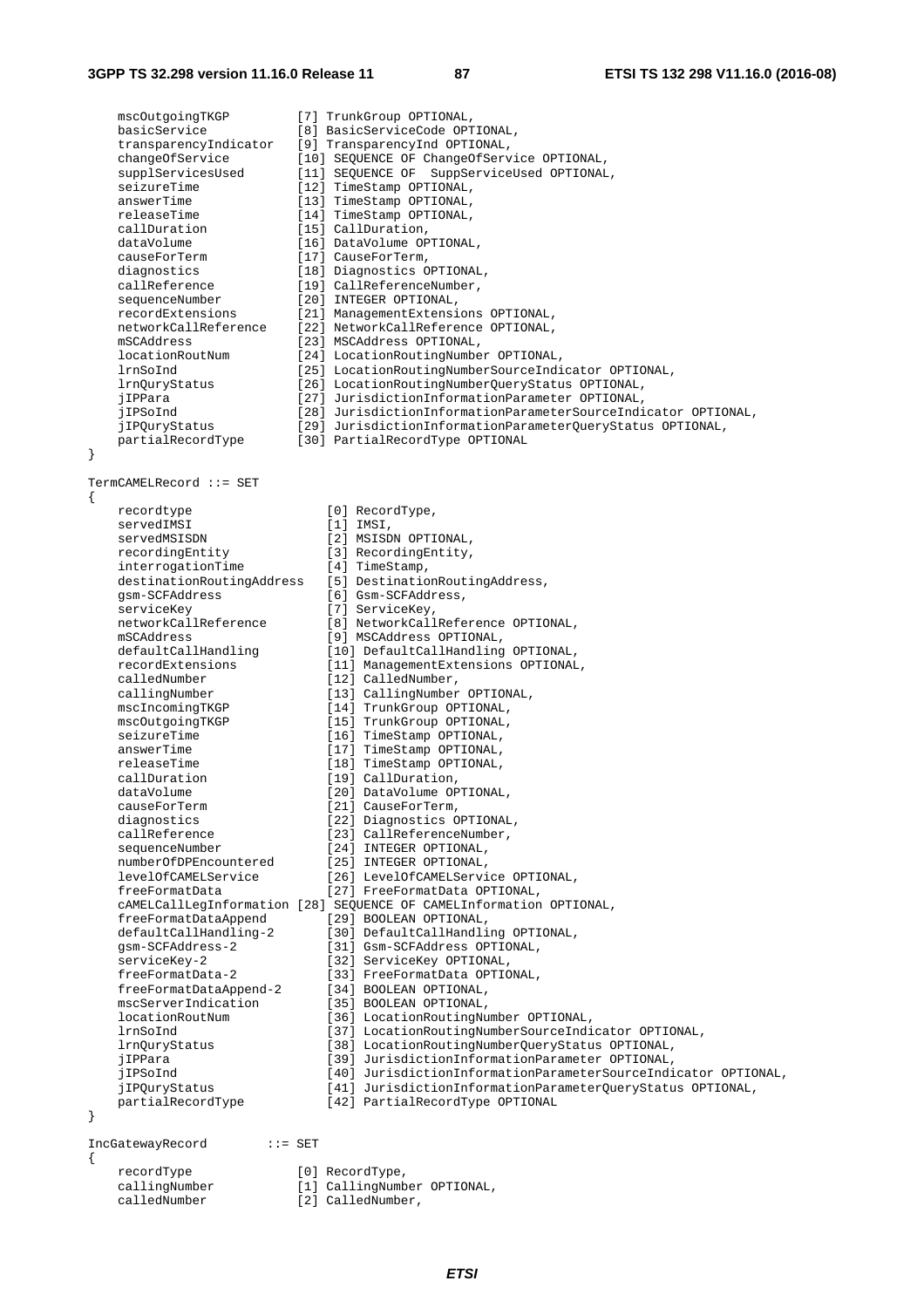recordingEntity [3] RecordingEntity, mscIncomingTKGP [4] TrunkGroup OPTIONAL, mscOutgoingTKGP [5] TrunkGroup OPTIONAL,<br>seizureTime [6] TimeStamp OPTIONAL, [6] TimeStamp OPTIONAL, answerTime [7] TimeStamp OPTIONAL,<br>releaseTime [8] TimeStamp OPTIONAL, releaseTime [8] TimeStamp OPTIONAL,<br>callDuration [9] CallDuration, callDuration [9] CallDuration, dataVolume [10] DataVolume OPTIONAL, causeForTerm [11] CauseForTerm, diagnostics [12] Diagnostics OPTIONAL, callReference [13] CallReferenceNumber, sequenceNumber [14] INTEGER OPTIONAL, recordExtensions [15] ManagementExtensions OPTIONAL, locationRoutNum [16] LocationRoutingNumber OPTIONAL, lrnSoInd [17] LocationRoutingNumberSourceIndicator OPTIONAL, lrnSoInd [17] LocationRoutingNumberSourceIndicator OPTIONAL,<br>1rnQuryStatus [18] LocationRoutingNumberQueryStatus OPTIONAL, jIPPara [19] JurisdictionInformationParameter OPTIONAL, jIPSoInd [20] JurisdictionInformationParameterSourceIndicator OPTIONAL, jIPQuryStatus [21] JurisdictionInformationParameterQueryStatus OPTIONAL, reasonForServiceChange [22] ReasonForServiceChange OPTIONAL, serviceChangeInitiator [23] BOOLEAN OPTIONAL } OutGatewayRecord ::= SET { recordType [0] RecordType, callingNumber [1] CallingNumber OPTIONAL, calledNumber [2] CalledNumber, recordingEntity [3] RecordingEntity, mscIncomingTKGP [4] TrunkGroup OPTIONAL, mscOutgoingTKGP [5] TrunkGroup OPTIONAL, seizureTime [6] TimeStamp OPTIONAL, answerTime [7] TimeStamp OPTIONAL, answerTime [7] TimeStamp OPTIONAL,<br>
releaseTime [8] TimeStamp OPTIONAL,<br>
callDuration [9] CallDuration, [9] CallDuration, dataVolume [10] DataVolume OPTIONAL, causeForTerm [11] CauseForTerm, diagnostics [12] Diagnostics OPTIONAL,<br>callReference [13] CallReferenceNumber, callReference [13] CallReferenceNumber, sequenceNumber [14] INTEGER OPTIONAL, recordExtensions [15] ManagementExtensions OPTIONAL, locationRoutNum [16] LocationRoutingNumber OPTIONAL, lrnSoInd [17] LocationRoutingNumberSourceIndicator OPTIONAL, lrnQuryStatus [18] LocationRoutingNumberQueryStatus OPTIONAL, jIPPara [19] JurisdictionInformationParameter OPTIONAL, jIPSoInd [20] JurisdictionInformationParameterSourceIndicator OPTIONAL, jIPQuryStatus [21] JurisdictionInformationParameterQueryStatus OPTIONAL, reasonForServiceChange [22] ReasonForServiceChange OPTIONAL, serviceChangeInitiator [23] BOOLEAN OPTIONAL } TransitCallRecord ::= SET { recordType [0] RecordType,<br>
recordingEntity [1] RecordingEn<br>
mscIncomingTKGP [2] TrunkGroup<br>
mscOutgoingTKGP [3] TrunkGroup recordingEntity [1] RecordingEntity, mscIncomingTKGP [2] TrunkGroup OPTIONAL, mscOutgoingTKGP [3] TrunkGroup OPTIONAL, callingNumber [4] CallingNumber OPTIONAL, calledNumber [5] CalledNumber, isdnBasicService [6] BasicService OPTIONAL, seizureTimestamp [7] TimeStamp OPTIONAL, answerTimestamp [8] TimeStamp OPTIONAL, releaseTimestamp [9] TimeStamp OPTIONAL, callDuration [10] CallDuration, dataVolume [11] DataVolume OPTIONAL, causeForTerm [12] CauseForTerm, diagnostics [13] Diagnostics OPTIONAL, callReference [14] CallReferenceNumber,<br>sequenceNumber [15] INTEGER OPTIONAL, sequenceNumber [15] INTEGER OPTIONAL, recordExtensions [16] ManagementExtensions OPTIONAL, sequenceNumber [15] INTEGER OPTIONAL,<br>
recordExtensions [16] ManagementExtensions OPTIONAL,<br>
locationRoutNum [17] LocationRoutingNumber OPTIONAL, lrnSoInd [18] LocationRoutingNumberSourceIndicator OPTIONAL, lrnQuryStatus [19] LocationRoutingNumberQueryStatus OPTIONAL, jIPPara [20] JurisdictionInformationParameter OPTIONAL, jIPSoInd [21] JurisdictionInformationParameterSourceIndicator OPTIONAL, jIPQuryStatus [22] JurisdictionInformationParameterQueryStatus OPTIONAL

}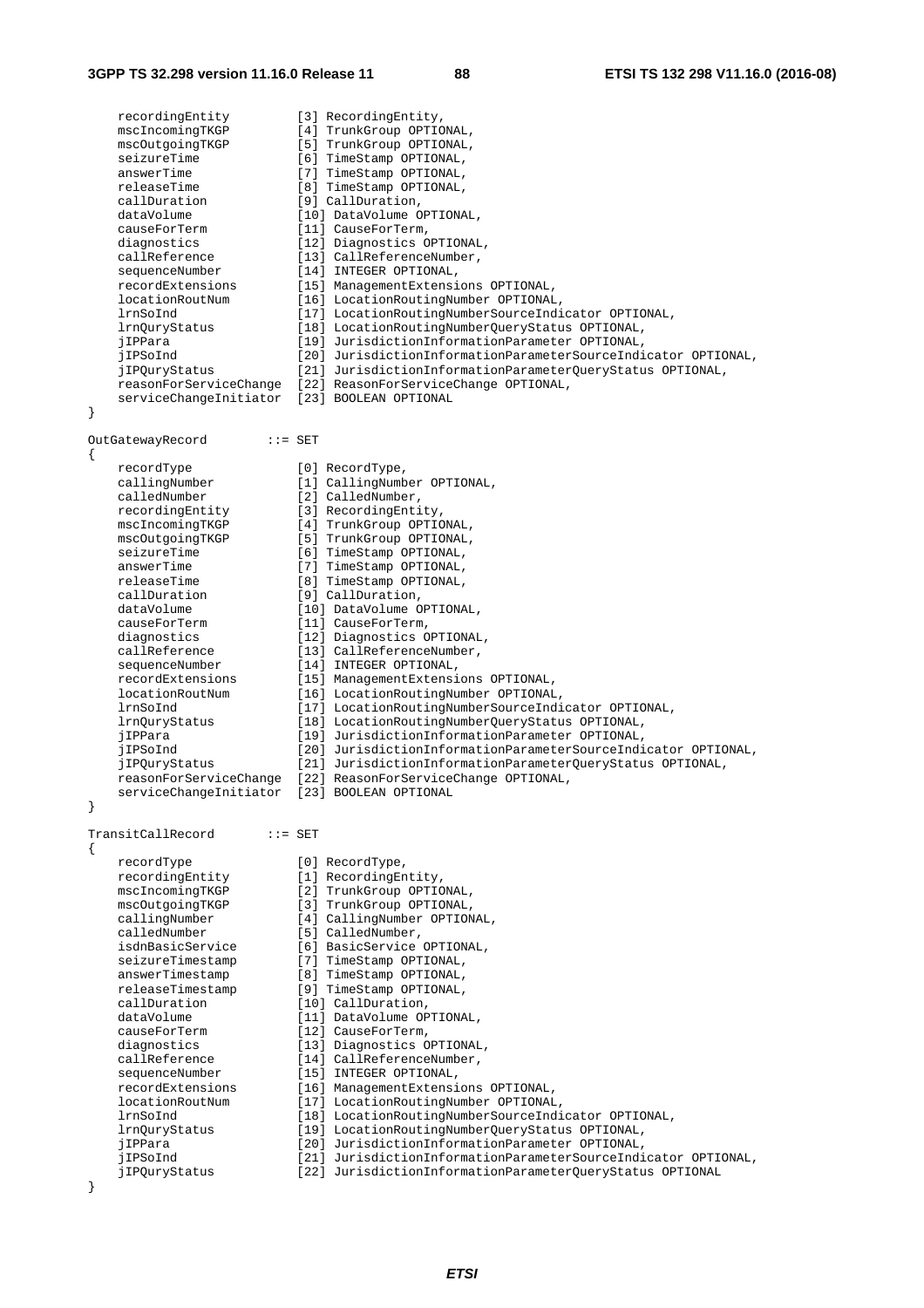MOSMSRecord ::= SET { recordType [0] RecordType, servedIMSI [1] IMSI, servedIMEI [2] IMEI OPTIONAL,<br>servedMSISDN [3] MSISDN OPTIONAL, servedMSISDN [3] MSISDN OPTIONAL, msClassmark [4] Classmark, serviceCentre [5] AddressString, recordingEntity [6] RecordingEntity, location [7] LocationAreaAndCell OPTIONAL, messageReference [8] MessageReference, originationTime [9] TimeStamp, smsResult [10] SMSResult OPTIONAL, recordExtensions [11] ManagementExtensions OPTIONAL, destinationNumber [12] SmsTpDestinationNumber OPTIONAL, cAMELSMSInformation [13] CAMELSMSInformation OPTIONAL, systemType [14] SystemType OPTIONAL, systemType [14] SystemType OPTIONAL,<br>locationExtension [15] LocationCellExtension OPTIONAL } MTSMSRecord ::= SET { recordType [0] RecordType,<br>serviceCentre [1] AddressStri [1] AddressString,<br>[2] IMSI, servedIMSI servedIMEI [3] IMEI OPTIONAL, servedMSISDN [4] MSISDN OPTIONAL, msClassmark [5] Classmark, recordingEntity [6] RecordingEntity, location [7] LocationAreaAndCell OPTIONAL, deliveryTime [8] TimeStamp, smsResult [9] SMSResult OPTIONAL, recordExtensions [10] ManagementExtensions OPTIONAL, systemType [11] SystemType OPTIONAL, cAMELSMSInformation [12] CAMELSMSInformation OPTIONAL, locationExtension [13] LocationCellExtension OPTIONAL } MOSMSIWRecord ::= SET { recordType [0] RecordType, serviceCentre [1] AddressString, servedIMSI [2] IMSI, recordingEntity [3] RecordingEntity, eventTime [4] TimeStamp, smsResult [5] SMSResult OPTIONAL, recordExtensions [6] ManagementExtensions OPTIONAL } MTSMSGWRecord ::= SET { recordType [0] RecordType, serviceCentre [1] AddressString, servedIMSI [2] IMSI, servedMSISDN [3] MSISDN OPTIONAL, recordingEntity [4] RecordingEntity, eventTime [5] TimeStamp, smsResult [6] SMSResult OPTIONAL, recordExtensions [7] ManagementExtensions OPTIONAL } SSActionRecord ::= SET { recordType [0] RecordType,<br>servedIMSI [1] IMSI, servedIMSI [1] IMSI, servedIMEI [2] IMEI OPTIONAL, servedMSISDN [3] MSISDN OPTIONAL, msClassmark [4] Classmark, recordingEntity [5] RecordingEntity, location [6] LocationAreaAndCell OPTIONAL, basicServices [7] BasicServices OPTIONAL, supplService [8] SS-Code OPTIONAL, ssAction [9] SSActionType OPTIONAL, ssActionTime [10] TimeStamp, ssParameters [11] SSParameters OPTIONAL, ssActionResult [12] SSActionResult OPTIONAL, callReference [13] CallReferenceNumber, recordExtensions [14] ManagementExtensions OPTIONAL,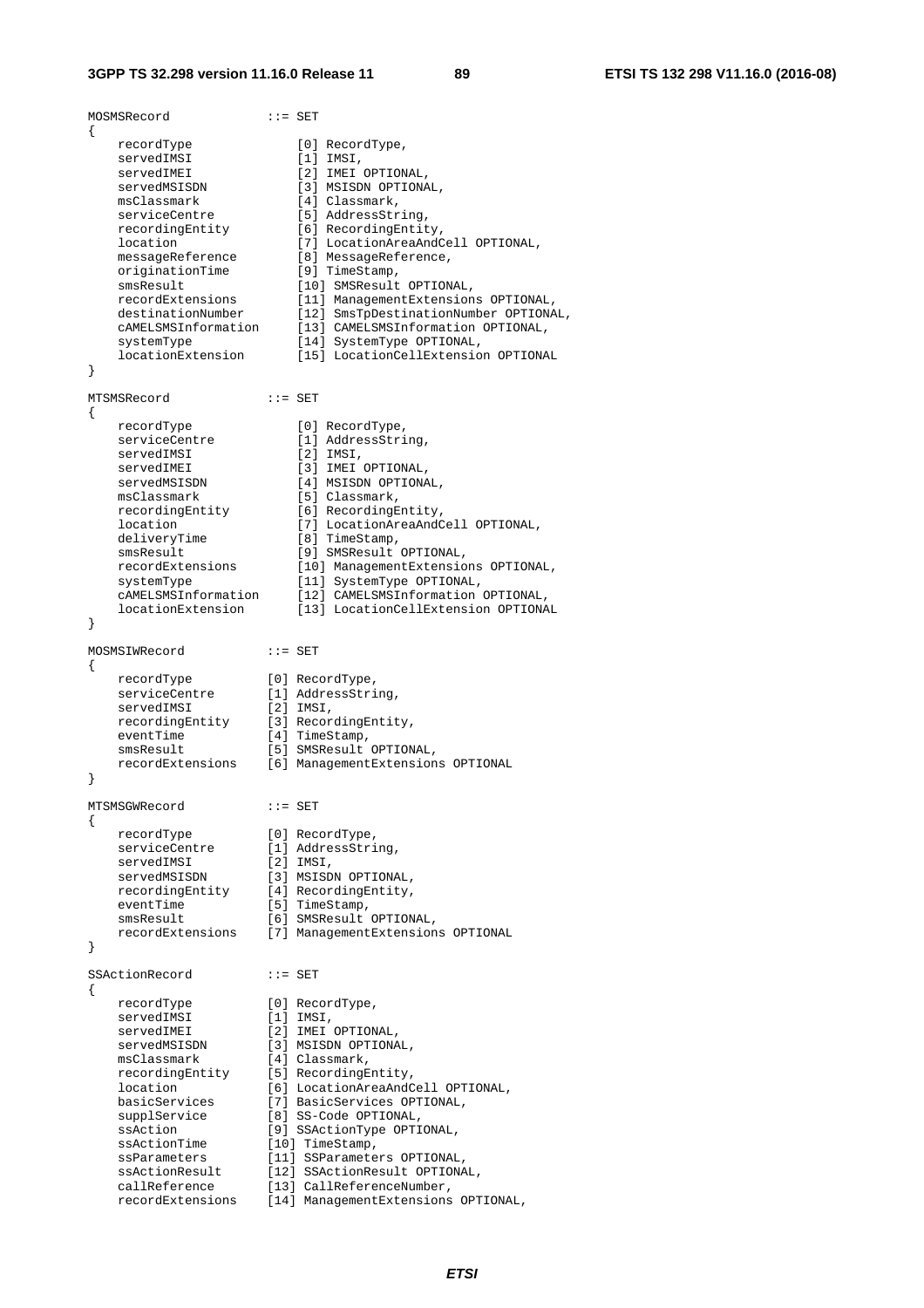systemType [15] SystemType OPTIONAL

} HLRIntRecord ::= SET { recordType [0] RecordType, servedIMSI [1] IMSI, servedMSISDN [2] MSISDN, recordingEntity [3] RecordingEntity, basicService [4] BasicServiceCode OPTIONAL, routingNumber [5] RoutingNumber, interrogationTime [6] TimeStamp, numberOfForwarding [7] NumberOfForwarding OPTIONAL, interrogationResult [8] HLRIntResult OPTIONAL, recordExtensions [9] ManagementExtensions OPTIONAL } LocUpdateHLRRecord ::= SET { recordType [0] RecordType, servedIMSI [1] IMSI, recordingEntity [2] RecordingEntity,<br>
oldLocation [3] Visited-Location<br>
[4] Visited-Location [3] Visited-Location-info OPTIONAL, [4] Visited-Location-info,<br>[5] TimeStamp, newhocation<br>updateTime<br>recordExtensions [6] LocUpdResult OPTIONAL, [7] ManagementExtensions OPTIONAL } LocUpdateVLRRecord ::= SET { recordType [0] RecordType, servedIMSI [1] IMSI, servedMSISDN [2] MSISDN OPTIONAL, recordingEntity [3] RecordingEntity, oldLocation [4] Location-info OPTIONAL, newLocation [5] Location-info, msClassmark [6] Classmark, updateTime [7] TimeStamp, updateResult [8] LocUpdResult OPTIONAL, recordExtensions [9] ManagementExtensions OPTIONAL, locationExtension [10] LocationCellExtension OPTIONAL } CommonEquipRecord ::= SET { recordType [0] RecordType, equipmentType [1] EquipmentType, equipmentId [2] EquipmentId, servedIMSI [3] IMSI, servedMSISDN [4] MSISDN OPTIONAL, recordingEntity [5] RecordingEntity, basicService [6] BasicServiceCode OPTIONAL, changeOfService [7] SEQUENCE OF ChangeOfService OPTIONAL, supplServicesUsed [8] SEQUENCE OF SuppServiceUsed OPTIONAL, seizureTime [9] TimeStamp, releaseTime [10] TimeStamp OPTIONAL, callDuration [11] CallDuration, callReference [12] CallReferenceNumber, sequenceNumber [13] INTEGER OPTIONAL, recordExtensions [14] ManagementExtensions OPTIONAL, systemType [15] SystemType OPTIONAL, rateIndication [16] RateIndication OPTIONAL, fnur [17] Fnur OPTIONAL } -- -- -- OBSERVED IMEI TICKETS  $-$ ObservedIMEITicket ::= SET { servedIMEI [0] IMEI,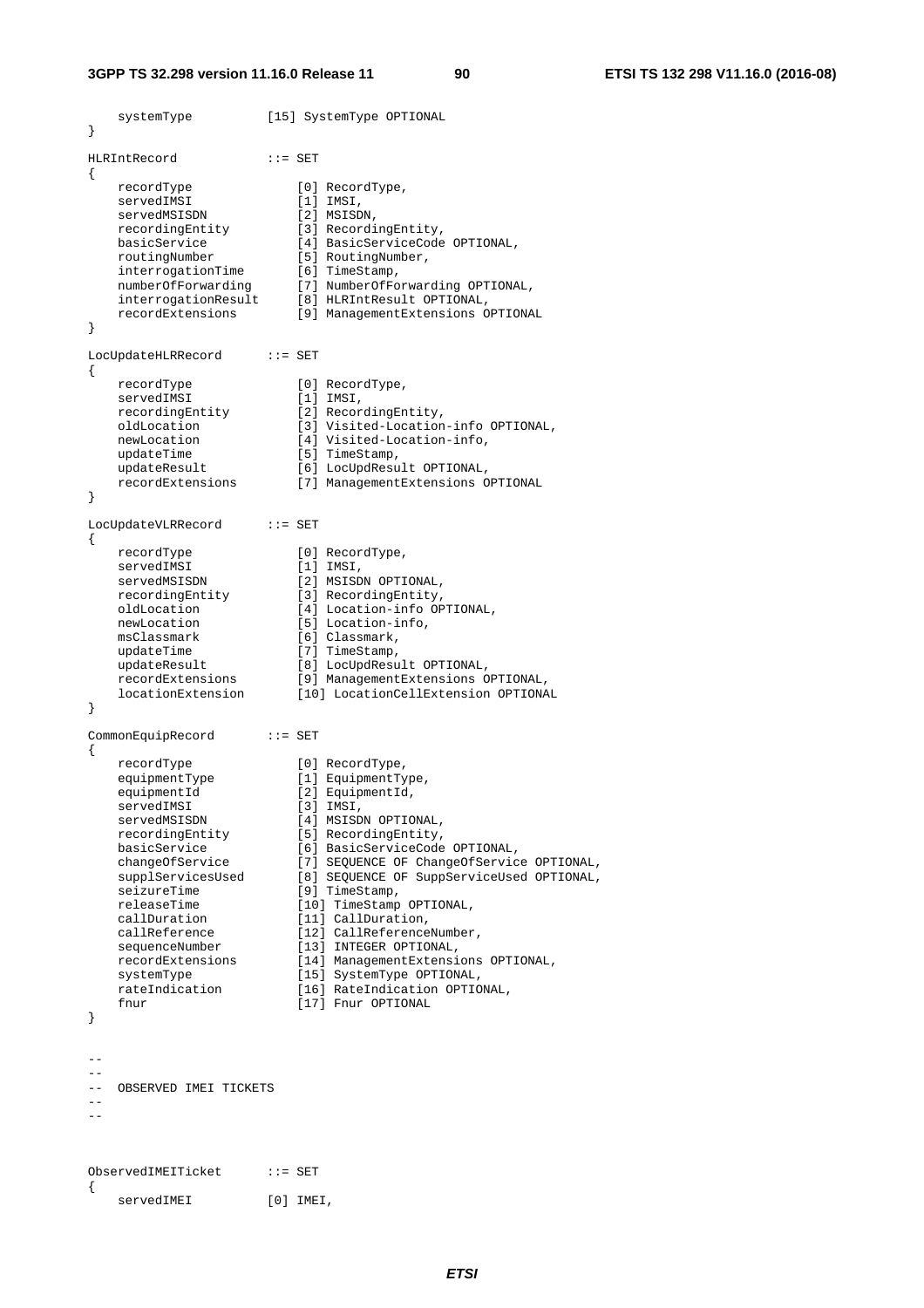#### **3GPP TS 32.298 version 11.16.0 Release 11 91 ETSI TS 132 298 V11.16.0 (2016-08)**

 imeiStatus [1] IMEIStatus, servedIMSI [2] IMSI, servedMSISDN [3] MSISDN OPTIONAL, recordingEntity [4] RecordingEntity, eventTime [5] TimeStamp, location [6] LocationAreaAndCell , imeiCheckEvent [7] IMEICheckEvent OPTIONAL, callReference [8] CallReferenceNumber OPTIONAL, recordExtensions [9] ManagementExtensions OPTIONAL } -- -- CS LOCATION SERVICE RECORDS  $-$ -- MTLCSRecord ::= SET { recordType [0] RecordType, recordingEntity [1] RecordingEntity, lcsClientType [2] LCSClientType, lcsClientIdentity [3] LCSClientIdentity, servedIMSI [4] IMSI OPTIONAL, servedMSISDN [5] MSISDN OPTIONAL, locationType [6] LocationType, lcsQos [7] LCSQoSInfo OPTIONAL, lcsPriority [8] LCS-Priority OPTIONAL, mlc-Number [9] ISDN-AddressString, eventTimeStamp [10] TimeStamp, measureDuration [11] CallDuration OPTIONAL, notificationToMSUser [12] NotificationToMSUser OPTIONAL, privacyOverride [13] NULL OPTIONAL, location [14] LocationAreaAndCell OPTIONAL, locationEstimate [15] Ext-GeographicalInformation OPTIONAL, positioningData [16] PositioningData OPTIONAL, lcsCause [17] LCSCause OPTIONAL, diagnostics [18] Diagnostics OPTIONAL, systemType [19] SystemType OPTIONAL, recordExtensions [20] ManagementExtensions OPTIONAL, causeForTerm [21] CauseForTerm, servedIMEI [22] IMEI OPTIONAL } MOLCSRecord ::= SET { recordType [0] RecordType, recordingEntity [1] RecordingEntity, lcsClientType [2] LCSClientType OPTIONAL, lcsClientIdentity [3] LCSClientIdentity OPTIONAL, servedIMSI [4] IMSI, servedMSISDN [5] MSISDN OPTIONAL, molr-Type [6] MOLR-Type, lcsQos [7] LCSQoSInfo OPTIONAL, lcsPriority [8] LCS-Priority OPTIONAL, mlc-Number [9] ISDN-AddressString OPTIONAL, eventTimeStamp [10] TimeStamp, measureDuration [11] CallDuration OPTIONAL, location [12] LocationAreaAndCell OPTIONAL, locationEstimate [13] Ext-GeographicalInformation OPTIONAL, positioningData [14] PositioningData OPTIONAL, lcsCause [15] LCSCause OPTIONAL, diagnostics [16] Diagnostics OPTIONAL, systemType [17] SystemType OPTIONAL, recordExtensions [18] ManagementExtensions OPTIONAL, causeForTerm [19] CauseForTerm } NILCSRecord ::= SET  $\left\{ \right.$  recordType [0] RecordType, recordingEntity [1] RecordingEntity, lcsClientType [2] LCSClientType OPTIONAL, lcsClientIdentity [3] LCSClientIdentity OPTIONAL, servedIMSI [4] IMSI OPTIONAL, servedMSISDN [5] MSISDN OPTIONAL,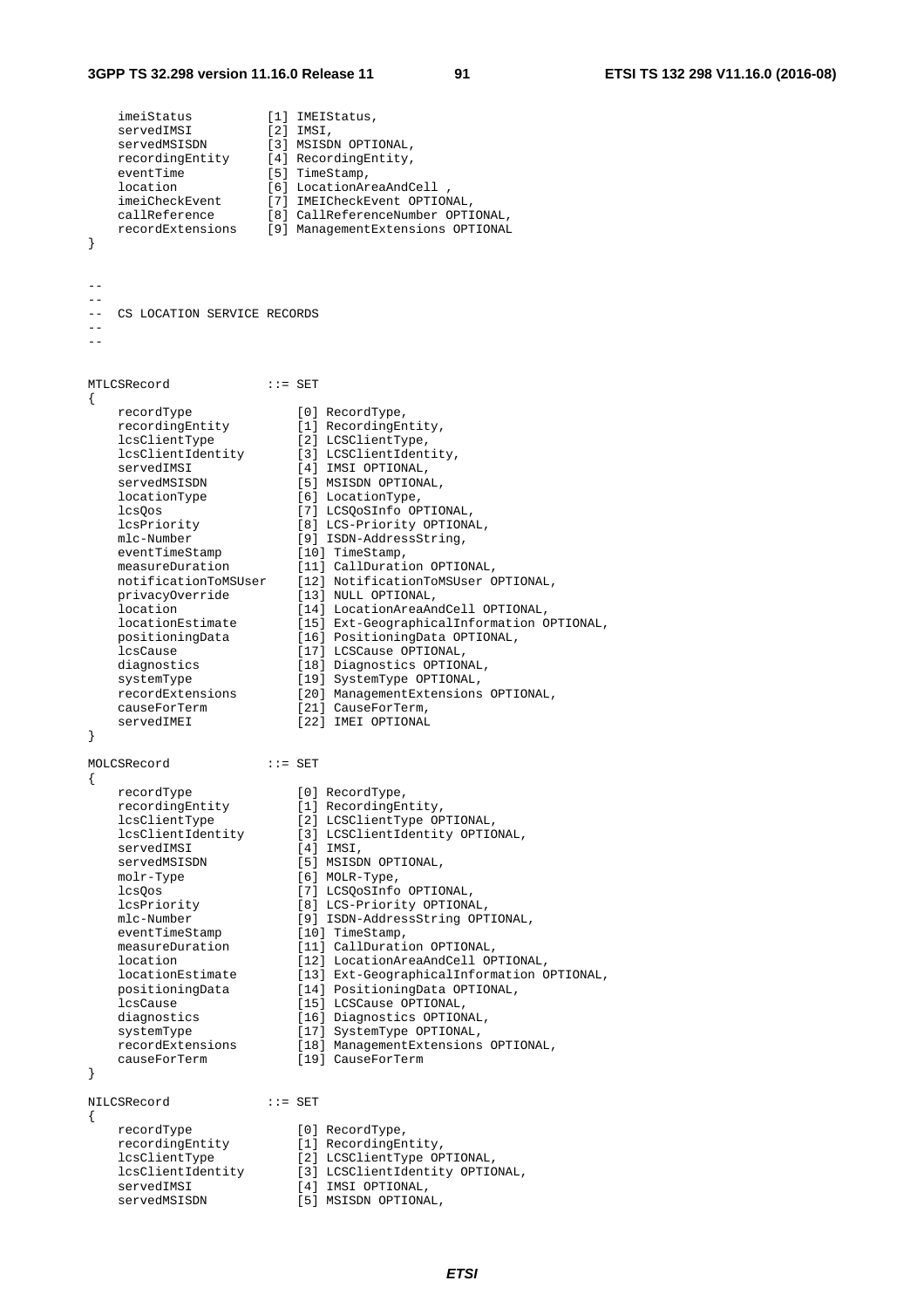#### **3GPP TS 32.298 version 11.16.0 Release 11 92 ETSI TS 132 298 V11.16.0 (2016-08)**

servedIMEI [6] IMEI OPTIONAL,<br>emsDiqits [7] ISDN-AddressSt: [7] ISDN-AddressString OPTIONAL, emsKey [8] ISDN-AddressString OPTIONAL, lcsQos<br>
lcsPriority [9] LCSQoSInfo OPTIONAL,<br>
[10] LCS-Priority OPTIONAL, lcsPriority [10] LCS-Priority OPTIONAL, mlc-Number [11] ISDN-AddressString OPTIONAL, eventTimeStamp [12] TimeStamp, measureDuration [13] CallDuration OPTIONAL, location [14] LocationAreaAndCell OPTIONAL, locationEstimate [15] Ext-GeographicalInformation OPTIONAL, positioningData [16] PositioningData OPTIONAL, lcsCause [17] LCSCause OPTIONAL, diagnostics [18] Diagnostics OPTIONAL, systemType [19] SystemType OPTIONAL, recordExtensions [20] ManagementExtensions OPTIONAL, causeForTerm [21] CauseForTerm } -- -- -- SRVCC RECORDS --  $-$ MSCsRVCCRecord ::= SET { recordType  $[0]$  RecordType,<br>servedIMSI  $[1]$  IMSI OPTIONAL,<br>servedIMEI  $[2]$  IMEI OPTIONAL, servedIMSI [1] IMSI OPTIONAL, servedIMEI [2] IMEI OPTIONAL, servedMSISDN [3] MSISDN OPTIONAL, calledNumber [5] CalledNumber, recordingEntity [9] RecordingEntity, mscOutgoingTKGP [11] TrunkGroup OPTIONAL, location [12] LocationAreaAndCell, changeOfLocation [13] SEQUENCE OF LocationChange OPTIONAL, basicService [14] BasicServiceCode, supplServicesUsed [17] SEQUENCE OF SuppServiceUsed OPTIONAL, msClassmark [20] Classmark OPTIONAL, seizureTime [22] TimeStamp OPTIONAL, answerTime [23] TimeStamp OPTIONAL, releaseTime [24] TimeStamp OPTIONAL, callDuration [25] CallDuration, causeForTerm [30] CauseForTerm, diagnostics [31] Diagnostics OPTIONAL, callReference [32] CallReferenceNumber, sequenceNumber [33] INTEGER OPTIONAL, recordExtensions [35] ManagementExtensions OPTIONAL, partialRecordType [69] PartialRecordType OPTIONAL, iMS-Charging-Identifier [75] IMS-Charging-Identifier OPTIONAL, iCSI2ActiveFlag [76] NULL OPTIONAL, relatedICID [77] IMS-Charging-Identifier OPTIONAL, relatedICID (77) IMS-Charging-Identifier OPTIONAL,<br>relatedICIDGenerationNode [78] NodeAddress OPTIONAL } -- -- -- MTRF RECORD  $-$ MTRFRecord ::= SET { recordType [0] RecordType, servedIMSI [1] IMSI,<br>servedIMEI [2] IMEI servedIMEI [2] IMEI OPTIONAL,<br>servedMSISDN [3] CalledNumber O servedMSISDN [3] CalledNumber OPTIONAL,<br>callingNumber [4] CallingNumber OPTIONAL,<br>roamingNumber [5] RoamingNumber OPTIONAL, callingNumber [4] CallingNumber OPTIONAL, roamingNumber [5] RoamingNumber OPTIONAL, recordingEntity [6] RecordingEntity, mscIncomingTKGP [7] TrunkGroup OPTIONAL, mscOutgoingTKGP [8] TrunkGroup OPTIONAL, basicService [9] BasicServiceCode OPTIONAL, seizureTime [10] TimeStamp OPTIONAL, answerTime [11] TimeStamp OPTIONAL, releaseTime [10] TimeStamp OPTIONAL,<br>answerTime [12] TimeStamp OPTIONAL,<br>releaseTime [12] TimeStamp OPTIONAL,<br>callDuration [13] CallDuration, ....<br>[13] CallDuration,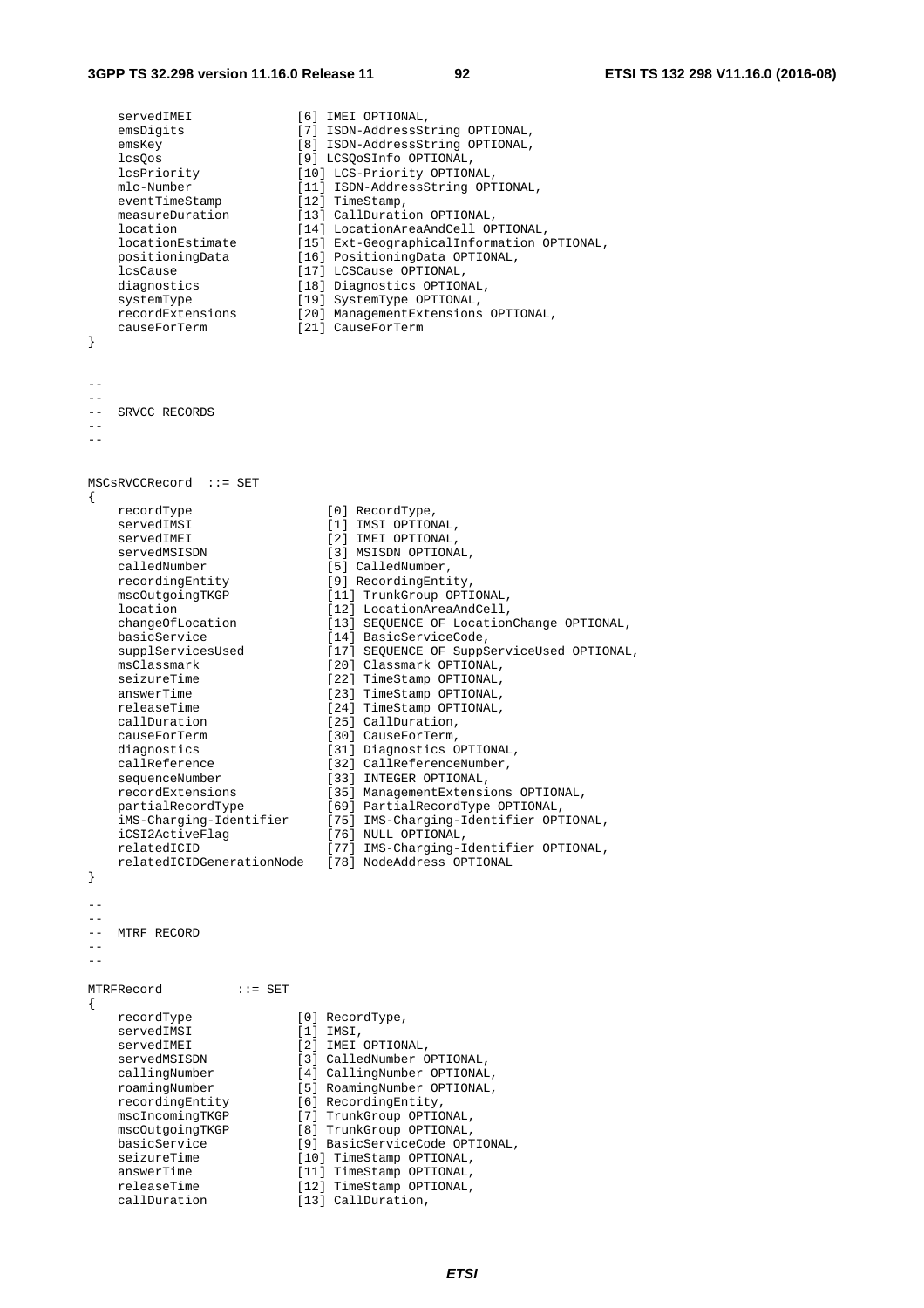#### **3GPP TS 32.298 version 11.16.0 Release 11 93 ETSI TS 132 298 V11.16.0 (2016-08)**

```
 causeForTerm [14] CauseForTerm, 
 diagnostics [15] Diagnostics OPTIONAL, 
 callReference [16] CallReferenceNumber, 
sequenceNumber [17] INTEGER OPTIONAL,
 recordExtensions [18] ManagementExtensions OPTIONAL, 
 partialRecordType [19] PartialRecordType OPTIONAL 
} 
-- 
-- 
-- NP Fields 
\sim-- 
LocationRoutingNumber ::= OCTET STRING (SIZE (5)) 
--- The format is selected to meet the existing standards for the wireline in Telcordia<br>-- Belcore GR-1100-CORE, BAE Module 720
   Belcore GR-1100-CORE, BAF Module 720.
-- 
LocationRoutingNumberSourceIndicator ::= INTEGER 
{ 
 lRN-NP-Database (1), 
 switchingSystemData (2), 
incomingsignaling (3),
   incomingsignaling (3)<br>unknown (9)
} 
LocationRoutingNumberQueryStatus ::= INTEGER 
{ 
   successfulQuery (1),<br>noQueryResponseMsg (2),
   noQueryResponseMsg
   queryProtocolErr (4),
    queryResponseDataErr (5), 
   queryRejected (6),
   queryNotPerformed (9),
   queryUnsuccessful (99)
} 
JurisdictionInformationParameter ::= OCTET STRING (SIZE (5))
-- 
-- /* JIP Parameter */ 
-- 
JurisdictionInformationParameterSourceIndicator ::= INTEGER 
-- 
-- Identical to LocationRoutingNumberSourceIndicator 
-- 
{ 
    lRN-NP-Database (1), 
   switchingSystemData (2),
   incomingsignaling (3),<br>unknown (9)
   unknown
} 
JurisdictionInformationParameterQueryStatus ::= INTEGER 
{ 
successfulQuery (1),
 noQueryResponseMsg (2), 
   queryProtocolErr (4),
   queryResponseDataErr (5),
   queryRejected (6),<br>queryNotPerformed (9),<br>queryUnsuccessful (99)
   queryNotPerformed
    queryUnsuccessful (99) 
} 
-- 
-- 
-- CS DATA TYPES 
-- 
AdditionalChgInfo ::= SEQUENCE 
{ 
 chargeIndicator [0] ChargeIndicator OPTIONAL, 
 chargeParameters [1] OCTET STRING OPTIONAL 
}
```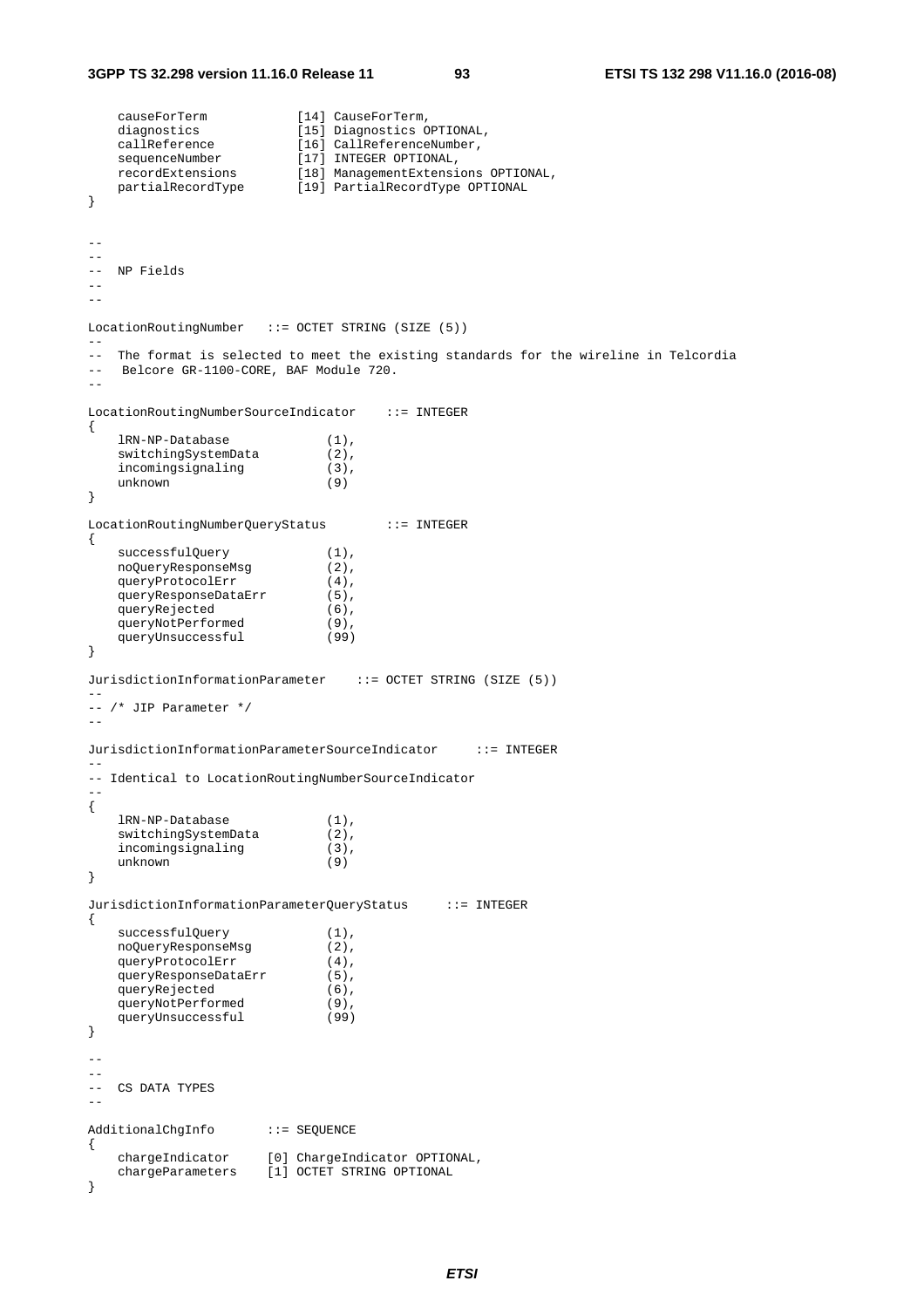```
AiurRequested ::= ENUMERATED 
--- See Bearer Capability TS 24.008 [208] 
-- (note that value "4" is intentionally missing 
-- because it is not used in TS 24.008 [208]) 
-- 
{ 
    aiur09600BitsPerSecond (1), 
   aiur14400BitsPerSecond (2),
    aiur19200BitsPerSecond (3), 
    aiur28800BitsPerSecond (5), 
   aiur28800BitsPerSecond (6),<br>aiur38400BitsPerSecond (6),<br>aiur43200BitsPerSecond (7),<br>aiur57600BitsPerSecond (8),
    aiur43200BitsPerSecond (7), 
    aiur57600BitsPerSecond (8), 
    aiur38400BitsPerSecond1 (9), 
    aiur38400BitsPerSecond2 (10), 
    aiur38400BitsPerSecond3 (11), 
    aiur38400BitsPerSecond4 (12) 
} 
AOCParameters ::= SEQUENCE 
-- 
-- See TS 22.024 [104]. 
-- 
{ 
   e1 [1] EParameter OPTIONAL,
   e2 [2] EParameter OPTIONAL,
   e3 [3] EParameter OPTIONAL,<br>e4 [4] EParameter OPTIONAL,
    e4 [4] EParameter OPTIONAL,<br>e5 [5] EParameter OPTIONAL,
                        e5 [5] EParameter OPTIONAL, 
    e6 [6] EParameter OPTIONAL,<br>e7 [7] EParameter OPTIONAL
                      [7] EParameter OPTIONAL
} 
AOCParmChange ::= SEQUENCE 
{ 
 changeTime [0] TimeStamp, 
 newParameters [1] AOCParameters 
} 
BasicServices ::= SET OF BasicServiceCode 
CallingPartyCategory ::= Category 
CallType ::= INTEGER 
{ 
   mobileOriginated (0),
    mobileTerminated (1) 
} 
CallTypes ::= SET OF CallType 
CAMELDestinationNumber ::= DestinationRoutingAddress 
CAMELInformation ::= SET 
{ 
 cAMELDestinationNumber [1] CAMELDestinationNumber OPTIONAL, 
 connectedNumber [2] ConnectedNumber OPTIONAL, 
 roamingNumber [3] RoamingNumber OPTIONAL, 
 mscOutgoingTKGP [4] TrunkGroup OPTIONAL, 
   roamingNumber [13] Noumangrissies = 1<br>mscOutgoingTKGP [4] TrunkGroup OPTIONAL<br>seizureTime [5] TimeStamp OPTIONAL,
   answerTime [6] TimeStamp OPTIONAL,
   releaseTime [7] TimeStamp OPTIONAL,<br>callDuration [8] CallDuration OPTION
                              callDuration OPTIONAL,<br>[8] CallDuration OPTIONAL,<br>[9] DataVolume OPTIONAL,
 dataVolume [9] DataVolume OPTIONAL, 
 cAMELInitCFIndicator [10] CAMELInitCFIndicator OPTIONAL, 
 causeForTerm [11] CauseForTerm OPTIONAL, 
 cAMELModification [12] ChangedParameters OPTIONAL, 
 freeFormatData [13] FreeFormatData OPTIONAL, 
 diagnostics [14] Diagnostics OPTIONAL, 
 freeFormatDataAppend [15] BOOLEAN OPTIONAL, 
 freeFormatData-2 [16] FreeFormatData OPTIONAL, 
 freeFormatDataAppend-2 [17] BOOLEAN OPTIONAL 
} 
CAMELInitCFIndicator ::= ENUMERATED 
{
```
noCAMELCallForwarding (0),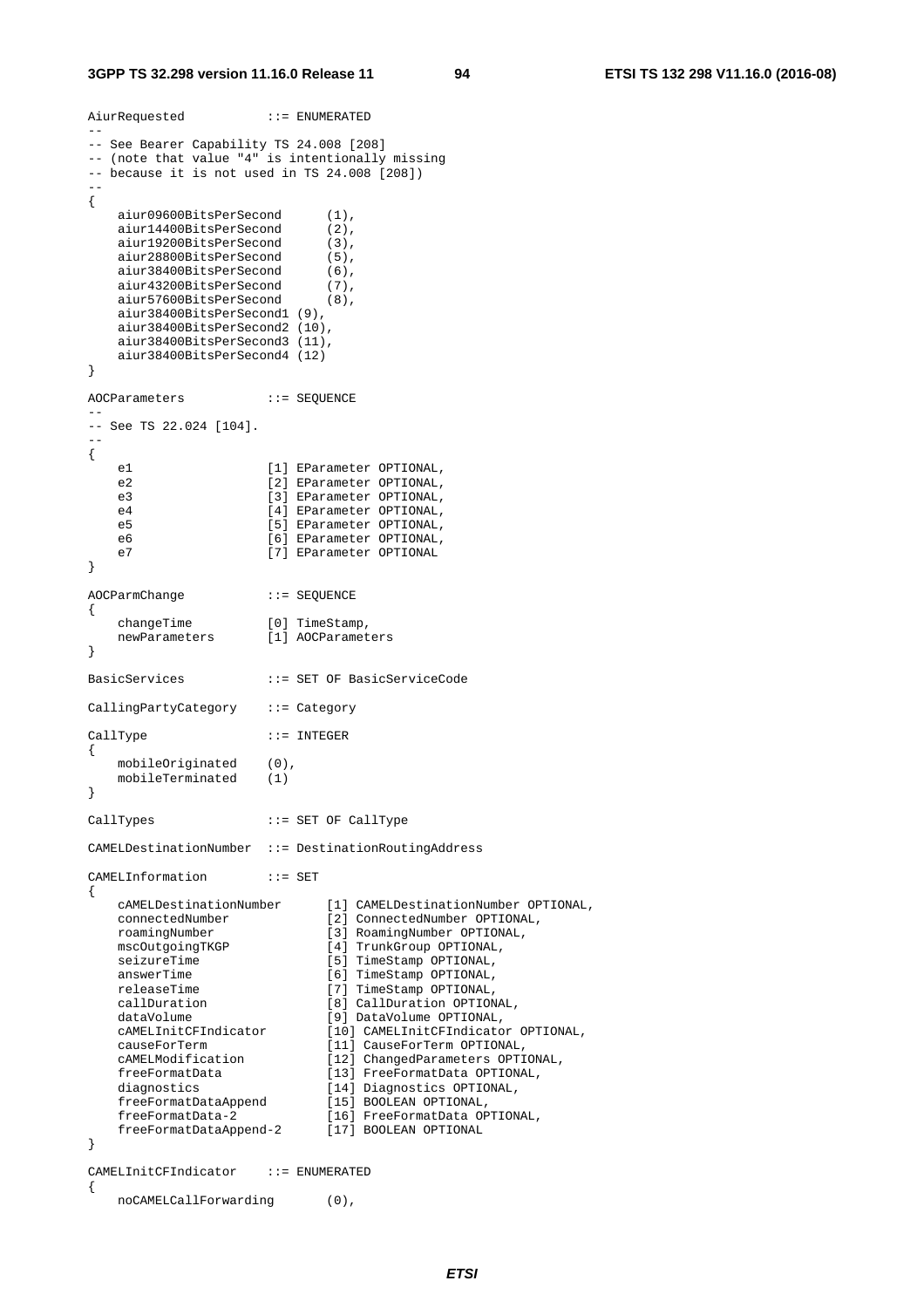**3GPP TS 32.298 version 11.16.0 Release 11 95 ETSI TS 132 298 V11.16.0 (2016-08)**

```
 cAMELCallForwarding (1) 
} 
CAMELModificationParameters ::= SET 
-- 
-- The list contains only parameters changed due to CAMEL call handling. 
-- 
{ 
 callingPartyNumber [0] CallingNumber OPTIONAL, 
 callingPartyCategory [1] CallingPartyCategory OPTIONAL, 
    originalCalledPartyNumber [2] OriginalCalledNumber OPTIONAL, 
 genericNumbers [3] GenericNumbers OPTIONAL, 
 redirectingPartyNumber [4] RedirectingNumber OPTIONAL, 
   redirectionCounter [5] NumberOfForwarding OPTIONAL
} 
CAMELSMSInformation ::= SET 
{ 
   gsm-SCFAddress [1] Gsm-SCFAddress OPTIONAL,<br>serviceKey [2] ServiceKey OPTIONAL,
   serviceKey [2] ServiceKey OPTIONAL,<br>defaultSMSHandling [3] DefaultSMS-Handling
                                     [3] DefaultSMS-Handling OPTIONAL,
   freeFormatData [4] FreeFormatData OPTIONAL,<br>callingPartyNumber [5] CallingNumber OPTIONAL,
 callingPartyNumber [5] CallingNumber OPTIONAL, 
 destinationSubscriberNumber [6] SmsTpDestinationNumber OPTIONAL, 
    cAMELSMSCAddress [7] AddressString OPTIONAL, 
    smsReferenceNumber [8] CallReferenceNumber OPTIONAL 
} 
Category ::= OCTET STRING (SIZE(1))
-- 
-- The internal structure is defined in Recommendation Q.763. 
-- 
CauseForTerm ::= INTEGER 
--- Cause codes from 16 up to 31 are defined in GSM12.15 as CauseForRecClosing 
-- (cause for record closing). 
-- There is no direct correlation between these two types. 
-- LCS related causes belong to the MAP error causes acc. TS 29.002 [214]. 
-- 
{ 
   normalRelease (0),
   partialRecord (1),
   partialRecordCallReestablishment (2),
   unsuccessfulCallAttempt (3),<br>stableCallAbnormalTermination (4),
    stableCallAbnormalTermination (4), 
    cAMELInitCallRelease (5), 
   unauthorizedRequestingNetwork (52),
   unauthorizedLCSClient (53),
   positionMethodFailure (54),
   unknownOrUnreachableLCSClient (58)
} 
ChangedParameters ::= SET 
{ 
   changeFlags [0] ChangeFlags,<br>changeList [1] CAMELModific
                  [1] CAMELModificationParameters OPTIONAL
} 
ChangeFlags ::= BIT STRING 
{ 
 callingPartyNumberModified (0), 
 callingPartyCategoryModified (1), 
   originalCalledPartyNumberModified (2),<br>qenericNumbersModified (3).
 genericNumbersModified (3), 
 redirectingPartyNumberModified (4), 
   redirectingPartyNumberModified (4),<br>redirectionCounterModified (5)
} 
ChangeOfClassmark ::= SEQUENCE 
{ 
    classmark [0] Classmark, 
    changeTime [1] TimeStamp 
} 
ChangeOfRadioChannel ::= SEQUENCE 
{ 
    radioChannel [0] TrafficChannel,
```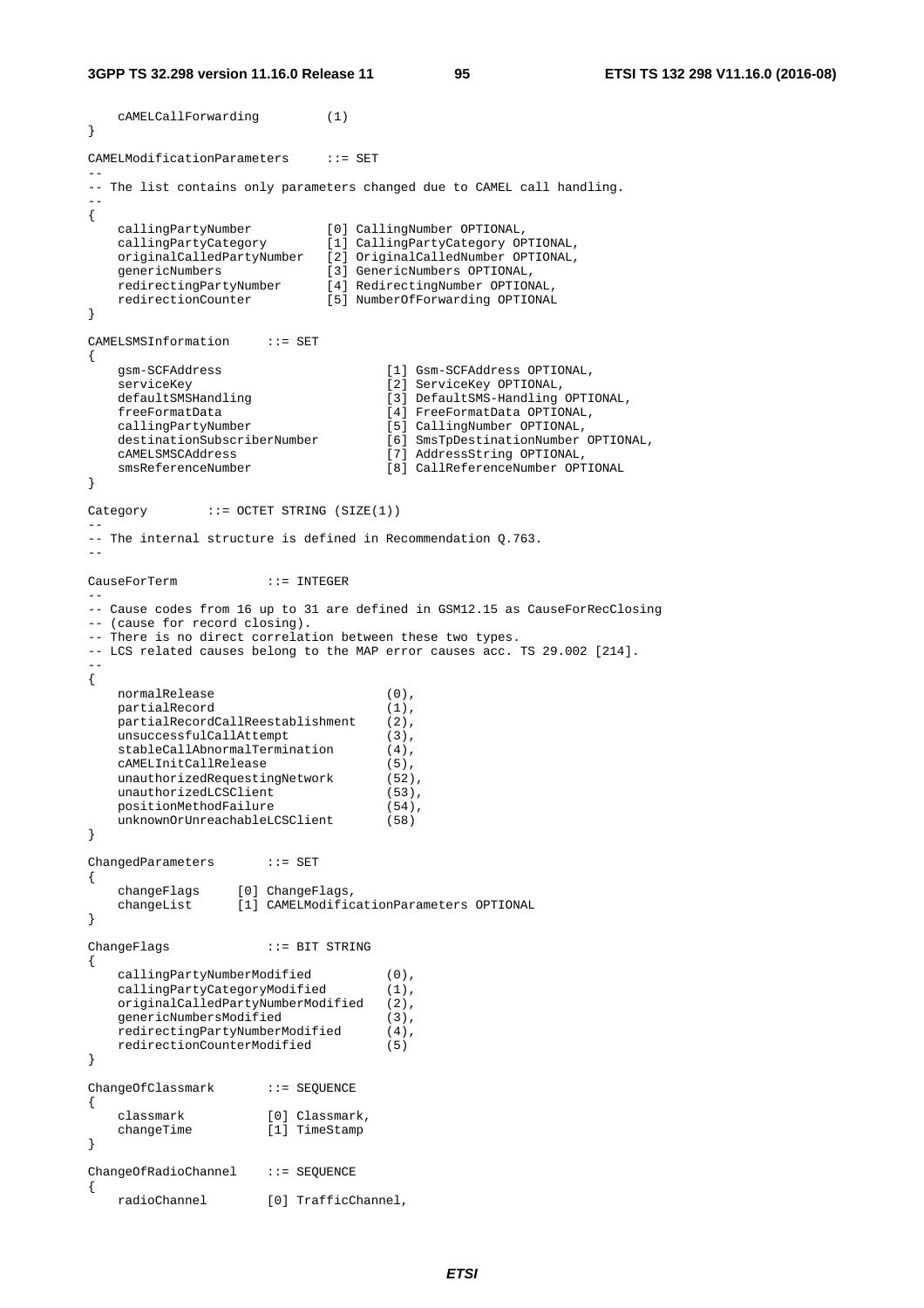#### **3GPP TS 32.298 version 11.16.0 Release 11 96 ETSI TS 132 298 V11.16.0 (2016-08)**

 changeTime [1] TimeStamp, speechVersionUsed [2] SpeechVersionIdentifier OPTIONAL } ChangeOfService ::= SEQUENCE { basicService [0] BasicServiceCode, transparencyInd [1] TransparencyInd OPTIONAL, changeTime [2] TimeStamp, rateIndication [3] RateIndication OPTIONAL, fnur [4] Fnur OPTIONAL } ChannelCoding ::= ENUMERATED { tchF4800 (1), tchF9600 (2), tchF14400 (3) } Classmark ::= OCTET STRING -- -- See Mobile station classmark 2, Mobile station classmark 3, TS 24.008[208] -- ConnectedNumber ::= BCDDirectoryNumber DataVolume ::= INTEGER -- -- The volume of data transferred in segments of 64 octets. --  $Day$  ::= INTEGER  $(1..31)$ DayClass ::= ObjectInstance DayClasses ::= SET OF DayClass DayDefinition ::= SEQUENCE { day [0] DayOfTheWeek,<br>dayClass [1] ObjectInstanc [1] ObjectInstance } DayDefinitions ::= SET OF DayDefinition DateDefinition ::= SEOUENCE { month  $[0]$  Month, day (1) Day,<br>dayClass (2) Objec [2] ObjectInstance } DateDefinitions ::= SET OF DateDefinition DayOfTheWeek ::= ENUMERATED { allDays (0),  $\begin{array}{lll}\text{sinday} & (1) \, , \\ \text{monday} & (2) \, , \end{array}$ monday tuesday (3),<br>wednesday (4),  $w$ edne $sday$  thursday (5), friday (6),<br>saturday (7) saturday } Destinations ::= SET OF AE-title EmergencyCallIndEnable ::= BOOLEAN EmergencyCallIndication ::= SEQUENCE { cellId [0] CellId, callerId [1] IMSIorIMEI }

```
EParameter ::= INTEGER
```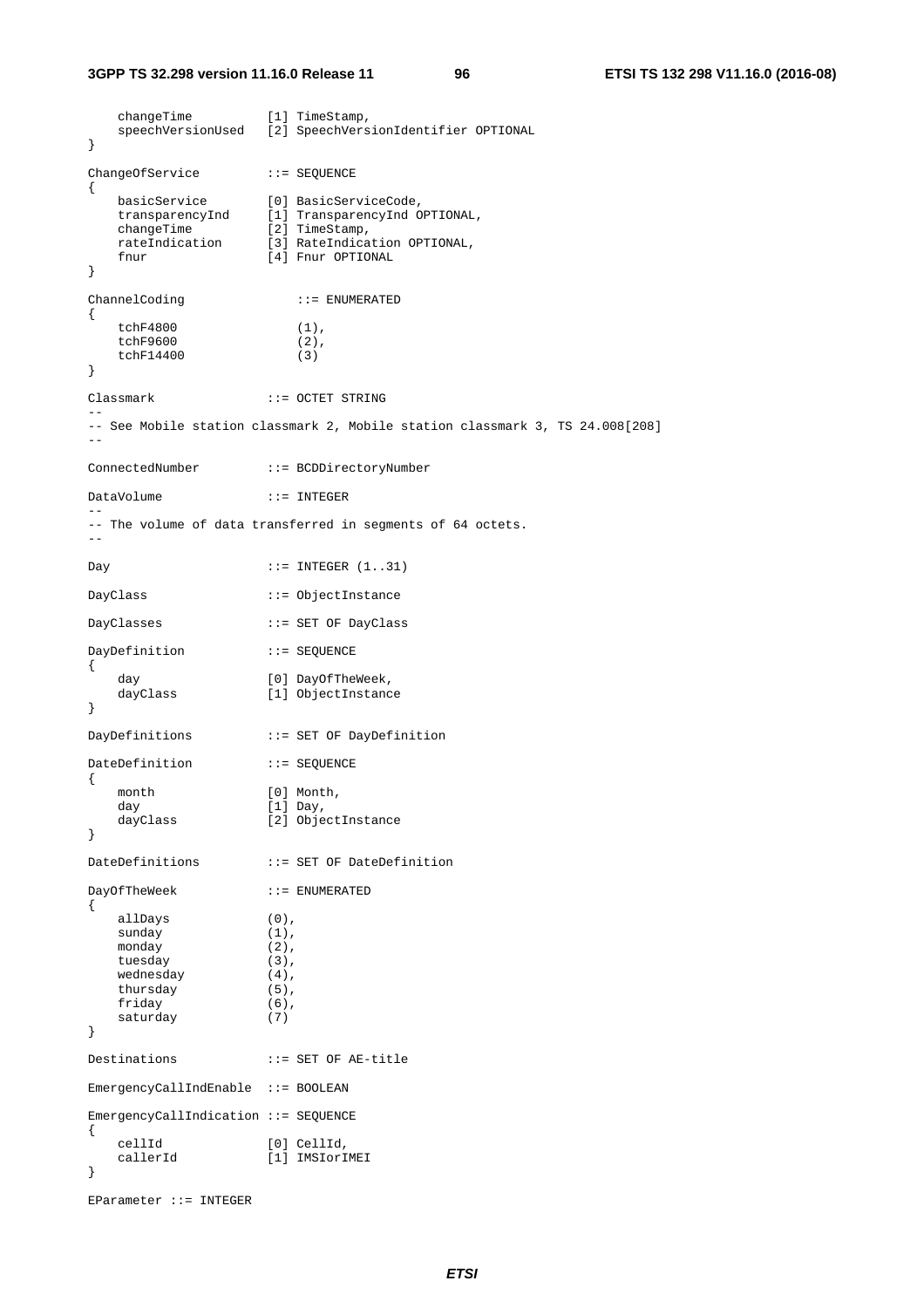```
EquipmentId ::= INTEGER
EquipmentType ::= INTEGER
{ 
    conferenceBridge (0) 
} 
FileType ::= INTEGER
{ 
    callRecords (1), 
    traceRecords (9), 
    observedIMEITicket (14) 
} 
Fnur ::= ENUMERATED
-- 
-- See Bearer Capability TS 24.008 [208] 
-- 
{ 
    fnurNotApplicable (0), 
    fnur9600-BitsPerSecond (1), 
    fnur14400BitsPerSecond (2), 
    fnur19200BitsPerSecond (3), 
    fnur28800BitsPerSecond (4), 
    fnur38400BitsPerSecond (5), 
    fnur48000BitsPerSecond (6), 
    fnur56000BitsPerSecond (7), 
   fnur64000BitsPerSecond (8),<br>fnur33600BitsPerSecond (9).
    fnur33600BitsPerSecond (9), 
   fnur32000BitsPerSecond (10),<br>fnur31200BitsPerSecond (11)
    fnur31200BitsPerSecond (11) 
} 
ForwardToNumber ::= AddressString 
FreeFormatData ::= OCTET STRING (SIZE(1..160))
--- Free formatted data as sent in the FCI message 
-- See TS 29.078 [217] 
GenericNumber ::= BCDDirectoryNumber 
GenericNumbers ::= SET OF GenericNumber 
Gsm-SCFAddress ::= ISDN-AddressString 
-- 
-- See TS 29.002 [214] 
-- 
GuaranteedBitRate ::= ENUMERATED 
{ 
 gbr14400BitsPerSecond (1), -- BS20 non-transparent 
 gbr28800BitsPerSecond (2), -- BS20 non-transparent and transparent, 
                                 -- BS30 transparent and multimedia<br>-- BS30 multimedia
    qbr32000BitsPerSecond (3),
    gbr33600BitsPerSecond (4),<br>gbr56000BitsPerSecond (5),
 gbr56000BitsPerSecond (5), -- BS30 transparent and multimedia 
 gbr57600BitsPerSecond (6), -- BS20 non-transparent 
 gbr64000BitsPerSecond (7) -- BS30 transparent and multimedia 
} 
HLRIntResult ::= Diagnostics 
HSCSDParmsChange ::= SEQUENCE 
{ 
 changeTime [0] TimeStamp, 
 hSCSDChanAllocated [1] NumOfHSCSDChanAllocated, 
 initiatingParty [2] InitiatingParty OPTIONAL, 
 aiurRequested [3] AiurRequested OPTIONAL, 
 chanCodingUsed [4] ChannelCoding, 
 hSCSDChanRequested [5] NumOfHSCSDChanRequested OPTIONAL 
} 
IMEICheckEvent ::= INTEGER 
{ 
    mobileOriginatedCall (0),
```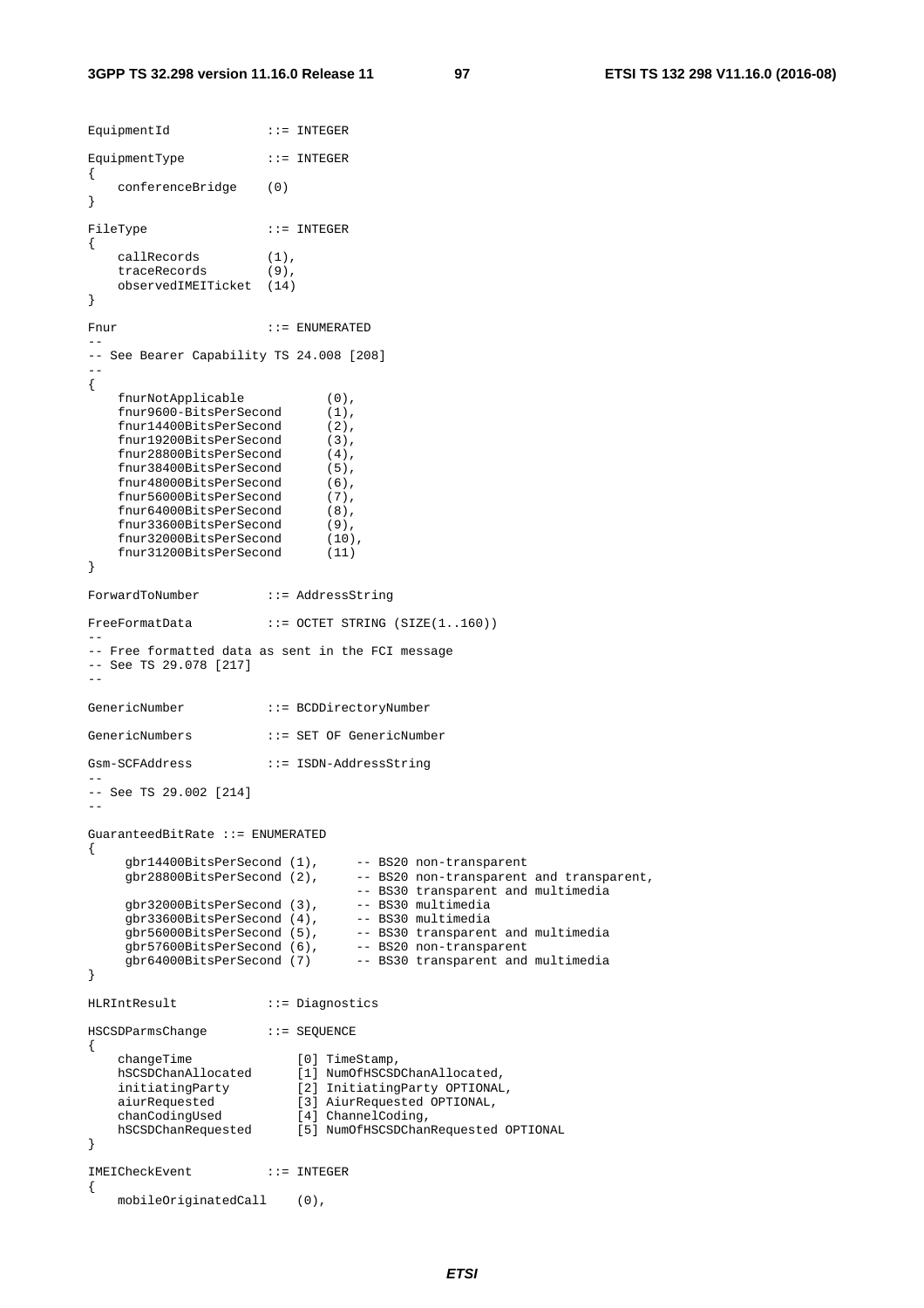```
mobileTerminatedCall (1),
   smsMobileOriginating (2),<br>smsMobileTerminating (3),
    smsMobileTerminating (3), 
   ssAction (4),
    locationUpdate (5) 
} 
IMEIStatus ::= ENUMERATED 
{ 
    greyListedMobileEquipment (0), 
   blackListedMobileEquipment (1),
    nonWhiteListedMobileEquipment (2) 
} 
IMSIorIMEI ::= CHOICE 
{ 
 imsi [0] IMSI, 
 imei [1] IMEI 
} 
InitiatingParty ::= ENUMERATED 
{ 
    network (0), 
    subscriber (1) 
} 
LocationCellExtension ::= BIT STRING (SIZE (12)) 
LocationChange ::= SEQUENCE 
{ 
   location [0] LocationAreaAndCell,<br>changeTime [1] TimeStamp
                  [1] TimeStamp
} 
Location-info ::= SEOUENCE
{ 
 mscNumber [1] MscNo OPTIONAL, 
 location-area [2] LocationAreaCode, 
    cell-identification [3] CellId OPTIONAL, 
    mCC-MNC [4] MCC-MNC OPTIONAL 
} 
LocUpdResult ::= Diagnostics 
MaximumBitRate ::= ENUMERATED 
{ 
 mbr14400BitsPerSecond (1), -- BS20 non-transparent 
 mbr28800BitsPerSecond (2), -- BS20 non-transparent and transparent, 
                                -- BS30 transparent and multimedia 
    mbr32000BitsPerSecond (3),
    mbr33600BitsPerSecond (4),
 mbr56000BitsPerSecond (5), -- BS30 transparent and multimedia 
 mbr57600BitsPerSecond (6) -- BS20 non-transparent 
} 
Month ::= INTEGER (1..12)MSCAddress ::= AddressString 
MSPowerClasses ::= SET OF RFPowerCapability 
NetworkCallReference ::= CallReferenceNumber 
-- 
-- See TS 29.002 [214] 
-- 
NetworkSpecificCode ::= INTEGER 
-- 
-- To be defined by network operator 
-- 
NetworkSpecificServices ::= SET OF NetworkSpecificCode 
NumOfHSCSDChanRequested ::= INTEGER 
NumOfHSCSDChanAllocated ::= INTEGER
```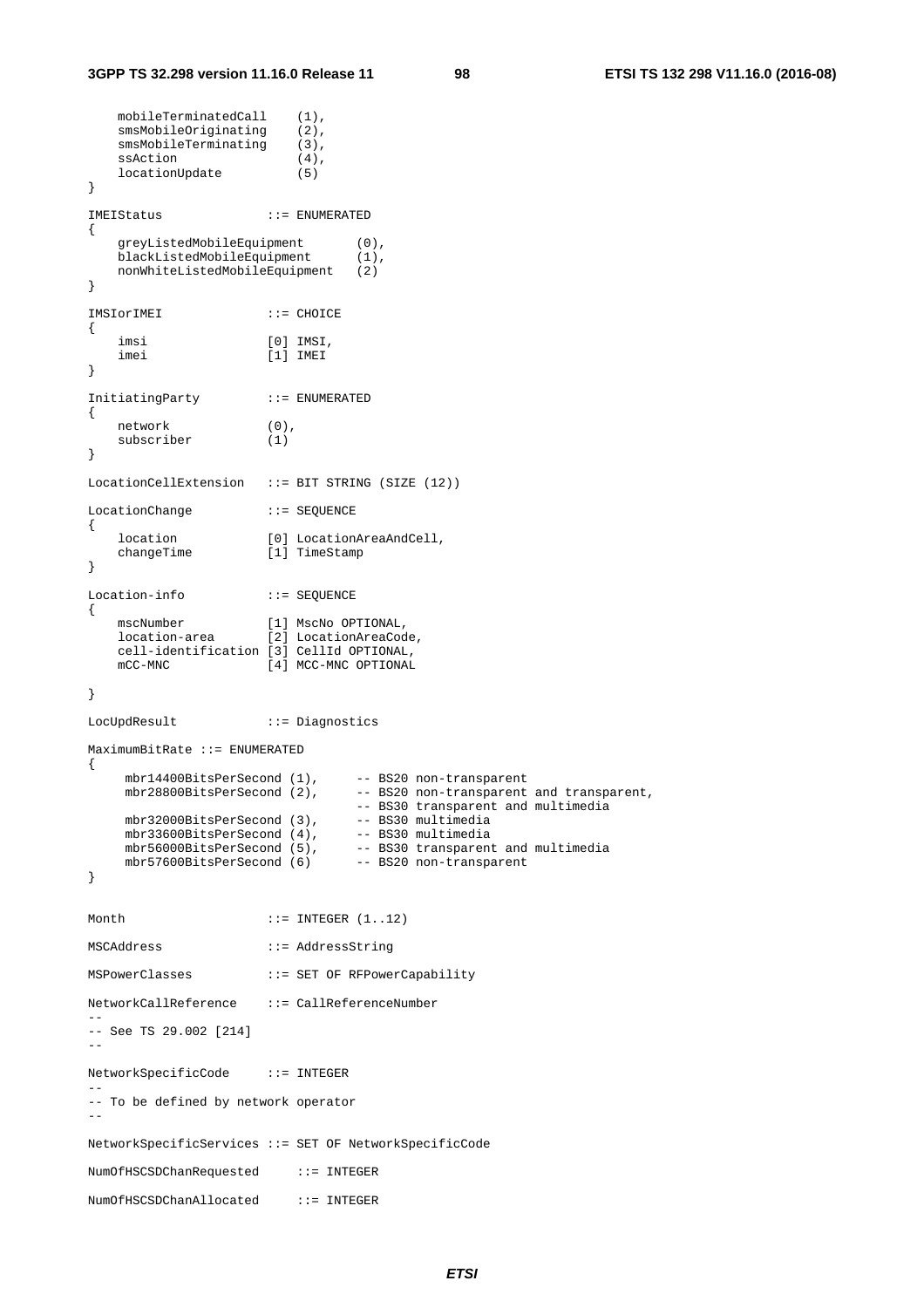#### **3GPP TS 32.298 version 11.16.0 Release 11 99 ETSI TS 132 298 V11.16.0 (2016-08)**

ObservedIMEITicketEnable ::= BOOLEAN OriginalCalledNumber ::= BCDDirectoryNumber OriginDestCombinations ::= SET OF OriginDestCombination OriginDestCombination ::= SEQUENCE -- -- Note that these values correspond to the contents -- of the attributes originId and destinationId -- respectively. At least one of the two must be present.  $-1$ { origin [0] INTEGER OPTIONAL,<br>destination [1] INTEGER OPTIONAL [1] INTEGER OPTIONAL } PartialRecordTimer ::= INTEGER PartialRecordType ::= ENUMERATED { timeLimit (0), serviceChange (1), locationChange (2), classmarkChange (3), aocParmChange (4), radioChannelChange (5), hSCSDParmChange (6), changeOfCAMELDestination (7) } PartialRecordTypes ::= SET OF PartialRecordType RadioChannelsRequested ::= SET OF RadioChanRequested RadioChanRequested ::= ENUMERATED -- -- See Bearer Capability TS 24.008 [208] -- { halfRateChannel (0), fullRateChannel (1), dualHalfRatePreferred (2), dualFullRatePreferred (3) } RateIndication ::= OCTET STRING(SIZE(1)) ReasonForServiceChange ::= ENUMERATED { msubInitiated (0), mscInitiated (1),<br>callSetupFallBack (2), callSetupFallBack (2)<br>callSetupChangeOrder (3) callSetupChangeOrder (3) } RecordClassDestination ::= CHOICE { osApplication [0] AE-title, fileType [1] FileType } RecordClassDestinations ::= SET OF RecordClassDestination RecordingMethod ::= ENUMERATED { inCallRecord (0),<br>inSSRecord (1) inSSRecord } RedirectingNumber ::= BCDDirectoryNumber RFPowerCapability ::= INTEGER -- -- This field contains the RF power capability of the Mobile station -- classmark 1 and 2 of TS 24.008 [208] expressed as an integer.

--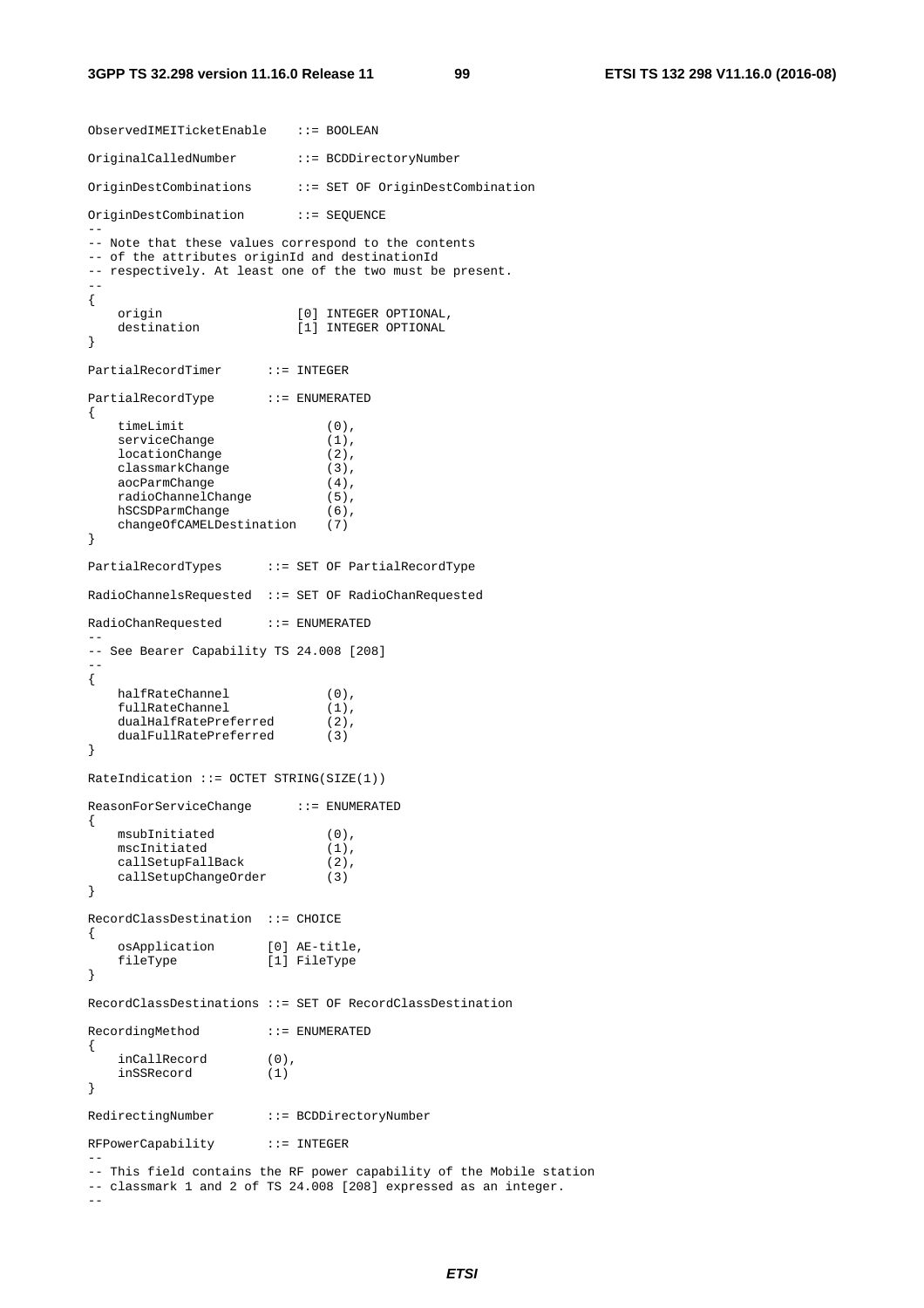```
RoamingNumber ::= ISDN-AddressString 
-- 
-- See TS 23.003 [200] 
-- 
RoutingNumber ::= CHOICE 
{ 
 roaming [1] RoamingNumber, 
 forwarded [2] ForwardToNumber 
} 
Service ::= CHOICE
{ 
 teleservice [1] TeleserviceCode, 
 bearerService [2] BearerServiceCode, 
supplementaryService [3] SS-Code,
 networkSpecificService [4] NetworkSpecificCode 
} 
ServiceDistanceDependencies ::= SET OF ServiceDistanceDependency 
ServiceDistanceDependency ::= SEQUENCE 
-- 
-- Note that these values correspond to the contents 
-- of the attributes aocServiceId and zoneId 
-- respectively.
-- 
{ 
 aocService [0] INTEGER, 
 chargingZone [1] INTEGER OPTIONAL 
} 
SimpleIntegerName ::= INTEGER 
SimpleStringName ::= GraphicString 
SpeechVersionIdentifier ::= OCTET STRING (SIZE(1)) 
-- 
-- see GSM 08.08 [313] 
-- 
-- 000 0001 GSM speech full rate version 1 
-- 001 0001 GSM speech full rate version 2 used for enhanced full rate 
-- 010 0001 GSM speech full rate version 3 for future use 
-- 000 0101 GSM speech half rate version 1 
-- 001 0101 GSM speech half rate version 2 for future use 
-- 010 0101 GSM speech half rate version 3 for future use 
-SSActionResult ::= Diagnostics 
SSActionType ::= ENUMERATED 
{ 
   registration (0),<br>erasure (1),erasure
  activation (2),
  deactivation (3),
   interrogation (4), 
    invocation (5), 
   passwordRegistration (6) 
} 
SSParameters ::= CHOICE
{ 
 forwardedToNumber [0] ForwardToNumber, 
 unstructuredData [1] OCTET STRING 
} 
SupplServices ::= SET OF SS-Code 
SuppServiceUsed ::= SEQUENCE 
{ 
   ssCode [0] SS-Code,
   ssTime [1] TimeStamp OPTIONAL
} 
SwitchoverTime ::= SEQUENCE
{
```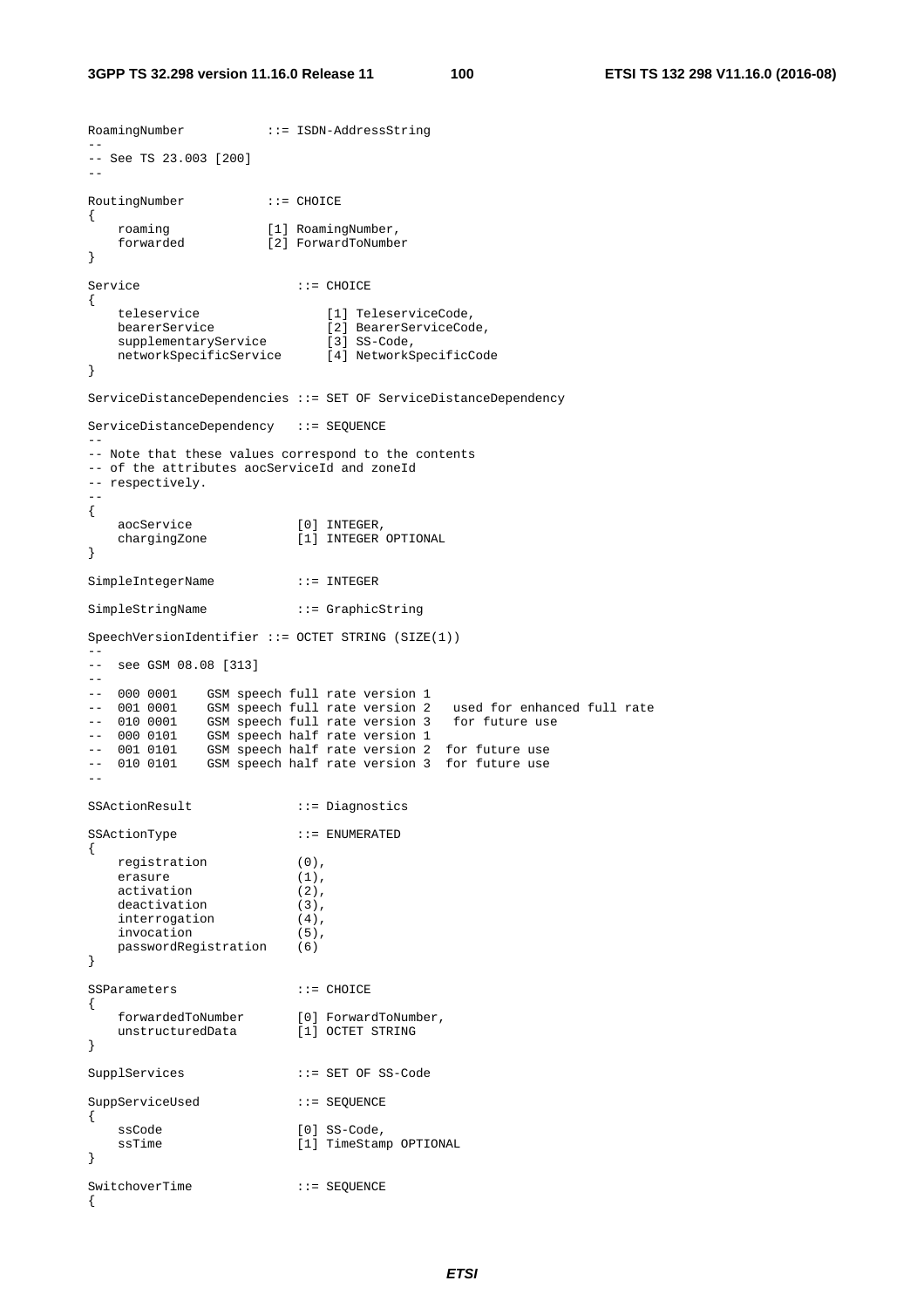```
hour INTEGER (0..23),
  minute INTEGER (0..59),
  second INTEGER (0..59)
} 
TariffId ::= INTEGER 
TariffPeriod ::= SEOUENCE
-- 
-- Note that the value of tariffId corresponds to the attribute tariffId. 
-- 
{ 
  switchoverTime [0] SwitchoverTime,
   tariffId [1] INTEGER 
} 
TariffPeriods ::= SET OF TariffPeriod 
TariffSystemStatus ::= ENUMERATED 
{ 
   available (0), -- available for modification 
 checked (1), -- "frozen" and checked 
 standby (2), -- "frozen" awaiting activation 
 active (3) -- "frozen" and active 
} 
TrafficChannel ::= ENUMERATED 
{ 
    fullRate (0), 
   halfRate (1) 
} 
TranslatedNumber ::= BCDDirectoryNumber 
TransparencyInd ::= ENUMERATED 
{ 
    transparent (0), 
   nonTransparent (1) 
} 
TrunkGroup ::= CHOICE 
{ 
   tkgpNumber [0] INTEGER,
    tkgpName [1] GraphicString 
} 
TSChangeover ::= SEQUENCE 
-- 
-- Note that if the changeover time is not 
-- specified then the change is immediate.
-{ 
 newActiveTS [0] INTEGER, 
 newStandbyTS [1] INTEGER, 
 changeoverTime [2] GeneralizedTime OPTIONAL, 
 authkey [3] OCTET STRING OPTIONAL, 
 checksum [4] OCTET STRING OPTIONAL, 
   checksum [4] OCTET STRING OPTIONAL<br>versionNumber [5] OCTET STRING OPTIONAL
} 
TSCheckError ::= SEQUENCE 
{ 
errorId [0] TSCheckErrorId,
 fail ANY DEFINED BY errorId OPTIONAL 
} 
TSCheckErrorId ::= CHOICE 
{ 
 globalForm [0] OBJECT IDENTIFIER, 
 localForm [1] INTEGER 
} 
TSCheckResult ::= CHOICE 
{ 
success [0] NULL,
fail [1] SET OF TSCheckError
}
```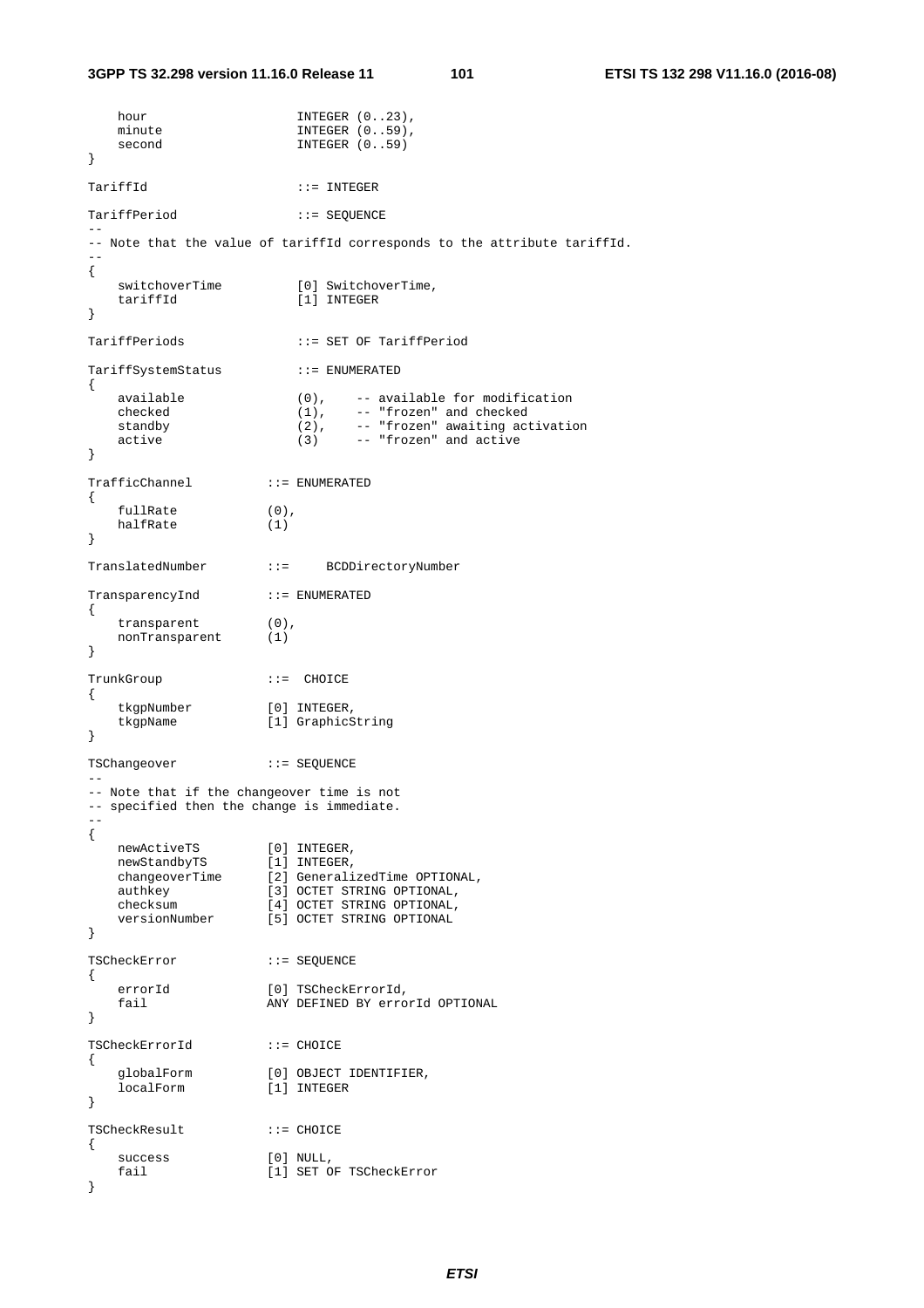### **3GPP TS 32.298 version 11.16.0 Release 11 102 ETSI TS 132 298 V11.16.0 (2016-08)**

| TSCopyTariffSystem ::= SEQUENCE<br>{ |                                   |                                                                      |
|--------------------------------------|-----------------------------------|----------------------------------------------------------------------|
| }                                    | oldTS<br>newTS                    | [0] INTEGER,<br>[1] INTEGER                                          |
| ₹                                    | TSNextChange                      | $::=$ CHOICE                                                         |
| ł                                    | noChangeover<br>tsChangeover      | $[0]$ NULL,<br>[1] TSChangeover                                      |
| ſ                                    | TypeOfSubscribers                 | $: :=$ ENUMERATED                                                    |
| ł                                    | home<br>visiting<br>all $(2)$     | $(0)$ , $-$ - HPLMN subscribers<br>$(1)$ , $-$ - roaming subscribers |
| {                                    | TypeOfTransaction                 | $\colon \colon$ = $\;$ ENUMERATED                                    |
| }                                    | successful<br>unsuccessful<br>all | $(0)$ ,<br>$(1)$ ,<br>(2)                                            |
|                                      | Visited-Location-info             | $: :=$ SEQUENCE                                                      |
| {<br>}                               | mscNumber<br>vlrNumber            | $[1]$ MscNo,<br>[2] VlrNo                                            |
| VlrNo<br>$--$ See TS 23.003 [200]    |                                   | $::=$ ISDN-AddressString                                             |
|                                      |                                   |                                                                      |

.#END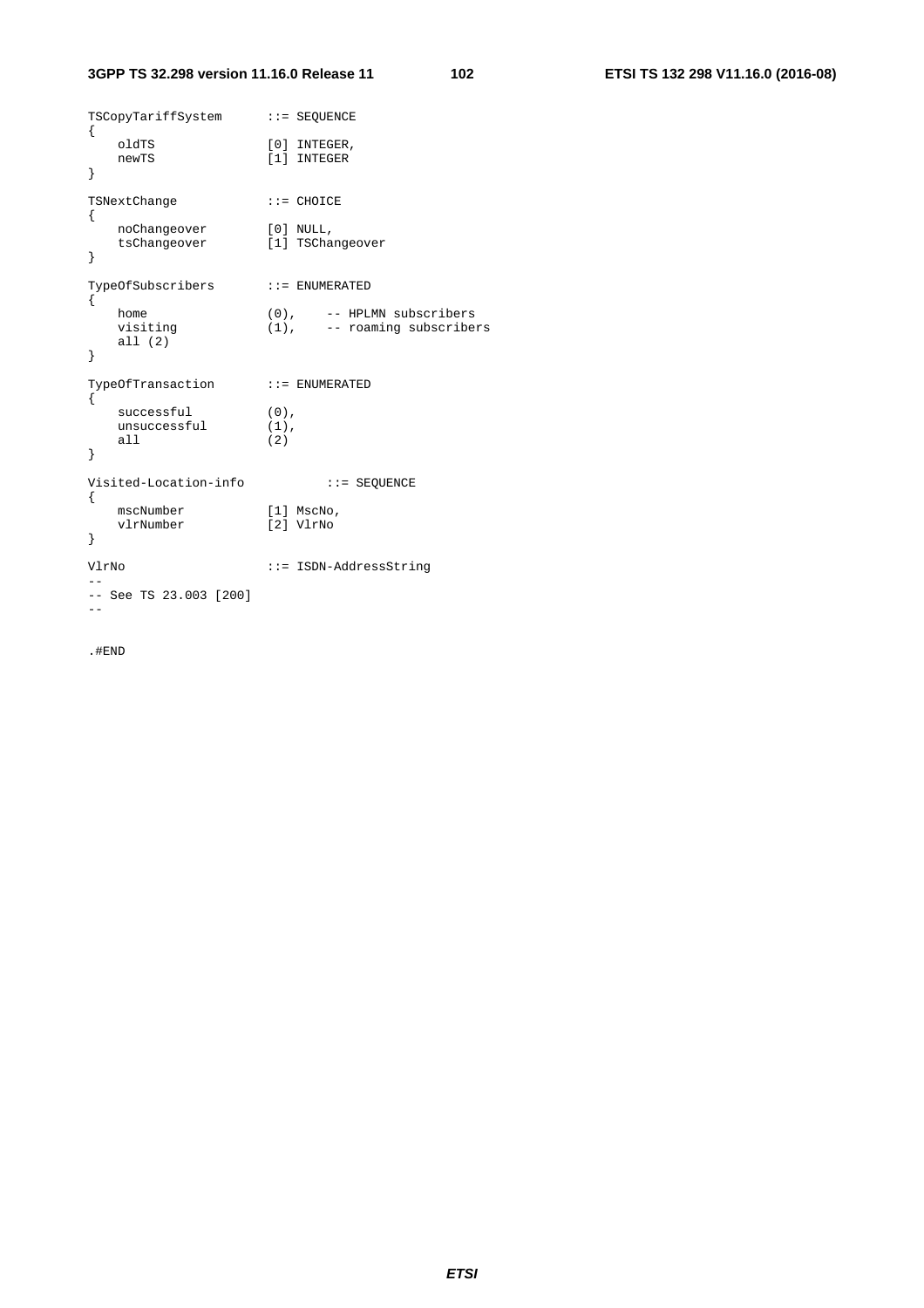# 5.2.2.2 PS domain CDRs

This subclause contains the abstract syntax definitions that are specific to the GPRS and EPC CDR types defined in TS 32.251 [11].

.\$GPRSChargingDataTypes {itu-t (0) identified-organization (4) etsi (0) mobileDomain (0) charging (5) gprsChargingDataTypes (2) asn1Module (0) version1 (0)}

DEFINITIONS IMPLICIT TAGS ::=

**BEGIN** 

-- EXPORTS everything

IMPORTS

LCS-Priority,

AddressString, CallDuration, CallingNumber, CellId, Diagnostics, DiameterIdentity, GSNAddress, IPAddress, LCSCause, LCSClientIdentity, LCSQoSInfo, LevelOfCAMELService, LocalSequenceNumber, LocationAreaAndCell, LocationAreaCode, ManagementExtensions, MessageReference, MSISDN, PositioningData, RecordingEntity, RecordType, RoutingAreaCode, ServiceSpecificInfo, SMSResult, SmsTpDestinationNumber, SubscriptionID, TimeStamp, MBMSInformation, MSTimeZone FROM GenericChargingDataTypes {itu-t (0) identified-organization (4) etsi(0) mobileDomain (0) charging (5) genericChargingDataTypes (0) asn1Module (0) version1 (0)} DefaultGPRS-Handling, DefaultSMS-Handling, NotificationToMSUser, ServiceKey FROM MAP-MS-DataTypes {itu-t identified-organization (4) etsi (0) mobileDomain (0) gsm-Network (1) modules (3) map-MS-DataTypes (11) version6 (6)} -- from TS 29.002 [214] IMEI, IMSI, ISDN-AddressString, RAIdentity FROM MAP-CommonDataTypes {itu-t identified-organization (4) etsi (0) mobileDomain (0)gsm-Network (1) modules (3) map-CommonDataTypes (18) version13 (13)} -- from TS 29.002 [214] CallReferenceNumber FROM MAP-CH-DataTypes {itu-t identified-organization (4) etsi (0) mobileDomain (0)gsm-Network (1) modules (3) map-CH-DataTypes (13) version13 (13)} -- from TS 29.002 [214] Ext-GeographicalInformation, LCSClientType,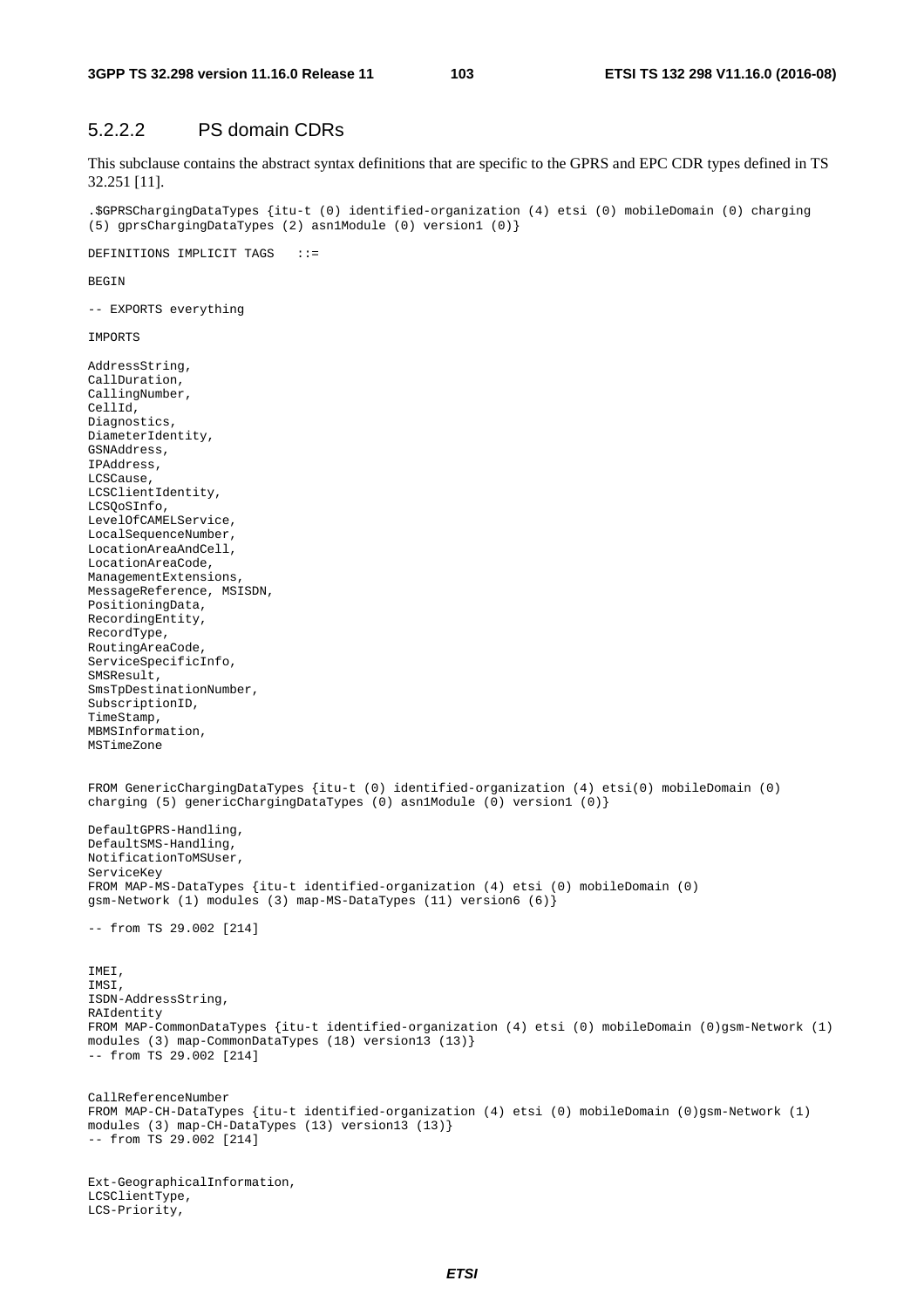```
LocationType 
FROM MAP-LCS-DataTypes {itu-t identified-organization (4) etsi (0) mobileDomain (0) gsm-Network (1) 
modules (3) map-LCS-DataTypes (25) version13 (13) } 
-- from TS 29.002 [214] 
LocationMethod 
FROM SS-DataTypes {itu-t identified-organization (4) etsi (0) mobileDomain (0) gsm-Access (2) 
modules (3) ss-DataTypes (2) version13 (13)} 
-- from TS 24.080 [209]; 
-- 
-- 
-- GPRS RECORDS 
--GPRSRecord ::= CHOICE 
-- 
-- Record values 20, 22..27 are specific 
-- Record values 76, 77, 86 are MBMS specific 
-- Record values 78..79 are EPC specific 
-- 
{ 
 sgsnPDPRecord [20] SGSNPDPRecord, 
sgsnMMRecord [22] SGSNMMRecord,
sgsnSMORecord [23] SGSNSMORecord,
 sgsnSMTRecord [24] SGSNSMTRecord, 
 sgsnMTLCSRecord [25] SGSNMTLCSRecord, 
 sgsnMOLCSRecord [26] SGSNMOLCSRecord, 
 sgsnNILCSRecord [27] SGSNNILCSRecord, 
-- 
sgsnMBMSRecord [76] SGSNMBMSRecord,
 ggsnMBMSRecord [77] GGSNMBMSRecord, 
 gwMBMSRecord [86] GWMBMSRecord, 
sGWRecord [78] SGWRecord,
    pGWRecord [79] PGWRecord 
} 
SGWRecord ::= SET 
{ 
 recordType [0] RecordType, 
servedIMSI [3] IMSI OPTIONAL,
 s-GWAddress [4] GSNAddress, 
chargingID [5] ChargingID,
 servingNodeAddress [6] SEQUENCE OF GSNAddress, 
 accessPointNameNI [7] AccessPointNameNI OPTIONAL, 
 pdpPDNType [8] PDPType OPTIONAL, 
 servedPDPPDNAddress [9] PDPAddress OPTIONAL, 
 dynamicAddressFlag [11] DynamicAddressFlag OPTIONAL, 
 listOfTrafficVolumes [12] SEQUENCE OF ChangeOfCharCondition OPTIONAL, 
 recordOpeningTime [13] TimeStamp, 
duration [14] CallDuration,
 causeForRecClosing [15] CauseForRecClosing, 
diagnostics [16] Diagnostics OPTIONAL,
 recordSequenceNumber [17] INTEGER OPTIONAL, 
   nodeID (18) NodeID (18) NodeID (18) NodeID (18) NodeID (18) NodeID (18) NodeID (18) NodeID (18) NodeID (18) NodeID (18) NodeID (18) NodeID (18) NodeID (18) NodeID (18) NodeID (18) NodeID (18) NodeID (18) NodeID (18) NodeID
 recordExtensions [19] ManagementExtensions OPTIONAL, 
 localSequenceNumber [20] LocalSequenceNumber OPTIONAL, 
 apnSelectionMode [21] APNSelectionMode OPTIONAL, 
servedMSISDN [22] MSISDN OPTIONAL,
 chargingCharacteristics [23] ChargingCharacteristics, 
 chChSelectionMode [24] ChChSelectionMode OPTIONAL, 
 iMSsignalingContext [25] NULL OPTIONAL, 
   servingNodePLMNIdentifier [27] PLMN-Id OPTIONAL,<br>servedIMEISV [29] IMEI OPTIONAL,
                            [29] IMEI OPTIONAL,
   rATType [30] RATType OPTIONAL,
mSTimeZone [31] MSTimeZone OPTIONAL,
 userLocationInformation [32] OCTET STRING OPTIONAL, 
sGWChange [34] SGWChange OPTIONAL,
 servingNodeType [35] SEQUENCE OF ServingNodeType, 
    p-GWAddressUsed [36] GSNAddress OPTIONAL, 
    p-GWPLMNIdentifier [37] PLMN-Id OPTIONAL, 
   startTime [38] TimeStamp OPTIONAL,<br>stopTime [39] TimeStamp OPTIONAL.
                            [39] TimeStamp OPTIONAL,
```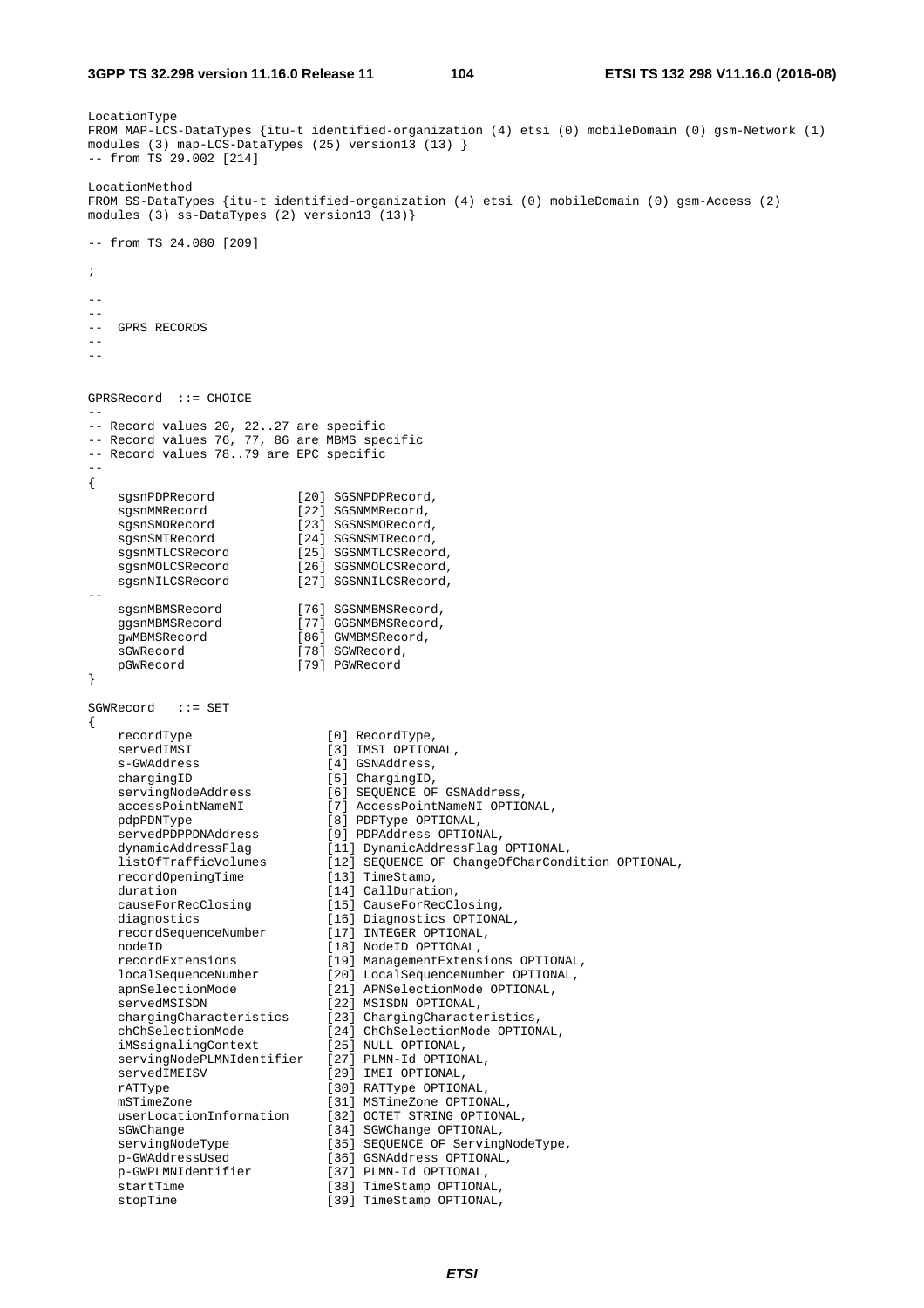#### **3GPP TS 32.298 version 11.16.0 Release 11 105 ETSI TS 132 298 V11.16.0 (2016-08)**

pDNConnectionChargingID [40] ChargingID OPTIONAL,<br>iMSIunauthenticatedFlag [41] NULL OPTIONAL,<br>userCSGInformation [42] UserCSGInformation OPTIONAL, iMSIunauthenticatedFlag userCSGInformation [42] UserCSGInformation OPTIONAL, servedPDPPDNAddressExt [43] PDPAddress OPTIONAL, lowPriorityIndicator [44] NULL OPTIONAL, dynamicAddressFlagExt [47] DynamicAddressFlag OPTIONAL, s-GWiPv6Address [48] GSNAddress OPTIONAL, servingNodeiPv6Address [49] SEQUENCE OF GSNAddress OPTIONAL, p-GWiPv6AddressUsed [50] GSNAddress OPTIONAL, userLocationInfoTime [52] TimeStamp OPTIONAL } PGWRecord ::= SET { recordType [0] RecordType, servedIMSI [3] IMSI OPTIONAL,<br>p-GWAddress [4] GSNAddress. [4] GSNAddress, chargingID [5] ChargingID,<br>servingNodeAddress [6] SEQUENCE OF servingNodeAddress [6] SEQUENCE OF GSNAddress,<br>accessPointNameNI [7] AccessPointNameNI OPTIO accessPointNameNI [7] AccessPointNameNI OPTIONAL,<br>pdpPDNType [8] PDPType OPTIONAL, pdpPDNType <br>
pdpPDNType (8) PDPType OPTIONAL,<br>
servedPDPPDNAddress (9) PDPAddress OPTION servedPDPPDNAddress [9] PDPAddress OPTIONAL,<br>dynamicAddressFlag [11] DynamicAddressFlag dynamicAddressFlag [11] DynamicAddressFlag OPTIONAL, recordOpeningTime [13] TimeStamp, duration [14] CallDuration, causeForRecClosing [15] CauseForRecClosing, diagnostics [16] Diagnostics OPTIONAL, recordSequenceNumber [17] INTEGER OPTIONAL, nodeID [18] NodeID OPTIONAL, recordExtensions [19] ManagementExtensions OPTIONAL, localSequenceNumber [20] LocalSequenceNumber OPTIONAL, apnSelectionMode [21] APNSelectionMode OPTIONAL, servedMSISDN [22] MSISDN OPTIONAL, chargingCharacteristics [23] ChargingCharacteristics, chChSelectionMode [24] ChChSelectionMode OPTIONAL, iMSsignalingContext [25] NULL OPTIONAL, servingNodePLMNIdentifier [27] PLMN-Id OPTIONAL, pSFurnishChargingInformation [28] PSFurnishChargingInformation OPTIONAL, servedIMEISV [29] IMEI OPTIONAL, rATType  $[30]$  RATType OPTIONAL, mSTimeZone [31] MSTimeZone OPTIONAL,<br>userLocationInformation [32] OCTET STRING OPTIONA userLocationInformation [32] OCTET STRING OPTIONAL, cAMELChargingInformation [33] OCTET STRING OPTIONAL, listOfServiceData [34] SEQUENCE OF ChangeOfServiceCondition OPTIONAL, servingNodeType [35] SEQUENCE OF ServingNodeType, servedMNNAI [36] SubscriptionID OPTIONAL,<br>p-GWPLMNIdentifier [37] PLMN-Id OPTIONAL, [37] PLMN-Id OPTIONAL, startTime  $[38]$  TimeStamp OPTIONAL, stopTime  $[39]$  TimeStamp OPTIONAL, served3gpp2MEID [40] OCTET STRING OPTIONAL, pDNConnectionChargingID [41] ChargingID OPTIONAL, iMSIunauthenticatedFlag [42] NULL OPTIONAL, userCSGInformation [43] UserCSGInformation OPTIONAL, threeGPP2UserLocationInformation [44] OCTET STRING OPTIONAL, servedPDPPDNAddressExt [45] PDPAddress OPTIONAL, lowPriorityIndicator [46] NULL OPTIONAL, dynamicAddressFlagExt [47] DynamicAddressFlag OPTIONAL, servingNodeiPv6Address [49] SEQUENCE OF GSNAddress OPTIONAL, p-GWiPv6AddressUsed [50] GSNAddress OPTIONAL, p-GWiPv6AddressUsed [50] GSNAddress OPTIONAL,<br>tWANUserLocationInformation [51] TWANUserLocationInfo OPTIONAL, userLocationInfoTime [53] TimeStamp OPTIONAL } SGSNMMRecord ::= SET { recordType  $[0]$  RecordType,<br>servedIMSI  $[1]$  IMSI, servedIMSI<br>servedIMEI [2] IMEI OPTIONAL, sgsnAddress [3] GSNAddress OPTIONAL, msNetworkCapability [4] MSNetworkCapability OPTIONAL, routingArea [5] RoutingAreaCode OPTIONAL, locationAreaCode [6] LocationAreaCode OPTIONAL, cellIdentifier [7] CellId OPTIONAL, changeLocation [8] SEQUENCE OF ChangeLocation OPTIONAL, recordOpeningTime [9] TimeStamp, duration  $[10]$  CallDuration OPTIONAL,

*ETSI* 

[12] CauseForRecClosing,

sgsnChange [11] SGSNChange OPTIONAL,<br>causeForRecClosing [12] CauseForRecClosing,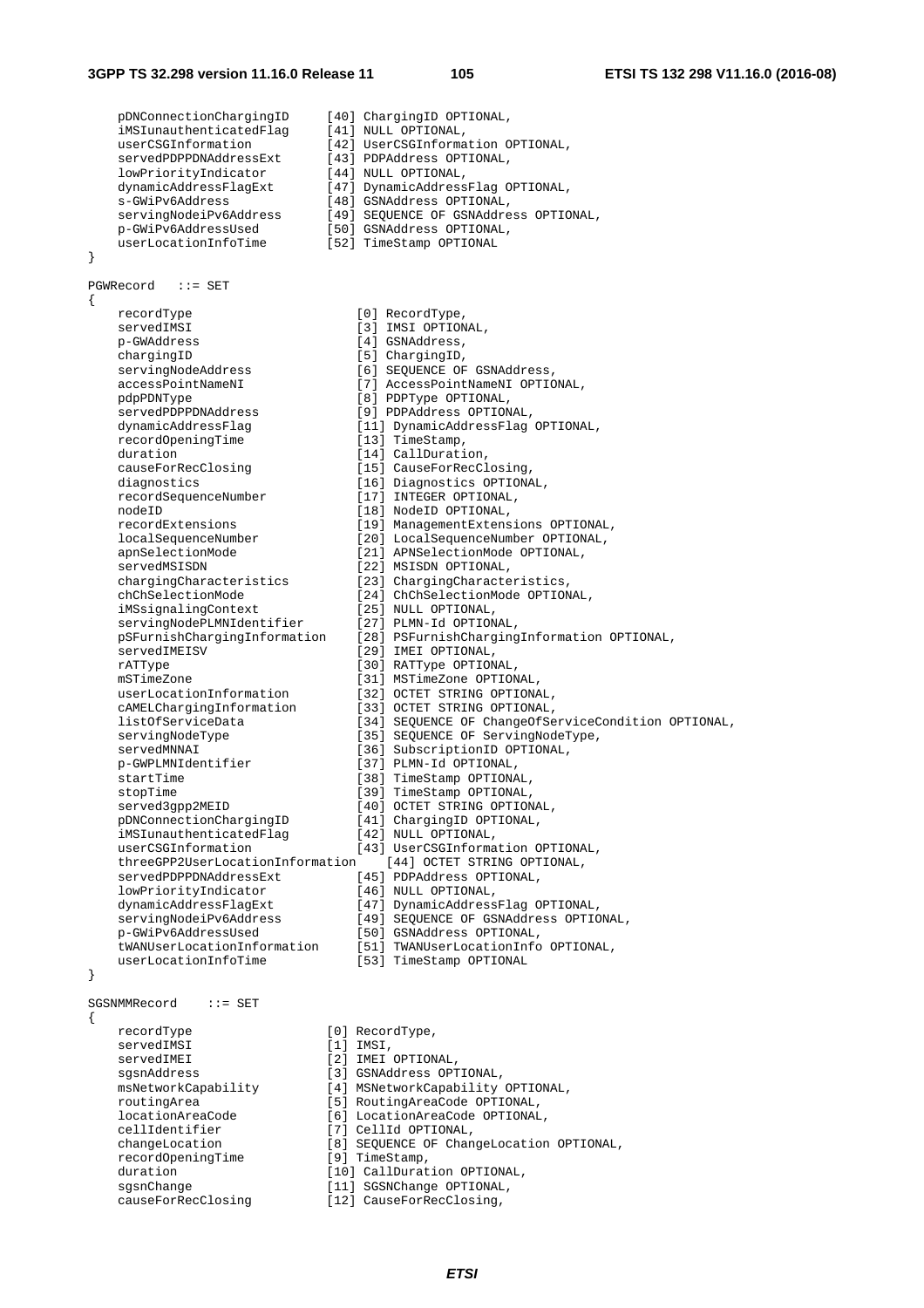#### **3GPP TS 32.298 version 11.16.0 Release 11 106 ETSI TS 132 298 V11.16.0 (2016-08)**

diagnostics [13] Diagnostics OPTIONAL,<br>recordSequenceNumber [14] INTEGER OPTIONAL, recordSequenceNumber [14] INTEGER OPTIONAL, nodeID [15] NodeID OPTIONAL, recordExtensions [16] ManagementExtensions OPTIONAL,<br>localSequenceNumber [17] LocalSequenceNumber OPTIONAL, localSequenceNumber [17] LocalSequenceNumber OPTIONAL, servedMSISDN [18] MSISDN OPTIONAL, chargingCharacteristics [19] ChargingCharacteristics, cAMELInformationMM [20] CAMELInformationMM OPTIONAL, rATType  $[21]$  RATType OPTIONAL, chChSelectionMode [22] ChChSelectionMode OPTIONAL, cellPLMNId [23] PLMN-Id OPTIONAL, servingNodePLMNIdentifier [24] PLMN-Id OPTIONAL } SGSNPDPRecord ::= SET { recordType [0] RecordType,<br>
networkInitiation [1] NetworkInit networkInitiation [1] NetworkInitiatedPDPContext OPTIONAL,<br>servedIMSI (3) IMSI OPTIONAL. servedIMSI [3] IMSI OPTIONAL, [4] IMEI OPTIONAL, sgsnAddress [5] GSNAddress OPTIONAL, msNetworkCapability [6] MSNetworkCapability OPTIONAL, routingArea [7] RoutingAreaCode OPTIONAL, locationAreaCode [9] RoutingAreaCode OPTIONAL,<br>cellIdentifier [9] CellId OPTIONAL, cellIdentifier [9] CellId OPTIONAL, chargingID [10] ChargingID, ggsnAddressUsed [11] GSNAddress, accessPointNameNI [12] AccessPointNameNI OPTIONAL, pdpType [13] PDPType OPTIONAL, servedPDPAddress [14] PDPAddress OPTIONAL, listOfTrafficVolumes [15] SEQUENCE OF ChangeOfCharCondition OPTIONAL, recordOpeningTime [16] TimeStamp, duration [17] CallDuration, sgsnChange [18] SGSNChange OPTIONAL,<br>causeForRecClosing [19] CauseForRecClosing, causeForRecClosing [19] CauseForRecClosing, diagnostics [20] Diagnostics OPTIONAL, recordSequenceNumber [21] INTEGER OPTIONAL, nodeID [22] NodeID OPTIONAL, recordExtensions [23] ManagementExtensions OPTIONAL, localSequenceNumber [24] LocalSequenceNumber OPTIONAL, apnSelectionMode [25] APNSelectionMode OPTIONAL, accessPointNameOI [26] AccessPointNameOI OPTIONAL, servedMSISDN [27] MSISDN OPTIONAL, chargingCharacteristics [28] ChargingCharacteristics, rATType  $[29]$  RATType OPTIONAL, cAMELInformationPDP [30] CAMELInformationPDP OPTIONAL, rNCUnsentDownlinkVolume [31] DataVolumeGPRS OPTIONAL, chChSelectionMode [32] ChChSelectionMode OPTIONAL, dynamicAddressFlag [33] DynamicAddressFlag OPTIONAL, iMSIunauthenticatedFlag [34] NULL OPTIONAL, userCSGInformation [35] UserCSGInformation OPTIONAL, servedPDPPDNAddressExt [36] PDPAddress OPTIONAL, lowPriorityIndicator [37] NULL OPTIONAL, servingNodePLMNIdentifier [38] PLMN-Id OPTIONAL } SGSNSMORecord ::= SET --

-- also for MME UE originated SMS record  $-$ -- { recordType [0] RecordType, servedIMSI [1] IMSI,<br>servedIMEI [2] IMEI servedIMEI [2] IMEI OPTIONAL,<br>servedMSISDN [3] MSISDN OPTIONA servedMSISDN [3] MSISDN OPTIONAL,<br>msNetworkCapability [4] MSNetworkCapabil msNetworkCapability [4] MSNetworkCapability OPTIONAL, serviceCentre [5] AddressString OPTIONAL, recordingEntity  $[6]$  RecordingEntity OPTIONAL,<br>locationArea  $[7]$  LocationAreaCode OPTIONAL, locationArea [7] LocationAreaCode OPTIONAL, routingArea [8] RoutingAreaCode OPTIONAL, cellIdentifier [9] CellId OPTIONAL,<br>
messageReference [10] MessageReference [10] MessageReference,<br>[11] TimeStamp, luessugund<br>eventTimeStamp smsResult [12] SMSResult OPTIONAL,<br>recordExtensions [13] ManaqementExtension [13] ManagementExtensions OPTIONAL,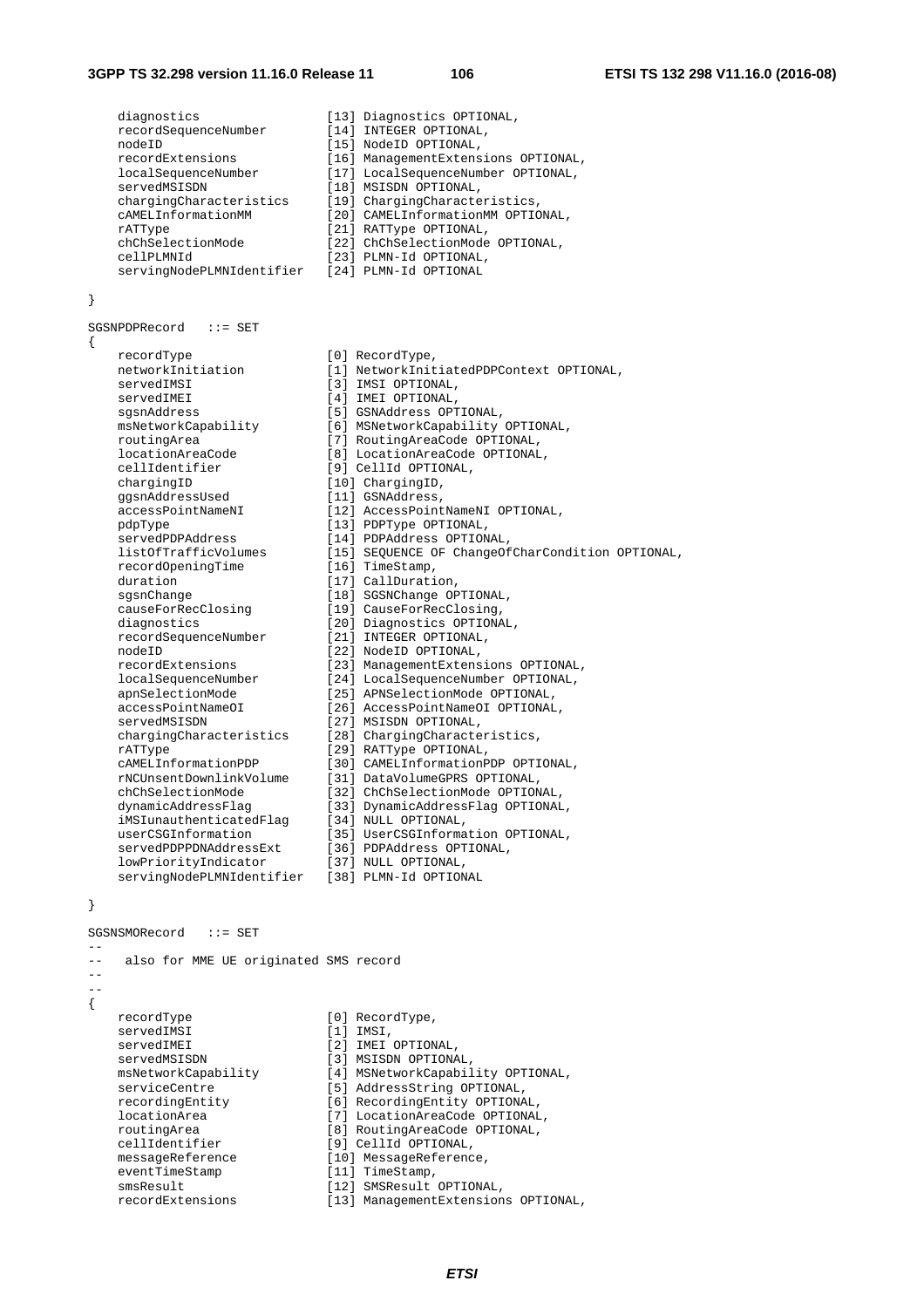}

}

nodeID [14] NodeID OPTIONAL, localSequenceNumber [15] LocalSequenceNumber OPTIONAL, chargingCharacteristics [16] ChargingCharacteristics, rATType  $[17]$  RATType OPTIONAL, destinationNumber [18] SmsTpDestinationNumber OPTIONAL, cAMELInformationSMS [19] CAMELInformationSMS OPTIONAL, chChSelectionMode [20] ChChSelectionMode OPTIONAL, servingNodeType [21] ServingNodeType, servingNodeAddress [22] GSNAddress OPTIONAL, servingNodeiPv6Address [23] GSNAddress OPTIONAL, mMEName [24] DiameterIdentity OPTIONAL, mMERealm [25] DiameterIdentity OPTIONAL, userLocationInformation [26] OCTET STRING OPTIONAL, servingNodePLMNIdentifier [28] PLMN-Id OPTIONAL, userLocationInfoTime [29] TimeStamp OPTIONAL SGSNSMTRecord ::= SET -- -- also for MME UE terminated SMS record -- -- { recordType [0] RecordType,<br>servedIMSI [1] IMSI, servedIMSI [1] IMSI, servedIMEI [2] IMEI OPTIONAL, servedMSISDN [3] MSISDN OPTIONAL, msNetworkCapability [4] MSNetworkCapability OPTIONAL, serviceCentre [5] AddressString OPTIONAL, recordingEntity [6] RecordingEntity OPTIONAL, locationArea [7] LocationAreaCode OPTIONAL, routingArea [8] RoutingAreaCode OPTIONAL, cellIdentifier [9] CellId OPTIONAL, eventTimeStamp [10] TimeStamp, smsResult [11] SMSResult OPTIONAL, recordExtensions [12] ManagementExtensions OPTIONAL, nodeID [13] NodeID OPTIONAL, localSequenceNumber [14] LocalSequenceNumber OPTIONAL, chargingCharacteristics [15] ChargingCharacteristics, rATType  $[16]$  RATType OPTIONAL, chChSelectionMode [17] ChChSelectionMode OPTIONAL, cAMELInformationSMS [18] CAMELInformationSMS OPTIONAL, originatingAddress [19] AddressString OPTIONAL, servingNodeType [20] ServingNodeType, servingNodeAddress [21] GSNAddress OPTIONAL, servingNodeiPv6Address [22] GSNAddress OPTIONAL, mMEName [23] DiameterIdentity OPTIONAL, mMERealm [24] DiameterIdentity OPTIONAL, userLocationInformation [25] OCTET STRING OPTIONAL, servingNodePLMNIdentifier [27] PLMN-Id OPTIONAL, userLocationInfoTime [28] TimeStamp OPTIONAL SGSNMTLCSRecord ::= SET { recordType [0] RecordType, recording<br>Entity [1] RecordingEntity,<br>leadingEntity [1] RecordingEntity, lcsClientType [2] LCSClientType,<br>
lcsClientIdentity [2] LCSClientType,<br>
gervedIMSI [4] IMSI, lcsClientIdentity [3] LCSClientIdentity, servedIMSI [4] IMSI, servedMSISDN [5] MSISDN OPTIONAL, sgsnAddress [6] GSNAddress OPTIONAL, locationType [7] LocationType, lcsQos [8] LCSQoSInfo OPTIONAL, lcsPriority [9] LCS-Priority OPTIONAL, mlcNumber [10] ISDN-AddressString, eventTimeStamp [11] TimeStamp, measurementDuration [12] CallDuration OPTIONAL, notificationToMSUser [13] NotificationToMSUser OPTIONAL, privacyOverride [14] NULL OPTIONAL, location [15] LocationAreaAndCell OPTIONAL, routingArea [16] RoutingAreaCode OPTIONAL, locationEstimate [17] Ext-GeographicalInformation OPTIONAL, positioningData [18] PositioningData OPTIONAL, lcsCause [19] LCSCause OPTIONAL, diagnostics [20] Diagnostics OPTIONAL, nodeID [21] NodeID OPTIONAL, localSequenceNumber [22] LocalSequenceNumber OPTIONAL,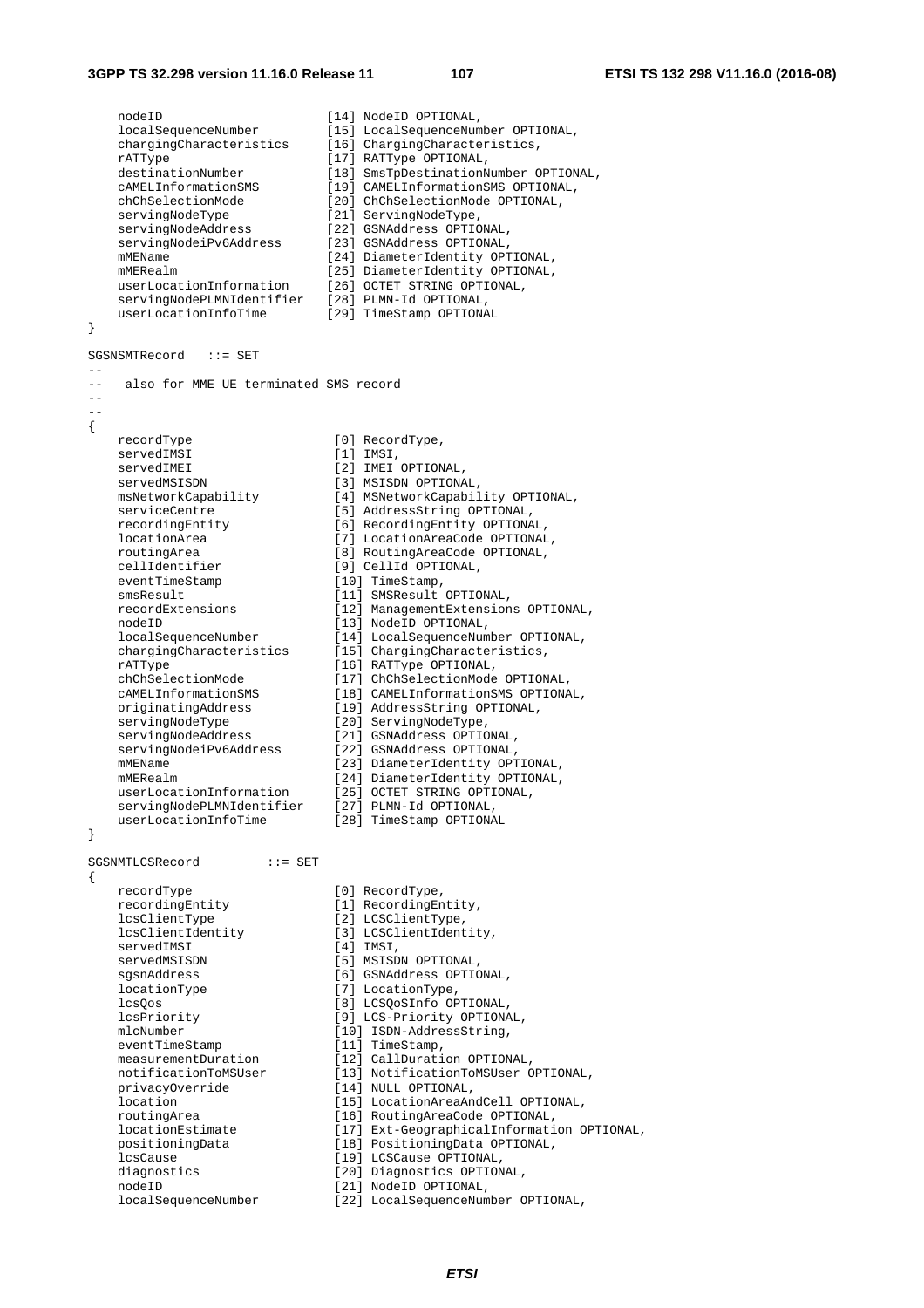chargingCharacteristics [23] ChargingCharacteristics, chChSelectionMode [24] ChChSelectionMode OPTIONAL, rattype  $[25]$  RATType OPTIONAL, recordExtensions [26] ManagementExtensions OPTIONAL, causeForRecClosing [27] CauseForRecClosing, servingNodePLMNIdentifier [28] PLMN-Id OPTIONAL

}

{

SGSNMOLCSRecord ::= SET

recordType [0] RecordType, recordingEntity [1] RecordingEntity, lcsClientType [2] LCSClientType OPTIONAL,<br>lcsClientIdentity [3] LCSClientIdentity OPTIO lcsClientIdentity [3] LCSClientIdentity OPTIONAL, servedIMSI [4] IMSI, servedMSISDN [5] MSISDN OPTIONAL, sgsnAddress [6] GSNAddress OPTIONAL, locationMethod [7] LocationMethod, lcsQos [8] LCSQoSInfo OPTIONAL, lcsPriority [9] LCS-Priority OPTIONAL, mlcNumber [10] ISDN-AddressString OPTIONAL, eventTimeStamp [11] TimeStamp, measurementDuration [12] CallDuration OPTIONAL, location [13] LocationAreaAndCell OPTIONAL, routingArea [14] RoutingAreaCode OPTIONAL, locationEstimate [15] Ext-GeographicalInformation OPTIONAL, positioningData [16] PositioningData OPTIONAL, lcsCause [17] LCSCause OPTIONAL, diagnostics [18] Diagnostics OPTIONAL, nodeID [19] NodeID OPTIONAL, localSequenceNumber [20] LocalSequenceNumber OPTIONAL, chargingCharacteristics [21] ChargingCharacteristics, chChSelectionMode [22] ChChSelectionMode OPTIONAL, rATType  $[23]$  RATType OPTIONAL, recordExtensions [24] ManagementExtensions OPTIONAL, recordExtensions [24] ManagementExtensions OPTIONAL,<br>causeForRecClosing [25] CauseForRecClosing, servingNodePLMNIdentifier [26] PLMN-Id OPTIONAL

}

| SGSNNILCSRecord<br>₹      |  | $: :=$ SET |  |
|---------------------------|--|------------|--|
| recordType                |  |            |  |
| recordingEntity           |  |            |  |
| lcsClientType             |  |            |  |
| lcsClientIdentity         |  |            |  |
| servedIMSI                |  |            |  |
| servedMSISDN              |  |            |  |
| sgsnAddress               |  |            |  |
| servedIMEI                |  |            |  |
| lcs0os                    |  |            |  |
| lcsPriority               |  |            |  |
| mlcNumber                 |  |            |  |
| eventTimeStamp            |  |            |  |
| measurementDuration       |  |            |  |
| location                  |  |            |  |
| routingArea               |  |            |  |
| locationEstimate          |  |            |  |
| positioningData           |  |            |  |
| <i>lcsCause</i>           |  |            |  |
| diagnostics               |  |            |  |
| nodeID                    |  |            |  |
| localSequenceNumber       |  |            |  |
| chargingCharacteristics   |  |            |  |
| chChSelectionMode         |  |            |  |
| rATType                   |  |            |  |
| recordExtensions          |  |            |  |
| causeForRecClosing        |  |            |  |
| servingNodePLMNIdentifier |  |            |  |

[0] RecordType, [1] RecordingEntity, [2] LCSClientType OPTIONAL, [3] LCSClientIdentity OPTIONAL, [4] IMSI OPTIONAL, [5] MSISDN OPTIONAL, [6] GSNAddress OPTIONAL, [7] IMEI OPTIONAL, [8] LCSOoSInfo OPTIONAL, [9] LCS-Priority OPTIONAL, [10] ISDN-AddressString OPTIONAL, [11] TimeStamp, [12] CallDuration OPTIONAL, [13] LocationAreaAndCell OPTIONAL, [14] RoutingAreaCode OPTIONAL, [15] Ext-GeographicalInformation OPTIONAL, [16] PositioningData OPTIONAL, [17] LCSCause OPTIONAL, [18] Diagnostics OPTIONAL, [19] NodeID OPTIONAL, [20] LocalSequenceNumber OPTIONAL, [21] ChargingCharacteristics, [22] ChChSelectionMode OPTIONAL, [23] RATType OPTIONAL, [24] ManagementExtensions OPTIONAL, [25] CauseForRecClosing, [26] PLMN-Id OPTIONAL

### }

SGSNMBMSRecord ::= SET { recordType [0] RecordType,

- ggsnAddress [1] GSNAddress,
- chargingID [2] ChargingID,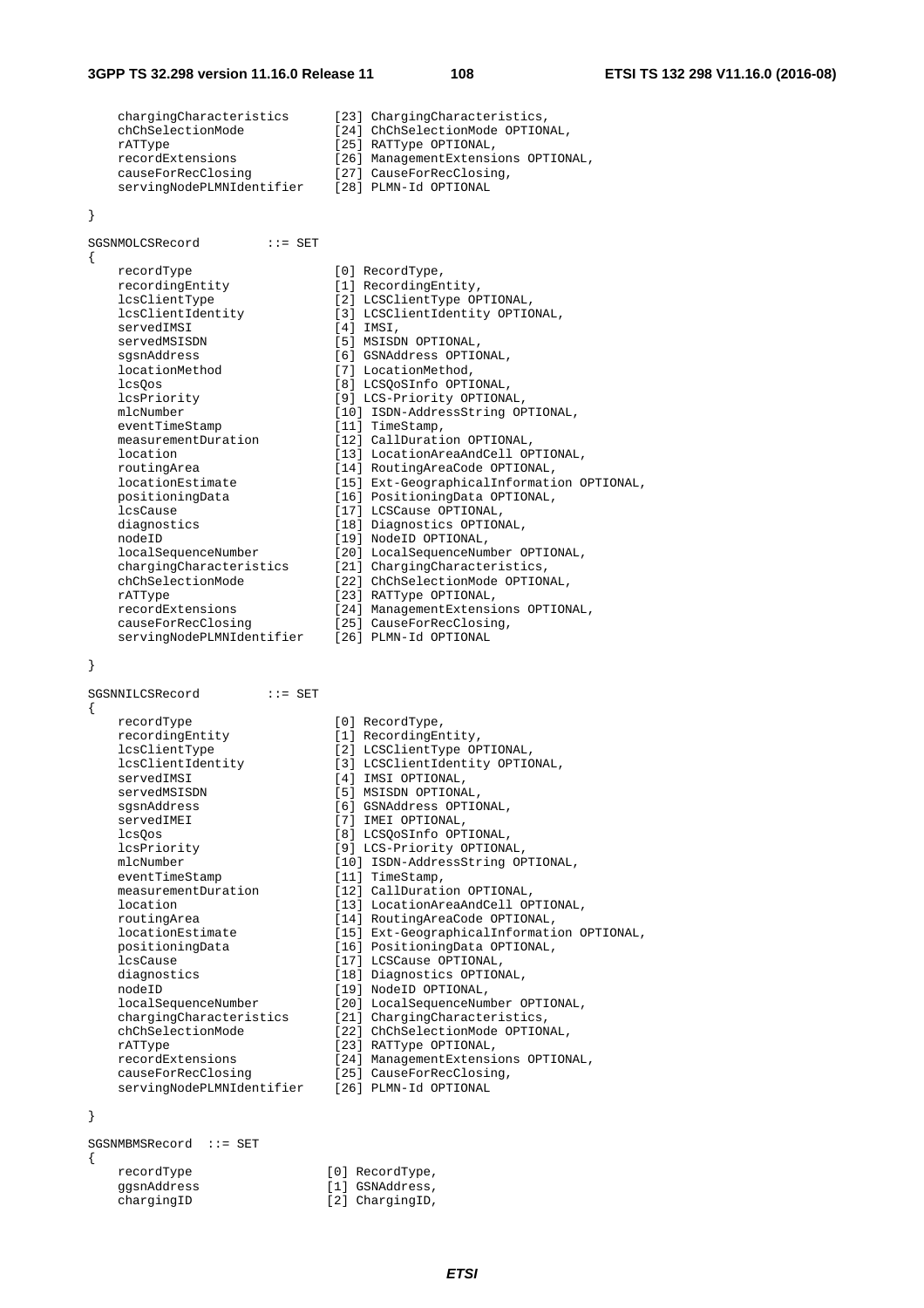{

}

{

}

 listofRAs [3] SEQUENCE OF RAIdentity OPTIONAL, accessPointNameNI [4] AccessPointNameNI OPTIONAL, servedPDPAddress [5] PDPAddress OPTIONAL,<br>listOfTrafficVolumes [6] SEQUENCE OF ChangeOf [6] SEQUENCE OF ChangeOfMBMSCondition OPTIONAL, recordOpeningTime [7] TimeStamp, duration [8] CallDuration,<br>causeForRecClosing [9] CauseForRecCl causeForRecClosing [9] CauseForRecClosing, diagnostics [10] Diagnostics OPTIONAL,<br>recordSequenceNumber [11] INTEGER OPTIONAL, recordSequenceNumber [11] INTEGER OPTIONAL, nodeID [12] NodeID OPTIONAL, recordExtensions [13] ManagementExtensions OPTIONAL,<br>localSequenceNumber [14] LocalSequenceNumber OPTIONAL,<br>sgsnPLMNIdentifier [15] PLMN-Id OPTIONAL, localSequenceNumber [14] LocalSequenceNumber OPTIONAL, sgsnPLMNIdentifier [15] PLMN-Id OPTIONAL, numberofReceivingUE [16] INTEGER OPTIONAL, mbmsInformation [17] MBMSInformation OPTIONAL GGSNMBMSRecord ::= SET recordType [0] RecordType,<br>ggsnAddress [1] GSNAddress, [1] GSNAddress, chargingID [2] ChargingID, listofDownstreamNodes [3] SEQUENCE OF GSNAddress, accessPointNameNI [4] AccessPointNameNI OPTIONAL, servedPDPAddress (1) accessPointNameNI<br>servedPDPAddress (5) PDPAddress OPTIONAL,<br>listOfTrafficVolumes (6) SEQUENCE OF ChangeOf [6] SEQUENCE OF ChangeOfMBMSCondition OPTIONAL, recordOpeningTime [7] TimeStamp, duration [8] CallDuration, causeForRecClosing [9] CauseForRecClosing, diagnostics [10] Diagnostics OPTIONAL,<br>recordSequenceNumber [11] INTEGER OPTIONAL, recordSequenceNumber [11] INTEGER OPTIONAL, nodeID [12] NodeID OPTIONAL, recordExtensions [13] ManagementExtensions OPTIONAL, localSequenceNumber [14] LocalSequenceNumber OPTIONAL, mbmsInformation [15] MBMSInformation OPTIONAL GWMBMSRecord ::= SET recordType [0] RecordType, mbmsGWAddress [1] GSNAddress,<br>chargingID [2] ChargingID, chargingID [2] ChargingID, listofDownstreamNodes [3] SEQUENCE OF GSNAddress, accessPointNameNI [4] AccessPointNameNI OPTIONAL, pdpPDNType [5] PDPType OPTIONAL, servedPDPPDNAddress [6] PDPAddress OPTIONAL,<br>
listOfTrafficVolumes [7] SEQUENCE OF ChangeOf<br>
recordOpeningTime [8] TimeStamp. liston<br>[7] SEQUENCE OF ChangeOfMBMSCondition OPTIONAL, recordOpeningTime [8] TimeStamp, duration [9] CallDuration, causeForRecClosing [10] CauseForRecClosing, diagnostics [11] Diagnostics OPTIONAL, recordSequenceNumber [12] INTEGER OPTIONAL, nodeID [13] NodeID OPTIONAL,<br>recordExtensions [14] ManagementExtensions OPTIONAL,<br>localSarrows. recordExtensions [14] ManagementExtensions OPTIONAL, localSequenceNumber [15] LocalSequenceNumber OPTIONAL, mbmsInformation [16] MBMSInformation OPTIONAL, commonTeid [17] CTEID OPTIONAL, iPMulticastSourceAddress [18] PDPAddress OPTIONAL  $-$ -- PS DATA TYPES  $-$ -- AccessPointNameNI ::= IA5String (SIZE(1..63)) -- -- Network Identifier part of APN in dot representation. -- For example, if the complete APN is 'apn1a.apn1b.apn1c.mnc022.mcc111.gprs' -- NI is 'apn1a.apn1b.apn1c' and is presented in this form in the CDR.**.**  -- AccessPointNameOI ::= IA5String (SIZE(1..37)) -- -- Operator Identifier part of APN in dot representation.

-- In the 'apn1a.apn1b.apn1c.mnc022.mcc111.gprs' example, the OI portion is 'mnc022.mcc111.gprs'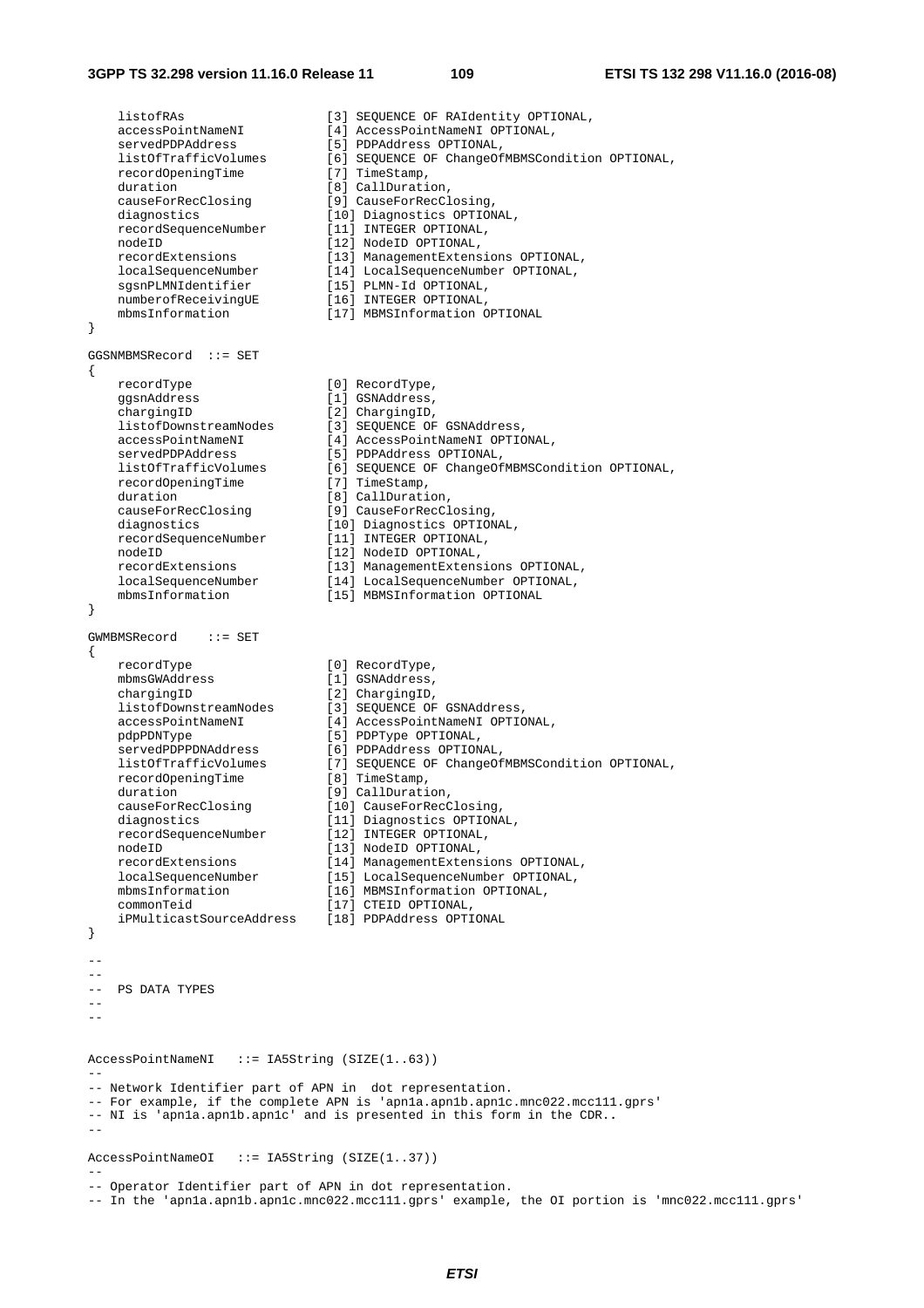#### **3GPP TS 32.298 version 11.16.0 Release 11 110 ETSI TS 132 298 V11.16.0 (2016-08)**

```
-- and is presented in this form in the CDR. 
-- 
AFChargingIdentifier ::= OCTET STRING 
-- 
-- see AF-Charging-Identifier AVP as defined in TS 29.214[221] 
-- 
AFRecordInformation ::= SEQUENCE 
{ 
   aFChargingIdentifier [1] AFChargingIdentifier,
   flows [2] Flows OPTIONAL
} 
APNSelectionMode::= ENUMERATED 
-- 
-- See Information Elements TS 29.060 [215], TS 29.274 [223] or TS 29.275 [224] 
-- 
{ 
    mSorNetworkProvidedSubscriptionVerified (0), 
    mSProvidedSubscriptionNotVerified (1), 
    networkProvidedSubscriptionNotVerified (2) 
} 
CAMELAccessPointNameNI ::= AccessPointNameNI 
CAMELAccessPointNameOI ::= AccessPointNameOI 
CAMELInformationMM ::= SET 
{ 
 sCFAddress [1] SCFAddress OPTIONAL, 
 serviceKey [2] ServiceKey OPTIONAL, 
 defaultTransactionHandling [3] DefaultGPRS-Handling OPTIONAL, 
 numberOfDPEncountered [4] NumberOfDPEncountered OPTIONAL, 
 levelOfCAMELService [5] LevelOfCAMELService OPTIONAL, 
 freeFormatData [6] FreeFormatData OPTIONAL, 
 fFDAppendIndicator [7] FFDAppendIndicator OPTIONAL 
} 
CAMELInformationPDP ::= SET 
{ 
 sCFAddress [1] SCFAddress OPTIONAL, 
 serviceKey [2] ServiceKey OPTIONAL, 
 defaultTransactionHandling [3] DefaultGPRS-Handling OPTIONAL, 
 cAMELAccessPointNameNI [4] CAMELAccessPointNameNI OPTIONAL, 
 cAMELAccessPointNameOI [5] CAMELAccessPointNameOI OPTIONAL, 
 numberOfDPEncountered [6] NumberOfDPEncountered OPTIONAL, 
 levelOfCAMELService [7] LevelOfCAMELService OPTIONAL, 
 freeFormatData [8] FreeFormatData OPTIONAL, 
 fFDAppendIndicator [9] FFDAppendIndicator OPTIONAL 
} 
CAMELInformationSMS ::= SET 
{ 
   sCFAddress [1] SCFAddress OPTIONAL,<br>serviceKey                                   [2] ServiceKey OPTIONAL,
   serviceKey [2] ServiceKey OPTIONAL,<br>defaultSMSHandling [3] DefaultSMS-Handling
                                      [3] DefaultSMS-Handling OPTIONAL,
    cAMELCallingPartyNumber [4] CallingNumber OPTIONAL, 
    cAMELDestinationSubscriberNumber [5] SmsTpDestinationNumber OPTIONAL, 
    cAMELSMSCAddress [6] AddressString OPTIONAL, 
    freeFormatData [7] FreeFormatData OPTIONAL, 
    smsReferenceNumber [8] CallReferenceNumber OPTIONAL 
} 
CauseForRecClosing ::= INTEGER 
-- 
-- In PGW-CDR and SGW-CDR the value servingNodeChange is used for partial record 
-- generation due to Serving Node Address list Overflow 
-- In SGSN servingNodeChange indicates the SGSN change 
-- 
-- LCS related causes belong to the MAP error causes acc. TS 29.002 [214] 
-- 
-- cause codes 0 to 15 are defined 'CauseForTerm' (cause for termination) 
-- 
{ 
   normalRelease (0),
   abnormalRelease (4),
    cAMELInitCallRelease (5), 
    volumeLimit (16),
```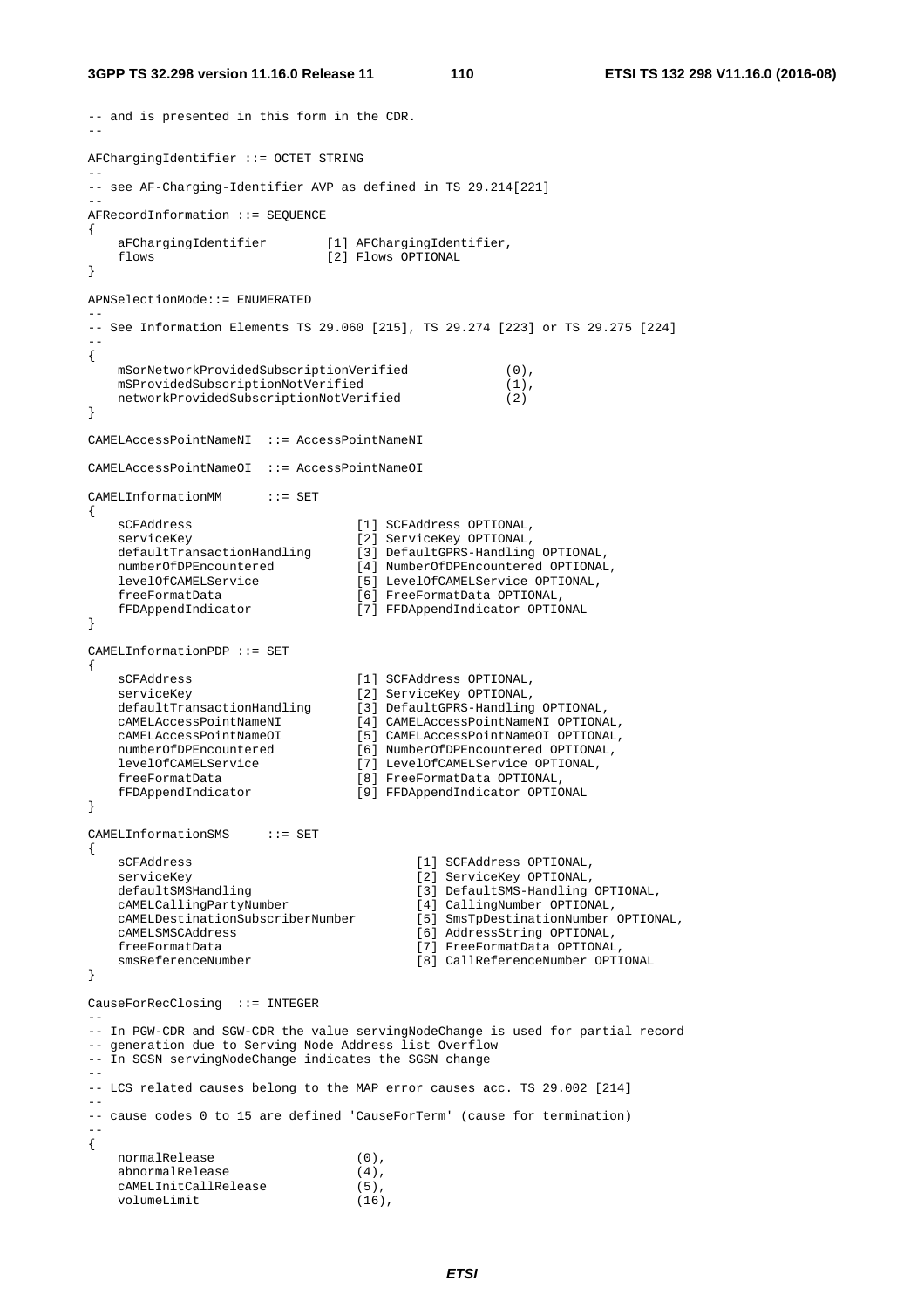```
timeLimit (17),
   servingNodeChange (18),
   maxChangeCond (19),
   managementIntervention (20),
   intraSGSNIntersystemChange (21),<br>rATChange (22),
   rATChange (22),<br>mSTimeZoneChange (23),
   mSTimeZoneChange (23),<br>sGSNPLMNIDChange (24),
   sGSNPLMNIDChange
   sGWChange (25),
   unauthorizedRequestingNetwork (52),
   unauthorizedLCSClient (53),
   positionMethodFailure (54),
   unknownOrUnreachableLCSClient (58),
    listofDownstreamNodeChange (59) 
} 
ChangeCondition ::= ENUMERATED 
{ 
   qoSChange (0),<br>tariffTime (1),\text{tariffTime} (1),<br>
\text{recordClosure} (2),
   recordClosure
    cGI-SAICHange (6), -- bearer modification. "CGI-SAI Change" 
    rAIChange (7), -- bearer modification. "RAI Change" 
    dT-Establishment (8), 
    dT-Removal (9), 
   eCGIChange (10), -- bearer modification. "ECGI Change"
   tAIChange (11), -- bearer modification. "TAI Change"
 userLocationChange (12), -- bearer modification. "User Location Change" 
 userCSGInformationChange (13) -- bearer modification. 'User CSG info Change' 
} 
ChangeOfCharCondition ::= SEQUENCE 
-- 
-- qosRequested and qosNegotiated are used in S-CDR only 
-- ePCQoSInformation used in SGW-CDR only 
-- 
{ 
 qosRequested [1] QoSInformation OPTIONAL, 
 qosNegotiated [2] QoSInformation OPTIONAL, 
 dataVolumeGPRSUplink [3] DataVolumeGPRS OPTIONAL, 
 dataVolumeGPRSDownlink [4] DataVolumeGPRS OPTIONAL, 
 changeCondition [5] ChangeCondition, 
changeTime [6] TimeStamp,
 userLocationInformation [8] OCTET STRING OPTIONAL, 
 ePCQoSInformation [9] EPCQoSInformation OPTIONAL, 
   userLocation<br>
ePCQoSInformation [9] EPCQoSInformation OPTIONAL,<br>
userCSGInformation [12] UserCSGInformation OPTIONAL
} 
ChangeOfMBMSCondition ::= SEQUENCE 
-- 
-- Used in MBMS record 
-- 
{ 
 qosRequested [1] QoSInformation OPTIONAL, 
 qosNegotiated [2] QoSInformation OPTIONAL, 
 dataVolumeMBMSUplink [3] DataVolumeMBMS OPTIONAL, 
 dataVolumeMBMSDownlink [4] DataVolumeMBMS, 
 changeCondition [5] ChangeCondition, 
changeTime [6] TimeStamp,
    failureHandlingContinue [7] FailureHandlingContinue OPTIONAL 
} 
ChangeOfServiceCondition ::= SEQUENCE 
-- 
-- Used for Flow based Charging service data container 
-{ 
   ratingGroup<br>
chargingRuleBaseName [1] RatingGroupId,<br>
[2] ChargingRu
                                    [2] ChargingRuleBaseName OPTIONAL,
    resultCode [3] ResultCode OPTIONAL, 
    localSequenceNumber [4] LocalSequenceNumber OPTIONAL, 
                                [5] TimeStamp OPTIONAL,<br>[6] TimeStamp OPTIONAL,
 timeOfLastUsage [6] TimeStamp OPTIONAL, 
 timeUsage [7] CallDuration OPTIONAL, 
 serviceConditionChange [8] ServiceConditionChange, 
 qoSInformationNeg [9] EPCQoSInformation OPTIONAL, 
 servingNodeAddress [10] GSNAddress OPTIONAL, 
   datavolumeFBCUplink [12] DataVolumeGPRS OPTIONAL,
```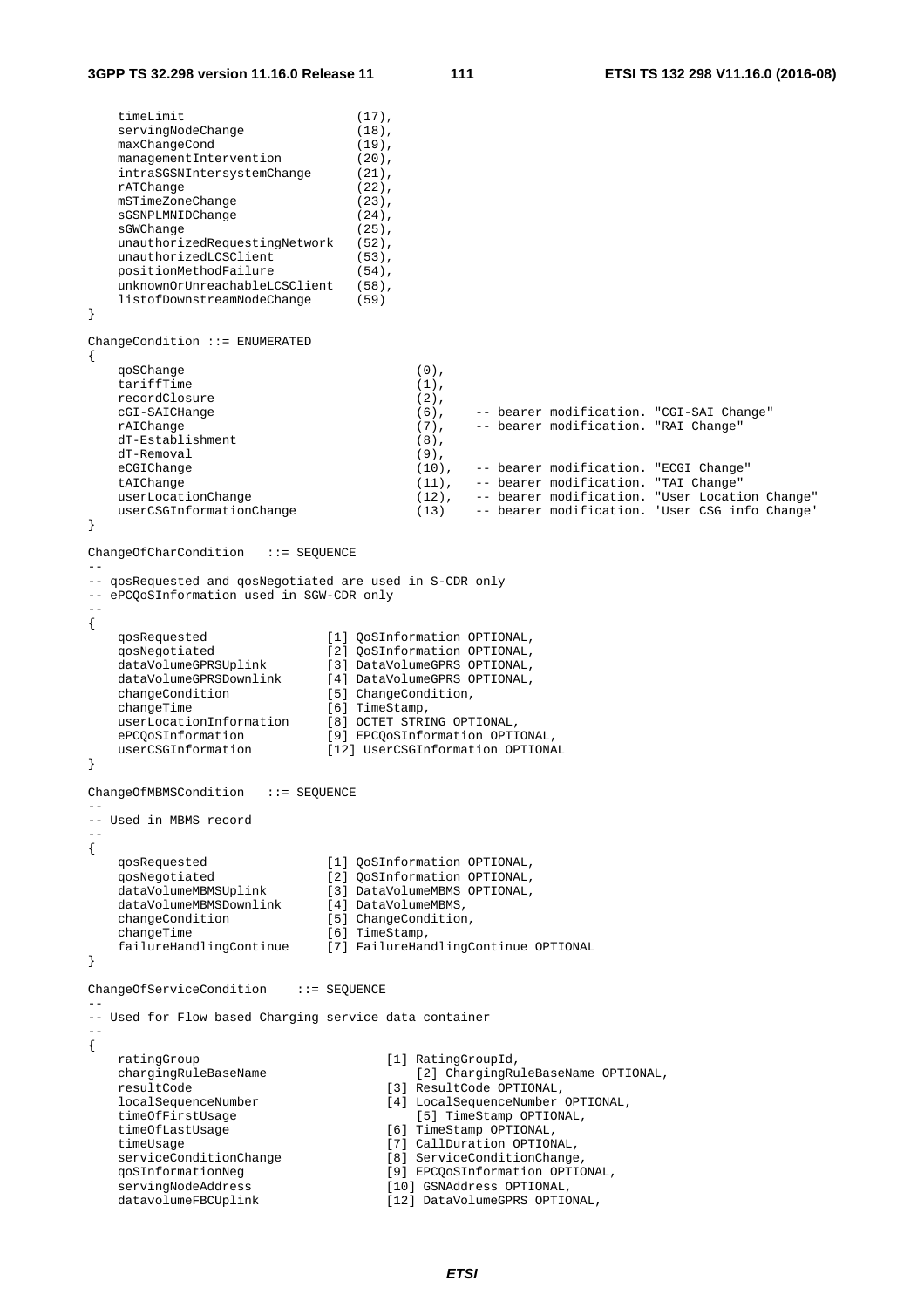```
datavolumeFBCDownlink [13] DataVolumeGPRS OPTIONAL,<br>timeOfReport [14] TimeStamp,
   timeOfReport<br>failureHandlingContinue
                                       failureHandlingContinue [16] FailureHandlingContinue OPTIONAL, 
    serviceIdentifier [17] ServiceIdentifier OPTIONAL, 
 pSFurnishChargingInformation [18] PSFurnishChargingInformation OPTIONAL, 
 aFRecordInformation [19] SEQUENCE OF AFRecordInformation OPTIONAL, 
 userLocationInformation [20] OCTET STRING OPTIONAL, 
 eventBasedChargingInformation [21] EventBasedChargingInformation OPTIONAL, 
 timeQuotaMechanism [22] TimeQuotaMechanism OPTIONAL, 
    serviceSpecificInfo [23] SEQUENCE OF ServiceSpecificInfo OPTIONAL,
    threeGPP2UserLocationInformation [24] OCTET STRING OPTIONAL, 
    sponsorIdentity [25] OCTET STRING OPTIONAL,
     applicationServiceProviderIdentity [26] OCTET STRING OPTIONAL, 
     userCSGInformation [29] UserCSGInformation OPTIONAL 
} 
ChangeLocation ::= SEQUENCE 
-- 
-- used in SGSNMMRecord only 
-- 
{ 
 locationAreaCode [0] LocationAreaCode, 
 routingAreaCode [1] RoutingAreaCode, 
    cellId [2] CellId OPTIONAL, 
   changeTime [3] TimeStamp,
    mCC-MNC [4] PLMN-Id OPTIONAL 
} 
CharginqCharacteristics ::= OCTET STRING (SIZE(2))ChargingID ::= INTEGER (0..4294967295) 
-- 
-- Generated in P-GW, part of IP CAN bearer 
-- 0..4294967295 is equivalent to 0..2**32-1 
-- 
ChargingRuleBaseName ::= IA5String 
-- 
-- identifier for the group of charging rules 
-- see Charging-Rule-Base-Name AVP as desined in TS 29.212 [220] 
-- 
ChChSelectionMode ::= ENUMERATED 
{ 
 servingNodeSupplied (0), -- For S-GW/P-GW 
subscriptionSpecific (1), -- For SGSN only
   serving Noaesuppiieu<br>
subscription Specific (1), -- For SGSN only<br>
aPNSpecific (2), -- For SGSN only<br>
home Default (3), -- For SGSN, S-GI
   homeDefault (3), -- For SGSN, S-GW and P-GW<br>roamingDefault (4), -- For SGSN, S-GW and P-GW
 roamingDefault (4), -- For SGSN, S-GW and P-GW 
 visitingDefault (5) -- For SGSN, S-GW and P-GW 
} 
CSGAccessMode ::= ENUMERATED 
{ 
 closedMode (0), 
 hybridMode (1) 
} 
CSGId ::= OCTET STRING (SIZE(4)) 
 -- 
     -- Defined in 23.003[200]. Coded according to TS 29.060[215] for GTP, and in TS 29.274 [223] 
     -- for eGTP. 
     -- 24.008 [208] 
 -- 
CTEID ::= OCTET STRING (SIZE(4))- - -- Defined in 32.251[11] for MBMS-GW-CDR. Common Tunnel Endpoint Identifier of MBMS GW for user -- 
   -- plane, defined in TS23.246 [207]. 
 -- 
DataVolumeGPRS ::= INTEGER 
-- 
-- The volume of data transferred in octets. 
--
```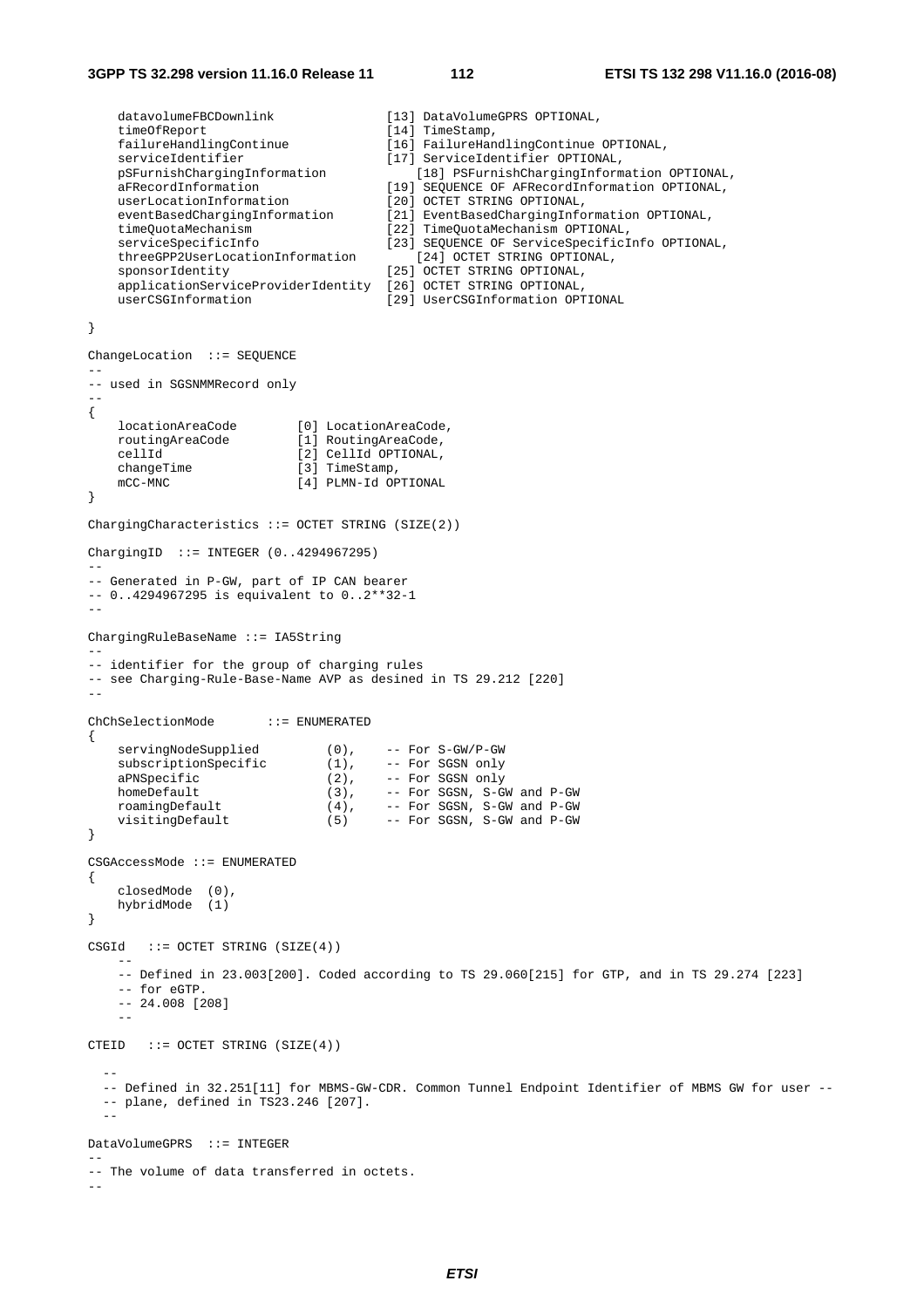DataVolumeMBMS ::= INTEGER

--

```
-- The volume of data transferred in octets. 
-DynamicAddressFlag ::= BOOLEAN 
EPCQoSInformation ::= SEQUENCE 
-- 
-- See TS 29.212 [220] for more information 
-- 
{ 
    qCI [1] INTEGER,
 maxRequestedBandwithUL [2] INTEGER OPTIONAL, 
 maxRequestedBandwithDL [3] INTEGER OPTIONAL, 
    maxRequestedBandwithDL [3] INTEGER OPTIONAL,<br>maxRequestedBandwithDL [3] INTEGER OPTIONAL,<br>quaranteedBitrateDL [5] INTEGER OPTIONAL,
    guaranteedBitrateDL<br>aRP
    aRP [6] INTEGER OPTIONAL,<br>aPNAggregateMaxBitrateUL [7] INTEGER OPTIONAL,
 aPNAggregateMaxBitrateUL [7] INTEGER OPTIONAL, 
 aPNAggregateMaxBitrateDL [8] INTEGER OPTIONAL 
} 
EventBasedChargingInformation ::= SEQUENCE 
{ 
 numberOfEvents [1] INTEGER, 
 eventTimeStamps [2] SEQUENCE OF TimeStamp OPTIONAL 
} 
FailureHandlingContinue ::= BOOLEAN 
-- 
-- This parameter is included when the failure handling procedure has been executed and new 
-- containers are opened. This parameter shall be included in the first and subsequent 
-- containers opened after the failure handling execution.
-- 
FFDAppendIndicator ::= BOOLEAN 
Flows ::= SEQUENCE 
-- 
-- See Flows AVP as defined in TS 29.214 [221] 
-- 
{ 
    mediaComponentNumber [1] INTEGER, 
    flowNumber [2] SEQUENCE OF INTEGER OPTIONAL 
} 
FreeFormatData ::= OCTET STRING (SIZE(1..160)) 
-- 
-- Free formatted data as sent in the FurnishChargingInformationGPRS 
-- see TS 29.078 [217] 
-- 
GSNAddress ::= IPAddress 
MSNetworkCapability ::= OCTET STRING (SIZE(1..8)) 
-- 
-- see TS 24.008 [208] 
-- 
NetworkInitiatedPDPContext ::= BOOLEAN 
-- 
-- Set to true if PDP context was initiated from network side 
-- 
NodeID ::= IA5String (SIZE(1..20)) 
NumberOfDPEncountered ::= INTEGER 
PDPAddress ::= CHOICE 
{ 
iPAddress [0] IPAddress [0] EXIADS == eTSIAddress [1] ETSIAddres
                             [1] ETSIAddress : has only been used in earlier releases for X.121
format 
} 
PDPType ::= OCTET STRING (SIZE(2)) 
--
```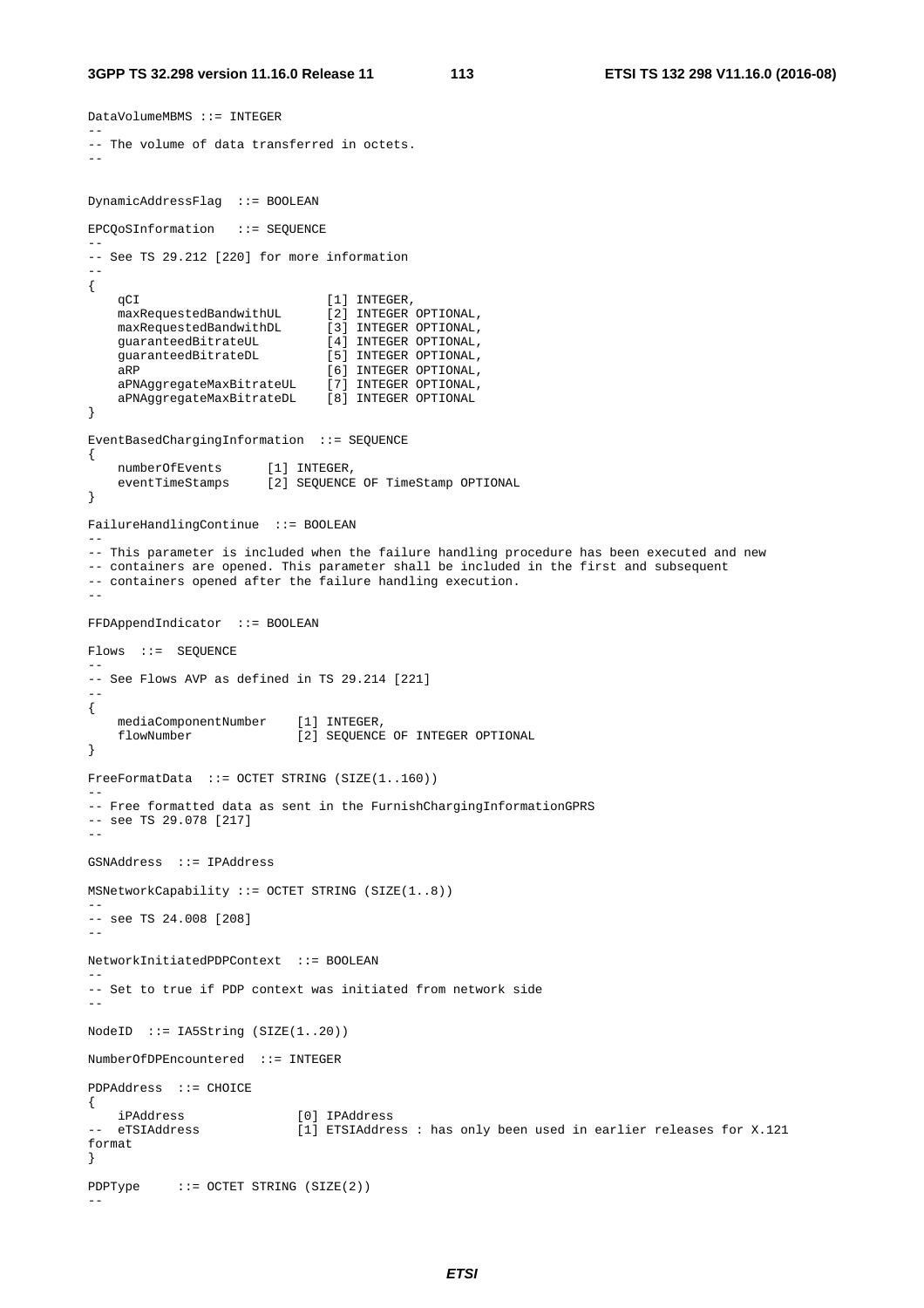-- OCTET 1: PDP Type Organization -- OCTET 2: PDP/PDN Type Number -- See TS 29.060 [215] for encoding details. -- PLMN-Id ::= OCTET STRING (SIZE (3))  $-$ -- This is in the same format as octets 2,3,and 4 of the Routing Area Identity (RAI) IE specified -- in TS 29.060 [215]  $-1$ PSFurnishChargingInformation ::= SEQUENCE { pSFreeFormatData [1] FreeFormatData, pSFFDAppendIndicator [2] FFDAppendIndicator OPTIONAL } QoSInformation ::= OCTET STRING (SIZE (4..255)) -- -- This octet string -- is a 1:1 copy of the contents (i.e. starting with octet 5) of the "Bearer Quality of -- Service" information element specified in TS 29.274 [223]. -- RatingGroupId ::= INTEGER -- -- IP service flow identity (DCCA), range of 4 byte (0... 4294967295) -- see Rating-Group AVP as used in TS 32.299 [50]  $-$ RATType  $::=$  INTEGER  $(0..255)$ -- -- Ihis integer is 1:1 copy of the RAT type value as defined in TS 29.061 [215].  $-$ ResultCode ::= INTEGER  $- -$ -- charging protocol return value, range of 4 byte (0... 4294967295) -- see Result-Code AVP as used in 32.299 [40] --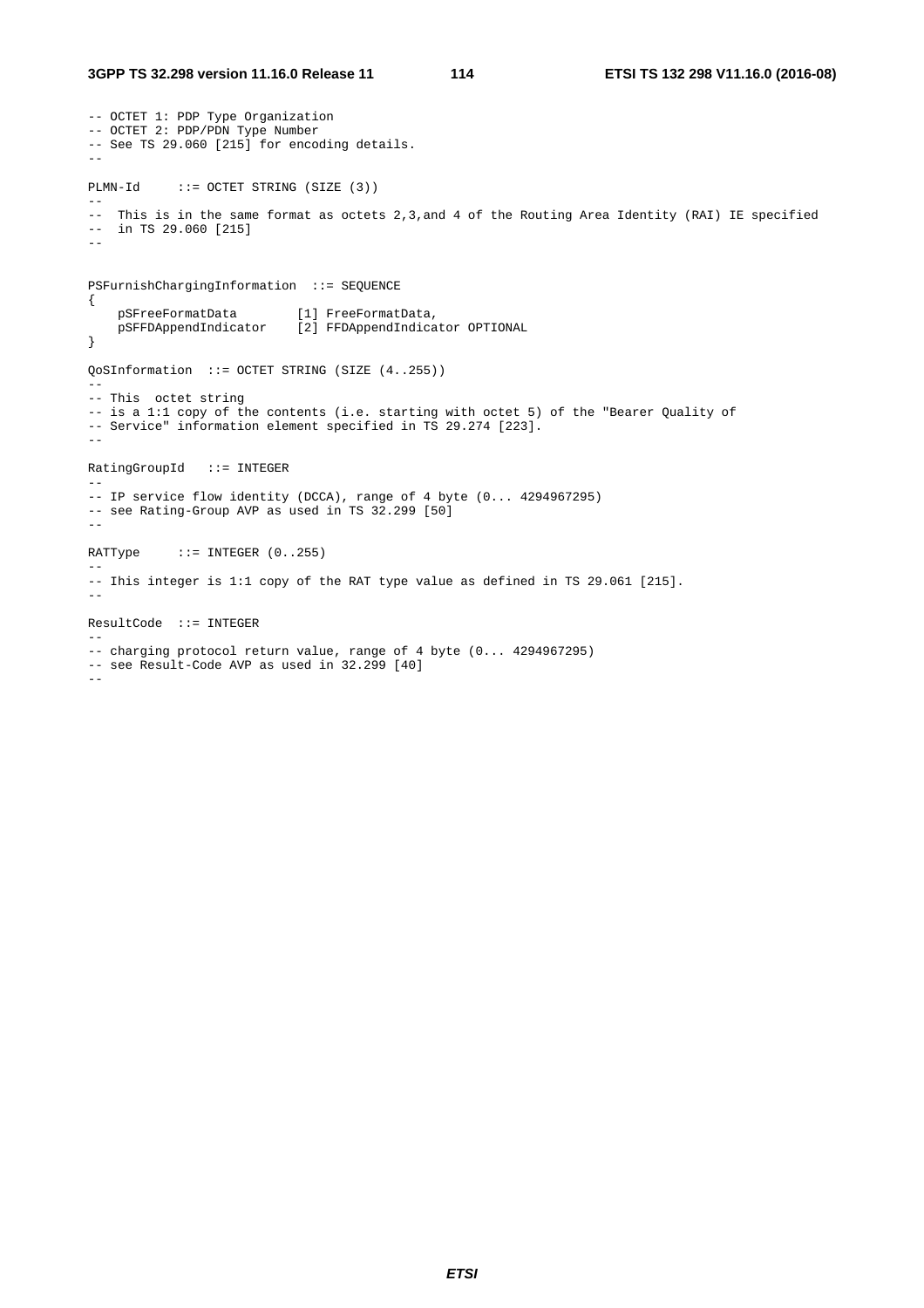ServiceConditionChange ::= BIT STRING { qoSChange (0), -- bearer modification sGSNChange  $(1)$ , -- bearer modification: :apply to Gn-SGSN /SGW  $\texttt{sGSNPLMNIDChange}$  (2), --  $\texttt{bearer}$ sGSNPLMNIDChange (2), -- bearer modification<br>tariffTimeSwitch (3), -- tariff time change -- tariff time change pDPContextRelease (4), -- bearer release rATChange (5), -- bearer modification<br>serviceIdledOut (6), -- IP flow idle out, D serviceIdledOut (6), -- IP flow idle out, DCCA QHT expiry reserved  $(7)$ , -- old: QCTexpiry is no report event configurationChange (8), -- configuration change serviceStop (9), -- IP flow termination.From "Service Stop" in change-Condition" AVP -- Change-Condition" AVP<br>dCCATimeThresholdReached (10), -- DCCA quota reauthoriza dCCATimeThresholdReached  $d$  (10), -- DCCA quota reauthorization<br>dCCAVolumeThresholdReached (11) -- DCCA quota reauthorization  $(11)$ , -- DCCA quota reauthorization dCCAServiceSpecificUnitThresholdReached  $(12)$ , -- DCCA quota reauthorization dCCATimeExhausted  $(13)$ , -- DCCA quota reauthorization dCCATimeExhausted (13), -- DCCA quota reauthorization<br>dCCAVolumeExhausted (14), -- DCCA quota reauthorization dCCAVolumeExhausted (14), -- DCCA quota reauthorization<br>dCCAValidityTimeout (15), -- DCCA quota validity time ( dCCAValidityTimeout (15), -- DCCA quota validity time (QVT expiry)<br>reserved1 (16), -- reserved due to no use case, -- reserved due to no use case, -- old: return Requested is covered by (17), (18)<br>(17), -- DCCA quota reauthorization request by OCS dCCAReauthorisationRequest (17), -- DCCA quota reauthorization request by OCS<br>dCCAContinueOngoingSession (18), -- DCCA failure handling (CCFH),  $(18)$ , -- DCCA failure handling (CCFH), -- continue IP flow dCCARetryAndTerminateOngoingSession (19), -- DCCA failure handling (CCFH), -- terminate IP flow after DCCA retry dCCATerminateOngoingSession (20), -- DCCA failure handling, -- terminate IP flow<br>
cGI-SAIChange (21), -- bearer modification (21), -- bearer modification. "CGI-SAI Change"<br>(22), -- bearer modification. "RAI Change" rAIChange<br>dCCAServiceSpecificUnitExhausted (23), -- bearer modification. "RAI Change"<br>(23), -- DCCA quota reauthorization dCCAServiceSpecificUnitExhausted (23),<br>recordClosure (24),  $(24)$ , -- PGW-CDR closure<br>(25), -- intermediate rec timeLimit (25), -- intermediate recording. From "Service Data<br>-- Time Limit" Change-Condition AVP value Time Limit" Change-Condition AVP value volumeLimit (26), -- intermediate recording.From "Service Data -- Volume Limit" Change-Condition AVP value<br>(27). -- intermediate recording serviceSpecificUnitLimit (27), -- intermediate recording envelopeClosure (28),<br>eCGIChange (29), eCGIChange (29), -- bearer modification. "ECGI Change" tAIChange (30), -- bearer modification. "TAI Change" userLocationChange (31), -- bearer modification. "User Location Change" userCSGInformationChange (32) -- bearer modification. 'User CSG info Change' } -- -- Trigger and cause values for IP flow level recording are defined for support of independent -- online and offline charging and also for tight interworking between online and offline charging. -- Unused bits will always be zero. -- Some of the values are non-exclusive (e.g. bearer modification reasons). -- SCFAddress ::= AddressString -- -- See TS 29.002 [214] --

ServiceIdentifier ::= INTEGER (0..4294967295) -- -- The service identifier is used to identify the service or the service component -- the service data flow relates to. See Service-Identifier AVP as defined in TS 29.212 [220] -- ServingNodeType ::= ENUMERATED

{

 $SGSN$  (0),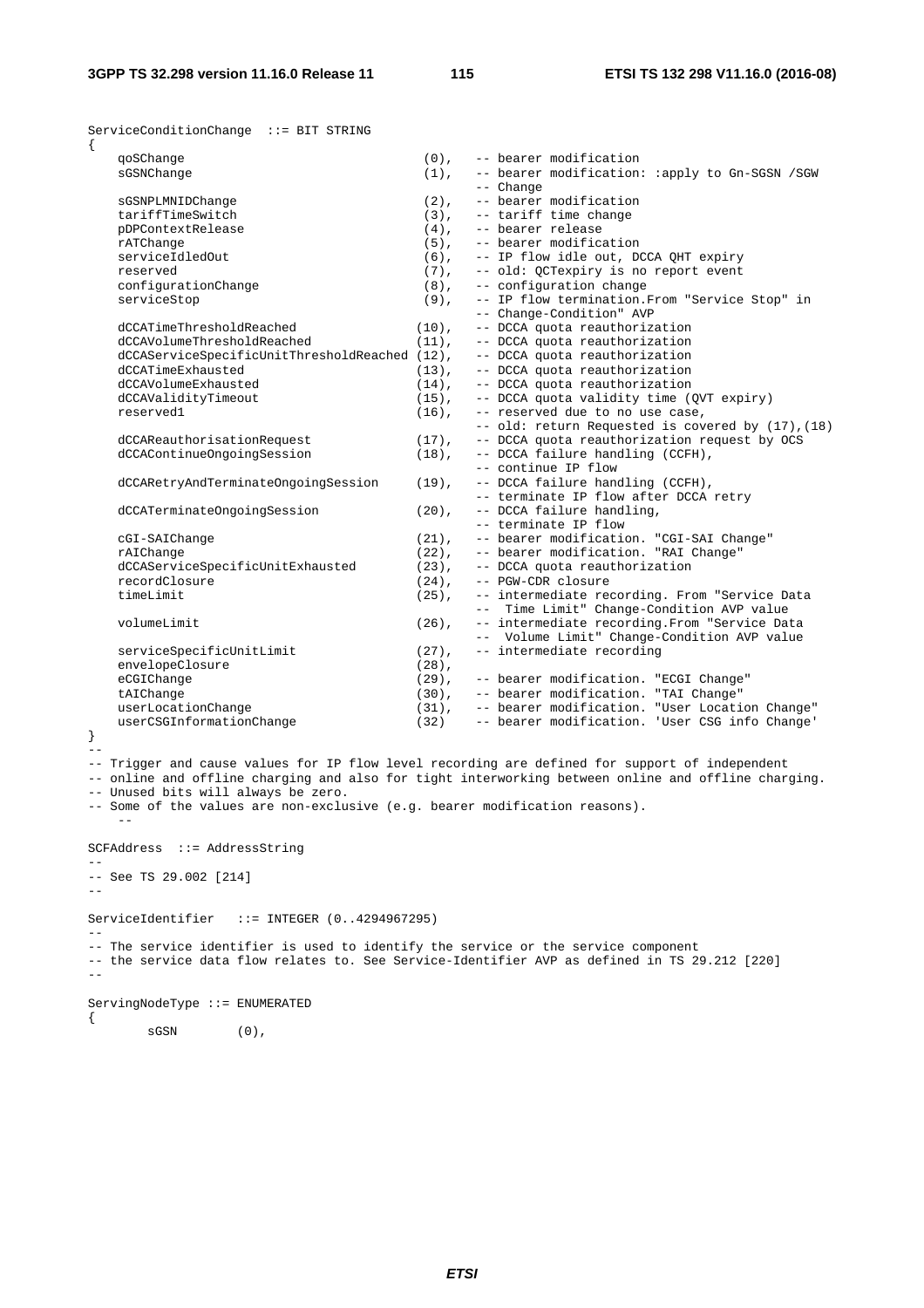```
pMIPSGW (1), 
      qTPSGW (2),
       ePDG (3),
       hSGW (4),
       mME (5),<br>tWAN (6)
       tWAN
} 
SGSNChange ::= BOOLEAN 
-- 
-- present if first record after inter SGSN routing area update in new SGSN 
-- 
SGWChange ::= BOOLEAN 
-- 
-- present if first record after inter S-GW change 
-TimeQuotaMechanism ::= SEQUENCE 
{ 
   timeQuotaType [1] TimeQuotaType,<br>baseTimeInterval [2] INTEGER
   baseTimeInterval
} 
TimeQuotaType ::= ENUMERATED 
{ 
    dISCRETETIMEPERIOD (0), 
    cONTINUOUSTIMEPERIOD (1) 
} 
TWANUserLocationInfo ::= SEQUENCE 
{ 
 sSID [0] OCTET STRING, -- see format in IEEE Std 802.11-2012 [409] 
 bSSID [1] OCTET STRING OPTIONAL -- see format in IEEE Std 802.11-2012 [409] 
} 
UserCSGInformation ::= SEQUENCE 
{ 
    cSGId [0] CSGId, 
    cSGAccessMode [1] CSGAccessMode, 
    cSGMembershipIndication [2] NULL OPTIONAL 
}
```
.#END

## 5.2.2.3 WLAN CDRs

This subclause contains the abstract syntax definitions that are specific to the CDR types defined in TS 32.252 [12].

.\$WLANChargingDataTypes {itu-t (0) identified-organization (4) etsi(0) mobileDomain (0) charging (5) wlanChargingDataTypes (3) asn1Module (0) version1 (0)}

DEFINITIONS IMPLICIT TAGS ::=

BEGIN

-- EXPORTS everything

IMPORTS

…

```
FROM GenericChargingDataTypes {itu-t (0) identified-organization (4) etsi(0) mobileDomain (0) 
charging (5) genericChargingDataTypes (0) asn1Module (0) version1 (0)} 
; 
--- 
-- WLAN RECORDS 
-- 
-- 
- --- 
-- 
-- WLAN DATA TYPES 
--
```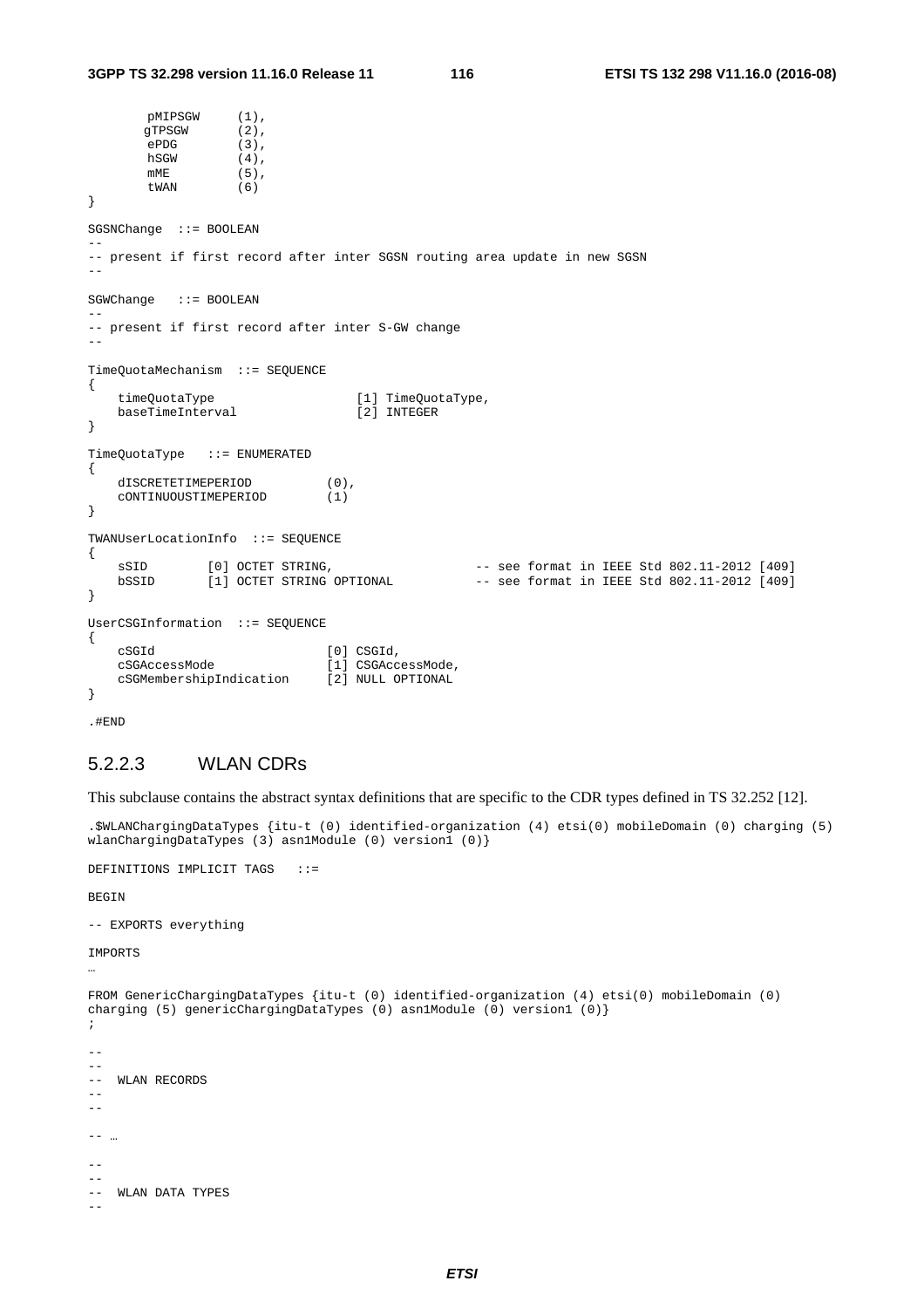## **3GPP TS 32.298 version 11.16.0 Release 11 117 ETSI TS 132 298 V11.16.0 (2016-08)**

 $\perp\perp$ 

-- …

END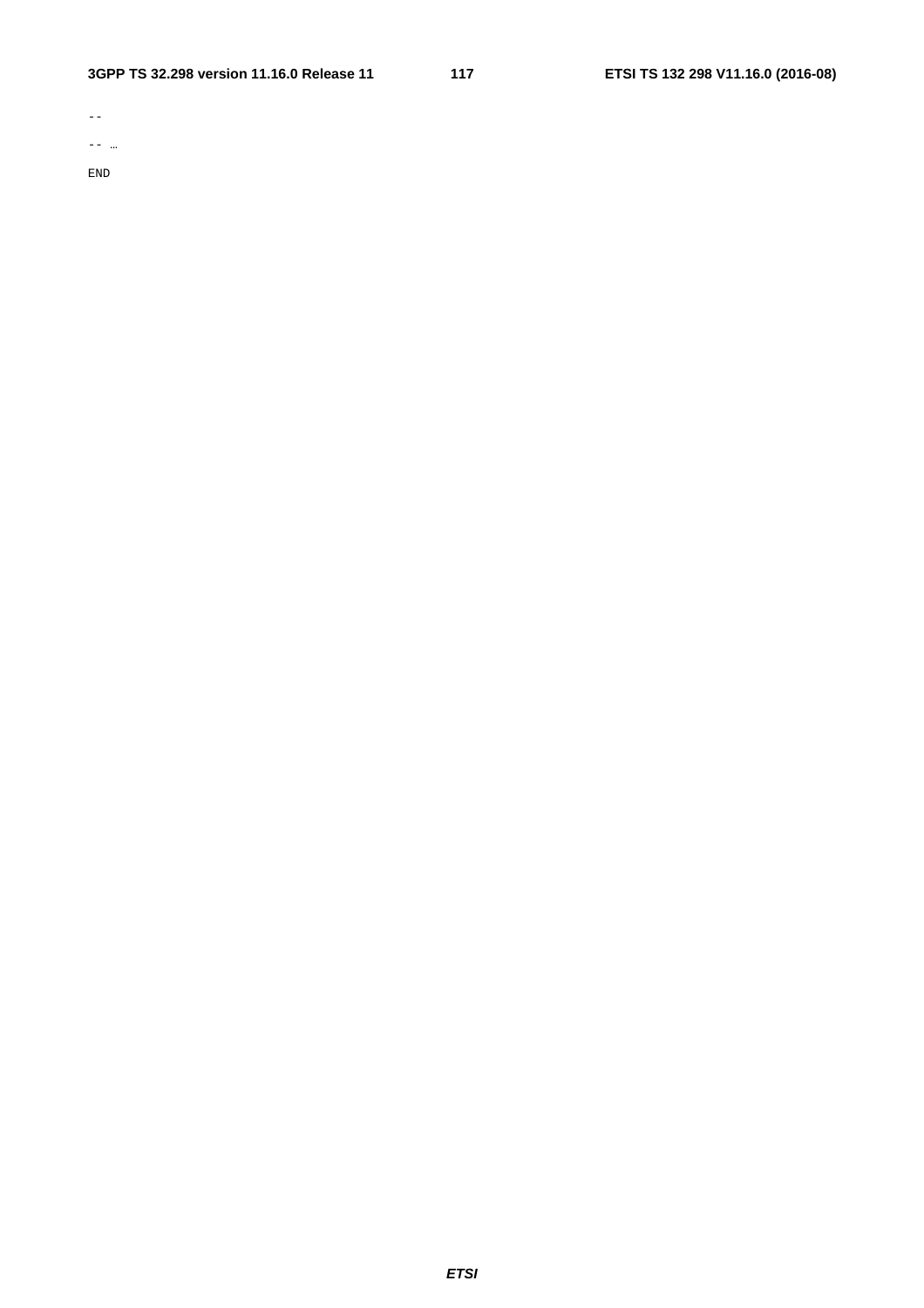# 5.2.3 Subsystem level CDR definitions

This subclause contains the syntax definitions of the CDRs on the subsystem level. At present, only the IM subsystem is defined in 3GPP, thus this subclause comprises the CDR types specified for the IMS in TS 32.260 [20].

### 5.2.3.1 IMS CDRs

This subclause contains the abstract syntax definitions that are specific to the CDR types defined in TS 32.260 [20].

```
.$IMSChargingDataTypes {itu-t (0) identified-organization (4) etsi(0) mobileDomain (0) charging (5) 
imsChargingDataTypes (4) asn1Module (0) version1 (0)} 
DEFINITIONS IMPLICIT TAGS ::=
```
BEGIN

-- EXPORTS everything

IMPORTS

```
IPAddress, 
LocalSequenceNumber, 
ManagementExtensions, 
NodeAddress, 
MSTimeZone, 
RecordType, 
ServiceContextID, 
ServiceSpecificInfo, 
SubscriptionID, 
TimeStamp 
FROM GenericChargingDataTypes {itu-t (0) identified-organization (4) etsi(0) mobileDomain (0) 
charging (5) genericChargingDataTypes (0) asn1Module (0) version1 (0)} 
; 
-- 
-- 
-- IMS RECORDS 
--IMSRecord ::= CHOICE 
-- 
-- Record values 63-69, 82, 89, ,90, 91 are IMS specific 
-- 
{ 
   sCSCFRecord [63] SCSCFRecord,<br>pCSCFRecord [64] PCSCFRecord,
                      [64] PCSCFRecord
   iCSCFRecord [65] ICSCFRecord,
   mRFCRecord [66] MRFCRecord,
   mGCFRecord [67] MGCFRecord,
   bGCFRecord [68] BGCFRecord,<br>aSRecord [69] ASRecord.
   aSRecord [69] ASRecord,<br>eCSCFRecord [70] ECSCFReco
   eCSCFRecord [70] ECSCFRecord,<br>iBCFRecord [82] IBCFRecord,
                      [82] IBCFRecord,
    tRFRecord [89] TRFRecord, 
    tFRecord [90] TFRecord, 
    aTCFRecord [91] aTCFRecord 
} 
SCSCFRecord ::= SET 
{ 
   recordType [0] RecordType,
    retransmission [1] NULL OPTIONAL, 
    sIP-Method [2] SIP-Method OPTIONAL, 
    role-of-Node [3] Role-of-Node OPTIONAL, 
                                     [4] NodeAddress OPTIONAL,
   session-Id
[5] Session-Id
OPTIONAL,
    list-Of-Calling-Party-Address [6] ListOfInvolvedParties OPTIONAL, 
    called-Party-Address [7] InvolvedParty OPTIONAL, 
    privateUserID [8] GraphicString OPTIONAL, 
   serviceRequestTimeStamp [9] TimeStamp OPTIONAL,
    serviceDeliveryStartTimeStamp [10] TimeStamp OPTIONAL, 
    serviceDeliveryEndTimeStamp [11] TimeStamp OPTIONAL, 
    recordOpeningTime [12] TimeStamp OPTIONAL,
```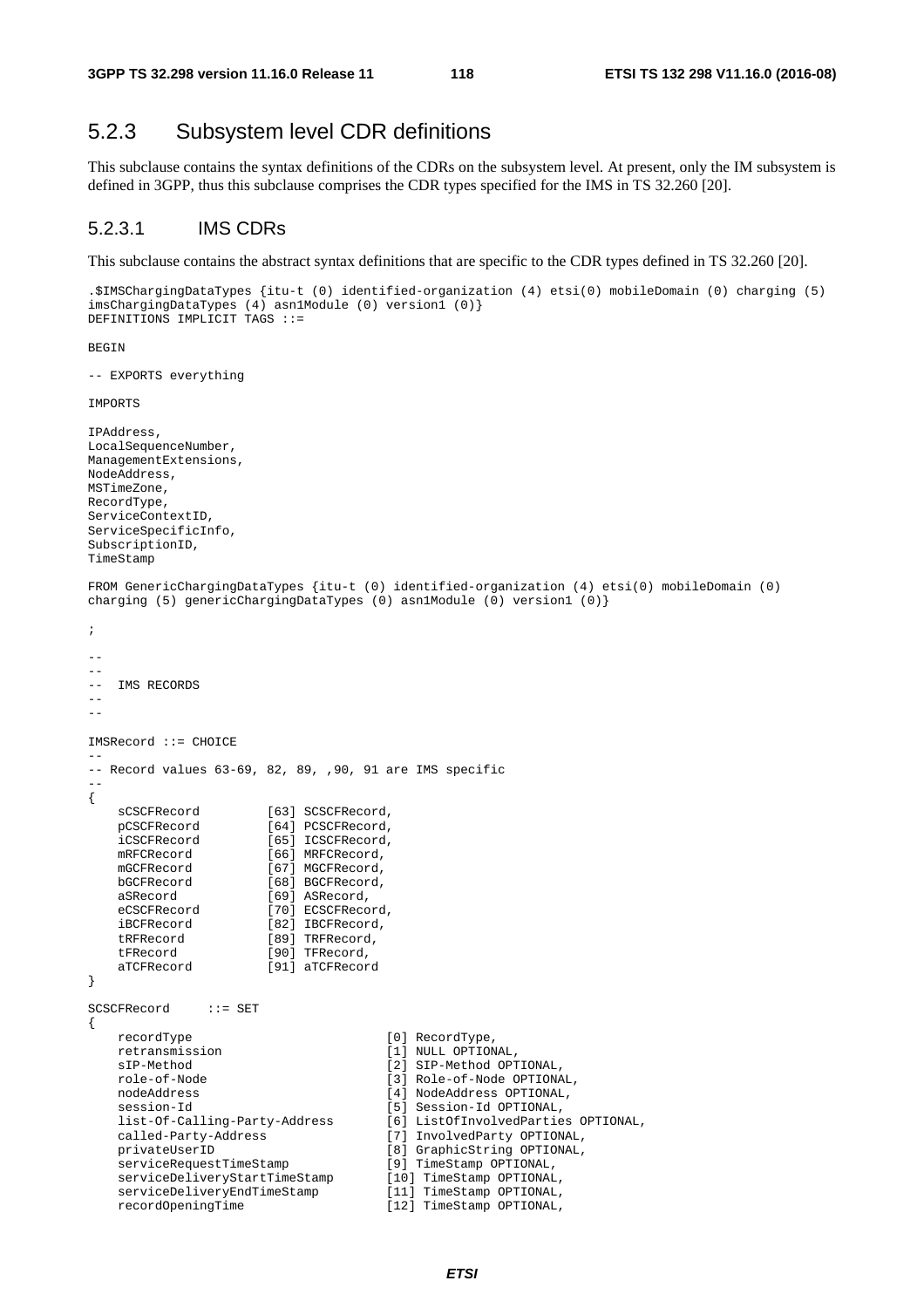{

recordClosureTime [13] TimeStamp OPTIONAL, interOperatorIdentifiers [14] InterOperatorIdentifierList OPTIONAL, localRecordSequenceNumber [15] LocalSequenceNumber OPTIONAL, recordSequenceNumber [16] INTEGER OPTIONAL, causeForRecordClosing [17] CauseForRecordClosing OPTIONAL, incomplete-CDR-Indication [18] Incomplete-CDR-Indication OPTIONAL, iMS-Charging-Identifier [19] IMS-Charging-Identifier OPTIONAL, list-Of-SDP-Media-Components [21] SEQUENCE OF Media-Components-List OPTIONAL, gGSNaddress [22] NodeAddress OPTIONAL, erviceReasonReturnCode [23] NodeAddress OPTIONAL,<br>serviceReasonReturnCode [23] UTF8String OPTIONAL, list-Of-Message-Bodies [24] SEQUENCE OF MessageBody OPTIONAL, recordExtensions [25] ManagementExtensions OPTIONAL, expiresInformation [26] INTEGER OPTIONAL, list-Of-Associated-URI [27] ListOfInvolvedParties OPTIONAL, event<br>
accessNetworkInformation<br>
[29] OCTET STRING OPTIONA [29] OCTET STRING OPTIONAL, serviceContextID [30] ServiceContextID OPTIONAL, list-of-subscription-ID [31] SEQUENCE OF SubscriptionID OPTIONAL, list-Of-Early-SDP-Media-Components [32] SEQUENCE OF Early-Media-Components-List OPTIONAL, iMSCommunicationServiceIdentifier [33] IMSCommunicationServiceIdentifier OPTIONAL, numberPortabilityRouting [34] NumberPortabilityRouting OPTIONAL, carrierSelectRouting [35] CarrierSelectRouting OPTIONAL, sessionPriority [36] SessionPriority OPTIONAL, serviceRequestTimeStampFraction [37] Milliseconds OPTIONAL, serviceDeliveryStartTimeStampFraction [38] Milliseconds OPTIONAL, serviceDeliveryEndTimeStampFraction [39] Milliseconds OPTIONAL, applicationServersInformation [40] SEQUENCE OF ApplicationServersInformation OPTIONAL, requested-Party-Address [41] InvolvedParty OPTIONAL, list-Of-Called-Asserted-Identity [42] ListOfInvolvedParties OPTIONAL, online-charging-flag [43] NULL OPTIONAL, online-charging-flag [43] NULL OPTIONAL,<br>
realTimeTariffInformation [44] SEQUENCE OF RealTimeTariffInformation OPTIONAL,<br>
userLocationInformation [47] OCTET STRING OPTIONAL, userLocationInformation [47] OCTET STRING OPTIONAL,<br>mSTimeZone [48] MSTimeZone OPTIONAL, mSTimeZone [48] MSTimeZone OPTIONAL,<br>nNI-Information [46] NNI-Information OPTI nNI-Information [46] NNI-Information OPTIONAL, [51] OCTET STRING OPTIONAL, iMSEmergencyIndicator [52] NULL OPTIONAL, transit-IOI-Lists [53] TransitIOILists OPTIONAL,<br>iMSVisitedNetworkIdentifier [54] OCTET STRING OPTIONAL, iMSVisitedNetworkIdentifier [54] OCTET STRING OPTIONAL, routeHeaderReceived [59] OCTET STRING OPTIONAL, routeHeaderTransmitted [60] OCTET STRING OPTIONAL PCSCFRecord ::= SET recordType [0] RecordType, retransmission [1] NULL OPTIONAL,<br>sIP-Method [2] SIP-Method OPT sIP-Method  $[2]$  SIP-Method OPTIONAL,<br>role-of-Node  $[3]$  Role-of-Node OPTIONA [3] Role-of-Node OPTIONAL, nodeAddress [4] NodeAddress OPTIONAL, session-Id
[5] Session-Id OPTIONAL, list-Of-Calling-Party-Address [6] ListOfInvolvedParties OPTIONAL, called-Party-Address [7] InvolvedParty OPTIONAL, serviceRequestTimeStamp [9] TimeStamp OPTIONAL, serviceDeliveryStartTimeStamp [10] TimeStamp OPTIONAL, serviceDeliveryEndTimeStamp [11] TimeStamp OPTIONAL, recordOpeningTime [12] TimeStamp OPTIONAL, recordOpeningTime [12] TimeStamp OPTIONAL,<br>recordClosureTime [13] TimeStamp OPTIONAL, interOperatorIdentifiers [14] InterOperatorIdentifiers OPTIONAL, localRecordSequenceNumber [15] LocalSequenceNumber OPTIONAL, recordSequenceNumber [16] INTEGER OPTIONAL, causeForRecordClosing [17] CauseForRecordClosing OPTIONAL, incomplete-CDR-Indication [18] Incomplete-CDR-Indication OPTIONAL, iMS-Charging-Identifier [19] IMS-Charging-Identifier OPTIONAL, list-Of-SDP-Media-Components [21] SEQUENCE OF Media-Components-List OPTIONAL, gGSNaddress [22] NodeAddress OPTIONAL, serviceReasonReturnCode [23] UTF8String OPTIONAL, list-Of-Message-Bodies [24] SEQUENCE OF MessageBody OPTIONAL, recordExtensions [25] ManagementExtensions OPTIONAL, expiresInformation [26] INTEGER OPTIONAL, list-Of-Associated-URI [27] ListOfInvolvedParties OPTIONAL, event [28] UTF8String OPTIONAL, accessNetworkInformation [29] OCTET STRING OPTIONAL, serviceContextID [30] ServiceContextID OPTIONAL, list-of-subscription-ID [31] SEQUENCE OF SubscriptionID OPTIONAL, list-Of-Early-SDP-Media-Components [32] SEQUENCE OF Early-Media-Components-List OPTIONAL, iMSCommunicationServiceIdentifier [33] IMSCommunicationServiceIdentifier OPTIONAL, sessionPriority [36] SessionPriority OPTIONAL,<br>serviceRequestTimeStampFraction [37] Milliseconds OPTIONAL, serviceRequestTimeStampFraction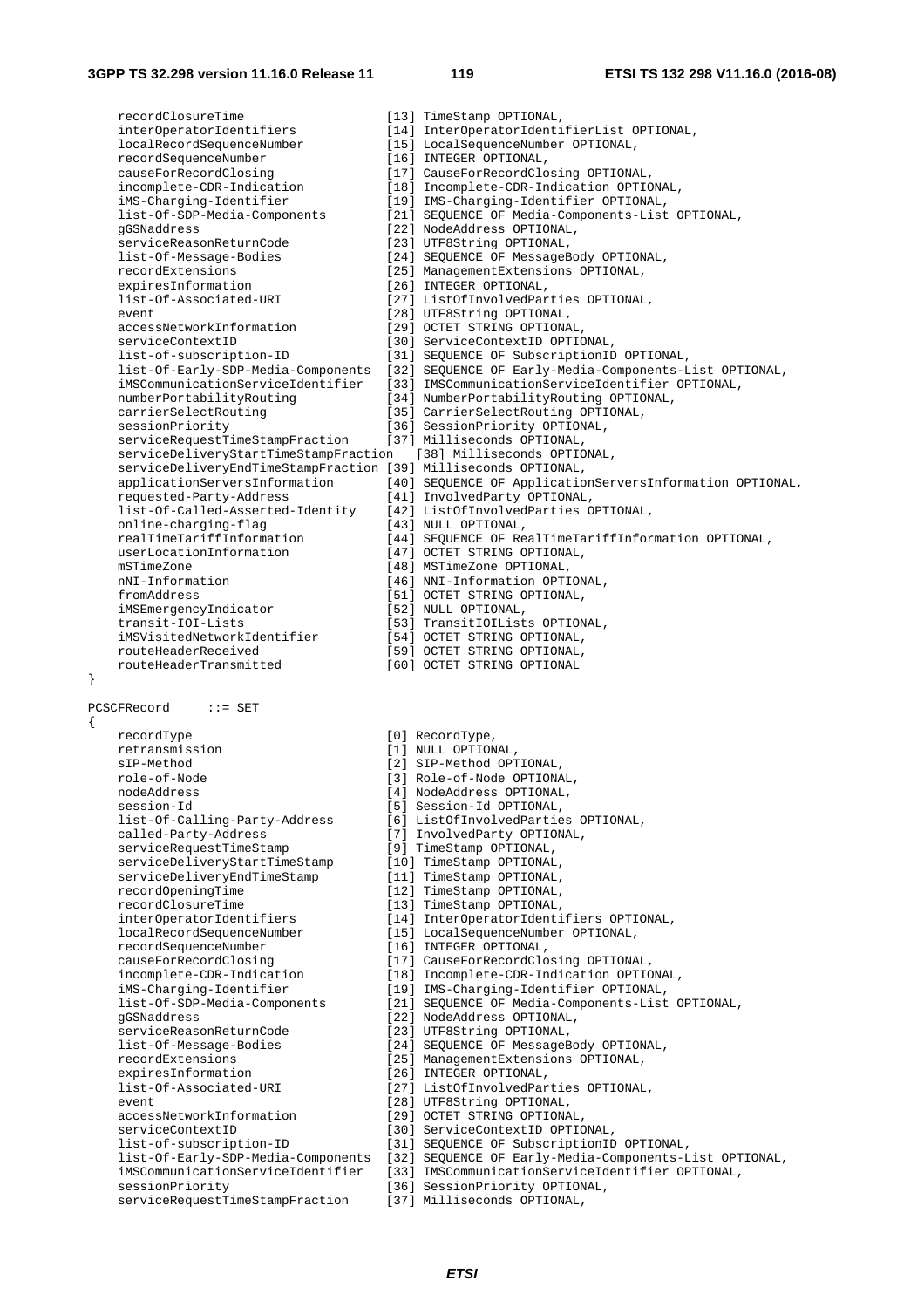serviceDeliveryStartTimeStampFraction [38] Milliseconds OPTIONAL, serviceDeliveryEndTimeStampFraction [39] Milliseconds OPTIONAL, list-of-Requested-Party-Address [41] ListOfInvolvedParties OPTIONAL, list-Of-Called-Asserted-Identity [42] ListOfInvolvedParties OPTIONAL, userLocationInformation [47] OCTET STRING OPTIONAL, mSTimeZone [48] MSTimeZone OPTIONAL,<br>servedPartyIPAddress [50] ServedPartyIPAddress servedPartyIPAddress [50] ServedPartyIPAddress OPTIONAL,<br>fromAddress [51] OCTET STRING OPTIONAL, from<br>[51] OCTET STRING OPTIONAL,<br>[52] NULL OPTIONAL, iMSEmergencyIndicator transit-IOI-Lists [53] TransitIOILists OPTIONAL, iMSVisitedNetworkIdentifier [54] OCTET STRING OPTIONAL, routeHeaderReceived [59] OCTET STRING OPTIONAL, routeHeaderTransmitted [60] OCTET STRING OPTIONAL, initialIMS-Charging-Identifier [105] IMS-Charging-Identifier OPTIONAL, list-Of-AccessTransferInformation [106] SEQUENCE OF AccessTransferInformation OPTIONAL, relatedICID [107] IMS-Charging-Identifier OPTIONAL, relatedICIDGenerationNode [108] NodeAddress OPTIONAL } ICSCFRecord ::= SET { recordType [0] RecordType, retransmission [1] NULL OPTIONAL, sIP-Method [2] SIP-Method OPTIONAL, role-of-Node [3] Role-of-Node OPTIONAL, nodeAddress [4] NodeAddress OPTIONAL, session-Id [5] Session-Id OPTIONAL, list-Of-Calling-Party-Address [6] ListOfInvolvedParties OPTIONAL, called-Party-Address [7] InvolvedParty OPTIONAL, serviceRequestTimeStamp [9] TimeStamp OPTIONAL, interOperatorIdentifiers [14] InterOperatorIdentifiers OPTIONAL, localRecordSequenceNumber [15] LocalSequenceNumber OPTIONAL, causeForRecordClosing [17] CauseForRecordClosing OPTIONAL, incomplete-CDR-Indication [18] Incomplete-CDR-Indication OPTIONAL, iMS-Charging-Identifier [19] IMS-Charging-Identifier OPTIONAL, serviceReasonReturnCode [23] UTF8String OPTIONAL, recordExtensions [25] ManagementExtensions OPTIONAL, expiresInformation [26] INTEGER OPTIONAL, list-Of-Associated-URI [27] ListOfInvolvedParties OPTIONAL, event [28] UTF8String OPTIONAL, accessNetworkInformation [29] OCTET STRING OPTIONAL, serviceContextID [30] ServiceContextID OPTIONAL, numberPortabilityRouting [34] NumberPortabilityRouting OPTIONAL, carrierSelectRouting [35] CarrierSelectRouting OPTIONAL, sessionPriority [36] SessionPriority OPTIONAL, serviceRequestTimeStampFraction [37] Milliseconds OPTIONAL, transit-IOI-List [17] [17] milliseconds OPTIONAL,<br>measit-IOI-List [15] GraphicString OPTIONAL, userLocationInformation [47] OCTET STRING OPTIONAL, mSTimeZone [48] MSTimeZone OPTIONAL, fromAddress [51] OCTET STRING OPTIONAL, iMSEmergencyIndicator [52] NULL OPTIONAL, routeHeaderTransmitted [60] OCTET STRING OPTIONAL, s-CSCF-Information [61] S-CSCF-Information OPTIONAL } MRFCRecord ::= SET { recordType [0] RecordType, retransmission [1] NULL OPTIONAL,<br>sIP-Method [2] SIP-Method OPT [2] SIP-Method OPTIONAL, nodeAddress [4] NodeAddress OPTIONAL, session-Id<br>
list-Of-Calling-Party-Address [5] Session-Id OPTIONAL,<br>
[6] ListOfInvolvedPartie list-Of-Calling-Party-Address [6] ListOfInvolvedParties OPTIONAL, called-Party-Address [7] InvolvedParty OPTIONAL,<br>serviceRequestTimeStamp [9] TimeStamp OPTIONAL. ervice<br>[9] TimeStamp OPTIONAL,<br>[10] TimeStamp OPTIONAL, serviceDeliveryStartTimeStamp [10] TimeStamp OPTIONAL, serviceDeliveryEndTimeStamp [11] TimeStamp OPTIONAL, recordOpeningTime [12] TimeStamp OPTIONAL,<br>recordClosureTime [13] TimeStamp OPTIONAL, recordClosureTime [13] TimeStamp OPTIONAL, interOperatorIdentifiers [14] InterOperatorIdentifiers OPTIONAL, localRecordSequenceNumber [15] LocalSequenceNumber OPTIONAL, recordSequenceNumber [16] INTEGER OPTIONAL, causeForRecordClosing [17] CauseForRecordClosing OPTIONAL, incomplete-CDR-Indication [18] Incomplete-CDR-Indication OPTIONAL, iMS-Charging-Identifier [19] IMS-Charging-Identifier OPTIONAL, list-Of-SDP-Media-Components [21] SEQUENCE OF Media-Components-List OPTIONAL, gGSNaddress [22] NodeAddress OPTIONAL, serviceReasonReturnCode [23] UTF8String OPTIONAL,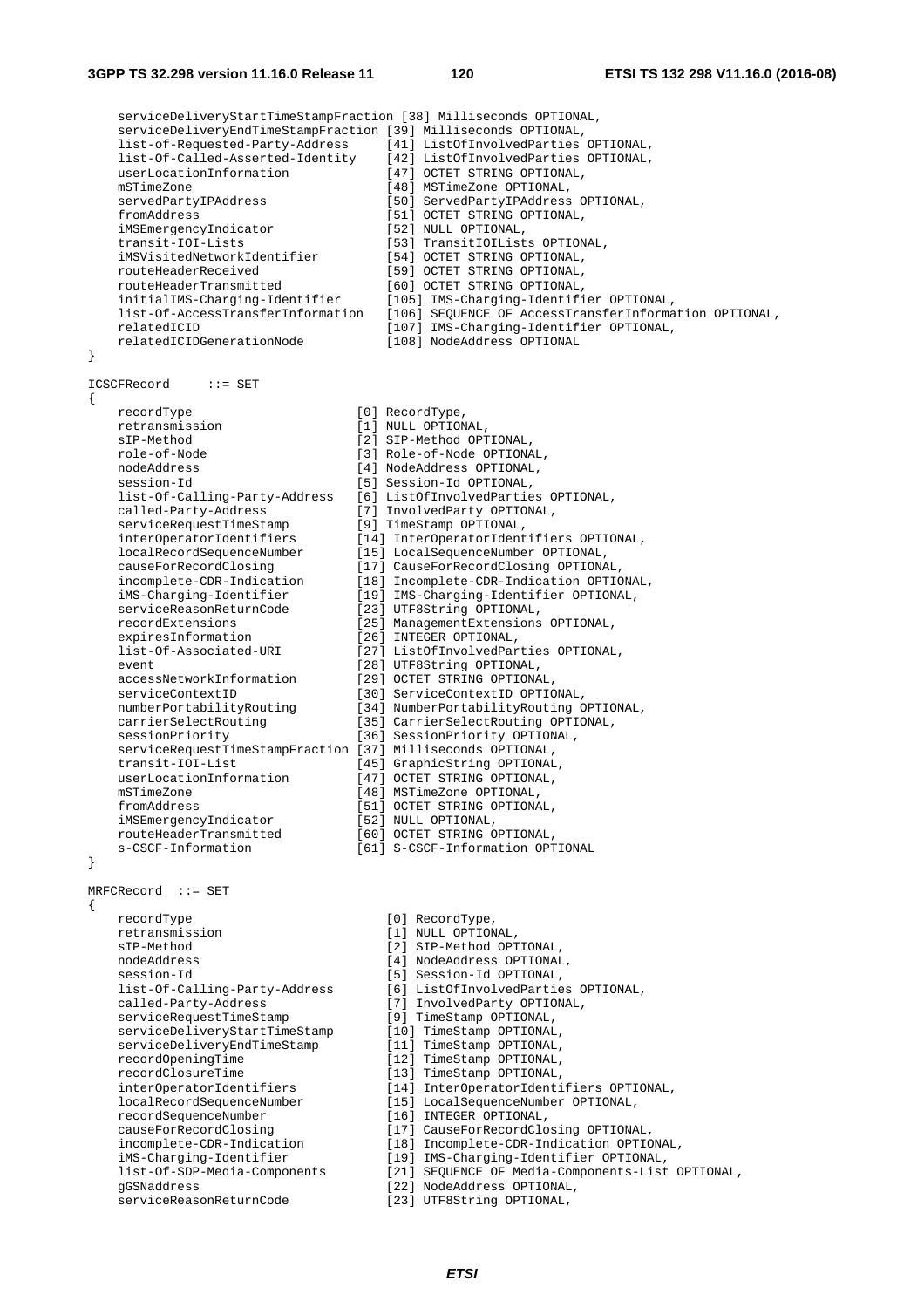recordExtensions [25] ManagementExtensions OPTIONAL, expiresInformation [26] INTEGER OPTIONAL, event  $[28]$  UTF8String OPTIONAL, accessNetworkInformation [29] OCTET STRING OPTIONAL, serviceContextID [30] ServiceContextID OPTIONAL,<br>list-of-subscription-ID [31] SEQUENCE OF SubscriptionID [31] SEQUENCE OF SubscriptionID OPTIONAL, list-Of-Early-SDP-Media-Components [32] SEQUENCE OF Early-Media-Components-List OPTIONAL, sessionPriority [36] SessionPriority OPTIONAL, serviceRequestTimeStampFraction [37] Milliseconds OPTIONAL, serviceDeliveryStartTimeStampFraction [38] Milliseconds OPTIONAL, serviceDeliveryEndTimeStampFraction [39] Milliseconds OPTIONAL, applicationServersInformation [40] SEQUENCE OF ApplicationServersInformation OPTIONAL, online-charging-flag [43] NULL OPTIONAL, transit-IOI-List [45] GraphicString OPTIONAL, userLocationInformation [47] OCTET STRING OPTIONAL,<br>mSTimeZone [48] MSTimeZone OPTIONAL, [48] MSTimeZone OPTIONAL, fromAddress [51] OCTET STRING OPTIONAL, service-Id<br>
requested-Party-Address [71] InvolvedParty OPTION<br>
[71] InvolvedParty OPTION [71] InvolvedParty OPTIONAL, list-Of-Called-Asserted-Identity [72] ListOfInvolvedParties OPTIONAL } MGCFRecord ::= SET { recordType [0] RecordType, retransmission [1] NULL OPTIONAL, sIP-Method [2] SIP-Method OPTIONAL, role-of-Node [3] Role-of-Node OPTIONAL, nodeAddress [4] NodeAddress OPTIONAL, session-Id [5] Session-Id OPTIONAL, list-Of-Calling-Party-Address [6] ListOfInvolvedParties OPTIONAL, called-Party-Address [7] InvolvedParty OPTIONAL, serviceRequestTimeStamp [9] TimeStamp OPTIONAL, serviceDeliveryStartTimeStamp [10] TimeStamp OPTIONAL, serviceDeliveryEndTimeStamp [11] TimeStamp OPTIONAL, recordOpeningTime [12] TimeStamp OPTIONAL, recordClosureTime [13] TimeStamp OPTIONAL, interOperatorIdentifiers [14] InterOperatorIdentifiers OPTIONAL, localRecordSequenceNumber [15] LocalSequenceNumber OPTIONAL, recordSequenceNumber [16] INTEGER OPTIONAL, causeForRecordClosing [17] CauseForRecordClosing OPTIONAL, incomplete-CDR-Indication [18] Incomplete-CDR-Indication OPTIONAL, iMS-Charging-Identifier [19] IMS-Charging-Identifier OPTIONAL, list-Of-SDP-Media-Components [21] SEQUENCE OF Media-Components-List OPTIONAL, serviceReasonReturnCode [23] UTF8String OPTIONAL, recordExtensions [25] ManagementExtensions OPTIONAL, [26] INTEGER OPTIONAL, event [28] UTF8String OPTIONAL, accessNetworkInformation [29] OCTET STRING OPTIONAL, serviceContextID [30] ServiceContextID OPTIONAL, list-Of-Early-SDP-Media-Components [32] SEQUENCE OF Early-Media-Components-List OPTIONAL, numberPortabilityRouting [34] NumberPortabilityRouting OPTIONAL, carrierSelectRouting [35] CarrierSelectRouting OPTIONAL, sessionPriority [36] SessionPriority OPTIONAL, serviceRequestTimeStampFraction [37] Milliseconds OPTIONAL, serviceDeliveryStartTimeStampFraction [38] Milliseconds OPTIONAL, serviceDeliveryEndTimeStampFraction [39] Milliseconds OPTIONAL, realTimeTariffInformation [44] SEQUENCE OF RealTimeTariffInformation OPTIONAL, transit-IOI-List [45] GraphicString OPTIONAL, fromAddress [51] OCTET STRING OPTIONAL, trunkGroupID [80] TrunkGroupID OPTIONAL, bearerService [81] TransmissionMedium OPTIONAL } BGCFRecord ::= SET { recordType [0] RecordType,<br>retransmission [1] NULL OPTION retransmission [1] NULL OPTIONAL,<br>sIP-Method [2] SIP-Method OPT [2] SIP-Method OPTIONAL, role-of-Node [3] Role-of-Node OPTIONAL, nodeAddress [4] NodeAddress OPTIONAL, session-Id
[5] Session-Id
OPTIONAL, list-Of-Calling-Party-Address [6] ListOfInvolvedParties OPTIONAL, called-Party-Address [7] InvolvedParty OPTIONAL, serviceRequestTimeStamp [9] TimeStamp OPTIONAL, serviceDeliveryStartTimeStamp [10] TimeStamp OPTIONAL, serviceDeliveryEndTimeStamp [11] TimeStamp OPTIONAL, recordOpeningTime [12] TimeStamp OPTIONAL,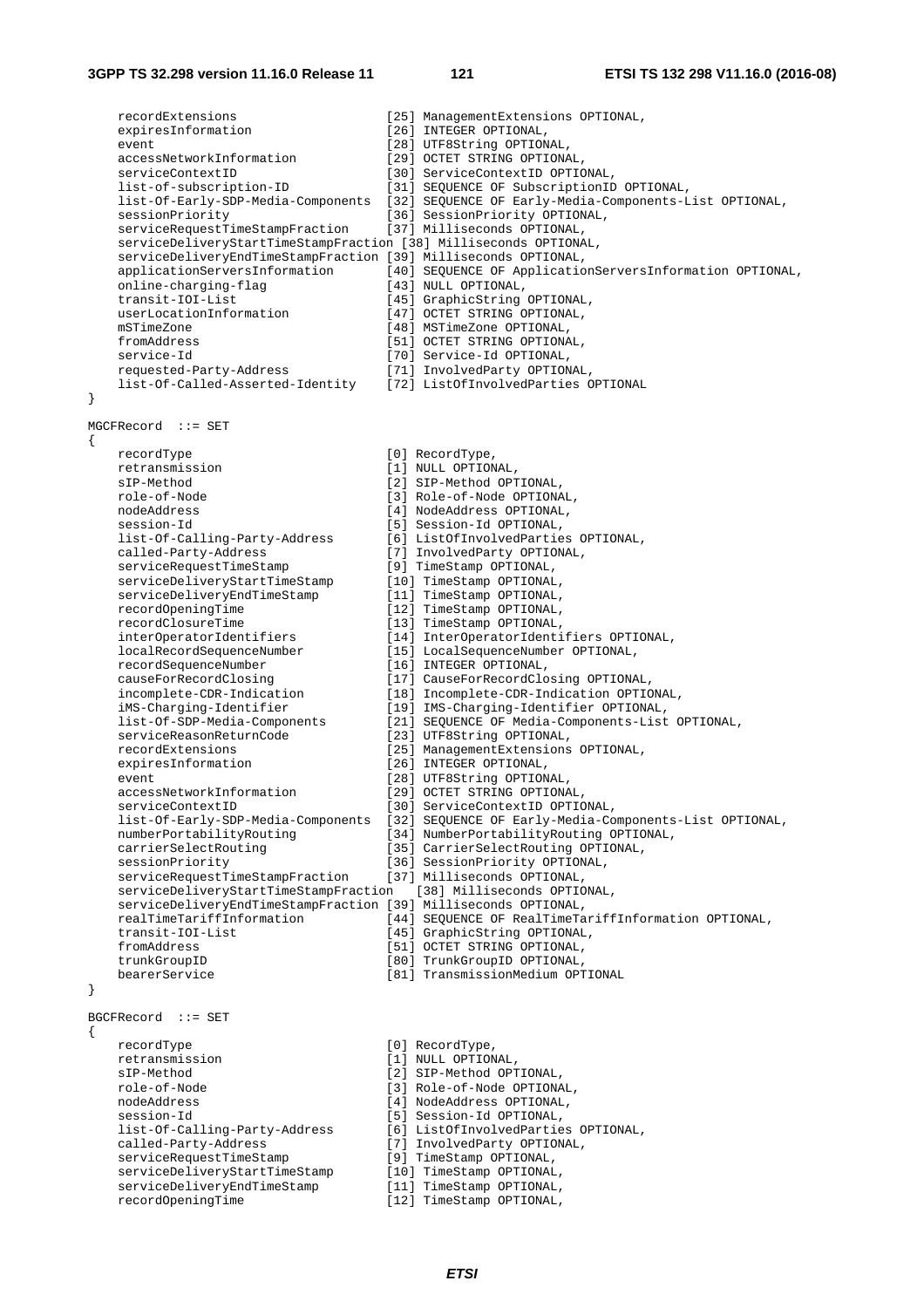{

recordClosureTime [13] TimeStamp OPTIONAL, interOperatorIdentifiers [14] InterOperatorIdentifiers OPTIONAL, localRecordSequenceNumber [15] LocalSequenceNumber OPTIONAL, recordSequenceNumber [16] INTEGER OPTIONAL, causeForRecordClosing [17] CauseForRecordClosing OPTIONAL,<br>incomplete-CDR-Indication [18] Incomplete-CDR-Indication OPTIC incomplete-CDR-Indication [18] Incomplete-CDR-Indication OPTIONAL,<br>iMS-Charging-Identifier [19] IMS-Charging-Identifier OPTIONAL, iMS-Charging-Identifier [19] IMS-Charging-Identifier OPTIONAL, serviceReasonReturnCode [23] UTF8String OPTIONAL, recordExtensions [25] ManagementExtensions OPTIONAL, expiresInformation [26] INTEGER OPTIONAL, event [28] UTF8String OPTIONAL, accessNetworkInformation [29] OCTET STRING OPTIONAL, serviceContextID [30] ServiceContextID OPTIONAL, numberPortabilityRouting [34] NumberPortabilityRouting OPTIONAL, carrierSelectRouting [35] CarrierSelectRouting OPTIONAL, sessionPriority [36] SessionPriority OPTIONAL,<br>serviceRequestTimeStampFraction [37] Milliseconds OPTIONAL, serviceRequestTimeStampFraction serviceDeliveryStartTimeStampFraction [38] Milliseconds OPTIONAL, serviceDeliveryEndTimeStampFraction [39] Milliseconds OPTIONAL, transit-IOI-List [45] GraphicString OPTIONAL,<br>nNI-Information [46] NNI-Information OPTION [46] NNI-Information OPTIONAL, fromAddress [51] OCTET STRING OPTIONAL ASRecord ::= SET recordType [0] RecordType, retransmission [1] NULL OPTIONAL, sIP-Method [2] SIP-Method OPTIONAL, role-of-Node [3] Role-of-Node OPTIONAL,<br>nodeAddress [4] NodeAddress OPTIONAL, nodeAddress [4] NodeAddress OPTIONAL,<br>session-Id [5] Session-Id OPTIONAL, session-Id<br>
list-Of-Calling-Party-Address [5] Session-Id OPTIONAL,<br>
[6] ListOfInvolvedPartie [6] ListOfInvolvedParties OPTIONAL, called-Party-Address [7] InvolvedParty OPTIONAL, serviceRequestTimeStamp [9] TimeStamp OPTIONAL, serviceDeliveryStartTimeStamp [10] TimeStamp OPTIONAL,<br>serviceDeliveryEndTimeStamp [11] TimeStamp OPTIONAL, serviceDeliveryEndTimeStamp<br>recordOpeningTime recordOpeningTime [12] TimeStamp OPTIONAL, recordClosureTime [13] TimeStamp OPTIONAL, interOperatorIdentifiers [14] InterOperatorIdentifiers OPTIONAL, localRecordSequenceNumber [15] LocalSequenceNumber OPTIONAL, recordSequenceNumber [16] INTEGER OPTIONAL,<br>
causeForRecordClosing [17] CauseForRecordClos causeForRecordClosing [17] CauseForRecordClosing OPTIONAL, incomplete-CDR-Indication [18] Incomplete-CDR-Indication OPTIONAL, iMS-Charging-Identifier [19] IMS-Charging-Identifier OPTIONAL,<br>list-Of-SDP-Media-Components [21] SEQUENCE OF Media-Components-List [21] SEQUENCE OF Media-Components-List OPTIONAL, qGSNaddress [22] NodeAddress OPTIONAL, serviceReasonReturnCode [23] UTF8String OPTIONAL, list-Of-Message-Bodies [24] SEQUENCE OF MessageBody OPTIONAL, recordExtensions [25] ManagementExtensions OPTIONAL, expiresInformation [26] INTEGER OPTIONAL, event [28] UTF8String OPTIONAL, accessNetworkInformation [29] OCTET STRING OPTIONAL,<br>serviceContextID [30] ServiceContextID OPTIO serviceContextID [30] ServiceContextID OPTIONAL,<br>list-of-subscription-ID [31] SEQUENCE OF SubscriptionID [31] SEQUENCE OF SubscriptionID OPTIONAL, list-Of-Early-SDP-Media-Components [32] SEQUENCE OF Early-Media-Components-List OPTIONAL, iMSCommunicationServiceIdentifier [33] IMSCommunicationServiceIdentifier OPTIONAL, numberPortabilityRouting [34] NumberPortabilityRouting OPTIONAL, carrierSelectRouting [35] CarrierSelectRouting OPTIONAL, sessionPriority [36] SessionPriority OPTIONAL, serviceRequestTimeStampFraction [37] Milliseconds OPTIONAL, serviceDeliveryStartTimeStampFraction [38] Milliseconds OPTIONAL, serviceDeliveryEndTimeStampFraction [39] Milliseconds OPTIONAL, list-of-Requested-Party-Address [41] ListOfInvolvedParties OPTIONAL, online-charging-flag [43] NULL OPTIONAL, realTimeTariffInformation [44] SEQUENCE OF RealTimeTariffInformation OPTIONAL,<br>userLocationInformation [47] OCTET STRING OPTIONAL, userLocationInformation [47] OCTET STRING OPTIONAL,<br>mSTimeZone [48] MSTimeZone OPTIONAL. mSTimeZone [48] MSTimeZone OPTIONAL,<br>fromAddress [51] OCTET STRING OPTIONA fromAddress [51] OCTET STRING OPTIONAL, to-T.<br>[53] TransitIOILists OPTIONAL, iMSVisitedNetworkIdentifier [54] OCTET STRING OPTIONAL, serviceSpecificInfo [100] SEQUENCE OF ServiceSpecificInfo OPTIONAL, requested-Party-Address [101] InvolvedParty OPTIONAL, list-Of-Called-Asserted-Identity [102] ListOfInvolvedParties OPTIONAL, alternateChargedPartyAddress [103] UTF8String OPTIONAL, outgoingSessionId [104] Session-Id OPTIONAL,<br>initialIMS-Charging-Identifier [105] IMS-Charging-Identif [105] IMS-Charging-Identifier OPTIONAL, list-Of-AccessTransferInformation [106] SEQUENCE OF AccessTransferInformation OPTIONAL,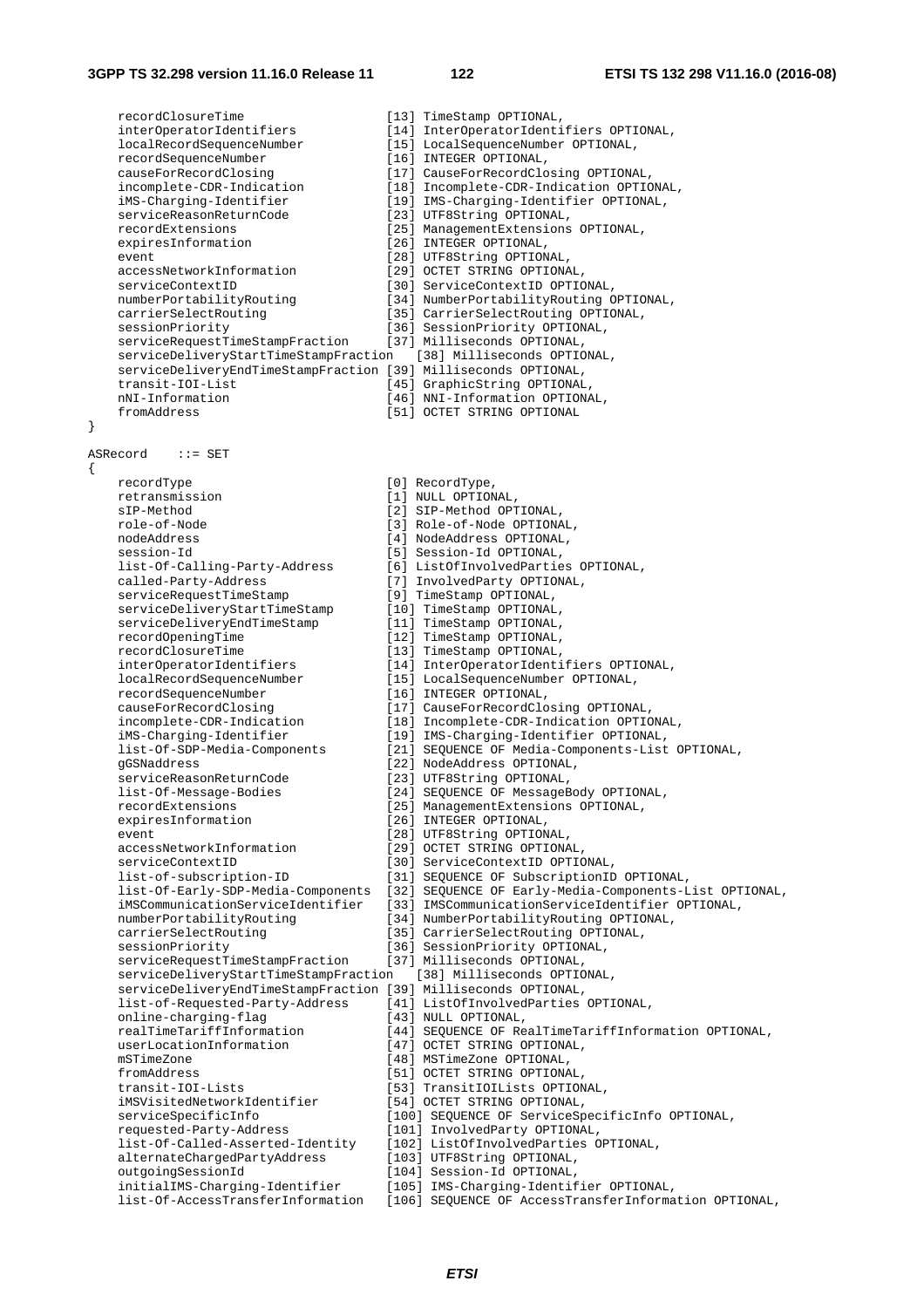| tADS-Identifier                                                 | [109] TADIdentifier OPTIONAL                                                 |
|-----------------------------------------------------------------|------------------------------------------------------------------------------|
| λ                                                               |                                                                              |
|                                                                 |                                                                              |
| ECSCFRecord<br>$\mathbf{f} := \mathbf{SET}$                     |                                                                              |
| $\{$<br>recordType                                              | [0] RecordType,                                                              |
| retransmission                                                  | [1] NULL OPTIONAL,                                                           |
| sIP-Method                                                      | [2] SIP-Method OPTIONAL,                                                     |
| role-of-Node                                                    | [3] Role-of-Node OPTIONAL,                                                   |
| nodeAddress                                                     | [4] NodeAddress OPTIONAL,                                                    |
| session-Id                                                      | [5] Session-Id OPTIONAL,                                                     |
| list-Of-Calling-Party-Address                                   | [6] ListOfInvolvedParties OPTIONAL,                                          |
| called-Party-Address                                            | [7] InvolvedParty OPTIONAL,                                                  |
| serviceRequestTimeStamp                                         | [9] TimeStamp OPTIONAL,                                                      |
| serviceDeliveryStartTimeStamp                                   | [10] TimeStamp OPTIONAL,                                                     |
| serviceDeliveryEndTimeStamp                                     | [11] TimeStamp OPTIONAL,                                                     |
| recordOpeningTime<br>recordClosureTime                          | [12] TimeStamp OPTIONAL,<br>[13] TimeStamp OPTIONAL,                         |
| interOperatorIdentifiers                                        | [14] InterOperatorIdentifierList OPTIONAL,                                   |
| localRecordSequenceNumber                                       | [15] LocalSequenceNumber OPTIONAL,                                           |
| recordSequenceNumber                                            | [16] INTEGER OPTIONAL,                                                       |
| causeForRecordClosing                                           | [17] CauseForRecordClosing OPTIONAL,                                         |
| incomplete-CDR-Indication                                       | [18] Incomplete-CDR-Indication OPTIONAL,                                     |
| iMS-Charging-Identifier                                         | [19] IMS-Charging-Identifier OPTIONAL,                                       |
| list-Of-SDP-Media-Components                                    | [21] SEQUENCE OF Media-Components-List OPTIONAL,                             |
| qGSNaddress                                                     | [22] NodeAddress OPTIONAL,                                                   |
| serviceReasonReturnCode                                         | [23] UTF8String OPTIONAL,                                                    |
| list-Of-Message-Bodies                                          | [24] SEQUENCE OF MessageBody OPTIONAL,                                       |
| recordExtensions                                                | [25] ManagementExtensions OPTIONAL,                                          |
| expiresInformation                                              | [26] INTEGER OPTIONAL,                                                       |
| event                                                           | [28] UTF8String OPTIONAL,                                                    |
| accessNetworkInformation<br>serviceContextID                    | [29] OCTET STRING OPTIONAL,                                                  |
| list-of-subscription-ID                                         | [30] ServiceContextID OPTIONAL,<br>[31] SEQUENCE OF SubscriptionID OPTIONAL, |
| list-Of-Early-SDP-Media-Components                              | [32] SEQUENCE OF Early-Media-Components-List OPTIONAL,                       |
| iMSCommunicationServiceIdentifier                               | [33] IMSCommunicationServiceIdentifier OPTIONAL,                             |
| sessionPriority                                                 | [36] SessionPriority OPTIONAL,                                               |
| serviceRequestTimeStampFraction                                 | [37] Milliseconds OPTIONAL,                                                  |
| serviceDeliveryStartTimeStampFraction                           | [38] Milliseconds OPTIONAL,                                                  |
| serviceDeliveryEndTimeStampFraction [39] Milliseconds OPTIONAL, |                                                                              |
| applicationServersInformation                                   | [40] SEQUENCE OF ApplicationServersInformation OPTIONAL,                     |
| requested-Party-Address                                         | [41] InvolvedParty OPTIONAL,                                                 |
| list-Of-Called-Asserted-Identity                                | [42] ListOfInvolvedParties OPTIONAL,                                         |
| userLocationInformation                                         | [47] OCTET STRING OPTIONAL,                                                  |
| mSTimeZone                                                      | [48] MSTimeZone OPTIONAL,                                                    |
| fromAddress                                                     | [51] OCTET STRING OPTIONAL,                                                  |
| transit-IOI-Lists<br>ł                                          | [53] TransitIOILists OPTIONAL                                                |
|                                                                 |                                                                              |
| IBCFRecord ::= SET                                              |                                                                              |
| ₹                                                               |                                                                              |
| recordType                                                      | [0] RecordType,                                                              |
| retransmission                                                  | [1] NULL OPTIONAL,                                                           |
| sIP-Method                                                      | [2] SIP-Method OPTIONAL,                                                     |
| role-of-Node                                                    | [3] Role-of-Node OPTIONAL,                                                   |
| nodeAddress                                                     | [4] NodeAddress OPTIONAL,                                                    |
| session-Id                                                      | [5] Session-Id OPTIONAL,                                                     |
| list-Of-Calling-Party-Address                                   | [6] ListOfInvolvedParties OPTIONAL,                                          |
| called-Party-Address<br>serviceRequestTimeStamp                 | [7] InvolvedParty OPTIONAL,<br>[9] TimeStamp OPTIONAL,                       |
| serviceDeliveryStartTimeStamp                                   | [10] TimeStamp OPTIONAL,                                                     |
| serviceDeliveryEndTimeStamp                                     | [11] TimeStamp OPTIONAL,                                                     |
| recordOpeningTime                                               | [12] TimeStamp OPTIONAL,                                                     |
| recordClosureTime                                               | [13] TimeStamp OPTIONAL,                                                     |
| interOperatorIdentifiers                                        | [14] InterOperatorIdentifiers OPTIONAL,                                      |
| localRecordSequenceNumber                                       | [15] LocalSequenceNumber OPTIONAL,                                           |
| recordSequenceNumber                                            | [16] INTEGER OPTIONAL,                                                       |
| causeForRecordClosing                                           | [17] CauseForRecordClosing OPTIONAL,                                         |
| incomplete-CDR-Indication                                       | [18] Incomplete-CDR-Indication OPTIONAL,                                     |
| iMS-Charging-Identifier                                         | [19] IMS-Charging-Identifier OPTIONAL,                                       |
| list-Of-SDP-Media-Components                                    | [21] SEQUENCE OF Media-Components-List OPTIONAL,                             |
| gGSNaddress                                                     | [22] NodeAddress OPTIONAL,                                                   |
| serviceReasonReturnCode                                         | [23] UTF8String OPTIONAL,                                                    |
| list-Of-Message-Bodies                                          | [24] SEQUENCE OF MessageBody OPTIONAL,                                       |
| recordExtensions                                                | [25] ManagementExtensions OPTIONAL,<br>[26] INTEGER OPTIONAL,                |
| expiresInformation<br>event                                     |                                                                              |
| accessNetworkInformation                                        | [28] UTF8String OPTIONAL,<br>[29] OCTET STRING OPTIONAL,                     |
|                                                                 |                                                                              |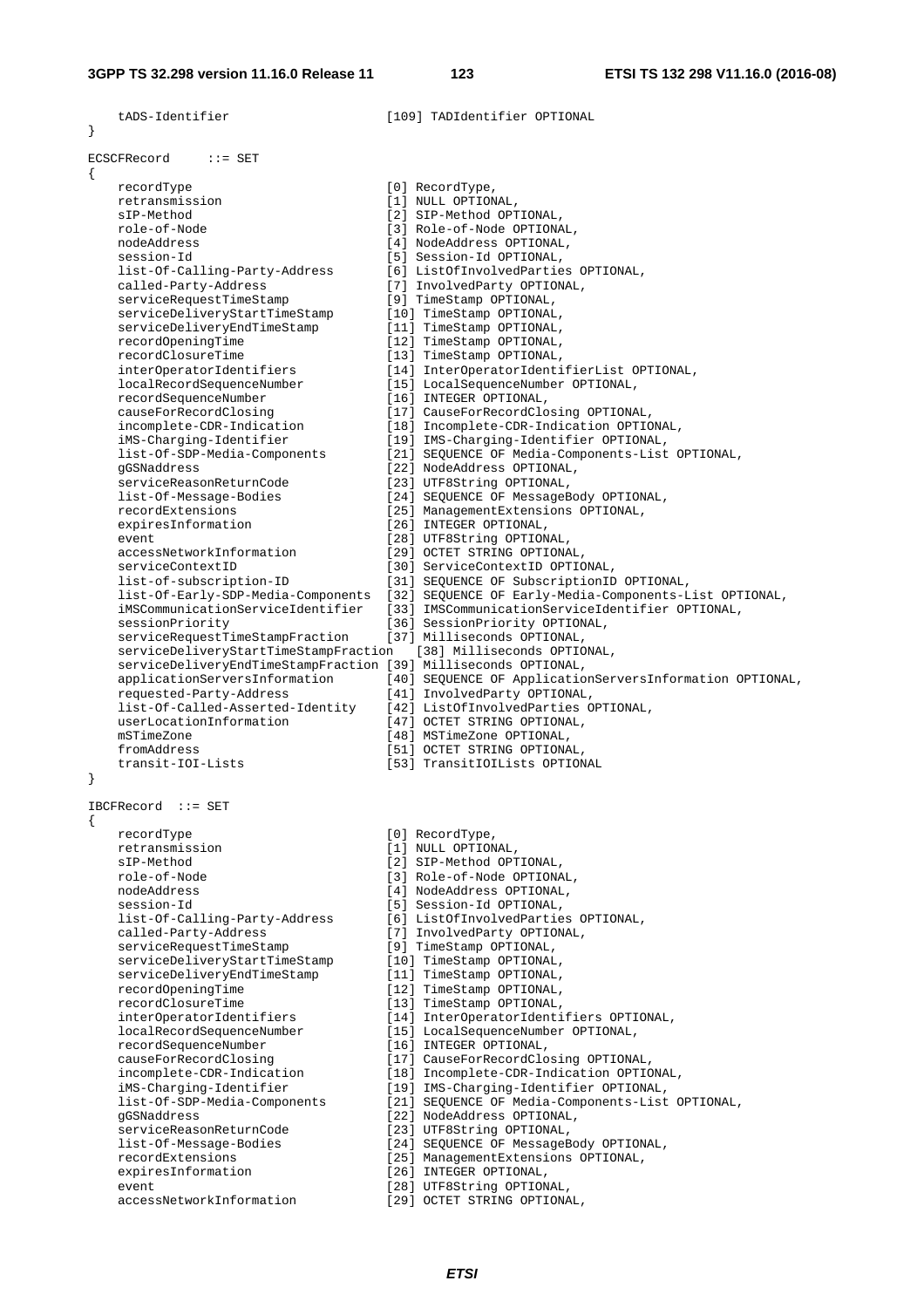serviceContextID [30] ServiceContextID OPTIONAL, list-of-subscription-ID [31] SEQUENCE OF SubscriptionID OPTIONAL, list-Of-Early-SDP-Media-Components [32] SEQUENCE OF Early-Media-Components-List OPTIONAL, iMSCommunicationServiceIdentifier [33] IMSCommunicationServiceIdentifier OPTIONAL, sessionPriority [36] SessionPriority OPTIONAL,<br>serviceRequestTimeStampFraction [37] Milliseconds OPTIONAL, serviceRequestTimeStampFraction serviceDeliveryStartTimeStampFraction [38] Milliseconds OPTIONAL, serviceDeliveryEndTimeStampFraction [39] Milliseconds OPTIONAL, list-of-Requested-Party-Address [41] ListOfInvolvedParties OPTIONAL, list-Of-Called-Asserted-Identity [42] ListOfInvolvedParties OPTIONAL, realTimeTariffInformation [44] SEQUENCE OF RealTimeTariffInformation OPTIONAL, transit-IOI-List [45] GraphicString OPTIONAL, nNI-Information [46] SEQUENCE OF NNI-Information OPTIONAL, userLocationInformation [47] OCTET STRING OPTIONAL, mSTimeZone [48] MSTimeZone OPTIONAL,<br>fromAddress [51] OCTET STRING OPTIONA [51] OCTET STRING OPTIONAL, routeHeaderReceived [59] OCTET STRING OPTIONAL, initialIMS-Charging-Identifier [105] IMS-Charging-Identifier OPTIONAL, list-Of-AccessTransferInformation [106] SEQUENCE OF AccessTransferInformation OPTIONAL } TRFRecord ::= SET { recordType [0] RecordType, retransmission [1] NULL OPTIONAL, sIP-Method [2] SIP-Method OPTIONAL, role-of-Node [3] Role-of-Node OPTIONAL, nodeAddress [4] NodeAddress OPTIONAL, session-Id [5] Session-Id OPTIONAL, list-Of-Calling-Party-Address [6] ListOfInvolvedParties OPTIONAL, called-Party-Address [7] InvolvedParty OPTIONAL,<br>serviceRequestTimeStamp [9] TimeStamp OPTIONAL, [9] TimeStamp OPTIONAL,<br>[10] TimeStamp OPTIONAL,<br>[11] TimeStamp OPTIONAL, serviceDeliveryStartTimeStamp serviceDeliveryEndTimeStamp recordOpeningTime [12] TimeStamp OPTIONAL, recordClosureTime [13] TimeStamp OPTIONAL, interOperatorIdentifiers [14] InterOperatorIdentifierList OPTIONAL,<br>localRecordSequenceNumber [15] LocalSequenceNumber OPTIONAL, localRecordSequenceNumber [15] LocalSequenceNumber OPTIONAL, recordSequenceNumber [16] INTEGER OPTIONAL, causeForRecordClosing [17] CauseForRecordClosing OPTIONAL,<br>incomplete-CDR-Indication [18] Incomplete-CDR-Indication OPTIC incomplete-CDR-Indication [18] Incomplete-CDR-Indication OPTIONAL,<br>iMS-Charging-Identifier [19] IMS-Charging-Identifier OPTIONAL, iMS-Charging-Identifier [19] IMS-Charging-Identifier OPTIONAL,<br>list-Of-SDP-Media-Components [21] SEQUENCE OF Media-Components-List [15] Indectating-Media-Components-List OPTIONAL,<br>[21] SEQUENCE OF Media-Components-List OPTIONAL, serviceReasonReturnCode list-Of-Message-Bodies [24] SEQUENCE OF MessageBody OPTIONAL, recordExtensions [25] ManagementExtensions OPTIONAL, [26] INTEGER OPTIONAL, event [28] UTF8String OPTIONAL, serviceContextID [30] ServiceContextID OPTIONAL, list-of-subscription-ID [31] SEQUENCE OF SubscriptionID OPTIONAL, list-Of-Early-SDP-Media-Components [32] SEQUENCE OF Early-Media-Components-List OPTIONAL, iMSCommunicationServiceIdentifier [33] IMSCommunicationServiceIdentifier OPTIONAL, numberPortabilityRouting [34] NumberPortabilityRouting OPTIONAL,<br>carrierSelectRouting [35] CarrierSelectRouting OPTIONAL, carrierSelectRouting [35] CarrierSelectRouting OPTIONAL,<br>sessionPriority [36] SessionPriority OPTIONAL, [36] SessionPriority OPTIONAL,<br>[37] Milliseconds OPTIONAL, serviceRequestTimeStampFraction serviceDeliveryStartTimeStampFraction[38] Milliseconds OPTIONAL, serviceDeliveryEndTimeStampFraction [39] Milliseconds OPTIONAL, applicationServersInformation [40] SEQUENCE OF ApplicationServersInformation OPTIONAL, requested-Party-Address [41] InvolvedParty OPTIONAL, list-Of-Called-Asserted-Identity [42] ListOfInvolvedParties OPTIONAL, nNI-Information [46] SEQUENCE of NNI-Information OPTIONAL, userLocationInformation [47] OCTET STRING OPTIONAL, mSTimeZone<br>
transit-IOI-Lists<br>
[53] TransitIOILists OPTI transit-IOI-Lists [53] TransitIOILists OPTIONAL, routeHeaderReceived [59] OCTET STRING OPTIONAL } ATCFRecord ::= SET { recordType [0] RecordType, retransmission [1] NULL OPTIONAL, sIP-Method [2] SIP-Method OPTIONAL, role-of-Node [3] Role-of-Node OPTIONAL, nodeAddress [4] NodeAddress OPTIONAL, session-Id [5] Session-Id OPTIONAL, list-Of-Calling-Party-Address [6] ListOfInvolvedParties OPTIONAL, [7] InvolvedParty OPTIONAL,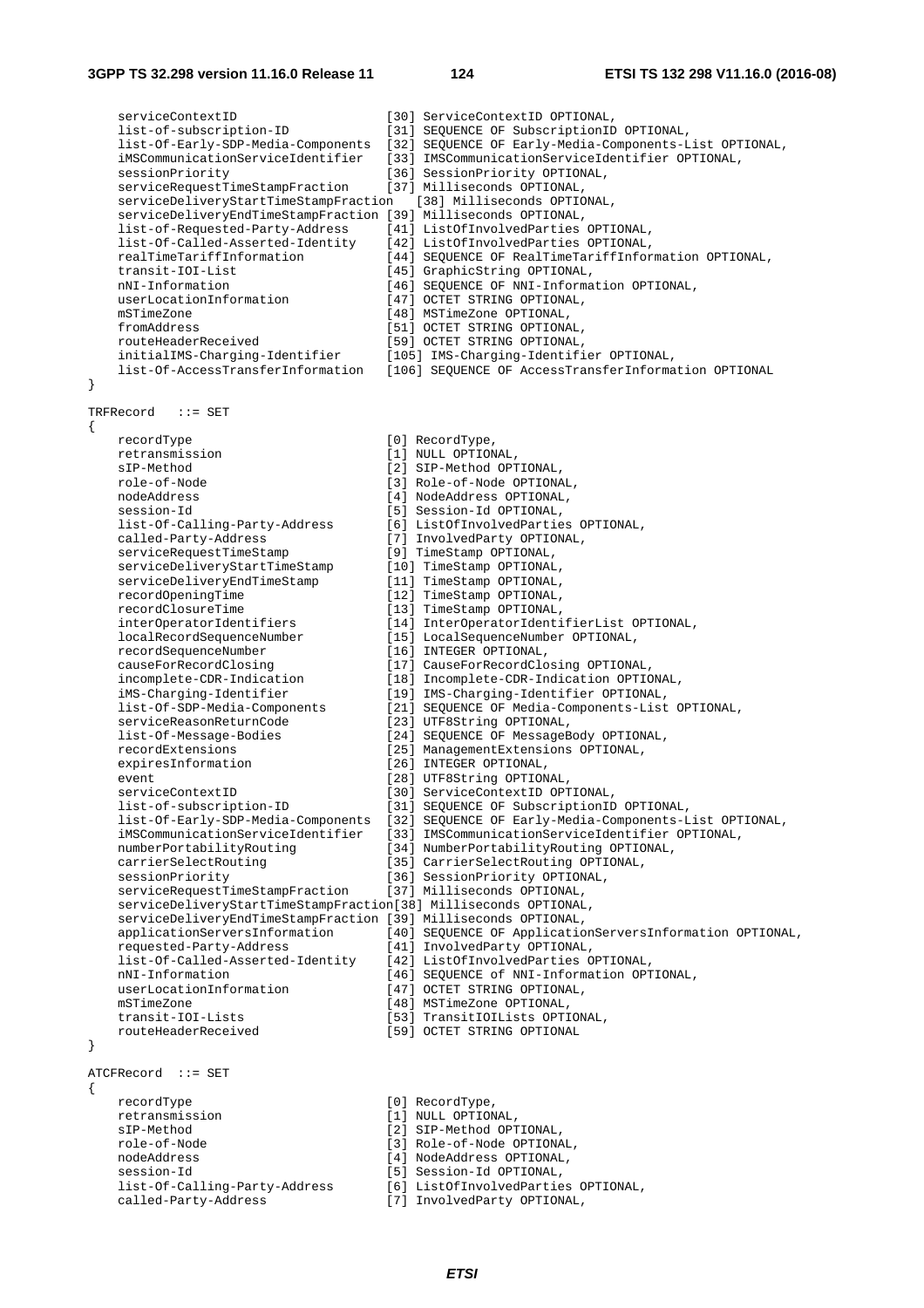{

serviceRequestTimeStamp [9] TimeStamp OPTIONAL, serviceDeliveryStartTimeStamp [10] TimeStamp OPTIONAL,<br>serviceDeliveryEndTimeStamp [11] TimeStamp OPTIONAL, serviceDeliveryEndTimeStamp recordOpeningTime [12] TimeStamp OPTIONAL, recordClosureTime [13] TimeStamp OPTIONAL,<br>interOperatorIdentifiers [14] InterOperatorIdenti interOperatorIdentifiers [14] InterOperatorIdentifiers OPTIONAL,<br>
localRecordSequenceNumber [15] LocalSequenceNumber OPTIONAL, localRecordSequenceNumber [15] LocalSequenceNumber OPTIONAL, [16] INTEGER OPTIONAL, causeForRecordClosing [17] CauseForRecordClosing OPTIONAL, incomplete-CDR-Indication [18] Incomplete-CDR-Indication OPTIONAL, iMS-Charging-Identifier [19] IMS-Charging-Identifier OPTIONAL, list-Of-SDP-Media-Components [21] SEQUENCE OF Media-Components-List OPTIONAL, gGSNaddress [22] NodeAddress OPTIONAL, serviceReasonReturnCode [23] UTF8String OPTIONAL, list-Of-Message-Bodies [24] SEQUENCE OF MessageBody OPTIONAL, recordExtensions [25] ManagementExtensions OPTIONAL, expiresInformation [26] INTEGER OPTIONAL, event<br>
event [28] UTF8String OPTIONAL,<br>
(29] OCTET STRING OPTION accessNetworkInformation [29] OCTET STRING OPTIONAL,<br>serviceContextID [30] ServiceContextID OPTIC serviceContextID [30] ServiceContextID OPTIONAL,<br>list-of-subscription-ID [31] SEQUENCE OF SubscriptionID [31] SEQUENCE OF SubscriptionID OPTIONAL, list-Of-Early-SDP-Media-Components [32] SEQUENCE OF Early-Media-Components-List OPTIONAL, [33] IMSCommunicationServiceIdentifier OPTIONAL, sessionPriority [36] SessionPriority OPTIONAL,<br>serviceRequestTimeStampFraction [37] Milliseconds OPTIONAL, serviceRequestTimeStampFraction serviceDeliveryStartTimeStampFraction [38] Milliseconds OPTIONAL, serviceDeliveryEndTimeStampFraction [39] Milliseconds OPTIONAL, list-of-Requested-Party-Address [41] ListOfInvolvedParties OPTIONAL, list-Of-Called-Asserted-Identity [42] ListOfInvolvedParties OPTIONAL, userLocationInformation [47] OCTET STRING OPTIONAL, mSTimeZone [48] MSTimeZone OPTIONAL,<br>fromAddress [51] OCTET STRING OPTIONA fromAddress [51] OCTET STRING OPTIONAL,<br>
routeHeaderReceived [59] OCTET STRING OPTIONAL. [59] OCTET STRING OPTIONAL, routeHeaderTransmitted [60] OCTET STRING OPTIONAL, [105] IMS-Charging-Identifier OPTIONAL, list-Of-AccessTransferInformation [106] SEQUENCE OF AccessTransferInformation OPTIONAL tFRecord ::= SET recordType [0] RecordType,<br>
retransmission [1] NULL OPTION retransmission [1] NULL OPTIONAL,<br>sIP-Method [2] SIP-Method OPT [2] SIP-Method OPTIONAL, role-of-Node [3] Role-of-Node OPTIONAL, nodeAddress [4] NodeAddress OPTIONAL, session-Id<br>
list-Of-Calling-Party-Address [5] Session-Id OPTIONAL,<br>
[6] ListOfInvolvedPartie [6] ListOfInvolvedParties OPTIONAL, called-Party-Address [7] InvolvedParty OPTIONAL,<br>serviceRequestTimeStamp [9] TimeStamp OPTIONAL, serviceRequestTimeStamp [9] TimeStamp OPTIONAL, serviceDeliveryStartTimeStamp [10] TimeStamp OPTIONAL,  $s$ erviceDeliveryEndTimeStamp  $\begin{minipage}[c]{0.9\linewidth} \begin{tabular}{l} \multicolumn{2}{l}{{\small\texttt{server}\texttt{F}}}{\small\texttt{R}}{\small\texttt{r}}{\small\texttt{r}}{\small\texttt{m}}{\small\texttt{c}}{\small\texttt{r}}{\small\texttt{r}}{\small\texttt{r}}{\small\texttt{c}}{\small\texttt{r}}{\small\texttt{r}}{\small\texttt{r}}{\small\texttt{c}}{\small\texttt{r}}{\small\texttt{r}}{\small\texttt{r}}{\small\texttt{r}}{\small\texttt{r}}{\small\texttt{r}}{\small\texttt{r}}{\small\texttt{r}}{\small\texttt{$ recordClosureTime [13] TimeStamp OPTIONAL,<br>interOperatorIdentifiers [14] InterOperatorIdenti interOperatorIdentifiers [14] InterOperatorIdentifierList OPTIONAL,<br>localRecordSequenceNumber [15] LocalSequenceNumber OPTIONAL, localRecordSequenceNumber [15] LocalSequenceNumber OPTIONAL, [16] INTEGER OPTIONAL, causeForRecordClosing [17] CauseForRecordClosing OPTIONAL, incomplete-CDR-Indication [18] Incomplete-CDR-Indication OPTIONAL, iMS-Charging-Identifier [19] IMS-Charging-Identifier OPTIONAL, list-Of-SDP-Media-Components [21] SEQUENCE OF Media-Components-List OPTIONAL, serviceReasonReturnCode [23] UTF8String OPTIONAL, list-Of-Message-Bodies [24] SEQUENCE OF MessageBody OPTIONAL, recordExtensions [25] ManagementExtensions OPTIONAL, [26] INTEGER OPTIONAL, event [28] UTF8String OPTIONAL,<br>serviceContextID [30] ServiceContextID [30] ServiceContextID serviceContextID [30] ServiceContextID OPTIONAL,<br>list-of-subscription-ID [31] SEQUENCE OF SubscriptionID [31] SEQUENCE OF SubscriptionID OPTIONAL, list-Of-Early-SDP-Media-Components [32] SEQUENCE OF Early-Media-Components-List OPTIONAL, iMSCommunicationServiceIdentifier [33] IMSCommunicationServiceIdentifier OPTIONAL, [34] NumberPortabilityRouting OPTIONAL, carrierSelectRouting [35] CarrierSelectRouting OPTIONAL, sessionPriority [36] SessionPriority OPTIONAL, serviceRequestTimeStampFraction [37] Milliseconds OPTIONAL, serviceDeliveryStartTimeStampFraction [38] Milliseconds OPTIONAL, serviceDeliveryEndTimeStampFraction [39] Milliseconds OPTIONAL, applicationServersInformation [40] SEQUENCE OF ApplicationServersInformation OPTIONAL, requested-Party-Address [41] InvolvedParty OPTIONAL, list-Of-Called-Asserted-Identity [42] ListOfInvolvedParties OPTIONAL,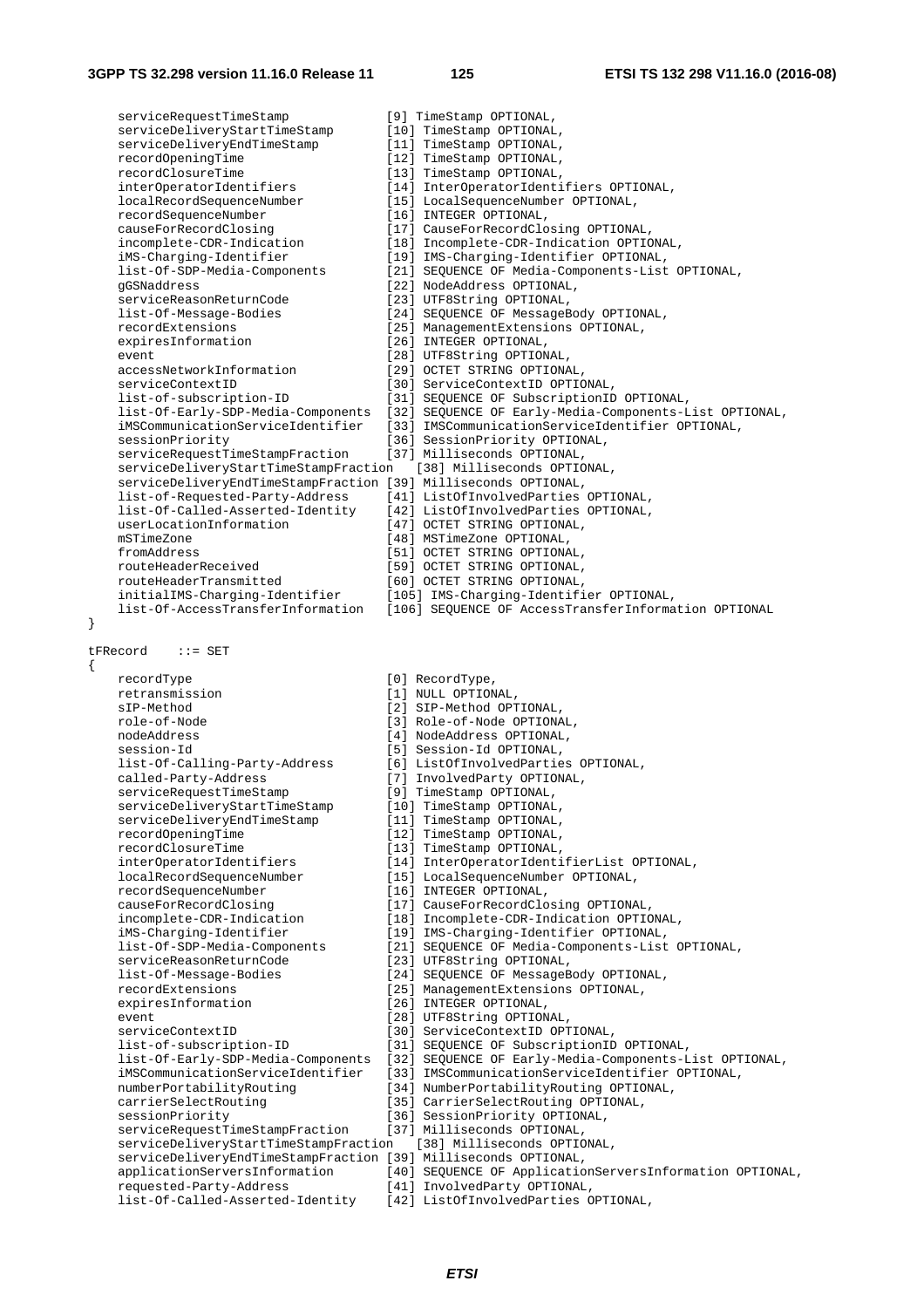```
 nNI-Information [46] NNI-Information OPTIONAL, 
    fromAddress [51] OCTET STRING OPTIONAL, 
   transit-IOI-Lists [53] TransitIOILists OPTIONAL,<br>routeHeaderReceived [59] OCTET STRING OPTIONAL,
                                     [59] OCTET STRING OPTIONAL,
    routeHeaderTransmitted [60] OCTET STRING OPTIONAL 
} 
------------------------------------------------------------------------------ 
-- 
-- IMS DATA TYPES 
-- 
------------------------------------------------------------------------------ 
AccessCorrelationID ::= CHOICE 
{ 
    gPRS-Charging-Id [2] INTEGER, 
    accessNetworkChargingIdentifier [4] GraphicString 
} 
AccessTransferType ::= ENUMERATED 
{ 
    pSToCS (0), 
    cSToPS (1) 
} 
AccessTransferInformation ::= SEQUENCE 
{ 
    accessTransferType [0] AccessTransferType OPTIONAL, 
    accessNetworkInformation [1] OCTET STRING OPTIONAL 
} 
ACRInterimLost ::= ENUMERATED 
{ 
 no (0), 
 yes (1), 
    unknown (2) 
} 
AoCCostInformation ::= SEQUENCE 
{ 
 accumulatedCost [0] REAL, 
 incrementalCost [1] REAL, 
 currencyCode [2] INTEGER 
} 
AoCInformation ::= SET 
{ 
 tariffInformation [0] TariffInformation OPTIONAL, 
 aoCCostInformation [1] AoCCostInformation OPTIONAL 
} 
ApplicationServersInformation ::= SEQUENCE 
{ 
    applicationServersInvolved [0] NodeAddress OPTIONAL, 
 applicationProvidedCalledParties [1] SEQUENCE OF InvolvedParty OPTIONAL, 
 sTatus [2] Status OPTIONAL 
} 
CarrierSelectRouting ::= GraphicString 
CauseForRecordClosing ::= ENUMERATED 
{ 
    serviceDeliveryEndSuccessfully (0), 
   unSuccessfulServiceDelivery (1),<br>timeLimit (3),
   timeLimit
   serviceChange (4), -- e.g. change in media due to Re-Invite
    managementIntervention (5) -- partial record generation reasons to be added 
                                       -- Additional codes are for further study 
} 
Early-Media-Components-List ::= SEQUENCE 
{
```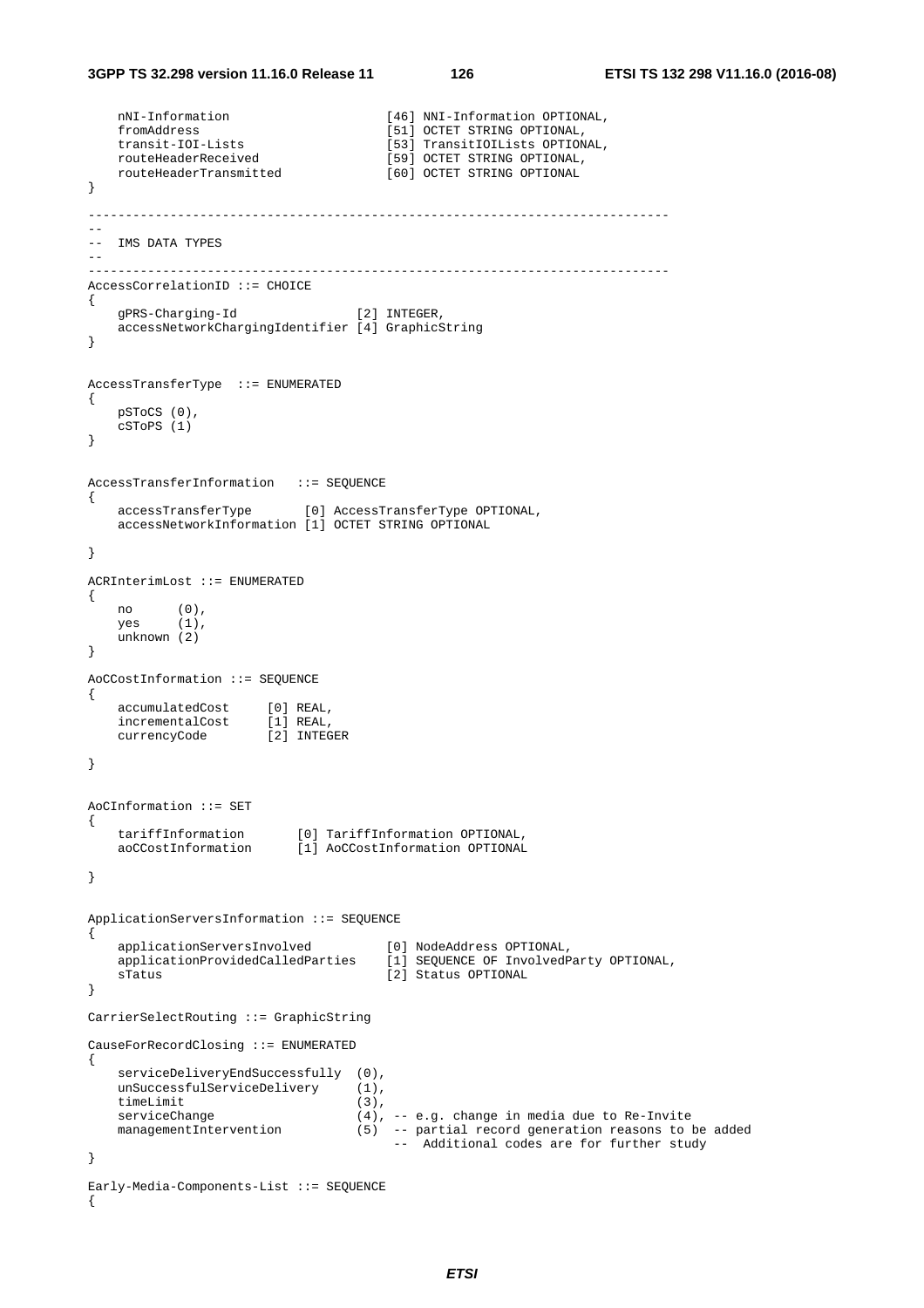```
 sDP-Offer-Timestamp [0] TimeStamp OPTIONAL, 
 sDP-Answer-Timestamp [1] TimeStamp OPTIONAL, 
 sDP-Media-Components [2] SEQUENCE OF SDP-Media-Component OPTIONAL, 
 mediaInitiatorFlag [3] NULL OPTIONAL, 
    sDP-Session-Description [4] SEQUENCE OF GraphicString OPTIONAL, 
   sDP-Type [5] SDP-Type OPTIONAL
} 
IMS-Charging-Identifier ::= OCTET STRING 
IMSCommunicationServiceIdentifier ::= OCTET STRING 
Incomplete-CDR-Indication ::= SET 
{ 
    aCRStartLost [0] BOOLEAN, –- TRUE if ACR[Start] was lost, FALSE otherwise 
    aCRInterimLost [1] ACRInterimLost, 
    aCRStopLost [2] BOOLEAN –- TRUE if ACR[Stop] was lost, FALSE otherwise 
} 
InterOperatorIdentifierList ::= SEQUENCE OF InterOperatorIdentifiers 
InterOperatorIdentifiers ::= SEQUENCE 
{ 
 originatingIOI [0] GraphicString OPTIONAL, 
 terminatingIOI [1] GraphicString OPTIONAL 
} 
InvolvedParty ::= CHOICE 
{ 
 sIP-URI [0] GraphicString, -- refer to rfc3261 [401] 
 tEL-URI [1] GraphicString, -- refer to rfc3966 [402] 
 uRN [2] GraphicString, -- refer to rfc5031 [407] 
 iSDN-E164 [3] GraphicString -- refer to ITU-T Recommendation E.164[308] 
} 
ListOfInvolvedParties ::= SEQUENCE OF InvolvedParty 
Media-Components-List ::= SEQUENCE 
-- 
-- MediaInitiatorParty is used to identify the initiator of the media 
-- multi-participants session e.g. in AS PoC Server 
-- 
{ 
 sIP-Request-Timestamp [0] TimeStamp OPTIONAL, 
 sIP-Response-Timestamp [1] TimeStamp OPTIONAL, 
 sDP-Media-Components [2] SEQUENCE OF SDP-Media-Component OPTIONAL, 
 mediaInitiatorFlag [3] NULL OPTIONAL, 
 sDP-Session-Description [4] SEQUENCE OF GraphicString OPTIONAL, 
 mediaInitiatorParty [5] InvolvedParty OPTIONAL, 
    sIP-Request-Timestamp-Fraction [6] Milliseconds OPTIONAL, 
    sIP-Response-Timestamp-Fraction [7] Milliseconds OPTIONAL, 
 sDP-Type [8] SDP-Type OPTIONAL, 
 localGWInsertedIndication [9] BOOLEAN OPTIONAL, 
 iPRealmDefaultIndication [10] BOOLEAN OPTIONAL, 
 transcoderInsertedIndication [11] BOOLEAN OPTIONAL 
} 
MessageBody ::= SEQUENCE 
{ 
 content-Type [0] GraphicString, 
 content-Disposition [1] GraphicString OPTIONAL, 
 content-Length [2] INTEGER, 
 originator [3] InvolvedParty OPTIONAL 
} 
Milliseconds ::= INTEGER (0..999) 
NNI-Information ::= SEQUENCE { 
   sessionDirection [0] SessionDirection OPTIONAL,
   nNIType [1] NNIType OPTIONAL ,
 relationshipMode [2] RelationshipMode OPTIONAL, 
 neighbourNodeAddress [3] IPAddress OPTIONAL 
} 
NNIType ::= ENUMERATED 
{ 
    non-roaming (0), 
   roaming - without - loopback (1),
```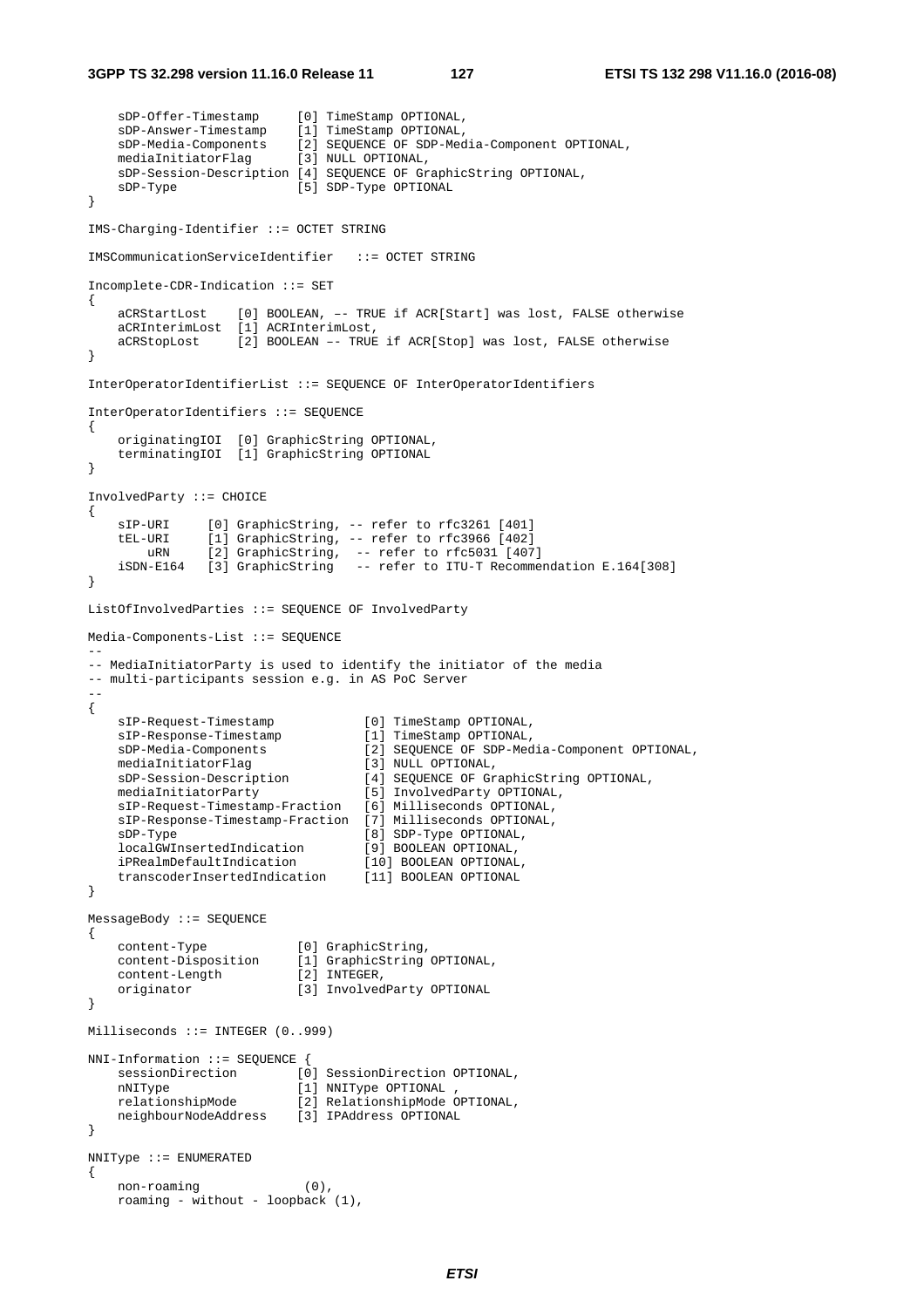roaming - with - loopback (2)

```
} 
NumberPortabilityRouting ::= GraphicString 
RateElement ::= SEQUENCE 
{ 
   unitType [0] INTEGER,
   unitValue [1] REAL,
   unitCost [2] REAL,
    unitQuotaThreshold [3] REAL 
} 
RealTimeTariffInformation ::= CHOICE 
{ 
 tariffInformation [0] TariffInformation, 
 tariffXml [1] UTF8String 
} 
RelationshipMode ::= ENUMERATED 
{ 
    trusted (0), 
    non-trusted (1) 
} 
Role-of-Node ::= ENUMERATED 
{ 
    originating (0), 
    terminating (1) 
} 
S-CSCF-Information ::= SEQUENCE 
{ 
mandatoryCapabilities [0] SEQUENCE OF GraphicString OPTIONAL, 
optionalCapabilities [1] SEQUENCE OF GraphicString OPTIONAL, 
serverName [2] GraphicString OPTIONAL
} 
SDP-Media-Component ::= SEQUENCE 
{ 
     sDP-Media-Name [0] GraphicString OPTIONAL, 
    sDP-Media-Descriptions [1] SDP-Media-Description OPTIONAL, 
                                AccessCorrelationID OPTIONAL -- not used in MGCF
                                     -- [2] is used by gPRS-Charging-Id 
                                     -- [4] is used by accessNetworkChargingIdentifier 
} 
SDP-Media-Description ::= SEQUENCE OF GraphicString 
ServedPartyIPAddress ::= IPAddress 
Service-Id ::= GraphicString 
Session-Id ::= GraphicString 
-- 
-- rfc3261 [401]: example for SIP Call-ID: f81d4fae-7dec-11d0-a765-00a0c91e6bf6@foo.bar.com 
-- 
SessionDirection ::= ENUMERATED 
{ 
   \begin{array}{ll} \text{inbound} & (0)\,, \text{outbound} \end{array}outbound
} 
SessionPriority ::= ENUMERATED 
{ 
    pRIORITY-0 (0), 
    pRIORITY-1 (1), 
    pRIORITY-2 (2), 
    pRIORITY-3 (3), 
    pRIORITY-4 (4) 
} 
-- 
-- PRIORITY-4 is the highest priority and Priority-0 is the lowest priority. 
-- 
SIP-Method ::= GraphicString
```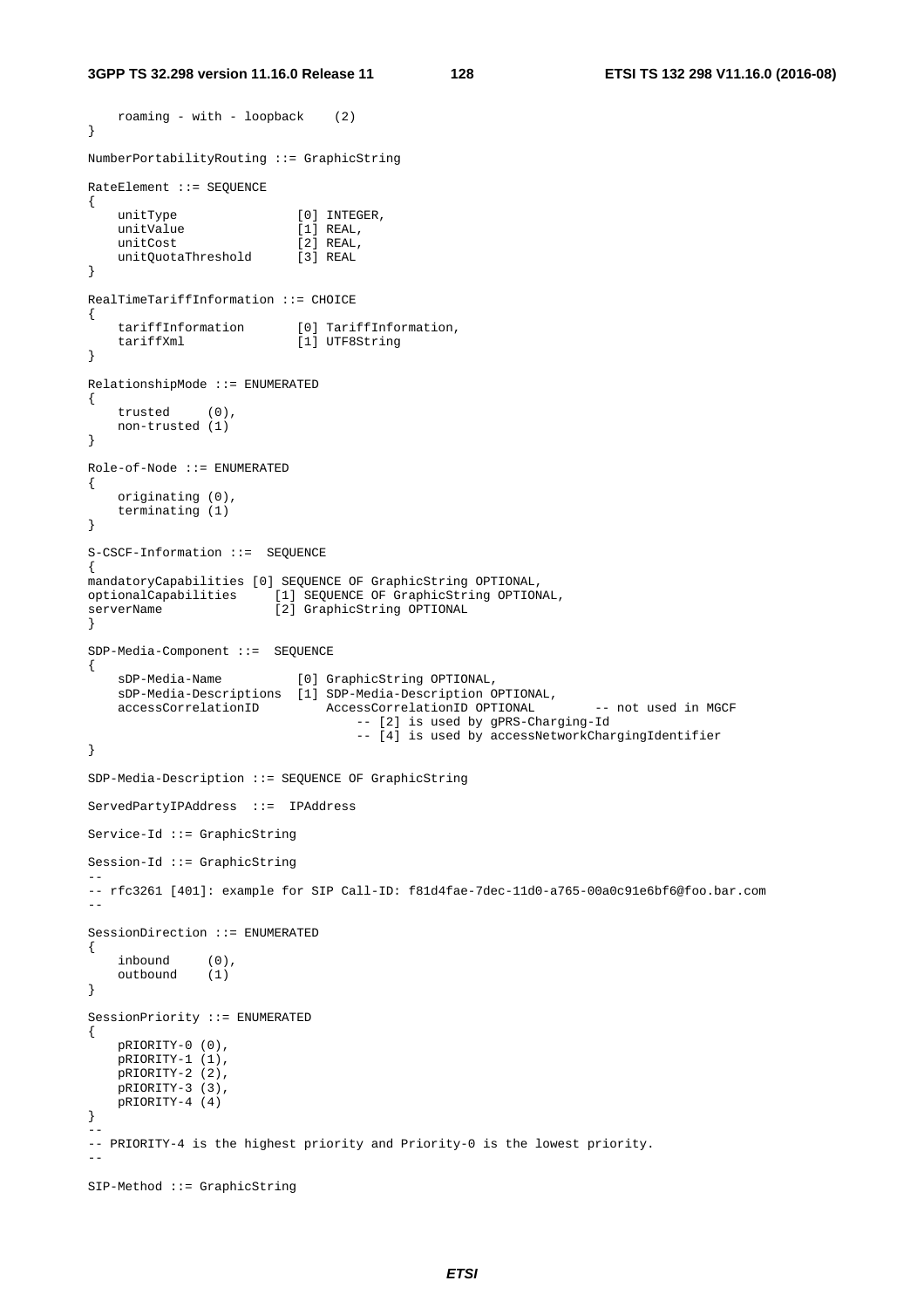```
SDP-Type ::= ENUMERATED 
{ 
    sDP-offer (0), 
    sDP-answer (1) 
} 
Status ::= ENUMERATED 
{ 
 four xx (0), 
 five xx (1), 
    time-out (2) 
} 
TADIdentifier ::= ENUMERATED 
{ 
 cS (0), 
 pS (1) 
} 
TariffInformation ::= SEQUENCE 
{ 
   currencyCode [0] INTEGER,
   scaleFactor [1] REAL,<br>rateElements [2] SEQUE
                         rational,<br>[2] SEQUENCE OF RateElement OPTIONAL
} 
TransitIOILists ::= SEQUENCE OF GraphicString 
TransmissionMedium ::= SEQUENCE 
{ 
 tMR [0] OCTET STRING (SIZE (1)) OPTIONAL, -- required TM, refer to Q.763 
 tMU [1] OCTET STRING (SIZE (1)) OPTIONAL -- used TM, refer to Q.763 
} 
TrunkGroupID ::= CHOICE 
{ 
 incoming [0] GraphicString, 
 outgoing [1] GraphicString 
} 
.#END
```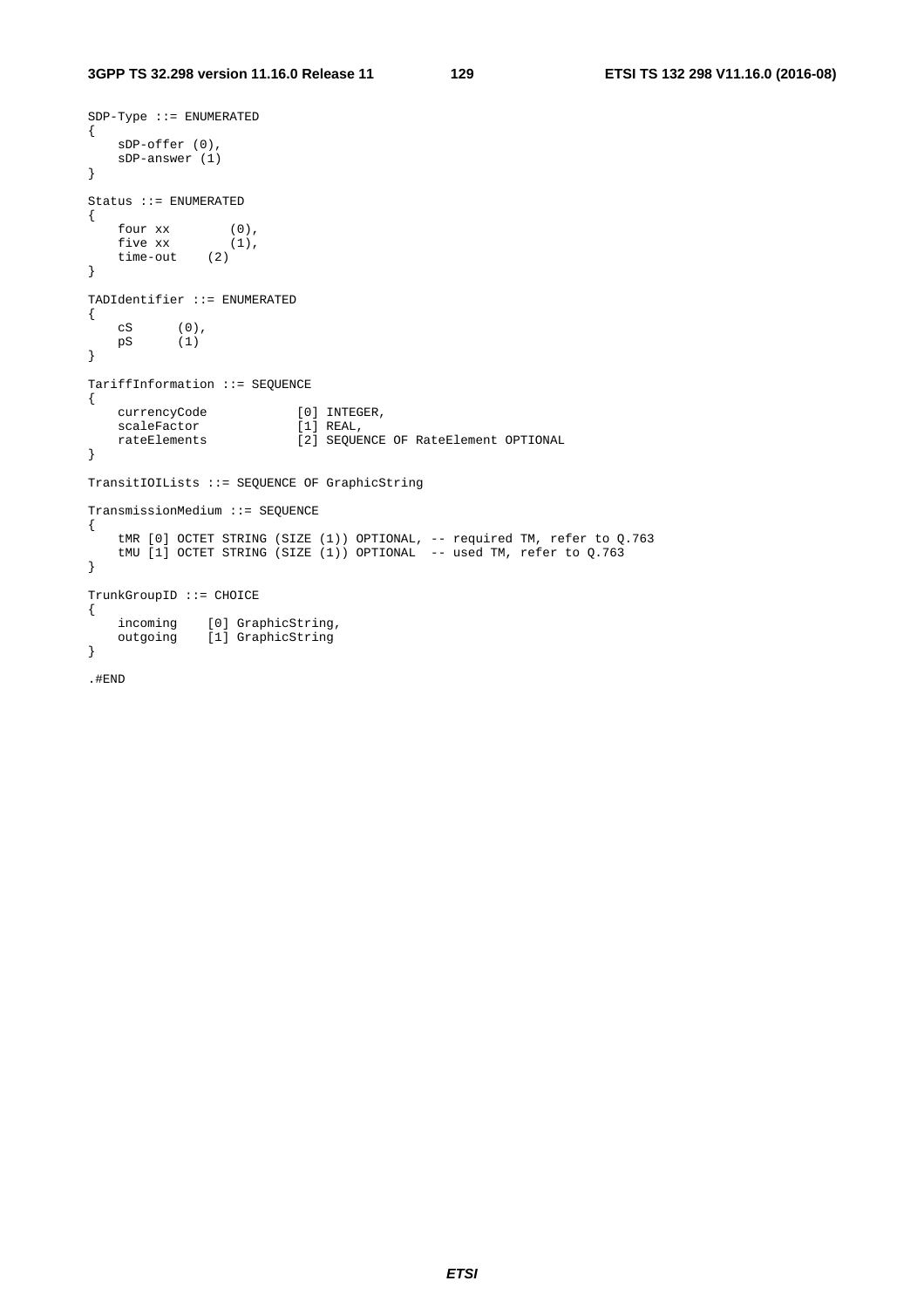# 5.2.4 Service level CDR definitions

This subclause contains the syntax definitions of the CDRs on the service level. This comprises the CDR types from the MMS (TS 32.270 [30]), the LCS (TS 32.271 [31]), PoC (TS 32.272 [32]), MBMS (TS 32.273 [33]), and MMTel (TS 32.275 [35]) services.

## 5.2.4.1 MMS CDRs

DEFINITIONS IMPLICIT TAGS ::=

This subclause contains the abstract syntax definitions that are specific to the CDR types defined in TS 32.270 [30].

.\$MMSChargingDataTypes {itu-t (0) identified-organization (4) etsi(0) mobileDomain (0) charging (5) mmsChargingDataTypes (5) asn1Module (0) version1 (0)}

```
BEGIN 
-- EXPORTS everything 
IMPORTS 
GSNAddress, 
IPAddress, 
LocalSequenceNumber, 
ManagementExtensions, 
MscNo, 
MSISDN, 
MSTimeZone, 
RecordType, 
TimeStamp 
FROM GenericChargingDataTypes {itu-t (0) identified-organization (4) etsi(0) mobileDomain (0) 
charging (5) genericChargingDataTypes (0) asn1Module (0) version1 (0)} 
ChargingID, 
PLMN-Id, 
RATType 
FROM GPRSChargingDataTypes {itu-t (0) identified-organization (4) etsi(0) mobileDomain (0) charging 
(5) gprsChargingDataTypes (2) asn1Module (0) version1 (0)} 
CallReferenceNumber 
FROM MAP-CH-DataTypes {itu-t identified-organization (4) etsi (0) mobileDomain (0) 
gsm-Network (1) modules (3) map-CH-DataTypes (13) version13 (13)} 
-- from TS 29.002 [214] 
; 
-- 
\equiv-- MMS RECORDS
--- 
MMSRecordType ::= CHOICE 
-- 
-- Record values 30..62 are MMS specific 
-- 
{ 
    mMO1SRecord [30] MMO1SRecord, 
   mMO4FRqRecord [31] MMO4FRqRecord,
    mMO4FRsRecord [32] MMO4FRsRecord, 
   mMO4DRecord [33] MMO4DRecord,
   mMO1DRecord [34] MMO1DRecord,
    mMO4RRecord [35] MMO4RRecord,
   mMO1RRecord [36] MMO1RRecord,<br>mMOMDRecord [37] MMOMDRecord,
    mMOMDRecord [37] MMOMDRecord,<br>mMR4FRecord [38] MMR4FRecord.
                            [38] MMR4FRecord,
    mMR1NRqRecord [39] MMR1NRqRecord,
```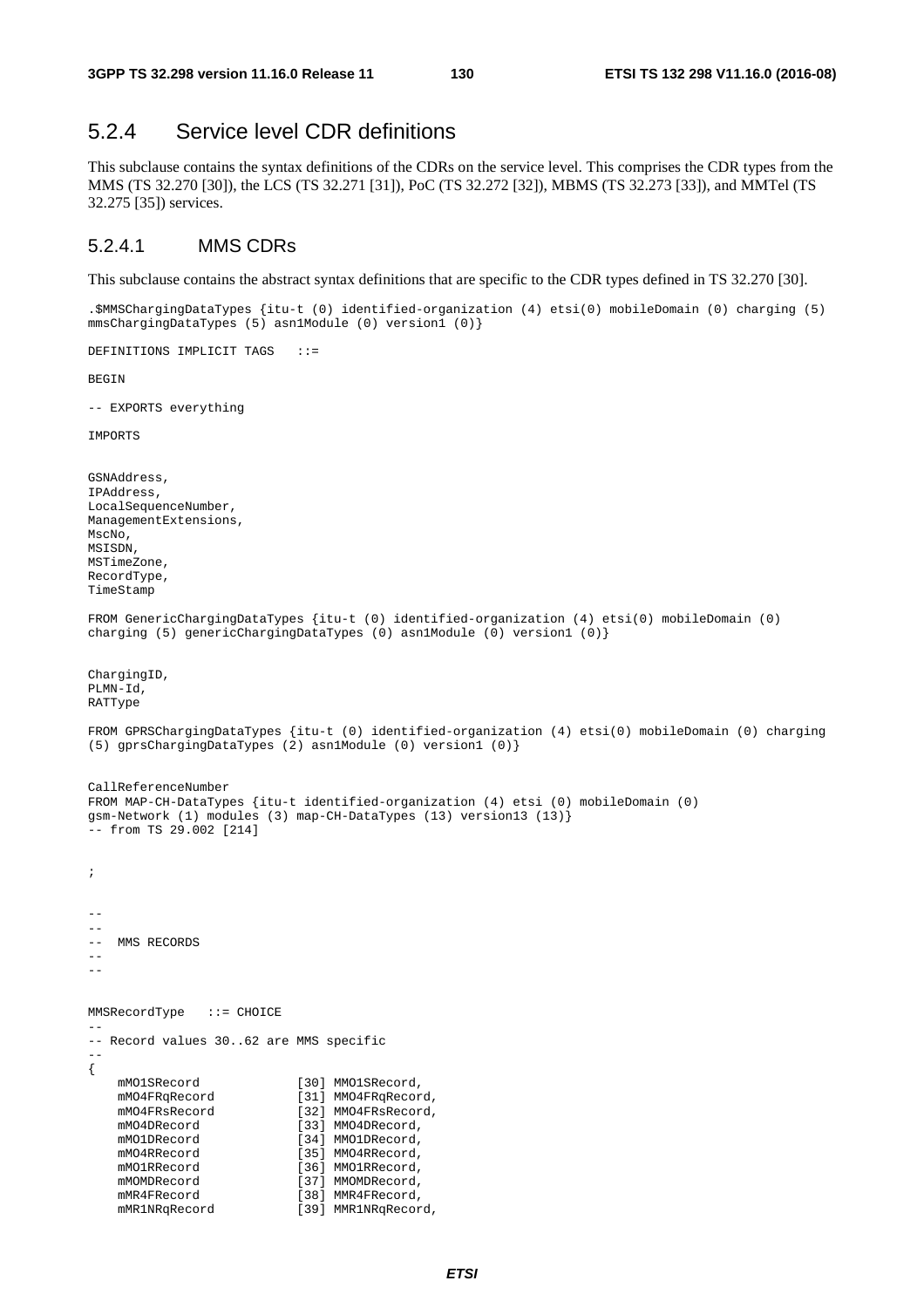mMR1NRsRecord [40] MMR1NRsRecord,<br>mMR1RtRqRecord [41] MMR1RtRecord,<br>mMR1ARecord [42] MMR1ARecord, mMR1RtRqRecord [41] MMR1RtRecord, mMR1ARecord [42] MMR1ARecord, mMR4DRqRecord [43] MMR4DRqRecord, mMR4DRsRecord [44] MMR4DRsRecord, mMR1RRRecord [45] MMR1RRRecord, mMR4RRqRecord [46] MMR4RRqRecord, mMR4RRsRecord [47] MMR4RRsRecord, mMRMDRecord [48] MMRMDRecord, mMFRecord [49] MMFRecord, mMBx1SRecord [50] MMBx1SRecord, mMBx1VRecord [51] MMBx1VRecord, mMBx1URecord [52] MMBx1URecord, mMBx1DRecord [53] MMBx1DRecord, mM7SRecord [54] MM7SRecord, mM7DRqRecord [55] MM7DRqRecord, mM7DRsRecord [56] MM7DRsRecord, mM7CRecord [57] MM7CRecord, mM7RRecord [58] MM7RRecord, mM7DRRqRecord [59] MM7DRRqRecord, mM7DRRsRecord [60] MM7DRRsRecord, mM7RRqRecord [61] MM7RRqRecord, mM7RRsRecord [62] MM7RRsRecord MMO1SRecord ::= SET recordType [0] RecordType, originatorMmsRSAddress [1] MMSRSAddress, messageID [2] OCTET STRING, originatorAddress [4] MMSAgentAddress, contentType [7] ContentType, messageSize [9] DataVolume, timeOfExpiry [13] WaitTime OPTIONAL, earliestTimeOfDelivery [14] WaitTime OPTIONAL, durationOfTransmission [15] INTEGER OPTIONAL, deliveryReportRequested [17] BOOLEAN OPTIONAL, replyCharging [18] BOOLEAN OPTIONAL, replyDeadline [19] WaitTime OPTIONAL, replyChargingSize [20] DataVolume OPTIONAL, priority [21] PriorityType OPTIONAL, senderVisibility [22] BOOLEAN OPTIONAL, readReplyRequested [23] BOOLEAN OPTIONAL, statusText [24] StatusTextType, recordTimeStamp [25] TimeStamp, localSequenceNumber [26] LocalSequenceNumber OPTIONAL, recordExtensions [27] ManagementExtensions OPTIONAL, mscfInformation [29] MSCFInformation OPTIONAL, sGSNPLMNIdentifier [30] PLMN-Id OPTIONAL, rATType  $[31]$  RATType OPTIONAL, mSTimeZone [32] MSTimeZone OPTIONAL MMO4FRqRecord ::= SET

}

{

}

{

 replyChargingID [3] OCTET STRING OPTIONAL, recipientAddresses [5] MMSAgentAddresses, accessCorrelation [6] AccessCorrelation OPTIONAL, mmComponentType [8] MMComponentType OPTIONAL, submissionTime [12] TimeStamp OPTIONAL,

 messageClass [10] MessageClass OPTIONAL, chargeInformation [11] ChargeInformation OPTIONAL, requestStatusCode [16] RequestStatusCodeType OPTIONAL,

mMBoxstorageInformation [28] MMBoxStorageInformation OPTIONAL,

 recordType [0] RecordType, originatorMmsRSAddress [1] MMSRSAddress, recipientMmsRSAddress [2] MMSRSAddress, messageID [3] OCTET STRING, mms3GPPVersion [4] OCTET STRING OPTIONAL, originatorAddress [5] MMSAgentAddress, recipientAddresses [6] MMSAgentAddresses, contentType [7] ContentType, mmComponentType [8] MMComponentType OPTIONAL, messageSize [9] DataVolume, messageClass [10] MessageClass OPTIONAL, submissionTime [11] TimeStamp, timeOfExpiry [12] WaitTime OPTIONAL, deliveryReportRequested [13] BOOLEAN,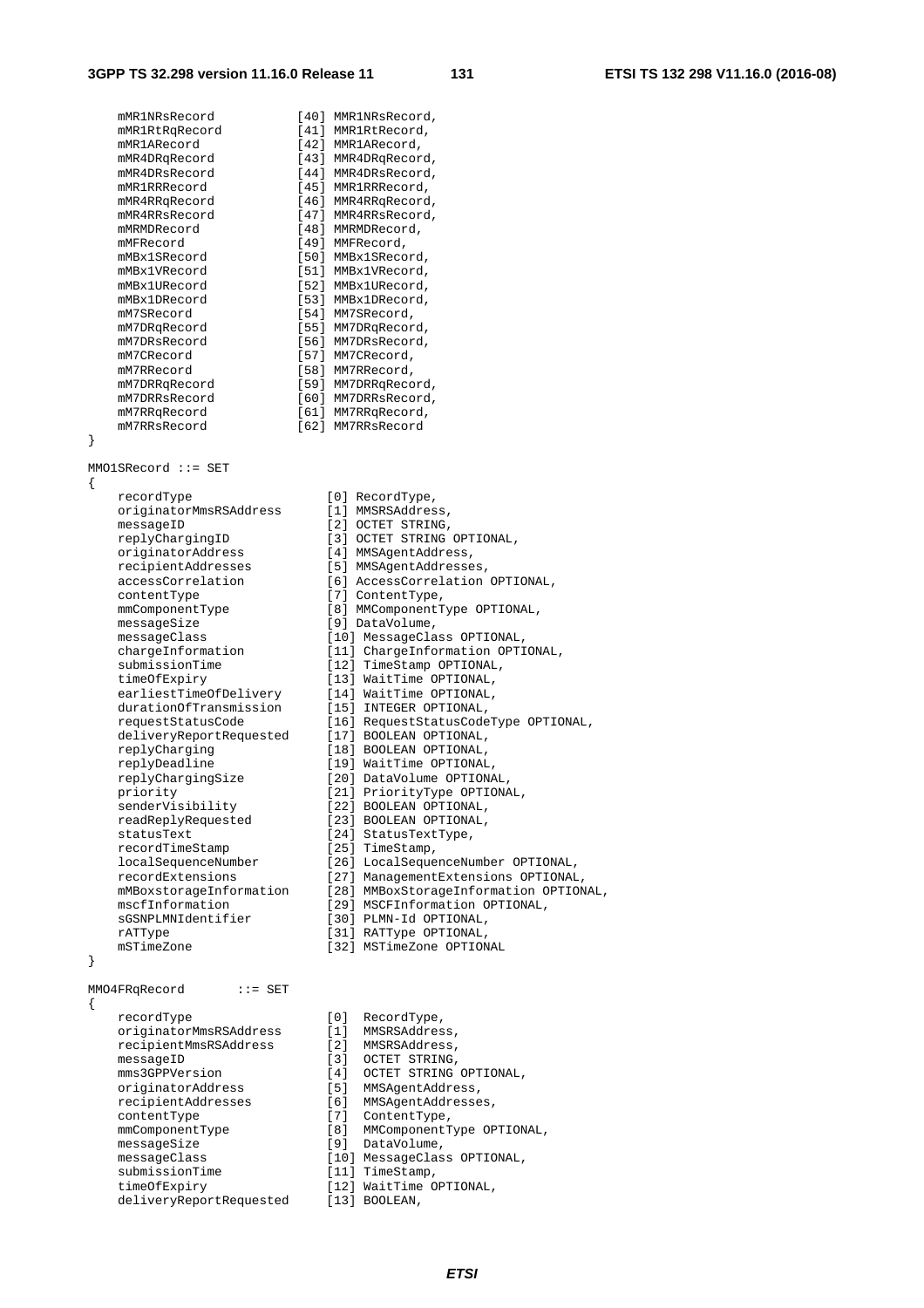### **3GPP TS 32.298 version 11.16.0 Release 11 132 ETSI TS 132 298 V11.16.0 (2016-08)**

| priority<br>senderVisibility<br>readReplyRequested<br>acknowledgementRequest<br>forwardCounter<br>forwardingAddress<br>recordTimeStamp<br>localSequenceNumber<br>recordExtensions<br>ł                                                                                                  | [14] PriorityType OPTIONAL,<br>[15] BOOLEAN,<br>[16] BOOLEAN,<br>$[17]$ BOOLEAN,<br>[18] INTEGER OPTIONAL,<br>[19] MMSAgentAddresses OPTIONAL,<br>[20] TimeStamp,<br>[21] LocalSequenceNumber OPTIONAL,<br>[22] ManagementExtensions OPTIONAL                                                                                                                                                                                                                             |
|-----------------------------------------------------------------------------------------------------------------------------------------------------------------------------------------------------------------------------------------------------------------------------------------|---------------------------------------------------------------------------------------------------------------------------------------------------------------------------------------------------------------------------------------------------------------------------------------------------------------------------------------------------------------------------------------------------------------------------------------------------------------------------|
| MM04FRsRecord<br>$\cdots$ SET                                                                                                                                                                                                                                                           |                                                                                                                                                                                                                                                                                                                                                                                                                                                                           |
| ₹                                                                                                                                                                                                                                                                                       |                                                                                                                                                                                                                                                                                                                                                                                                                                                                           |
| recordType<br>originatorMmsRSAddress<br>recipientMmsRSAddress<br>messageID<br>mms3GPPVersion<br>requestStatusCode<br>statusText<br>recordTimeStamp<br>localSequenceNumber<br>recordExtensions<br>ł                                                                                      | [0]<br>RecordType,<br>$[1]$<br>MMSRSAddress OPTIONAL,<br>[2]<br>MMSRSAddress,<br>$\begin{bmatrix} 3 \end{bmatrix}$<br>OCTET STRING,<br>[4]<br>OCTET STRING OPTIONAL,<br>[5] RequestStatusCodeType OPTIONAL,<br>[6] StatusTextType OPTIONAL,<br>[7] TimeStamp OPTIONAL,<br>[8] LocalSequenceNumber OPTIONAL,<br>[9] ManagementExtensions OPTIONAL                                                                                                                          |
|                                                                                                                                                                                                                                                                                         |                                                                                                                                                                                                                                                                                                                                                                                                                                                                           |
| MM04DRecord<br>$\cdots$ SET<br>$\{$                                                                                                                                                                                                                                                     |                                                                                                                                                                                                                                                                                                                                                                                                                                                                           |
| recordType<br>recipientMmsRSAddress<br>originatorMmsRSAddress<br>messageID<br>mms3GPPVersion<br>originatorAddress<br>recipientAddress<br>mmDateAndTime<br>acknowledgementRequest<br>mmStatusCode<br>statusText<br>recordTimeStamp<br>localSequenceNumber<br>recordExtensions            | [0]<br>RecordType,<br>[1]<br>MMSRSAddress OPTIONAL,<br>[2]<br>MMSRSAddress OPTIONAL,<br>[3]<br>OCTET STRING,<br>[4]<br>OCTET STRING OPTIONAL,<br>[5]<br>MMSAgentAddress OPTIONAL,<br>[6]<br>MMSAgentAddress,<br>[7] TimeStamp,<br>[8] BOOLEAN,<br>[9] MMStatusCodeType,<br>[10] StatusTextType OPTIONAL,<br>[11] TimeStamp OPTIONAL,<br>[12] LocalSequenceNumber OPTIONAL,<br>[13] ManagementExtensions OPTIONAL                                                          |
| }                                                                                                                                                                                                                                                                                       |                                                                                                                                                                                                                                                                                                                                                                                                                                                                           |
| MMO1DRecord<br>$: :=$ SET<br>$\left\{ \right.$                                                                                                                                                                                                                                          |                                                                                                                                                                                                                                                                                                                                                                                                                                                                           |
| recordType<br>recipientMmsRSAddress<br>originatorMmsRSAddress<br>accessCorrelation<br>messageID<br>mms3GPPVersion<br>originatorAddress<br>recipientAddress<br>mmStatusCode<br>recordTimeStamp<br>localSequenceNumber<br>recordExtensions<br>sGSNPLMNIdentifier<br>rATType<br>mSTimeZone | [0]<br>RecordType,<br>[1]<br>MMSRSAddress OPTIONAL,<br>[2]<br>MMSRSAddress OPTIONAL,<br>[3] AccessCorrelation OPTIONAL,<br>OCTET STRING,<br>[4]<br>[5]<br>OCTET STRING OPTIONAL,<br>[6]<br>MMSAgentAddress OPTIONAL,<br>MMSAgentAddress,<br>[7]<br>[8] MMStatusCodeType OPTIONAL,<br>[9] TimeStamp OPTIONAL,<br>[10] LocalSequenceNumber OPTIONAL,<br>[11] ManagementExtensions OPTIONAL,<br>[12] PLMN-Id OPTIONAL,<br>[13] RATType OPTIONAL,<br>[14] MSTimeZone OPTIONAL |
| ł                                                                                                                                                                                                                                                                                       |                                                                                                                                                                                                                                                                                                                                                                                                                                                                           |
| MM04RRecord<br>$\cdots$ SET<br>₹                                                                                                                                                                                                                                                        |                                                                                                                                                                                                                                                                                                                                                                                                                                                                           |
| recordType<br>recipientMmsRSAddress<br>originatorMmsRSAddress<br>messageID<br>mms3GPPVersion<br>originatorAddress<br>recipientAddresses<br>mmDateAndTime<br>acknowledgementRequest<br>readStatus<br>statusText<br>recordTimeStamp                                                       | [0]<br>RecordType,<br>$[1]$<br>MMSRSAddress OPTIONAL,<br>[2]<br>MMSRSAddress OPTIONAL,<br>$[3]$<br>OCTET STRING,<br>[4]<br>OCTET STRING OPTIONAL,<br>[5]<br>MMSAgentAddress OPTIONAL,<br>[6]<br>MMSAgentAddresses OPTIONAL,<br>[7] TimeStamp OPTIONAL,<br>[8] BOOLEAN,<br>[9] MMStatusCodeType OPTIONAL,<br>[10] StatusTextType OPTIONAL,<br>[11] TimeStamp OPTIONAL,                                                                                                     |

| 100010177077              |
|---------------------------|
| MMSRSAddress OPTIONAL,    |
| MMSRSAddress OPTIONAL,    |
| OCTET STRING,             |
| OCTET STRING OPTIONAL,    |
| MMSAgentAddress OPTIONAL, |
| MMSAgentAddress,          |
| TimeStamp,                |
| BOOLEAN,                  |
|                           |

- ,<br>DPTIONAL,<br>NAL,
- 
- 
- mber OPTIONAL,
- sions OPTIONAL
- 
- n<br>Moral,
- OPTIONAL,
- 
- OPTIONAL,
- .<br>OPTIONAL,<br>AL,
- 
- nber OPTIONAL,
- ecord<br>Extens OPTIONAL,
- 

rional, rional, TIONAL, OPTIONAL, es OPTIONAL, OPTIONAL, OPTIONAL<mark>,</mark><br>NAL, localSequenceNumber [12] LocalSequenceNumber OPTIONAL,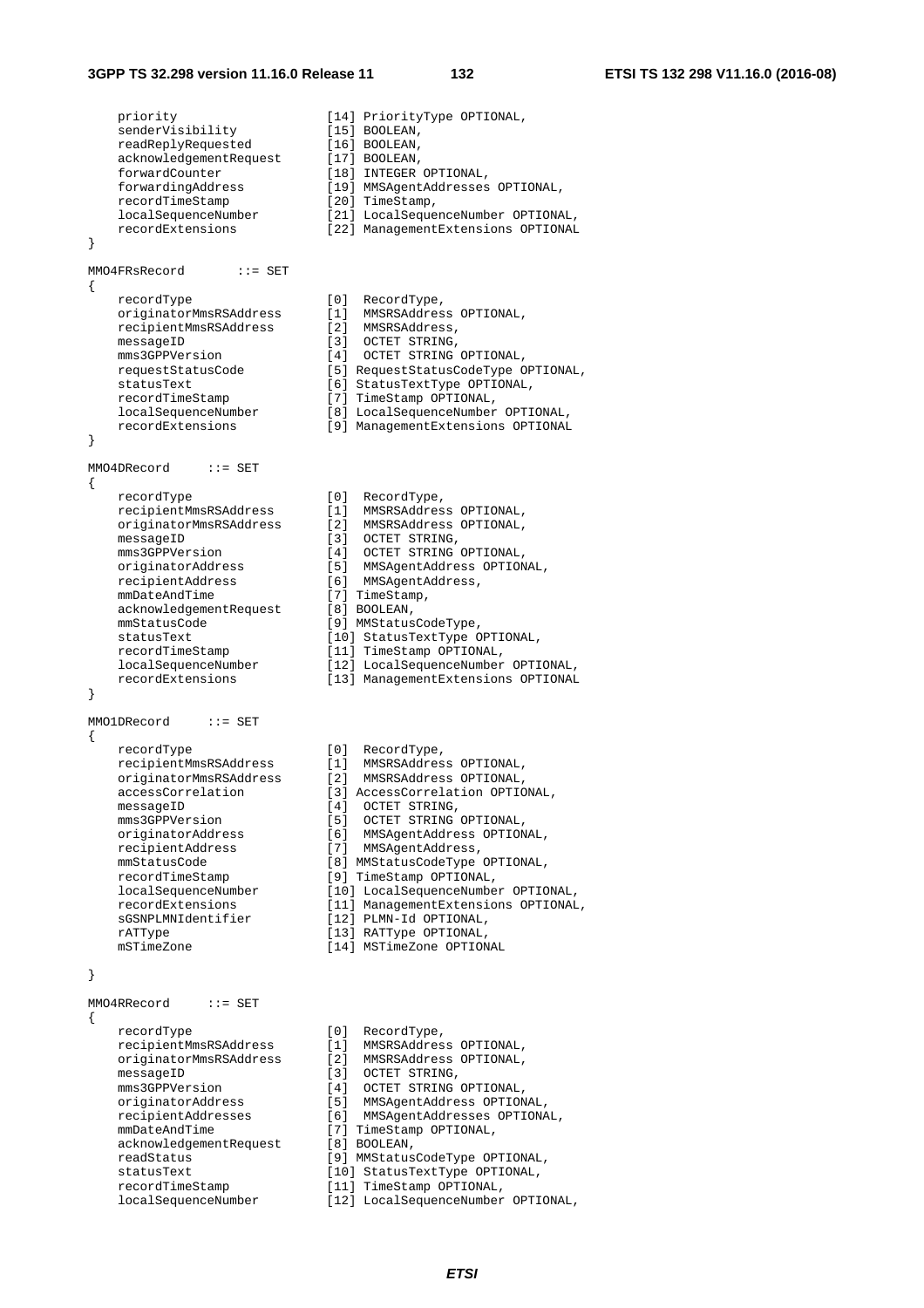| recordExtensions<br>}                                                                                                                                                                                                                                                                                                                                                                                                                                                                              | [13] ManagementExtensions OPTIONAL                                                                                                                                                                                                                                                                                                                                                                                                                                                                                                                                                                                                                                         |
|----------------------------------------------------------------------------------------------------------------------------------------------------------------------------------------------------------------------------------------------------------------------------------------------------------------------------------------------------------------------------------------------------------------------------------------------------------------------------------------------------|----------------------------------------------------------------------------------------------------------------------------------------------------------------------------------------------------------------------------------------------------------------------------------------------------------------------------------------------------------------------------------------------------------------------------------------------------------------------------------------------------------------------------------------------------------------------------------------------------------------------------------------------------------------------------|
| MMO1RRecord<br>$\cdots$ SET                                                                                                                                                                                                                                                                                                                                                                                                                                                                        |                                                                                                                                                                                                                                                                                                                                                                                                                                                                                                                                                                                                                                                                            |
| {<br>recordType<br>recipientMmsRSAddress<br>originatorMmsRSAddress<br>accessCorrelation<br>messageID<br>mms3GPPVersion<br>originatorAddress<br>recipientAddress<br>readStatus<br>recordTimeStamp<br>localSequenceNumber<br>recordExtensions<br>sGSNPLMNIdentifier<br>rATType<br>mSTimeZone                                                                                                                                                                                                         | [0]<br>RecordType,<br>[1]<br>MMSRSAddress OPTIONAL,<br>[2] MMSRSAddress OPTIONAL,<br>[3] AccessCorrelation OPTIONAL,<br>OCTET STRING,<br>[4]<br>$[5]$<br>OCTET STRING OPTIONAL,<br>[6]<br>MMSAgentAddress OPTIONAL,<br>$[7]$<br>MMSAgentAddress OPTIONAL,<br>[8] MMStatusCodeType OPTIONAL,<br>[9] TimeStamp OPTIONAL,<br>[10] LocalSequenceNumber OPTIONAL,<br>[11] ManagementExtensions OPTIONAL,<br>[12] PLMN-Id OPTIONAL,<br>[13] RATType OPTIONAL,<br>[14] MSTimeZone OPTIONAL                                                                                                                                                                                        |
| }                                                                                                                                                                                                                                                                                                                                                                                                                                                                                                  |                                                                                                                                                                                                                                                                                                                                                                                                                                                                                                                                                                                                                                                                            |
| MMOMDRecord<br>$\cdots$ SET<br>€                                                                                                                                                                                                                                                                                                                                                                                                                                                                   |                                                                                                                                                                                                                                                                                                                                                                                                                                                                                                                                                                                                                                                                            |
| recordType<br>originatorMmsRSAddress<br>recipientMmsRSAddress<br>messageID<br>messageSize<br>mmStatusCode<br>statusText<br>recordTimeStamp<br>localSequenceNumber<br>recordExtensions<br>ł                                                                                                                                                                                                                                                                                                         | [0]<br>RecordType,<br>[1]<br>MMSRSAddress OPTIONAL,<br>$\left[\begin{array}{c} 2 \end{array}\right]$<br>MMSRSAddress OPTIONAL,<br>$\begin{bmatrix} 3 \end{bmatrix}$<br>OCTET STRING,<br>[4] DataVolume OPTIONAL,<br>[5] MMStatusCodeType OPTIONAL,<br>[6] StatusTextType OPTIONAL,<br>[7] TimeStamp OPTIONAL,<br>[8] LocalSequenceNumber OPTIONAL,<br>[9] ManagementExtensions OPTIONAL                                                                                                                                                                                                                                                                                    |
| MMR4FRecord<br>$\cdots$ SET<br>{                                                                                                                                                                                                                                                                                                                                                                                                                                                                   |                                                                                                                                                                                                                                                                                                                                                                                                                                                                                                                                                                                                                                                                            |
| recordType<br>recipientMmsRSAddress<br>originatorMmsRSAddress<br>messageID<br>mms3GPPVersion<br>originatorAddress<br>recipientAddresses<br>contentType<br>mmComponentType<br>messageSize<br>messageClass<br>submissionTime<br>timeOfExpiry<br>deliveryReportRequested<br>priority<br>senderVisibility<br>readReplyRequested<br>requestStatusCode<br>statusText<br>acknowledgementRequest<br>forwardCounter<br>forwardingAddress<br>recordTimeStamp<br>localSequenceNumber<br>recordExtensions<br>} | [0]<br>RecordType,<br>[1]<br>MMSRSAddress,<br>[2]<br>MMSRSAddress,<br>[3]<br>OCTET STRING,<br>[4]<br>OCTET STRING OPTIONAL,<br>[5]<br>MMSAgentAddress,<br>MMSAgentAddresses,<br>[6]<br>$[7]$<br>ContentType,<br>[8]<br>MMComponentType OPTIONAL,<br>[9]<br>DataVolume,<br>[10] MessageClass OPTIONAL,<br>[11] TimeStamp,<br>[12] WaitTime OPTIONAL,<br>[13] BOOLEAN,<br>[14] PriorityType OPTIONAL,<br>[15] BOOLEAN,<br>[16] BOOLEAN,<br>[17] RequestStatusCodeType,<br>[18] StatusTextType,<br>[19] BOOLEAN,<br>[20] INTEGER OPTIONAL,<br>[21] MMSAgentAddresses OPTIONAL,<br>[22] TimeStamp,<br>[23] LocalSequenceNumber OPTIONAL,<br>[24] ManagementExtensions OPTIONAL |
| MMR1NRqRecord<br>$\mathbf{f} := \mathbf{SET}$<br>₹                                                                                                                                                                                                                                                                                                                                                                                                                                                 |                                                                                                                                                                                                                                                                                                                                                                                                                                                                                                                                                                                                                                                                            |
| recordType<br>recipientMmsRSAddress<br>messageID                                                                                                                                                                                                                                                                                                                                                                                                                                                   | [0] RecordType,<br>[1] MMSRSAddress,<br>[2] OCTET STRING,                                                                                                                                                                                                                                                                                                                                                                                                                                                                                                                                                                                                                  |

 replyChargingID [3] OCTET STRING OPTIONAL, senderAddress [4] MMSAgentAddress, recipientAddress [5] MMSAgentAddress, accessCorrelation [6] AccessCorrelation OPTIONAL, messageClass [7] MessageClass OPTIONAL, mmComponentType [8] MMComponentType OPTIONAL, messageSize [9] DataVolume,

- 
- 
- 
- 
- 
- 
- 
-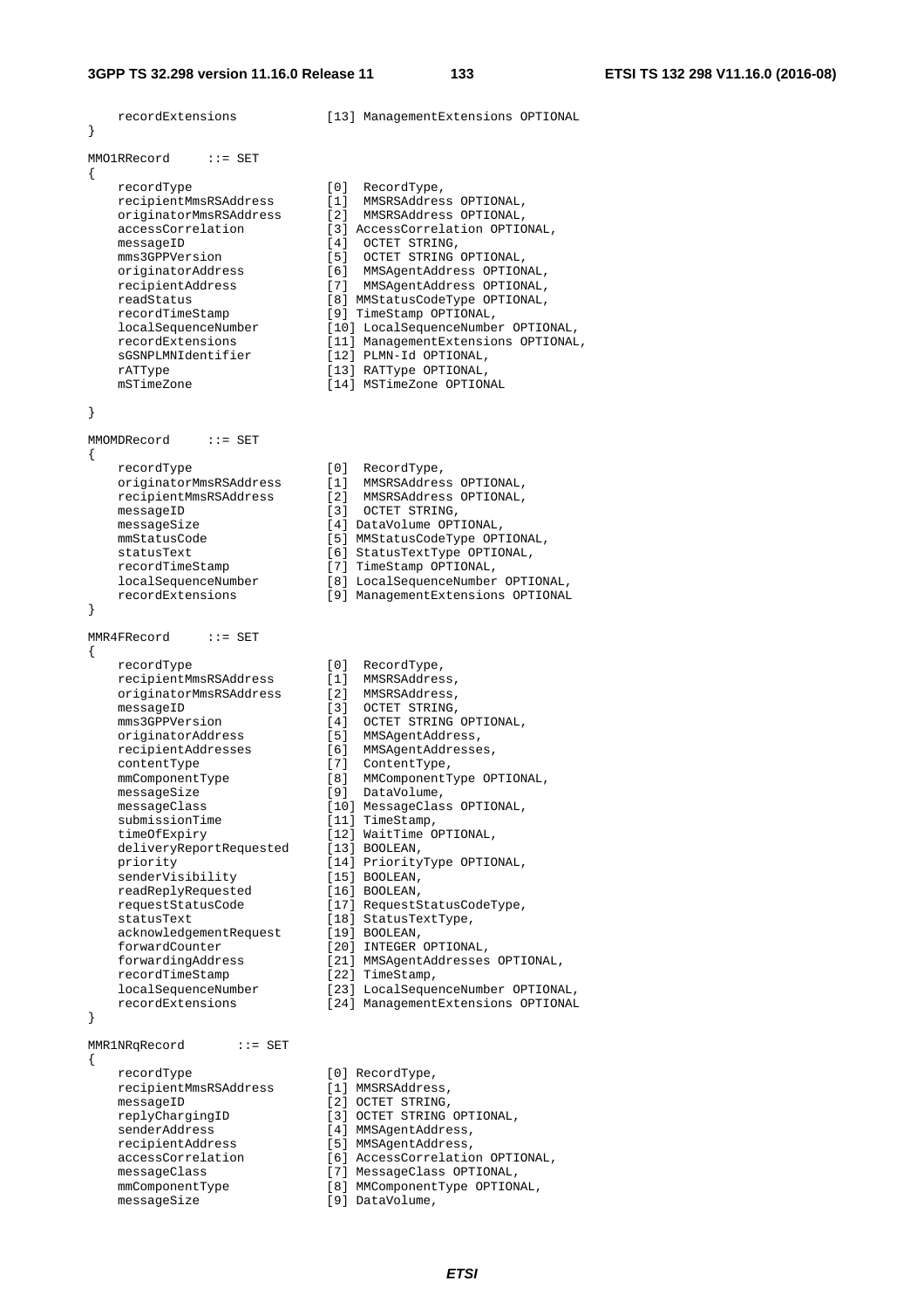{

}

{

}

 timeOfExpiry [10] WaitTime OPTIONAL, messageReference [11] OCTET STRING, deliveryReportRequested [12] BOOLEAN OPTIONAL, replyCharging [13] BOOLEAN OPTIONAL, replyDeadline [14] WaitTime OPTIONAL, replyChargingSize [15] DataVolume OPTIONAL, mmStatusCode [16] MMStatusCodeType OPTIONAL, statusText [17] StatusTextType OPTIONAL, recordTimeStamp [18] TimeStamp OPTIONAL, localSequenceNumber [19] LocalSequenceNumber OPTIONAL, recordExtensions [20] ManagementExtensions OPTIONAL, mscfInformation [21] MSCFInformation OPTIONAL, vaspID [22] OCTET STRING OPTIONAL, vasID [23] OCTET STRING OPTIONAL, sGSNPLMNIdentifier [24] PLMN-Id OPTIONAL, rATType  $[25]$  RATType OPTIONAL, mSTimeZone [26] MSTimeZone OPTIONAL MMR1NRsRecord ::= SET recordType [0] RecordType,<br>recipientMmsRSAddress [1] MMSRSAddress,<br>messageID [2] OCTET STRING, recipientMmsRSAddress [1] MMSRSAddress, messageID [2] OCTET STRING, recipientAddress [3] MMSAgentAddress, accessCorrelation [4] AccessCorrelation OPTIONAL, reportAllowed [5] BOOLEAN OPTIONAL, mmStatusCode [6] MMStatusCodeType OPTIONAL, statusText [7] StatusTextType OPTIONAL, recordTimeStamp [8] TimeStamp OPTIONAL, localSequenceNumber [9] LocalSequenceNumber OPTIONAL, recordExtensions [10] ManagementExtensions OPTIONAL, sGSNPLMNIdentifier [11] PLMN-Id OPTIONAL, rATType  $[12]$  RATType OPTIONAL, mSTimeZone [13] MSTimeZone OPTIONAL MMR1RtRecord ::= SET recordType [0] RecordType, recipientMmsRSAddress [1] MMSRSAddress, messageID [2] OCTET STRING, replyChargingID [3] OCTET STRING OPTIONAL, senderAddress [4] MMSAgentAddress OPTIONAL, recipientAddress [5] MMSAgentAddress, accessCorrelation [6] AccessCorrelation OPTIONAL, contentType [7] ContentType, mmComponentType [8] MMComponentType OPTIONAL, messageClass [9] MessageClass OPTIONAL, submissionTime [10] TimeStamp, messageSize [11] DataVolume OPTIONAL, deliveryReportRequested [12] BOOLEAN OPTIONAL, priority [13] PriorityType OPTIONAL, readReplyRequested [14] BOOLEAN OPTIONAL, mmStatusCode [15] MMStatusCodeType OPTIONAL, statusText [16] StatusTextType OPTIONAL, replyDeadline [17] WaitTime OPTIONAL, replyChargingSize [18] DataVolume OPTIONAL, durationOfTransmission [19] INTEGER OPTIONAL, timeOfExpiry [20] WaitTime OPTIONAL, recordTimeStamp [21] TimeStamp OPTIONAL, localSequenceNumber [22] LocalSequenceNumber OPTIONAL, recordExtensions [23] ManagementExtensions OPTIONAL, messageReference [24] OCTET STRING, vaspID [25] OCTET STRING OPTIONAL, vasID  $[26]$  OCTET STRING OPTIONAL, sGSNPLMNIdentifier [27] PLMN-Id OPTIONAL, ration (2011)<br>
SGSNPLMNIdentifier [27] PLMM-Id OPTIONAL,<br>
rATType OPTIONAL,<br>
mSTimeZone [29] MSTimeZone OPTION<br>
COMPLIS [29] MSTimeZone OPTIONAL

MMR1ARecord ::= SET {

 recordType [0] RecordType, recipientMmsRSAddress [1] MMSRSAddress, messageID [2] OCTET STRING,  $[2]$  OCTET STRING,<br>recipientAddress  $[3]$  MMSAgentAddress,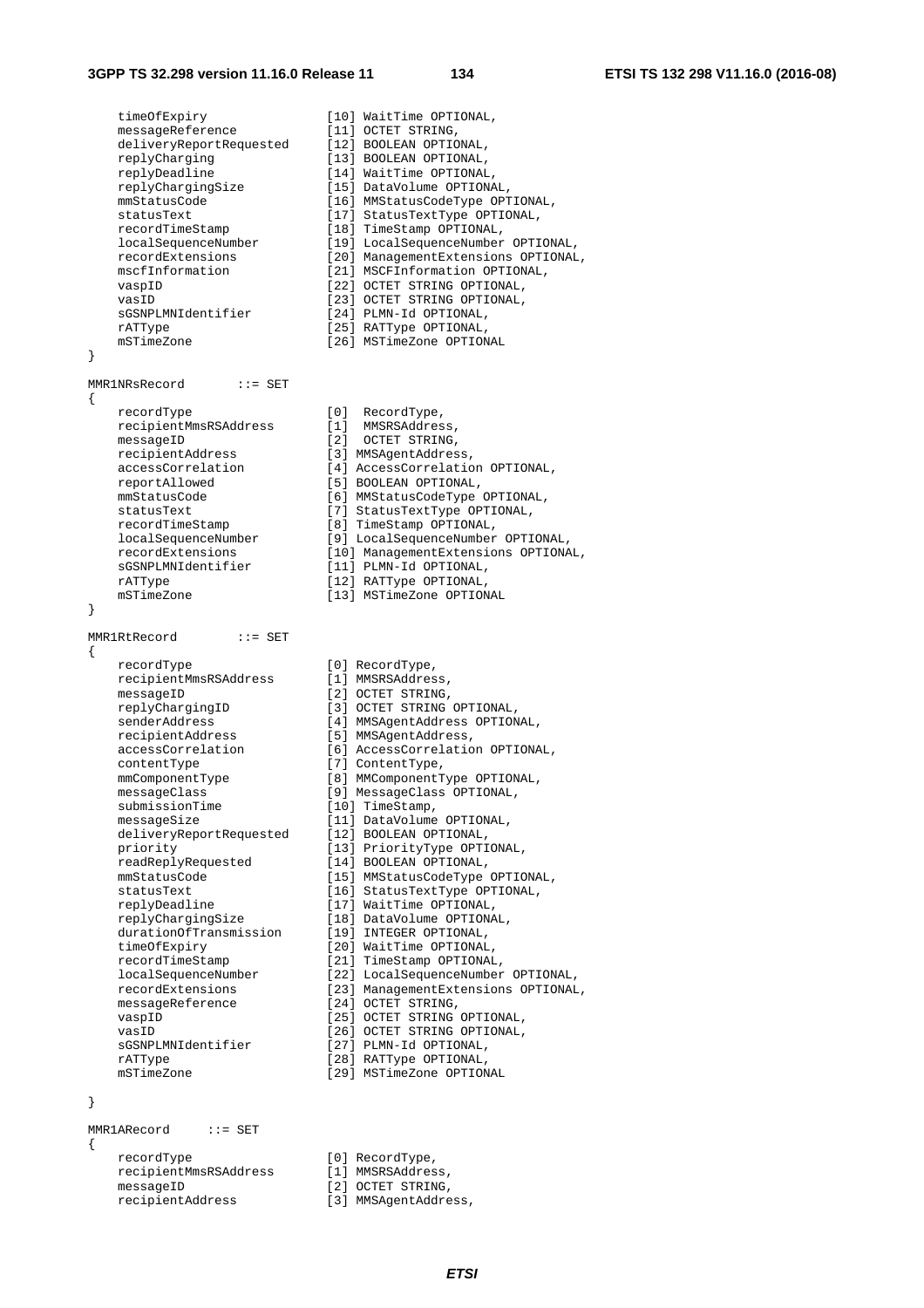#### **3GPP TS 32.298 version 11.16.0 Release 11 135 ETSI TS 132 298 V11.16.0 (2016-08)**

}

{

}

 $\{$ 

}

{

}

{

accessCorrelation [4] AccessCorrelation OPTIONAL,<br>reportAllowed [5] BOOLEAN OPTIONAL, [5] BOOLEAN OPTIONAL,<br>[6] MMStatusCodeType OPTIONAL, mmStatusCode [6] MMStatusCodeType OPTIONAL, statusText [7] StatusTextType OPTIONAL, recordTimeStamp [8] TimeStamp OPTIONAL, localSequenceNumber [9] LocalSequenceNumber OPTIONAL, recordExtensions [10] ManagementExtensions OPTIONAL, sGSNPLMNIdentifier [11] PLMN-Id OPTIONAL, rATType  $[12]$  RATType OPTIONAL, mSTimeZone [13] MSTimeZone OPTIONAL MMR4DRqRecord ::= SET recordType [0] RecordType, recipientMmsRSAddress [1] MMSRSAddress, originatorMmsRSAddress [2] MMSRSAddress, messageID [3] OCTET STRING, mms3GPPVersion [4] OCTET STRING OPTIONAL, originatorAddress [5] MMSAgentAddress, recipientAddress [6] MMSAgentAddress, mmDateAndTime [7] TimeStamp OPTIONAL, acknowledgementRequest [8] BOOLEAN, mmStatusCode [9] MMStatusCodeType OPTIONAL, statusText [10] StatusTextType OPTIONAL, recordTimeStamp [11] TimeStamp OPTIONAL, localSequenceNumber [12] LocalSequenceNumber OPTIONAL, recordExtensions [13] ManagementExtensions OPTIONAL MMR4DRsRecord ::= SET recordType [0] RecordType, recipientMmsRSAddress [1] MMSRSAddress, originatorMmsRSAddress [2] MMSRSAddress, messageID [3] OCTET STRING, mms3GPPVersion [4] OCTET STRING OPTIONAL, requestStatusCode [5] RequestStatusCodeType OPTIONAL, statusText [6] StatusTextType OPTIONAL, recordTimeStamp [7] TimeStamp OPTIONAL, localSequenceNumber [8] LocalSequenceNumber OPTIONAL, recordExtensions [9] ManagementExtensions OPTIONAL MMR1RRRecord ::= SET recordType [0] RecordType,<br>recipientMmsRSAddress [1] MMSRSAddress,<br>- [3] COTET STRING recipientMmsRSAddress messageID [2] OCTET STRING, recipientAddress [3] MMSAgentAddress, originatorAddress [4] MMSAgentAddress, accessCorrelation [5] AccessCorrelation OPTIONAL, mmStatusCode [6] MMStatusCodeType OPTIONAL, statusText [7] StatusTextType OPTIONAL, recordTimeStamp [8] TimeStamp OPTIONAL, localSequenceNumber [9] LocalSequenceNumber OPTIONAL, recordExtensions [10] ManagementExtensions OPTIONAL, sGSNPLMNIdentifier [11] PLMN-Id OPTIONAL, rATType  $[12]$  RATType OPTIONAL, mSTimeZone [13] MSTimeZone OPTIONAL MMR4RRqRecord ::= SET recordType [0] RecordType, recipientMmsRSAddress [1] MMSRSAddress, originatorMmsRSAddress [2] MMSRSAddress, messageID [3] OCTET STRING, mms3GPPVersion [4] OCTET STRING OPTIONAL, originatorAddress [5] MMSAgentAddress, recipientAddress [6] MMSAgentAddress, mmDateAndTime [7] TimeStamp OPTIONAL, acknowledgementRequest [8] BOOLEAN, mmStatusCode [9] MMStatusCodeType OPTIONAL, statusText [10] StatusTextType OPTIONAL, recordTimeStamp [11] TimeStamp OPTIONAL, localSequenceNumber [12] LocalSequenceNumber OPTIONAL, recordExtensions [13] ManagementExtensions OPTIONAL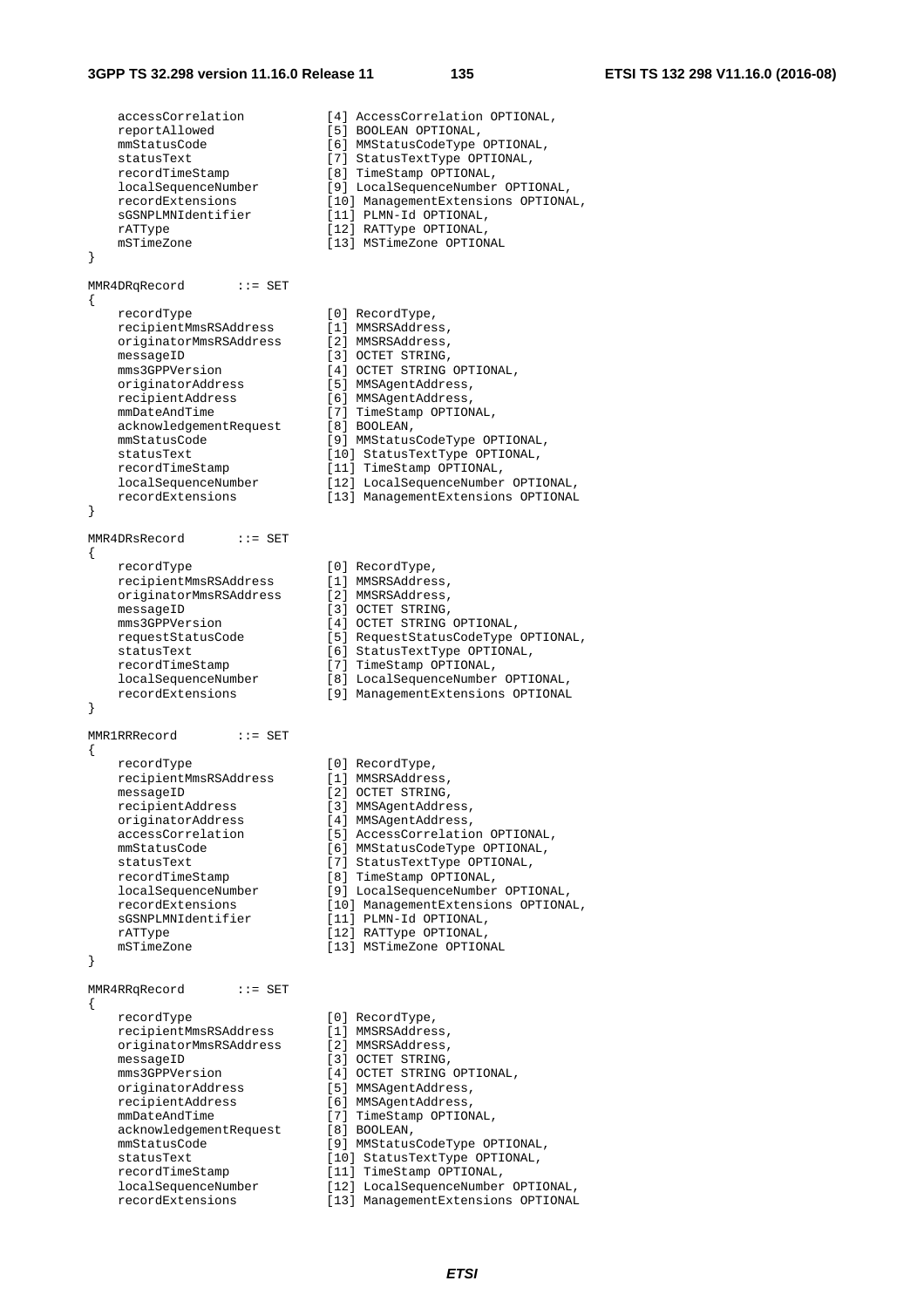```
MMR4RRsRecord ::= SET 
{ 
 recordType [0] RecordType, 
 recipientMmsRSAddress [1] MMSRSAddress, 
 originatorMmsRSAddress [2] MMSRSAddress, 
messageID [3] OCTET STRING,
 mms3GPPVersion [4] OCTET STRING OPTIONAL, 
 requestStatusCode [5] RequestStatusCodeType OPTIONAL, 
 statusText [6] StatusTextType OPTIONAL, 
 recordTimeStamp [7] TimeStamp OPTIONAL, 
 localSequenceNumber [8] LocalSequenceNumber OPTIONAL, 
 recordExtensions [9] ManagementExtensions OPTIONAL 
} 
MMRMDRecord ::= SET 
{ 
 recordType [0] RecordType, 
 originatorMmsRSAddress [1] MMSRSAddress, 
 recipientMmsRSAddress [2] MMSRSAddress OPTIONAL, 
messageID [3] OCTET STRING,
messageSize [4] DataVolume,
 mmStatusCode [5] MMStatusCodeType OPTIONAL, 
 statusText [6] StatusTextType OPTIONAL, 
 recordTimeStamp [7] TimeStamp OPTIONAL, 
 localSequenceNumber [8] LocalSequenceNumber OPTIONAL, 
 recordExtensions [9] ManagementExtensions OPTIONAL 
} 
MMFRecord ::= SET 
{ 
 recordType [0] RecordType, 
 forwardingMmsRSAddress [1] MMSRSAddress, 
messageID [2] OCTET STRING,
 forwardingAddress [3] MMSAgentAddress, 
 recipientAddresses [4] MMSAgentAddresses, 
 chargeInformation [5] ChargeInformation OPTIONAL, 
 timeOfExpiry [6] WaitTime OPTIONAL, 
 earliestTimeOfDelivery [7] WaitTime OPTIONAL, 
 deliveryReportRequested [8] BOOLEAN OPTIONAL, 
 readReplyRequested [9] BOOLEAN OPTIONAL, 
messageReference [10] OCTET STRING,
 mmStatusCode [11] MMStatusCodeType OPTIONAL, 
 statusText [12] StatusTextType OPTIONAL, 
 recordTimeStamp [13] TimeStamp OPTIONAL, 
 localSequenceNumber [14] LocalSequenceNumber OPTIONAL, 
 recordExtensions [15] ManagementExtensions OPTIONAL, 
 mMBoxstorageInformation [16] MMBoxStorageInformation OPTIONAL 
} 
MMBx1SRecord ::= SET 
{ 
 recordType [0] RecordType, 
 mmsRelayAddress [1] IPAddress, 
 managingAddress [2] MMSAgentAddress, 
 accessCorrelation [3] AccessCorrelation OPTIONAL, 
 contentType [4] ContentType OPTIONAL, 
 messageSize [5] DataVolume OPTIONAL, 
 messageReference [6] OCTET STRING OPTIONAL, 
 mmState [7] OCTET STRING OPTIONAL, 
 mmFlags [8] OCTET STRING OPTIONAL, 
 storeStatus [9] StoreStatus OPTIONAL, 
 storeStatusText [10] StatusTextType OPTIONAL, 
sequenceNumber [11] INTEGER OPTIONAL,
 timeStamp [12] TimeStamp OPTIONAL, 
 recordExtensions [13] ManagementExtensions OPTIONAL, 
 sGSNPLMNIdentifier [14] PLMN-Id OPTIONAL, 
 rATType [15] RATType OPTIONAL, 
 mSTimeZone [16] MSTimeZone OPTIONAL 
} 
MMBx1VRecord ::= SET 
{ 
   recordType [0] RecordType,<br>mmsRelayAddress [1] IPAddress,<br>managings.ddu.
 mmsRelayAddress [1] IPAddress, 
 managingAddress [2] MMSAgentAddress, 
                         accessCorrelation [3] AccessCorrelation OPTIONAL,
```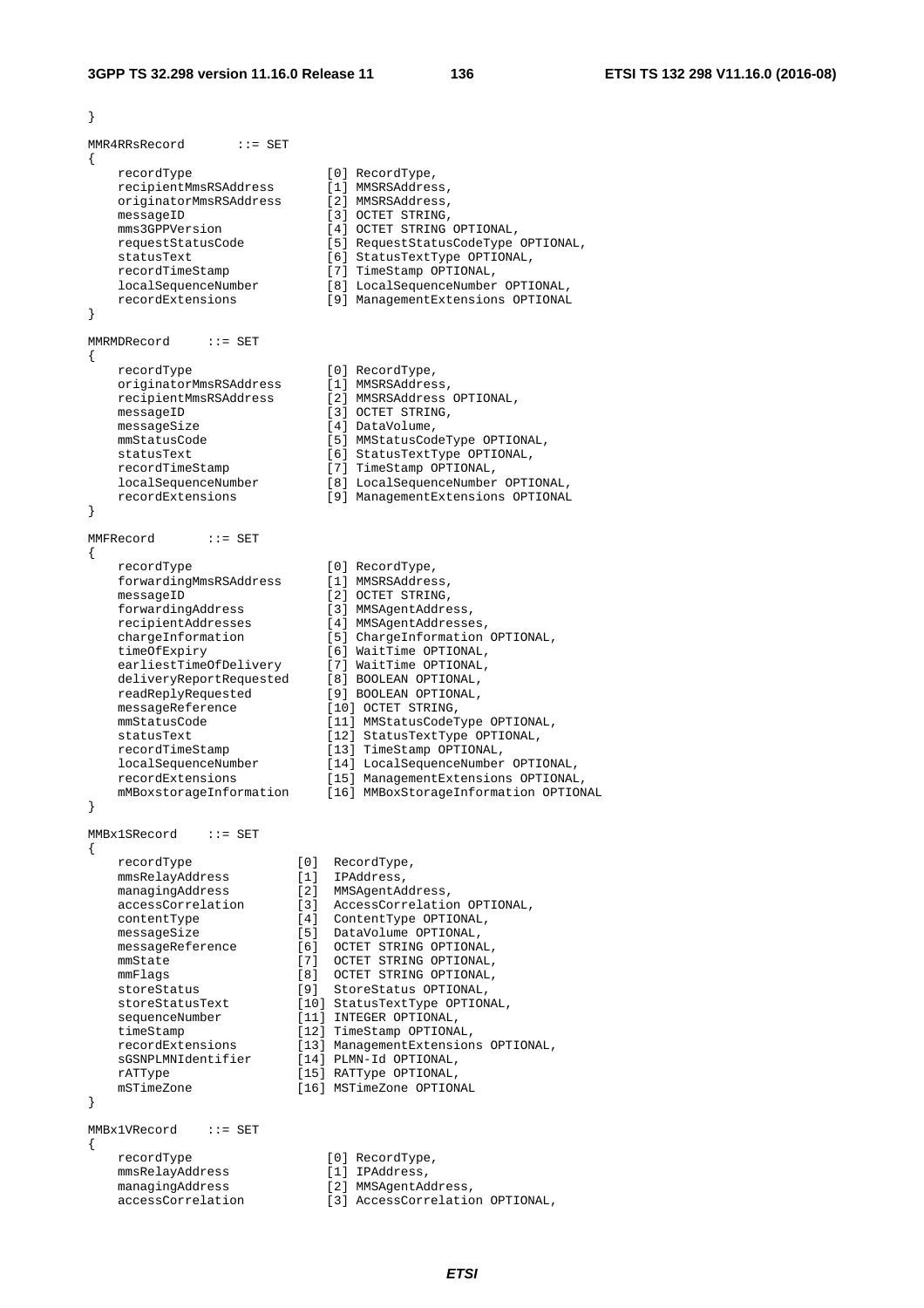{

}

{

}

{

 attributesList [4] AttributesList OPTIONAL, messageSelection [5] MessageSelection OPTIONAL, start [6] INTEGER OPTIONAL, limit  $[7]$  INTEGER OPTIONAL, totalsRequested [8] BOOLEAN OPTIONAL, quotasRequested [9] BOOLEAN OPTIONAL, mmListing [10] AttributesList OPTIONAL, requestStatusCode [11] RequestStatusCodeType OPTIONAL, statusText [12] StatusTextType OPTIONAL, totals [13] Totals OPTIONAL, quotas [14] Quotas OPTIONAL, sequenceNumber [15] INTEGER OPTIONAL, timeStamp [16] TimeStamp OPTIONAL, recordExtensions [17] ManagementExtensions OPTIONAL, sGSNPLMNIdentifier [18] PLMN-Id OPTIONAL, rATType  $[19]$  RATType OPTIONAL, mSTimeZone [20] MSTimeZone OPTIONAL MMBx1URecord ::= SET recordType [0] RecordType, mmsRelayAddress [1] IPAddress, managingAddress [2] MMSAgentAddress, accessCorrelation [3] AccessCorrelation OPTIONAL, recipientsAddressList [4] MMSAgentAddresses, messageClass [5] MessageClass OPTIONAL, uploadTime [6] TimeStamp OPTIONAL, timeOfExpiry [7] WaitTime OPTIONAL, earliestTimeOfDelivery [8] WaitTime OPTIONAL, priority [9] PriorityType OPTIONAL, mmState [10] OCTET STRING OPTIONAL,<br>mmFlags [11] OCTET STRING OPTIONAL, [11] OCTET STRING OPTIONAL,<br>[12] ContentType OPTIONAL, contentType [12] ContentType OPTIONAL, messageSize [13] DataVolume OPTIONAL, messageReference [14] OCTET STRING OPTIONAL, requestStatusCode [15] RequestStatusCodeType OPTIONAL, statusText [16] StatusTextType OPTIONAL, sequenceNumber [17] INTEGER OPTIONAL, timeStamp [18] TimeStamp OPTIONAL, recordExtensions [19] ManagementExtensions OPTIONAL, sGSNPLMNIdentifier [20] PLMN-Id OPTIONAL, rATType [21] RATType OPTIONAL, mSTimeZone [22] MSTimeZone OPTIONAL MMBx1DRecord ::= SET recordType [0] RecordType, mmsRelayAddress [1] IPAddress, managingAddress [2] MMSAgentAddress, accessCorrelation [3] AccessCorrelation OPTIONAL, messageReference [4] OCTET STRING OPTIONAL, requestStatusCode [5] RequestStatusCodeType OPTIONAL, statusText [6] StatusTextType OPTIONAL, sequenceNumber [7] INTEGER OPTIONAL, timeStamp [8] TimeStamp OPTIONAL, recordExtensions [9] ManagementExtensions OPTIONAL, sGSNPLMNIdentifier [20] PLMN-Id OPTIONAL, rATType  $[21]$  RATType OPTIONAL, mSTimeZone [22] MSTimeZone OPTIONAL MM7SRecord ::= SET recordType [0] RecordType,<br>originatorMmsRSAddress [1] MMSRSAddress, originatorMmsRSAddress<br>linkedID [2] OCTET STRING OPTIONAL, vaspID [3] OCTET STRING,<br>vasID [4] OCTET STRING. vasID  $[4]$  OCTET STRING, messageID [5] OCTET STRING, originatorAddress [6] MMSAgentAddress, recipientAddresses [7] MMSAgentAddresses, serviceCode [8] OCTET STRING OPTIONAL, contentType [9] ContentType, mmComponentType [10] MMComponentType OPTIONAL, messageSize **busines** [11] DataVolume, messageClass [12] MessageClass OPTIONAL,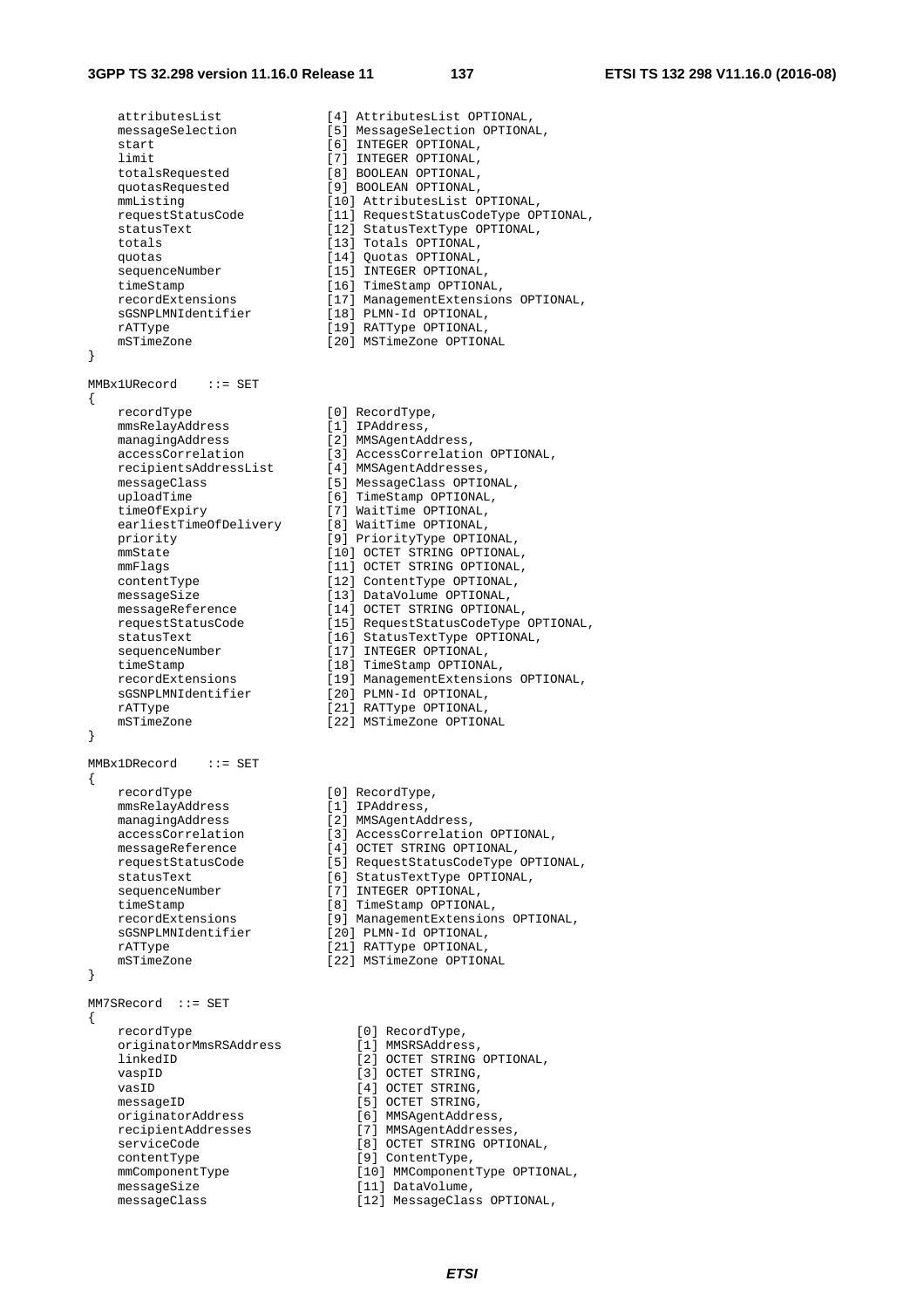```
 chargeInformation [13] ChargeInformation OPTIONAL, 
   submissionTime [14] TimeStamp OPTIONAL,<br>timeOfExpiry [15] WaitTime OPTIONAL,
 timeOfExpiry [15] WaitTime OPTIONAL, 
 earliestTimeOfDelivery [16] WaitTime OPTIONAL, 
 deliveryReportRequested [17] BOOLEAN OPTIONAL, 
 readReplyRequested [18] BOOLEAN OPTIONAL, 
 replyCharging [19] BOOLEAN OPTIONAL, 
   replyCharging (19) 800LEAN OPTIONAL,<br>replyDeadline [20] WaitTime OPTIONAL,<br>replyChargingSize [21] DataVolume OPTIONAL,
                              [21] DataVolume OPTIONAL,
   priority [22] PriorityType OPTIONAL,
   messageDistributionIndicator [23] BOOLEAN OPTIONAL,<br>requestStatusCode [24] RequestStatusCode
 requestStatusCode [24] RequestStatusCodeType OPTIONAL, 
 statusText [25] StatusTextType OPTIONAL, 
recordTimeStamp [26] TimeStamp,
 localSequenceNumber [27] LocalSequenceNumber OPTIONAL, 
 recordExtensions [28] ManagementExtensions OPTIONAL, 
    mscfInformation [29] MSCFInformation OPTIONAL 
} 
MM7DRqRecord ::= SET 
{ 
 recordType [0] RecordType, 
 recipientMmsRSAddress [1] MMSRSAddress, 
 linkedID [2] OCTET STRING OPTIONAL, 
 replyChargingID [3] OCTET STRING OPTIONAL, 
 originatorAddress [4] MMSAgentAddress, 
 recipientAddress [5] MMSAgentAddress, 
 mmComponentType [6] MMComponentType OPTIONAL, 
messageSize [7] DataVolume,
 contentType [8] ContentType, 
 priority [9] PriorityType OPTIONAL, 
 recordTimeStamp [10] TimeStamp OPTIONAL, 
 localSequenceNumber [11] LocalSequenceNumber OPTIONAL, 
 recordExtensions [12] ManagementExtensions OPTIONAL 
} 
MM7DRsRecord ::= SET 
{ 
   recordType [0] RecordType,
    recipientMmsRSAddress [1] MMSRSAddress, 
   messageID [2] OCTET STRING,<br>recipientAddress [3] MMSAgentAddress,
 recipientAddress [3] MMSAgentAddress, 
serviceCode [4] OCTET STRING OPTIONAL,
 requestStatusCode [5] RequestStatusCodeType OPTIONAL, 
 statusText [6] StatusTextType OPTIONAL, 
 recordTimeStamp [7] TimeStamp OPTIONAL, 
 localSequenceNumber [8] LocalSequenceNumber OPTIONAL, 
 recordExtensions [9] ManagementExtensions OPTIONAL 
} 
MM7CRecord ::= SET 
{ 
 recordType [0] RecordType, 
 originatorMmsRSAddress [1] MMSRSAddress, 
vaspID [2] OCTET STRING,
vasID [3] OCTET STRING,
messageID [4] OCTET STRING,
 originatorAddress [5] MMSAgentAddress, 
serviceCode [6] OCTET STRING OPTIONAL,
 requestStatusCode [7] RequestStatusCodeType OPTIONAL, 
 statusText [8] StatusTextType OPTIONAL, 
 recordTimeStamp [9] TimeStamp OPTIONAL, 
 localSequenceNumber [10] LocalSequenceNumber OPTIONAL, 
 recordExtensions [11] ManagementExtensions OPTIONAL 
} 
MM7RRecord ::= SET 
{ 
    recordType [0] RecordType, 
    originatorMmsRSAddress [1] MMSRSAddress, 
   vaspID [2] OCTET STRING,
   vasID [3] OCTET STRING,<br>messageID [4] OCTET STRING,
   messageID [4] OCTET STRING,<br>originatorAddress [5] MMSAgentAddress,<br>serviceCode [6] OCTET STRING OPT
 originatorAddress [5] MMSAgentAddress, 
serviceCode [6] OCTET STRING OPTIONAL,
 contentType [7] ContentType, 
 submissionTime [8] TimeStamp OPTIONAL, 
 timeOfExpiry [9] WaitTime OPTIONAL,
```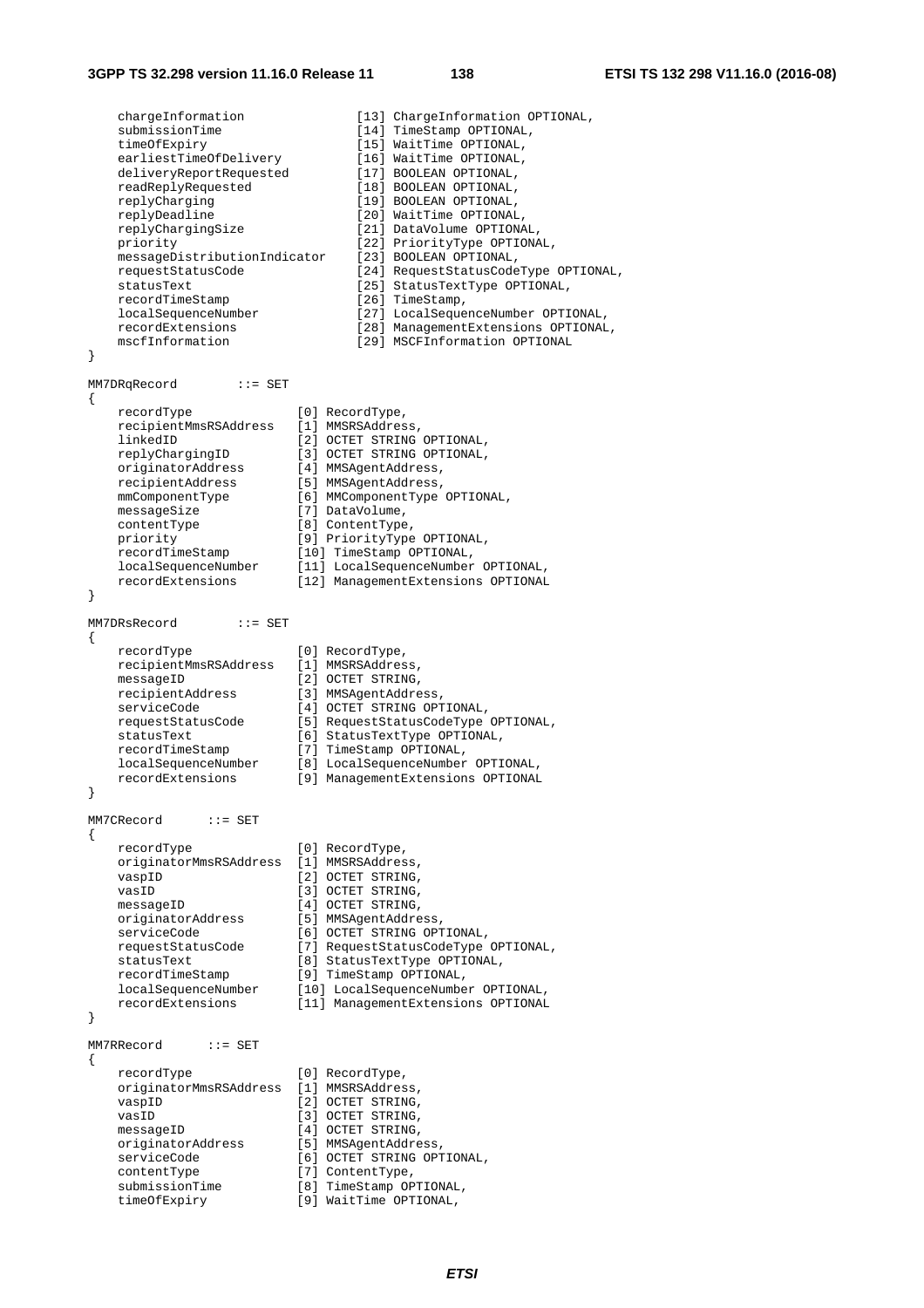earliestTimeOfDelivery [10] WaitTime OPTIONAL, requestStatusCode [11] RequestStatusCodeType OPTIONAL, statusText [12] StatusTextType OPTIONAL, recordTimeStamp [13] TimeStamp OPTIONAL, localSequenceNumber [14] LocalSequenceNumber OPTIONAL, recordExtensions [15] ManagementExtensions OPTIONAL } MM7DRRqRecord ::= SET { recordType [0] RecordType, recipientMmsRSAddress [1] MMSRSAddress OPTIONAL, messageID [2] OCTET STRING, originatorAddress [3] MMSAgentAddress OPTIONAL, recipientAddress [4] MMSAgentAddress, mmDateAndTime [5] TimeStamp OPTIONAL, mmStatusCode [6] MMStatusCodeType, mmStatusText [7] StatusTextType OPTIONAL, recordTimeStamp [8] TimeStamp OPTIONAL, localSequenceNumber [9] LocalSequenceNumber OPTIONAL, recordExtensions [10] ManagementExtensions OPTIONAL } MM7DRRsRecord ::= SET { recordType [0] RecordType, recipientMmsRSAddress [1] MMSRSAddress OPTIONAL, messageID [2] OCTET STRING, originatorAddress [3] MMSAgentAddress OPTIONAL, recipientAddress [4] MMSAgentAddress, requestStatusCode [5] RequestStatusCodeType OPTIONAL, statusText [6] StatusTextType OPTIONAL, recordTimeStamp [7] TimeStamp OPTIONAL, localSequenceNumber [8] LocalSequenceNumber OPTIONAL, recordExtensions [9] ManagementExtensions OPTIONAL } MM7RRqRecord ::= SET { recordType [0] RecordType, recipientMmsRSAddress [1] MMSRSAddress OPTIONAL, messageID [2] OCTET STRING, originatorAddress [3] MMSAgentAddress OPTIONAL, recipientAddress [4] MMSAgentAddress, mmDateAndTime [5] TimeStamp OPTIONAL, readStatus [6] MMStatusCodeType, mmStatusText [7] StatusTextType OPTIONAL, recordTimeStamp [8] TimeStamp OPTIONAL, localSequenceNumber [9] LocalSequenceNumber OPTIONAL, recordExtensions [10] ManagementExtensions OPTIONAL } MM7RRsRecord ::= SET { recordType [0] RecordType,<br>recipientMmsRSAddress [1] MMSRSAddress OPTIONAL, recipientMmsRSAddress [1] MMSRSAddress OPTIONAL, messageID [2] OCTET STRING, originatorAddress [3] MMSAgentAddress OPTIONAL, recipientAddress [4] MMSAgentAddress, requestStatusCode [5] RequestStatusCodeType OPTIONAL, statusText [6] StatusTextType OPTIONAL, recordTimeStamp [7] TimeStamp OPTIONAL, localSequenceNumber [8] LocalSequenceNumber OPTIONAL, recordExtensions [9] ManagementExtensions OPTIONAL } -- -- -- MMS DATA TYPES  $-$ -- AccessCorrelation ::= CHOICE { circuitSwitched [0] CircuitSwitchedAccess, [1] PacketSwitchedAccess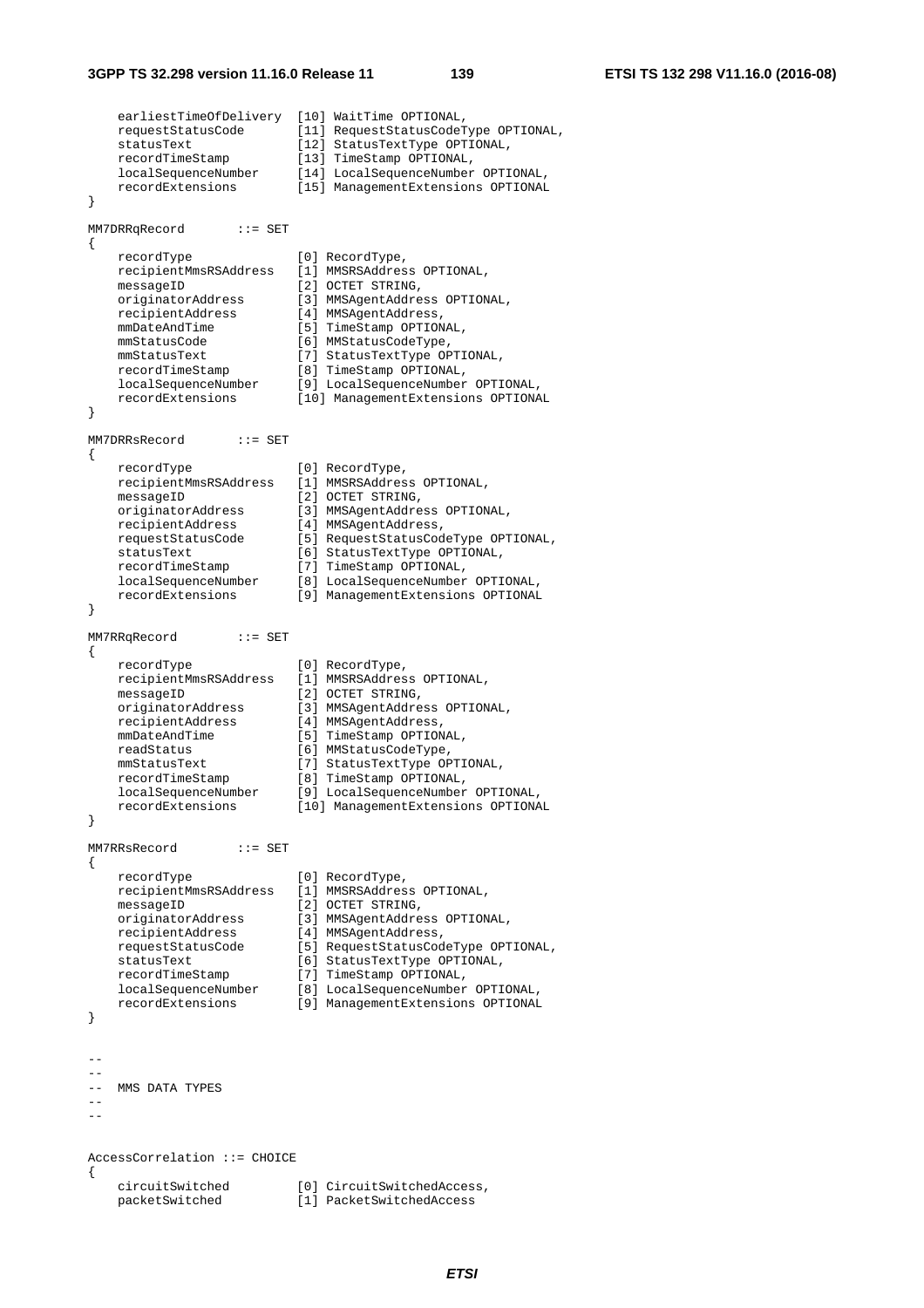```
} 
AttributesList ::= SEQUENCE
-- 
-- Note: the values below are subject to WAP Forum ongoing standardization 
-- 
{ 
 messageID [0] OCTET STRING, 
 dateAndTime [1] TimeStamp, 
 senderAddress [2] MMSRSAddress, 
 subject [3] OCTET STRING, 
 messageSize [4] DataVolume , 
 mmFlags [5] OCTET STRING, 
 mmState [6] MMState 
} 
ChargeInformation ::= SEQUENCE 
{ 
-- 
-- one of the two following parameters must be present 
-- 
 chargedparty [0] ChargedParty OPTIONAL, 
 chargetype [1] ChargeType OPTIONAL 
} 
ChargedParty ::= ENUMERATED 
{ 
sender (0),
recipient (1),
both (2),
neither (3),
   notspecifiedbyVASP (99) 
} 
ChargeType ::= ENUMERATED 
{ 
    postpaid (0), 
   pre-paid (1) 
} 
CircuitSwitchedAccess ::= SEQUENCE 
{ 
 mSCIdentifier [0] MscNo, 
 callReferenceNumber [1] CallReferenceNumber 
} 
ContentType ::= OCTET STRING 
DataVolume ::= INTEGER 
-- 
-- The volume of data transfered in octets. 
-- 
DeltaSeconds ::= OCTET STRING (SIZE(8)) 
MediaComponent ::= SEQUENCE 
{ 
 mediaType [0] OCTET STRING, 
 mediaSize [1] DataVolume 
} 
MediaComponents ::= SET OF MediaComponent 
MessageClass ::= ENUMERATED 
{ 
 personal (0), 
 advertisement (1), 
   information-service (2),<br>auto (3)
   auto
} 
MessageSelection ::= INTEGER 
MMBoxStorageInformation ::= SET 
{ 
mmState [0] MMState,
mmFlag [1] OCTET STRING,
storeStatus [2] StoreStatus,
```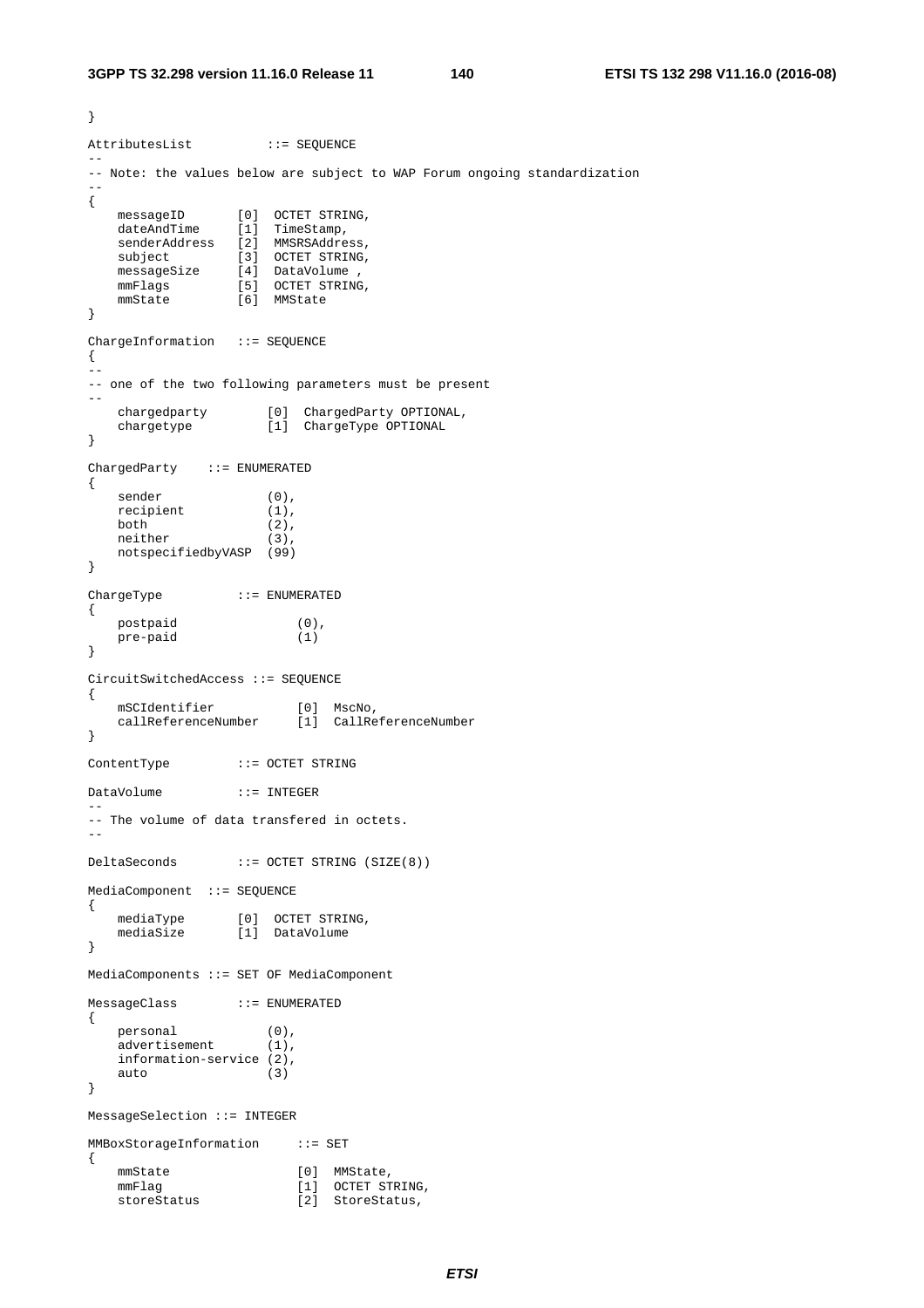storeStatusText [3] StatusTextType,

```
 storedMessageReference [4] OCTET STRING 
} 
MMComponentType ::= SEQUENCE 
{ 
 subject [0] SubjectComponent, 
 media [1] MediaComponents 
} 
MMSAgentAddress ::= SEQUENCE 
-- 
-- mMSRecipeintType is only included when this datatype is used to identify recipients. 
-- 
{ 
    mMSAgentAddressData [0] MMSAgentAddressData, 
    mMSRecipientType [1] SEQUENCE OF MMSRecipientType OPTIONAL 
} 
MMSAgentAddresses ::= SET OF MMSAgentAddress 
MMSAgentAddressData ::= CHOICE 
{ 
    eMail-address [0] OCTET STRING, 
 mSISDN [1] MSISDN, 
 shortCode [2] OCTET STRING 
} 
MMSRecipientType ::= ENUMERATED 
{ 
   tO (0),<br>cC (1).\begin{array}{cc} cC & (1), \\ bCC & (2) \end{array}(2)} 
MMSRSAddress ::= SEQUENCE 
-- 
-- usage of SEQUENCE instead of CHOICE allows both address types to be present at the same time 
-{ 
 domainName [0] OCTET STRING OPTIONAL, 
 iPAddress [2] IPAddress OPTIONAL 
} 
MMState ::= ENUMERATED 
-- 
-- Note: the values below are subject to WAP Forum ongoing standardization 
-{ 
   draff (0),
   sent (1),
new (2),
 retrieved (3), 
 forwarded (4) 
} 
MMStatusCodeType ::= ENUMERATED 
{ 
   retrieved (0),
   forwarded (1),
    expired (2), 
    rejected (3), 
   deferred (4),<br>unrecognised (5),
   unrecognised
   read (6),
    deletedWithoutBeingRead (7) 
} 
MSCFInformation ::= SET 
{ 
 billingInformation [0] OCTET STRING OPTIONAL, 
 routeingAddressList [1] RouteingAddressList OPTIONAL 
} 
PacketSwitchedAccess ::= SEQUENCE 
{ 
 gSNAddress [0] GSNAddress, 
 chargingID [1] ChargingID
```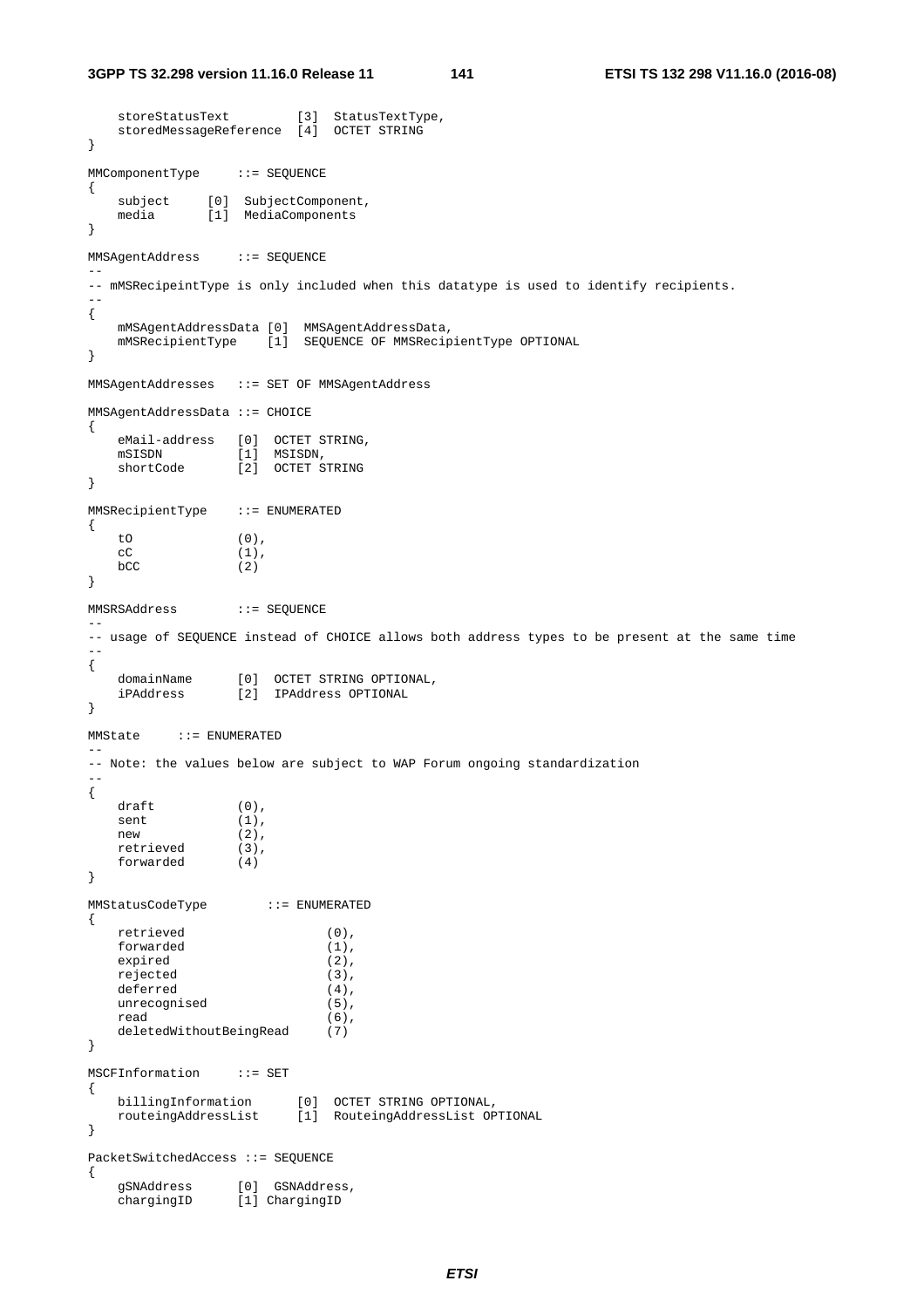```
PriorityType ::= ENUMERATED 
{ 
 low (0), 
 normal (1), 
 high (2) 
} 
Quotas ::= SEQUENCE 
{ 
 numberOfMessages [0] INTEGER OPTIONAL, 
 numberOfOctets [1] INTEGER OPTIONAL 
} 
RequestStatusCodeType ::= INTEGER 
-- 
-- cause codes 0 to 15 are used as defined for 'CauseForTerm' 
-- (cause for termination) and 16 to 20 are as defined for 
-- "CauseForRecClosing" 
-- 
{ 
  normalRelease (0),<br>abnormalRelease (4),
                          (0), -- ok<br>(4), -- error unspecified<br>(30),serviceDenied (30),
messageFormatCorrupt (31),
   sendingAddressUnresolved (32),
messageNotFound (33),
networkProblem (34),
 contentNotAccepted (35), 
 unsupportedMessage (36) 
} 
RouteingAddress ::= SEQUENCE 
-- 
-- usage of SEQUENCE instead of CHOICE allows several address types 
-- to be present at the same time 
-{ 
 eMail-address [0] OCTET STRING, 
 mSISDN [1] MSISDN OPTIONAL, 
    shortCode [2] OCTET STRING OPTIONAL 
} 
RouteingAddressList ::= SET OF MMSAgentAddress 
StatusTextType ::= OCTET STRING 
StoreStatus ::= INTEGER 
-- 
-- Note: the values below are subject to WAP Forum ongoing standardization 
-- 
{ 
stored (0),
errorTransientFailure (1),
 errorTransientMailboxFull (2), 
   errorTransientNetworkProblems (3),
   errorPermanentFailure (4),
    errorPermanentPermissionDenied (5), 
   errorPermanentMessageFormat (6),
   errorPermanentMessageNotFound (7)
} 
SubjectComponent ::= SEQUENCE
{ 
 subjectType [0] OCTET STRING, 
 subjectSize [1] DataVolume 
} 
Totals ::= SEQUENCE 
{ 
 numberOfMessages [0] INTEGER OPTIONAL, 
 numberOfOctets [1] INTEGER OPTIONAL 
} 
WaitTime ::= CHOICE 
{ 
   http-date [0] TimeStamp,
```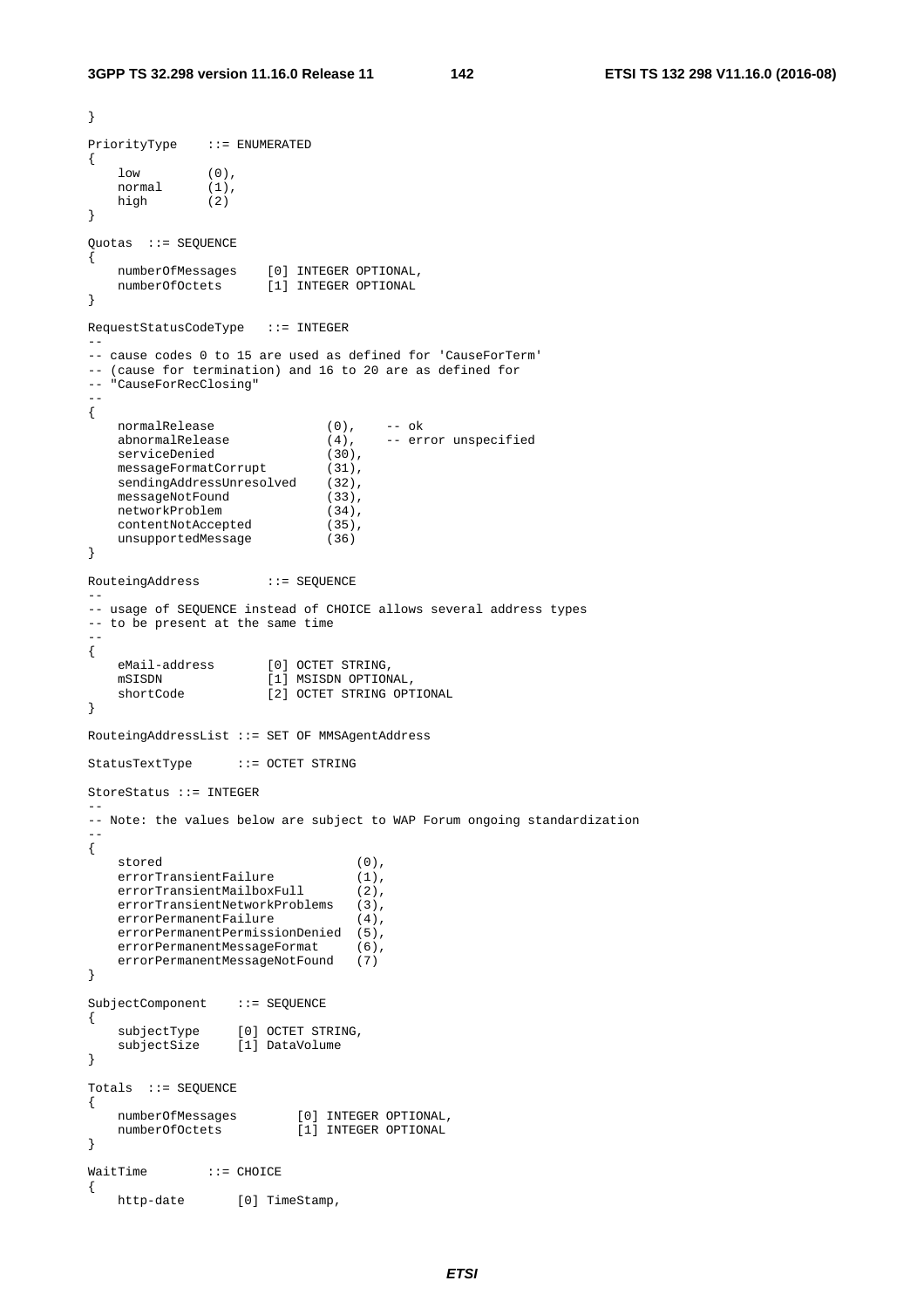```
 delta-seconds [1] DeltaSeconds 
}
```
.#END

## 5.2.4.2 LCS CDRs

This subclause contains the abstract syntax definitions that are specific to the CDR types defined in TS 32.271 [31].

.\$LCSChargingDataTypes {itu-t (0) identified-organization (4) etsi(0) mobileDomain (0) charging (5) lcsChargingDataTypes (6) asn1Module (0) version1 (0)}

DEFINITIONS IMPLICIT TAGS ::=

**BEGIN** 

-- EXPORTS everything

IMPORTS

```
IPAddress, 
LCSClientIdentity, 
LocalSequenceNumber, 
ManagementExtensions, 
MSISDN, 
PositioningData, 
RecordingEntity, 
RecordType, 
TimeStamp 
FROM GenericChargingDataTypes {itu-t (0) identified-organization (4) etsi(0) mobileDomain (0) 
charging (5) genericChargingDataTypes (0) asn1Module (0) version1 (0)} 
PLMN-Id 
FROM GPRSChargingDataTypes {itu-t (0) identified-organization (4) etsi(0) mobileDomain (0) charging 
(5) gprsChargingDataTypes (2) asn1Module (0) version1 (0)} 
Ext-GeographicalInformation, 
LCSClientType, 
LCS-Priority, 
LocationType 
FROM MAP-LCS-DataTypes {itu-t identified-organization (4) etsi (0) mobileDomain (0) gsm-Network (1) 
modules (3) map-LCS-DataTypes (25) version13 (13) } 
-- from TS 29.002 [214] 
TMST
FROM MAP-CommonDataTypes {itu-t identified-organization (4) etsi (0) mobileDomain (0) gsm-Network 
(1) modules (3) map-CommonDataTypes (18) version13 (13) } 
-- from TS 29.002 [214] 
; 
-- 
-- 
-- LCS RECORDS 
--LCSRecord ::= CHOICE 
-- 
-- Record values 71..75 are LCS specific 
-- 
{ 
 lCSGMORecord [71] LCSGMORecord, 
 lCSRGMTRecord [72] LCSRGMTRecord, 
    lCSHGMTRecord [73] LCSHGMTRecord,
    lCSVGMTRecord [74] LCSVGMTRecord<br>lCSGNIRecord [75] LCSGNIRecord
                         lCSGNIRecord [75] LCSGNIRecord 
} 
LCSGMORecord ::= SET 
{ 
    recordType [0] RecordType,<br>recordingEntity [1] RecordingEntity [1] RecordingEntity
                                 [1] RecordingEntity,
     lcsClientType [2] LCSClientType OPTIONAL, 
     lcsClientIdentity [3] LCSClientIdentity OPTIONAL,
```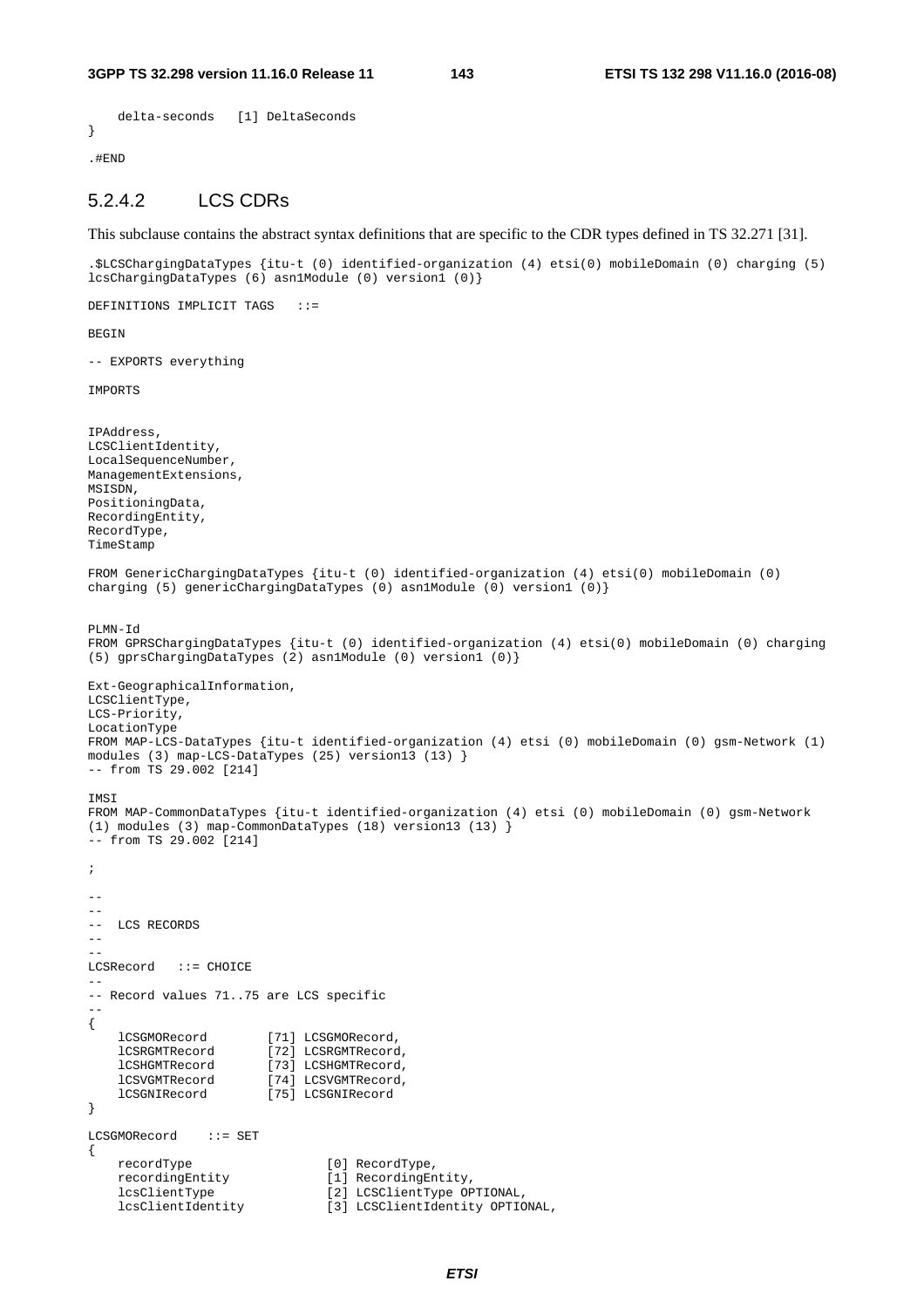#### **3GPP TS 32.298 version 11.16.0 Release 11 144 ETSI TS 132 298 V11.16.0 (2016-08)**

```
servedIMSI [4] IMSI,<br>servedMSISDN [5] MSISDN OPTIONAL,
servedMSISDN [5] MSISDN OPTIONAL,
 servingEntity [6] ServingEntity OPTIONAL, 
 positioningData [8] PositioningData OPTIONAL, 
 userError [9] UserError OPTIONAL, 
 providerError [10] ProviderError OPTIONAL, 
 recordTimeStamp [11] TimeStamp, 
} 
LCSRGMTRecord ::= SET 
{ 
 recordType [0] RecordType, 
 recordingEntity [1] RecordingEntity, 
 lcsClientType [2] LCSClientType OPTIONAL, 
 targetIMSI [4] IMSI, 
 targetMSISDN [5] MSISDN OPTIONAL, 
 locationType [6] LocationType, 
 lCSPriority [7] LCS-Priority OPTIONAL, 
 resultCode [8] ResultCodeType OPTIONAL, 
recordTimeStamp [9] TimeStamp,
 homeGMLCIdentity [12] IPAddress OPTIONAL 
} 
LCSHGMTRecord ::= SET 
{ 
 recordType [0] RecordType, 
 recordingEntity [1] RecordingEntity, 
 lcsClientType [2] LCSClientType OPTIONAL, 
 targetIMSI [4] IMSI, 
 targetMSISDN [5] MSISDN OPTIONAL, 
 locationType [6] LocationType, 
 lCSPriority [7] LCS-Priority OPTIONAL, 
 resultCode [8] ResultCodeType OPTIONAL, 
recordTimeStamp [9] TimeStamp,
 requestingGMLCIdentity [12] IPAddress OPTIONAL, 
 visitedGMLCIdentity [13] IPAddress OPTIONAL, 
 servingNetworkIdentity [14] PLMN-Id OPTIONAL 
} 
LCSVGMTRecord ::= SET 
{ 
 recordType [0] RecordType, 
 recordingEntity [1] RecordingEntity, 
 lcsClientType [2] LCSClientType OPTIONAL, 
 targetIMSI [4] IMSI, 
 targetMSISDN [5] MSISDN OPTIONAL, 
 locationType [6] LocationType, 
 lCSPriority [7] LCS-Priority OPTIONAL, 
 resultCode [8] ResultCodeType OPTIONAL, 
recordTimeStamp [9] TimeStamp,
 homeGMLCIdentity [12] IPAddress OPTIONAL 
} 
LCSGNIRecord ::= SET 
{ 
 recordType [0] RecordType, 
 recordingEntity [1] RecordingEntity, 
 lcsClientType [2] LCSClientType OPTIONAL, 
   lcsClientType [2] LCSClientType OPTIONAL,<br>lcsClientIdentity [3] LCSClientIdentity OPTIONAL,<br>servedIMSISDN [4] IMSI,<br>servedMSISDN [5] MSISDN OPTIONAL,
  1<br>CSC ILENTER<br>ServedMSISDN<br>Serving Entity<br>COMBISTIE
servedMSISDN [5] MSISDN OPTIONAL,
 servingEntity [6] ServingEntity OPTIONAL, 
 resultCode [7] ResultCodeType OPTIONAL, 
 recordTimeStamp [8] TimeStamp, 
 localSequenceNumber [9] LocalSequenceNumber OPTIONAL, 
 recordExtensions [10] ManagementExtensions OPTIONAL
```

```
 locationEstimate [7] Ext-GeographicalInformation OPTIONAL, 
 localSequenceNumber [12] LocalSequenceNumber OPTIONAL, 
 recordExtensions [13] ManagementExtensions OPTIONAL 
 lcsClientIdentity [3] LCSClientIdentity OPTIONAL, 
 localSequenceNumber [10] LocalSequenceNumber OPTIONAL, 
 recordExtensions [11] ManagementExtensions OPTIONAL, 
 lcsClientIdentity [3] LCSClientIdentity OPTIONAL, 
 localSequenceNumber [10] LocalSequenceNumber OPTIONAL, 
 recordExtensions [11] ManagementExtensions OPTIONAL, 
 lcsClientIdentity [3] LCSClientIdentity OPTIONAL, 
 localSequenceNumber [10] LocalSequenceNumber OPTIONAL, 
 recordExtensions [11] ManagementExtensions OPTIONAL,
```
- 
- 
- 
- 
- 
- 
- 
- 
- 
-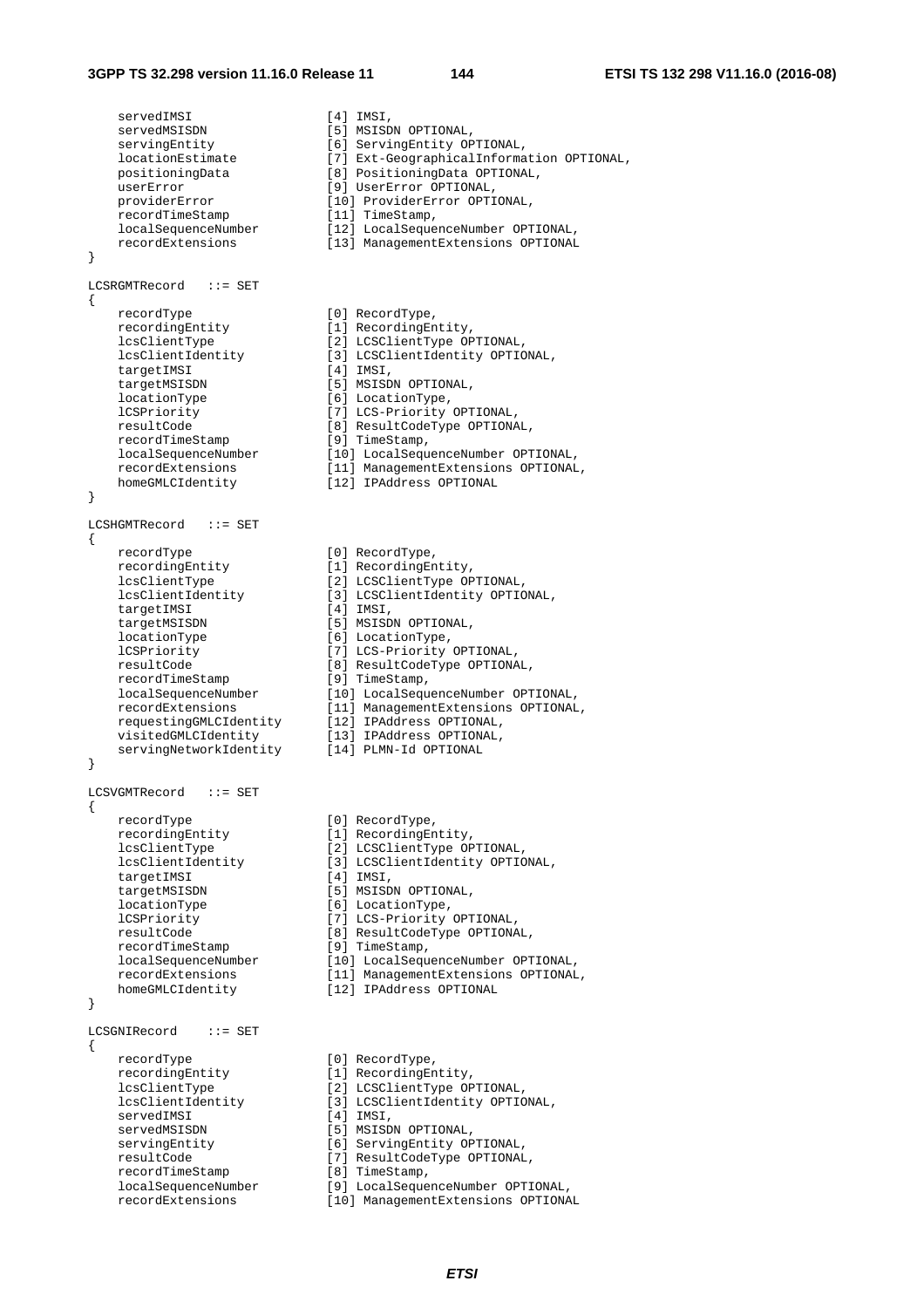```
} 
ProviderError ::= INTEGER 
-- 
-- see ITU-T Q.733 [307] for invoke problem codes 
-- 
ResultCodeType ::= INTEGER (0..MAX) 
-- 
-- Result codes as defined in OMA-MLP Specifications [311] 
-- 
ServingEntity ::= AddressString 
UserError ::= OCTET STRING (SIZE (1)) 
-- 
-- see TS 29.002 [214] for error code values
```
END

## 5.2.4.3 PoC CDRs

This subclause contains the abstract syntax definitions that are specific to the CDR types defined in TS 32.272 [32].

```
POCChargingDataTypes {itu-t (0) identified-organization (4) etsi(0) mobileDomain (0) charging (5) 
pocChargingDataTypes (7) asn1Module (0) version1 (0)} 
DEFINITIONS IMPLICIT TAGS ::= 
BEGIN
-- EXPORTS everything 
IMPORTS 
CallDuration, 
LocalSequenceNumber, 
ManagementExtensions, 
NodeAddress, 
RecordType, 
ServiceContextID, 
TimeStamp 
FROM GenericChargingDataTypes {itu-t (0) identified-organization (4) etsi(0) mobileDomain (0) 
charging (5) genericChargingDataTypes (0) asn1Module (0) version1 (0)} 
IMS-Charging-Identifier, 
Incomplete-CDR-Indication, 
InterOperatorIdentifiers, 
InvolvedParty, 
Media-Components-List, 
MessageBody, 
Session-Id, 
SIPMethod 
FROM GenericChargingDataTypes {itu-t (0) identified-organization (4) etsi(0) mobileDomain (0) 
charging (5) genericChargingDataTypes (0) asn1Module (0) version1 (0)} 
GSNAddress, NodeID, SGSNPLMNIdentifier 
FROM GPRSChargingDataTypes {itu-t (0) identified-organization (4) etsi(0) mobileDomain (0) charging 
(5) genericChargingDataTypes (2) asn1Module (0) version1 (0)} 
IMS-Charging-Identifier, Incomplete-CDR-Indication, InterOperatorIdentifiers, InvolvedParty, 
MessageBody, Media-Components-List, Session-Id, SIP-Method 
FROM IMSChargingDataTypes {itu-t (0) identified-organization (4) etsi(0) mobileDomain (0) charging 
(5) imsChargingDataTypes (4) asn1Module (0) version1 (0)} 
; 
--- 
-- POC RECORDS 
---
```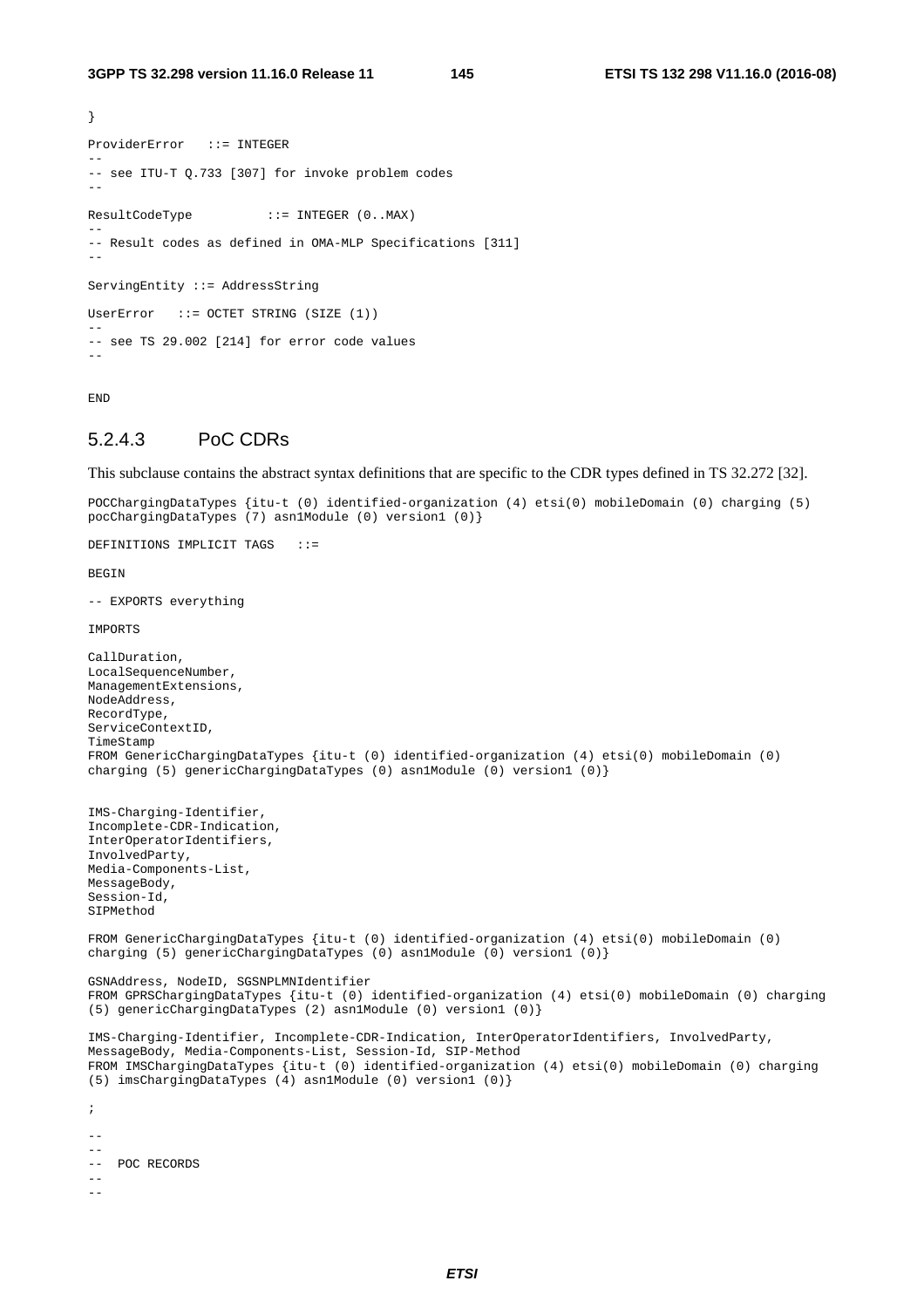```
3GPP TS 32.298 version 11.16.0 Release 11 146 ETSI TS 132 298 V11.16.0 (2016-08)
```

```
POCRecord ::= CHOICE 
-- 
-- Record values 80..81 are PoC specific 
-- 
{ 
    pPFRecord [80] PPFRecord, 
                    [81] CPFRecord
} 
PPFRecord ::= SET 
{ 
    recordType [0] RecordType, 
    retransmission [1] NULL OPTIONAL, 
    sIP-Method [2] SIP-Method OPTIONAL, 
   nodeAddress [3] NodeAddress OPTIONAL,
   session-Id [4] Session-Id OPTIONAL,
 calling-Party-Address [5] InvolvedParty OPTIONAL, 
 called-Party-Address [6] InvolvedParty OPTIONAL, 
 servedParty [7] GraphicString OPTIONAL, 
 serviceRequestTimeStamp [8] TimeStamp OPTIONAL, 
 serviceDeliveryStartTimeStamp [9] TimeStamp OPTIONAL, 
 serviceDeliveryEndTimeStamp [10] TimeStamp OPTIONAL, 
 recordOpeningTime [11] TimeStamp OPTIONAL, 
 recordClosureTime [12] TimeStamp OPTIONAL, 
 interOperatorIdentifiers [13] InterOperatorIdentifiers OPTIONAL, 
 localRecordSequenceNumber [14] LocalSequenceNumber OPTIONAL, 
 recordSequenceNumber [15] INTEGER OPTIONAL, 
 causeForRecordClosing [16] CauseForRecordClosing OPTIONAL, 
 incomplete-CDR-Indication [17] Incomplete-CDR-Indication OPTIONAL, 
 iMS-Charging-Identifier [18] IMS-Charging-Identifier OPTIONAL, 
 list-Of-SDP-Media-Components [19] SEQUENCE OF Media-Components-List OPTIONAL, 
 gGSNaddress [20] NodeAddress OPTIONAL, 
 serviceReasonReturnCode [21] UTF8String OPTIONAL, 
 list-Of-Message-Bodies [22] SEQUENCE OF MessageBody OPTIONAL, 
 userLocationInfo [23] OCTET STRING OPTIONAL, 
 poCInformation [24] POCInformation OPTIONAL, 
 recordExtensions [25] ManagementExtensions OPTIONAL, 
 serviceContextID [26] ServiceContextID OPTIONAL 
} 
CPFRecord ::= SET 
{ 
   recordType [0] RecordType,
   retransmission [1] NULL OPTIONAL,
    sIP-Method [2] SIP-Method OPTIONAL, 
                             [3] NodeAddress OPTIONAL,<br>[4] Session-Id OPTIONAL,
 session-Id [4] Session-Id OPTIONAL, 
 calling-Party-Address [5] InvolvedParty OPTIONAL, 
 called-Party-Address [6] InvolvedParty OPTIONAL, 
 servedParty [7] GraphicString OPTIONAL, 
 serviceRequestTimeStamp [8] TimeStamp OPTIONAL, 
   serviceDeliveryStartTimeStamp [9] TimeStamp OPTIONAL,<br>serviceDeliveryStartTimeStamp [9] TimeStamp OPTIONAL,<br>serviceDeliveryEndTimeStamp [10] TimeStamp OPTIONAL,<br>recordOpeningTime
 serviceDeliveryEndTimeStamp [10] TimeStamp OPTIONAL, 
 recordOpeningTime [11] TimeStamp OPTIONAL, 
 recordClosureTime [12] TimeStamp OPTIONAL, 
 interOperatorIdentifiers [13] InterOperatorIdentifiers OPTIONAL, 
 localRecordSequenceNumber [14] LocalSequenceNumber OPTIONAL, 
 recordSequenceNumber [15] INTEGER OPTIONAL, 
 causeForRecordClosing [16] CauseForRecordClosing OPTIONAL, 
 incomplete-CDR-Indication [17] Incomplete-CDR-Indication OPTIONAL, 
 iMS-Charging-Identifier [18] IMS-Charging-Identifier OPTIONAL, 
 list-Of-SDP-Media-Components [19] SEQUENCE OF Media-Components-List OPTIONAL, 
 gGSNaddress [20] NodeAddress OPTIONAL, 
 serviceReasonReturnCode [21] UTF8String OPTIONAL, 
 list-Of-Message-Bodies [22] SEQUENCE OF MessageBody OPTIONAL, 
 userLocationInfo [23] OCTET STRING OPTIONAL, 
 poCInformation [24] POCInformation OPTIONAL, 
 recordExtensions [25] ManagementExtensions OPTIONAL, 
   serviceContextID [26] ServiceContextID OPTIONAL
} 
-- 
-- 
-- PoC DATA TYPES 
-- 
--
```

```
AccessPriority ::= ENUMERATED
```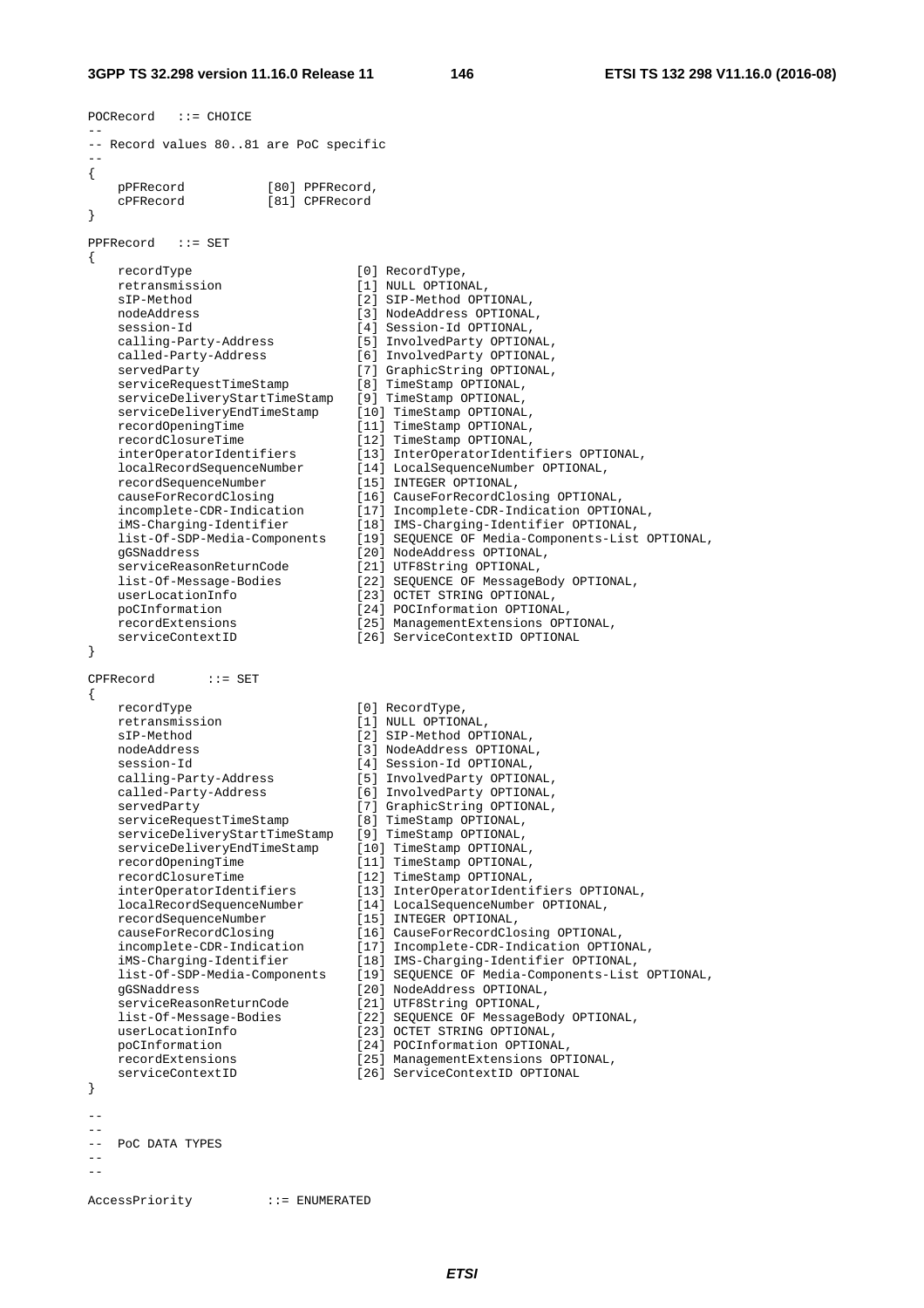```
{ 
    pre-emptive (0), 
   high (1),
    normal (2), 
low (3)
} 
CauseForRecordClosing ::= ENUMERATED 
{ 
   normalRelease (0),<br>abnormalRelease (1),
  abnormalRelease
   serviceChange (2), -- e.g. change in media due to Re-Invite
   volumeLimit (3),
   timeLimit (4),
   numberofTalkBurstLimit (5),
   maxChangeCond (6),
   sessionTypeChange (7),
   managementIntervention (8)
} 
ChangeCondition ::= ENUMERATED 
{ 
   serviceChange (0), -- e.g. change in media due to Re-Invite
   volumeLimit (1),
timeLimit (2),
 numberofTalkBurstLimit (3), 
   numberofActiveParticipants (4),
    tariffTime (5) 
} 
ListofTalkBurstExchange ::= SET 
{ 
   number-Of-Talk-Bursts [1] INTEGER OPTIONAL,<br>
talk-Burst-Volume [2] INTEGER OPTIONAL,<br>
talk-Bursts-Time [3] CallDuration OPTIO
talk-Burst-Volume [2] INTEGER OPTIONAL, -- measured in octets
 talk-Bursts-Time [3] CallDuration OPTIONAL, 
 number-Of-Received-Talk-Bursts [4] INTEGER OPTIONAL, 
received-Talk-Burst-Volume [5] INTEGER OPTIONAL, -- measured in octets
 received-Talk-Burst-Time [6] CallDuration OPTIONAL, 
 changeCondition [7] ChangeCondition OPTIONAL, 
changeTime [8] TimeStamp,
 numberofParticipants [9] INTEGER OPTIONAL 
} 
ParticipatingType ::= ENUMERATED 
{ 
   \begin{aligned} &\text{Normal} \qquad \qquad (0)\,,\\ &\text{nW-PoC-Box} \qquad \qquad (1)\,, \end{aligned} nW-PoC-Box (1), 
    uE-PoC-Box (2) 
} 
POCEventType ::= ENUMERATED 
{ 
   normal (0),<br>instantPersonalAlert (1),
   instantPersonalAlert (1),<br>pOCGroupAdvertisement (2),
  pOCGroupAdvertisement
   earlySessionSettingup (3),
    pOCTalkBurst (4) 
} 
POCInformation ::= SET
{ 
 pOCSessionType [1] POCSessionType OPTIONAL, 
 numberofParticipants [2] INTEGER OPTIONAL, 
 listofParticipants [3] SEQUENCE OF POCParticipant OPTIONAL, 
 listofTalkBurstExchange [4] SEQUENCE OF ListofTalkBurstExchange OPTIONAL, 
 pOCControllingAddress [5] UTF8String OPTIONAL, 
 pOCGroupName [6] UTF8String OPTIONAL, 
 pOCSessionId [7] UTF8String OPTIONAL, 
 pOCSessionInitiationType [8] POCSessionInitType OPTIONAL, 
 pOCEventType [9] POCEventType OPTIONAL 
} 
POCParticipant ::= SET
{ 
 called-party-address [1] InvolvedParty, 
 participant-access-priority [2] AccessPriority OPTIONAL, 
 user-participating-type [3] ParticipatingType OPTIONAL 
}
```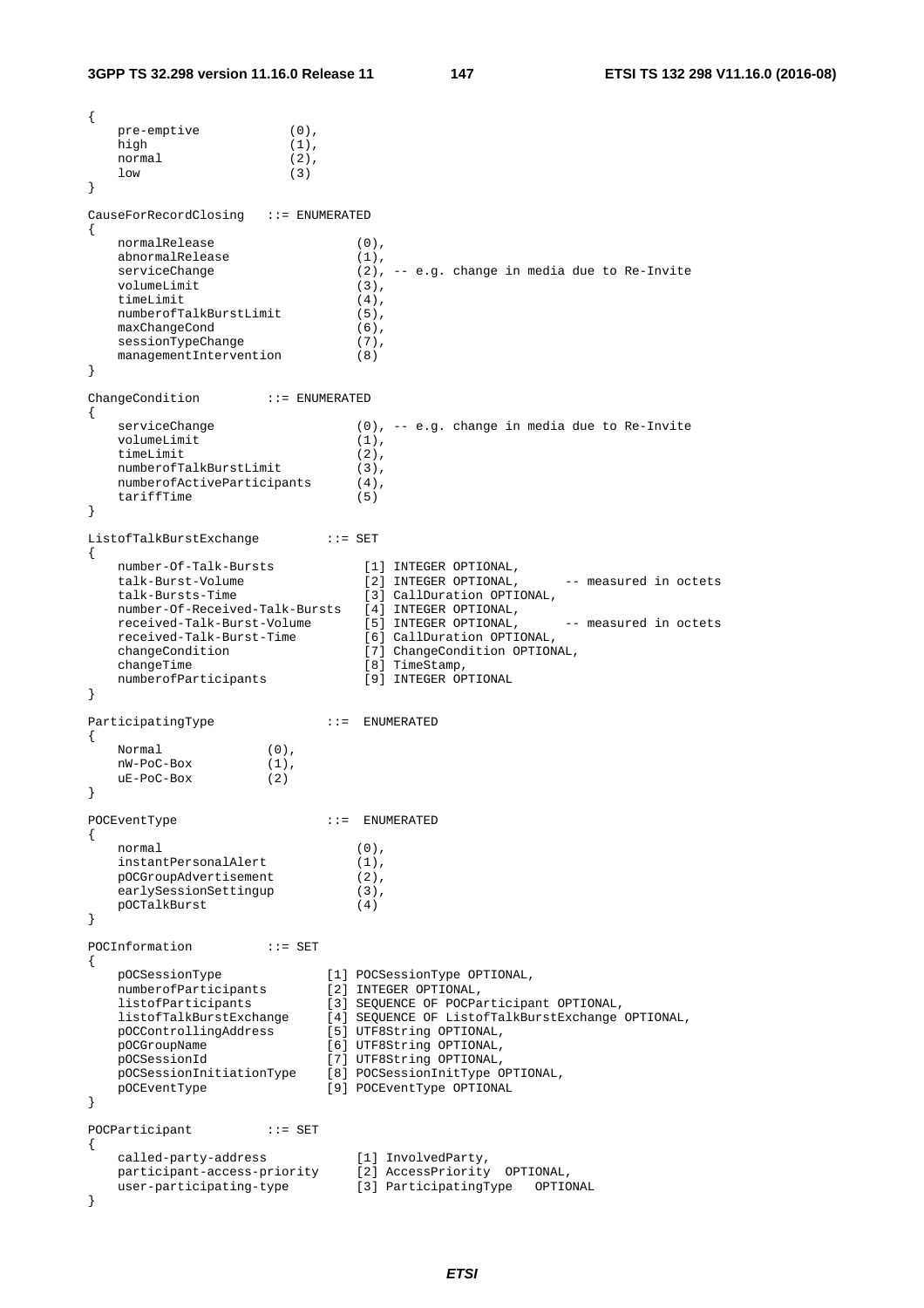|  | POCSessionInitType         |         | $: :=$ ENUMERATED |         |
|--|----------------------------|---------|-------------------|---------|
|  | pre-established            |         | $(0)$ .           |         |
|  | on-demand                  |         | (1)               |         |
|  |                            |         |                   |         |
|  | POCSessionType             | $: z =$ | ENUMERATED        |         |
|  | one-to-one-session         |         |                   | $(0)$ , |
|  | chat-group-session         |         |                   | $(1)$ . |
|  | pre-arranged-group-session | $(2)$ , |                   |         |
|  | ad-hoc-group-session       |         |                   | (3)     |
|  |                            |         |                   |         |

END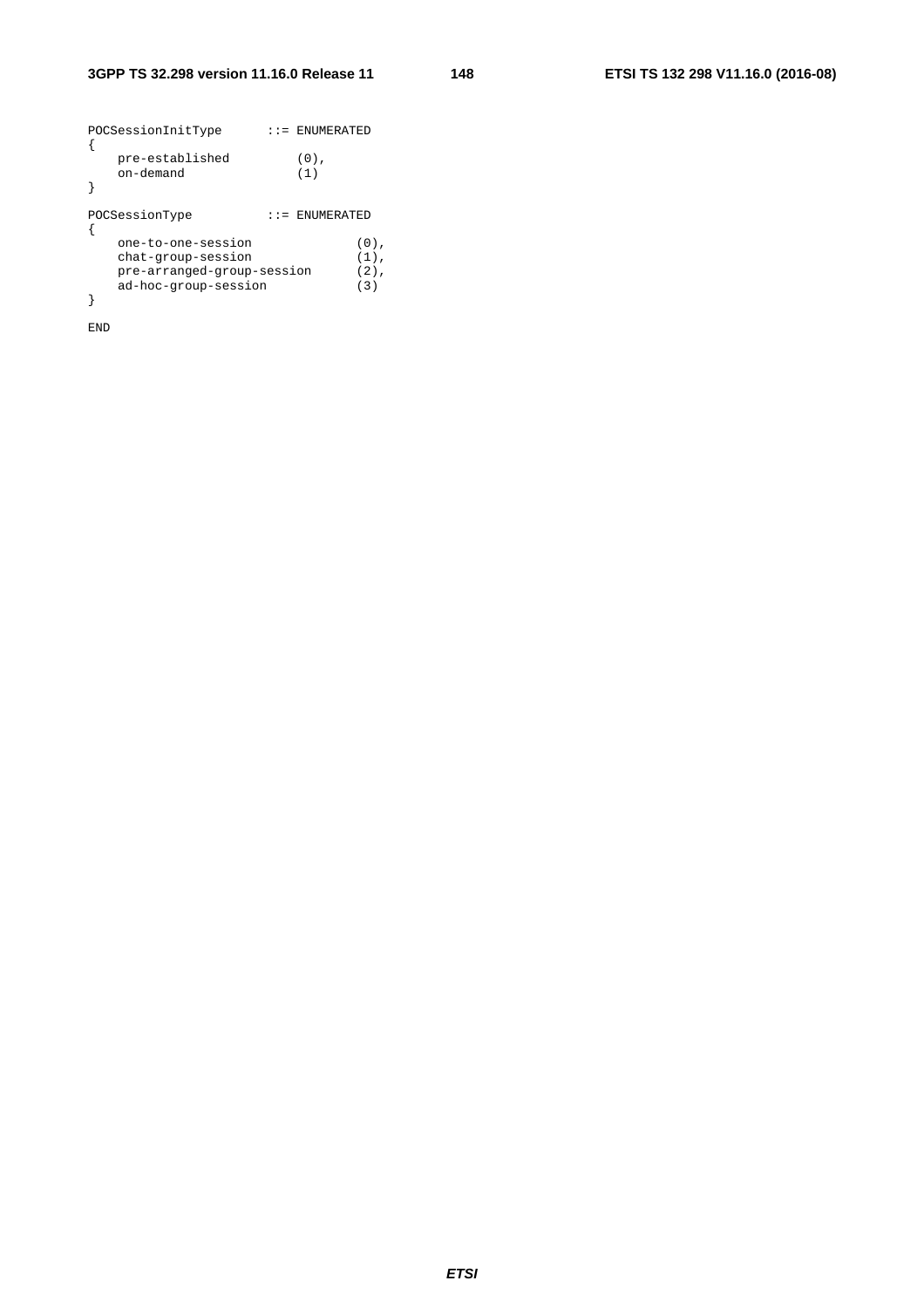## 5.2.4.4 MBMS CDRs

This subclause contains the abstract syntax definitions that are specific to the CDR types defined in TS 32.273 [33].

MBMSChargingDataTypes {itu-t (0) identified-organization (4) etsi(0) mobileDomain (0) charging (5) mbmsChargingDataTypes (8) asn1Module (0) version1 (0)}

DEFINITIONS IMPLICIT TAGS ::=

**BEGIN** 

-- EXPORTS everything

IMPORTS

```
CallDuration, 
Diagnostics, 
GSNAddress, 
LocalSequenceNumber, 
ManagementExtensions, 
MBMSInformation, 
MSISDN, 
RecordType, 
ServiceContextID, 
TimeStamp 
FROM GenericChargingDataTypes {itu-t (0) identified-organization (4) etsi(0) mobileDomain (0) 
charging (5) genericChargingDataTypes (0) asn1Module (0) version1 (0)} 
TMST
FROM MAP-CommonDataTypes {itu-t identified-organization (4) etsi (0) mobileDomain (0) gsm-Network 
(1) modules (3) map-CommonDataTypes (18) version13 (13) } 
-- from TS 29.002 [214] 
AccessPointNameNI, 
ChangeOfMBMSCondition, 
NodeID, 
PDPAddress, 
PDPType 
FROM GPRSChargingDataTypes { itu-t (0) identified-organization (4) etsi (0) mobileDomain (0) 
charging (5) gprsChargingDataTypes (2) asn1Module (0) version1 (0)} 
Media-Components-List 
FROM IMSChargingDataTypes {itu-t (0) identified-organization (4) etsi(0) mobileDomain (0) charging 
(5) imsChargingDataTypes (4) asn1Module (0) version1 (0)} 
; 
-- 
-- 
-- MBMS RECORDS
--- 
MBMSRecord ::= CHOICE 
- -
-- Record values 78..79 are MBMS specific 
-- 
{ 
    sUBBMSCRecord [78] SUBBMSCRecord,<br>cONTENTBMSCRecord [79] CONTENTBMSCRec
                              cONTENTBMSCRecord [79] CONTENTBMSCRecord 
} 
SUBBMSCRecord ::= SET 
{ 
    recordType [0] RecordType,
    servedIMSI [1] IMSI,
     ggsnAddress [2] GSNAddress OPTIONAL, 
     accessPointNameNI [3] AccessPointNameNI OPTIONAL, 
     servedPDPAddress [4] PDPAddress OPTIONAL, 
    listOfTrafficVolumes [5] SEQUENCE OF ChangeOfMBMSCondition OPTIONAL,<br>recordOpeningTime [6] TimeStamp,
    recordOpeningTime<br>duration
    duration [7] CallDuration,<br>causeForRecClosing [8] CauseForRecCl
                                  causeForRecClosing [8] CauseForRecClosing, 
    diagnostics [9] Diagnostics OPTIONAL,
     recordSequenceNumber [10] INTEGER OPTIONAL,
```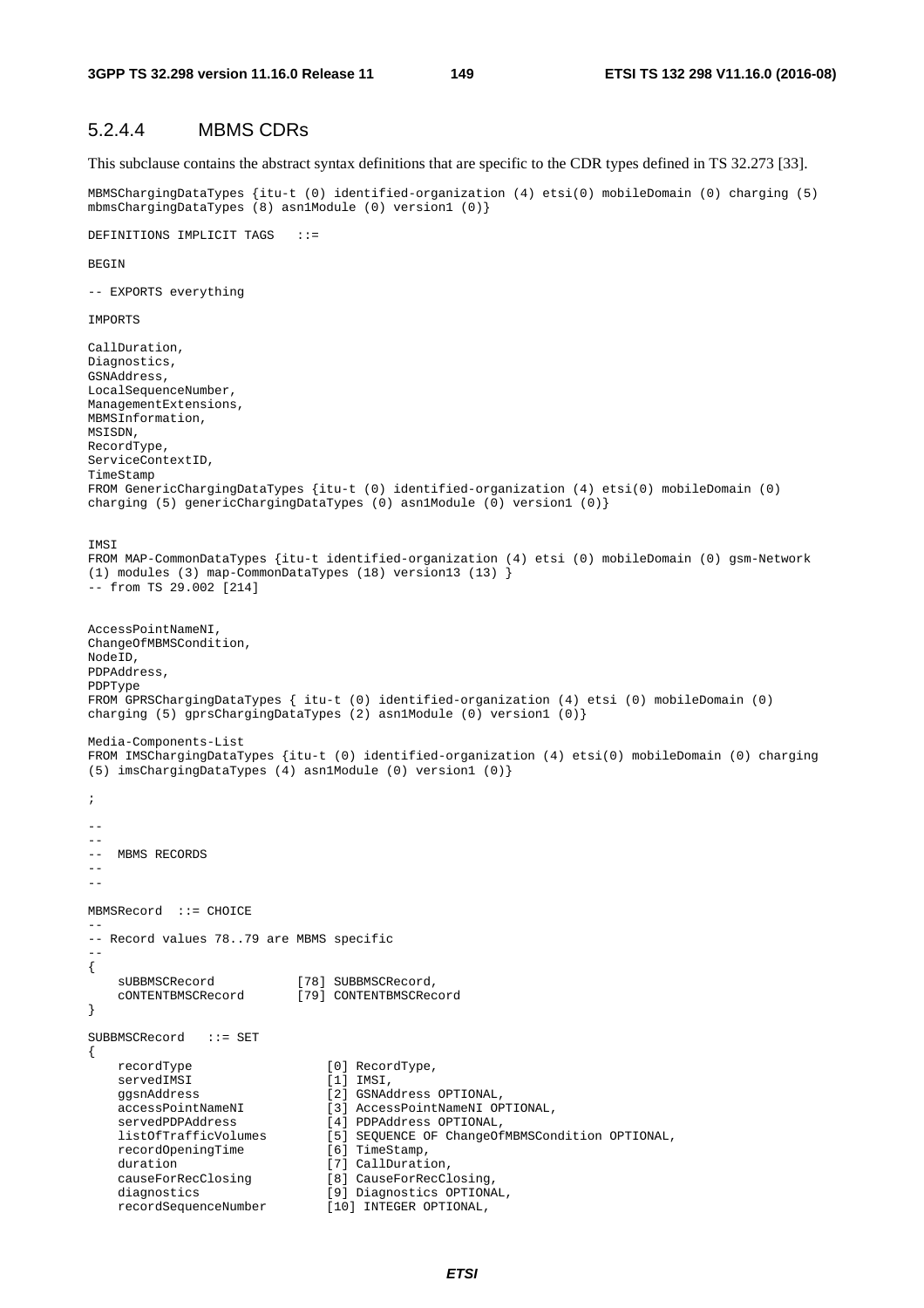#### **3GPP TS 32.298 version 11.16.0 Release 11 150 ETSI TS 132 298 V11.16.0 (2016-08)**

```
nodeID [11] NodeID OPTIONAL,
    recordExtensions [12] ManagementExtensions OPTIONAL, 
                              localSequenceNumber [13] LocalSequenceNumber OPTIONAL, 
   servedMSISDN [14] MSISDN OPTIONAL,
    bearerServiceDescription [15] Media-Components-List OPTIONAL, 
   mbmsInformation [16] MBMSInformation OPTIONAL,<br>serviceContextID [17] ServiceContextID OPTIONAL
                             [17] ServiceContextID OPTIONAL
} 
CONTENTBMSCRecord ::= SET 
{ 
    recordType [0] RecordType, 
   contentProviderId [1] GraphicString,
    listofDownstreamNodes [2] SEQUENCE OF GSNAddress, 
    accessPointNameNI [3] AccessPointNameNI OPTIONAL, 
   servedPDPAddress [4] PDPAddress OPTIONAL,<br>listOfTrafficVolumes [5] SEOUENCE OF ChangeOf
                             listoffragence of ChangeOfMBMSCondition OPTIONAL,<br>[6] TimeStamp,
   recordOpeningTime<br>duration
   duration [7] CallDuration,<br>causeForRecClosing [8] CauseForRecCl
                              [8] CauseForRecClosing,
   diagnostics [9] Diagnostics OPTIONAL,
    recordSequenceNumber [10] INTEGER OPTIONAL, 
   nodeID [11] NodeID OPTIONAL,
    recordExtensions [12] ManagementExtensions OPTIONAL, 
 localSequenceNumber [13] LocalSequenceNumber OPTIONAL, 
 recipientAddressList [14] SEQUENCE OF MSISDN, 
   bearerServiceDescription [15] Media-Components-List OPTIONAL,
 mbmsInformation [16] MBMSInformation OPTIONAL, 
 serviceContextID [17] ServiceContextID OPTIONAL, 
   servedpdpPDNType [18] PDPType OPTIONAL
} 
-- 
-- 
-- MRMS DATA TYPES
-- 
-- 
CauseForRecClosing ::= INTEGER 
-- 
-- cause codes 0 to 15 are defined as used in 'CauseForTerm' (cause for termination) 
-- 
{ 
    normalRelease (0), 
   abnormalRelease (4),
   volumeLimit (16),<br>timeLimit (17),
   timeLimit
   maxChangeCond (19),
   managementIntervention (20),
    listofDownstreamNodeChange (59) 
}
```
END

## 5.2.4.5 MMTel CDRs

This subclause contains the abstract syntax definitions that are specific to the CDR types defined in TS 32.275 [35].

MMTelChargingDataTypes {itu-t (0) identified-organization (4) etsi(0) mobileDomain (0) charging (5) mMTelChargingDataTypes (9) asn1Module (0) version1 (0)}

DEFINITIONS IMPLICIT TAGS ::=

**BEGIN** 

-- EXPORTS everything

IMPORTS

LocalSequenceNumber, ManagementExtensions, NodeAddress, RecordType, ServiceContextID, SubscriptionID,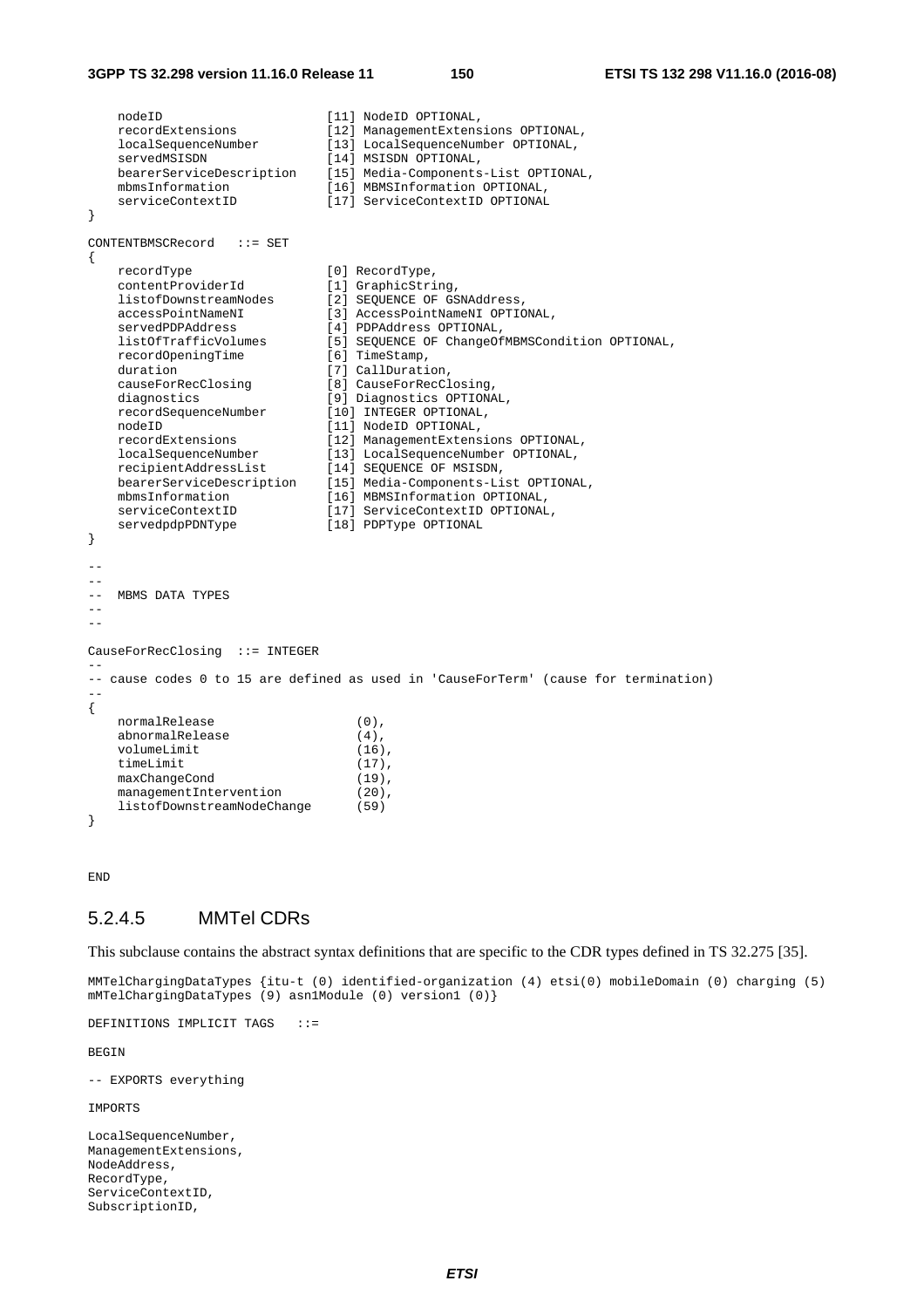```
TimeStamp 
FROM GenericChargingDataTypes {itu-t (0) identified-organization (4) etsi(0) mobileDomain (0) 
charging (5) genericChargingDataTypes (0) asn1Module (0) version1 (0)} 
AoCInformation, 
CarrierSelectRouting, 
CauseForRecordClosing, 
Early-Media-Components-List, 
IMS-Charging-Identifier, 
IMSCommunicationServiceIdentifier, 
Incomplete-CDR-Indication, 
InterOperatorIdentifierList, 
InvolvedParty, 
ListOfInvolvedParties, 
Media-Components-List, 
MessageBody, 
Milliseconds, 
NumberPortabilityRouting, 
RealTimeTariffInformation, 
Role-of-Node, 
Service-Id, 
Session-Id, 
SessionPriority, 
SIP-Method, 
TransitIOILists 
FROM IMSChargingDataTypes {itu-t (0) identified-organization (4) etsi(0) mobileDomain (0) charging 
(5) imsChargingDataTypes (4) asn1Module (0) version1 (0)} 
; 
-- 
-- 
-- MMTel RECORDS 
-- 
-- 
MMTelServiceRecord ::= CHOICE 
-- 
-- Record values 83 are MMTel specific 
-- 
{ 
    mMTelRecord [83] MMTelRecord 
} 
MMTelRecord ::= SET 
{ 
    recordType [0] RecordType, 
    retransmission [1] NULL OPTIONAL, 
   sIP-Method [2] SIP-Method OPTIONAL,
    role-of-Node [3] Role-of-Node OPTIONAL, 
   nodeAddress (4) NodeAddress OPTIONAL,<br>session-Id (5) Session-Id OPTIONAL,
 session-Id [5] Session-Id OPTIONAL, 
 list-Of-Calling-Party-Address [6] ListOfInvolvedParties OPTIONAL, 
 called-Party-Address [7] InvolvedParty OPTIONAL, 
 serviceRequestTimeStamp [9] TimeStamp OPTIONAL, 
 serviceDeliveryStartTimeStamp [10] TimeStamp OPTIONAL, 
 serviceDeliveryEndTimeStamp [11] TimeStamp OPTIONAL, 
 recordOpeningTime [12] TimeStamp OPTIONAL, 
 recordClosureTime [13] TimeStamp OPTIONAL, 
    interOperatorIdentifiers [14] InterOperatorIdentifierList OPTIONAL, 
 localRecordSequenceNumber [15] LocalSequenceNumber OPTIONAL, 
 recordSequenceNumber [16] INTEGER OPTIONAL, 
 causeForRecordClosing [17] CauseForRecordClosing OPTIONAL, 
 incomplete-CDR-Indication [18] Incomplete-CDR-Indication OPTIONAL, 
 iMS-Charging-Identifier [19] IMS-Charging-Identifier OPTIONAL, 
 list-Of-SDP-Media-Components [21] SEQUENCE OF Media-Components-List OPTIONAL, 
 gGSNaddress [22] NodeAddress OPTIONAL, 
 serviceReasonReturnCode [23] UTF8String OPTIONAL, 
    list-Of-Message-Bodies [24] SEQUENCE OF MessageBody OPTIONAL, 
    recordExtensions [25] ManagementExtensions OPTIONAL, 
   expiresInformation [26] INTEGER OPTIONAL,
   event [28] UTF8String OPTIONAL,
 accessNetworkInformation [29] OCTET STRING OPTIONAL, 
 serviceContextID [30] ServiceContextID OPTIONAL, 
 list-of-subscription-ID [31] SEQUENCE OF SubscriptionID OPTIONAL, 
    list-Of-Early-SDP-Media-Components [32] SEQUENCE OF Early-Media-Components-List OPTIONAL,
```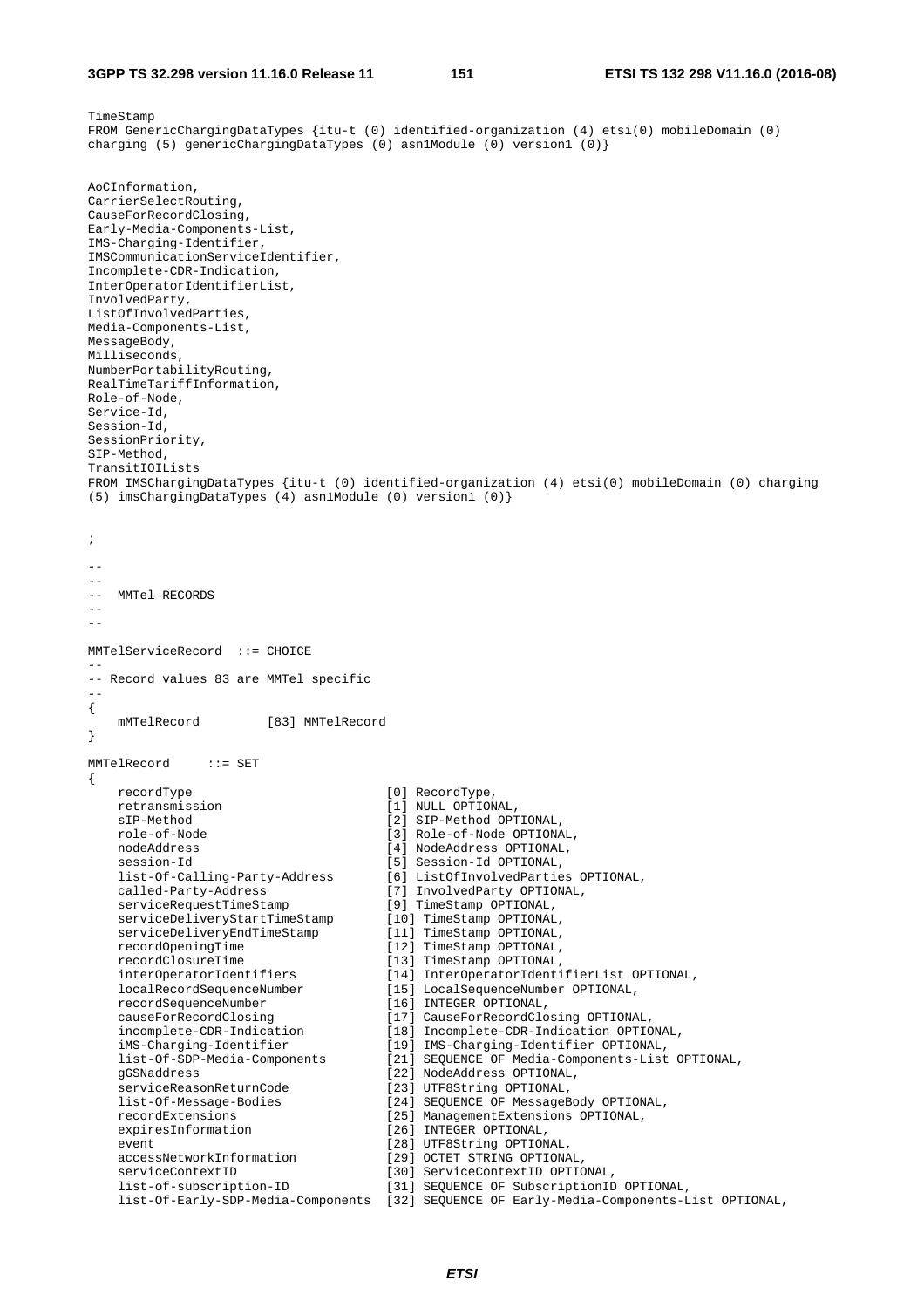### **3GPP TS 32.298 version 11.16.0 Release 11 152 ETSI TS 132 298 V11.16.0 (2016-08)**

```
 iMSCommunicationServiceIdentifier [33] IMSCommunicationServiceIdentifier OPTIONAL, 
 numberPortabilityRouting [34] NumberPortabilityRouting OPTIONAL, 
 carrierSelectRouting [35] CarrierSelectRouting OPTIONAL, 
 sessionPriority [36] SessionPriority OPTIONAL, 
 serviceRequestTimeStampFraction [37] Milliseconds OPTIONAL, 
    serviceDeliveryStartTimeStampFraction [38] Milliseconds OPTIONAL, 
    serviceDeliveryEndTimeStampFraction [39] Milliseconds OPTIONAL, 
   online-charging-flag<br>realTimeTariffInformation
 realTimeTariffInformation [44] SEQUENCE OF RealTimeTariffInformation OPTIONAL, 
 transit-IOI-Lists [53] TransitIOILists OPTIONAL, 
    iMSVisitedNetworkIdentifier [54] OCTET STRING OPTIONAL, 
 requested-Party-Address [101] InvolvedParty OPTIONAL, 
 list-Of-Called-Asserted-Identity [102] ListOfInvolvedParties OPTIONAL, 
 outgoingSessionId [104] Session-Id OPTIONAL, 
    mMTelInformation [110] MMTelInformation OPTIONAL 
} 
--- 
-- MMTel DATA TYPES 
-- 
-- 
MMTelInformation ::= SET 
{ 
    listOfSupplServices [0] SEQUENCE OF SupplService OPTIONAL 
} 
ParticipantActionType ::= ENUMERATED 
{ 
cREATE-CONF (0),<br>jOIN-CONF (1),
101N-CONFiNVITED-INTO-CONF (2),<br>qUIT-CONF (3)
qUIT-CONF} 
SupplService ::= SET 
{ 
   serviceType [0] ServiceType,<br>serviceMode [1] ServiceMode OPTIONAL,
 serviceMode [1] ServiceMode OPTIONAL, 
 numberOfDiversions [2] INTEGER OPTIONAL, 
associated-Party-Address [3] InvolvedParty OPTIONAL,
serviceId [4] Service-Id OPTIONAL,<br>
changeTime [5] TimeStamp,
changeTime [5] TimeStamp,
numberOfParticipants [6] INTEGER OPTIONAL, 
participantActionType [7] ParticipantActionType OPTIONAL, 
cUGInformation [8] OCTET STRING OPTIONAL, 
aoCInformation [9] SEQUENCE OF AoCInformation OPTIONAL 
} 
ServiceType ::= INTEGER 
-- 
-- Values ≥ 1024 are reserved for specific Network/Manufacturer variants 
-- 
{ 
    oIPresentation (0), 
   oIRestriction (1),<br>tIPresentation (2),
   tIPresentation (2),<br>tIRestriction (3),
   tIRestriction
   hOLD (4),
    cBarring (5), 
    cDIVersion (6), 
    cWaiting (8), 
   mWaitingIndic (9),<br>
\text{CONF} (10)(10).
   fLexibleAlerting (11),<br>cCBS (12),
                      (12),
   cCNR (13), mCID (14),
                     (14),
   \overline{CAT} (15),
    cUG (16), 
    pNM (17), 
    cRS (18), 
    aoC (19), 
    eCT (20)
```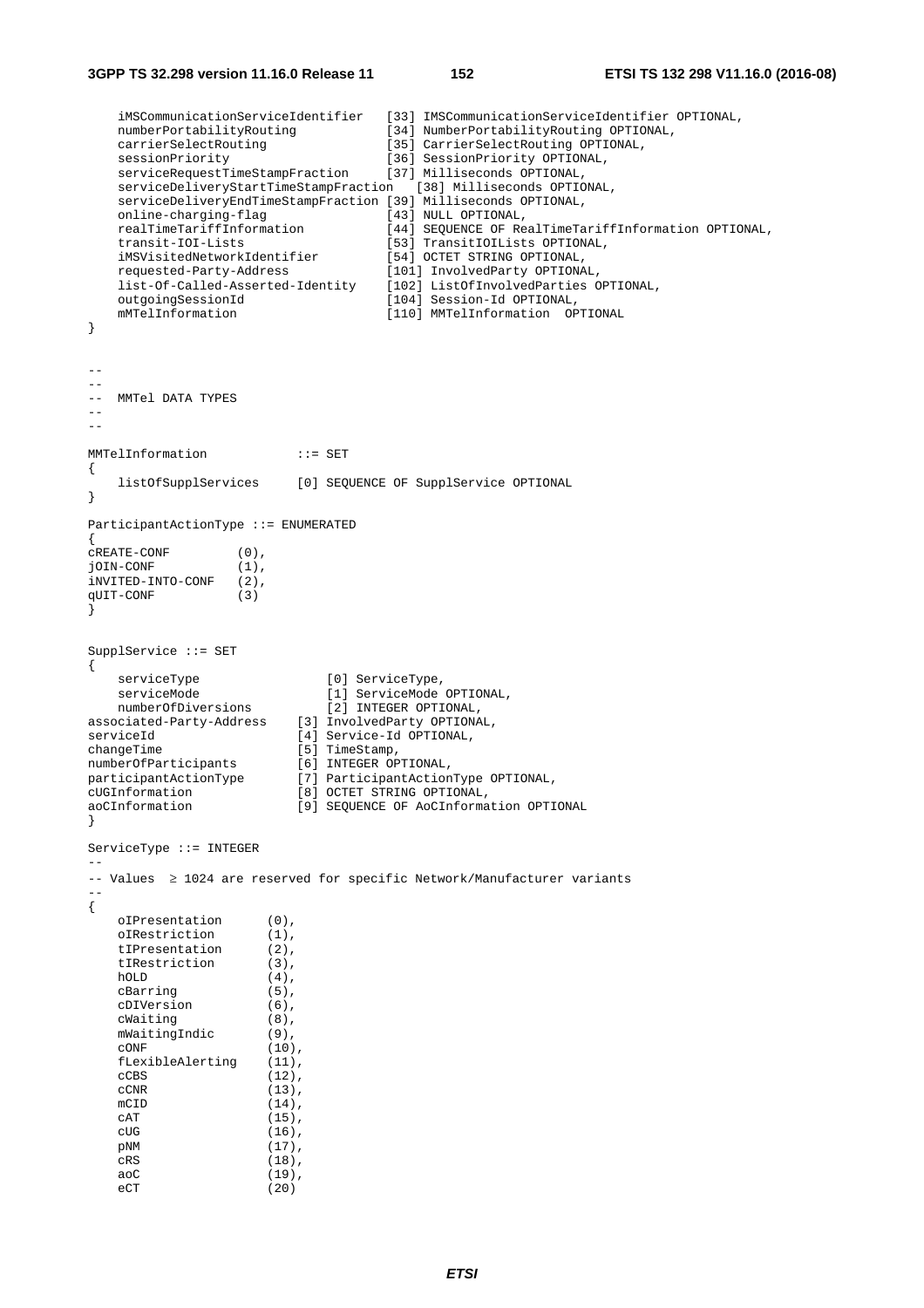}

--

| $ServiceMode :: = INTERGER$ |  |
|-----------------------------|--|
|                             |  |

-- Values ≥ 1024 are reserved for specific Network/Manufacturer variants

| cFunCond        | $(0)$ ,  |
|-----------------|----------|
| cFbusy          | $(1)$ ,  |
| cFnoReply       | $(2)$ ,  |
| cFnotLogged     | $(3)$ ,  |
| deflection      | $(4)$ ,  |
| notReach        | $(5)$ ,  |
| iCBarring       | $(6)$ ,  |
| oCBarring       | $(7)$ ,  |
| aCRejection     | $(8)$ ,  |
| eCTBlind        | $(9)$ ,  |
| eCTConsultative | $(10)$ , |
| threePTY        | $(11)$ , |
| $a_0C-S$        | $(12)$ , |
| $a_0C-D$        | $(13)$ , |
| aoC-E           | (14)     |
|                 |          |

END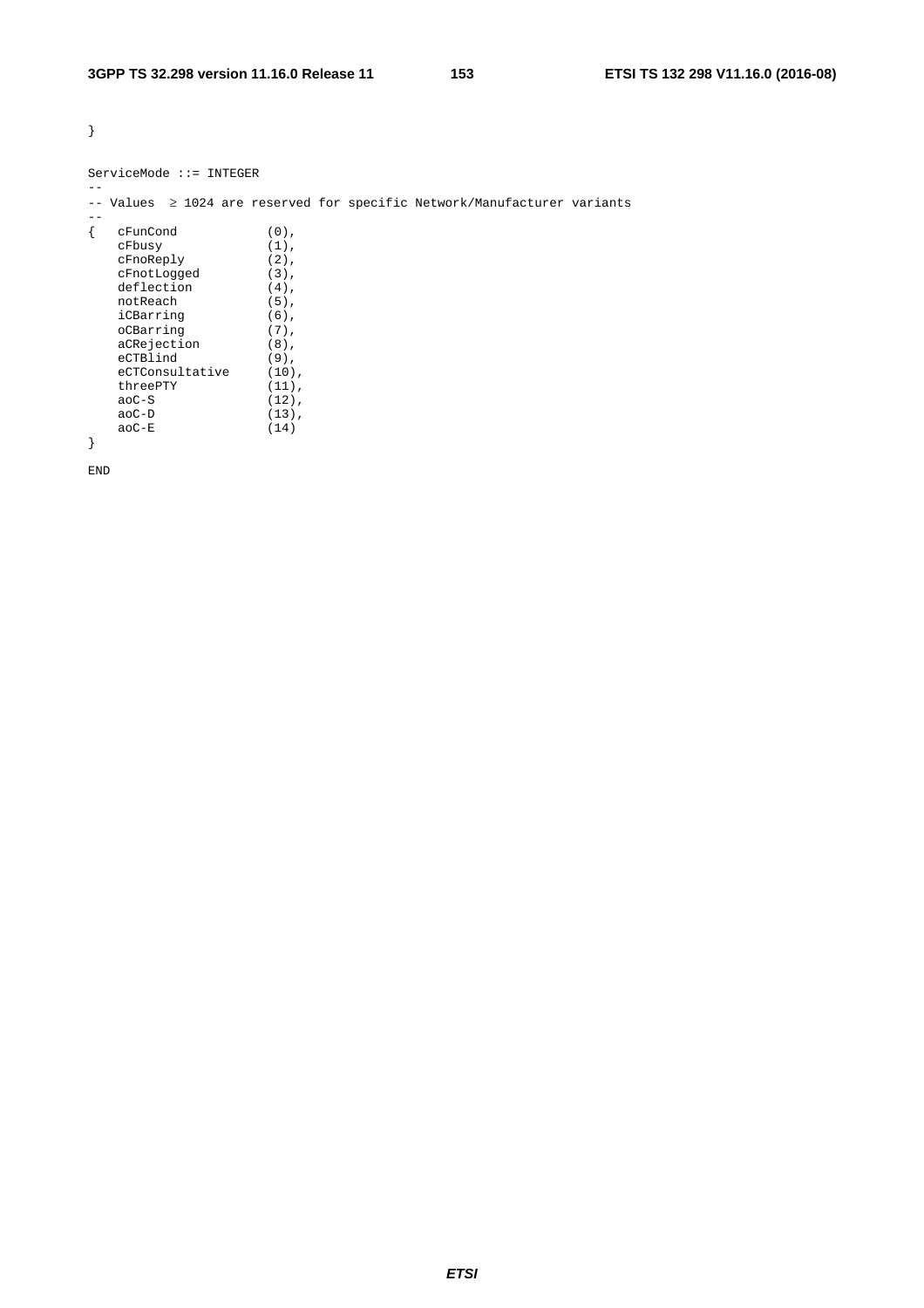## 6 CDR encoding rules

TS 32.297 [52] specifies the file based protocol for the "Bx" interface between the CDR generating node, i.e. the Charging Gateway Functionality, and the operator"s Billing Domain (BD) (refer to TS 32.240 [1] for details on the charging architecture). The following subclauses define

- the various CDR encodings that are standardised within 3GPP,
- a method how to indicate the encoding applied to the CDRs,
- a version indication of the encoded CDRs.

The latter two items can be used by the system(s) in the BD to easily detect the encoding version used. See TS 32.297 [52] for a detailed description on how this information is used on the Bx interface.

## 6.1 3GPP standardised encodings

The contents of the CDRs sent on the Bx interface are defined by the ASN.1 language clause 5. A number of transfer syntaxes, or encodings, is specified for use in 3GPP systems as follows. For the CDR transfer via the Bx interface, as defined in TS 32.297 [52], the Basic Encoding Rules (X.690 [301]) encoding must be supported by all 3GPP systems. Optionally, other additional CDR encodings, i.e. Packed Encoding Rules (Recommendation X.691 [302]) and XML Encoding Rules (Recommendation on XER [303]) may also be offered.

The encoding applied to the CDRs is indicated by means of the "Data Record Format" parameter. The following "Data Record Format" values are used:

- "1" signifies the use of Basic Encoding Rules (BER);
- "2" signifies the use of unaligned basic Packed Encoding Rules (PER);
- "3" signifies the use of aligned basic Packed Encoding Rules (PER);
- "4" signifies the use of XML Encoding Rules (XER).

## 6.2 Encoding version indication

An indication of the version of the CDR definition and encoding must be included in the CDR files transferred via the Bx interface specified in TS 32.297 [52]. This version indication consists of a Release Identifier and a Version Identifier.

For CDRs specified in references in middle tier Charging TS 32.250 [10] to TS 32.275 [35], applying the syntax as described in clause 5 of the present document, the version indicator "6", signifying 3GPP Rel-6, shall be applied. The Version Identifier shall carry the value of the middle digit of the version number of the present document, i.e. "0" for the first version under change control, and values "1" and following for any subsequent, modified version as appropriate.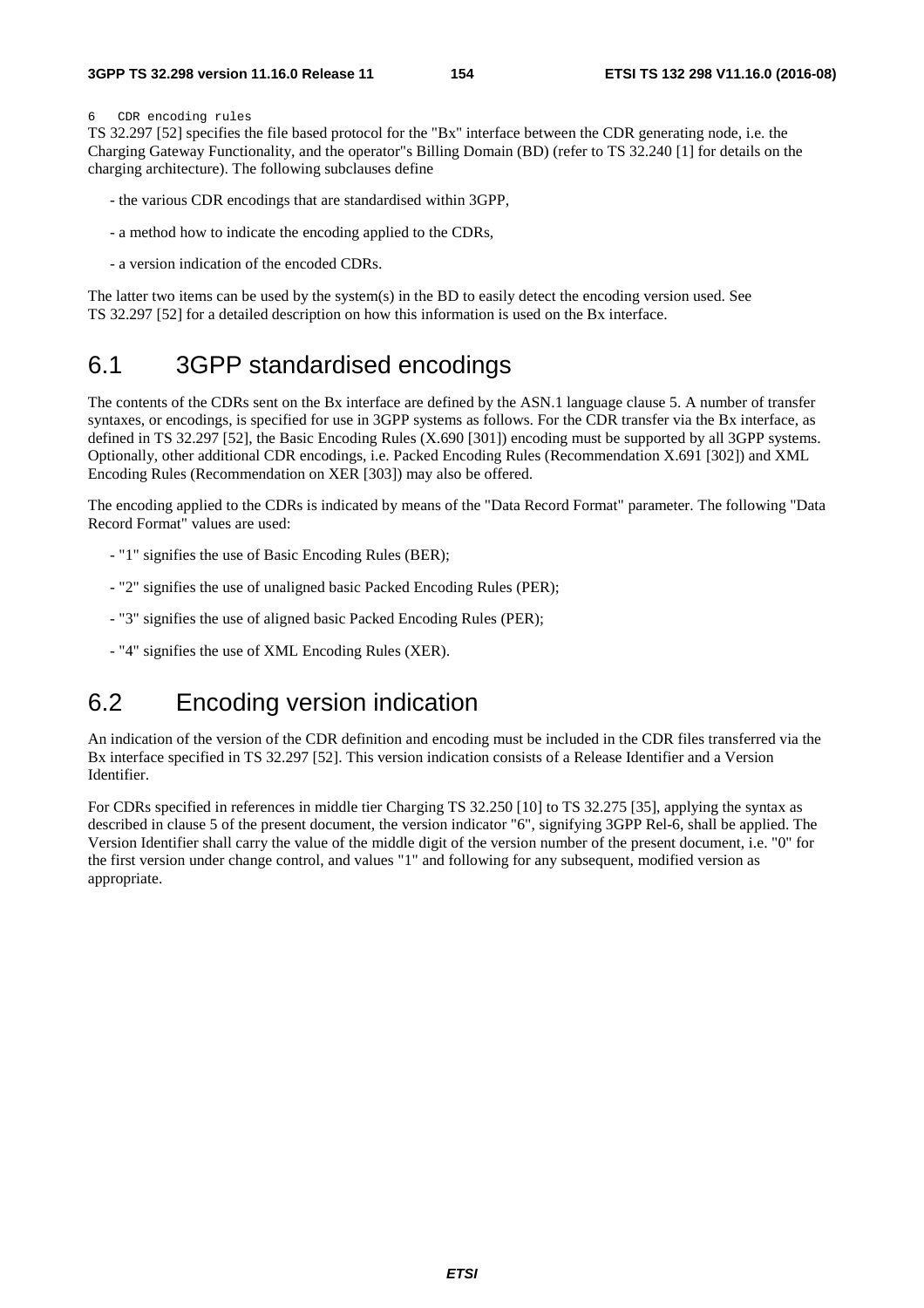Annex A (informative): Void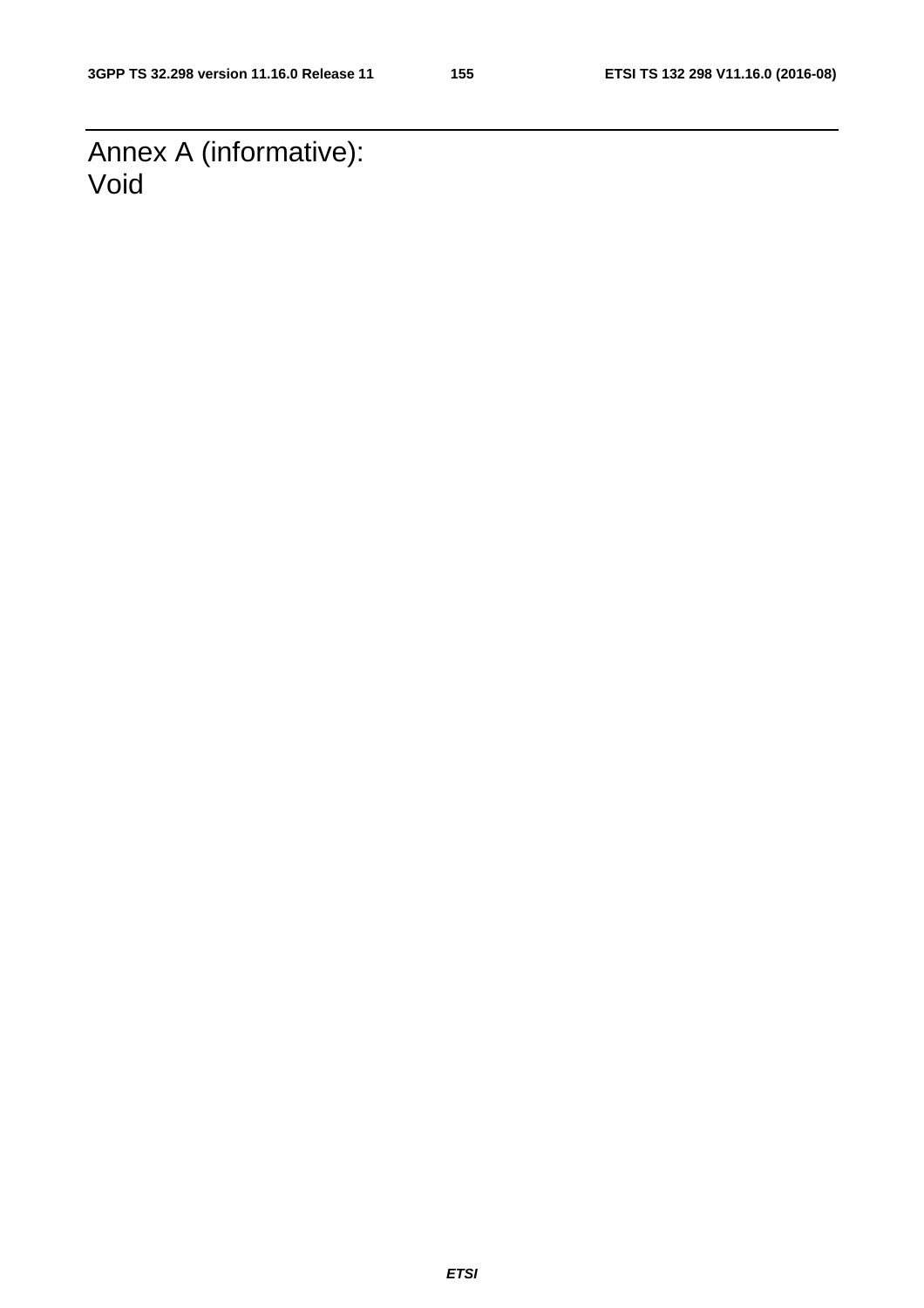# Annex B (informative): Bibliography

## **a) The 3GPP charging specifications**

- 3GPP TS 32.274: "Telecommunication management; Charging management; Short Message Service (SMS) charging".
- 3GPP TS 32.295: "Telecommunication management; Charging management; Charging Data Record (CDR) transfer".
- 3GPP TS 32.296: "Telecommunication management; Charging management; Online Charging System (OCS) applications and interfaces".

## **b) Common 3GPP specifications**

-

- 3GPP TS 22.101: "Service aspects; Service Principles".
- **c) other Domain and Service specific 3GPP / ETSI / ITU specifications**
- **c) Network Management related specifications**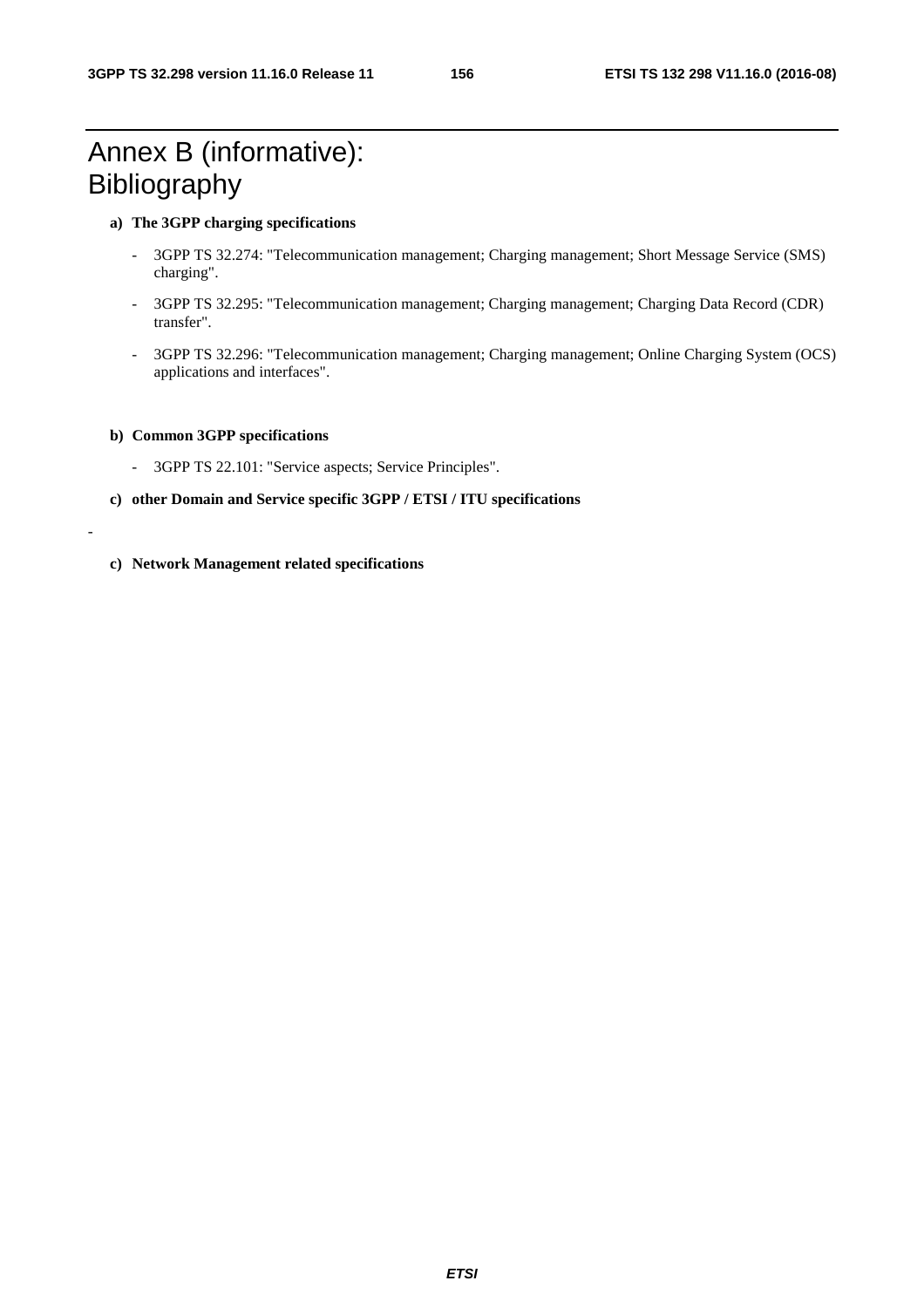# Annex C (informative): Change history

| <b>Change history</b> |              |                              |           |                |                                                                   |                |        |            |
|-----------------------|--------------|------------------------------|-----------|----------------|-------------------------------------------------------------------|----------------|--------|------------|
| Date                  |              | TSG # TSG Doc.               | <b>CR</b> | Rev            | Subject/Comment                                                   | Cat            | Old    | <b>New</b> |
| Sep 2009              |              | SP-45 SP-090541              | 0103      |                | Add MBMS GW address                                               | B              | 9.0.0  | 9.1.0      |
|                       |              | Sep 2009 SP-45 SP-090536     |           |                | Rel-9 CR 32.298 correction of number portability and carrier      |                |        | 9.1.0      |
|                       |              |                              | 0105      |                | select information                                                | Α              | 9.0.0  |            |
| Sep 2009              |              | SP-45 SP-090538              | 0106      |                | Add "Closed User Group (CUG)" for MMTel Charging                  | B              | 9.0.0  | 9.1.0      |
|                       |              | Sep 2009 SP-45 SP-090538     | 0107      |                | Add 3PTY MMTel supplementary service charging                     | B              | 9.0.0  | 9.1.0      |
|                       |              | Sep 2009 SP-45 SP-090538     | 0108      |                | CDR parameter for RTTI support in IMS offline charging            | B              | 9.0.0  | 9.1.0      |
|                       |              | Sep 2009 SP-45 SP-090536     | 0110      |                | Set of Corrections in ASN1 description for IMS CDRs               | Α              | 9.0.0  | 9.1.0      |
|                       |              | Sep 2009 SP-45 SP-090536     | 0112      |                | Set of Corrections in ASN1 description for EPC CDRs               | Α              | 9.0.0  | 9.1.0      |
|                       |              | Sep 2009 SP-45 SP-090536     | 0114      |                | Correction on Charging Characteristics Format                     | Α              | 9.0.0  | 9.1.0      |
|                       |              | Sep 2009 SP-45 SP-090537     | 0115      |                | Emergency bearer service consideration for charging               | B              | 9.0.0  | 9.1.0      |
|                       |              | Sep 2009 SP-45 SP-090536     | 0117      |                | Correction to MO and MT SMS CDRs for SMS over SGs                 | Α              | 9.0.0  | 9.1.0      |
|                       |              | Sep 2009 SP-45 SP-090536     | 0119      |                | Remove CAMEL Charging Information from SGW CDR                    |                |        |            |
|                       |              |                              |           |                |                                                                   | A              | 9.0.0  | 9.1.0      |
|                       |              | Sep 2009 SP-45 SP-090536     |           |                | Addition of IP multicast delivery related contents in MBMS        |                |        | 9.1.0      |
|                       |              |                              | 0121      |                | information                                                       | Α              | 9.0.0  |            |
|                       |              | Dec 2009 SP-46 SP-090720     | 0123      |                | Correction of PDP/PDN Type                                        | A              | 9.1.0  | 9.2.0      |
|                       |              | Dec 2009 SP-46 SP-090720     |           |                | Alignment with TS 32.251 for "Volume Limit" and "Time Limit" in   |                |        | 9.2.0      |
|                       |              |                              | 0125      |                | Change-Condition AVP                                              | Α              | 9.1.0  |            |
| Dec 2009              |              | SP-46 SP-090720              |           |                | Alignment with TS 32.251 for "User location Change" Condition     |                |        | 9.2.0      |
|                       |              |                              | 0127      |                | in ServiceConditionChange and ChangeCondition                     | Α              | 9.1.0  |            |
| Dec 2009              |              | SP-46 SP-090720              |           |                | Correction of interOperatorIdentifiers information alignment with |                |        | 9.2.0      |
|                       |              |                              | 0129      |                | TS 32.260                                                         | Α              | 9.1.0  |            |
|                       |              | Dec 2009 SP-46 SP-090720     |           |                | Clarify "Change Condition" setting for containers level and       |                |        | 9.2.0      |
|                       |              |                              | 0131      |                | "Cause for record Closing" for CDR level for P-GW and S-GW.       | Α              | 9.1.0  |            |
|                       |              | Dec 2009 SP-46 SP-090720     |           |                | Correction on priority session treatment - alignment with TS      |                |        | 9.2.0      |
|                       |              |                              | 0133      |                | 22.153                                                            | Α              | 9.1.0  |            |
| Dec 2009              |              | SP-46 SP-090721              | 0134      |                | Editorial clean-up                                                | D              | 9.1.0  | 9.2.0      |
|                       |              | Dec 2009 SP-46 SP-090721     | 0135      |                | Add CSG parameters for CSG based offline charging                 | B              | 9.1.0  | 9.2.0      |
|                       |              | Mar 2010   SP-47   SP-100040 | 136       |                | Correction of the Role of Node charging parameter definition      | A              | 9.2.0  | 9.3.0      |
| Mar 2010 SP-47        |              |                              |           |                | Old/New location description for Location update VLR record -     |                |        | 9.3.0      |
|                       |              | SP-100041                    | 137       |                | Alignment with TS 32.250.                                         | F              | 9.2.0  |            |
| Mar 2010              | <b>SP-47</b> | SP-100041                    | 138       |                | Correction on Session Id for AS acting as B2BUA                   | F              | 9.2.0  | 9.3.0      |
| Mar 2010              | <b>SP-47</b> |                              |           |                | Correction on MMTel CDR description for Early SDP- Alignment      |                |        | 9.3.0      |
|                       |              | SP-100040                    | 141       |                | with TS 32.260                                                    | Α              | 9.2.0  |            |
| Mar 2010              | <b>SP-47</b> |                              |           |                | Correction in MMTel Charging for session priority - Alignment     |                |        | 9.3.0      |
|                       |              | SP-100040                    | 143       |                | with TS 32.260                                                    | Α              | 9.2.0  |            |
| Mar 2010              | <b>SP-47</b> | SP-100041                    | 144       |                | Correction on SDP handling in IMS Charging                        | F              | 9.2.0  | 9.3.0      |
| Mar 2010              | <b>SP-47</b> |                              |           |                | Add "Personal Network management" MMTel supplementary             |                |        | 9.3.0      |
|                       |              | SP-100044                    | 145       |                | service charging description                                      | В              | 9.2.0  |            |
| Mar 2010              | $SP-47$      |                              |           |                | Add "Customized Ringing Signal (CRS)" MMTel supplementary         |                |        | 9.3.0      |
|                       |              | SP-100044                    | 146       |                | service charging description                                      | B              | 9.2.0  |            |
| Mar 2010              |              | SP-47 SP-100040              | 147       |                | Correction for offline Charging from PGW - 3GPP2 User location    | $\overline{A}$ | 9.2.0  | 9.3.0      |
|                       |              | Mar 2010 SP-47 SP-100042     | 148       |                | Add Originating Address in SGSNSMTRecord                          | B              | 9.3.0  | 10.0.0     |
|                       |              | Jun 2010   SP-48   SP-100266 | 150       |                | Correction on ASN.1 definitions                                   | Α              | 10.0.0 | 10.1.0     |
|                       |              | Jun 2010   SP-48   SP-100266 | 152       |                | Charging information for Emergency IMS Sessions                   | Α              | 10.0.0 | 10.1.0     |
| Oct 2010 SP-49        |              |                              |           |                | Correction for Dual IP addresses associated to one PDN            |                | 10.1.0 | 10.2.0     |
|                       |              | SP-100496                    | 155       |                | connection                                                        | A              |        |            |
|                       |              | Oct 2010 SP-49 SP-100496     | 158       | $\overline{a}$ | Correction on SDP-Type                                            | Α              | 10.1.0 | 10.2.0     |
|                       |              | Dec 2010 SP-50 SP-100754     | 161       | 2              | Add the missing RecordType for GWMBMSRecord                       | Α              | 10.2.0 | 10.3.0     |
|                       |              | Dec 2010 SP-50 SP-100757     | 164       | 2              | Add missing Charging Data Record (CDR) tag for MMTelRecord        | $\overline{A}$ | 10.2.0 | 10.3.0     |
|                       |              | SP-100758                    |           | $\overline{2}$ |                                                                   |                |        |            |
| Dec 2010 SP-50        |              |                              | 166       |                | Add missing timestamp granularity                                 | A              | 10.2.0 | 10.3.0     |
| Dec 2010              | SP-50        |                              |           |                | Correction of Data Volume Uplink & Downlink in the "List of       |                | 10.2.0 | 10.3.0     |
|                       |              | SP-100758                    | 170       |                | Service Data" parameter                                           | Α              |        |            |
| Mar 2011 SP-51        |              | SP-110109                    | 171       | 2              | Correction on ICSI availability - Align with SA2 TS 23.228        | F              | 10.3.0 | 10.4.0     |
| Mar 2011 SP-51        |              | SP-110105                    | 172       | 3              | Adding CDR fields needed for Machine Type Communication           | B              | 10.3.0 | 10.4.0     |
| Mar 2011 SP-51        |              |                              |           |                | Addition of IARI in IMS charging information, alignment with TS   |                | 10.3.0 | 10.4.0     |
|                       |              | SP-110109                    | 177       | 1              | 22.115 and TS 23.228                                              | В              |        |            |
| Mar 2011 SP-51        |              | SP-110108                    | 179       | 1              | Correction on ASN.1                                               | A              | 10.3.0 | 10.4.0     |
| Mar 2011 SP-51        |              | SP-110109                    | 181       | $\mathbf{1}$   | Correction on Subscriber role                                     | F              | 10.3.0 | 10.4.0     |
| Mar 2011 SP-51        |              |                              |           |                | Introduction of new CDRs for SRVCC feature in enhanced MSC        |                | 10.3.0 | 10.4.0     |
|                       |              | SP-110108                    | 182       | 1              | server                                                            | Α              |        |            |
| Mar 2011              | <b>SP-51</b> | SP-110108                    | 183       | $\mathbf{1}$   | Corrections in ASN.1 description                                  | A              | 10.3.0 | 10.4.0     |
| Mar 2011              | SP-51        |                              |           |                | Add 'Advice Of Charge (AoC)' MMTel supplementary service          |                | 10.3.0 | 10.4.0     |
|                       |              | SP-110112                    | 184       |                | Charging description - Align with 32.275                          | B              |        |            |
|                       |              | Mar 2011 SP-51 SP-110109     | 185       | 1              | MMTel Charging enhancement for alignment with generic AS          | $\overline{C}$ | 10.3.0 | 10.4.0     |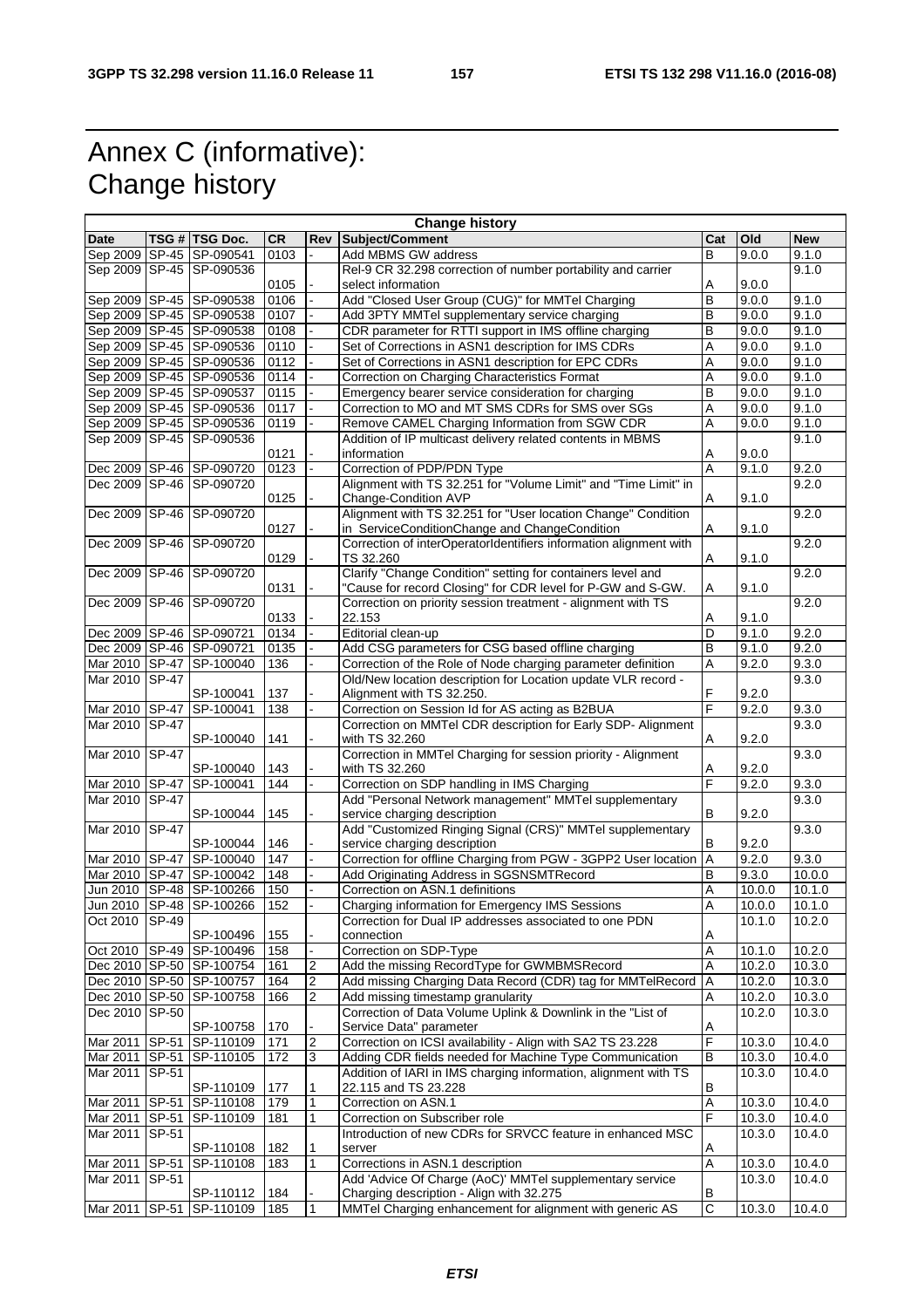|                |                                                      |                  |                          | Charging description in TS 32.260                                                           |        |                     |                  |
|----------------|------------------------------------------------------|------------------|--------------------------|---------------------------------------------------------------------------------------------|--------|---------------------|------------------|
|                | Mar 2011   SP-51   SP-110108                         | 187              | $\mathbf{1}$             | Correction on availability of Called Asserted Identity                                      | A      | 10.3.0              | 10.4.0           |
|                | May 2011 SP-52 SP-110281                             | 193              | ä,                       | Correction with reference to Access Correlation ID                                          | F      | 10.4.0              | 10.5.0           |
| May 2011 SP-52 |                                                      |                  |                          | Correction of RAT-Type AVP, alignment with TS 29.212, Gx                                    |        | 10.4.0              | 10.5.0           |
|                | SP-110281                                            | 196              | $\mathbf{1}$             | interface                                                                                   | F      |                     |                  |
|                | May 2011 SP-52 SP-110404                             | 198              | $\mathbf{1}$             | Correction on Qos information - Alignment with TS 29.212                                    | Α      | 10.4.0              | 10.5.0           |
|                | May 2011 SP-52 SP-110294                             | 199              | 1                        | CDRs enhancement for OMR Charging introduction                                              | B      | 10.4.0              | 10.5.0           |
|                | May 2011 SP-52 SP-110280                             | 201              | 1                        | Correction in SCC AS CDR for IMS service continuity                                         | A      | 10.4.0              | 10.5.0           |
| May 2011 SP-52 |                                                      |                  |                          | Correction on IMS Application Reference Identifier (IARI) in IMS                            |        | 10.4.0              | 10.5.0           |
|                | SP-110281                                            | 205              | 1                        | Charging                                                                                    | F      |                     |                  |
|                | Sep 2011 SP-53 SP-110528                             | 208              | $\overline{\phantom{0}}$ | Correction on PDN connection identifier for Charging                                        | Α      | 10.5.0              | 10.6.0           |
|                | Sep 2011 SP-53 SP-110528                             | 211              | 1                        | Solve Editor"s Note on Charging Id                                                          | Α      | 10.5.0              | 10.6.0           |
|                | Sep 2011   SP-53   SP-110530                         | 213              | $\mathbf{1}$             | Correction on MT-LR CDR - Alignment with TS 23.271                                          | F      | 10.5.0              | 10.6.0           |
|                | Sep 2011   SP-53   SP-110530                         | 214              | $\mathbf{1}$             | Correction for IARI - Alignment with TS 24.229                                              | F      | 10.5.0              | 10.6.0           |
|                | Sep 2011 SP-53 SP-110529                             | 219              | 1                        | Alignment of the occurrence condition for IMSI with TS 32.251                               | Α      | 10.5.0              | 10.6.0           |
|                | Sep 2011 SP-53 SP-110528                             | 222              |                          | Correction on RAT Type - Align with CT3 TS 29.061                                           | Α      | 10.5.0              | 10.6.0           |
|                | Sep 2011   SP-53   SP-110528                         | 225              |                          | Correction on pdpPDNtype for PGW                                                            | Α      | 10.5.0              | 10.6.0           |
|                | Sep 2011   SP-53   SP-110528                         | 227              | 1                        | Removal of placeholder duplication for ASN.1 source code                                    | Α      | 10.5.0              | 10.6.0           |
| Sep 2011 SP-53 |                                                      |                  |                          | Correction for dynamic address flags associated to PDN                                      |        | 10.5.0              | 10.6.0           |
|                | SP-110528                                            | 274              |                          | connection of PDP/PDN type IPv4v6                                                           | Α      |                     |                  |
| Sep 2011 SP-53 |                                                      |                  |                          | Editorial correction of misimplementation of CR 0153 in SP-                                 |        | 10.5.0              | 10.6.0           |
|                |                                                      |                  |                          | 100496 from SA#49 (move of 5.1.2.2.64A from clause 5.1.2.1 to                               |        |                     |                  |
|                |                                                      |                  | --                       | $5.1.2.2$ ).                                                                                |        |                     |                  |
| Sep 2011 SP-53 |                                                      |                  |                          | Addition of Sponsored Data Connectivity charging - Align with                               |        | 10.6.0              | 11.0.0           |
|                | SP-110541                                            | 0238             | 1                        | TS 23.203                                                                                   | в      |                     |                  |
| Dec 2011 SP-54 |                                                      |                  |                          | Correction on PDP/PDN Address definition - Alignment with TS                                |        | 11.0.0              | 11.1.0           |
|                | SP-110708                                            | 0308             |                          | 23.401                                                                                      | Α      |                     |                  |
|                | Dec 2011 SP-54 SP-110708                             | 0301             | 1                        | Correction on RatingGroupId and ResultCode range                                            | A      | 11.0.0              | 11.1.0           |
| Dec 2011 SP-54 |                                                      |                  |                          | Correction on MSC-SRVCC CDRs for Suppl services and                                         |        | 11.0.0              | 11.1.0           |
|                | SP-110709                                            | 0290             | 1                        | location                                                                                    | A      |                     |                  |
|                | Dec 2011 SP-54 SP-110712                             | 0276             | $\overline{2}$           | Add Transit IOI to IMS Offline Charging                                                     | B      | 11.0.0              | 11.1.0           |
|                | Dec 2011   SP-54   SP-110710                         | 0304             | 1                        | Correction on ASN.1 syntax - alignment with TS 29.002                                       | Α      | 11.0.0              | 11.1.0           |
| Dec 2011 SP-54 |                                                      |                  |                          | Correction on PDP/PDN Address definition - Alignment with TS                                |        | 11.0.0              | 11.1.0           |
|                | SP-110710                                            | 0311             |                          | 23.401                                                                                      | Α      |                     |                  |
|                | Dec 2011   SP-54   SP-110711                         | 0302             | 2                        | Remove the Size Limitation to ChargingRuleBaseName                                          | С      | 11.0.0              | 11.1.0           |
|                | Mar 2012 SP-55 SP-120047                             | 0321             |                          | Correction for E-UTRAN location (TAI and E-CGI) on Location                                 | A      | 11.1.0              | 11.2.0           |
|                |                                                      |                  |                          | Update (VLR) record                                                                         |        |                     |                  |
|                | Mar 2012 SP-55 SP-120048                             | 0313             |                          | Clarification on 'SGSN Change' in PGW CDRs                                                  | Α      | 11.1.0              | 11.2.0           |
|                | Mar 2012 SP-55 SP-120049                             | 0318             |                          | Add Status in IMS Charging CDR                                                              | B      | 11.1.0              | 11.2.0           |
|                | Mar 2012 SP-55 SP-120055                             | 0320             | $\mathbf{1}$             | Correction on Charging for Mobile Terminating Roaming                                       | A      | $\overline{11.1.0}$ | 11.2.0           |
|                |                                                      |                  |                          | Forwarding (MTRF) - alignment with TS 23.018                                                |        |                     |                  |
| June-          | SP-56 SP-120362                                      | 0323             | $\mathbf{1}$             | Correction of Serving Node Type, alignment with 29.274                                      | F      | 11.2.0              | 11.3.0           |
| 2012           |                                                      |                  |                          |                                                                                             |        |                     |                  |
| June-          |                                                      |                  |                          | Correction of CDRs for SRVCC                                                                |        |                     |                  |
|                |                                                      |                  | 1                        |                                                                                             | A      |                     |                  |
|                | SP-56 SP-120360                                      | 0325             |                          |                                                                                             |        | 11.2.0              | 11.3.0           |
| 2012           |                                                      |                  |                          |                                                                                             |        |                     |                  |
| June-          | SP-56 SP-120374                                      | $\frac{1}{0328}$ | 2                        | Enhancing IMS charging for RAVEL                                                            | в      | 11.2.0              | 11.3.0           |
| 2012<br>June-  |                                                      | 0331             |                          |                                                                                             | IА     | 11.2.0              |                  |
|                | SP-56 SP-120360                                      |                  | $\overline{2}$           | Correction on SGW and PGW Address reporting, alignment with<br>29.212                       |        |                     | 11.3.0           |
| 2012<br>June-  | SP-56 SP-120397                                      | 0332             | $\mathbf{1}$             | Add charging parameters for NetLoc                                                          | В      | 11.2.0              | 11.3.0           |
| 2012           |                                                      |                  |                          |                                                                                             |        |                     |                  |
| June-          | SP-56 SP-120359                                      | 0336             | $\mathbf{1}$             | Correction of List of Message Bodies                                                        | Α      | 11.2.0              | 11.3.0           |
| 2012           |                                                      |                  |                          |                                                                                             |        |                     |                  |
|                | Sep-2012 SP-57 SP-120646                             | 0340             | 1                        | Rename Service-type AVP                                                                     | Α      | 11.3.0              | 11.4.0           |
|                | Sep-2012 SP-57 SP-120576                             | 0341             |                          | Introduction of Loopback indicator in BGCF CDR for RAVEL                                    | B      | 11.3.0              | 11.4.0           |
|                | Sep-2012 SP-57 SP-120561                             | 0345             |                          | Remove Authorised-Qos from P-CSCF CDR                                                       | Α      | 11.3.0              | 11.4.0           |
|                |                                                      |                  |                          |                                                                                             | B      |                     |                  |
|                | Sep-2012 SP-57 SP-120576                             | 0346             |                          | Add TRF CDR to Offline Charging                                                             | B      | 11.3.0<br>11.3.0    | 11.4.0           |
|                | Sep-2012 SP-57 SP-120575                             | 0353             |                          | Addition of MS Timezone for NetLoc                                                          |        |                     | 11.4.0           |
|                | Sep-2012 SP-57 SP-120566                             | 0355             |                          | Correction of calling party handling                                                        | C<br>Α | 11.3.0              | 11.4.0           |
|                | Sep-2012 SP-57 SP-120561                             | 0359             |                          | Corrections to ASN.1 Syntax Definitions                                                     |        | 11.3.0              | 11.4.0           |
|                | Sep-2012 SP-57 SP-120627                             | 0360             | $\mathbf{1}$             | Reference list correction to align with the corrected TS 29.212<br>title                    | F      | 11.3.0              | 11.4.0           |
|                |                                                      |                  | $\mathbf{1}$             |                                                                                             | Α      |                     |                  |
|                | Sep-2012 SP-57 SP-120562                             | 0362             |                          | Correction of Called-Party-Address AVP                                                      |        | 11.3.0              | 11.4.0           |
|                | Dec-2012 SP-58 SP-120785                             | 0369             | 2                        | Emergency Indicator introduction in P-CSCF CDR                                              | Α      | 11.4.0              | 11.5.0           |
|                | Dec-2012 SP-58 SP-120784                             | 0373             |                          | Corrections of GenericChargingDataTypes and                                                 | Α      | 11.4.0              | 11.5.0           |
|                |                                                      |                  |                          | CSChargingDataTypes modules ASN.1 syntax definitions                                        |        |                     |                  |
|                | Dec-2012 SP-58 SP-120786                             | 0375             |                          | Corrections of GPRSChargingDataTypes module ASN.1 syntax<br>definitions                     | Α      | 11.4.0              | 11.5.0           |
|                |                                                      | 0376             |                          |                                                                                             | F      |                     |                  |
|                | Dec-2012 SP-58 SP-120789                             |                  |                          | Corrections of MMSChargingDataTypes module ASN.1 syntax<br>definitions                      |        | 11.4.0              | 11.5.0           |
|                |                                                      |                  | 3                        |                                                                                             | В      | 11.4.0              |                  |
|                | Dec-2012 SP-58 SP-120793<br>Dec-2012 SP-58 SP-120792 | 0378<br>0379     | 1                        | Offline Charging description for ATCF<br>Introduction SMS CDRs description for SMS over MME | B      | 11.4.0              | 11.5.0<br>11.5.0 |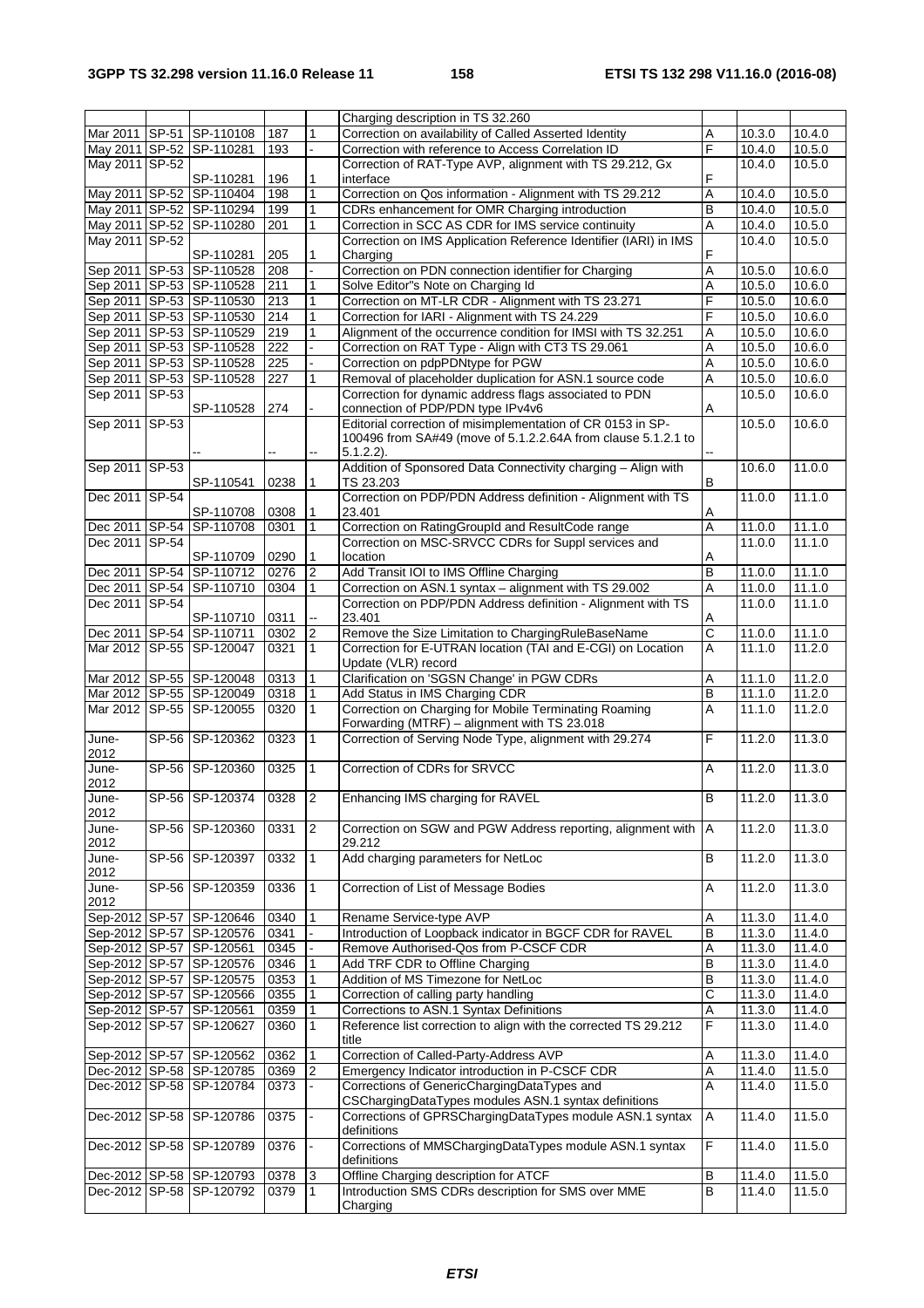|                | Dec-2012 SP-58 SP-120793     | 0380 | $\mathbf{1}$   | Introduction ASN.1 description for combined IBCF and ATCF<br><b>CDR</b>                    | B              | 11.4.0          | 11.5.0  |
|----------------|------------------------------|------|----------------|--------------------------------------------------------------------------------------------|----------------|-----------------|---------|
|                | Dec-2012 SP-58 SP-120789     | 0382 | $\overline{2}$ | Correction on charging for IMS transit functions                                           | F              | 11.4.0          | 11.5.0  |
|                | SP-130062                    | 0366 | 3              | Multiple sets of inter operator identifiers in IMS CDRs for IMS<br>roaming                 | F              |                 |         |
|                | Mar-2013 SP-59 SP-130054     | 0384 | $\mathbf{1}$   | Related ICID Corrections for SRVCC Charging Correlation                                    | F              | 11.5.0          | 11.6.0  |
|                | SP-130051                    | 0387 |                | Emergency Indicator introduction in S-CSCF and I-CSCF CDR                                  | A              |                 |         |
|                | SP-130052                    | 0389 |                | Correction on PDPAddressPrefixLength                                                       | A              |                 |         |
|                | SP-130279                    | 0392 |                | Remove RTTI from TRF and TF CDRs                                                           | F              |                 |         |
| Jun-2013 SP-60 | SP-130270                    | 0393 |                | Addition of IMS Visited Network Identifier                                                 | F              | 11.6.0          | 11.7.0  |
|                |                              | 0397 | $\mathbf{1}$   | Introduction of Charging for access to Trusted WLAN Access<br>Network in EPC - over S2a    | F              |                 |         |
| Sep-2013       |                              |      |                | Change in History Table (from "Dic" to "Dec")                                              |                | 11.7.0          | 11.7.1  |
|                | Dec 2013 SP-62 SP-130676     | 0409 | $\mathbf{1}$   | Correction on missing Serving Network in PS CDRs for Network<br>Sharing                    | $\overline{A}$ | 11.7.1          | 11.8.0  |
|                | SP-130677                    | 0416 | $\overline{1}$ | Correction on Serving Node PLMN description in EPC CDRs for<br>Network Sharing             | $\overline{A}$ |                 |         |
|                | SP-130671                    | 0421 |                | Correction on inconsistencies for MMTel Charging                                           | A              |                 |         |
|                | SP-130627                    | 0424 |                | Correction for Route Header for IMS Interconnection Charging                               | F              |                 |         |
|                | Mar-2014 SP-63 SP-140034     | 0427 |                | Correction for User Location Info Time                                                     | F              | 11.8.0          | 11.9.0  |
|                | SP-140033                    | 0439 |                | Correction for S-GW change cause for record closing                                        | A              |                 |         |
|                | Jun-2014 SP-64 SP-140334     | 0449 |                | Removal of IMS charging identifier from PGW CDR                                            | A              | 11.9.0          | 11.10.0 |
|                | SP-140346                    | 0453 |                | Correction for TADS indication in ASN.1                                                    | F              |                 |         |
|                | SP-140343                    | 0455 |                | Correction to support multiple Transit IOI Lists in AS, TF and<br><b>MMTel CDRs</b>        | F              |                 |         |
|                | Sep-2014 SP-65 SP-140561     | 0474 |                | Removal of CDIVN service                                                                   | A              | 11.10.0         | 11.11.0 |
|                |                              | 0483 | $\mathbf{1}$   | Correction of ASN.1 tag value for servingNodePLMNIdentifier in<br><b>SGSN CDRs</b>         | A              |                 |         |
|                | SP-140568                    | 0487 |                | Correction on inconsistent defined parameter for NetLoc                                    | F              |                 |         |
|                | SP-140562                    | 0494 |                | Correction for expanded ASN.1 sources code generation                                      | $\overline{F}$ |                 |         |
|                | Dec-2014 SP-66 SP-140802     | 0497 |                | Correction on User CSG Information in containers description for A<br>EPC offline Charging |                | 11.11.0         | 11.12.0 |
|                | SP-140803                    | 0504 | $\mathbf{1}$   | Correction of List of SDP media Component field definition-align   F<br>with 32260         |                |                 |         |
|                |                              | 0507 | $\mathbf{r}$   | Consistency correction of SDP information occurrence in BGCF<br><b>CDR</b>                 | F              |                 |         |
|                | Mar 2015 SP-67 SP-150064     | 0512 |                | Correction for unavailable fields in E-CSCF CDR                                            | A              | 11.12.0 11.13.0 |         |
|                |                              | 0516 |                | Corrections for IPv6 Address Usage in PGW and SGW CDRs                                     | A              |                 |         |
|                | SP-150066                    | 0519 |                | Correction for charging based on MBMS Data Transfer Time                                   | F              |                 |         |
|                | SP-150065                    | 0522 |                | Inconsistency correction of subscriber role                                                | A              |                 |         |
|                | Sep 2015 SP-69 SP-150422     | 0530 |                | Update of Reference RFC7315                                                                | F              | 11.13.0 11.14.0 |         |
|                | Dec 2015   SP-70   SP-150696 | 0541 |                | Correction for Access Network Information fields due to update<br>to RFC 7315              | F              | 11.14.0         | 11.15.0 |
|                |                              |      |                |                                                                                            |                |                 |         |

| <b>Change history</b> |                |             |            |  |  |                                                                                 |            |  |
|-----------------------|----------------|-------------|------------|--|--|---------------------------------------------------------------------------------|------------|--|
| <b>Date</b>           | <b>Meeting</b> | <b>TDoc</b> | <b>ICR</b> |  |  | <b>Rev Cat Subiect/Comment</b>                                                  | <b>New</b> |  |
|                       |                |             |            |  |  |                                                                                 | version    |  |
| 2016-06               | SA#72          | SP-160410   | 0580       |  |  | Correction for Access Network Information in BGCF CDR – align<br>with TS 32,260 | 11.16.0    |  |